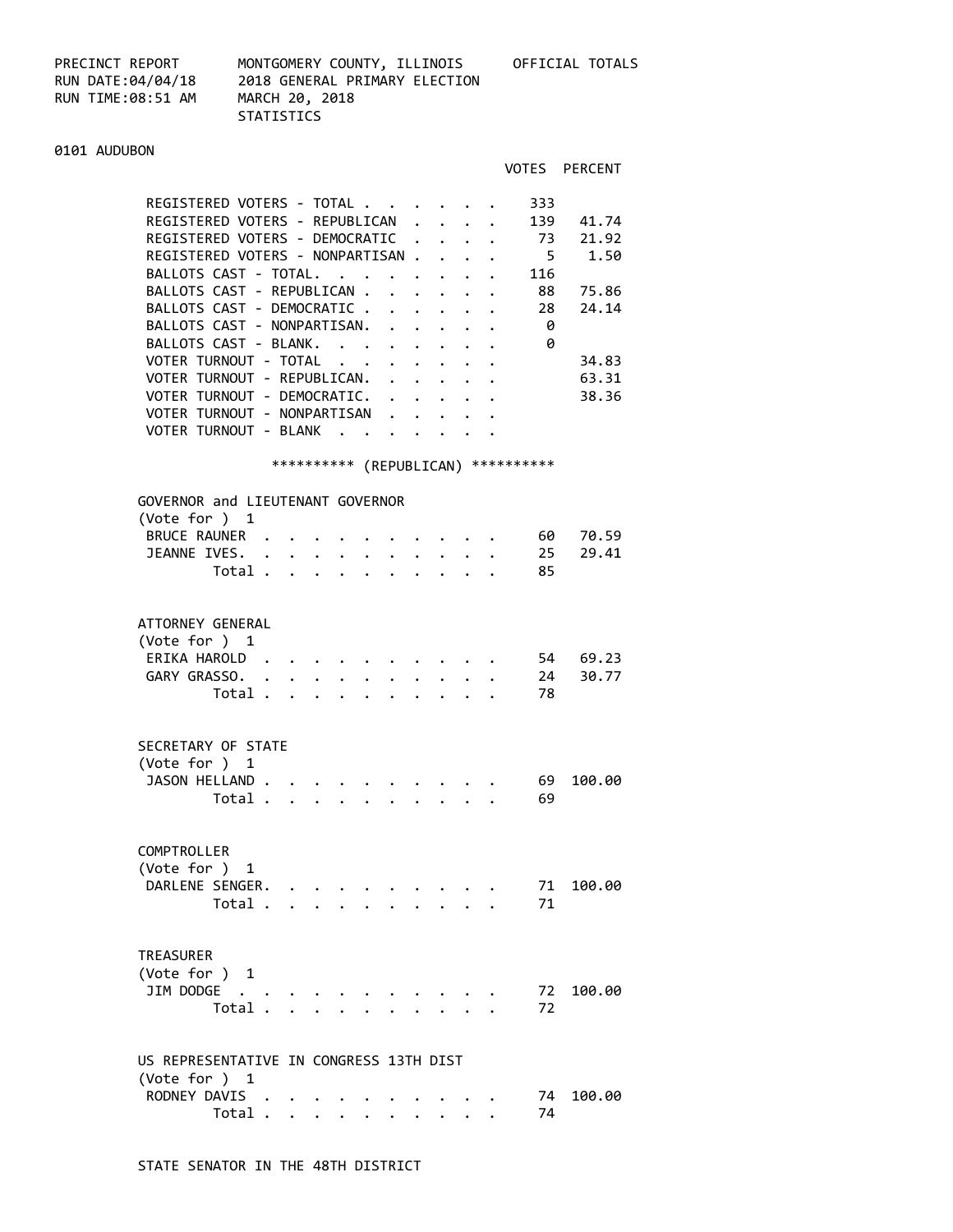| (Vote for ) 1<br>SETH MCMILLAN                                                            | Total                            |             |                                      |                                                                 |                           |              |              |                                                                                                                                                                                                                                 |                      |                                     | 73<br>73 | 100.00   |
|-------------------------------------------------------------------------------------------|----------------------------------|-------------|--------------------------------------|-----------------------------------------------------------------|---------------------------|--------------|--------------|---------------------------------------------------------------------------------------------------------------------------------------------------------------------------------------------------------------------------------|----------------------|-------------------------------------|----------|----------|
| STATE REPRESENTATIVE IN THE GENERAL ASSEMBLY<br>REPRESENTATIVE 95TH DIST<br>(Vote for ) 1 |                                  |             |                                      |                                                                 |                           |              |              |                                                                                                                                                                                                                                 |                      |                                     |          |          |
| AVERY BOURNE .                                                                            | Total                            |             |                                      |                                                                 |                           |              |              | $\cdot$ $\cdot$ $\cdot$ $\cdot$                                                                                                                                                                                                 |                      |                                     | 75<br>75 | 100.00   |
| COUNTY CLERK MONTGOMERY COUNTY<br>(Vote for ) 1                                           |                                  |             |                                      |                                                                 |                           |              |              |                                                                                                                                                                                                                                 |                      |                                     |          |          |
| SANDY LEITHEISER                                                                          | Total                            |             |                                      |                                                                 |                           |              |              | $\cdot$ $\cdot$ $\cdot$ $\cdot$<br>$\cdot$ $\cdot$ $\cdot$ $\cdot$ $\cdot$                                                                                                                                                      |                      |                                     | 81<br>81 | 100.00   |
| COUNTY TREASURER MONTGOMERY COUNTY<br>(Vote for ) 1                                       |                                  |             |                                      |                                                                 |                           |              |              |                                                                                                                                                                                                                                 |                      |                                     |          |          |
| DANIEL T. ROBBINS.                                                                        |                                  |             |                                      |                                                                 |                           |              |              | $\ddotsc$ . The contract of the contract of the contract of the contract of the contract of the contract of the contract of the contract of the contract of the contract of the contract of the contract of the contract of the |                      |                                     |          | 22 27.50 |
| JAY L. MARTIN                                                                             | Total                            |             |                                      | $\mathbf{r} = \mathbf{r} + \mathbf{r}$ .                        | $\mathbf{r} = \mathbf{r}$ | $\mathbf{A}$ | $\mathbf{L}$ | $\mathbf{L}$                                                                                                                                                                                                                    |                      |                                     | 58<br>80 | 72.50    |
| COUNTY SHERIFF MONTGOMERY COUNTY                                                          |                                  |             |                                      |                                                                 |                           |              |              |                                                                                                                                                                                                                                 |                      |                                     |          |          |
| (Vote for ) 1                                                                             |                                  |             |                                      |                                                                 |                           |              |              |                                                                                                                                                                                                                                 |                      |                                     |          |          |
| RICK ROBBINS .                                                                            |                                  |             |                                      |                                                                 |                           |              |              |                                                                                                                                                                                                                                 |                      |                                     |          | 38 43.68 |
| SCOTT WOODS. .                                                                            |                                  | $\bullet$ . |                                      | $\bullet$ .<br><br><br><br><br><br><br><br><br><br><br><br><br> | $\ddot{\phantom{a}}$      |              |              |                                                                                                                                                                                                                                 |                      |                                     | 49       | 56.32    |
|                                                                                           | Total .                          |             | $\mathbf{L} = \mathbf{L} \mathbf{L}$ | $\mathbf{r}$                                                    |                           |              |              |                                                                                                                                                                                                                                 |                      |                                     | 87       |          |
| STATE'S ATTORNEY (2 YR TERM) MONTGOMERY COUNTY                                            |                                  |             |                                      |                                                                 |                           |              |              |                                                                                                                                                                                                                                 |                      |                                     |          |          |
| (Vote for ) 1<br>NO CANDIDATE FILED                                                       |                                  |             |                                      |                                                                 |                           |              |              |                                                                                                                                                                                                                                 |                      |                                     | 0        |          |
|                                                                                           | Total                            |             |                                      |                                                                 |                           |              |              | $\cdots$                                                                                                                                                                                                                        |                      |                                     | 0        |          |
|                                                                                           |                                  |             |                                      |                                                                 |                           |              |              |                                                                                                                                                                                                                                 |                      |                                     |          |          |
| REGIONAL SUPERINTENDENT OF SCHOOLS<br>(BOND/CHR/EFF/FAY/MONT)                             |                                  |             |                                      |                                                                 |                           |              |              |                                                                                                                                                                                                                                 |                      |                                     |          |          |
| (Vote for ) 1                                                                             |                                  |             |                                      |                                                                 |                           |              |              |                                                                                                                                                                                                                                 |                      |                                     |          |          |
| NO CANDIDATE FILED                                                                        | Total $\cdots$ $\cdots$ $\cdots$ |             |                                      |                                                                 |                           |              |              |                                                                                                                                                                                                                                 |                      |                                     | 0<br>0   |          |
| COUNTY BOARD MEMBER 2                                                                     |                                  |             |                                      |                                                                 |                           |              |              |                                                                                                                                                                                                                                 |                      |                                     |          |          |
| (Vote for ) 1<br>SANDRA L. JOHNSON.                                                       |                                  |             |                                      |                                                                 |                           |              |              |                                                                                                                                                                                                                                 |                      |                                     |          | 100.00   |
|                                                                                           | Total $\cdots$ $\cdots$          |             |                                      |                                                                 |                           |              |              |                                                                                                                                                                                                                                 | $\sim$ $\sim$ $\sim$ |                                     | 76<br>76 |          |
| JUDGE OF THE APPELLATE COURT                                                              |                                  |             |                                      |                                                                 |                           |              |              |                                                                                                                                                                                                                                 |                      |                                     |          |          |
| APPELLATE JUDICIAL DISTRICT 5 (GOLDENHERSH)<br>(Vote for ) 1                              |                                  |             |                                      |                                                                 |                           |              |              |                                                                                                                                                                                                                                 |                      |                                     |          |          |
| DAVID K. OVERSTREET                                                                       | Total                            |             |                                      |                                                                 |                           |              |              |                                                                                                                                                                                                                                 |                      |                                     | 64<br>64 | 100.00   |
| PRECINCT COMMITTEEMAN AUDUBON                                                             |                                  |             |                                      |                                                                 |                           |              |              |                                                                                                                                                                                                                                 |                      |                                     |          |          |
| (Vote for $)$ 1<br>NO CANDIDATE FILED.                                                    |                                  |             |                                      |                                                                 |                           |              |              |                                                                                                                                                                                                                                 |                      |                                     | 0        |          |
|                                                                                           | Total                            |             |                                      |                                                                 |                           |              |              |                                                                                                                                                                                                                                 |                      |                                     | 0        |          |
|                                                                                           |                                  |             |                                      |                                                                 |                           |              |              |                                                                                                                                                                                                                                 |                      | *********** (DEMOCRATIC) ********** |          |          |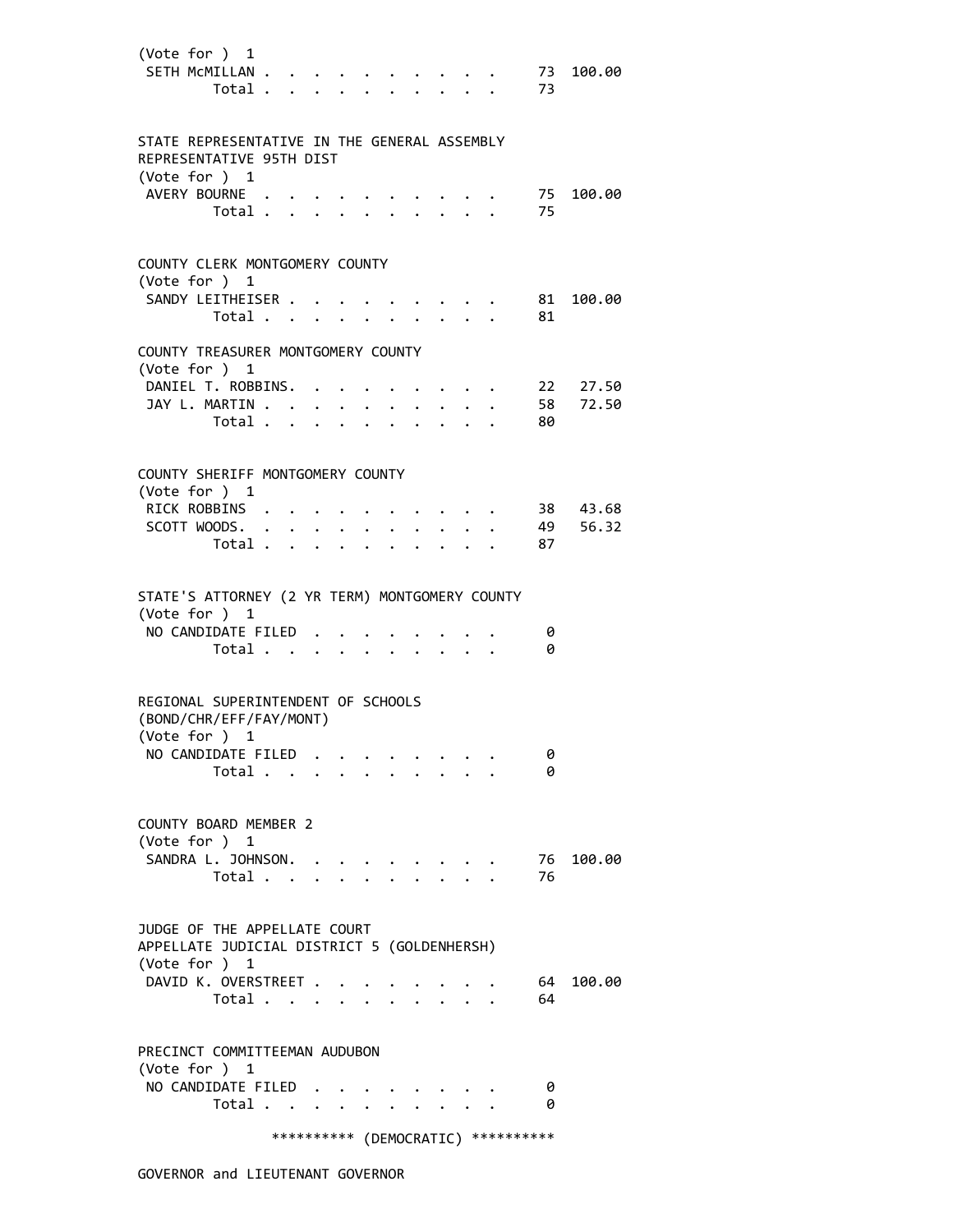| (Vote for ) 1<br>JB PRITZKER.<br>CHRIS KENNEDY .<br>DANIEL BISS. .<br>BOB DAIBER<br>TIO HARDIMAN .<br>ROBERT MARSHALL<br>Total                                                          | $\ddot{\phantom{0}}$ | $\mathbf{r}$ , $\mathbf{r}$ , $\mathbf{r}$ , $\mathbf{r}$<br>$\mathbf{L} = \mathbf{L} \times \mathbf{L}$<br>$\mathbf{r} = \mathbf{r} + \mathbf{r}$ , where $\mathbf{r} = \mathbf{r}$ | $\ddot{\phantom{0}}$           | $\mathbf{L}^{\text{max}}$<br>$\ddot{\phantom{0}}$<br>$\bullet$ .<br>$\ddot{\phantom{0}}$                             | $\ddot{\phantom{a}}$<br>$\ddot{\phantom{a}}$<br>$\ddot{\phantom{0}}$<br>$\ddotsc$ | $\ddot{\phantom{0}}$<br>$\ddot{\phantom{0}}$<br>$\ddot{\phantom{0}}$<br>$\bullet$ . | $\ddot{\phantom{0}}$<br>$\mathbf{L}$<br>$\ddot{\phantom{0}}$                                                                 | $\ddot{\phantom{0}}$<br>$\ddotsc$ . The contract of the contract of the contract of the contract of the contract of the contract of the contract of the contract of the contract of the contract of the contract of the contract of the contract of the | 20<br>5<br>1<br>0<br>28                                                                       | 71.43<br>17.86<br>$1 \t3.57$<br>1 3.57<br>3.57                          |
|-----------------------------------------------------------------------------------------------------------------------------------------------------------------------------------------|----------------------|--------------------------------------------------------------------------------------------------------------------------------------------------------------------------------------|--------------------------------|----------------------------------------------------------------------------------------------------------------------|-----------------------------------------------------------------------------------|-------------------------------------------------------------------------------------|------------------------------------------------------------------------------------------------------------------------------|---------------------------------------------------------------------------------------------------------------------------------------------------------------------------------------------------------------------------------------------------------|-----------------------------------------------------------------------------------------------|-------------------------------------------------------------------------|
| ATTORNEY GENERAL<br>(Vote for ) 1<br>PAT QUINN<br>RENATO MARIOTTI<br>SCOTT DRURY. .<br>NANCY ROTERING.<br>KWAME RAOUL. .<br>JESSE RUIZ<br>SHARON FAIRLEY.<br>AARON GOLDSTEIN<br>Total   | $\ddot{\phantom{a}}$ | $\ddot{\phantom{0}}$<br>$\mathbf{a}$ , and $\mathbf{a}$ , and $\mathbf{a}$                                                                                                           | $\ddotsc$<br>$\sim$ 100 $\sim$ | $\ddot{\phantom{a}}$<br>$\ddot{\phantom{0}}$<br>$\ddot{\phantom{0}}$                                                 | $\ddot{\phantom{0}}$<br>$\bullet$<br>$\ddot{\bullet}$                             | $\ddot{\phantom{a}}$<br>$\ddot{\phantom{0}}$                                        |                                                                                                                              | $\mathbf{r}$ . The set of $\mathbf{r}$<br>$\mathbf{r}$ and $\mathbf{r}$                                                                                                                                                                                 | 14<br>0<br>4<br>$\mathbf{1}$<br>3<br>$\overline{2}$<br>3 <sup>7</sup><br>$\overline{1}$<br>28 | 50.00<br>14.29<br>3.57<br>10.71<br>7.14<br>10.71<br>3.57                |
| SECRETARY OF STATE<br>(Vote for ) 1<br>JESSE WHITE. .<br>Total                                                                                                                          |                      |                                                                                                                                                                                      |                                |                                                                                                                      |                                                                                   | $\mathbf{L} = \mathbf{L}$                                                           |                                                                                                                              | $\mathcal{L}^{\text{max}}$ and $\mathcal{L}^{\text{max}}$                                                                                                                                                                                               | 26<br>26                                                                                      | 100.00                                                                  |
| COMPTROLLER<br>(Vote for ) 1<br>SUSANA A. MENDOZA.<br>Total                                                                                                                             |                      |                                                                                                                                                                                      | $\ddot{\phantom{a}}$           |                                                                                                                      |                                                                                   |                                                                                     |                                                                                                                              |                                                                                                                                                                                                                                                         | 27<br>27                                                                                      | 100.00                                                                  |
| <b>TREASURER</b><br>(Vote for ) $1$<br>MICHAEL W. FRERICHS<br>Total .                                                                                                                   |                      | $\cdots$                                                                                                                                                                             |                                |                                                                                                                      |                                                                                   |                                                                                     |                                                                                                                              |                                                                                                                                                                                                                                                         | 26<br>26                                                                                      | 100.00                                                                  |
| US REPRESENTATIVE IN CONGRESS DIST 13<br>(Vote for ) 1<br>BETSY DIRKSEN LONDRIGAN.<br>ERIK JONES<br>JON EBEL.<br>DAVID M. GILL<br>ANGEL SIDES.<br>Total<br>STATE CENTRAL COMMITTEEWOMAN |                      | $\mathbf{r} = \mathbf{r} + \mathbf{r}$<br>$\cdot$                                                                                                                                    | $\ddot{\phantom{0}}$           | $\ddot{\phantom{0}}$<br>$\ddot{\phantom{0}}$<br>$\ddot{\phantom{0}}$<br>$\ddot{\phantom{0}}$<br>$\ddot{\phantom{a}}$ | $\ddot{\phantom{0}}$<br>$\bullet$<br>$\ddot{\phantom{0}}$<br>$\ddot{\phantom{0}}$ | $\ddot{\phantom{0}}$<br>$\bullet$ .                                                 | $\mathbf{r}$ and $\mathbf{r}$<br>$\cdot$ $\cdot$ $\cdot$<br>$\ddot{\phantom{0}}$<br>$\mathbf{r} = \mathbf{r} + \mathbf{r}$ . |                                                                                                                                                                                                                                                         | - 9<br>12<br>4<br>28                                                                          | 32.14<br>42.86<br>$2 \quad \blacksquare$<br>7.14<br>14.29<br>$1 \t3.57$ |
| (Vote for $)$ 1<br>JAYNE MAZZOTTI.<br>PAMELLA GRONEMEYER<br>Total $\cdots$ $\cdots$ $\cdots$                                                                                            |                      |                                                                                                                                                                                      |                                |                                                                                                                      |                                                                                   |                                                                                     |                                                                                                                              | $\mathbf{r}$ $\mathbf{r}$                                                                                                                                                                                                                               | 17<br>$\overline{7}$<br>24                                                                    | 70.83<br>29.17                                                          |
| STATE CENTRAL COMMITTEEMAN<br>(Vote for ) 1<br>TERRY REDMAN<br>Total                                                                                                                    |                      |                                                                                                                                                                                      |                                |                                                                                                                      |                                                                                   |                                                                                     |                                                                                                                              |                                                                                                                                                                                                                                                         | 25<br>25                                                                                      | 100.00                                                                  |

 STATE SENATOR IN THE 48TH DISTRICT (Vote for ) 1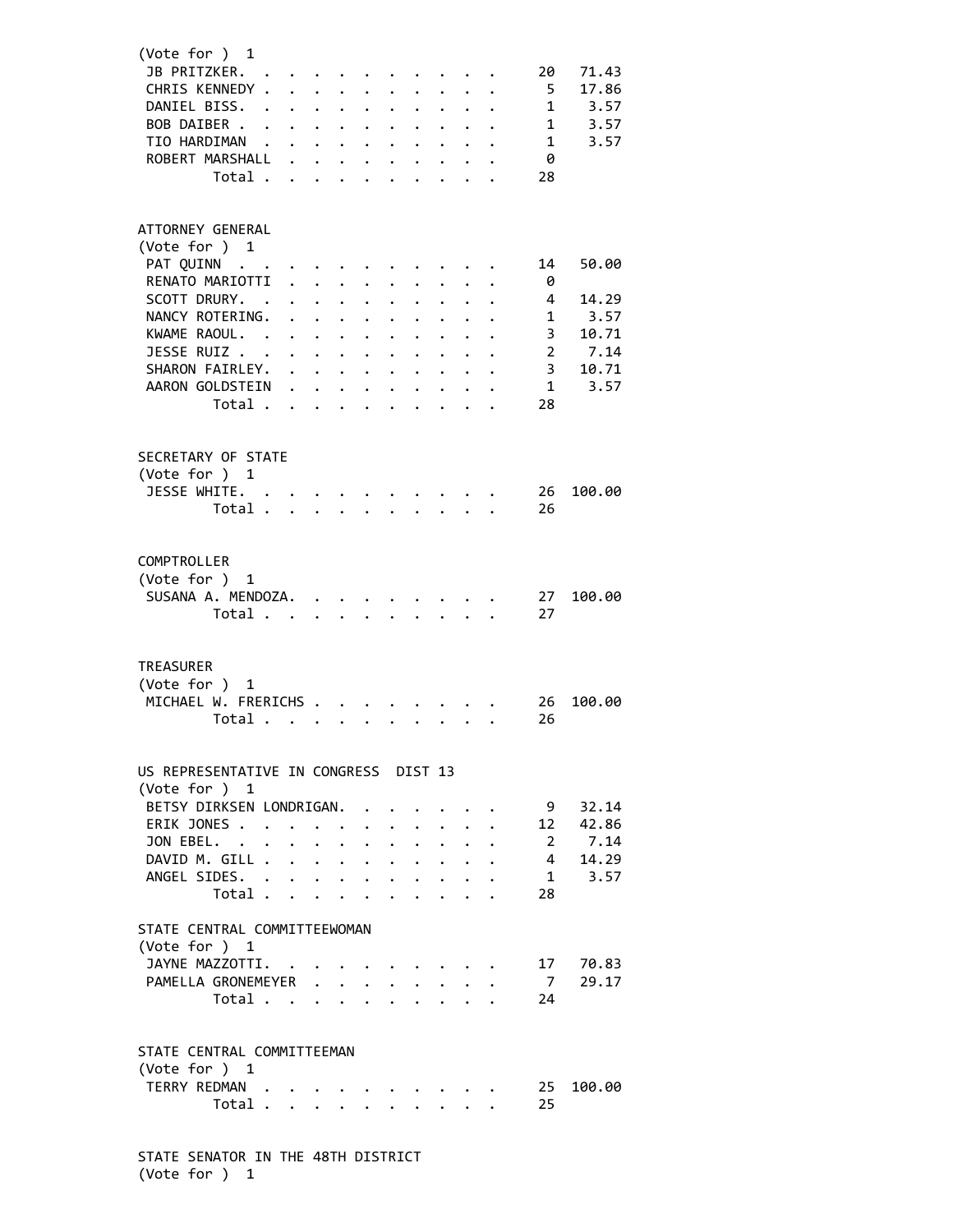| ANDY MANAR                                                                                   | Total .                                     | $\mathbf{L}^{\text{max}}$                      |        |                      |  |                           |                                                           | 26<br>26   | 100.00                                      |
|----------------------------------------------------------------------------------------------|---------------------------------------------|------------------------------------------------|--------|----------------------|--|---------------------------|-----------------------------------------------------------|------------|---------------------------------------------|
| STATE REPRESENTATIVE IN THE GENERAL ASSEMBLY<br>REPRESENTATIVE 95TH DIST<br>(Vote for ) 1    |                                             |                                                |        |                      |  |                           |                                                           |            |                                             |
| DILLON CLARK.                                                                                | Total.                                      |                                                |        |                      |  |                           |                                                           | 25<br>25   | 100.00                                      |
| COUNTY CLERK MONTGOMERY COUNTY<br>(Vote for ) 1                                              |                                             |                                                |        |                      |  |                           |                                                           |            |                                             |
| NO CANDIDATE FILED.                                                                          | Total                                       |                                                |        |                      |  |                           |                                                           | 0<br>0     |                                             |
| COUNTY TREASURER MONTGOMERY COUNTY<br>(Vote for ) 1                                          |                                             |                                                |        |                      |  |                           |                                                           |            |                                             |
| NIKKI LOHMAN.                                                                                | Total                                       |                                                |        |                      |  |                           | $\mathbf{r}$ , $\mathbf{r}$ , $\mathbf{r}$ , $\mathbf{r}$ | 26<br>26   | 100.00                                      |
| COUNTY SHERIFF MONTGOMERY COUNTY<br>(Vote for ) 1                                            |                                             |                                                |        |                      |  |                           |                                                           |            |                                             |
| MARK C. BRAZEL. .                                                                            | Total .                                     | $\mathbf{L}$ and $\mathbf{L}$ and $\mathbf{L}$ |        | $\ddot{\phantom{0}}$ |  | $\mathbf{L} = \mathbf{L}$ |                                                           | - 23<br>23 | 100.00                                      |
| STATE'S ATTORNEY (2 YR TERM) MONTGOMERY COUNTY<br>(Vote for ) 1<br>BRYANT "BUTCH" HITCHINGS  | Total                                       |                                                |        |                      |  | $\sim$                    |                                                           | 24<br>24   | 100.00                                      |
| REGIONAL SUPERINTENDENT OF SCHOOLS<br>(BOND/CHR/EFF/FAY/MONT)<br>(Vote for ) 1               |                                             |                                                |        |                      |  |                           |                                                           |            |                                             |
| JULIE WOLLERMAN                                                                              | Total .                                     |                                                |        |                      |  |                           |                                                           | 25<br>25   | 100.00                                      |
| COUNTY BOARD MEMBER 2<br>(Vote for ) 1                                                       |                                             |                                                |        |                      |  |                           |                                                           |            |                                             |
| NO CANDIDATE FILED                                                                           | Total $\ldots$ $\ldots$ $\ldots$ $\ldots$   |                                                |        |                      |  |                           |                                                           | 0<br>0     |                                             |
| JUDGE OF THE APPELLATE COURT<br>APPELLATE JUDICIAL DISTRICT 5 (GOLDENHERSH)<br>(Vote for ) 1 |                                             |                                                |        |                      |  |                           |                                                           |            |                                             |
| KEVIN T. HOERNER                                                                             | Total                                       |                                                |        |                      |  |                           |                                                           | 24         | $\cdot$ 24 100.00                           |
| PRECINCT COMMITTEEMAN AUDUBON<br>(Vote for $)$ 1                                             |                                             |                                                |        |                      |  |                           |                                                           |            |                                             |
| NO CANDIDATE FILED.                                                                          | Total                                       |                                                | $\sim$ |                      |  |                           |                                                           | 0<br>0     |                                             |
| PRECINCT REPORT<br>RUN DATE:04/04/18<br>RUN TIME:08:51 AM MARCH 20, 2018                     | 2018 GENERAL PRIMARY ELECTION<br>STATISTICS |                                                |        |                      |  |                           |                                                           |            | MONTGOMERY COUNTY, ILLINOIS OFFICIAL TOTALS |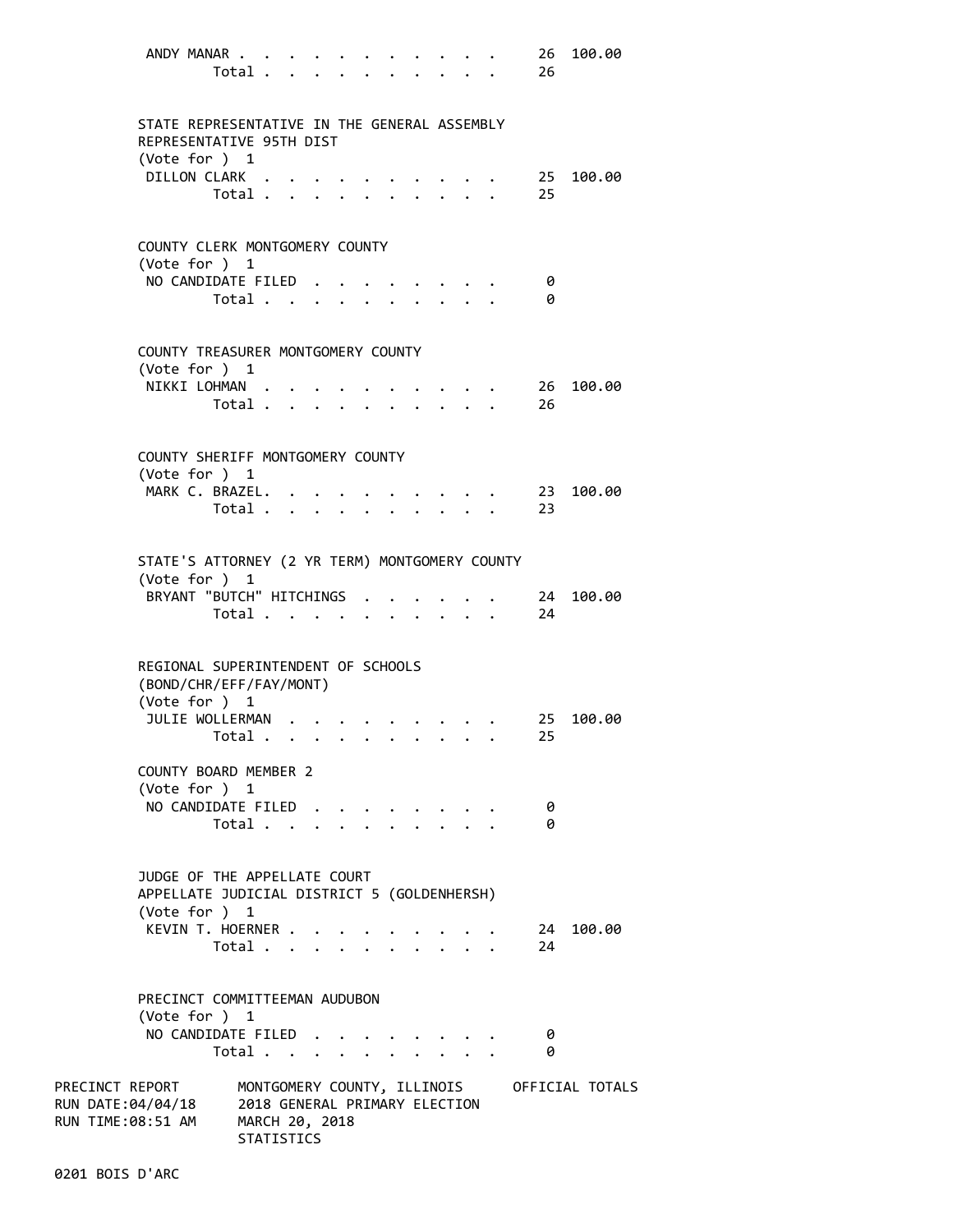| REGISTERED VOTERS - TOTAL<br>REGISTERED VOTERS - REPUBLICAN<br>REGISTERED VOTERS - DEMOCRATIC<br>REGISTERED VOTERS - NONPARTISAN.<br>BALLOTS CAST - TOTAL.<br>$\mathcal{A}^{\mathcal{A}}$ , and $\mathcal{A}^{\mathcal{A}}$ , and $\mathcal{A}^{\mathcal{A}}$<br>BALLOTS CAST - REPUBLICAN .<br>$\sim$<br>BALLOTS CAST - DEMOCRATIC<br>BALLOTS CAST - NONPARTISAN.<br>BALLOTS CAST - BLANK.<br>VOTER TURNOUT - TOTAL<br>$\ddot{\phantom{a}}$<br>VOTER TURNOUT - REPUBLICAN.<br>VOTER TURNOUT - DEMOCRATIC. .<br>VOTER TURNOUT - NONPARTISAN<br>VOTER TURNOUT - BLANK | $\mathbf{L}$<br>$\mathbf{L}$<br>$\ddot{\phantom{0}}$<br>$\ddot{\phantom{0}}$<br>$\ddot{\phantom{0}}$<br>$\mathbf{L}$<br>$\ddot{\phantom{0}}$<br>$\mathbf{r} = \mathbf{r}$ | $\ddot{\phantom{a}}$<br>$\sim$<br>$\mathbf{L}$<br>$\mathbf{L} = \mathbf{L}$ | 592<br>196 33.11<br>136 22.97<br>49 8.28<br>146<br>81<br>55.48<br>44.52<br>65<br>- 0<br>- 0<br>24.66<br>41.33<br>47.79 |
|----------------------------------------------------------------------------------------------------------------------------------------------------------------------------------------------------------------------------------------------------------------------------------------------------------------------------------------------------------------------------------------------------------------------------------------------------------------------------------------------------------------------------------------------------------------------|---------------------------------------------------------------------------------------------------------------------------------------------------------------------------|-----------------------------------------------------------------------------|------------------------------------------------------------------------------------------------------------------------|
| *********** (REPUBLICAN) ***********                                                                                                                                                                                                                                                                                                                                                                                                                                                                                                                                 |                                                                                                                                                                           |                                                                             |                                                                                                                        |
| GOVERNOR and LIEUTENANT GOVERNOR<br>(Vote for ) 1                                                                                                                                                                                                                                                                                                                                                                                                                                                                                                                    |                                                                                                                                                                           |                                                                             |                                                                                                                        |
| BRUCE RAUNER .                                                                                                                                                                                                                                                                                                                                                                                                                                                                                                                                                       |                                                                                                                                                                           |                                                                             | . 46 58.97                                                                                                             |
| JEANNE IVES. .<br>$\mathbf{r} = \mathbf{r} + \mathbf{r}$ , where $\mathbf{r}$                                                                                                                                                                                                                                                                                                                                                                                                                                                                                        |                                                                                                                                                                           |                                                                             | 32 41.03                                                                                                               |
| Total .<br>$\mathbf{r}$ , $\mathbf{r}$ , $\mathbf{r}$ , $\mathbf{r}$ , $\mathbf{r}$                                                                                                                                                                                                                                                                                                                                                                                                                                                                                  |                                                                                                                                                                           |                                                                             | 78                                                                                                                     |
| ATTORNEY GENERAL<br>(Vote for ) 1<br>ERIKA HAROLD.<br>GARY GRASSO. .<br>$\cdot$ $\cdot$ $\cdot$<br>$\ddot{\phantom{0}}$<br>$\ddot{\phantom{0}}$<br>Total                                                                                                                                                                                                                                                                                                                                                                                                             | $\ddot{\phantom{0}}$<br>$\ddot{\phantom{0}}$                                                                                                                              | $\ddot{\phantom{0}}$                                                        | $\cdot$ , , . 41 58.57<br>29 41.43<br>70                                                                               |
| SECRETARY OF STATE<br>(Vote for ) 1<br>JASON HELLAND<br>Total                                                                                                                                                                                                                                                                                                                                                                                                                                                                                                        |                                                                                                                                                                           |                                                                             | 68<br>100.00<br>68                                                                                                     |
| COMPTROLLER<br>(Vote for ) 1<br>DARLENE SENGER.<br>Total                                                                                                                                                                                                                                                                                                                                                                                                                                                                                                             |                                                                                                                                                                           |                                                                             | 66 100.00<br>66                                                                                                        |
| <b>TREASURER</b><br>(Vote for ) 1<br>JIM DODGE<br>Total .                                                                                                                                                                                                                                                                                                                                                                                                                                                                                                            |                                                                                                                                                                           |                                                                             | 100.00<br>67<br>67                                                                                                     |
| US REPRESENTATIVE IN CONGRESS 13TH DIST                                                                                                                                                                                                                                                                                                                                                                                                                                                                                                                              |                                                                                                                                                                           |                                                                             |                                                                                                                        |
| (Vote for ) 1<br>RODNEY DAVIS<br>Total                                                                                                                                                                                                                                                                                                                                                                                                                                                                                                                               | $\cdot$ $\cdot$ $\cdot$ $\cdot$ $\cdot$                                                                                                                                   |                                                                             | 75<br>100.00<br>75                                                                                                     |
| STATE SENATOR IN THE 48TH DISTRICT                                                                                                                                                                                                                                                                                                                                                                                                                                                                                                                                   |                                                                                                                                                                           |                                                                             |                                                                                                                        |
| (Vote for ) 1<br>SETH MCMILLAN<br>Total                                                                                                                                                                                                                                                                                                                                                                                                                                                                                                                              | $\mathbf{r} = \mathbf{r} - \mathbf{r} = \mathbf{r} - \mathbf{r}$                                                                                                          |                                                                             | 100.00<br>67<br>67                                                                                                     |
|                                                                                                                                                                                                                                                                                                                                                                                                                                                                                                                                                                      |                                                                                                                                                                           |                                                                             |                                                                                                                        |

 STATE REPRESENTATIVE IN THE GENERAL ASSEMBLY REPRESENTATIVE 95TH DIST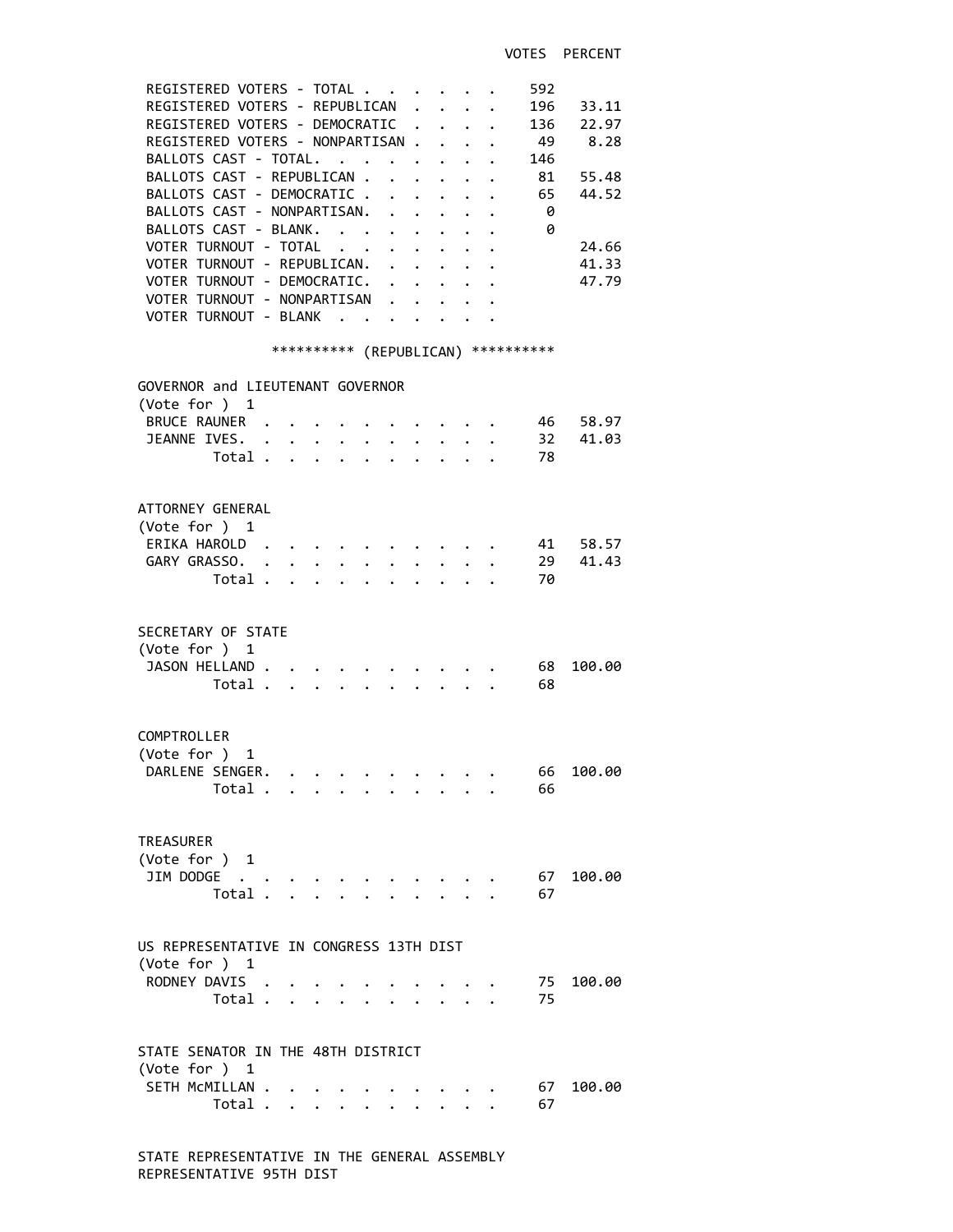| (Vote for ) 1<br>AVERY BOURNE.<br>Total .                                                             |                      | $\mathbf{L} = \mathbf{L}$           |                             |                         |           | $\ddot{\phantom{0}}$                           |                                  | $\cdot$ $\cdot$ | 72<br>72 | 100.00   |
|-------------------------------------------------------------------------------------------------------|----------------------|-------------------------------------|-----------------------------|-------------------------|-----------|------------------------------------------------|----------------------------------|-----------------|----------|----------|
| COUNTY CLERK MONTGOMERY COUNTY                                                                        |                      |                                     |                             |                         |           |                                                |                                  |                 |          |          |
| (Vote for ) 1                                                                                         |                      |                                     |                             |                         |           |                                                |                                  |                 |          |          |
| SANDY LEITHEISER .<br>Total                                                                           |                      |                                     |                             |                         |           |                                                |                                  |                 | 72<br>72 | 100.00   |
|                                                                                                       |                      |                                     |                             |                         |           |                                                |                                  |                 |          |          |
| COUNTY TREASURER MONTGOMERY COUNTY<br>(Vote for ) 1                                                   |                      |                                     |                             |                         |           |                                                |                                  |                 |          |          |
| DANIEL T. ROBBINS.                                                                                    |                      |                                     |                             |                         |           |                                                |                                  |                 |          | 33 45.83 |
| JAY L. MARTIN                                                                                         |                      |                                     |                             |                         |           |                                                |                                  |                 |          | 39 54.17 |
| Total .                                                                                               | $\ddot{\phantom{a}}$ |                                     |                             |                         |           |                                                |                                  |                 | 72       |          |
| COUNTY SHERIFF MONTGOMERY COUNTY<br>(Vote for ) 1                                                     |                      |                                     |                             |                         |           |                                                |                                  |                 |          |          |
| RICK ROBBINS .                                                                                        |                      |                                     |                             |                         |           |                                                |                                  |                 |          | 52 70.27 |
| SCOTT WOODS. .                                                                                        |                      | $\ddot{\phantom{0}}$<br>$\bullet$ . | $\bullet$                   |                         |           |                                                |                                  |                 | 22       | 29.73    |
| Total .                                                                                               |                      |                                     |                             |                         |           |                                                |                                  |                 | 74       |          |
| STATE'S ATTORNEY (2 YR TERM) MONTGOMERY COUNTY                                                        |                      |                                     |                             |                         |           |                                                |                                  |                 |          |          |
| (Vote for ) 1                                                                                         |                      |                                     |                             |                         |           |                                                |                                  |                 |          |          |
| NO CANDIDATE FILED.<br>Total                                                                          |                      |                                     |                             |                         |           |                                                |                                  |                 | 0<br>0   |          |
|                                                                                                       |                      |                                     | $\sim$ $\sim$ $\sim$ $\sim$ |                         | $\bullet$ |                                                | $\bullet$ . The set of $\bullet$ |                 |          |          |
| REGIONAL SUPERINTENDENT OF SCHOOLS<br>(BOND/CHR/EFF/FAY/MONT)<br>(Vote for ) 1<br>NO CANDIDATE FILED. | Total                |                                     |                             |                         |           |                                                |                                  |                 | 0<br>0   |          |
|                                                                                                       |                      |                                     | $\ddot{\phantom{0}}$        |                         |           |                                                |                                  |                 |          |          |
| REGIONAL SUPERINTENDENT OF SCHOOLS<br>(CALHOUN/GREENE/JERSEY/MACOUPIN)<br>(Vote for ) 1               |                      |                                     |                             |                         |           |                                                |                                  |                 |          |          |
| NO CANDIDATE FILED.                                                                                   |                      |                                     | $\mathbf{A}$                | $\cdot$ $\cdot$ $\cdot$ |           |                                                |                                  |                 | ø        |          |
|                                                                                                       | Total                |                                     |                             |                         |           | $\mathbf{r}$ and $\mathbf{r}$ and $\mathbf{r}$ |                                  |                 | 0        |          |
| REGIONAL SUPERINTENDENT OF SCHOOLS (MENARD/SANGAMON)                                                  |                      |                                     |                             |                         |           |                                                |                                  |                 |          |          |
| (Vote for ) 1                                                                                         |                      |                                     |                             |                         |           |                                                |                                  |                 |          |          |
| JEFF VOSE                                                                                             | Total                | $\sim$                              |                             |                         |           |                                                |                                  |                 | 8<br>8   | 100.00   |
|                                                                                                       |                      |                                     |                             |                         |           |                                                |                                  |                 |          |          |
| COUNTY BOARD MEMBER 1<br>(Vote for ) 1<br>JIM ALLEN                                                   |                      |                                     |                             |                         |           |                                                |                                  |                 | 32       | 44.44    |
| MEGAN BEELER .                                                                                        |                      |                                     |                             |                         |           |                                                |                                  |                 |          | 40 55.56 |
| Total .                                                                                               |                      | $\ddot{\phantom{0}}$                |                             |                         |           |                                                |                                  |                 | 72       |          |
| JUDGE OF THE APPELLATE COURT<br>APPELLATE JUDICIAL DISTRICT 5 (GOLDENHERSH)<br>(Vote for ) 1          |                      |                                     |                             |                         |           |                                                |                                  |                 |          |          |
| DAVID K. OVERSTREET                                                                                   |                      |                                     |                             |                         |           |                                                |                                  |                 | 64       | 100.00   |
| Total .                                                                                               |                      |                                     | $\ddot{\phantom{0}}$        |                         |           |                                                |                                  |                 | 64       |          |
| PRECINCT COMMITTEEMAN BOIS D'ARC<br>(Vote for ) 1                                                     |                      |                                     |                             |                         |           |                                                |                                  |                 |          |          |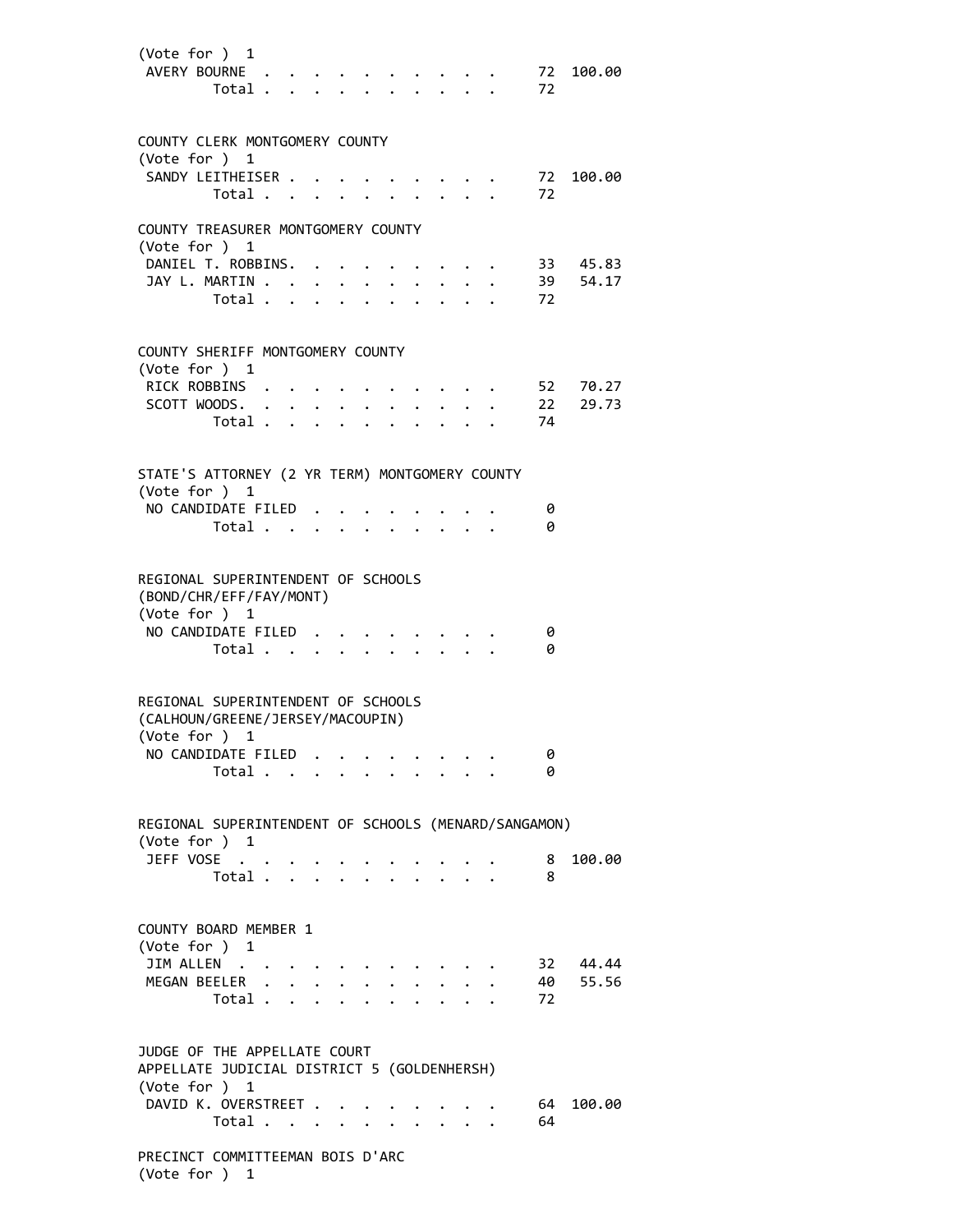| CLARK JOHNSON 69 100.00 |  |  |  |  |  |  |
|-------------------------|--|--|--|--|--|--|
| Total 69                |  |  |  |  |  |  |
|                         |  |  |  |  |  |  |

## \*\*\*\*\*\*\*\*\*\* (DEMOCRATIC) \*\*\*\*\*\*\*\*\*\*

| GOVERNOR and LIEUTENANT GOVERNOR      |                         |                                                                                          |                      |                                        |                           |                                                 |                      |                                          |                      |                         |          |
|---------------------------------------|-------------------------|------------------------------------------------------------------------------------------|----------------------|----------------------------------------|---------------------------|-------------------------------------------------|----------------------|------------------------------------------|----------------------|-------------------------|----------|
| (Vote for ) 1                         |                         |                                                                                          |                      |                                        |                           |                                                 |                      |                                          |                      |                         |          |
| JB PRITZKER.                          |                         |                                                                                          |                      |                                        |                           |                                                 |                      |                                          |                      | 41                      | 64.06    |
| CHRIS KENNEDY.                        |                         | $\mathbf{r}$ , $\mathbf{r}$ , $\mathbf{r}$                                               |                      |                                        |                           | $\ddot{\phantom{0}}$                            |                      |                                          | $\mathbf{L}$         | 10                      | 15.63    |
| DANIEL BISS. .                        |                         | $\ddot{\phantom{0}}$                                                                     | $\ddot{\phantom{0}}$ | $\ddot{\phantom{0}}$                   | $\ddot{\phantom{0}}$      | $\ddot{\phantom{0}}$                            | $\ddot{\phantom{a}}$ | $\ddot{\phantom{0}}$                     | $\ddot{\phantom{0}}$ | 11                      | 17.19    |
| BOB DAIBER                            |                         | $\sim$                                                                                   | $\ddot{\phantom{0}}$ | $\mathbf{z} = \mathbf{z} + \mathbf{z}$ |                           | $\ddot{\phantom{0}}$                            | $\ddot{\phantom{0}}$ | $\ddot{\phantom{0}}$                     |                      | $\mathbf{1}$            | 1.56     |
| TIO HARDIMAN                          |                         |                                                                                          |                      |                                        |                           | $\cdot$ $\cdot$ $\cdot$ $\cdot$ $\cdot$ $\cdot$ |                      | $\ddot{\phantom{a}}$                     |                      | 0                       |          |
| ROBERT MARSHALL .                     |                         |                                                                                          | $\mathbf{r}$         |                                        | $\ddot{\phantom{0}}$      | $\mathbf{L}$                                    |                      |                                          |                      | 1                       | 1.56     |
|                                       | Total                   |                                                                                          | $\mathbf{r}$         | $\ddot{\phantom{0}}$                   | $\mathbf{r}$              |                                                 |                      |                                          |                      | 64                      |          |
|                                       |                         |                                                                                          |                      |                                        |                           |                                                 |                      |                                          |                      |                         |          |
|                                       |                         |                                                                                          |                      |                                        |                           |                                                 |                      |                                          |                      |                         |          |
| ATTORNEY GENERAL                      |                         |                                                                                          |                      |                                        |                           |                                                 |                      |                                          |                      |                         |          |
| (Vote for ) 1                         |                         |                                                                                          |                      |                                        |                           |                                                 |                      |                                          |                      |                         |          |
| PAT QUINN                             |                         |                                                                                          |                      |                                        |                           |                                                 |                      |                                          |                      | 34                      | 53.13    |
| RENATO MARIOTTI                       |                         | $\mathbf{r}$                                                                             |                      | $\mathbf{L}^{\text{max}}$              |                           |                                                 |                      |                                          |                      | $\overline{2}$          | 3.13     |
| SCOTT DRURY. .                        |                         |                                                                                          |                      | $\ddotsc$                              |                           |                                                 |                      |                                          |                      | $7\overline{ }$         | 10.94    |
| NANCY ROTERING. .                     |                         |                                                                                          | $\mathbf{L}$         |                                        | $\mathbf{L} = \mathbf{L}$ | $\ddot{\phantom{a}}$                            |                      |                                          |                      | $\overline{\mathbf{3}}$ | 4.69     |
| KWAME RAOUL. .                        |                         |                                                                                          | $\ddot{\phantom{0}}$ |                                        | $\mathbf{L} = \mathbf{L}$ | $\mathbf{L}$                                    | $\ddot{\phantom{a}}$ |                                          |                      |                         | 14 21.88 |
| JESSE RUIZ                            |                         |                                                                                          |                      | $\cdot$ $\cdot$ $\cdot$                |                           | $\ddot{\phantom{0}}$                            | $\ddot{\phantom{a}}$ | $\mathbf{L}$                             | $\ddot{\phantom{a}}$ | $\overline{2}$          | 3.13     |
| SHARON FAIRLEY.                       |                         |                                                                                          |                      |                                        |                           | $\ddot{\phantom{a}}$                            | $\mathbf{L}$         | $\ddot{\phantom{0}}$                     | $\mathbf{L}$         | $\overline{2}$          | 3.13     |
| AARON GOLDSTEIN                       |                         |                                                                                          |                      |                                        |                           | $\ddot{\phantom{0}}$                            |                      | $\ddot{\phantom{a}}$                     | $\ddot{\phantom{0}}$ | - 0                     |          |
|                                       | Total $\cdots$ $\cdots$ |                                                                                          |                      |                                        |                           |                                                 |                      | $\mathbf{r} = \mathbf{r} + \mathbf{r}$ . | $\ddotsc$            | 64                      |          |
|                                       |                         |                                                                                          |                      |                                        |                           |                                                 |                      |                                          |                      |                         |          |
|                                       |                         |                                                                                          |                      |                                        |                           |                                                 |                      |                                          |                      |                         |          |
| SECRETARY OF STATE                    |                         |                                                                                          |                      |                                        |                           |                                                 |                      |                                          |                      |                         |          |
| (Vote for ) 1                         |                         |                                                                                          |                      |                                        |                           |                                                 |                      |                                          |                      |                         |          |
| JESSE WHITE.                          |                         |                                                                                          |                      |                                        |                           |                                                 |                      |                                          |                      | 59                      | 100.00   |
|                                       | Total                   |                                                                                          |                      |                                        |                           |                                                 |                      |                                          |                      | 59                      |          |
|                                       |                         |                                                                                          |                      |                                        |                           |                                                 |                      |                                          |                      |                         |          |
|                                       |                         |                                                                                          |                      |                                        |                           |                                                 |                      |                                          |                      |                         |          |
| COMPTROLLER                           |                         |                                                                                          |                      |                                        |                           |                                                 |                      |                                          |                      |                         |          |
| (Vote for ) 1                         |                         |                                                                                          |                      |                                        |                           |                                                 |                      |                                          |                      |                         |          |
| SUSANA A. MENDOZA.                    |                         |                                                                                          |                      |                                        |                           |                                                 |                      |                                          |                      | 61                      | 100.00   |
|                                       | Total                   |                                                                                          | $\mathbf{L}$         | $\sim$                                 |                           |                                                 |                      | $\mathcal{L}^{\text{max}}$               |                      | 61                      |          |
|                                       |                         |                                                                                          |                      |                                        |                           |                                                 |                      |                                          |                      |                         |          |
|                                       |                         |                                                                                          |                      |                                        |                           |                                                 |                      |                                          |                      |                         |          |
| <b>TREASURER</b>                      |                         |                                                                                          |                      |                                        |                           |                                                 |                      |                                          |                      |                         |          |
| (Vote for ) 1                         |                         |                                                                                          |                      |                                        |                           |                                                 |                      |                                          |                      |                         |          |
| MICHAEL W. FRERICHS                   |                         |                                                                                          |                      |                                        |                           |                                                 |                      |                                          |                      | 59                      | 100.00   |
|                                       | Total.                  | $\mathcal{L}(\mathcal{A})$ and $\mathcal{A}(\mathcal{A})$ and $\mathcal{A}(\mathcal{A})$ |                      |                                        |                           | $\bullet$ .                                     |                      | $\cdot$ $\cdot$ $\cdot$                  |                      | 59                      |          |
|                                       |                         |                                                                                          |                      |                                        |                           |                                                 |                      |                                          |                      |                         |          |
| US REPRESENTATIVE IN CONGRESS DIST 13 |                         |                                                                                          |                      |                                        |                           |                                                 |                      |                                          |                      |                         |          |
| (Vote for ) 1                         |                         |                                                                                          |                      |                                        |                           |                                                 |                      |                                          |                      |                         |          |
| BETSY DIRKSEN LONDRIGAN.              |                         |                                                                                          |                      |                                        |                           |                                                 |                      |                                          |                      |                         | 41 66.13 |
| ERIK JONES                            |                         |                                                                                          |                      |                                        |                           |                                                 |                      |                                          |                      | 13                      | 20.97    |
| JON EBEL.                             |                         |                                                                                          | $\bullet$            | $\ddot{\phantom{a}}$                   | $\ddot{\phantom{0}}$      |                                                 | $\ddot{\bullet}$     |                                          |                      | 0                       |          |
|                                       |                         | $\ddot{\phantom{a}}$                                                                     | $\ddot{\phantom{0}}$ | $\sim$                                 | $\ddot{\phantom{0}}$      | $\ddot{\phantom{0}}$                            | $\ddot{\phantom{0}}$ |                                          |                      |                         |          |
| DAVID M. GILL .                       |                         | $\mathbf{r}$ , $\mathbf{r}$ , $\mathbf{r}$                                               |                      |                                        |                           | $\ddot{\phantom{0}}$                            |                      |                                          |                      | $7^{\circ}$             | 11.29    |
| ANGEL SIDES. .                        |                         |                                                                                          | $\ddot{\phantom{a}}$ | $\ddot{\phantom{0}}$                   | $\ddot{\phantom{0}}$      |                                                 |                      |                                          |                      | $\mathbf{1}$            | 1.61     |
|                                       | Total .                 | $\mathcal{L}$                                                                            |                      |                                        |                           |                                                 |                      |                                          |                      | 62                      |          |
|                                       |                         |                                                                                          |                      |                                        |                           |                                                 |                      |                                          |                      |                         |          |
| STATE CENTRAL COMMITTEEWOMAN          |                         |                                                                                          |                      |                                        |                           |                                                 |                      |                                          |                      |                         |          |
| (Vote for ) 1                         |                         |                                                                                          |                      |                                        |                           |                                                 |                      |                                          |                      |                         |          |
| JAYNE MAZZOTTI. .                     |                         |                                                                                          |                      |                                        |                           |                                                 |                      |                                          |                      | 47                      | 81.03    |
| PAMELLA GRONEMEYER                    |                         |                                                                                          |                      |                                        |                           |                                                 |                      |                                          |                      | 11                      | 18.97    |
|                                       | Total                   |                                                                                          | $\ddot{\phantom{0}}$ |                                        |                           |                                                 |                      |                                          |                      | 58                      |          |
|                                       |                         |                                                                                          |                      |                                        |                           |                                                 |                      |                                          |                      |                         |          |
| STATE CENTRAL COMMITTEEMAN            |                         |                                                                                          |                      |                                        |                           |                                                 |                      |                                          |                      |                         |          |

(Vote for ) 1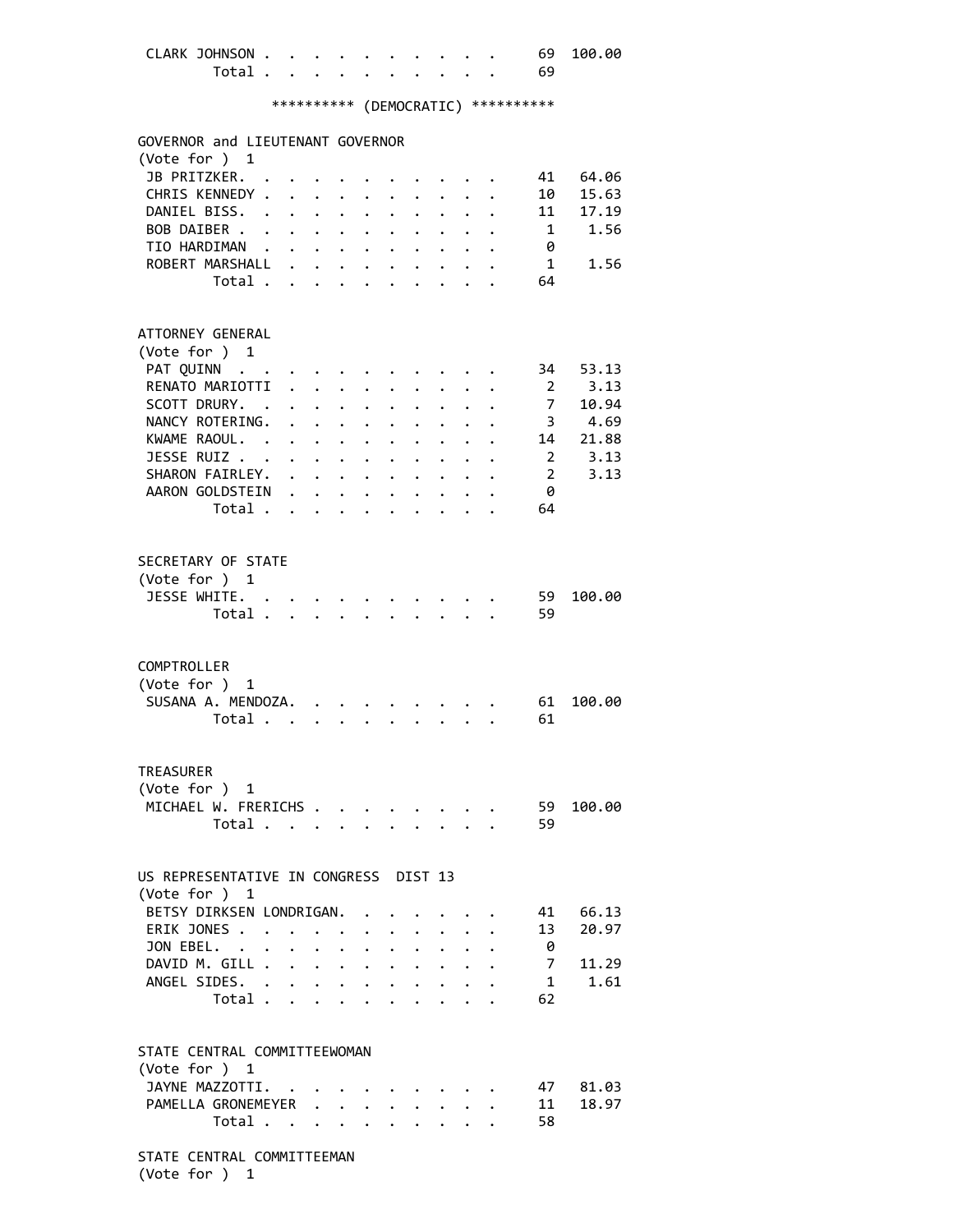| TERRY REDMAN<br>Total                                                                     |                      |  |                                         | 52<br>52          | 100.00 |
|-------------------------------------------------------------------------------------------|----------------------|--|-----------------------------------------|-------------------|--------|
| STATE SENATOR IN THE 48TH DISTRICT<br>(Vote for $)$ 1                                     |                      |  |                                         |                   |        |
| ANDY MANAR<br>Total $\ldots$ $\ldots$ $\ldots$ $\ldots$                                   |                      |  |                                         | 59<br>59          | 100.00 |
| STATE REPRESENTATIVE IN THE GENERAL ASSEMBLY<br>REPRESENTATIVE 95TH DIST<br>(Vote for ) 1 |                      |  |                                         |                   |        |
| DILLON CLARK<br>Total                                                                     |                      |  |                                         | 52<br>52          | 100.00 |
| COUNTY CLERK MONTGOMERY COUNTY<br>(Vote for ) 1                                           |                      |  |                                         |                   |        |
| NO CANDIDATE FILED<br>Total                                                               |                      |  |                                         | 0<br>0            |        |
| COUNTY TREASURER MONTGOMERY COUNTY<br>(Vote for ) 1                                       |                      |  |                                         |                   |        |
| NIKKI LOHMAN.<br>Total .                                                                  | $\ddot{\phantom{a}}$ |  |                                         | 57<br>57          | 100.00 |
| COUNTY SHERIFF MONTGOMERY COUNTY<br>(Vote for $)$ 1                                       |                      |  |                                         |                   |        |
| MARK C. BRAZEL.<br>Total $\cdot$                                                          |                      |  |                                         | 56<br>56          | 100.00 |
| STATE'S ATTORNEY (2 YR TERM) MONTGOMERY COUNTY<br>(Vote for $)$ 1                         |                      |  |                                         |                   |        |
| BRYANT "BUTCH" HITCHINGS<br>Total $\cdots$ $\cdots$                                       |                      |  | $\cdot$ $\cdot$ $\cdot$ $\cdot$ $\cdot$ | 60<br>60          | 100.00 |
| REGIONAL SUPERINTENDENT OF SCHOOLS<br>(BOND/CHR/EFF/FAY/MONT)<br>(Vote for $)$ 1          |                      |  |                                         |                   |        |
| JULIE WOLLERMAN<br>Total                                                                  |                      |  |                                         | 52<br>52          | 100.00 |
| REGIONAL SUPERINTENDENT OF SCHOOLS<br>(CALHOUN/GREENE/JERSEY/MACOUPIN)<br>(Vote for ) 1   |                      |  |                                         |                   |        |
| MICHELLE MUELLER<br>Total                                                                 |                      |  |                                         | $\mathbf{1}$<br>1 | 100.00 |
| REGIONAL SUPERINTENDENT OF SCHOOLS (MENARD/SANGAMON)<br>(Vote for ) 1                     |                      |  |                                         |                   |        |
| NO CANDIDATE FILED<br>Total                                                               |                      |  |                                         | 0<br>0            |        |
| COUNTY BOARD MEMBER 1<br>(Vote for $)$ 1                                                  |                      |  |                                         |                   |        |
| NO CANDIDATE FILED<br>Total                                                               |                      |  |                                         | 0<br>0            |        |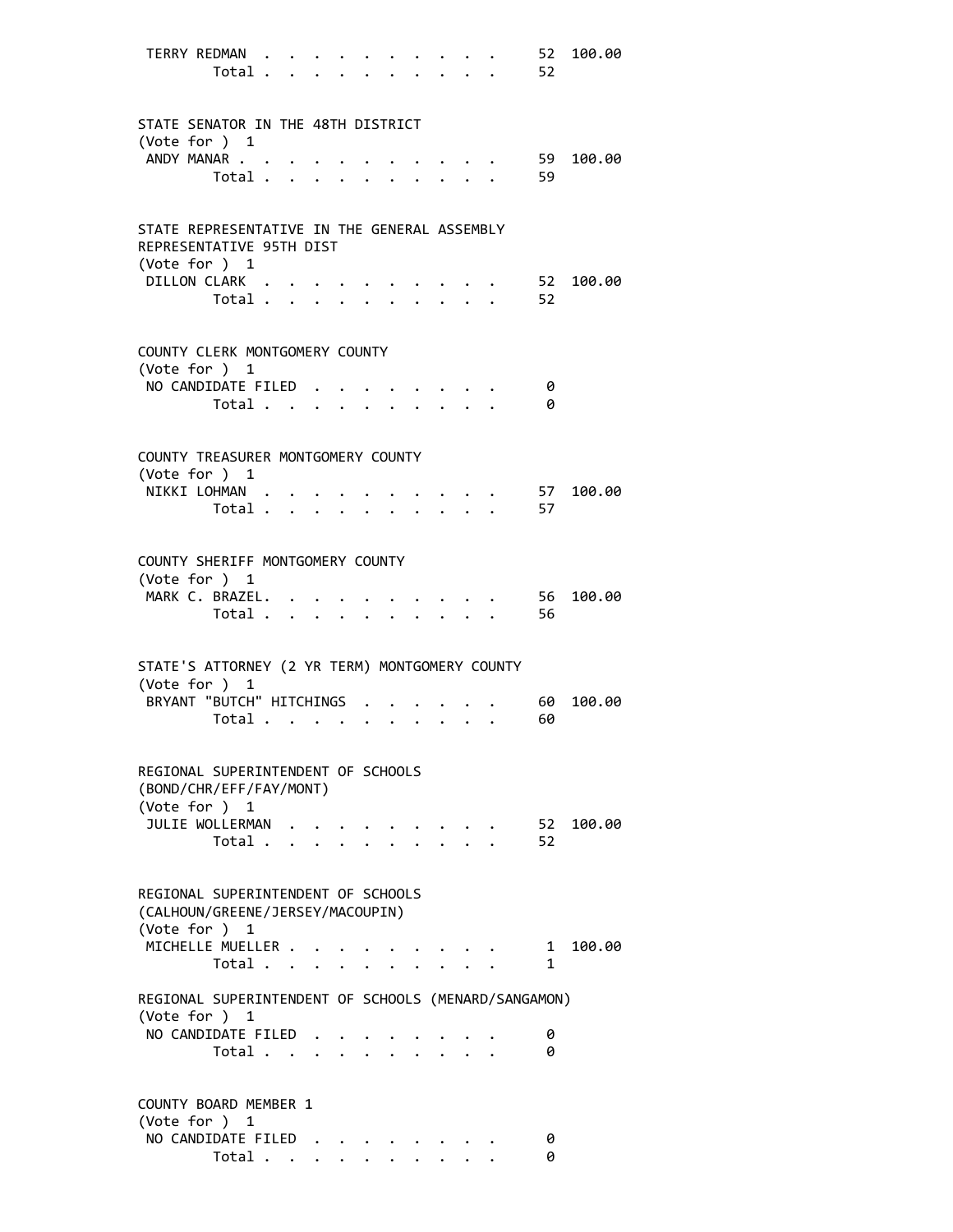| JUDGE OF THE APPELLATE COURT<br>APPELLATE JUDICIAL DISTRICT 5 (GOLDENHERSH)<br>(Vote for ) 1<br>KEVIN T. HOERNER                    | Total                               |                           |                      |                           |  |  |  | $\begin{array}{ccccccc}\n\cdot & \cdot & \cdot & \cdot & \cdot & 55 & 100.00 \\ \cdot & \cdot & \cdot & \cdot & \cdot & 55 & \end{array}$ |               |  |
|-------------------------------------------------------------------------------------------------------------------------------------|-------------------------------------|---------------------------|----------------------|---------------------------|--|--|--|-------------------------------------------------------------------------------------------------------------------------------------------|---------------|--|
| PRECINCT COMMITTEEMAN BOIS D'ARC<br>(Vote for ) 1                                                                                   |                                     |                           |                      |                           |  |  |  |                                                                                                                                           |               |  |
| NO CANDIDATE FILED                                                                                                                  | Total                               |                           |                      |                           |  |  |  | - 0<br>0                                                                                                                                  |               |  |
| PRECINCT REPORT MONTGOMERY COUNTY, ILLINOIS OFFICIAL TOTALS<br>RUN DATE:04/04/18 2018 GENERAL PRIMARY ELECTION<br>RUN TIME:08:51 AM | MARCH 20, 2018<br><b>STATISTICS</b> |                           |                      |                           |  |  |  |                                                                                                                                           |               |  |
| 0301 BUTLER GROVE                                                                                                                   |                                     |                           |                      |                           |  |  |  |                                                                                                                                           | VOTES PERCENT |  |
|                                                                                                                                     |                                     |                           |                      |                           |  |  |  |                                                                                                                                           |               |  |
| REGISTERED VOTERS - TOTAL<br>REGISTERED VOTERS - REPUBLICAN                                                                         |                                     |                           |                      |                           |  |  |  | 508                                                                                                                                       | 209 41.14     |  |
| REGISTERED VOTERS - DEMOCRATIC                                                                                                      |                                     |                           |                      |                           |  |  |  |                                                                                                                                           | 123 24.21     |  |
| REGISTERED VOTERS - NONPARTISAN                                                                                                     |                                     |                           |                      |                           |  |  |  | 59                                                                                                                                        | 11.61         |  |
| BALLOTS CAST - TOTAL.                                                                                                               |                                     |                           |                      |                           |  |  |  | 198                                                                                                                                       |               |  |
| BALLOTS CAST - REPUBLICAN 132 66.67                                                                                                 |                                     |                           |                      |                           |  |  |  |                                                                                                                                           |               |  |
| BALLOTS CAST - DEMOCRATIC                                                                                                           |                                     |                           |                      |                           |  |  |  | 66                                                                                                                                        | 33.33         |  |
| BALLOTS CAST - NONPARTISAN.                                                                                                         |                                     |                           |                      |                           |  |  |  | - 0                                                                                                                                       |               |  |
| BALLOTS CAST - BLANK.                                                                                                               |                                     |                           |                      |                           |  |  |  | $\theta$                                                                                                                                  |               |  |
| VOTER TURNOUT - TOTAL                                                                                                               |                                     |                           |                      |                           |  |  |  |                                                                                                                                           | 38.98         |  |
| VOTER TURNOUT - REPUBLICAN.                                                                                                         |                                     |                           |                      |                           |  |  |  |                                                                                                                                           | 63.16         |  |
| VOTER TURNOUT - DEMOCRATIC.                                                                                                         |                                     |                           |                      |                           |  |  |  |                                                                                                                                           | 53.66         |  |
| VOTER TURNOUT - NONPARTISAN                                                                                                         |                                     |                           |                      |                           |  |  |  |                                                                                                                                           |               |  |
| VOTER TURNOUT - BLANK                                                                                                               |                                     |                           |                      |                           |  |  |  |                                                                                                                                           |               |  |
|                                                                                                                                     |                                     |                           |                      |                           |  |  |  |                                                                                                                                           |               |  |
|                                                                                                                                     |                                     |                           |                      |                           |  |  |  | *********** (REPUBLICAN) ***********                                                                                                      |               |  |
| GOVERNOR and LIEUTENANT GOVERNOR                                                                                                    |                                     |                           |                      |                           |  |  |  |                                                                                                                                           |               |  |
| (Vote for $)$ 1                                                                                                                     |                                     |                           |                      |                           |  |  |  |                                                                                                                                           |               |  |
| BRUCE RAUNER                                                                                                                        |                                     |                           |                      |                           |  |  |  | 55                                                                                                                                        | 46.22         |  |
| JEANNE IVES.                                                                                                                        |                                     |                           |                      |                           |  |  |  | 64                                                                                                                                        | 53.78         |  |
|                                                                                                                                     | Total                               |                           |                      |                           |  |  |  | 119                                                                                                                                       |               |  |
|                                                                                                                                     |                                     |                           |                      |                           |  |  |  |                                                                                                                                           |               |  |
| ATTORNEY GENERAL<br>(Vote for ) 1                                                                                                   |                                     |                           |                      |                           |  |  |  |                                                                                                                                           |               |  |
| ERIKA HAROLD.                                                                                                                       |                                     |                           |                      |                           |  |  |  | 73                                                                                                                                        | 66.97         |  |
| GARY GRASSO.                                                                                                                        | $\ddot{\phantom{a}}$                |                           | $\ddot{\phantom{0}}$ |                           |  |  |  | 36                                                                                                                                        | 33.03         |  |
|                                                                                                                                     | Total .                             |                           |                      |                           |  |  |  | 109                                                                                                                                       |               |  |
|                                                                                                                                     |                                     |                           |                      |                           |  |  |  |                                                                                                                                           |               |  |
| SECRETARY OF STATE<br>(Vote for ) 1                                                                                                 |                                     |                           |                      |                           |  |  |  |                                                                                                                                           |               |  |
| JASON HELLAND                                                                                                                       |                                     |                           |                      |                           |  |  |  | 96                                                                                                                                        | 100.00        |  |
|                                                                                                                                     | Total                               |                           |                      |                           |  |  |  | 96                                                                                                                                        |               |  |
| COMPTROLLER<br>(Vote for ) 1                                                                                                        |                                     |                           |                      |                           |  |  |  |                                                                                                                                           |               |  |
| DARLENE SENGER.                                                                                                                     |                                     |                           |                      |                           |  |  |  | 93                                                                                                                                        | 100.00        |  |
|                                                                                                                                     | Total .                             | $\mathbf{L}^{\text{max}}$ |                      | $\mathbf{L} = \mathbf{L}$ |  |  |  | 93                                                                                                                                        |               |  |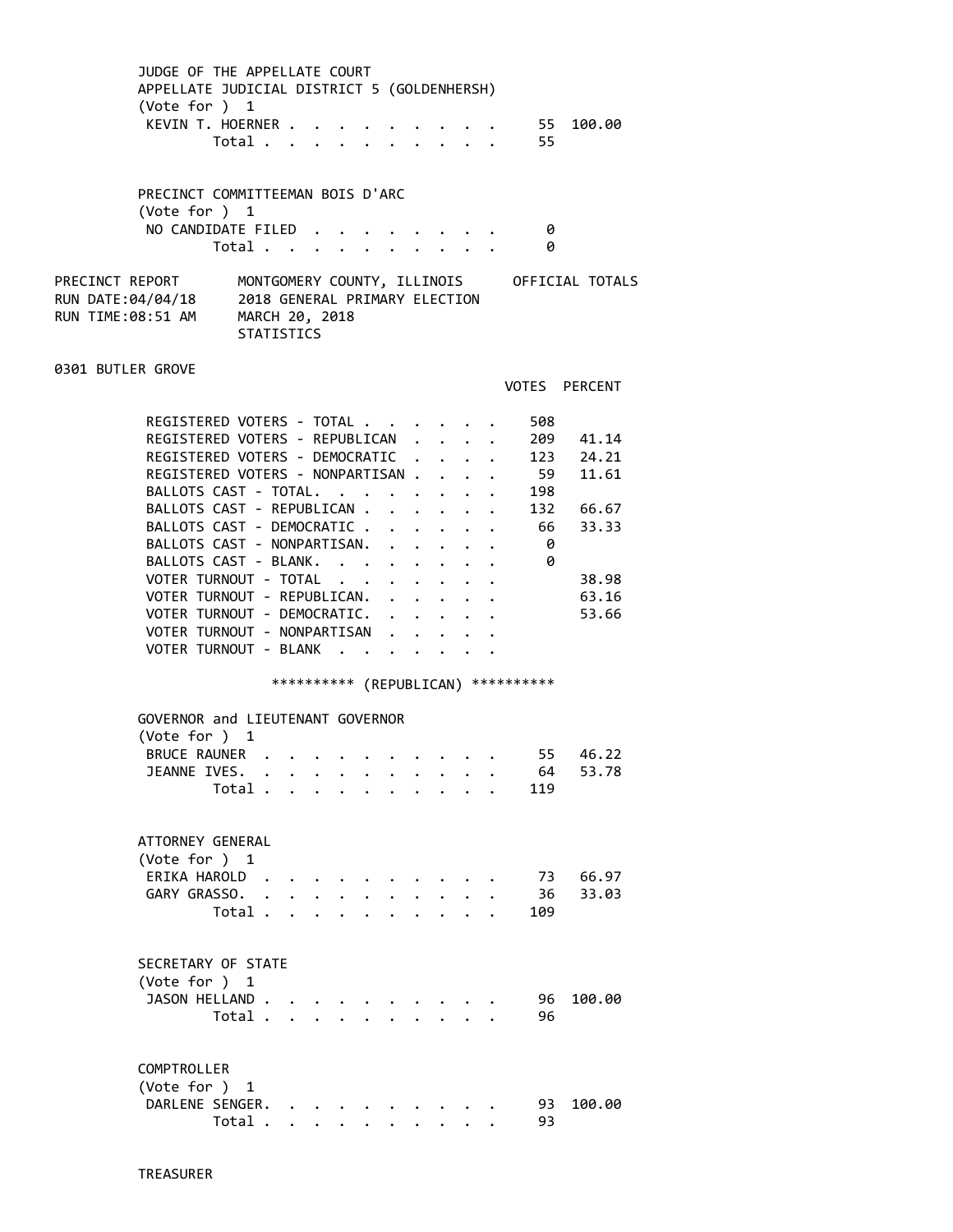| (Vote for ) 1<br>JIM DODGE                                                                | Total                |                                                           |                      |              |                      |                           |              |                                        |                           | 94<br>94 | 100.00            |
|-------------------------------------------------------------------------------------------|----------------------|-----------------------------------------------------------|----------------------|--------------|----------------------|---------------------------|--------------|----------------------------------------|---------------------------|----------|-------------------|
| US REPRESENTATIVE IN CONGRESS 13TH DIST                                                   |                      |                                                           |                      |              |                      |                           |              |                                        |                           |          |                   |
| (Vote for ) $1$                                                                           |                      |                                                           |                      |              |                      |                           |              |                                        |                           |          |                   |
| RODNEY DAVIS .                                                                            |                      |                                                           |                      |              |                      |                           |              |                                        |                           |          | 112 100.00        |
|                                                                                           | Total                |                                                           |                      |              | $\ddot{\phantom{0}}$ |                           |              |                                        |                           | 112      |                   |
|                                                                                           |                      |                                                           |                      |              |                      |                           |              |                                        |                           |          |                   |
| STATE SENATOR IN THE 48TH DISTRICT                                                        |                      |                                                           |                      |              |                      |                           |              |                                        |                           |          |                   |
| (Vote for ) 1                                                                             |                      |                                                           |                      |              |                      |                           |              |                                        |                           |          |                   |
| SETH MCMILLAN                                                                             |                      |                                                           |                      |              |                      |                           |              |                                        |                           | 96       | 100.00            |
|                                                                                           | Total                |                                                           |                      |              |                      | $\mathbf{L}$              |              | $\mathbf{r}$ . The set of $\mathbf{r}$ |                           | 96       |                   |
|                                                                                           |                      |                                                           |                      |              |                      |                           |              |                                        |                           |          |                   |
| STATE REPRESENTATIVE IN THE GENERAL ASSEMBLY<br>REPRESENTATIVE 95TH DIST<br>(Vote for ) 1 |                      |                                                           |                      |              |                      |                           |              |                                        |                           |          |                   |
| AVERY BOURNE                                                                              |                      |                                                           |                      |              |                      |                           |              |                                        |                           |          | 107 100.00        |
|                                                                                           | Total                |                                                           |                      | $\mathbf{L}$ |                      | $\mathbf{r} = \mathbf{r}$ | $\mathbf{L}$ |                                        | $\mathbf{L} = \mathbf{L}$ | 107      |                   |
|                                                                                           |                      |                                                           |                      |              |                      |                           |              |                                        |                           |          |                   |
| COUNTY CLERK MONTGOMERY COUNTY<br>(Vote for ) 1                                           |                      |                                                           |                      |              |                      |                           |              |                                        |                           |          |                   |
| SANDY LEITHEISER                                                                          |                      |                                                           |                      |              |                      |                           |              |                                        |                           | 120      | 100.00            |
|                                                                                           | Total                |                                                           |                      |              |                      |                           |              |                                        |                           | 120      |                   |
| COUNTY TREASURER MONTGOMERY COUNTY<br>(Vote for ) 1                                       |                      |                                                           |                      |              |                      |                           |              |                                        |                           |          |                   |
| DANIEL T. ROBBINS.<br>JAY L. MARTIN                                                       |                      |                                                           |                      |              |                      |                           |              |                                        |                           | 53       | 67 55.83<br>44.17 |
|                                                                                           | Total                |                                                           |                      |              |                      | $\cdot$ $\cdot$ $\cdot$   |              |                                        |                           | 120      |                   |
|                                                                                           |                      |                                                           |                      |              |                      |                           |              |                                        |                           |          |                   |
| COUNTY SHERIFF MONTGOMERY COUNTY<br>(Vote for ) 1                                         |                      |                                                           |                      |              |                      |                           |              |                                        |                           |          |                   |
| RICK ROBBINS                                                                              |                      |                                                           |                      |              |                      |                           |              |                                        |                           | 95 —     | 72.52             |
| SCOTT WOODS.                                                                              |                      |                                                           |                      |              |                      |                           |              |                                        |                           | 36       | 27.48             |
|                                                                                           | Total                |                                                           |                      |              |                      |                           |              |                                        |                           | 131      |                   |
| STATE'S ATTORNEY (2 YR TERM) MONTGOMERY COUNTY<br>(Vote for ) 1                           |                      |                                                           |                      |              |                      |                           |              |                                        |                           |          |                   |
| NO CANDIDATE FILED                                                                        |                      |                                                           |                      |              |                      |                           |              |                                        |                           | 0        |                   |
|                                                                                           | Total                |                                                           |                      |              |                      |                           |              |                                        |                           | 0        |                   |
|                                                                                           |                      |                                                           |                      |              |                      |                           |              |                                        |                           |          |                   |
| REGIONAL SUPERINTENDENT OF SCHOOLS<br>(BOND/CHR/EFF/FAY/MONT)<br>(Vote for ) 1            |                      |                                                           |                      |              |                      |                           |              |                                        |                           |          |                   |
| NO CANDIDATE FILED                                                                        |                      |                                                           |                      |              |                      |                           |              |                                        |                           | 0        |                   |
|                                                                                           | Total                |                                                           |                      |              |                      |                           |              |                                        |                           | 0        |                   |
|                                                                                           |                      |                                                           |                      |              |                      |                           |              |                                        |                           |          |                   |
| COUNTY BOARD MEMBER 1<br>(Vote for ) 1                                                    |                      |                                                           |                      |              |                      |                           |              |                                        |                           |          |                   |
| JIM ALLEN .<br>MEGAN BEELER                                                               | $\ddot{\phantom{a}}$ | $\mathbf{r}$ , $\mathbf{r}$ , $\mathbf{r}$ , $\mathbf{r}$ |                      |              |                      |                           |              |                                        |                           | 12<br>39 | 23.53<br>76.47    |
|                                                                                           | Total                |                                                           | $\ddot{\phantom{0}}$ | $\mathbf{r}$ |                      |                           | $\mathbf{L}$ |                                        |                           | 51       |                   |
|                                                                                           |                      |                                                           |                      |              |                      |                           |              |                                        |                           |          |                   |

 COUNTY BOARD MEMBER 6 (4 YR) (Vote for ) 2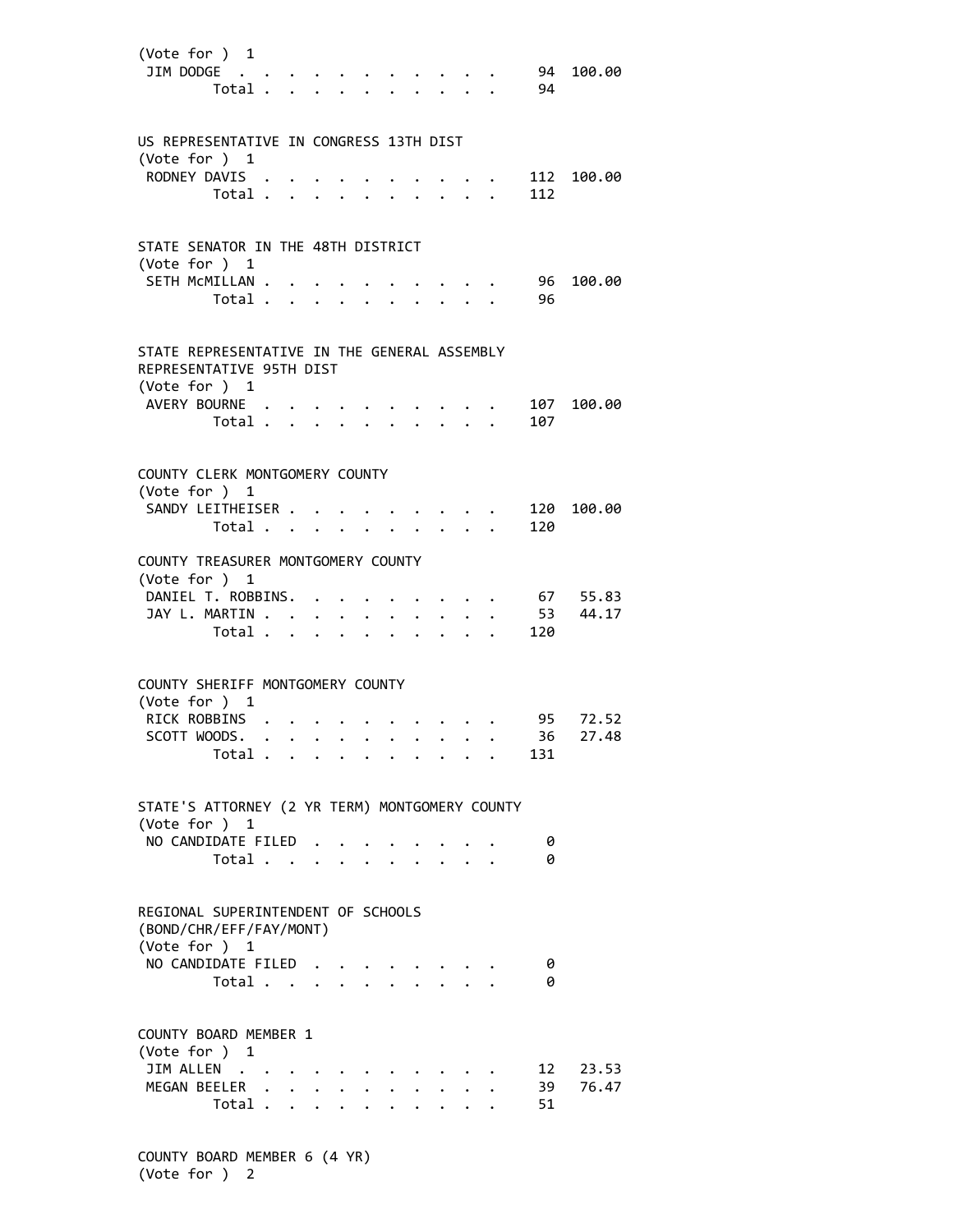| ROBERT F. MULCH, JR<br>MARK HUGHES.<br>Total                                                                                                                                                                                                                                                                                                                                                                           |                                                                                                                                                                                     |                                                                                                        | $\sim 10^{-11}$<br>$\mathbf{L}$                    | $\sim$                                                                   |                                              | $\mathbf{L}$                                 |                                                                         |                                     | 49<br>93                                                                            | 52.69<br>44 47.31                                               |
|------------------------------------------------------------------------------------------------------------------------------------------------------------------------------------------------------------------------------------------------------------------------------------------------------------------------------------------------------------------------------------------------------------------------|-------------------------------------------------------------------------------------------------------------------------------------------------------------------------------------|--------------------------------------------------------------------------------------------------------|----------------------------------------------------|--------------------------------------------------------------------------|----------------------------------------------|----------------------------------------------|-------------------------------------------------------------------------|-------------------------------------|-------------------------------------------------------------------------------------|-----------------------------------------------------------------|
| COUNTY BOARD MEMBER 6 (2 YR)<br>(Vote for ) 1<br>DENNIS McCAMMACK .<br>Total                                                                                                                                                                                                                                                                                                                                           |                                                                                                                                                                                     |                                                                                                        |                                                    |                                                                          |                                              |                                              |                                                                         |                                     | 57<br>57                                                                            | 100.00                                                          |
| JUDGE OF THE APPELLATE COURT<br>APPELLATE JUDICIAL DISTRICT 5 (GOLDENHERSH)<br>(Vote for $)$ 1<br>DAVID K. OVERSTREET .                                                                                                                                                                                                                                                                                                |                                                                                                                                                                                     |                                                                                                        |                                                    |                                                                          |                                              |                                              |                                                                         |                                     | 85                                                                                  | 100.00                                                          |
| Total                                                                                                                                                                                                                                                                                                                                                                                                                  |                                                                                                                                                                                     |                                                                                                        |                                                    |                                                                          |                                              |                                              |                                                                         |                                     | 85                                                                                  |                                                                 |
| PRECINCT COMMITTEEMAN BUTLER GROVE<br>(Vote for $)$ 1<br>NO CANDIDATE FILED.<br>Total                                                                                                                                                                                                                                                                                                                                  |                                                                                                                                                                                     |                                                                                                        |                                                    |                                                                          |                                              |                                              |                                                                         |                                     | - 0<br>- 0                                                                          |                                                                 |
|                                                                                                                                                                                                                                                                                                                                                                                                                        |                                                                                                                                                                                     |                                                                                                        |                                                    |                                                                          |                                              |                                              |                                                                         | *********** (DEMOCRATIC) ********** |                                                                                     |                                                                 |
| GOVERNOR and LIEUTENANT GOVERNOR<br>(Vote for $)$ 1<br>JB PRITZKER. .<br>CHRIS KENNEDY .<br>DANIEL BISS. .<br>$\ddot{\phantom{0}}$<br>BOB DAIBER<br>TIO HARDIMAN<br>ROBERT MARSHALL .<br>Total                                                                                                                                                                                                                         | $\mathbf{r} = \mathbf{r} + \mathbf{r} + \mathbf{r}$ .<br>$\ddot{\phantom{0}}$<br>$\mathbf{r} = \mathbf{r} \mathbf{r}$ , where $\mathbf{r} = \mathbf{r}$                             | $\ddot{\phantom{0}}$<br>$\bullet$ , $\bullet$ , $\bullet$ , $\bullet$<br>$\mathbf{L}$ and $\mathbf{L}$ | $\ddot{\phantom{0}}$<br>$\bullet$ .<br>$\bullet$ . | $\bullet$ .<br>$\ddot{\phantom{0}}$<br>$\bullet$<br>$\ddot{\phantom{0}}$ |                                              |                                              |                                                                         |                                     | 42<br>$\overline{\mathbf{2}}$<br>- 0<br>64                                          | 65.63<br>12 18.75<br>5 7.81<br>3 4.69<br>3.13                   |
| ATTORNEY GENERAL<br>(Vote for ) 1<br>PAT QUINN<br>RENATO MARIOTTI<br>SCOTT DRURY.<br>. The contribution of the contribution of the contribution of the contribution of the contribution of the contribution of the contribution of the contribution of the contribution of the contribution of the contribution of<br>NANCY ROTERING.<br>KWAME RAOUL. .<br>JESSE RUIZ<br>SHARON FAIRLEY.<br>AARON GOLDSTEIN<br>Total . | $\cdot$ $\cdot$ $\cdot$ $\cdot$ $\cdot$ $\cdot$<br>$\cdot$ $\cdot$ $\cdot$ $\cdot$ $\cdot$<br>$\mathbf{r} = \mathbf{r} - \mathbf{r}$ , where $\mathbf{r} = \mathbf{r} - \mathbf{r}$ | $\cdot$ $\cdot$                                                                                        | $\ddot{\phantom{0}}$                               | $\ddot{\phantom{0}}$                                                     | $\ddot{\phantom{0}}$<br>$\ddot{\phantom{0}}$ | $\ddot{\phantom{0}}$<br>$\ddot{\phantom{a}}$ | $\cdot$ $\cdot$ $\cdot$ $\cdot$<br>$\mathbf{L}$<br>$\ddot{\phantom{a}}$ |                                     | 28 —<br>6 <sup>6</sup><br>5<br>5<br>12<br>1<br>$\overline{2}$<br>$\mathbf{1}$<br>60 | 46.67<br>10.00<br>8.33<br>8.33<br>20.00<br>1.67<br>3.33<br>1.67 |
| SECRETARY OF STATE<br>(Vote for ) 1<br>JESSE WHITE.<br>Total                                                                                                                                                                                                                                                                                                                                                           |                                                                                                                                                                                     |                                                                                                        |                                                    | $\mathbf{L} = \mathbf{L}$                                                |                                              |                                              | $\mathbf{r} = \mathbf{r} \mathbf{r}$                                    |                                     | 55<br>55                                                                            | 100.00                                                          |
| COMPTROLLER<br>(Vote for ) 1<br>SUSANA A. MENDOZA.<br>Total                                                                                                                                                                                                                                                                                                                                                            | $\sim$                                                                                                                                                                              | $\mathbf{A}$                                                                                           |                                                    |                                                                          |                                              |                                              |                                                                         |                                     | 57<br>57                                                                            | 100.00                                                          |
| <b>TREASURER</b><br>(Vote for ) 1<br>MICHAEL W. FRERICHS<br>Total                                                                                                                                                                                                                                                                                                                                                      |                                                                                                                                                                                     |                                                                                                        |                                                    |                                                                          |                                              |                                              |                                                                         |                                     | 54<br>54                                                                            | 100.00                                                          |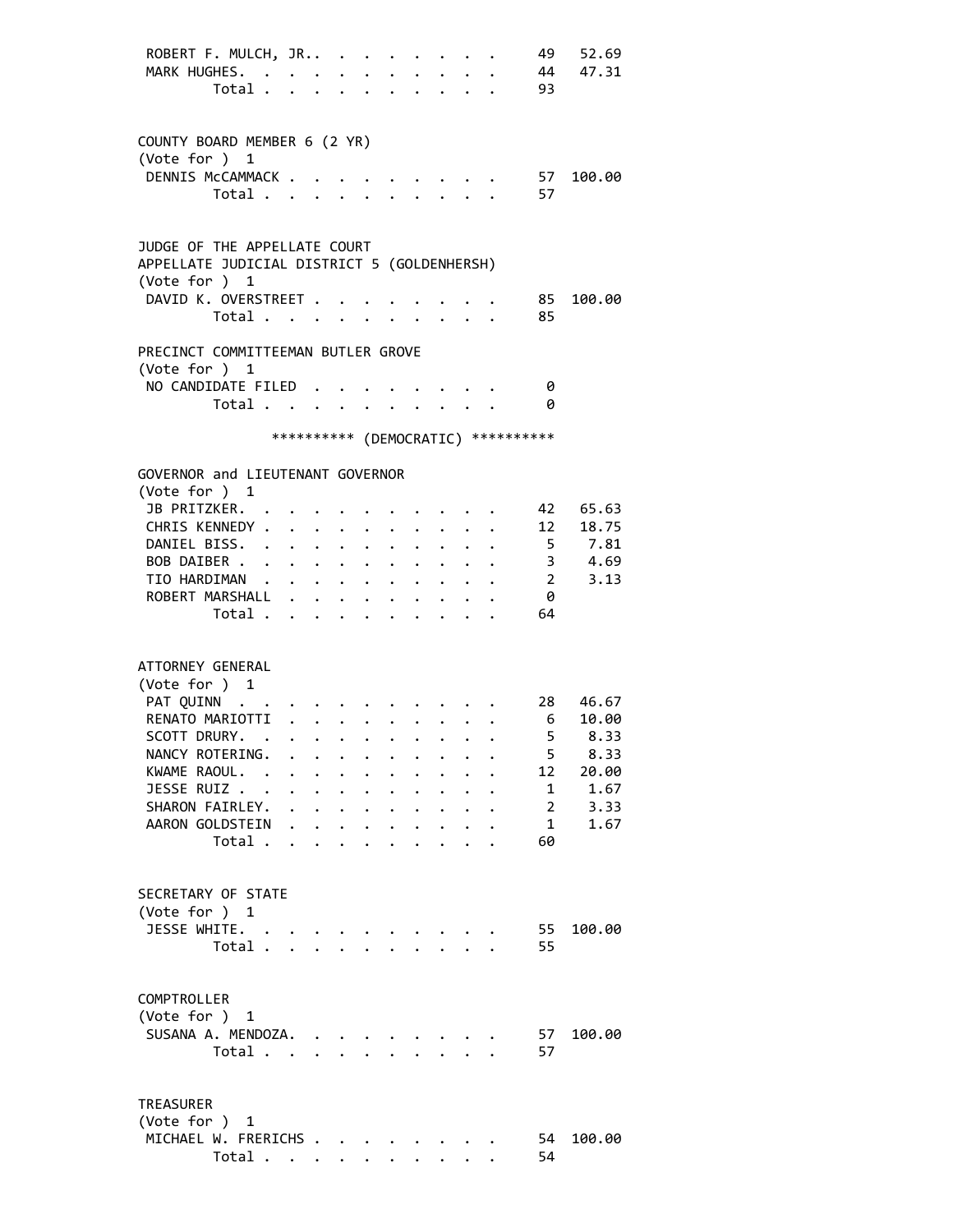| US REPRESENTATIVE IN CONGRESS DIST 13<br>(Vote for ) 1                                    |                         |  |              |                               |                                                                 |                                                                                                                                                                                                                                |               |                           |                                                                       |          |                            |
|-------------------------------------------------------------------------------------------|-------------------------|--|--------------|-------------------------------|-----------------------------------------------------------------|--------------------------------------------------------------------------------------------------------------------------------------------------------------------------------------------------------------------------------|---------------|---------------------------|-----------------------------------------------------------------------|----------|----------------------------|
| BETSY DIRKSEN LONDRIGAN.                                                                  |                         |  |              |                               |                                                                 |                                                                                                                                                                                                                                |               |                           |                                                                       |          | . 31 53.45                 |
| ERIK JONES<br>JON EBEL.                                                                   |                         |  |              |                               |                                                                 |                                                                                                                                                                                                                                |               |                           |                                                                       |          | 18 31.03                   |
| DAVID M. GILL                                                                             |                         |  | $\bullet$ .  | $\ddot{\phantom{0}}$          | $\mathbf{L} = \mathbf{L} \mathbf{L}$<br>$\cdot$ $\cdot$ $\cdot$ |                                                                                                                                                                                                                                |               |                           |                                                                       |          | 0<br>7        12.07        |
| ANGEL SIDES.                                                                              |                         |  | $\mathbf{L}$ |                               | $\cdot$ $\cdot$ $\cdot$                                         | $\ddot{\phantom{0}}$                                                                                                                                                                                                           | $\mathbf{L}$  |                           |                                                                       |          | $2 \t3.45$                 |
|                                                                                           | Total                   |  |              |                               | $\mathbf{L}$                                                    |                                                                                                                                                                                                                                |               | $\mathbf{L} = \mathbf{L}$ |                                                                       | 58       |                            |
|                                                                                           |                         |  |              |                               |                                                                 |                                                                                                                                                                                                                                |               |                           |                                                                       |          |                            |
|                                                                                           |                         |  |              |                               |                                                                 |                                                                                                                                                                                                                                |               |                           |                                                                       |          |                            |
| STATE CENTRAL COMMITTEEWOMAN<br>(Vote for ) 1                                             |                         |  |              |                               |                                                                 |                                                                                                                                                                                                                                |               |                           |                                                                       |          |                            |
| JAYNE MAZZOTTI. .                                                                         |                         |  |              |                               |                                                                 |                                                                                                                                                                                                                                |               |                           |                                                                       |          |                            |
| PAMELLA GRONEMEYER .                                                                      |                         |  |              | $\mathbf{L}$                  | $\bullet$ .                                                     |                                                                                                                                                                                                                                |               |                           |                                                                       |          | 29 56.86<br>22 43.14<br>51 |
|                                                                                           | Total                   |  |              | $\mathbf{L}$ and $\mathbf{L}$ |                                                                 |                                                                                                                                                                                                                                |               |                           |                                                                       |          |                            |
|                                                                                           |                         |  |              |                               |                                                                 |                                                                                                                                                                                                                                |               |                           |                                                                       |          |                            |
| STATE CENTRAL COMMITTEEMAN<br>(Vote for $)$ 1                                             |                         |  |              |                               |                                                                 |                                                                                                                                                                                                                                |               |                           |                                                                       |          |                            |
| TERRY REDMAN .                                                                            |                         |  |              |                               |                                                                 |                                                                                                                                                                                                                                |               |                           |                                                                       |          | . 51 100.00                |
|                                                                                           | Total                   |  |              |                               |                                                                 |                                                                                                                                                                                                                                |               |                           | $\cdot$ 51                                                            |          |                            |
|                                                                                           |                         |  |              |                               |                                                                 |                                                                                                                                                                                                                                |               |                           |                                                                       |          |                            |
|                                                                                           |                         |  |              |                               |                                                                 |                                                                                                                                                                                                                                |               |                           |                                                                       |          |                            |
| STATE SENATOR IN THE 48TH DISTRICT<br>(Vote for ) 1                                       |                         |  |              |                               |                                                                 |                                                                                                                                                                                                                                |               |                           |                                                                       |          |                            |
| ANDY MANAR                                                                                |                         |  |              |                               |                                                                 |                                                                                                                                                                                                                                |               |                           | . 58                                                                  |          | 100.00                     |
|                                                                                           | Total                   |  |              |                               |                                                                 | $\ddot{\phantom{0}}$                                                                                                                                                                                                           |               |                           | $\cdot$ $\cdot$ 58                                                    |          |                            |
|                                                                                           |                         |  |              |                               |                                                                 |                                                                                                                                                                                                                                |               |                           |                                                                       |          |                            |
| STATE REPRESENTATIVE IN THE GENERAL ASSEMBLY<br>REPRESENTATIVE 95TH DIST<br>(Vote for ) 1 |                         |  |              |                               |                                                                 |                                                                                                                                                                                                                                |               |                           |                                                                       |          |                            |
| DILLON CLARK                                                                              |                         |  |              |                               |                                                                 |                                                                                                                                                                                                                                |               |                           |                                                                       | 58       | 100.00                     |
|                                                                                           | Total 58                |  |              |                               |                                                                 |                                                                                                                                                                                                                                |               |                           |                                                                       |          |                            |
|                                                                                           |                         |  |              |                               |                                                                 |                                                                                                                                                                                                                                |               |                           |                                                                       |          |                            |
| COUNTY CLERK MONTGOMERY COUNTY                                                            |                         |  |              |                               |                                                                 |                                                                                                                                                                                                                                |               |                           |                                                                       |          |                            |
| (Vote for ) 1                                                                             |                         |  |              |                               |                                                                 |                                                                                                                                                                                                                                |               |                           |                                                                       |          |                            |
| NO CANDIDATE FILED                                                                        |                         |  |              |                               |                                                                 |                                                                                                                                                                                                                                |               |                           |                                                                       | 0        |                            |
|                                                                                           | Total $\cdots$ $\cdots$ |  |              |                               |                                                                 | $\ddot{\phantom{0}}$                                                                                                                                                                                                           | $\mathbf{L}$  |                           |                                                                       | 0        |                            |
| COUNTY TREASURER MONTGOMERY COUNTY                                                        |                         |  |              |                               |                                                                 |                                                                                                                                                                                                                                |               |                           |                                                                       |          |                            |
| (Vote for ) $1$                                                                           |                         |  |              |                               |                                                                 |                                                                                                                                                                                                                                |               |                           |                                                                       |          |                            |
| NIKKI LOHMAN                                                                              |                         |  |              |                               |                                                                 |                                                                                                                                                                                                                                |               |                           | $\mathbf{r}$ , and $\mathbf{r}$ , and $\mathbf{r}$ , and $\mathbf{r}$ |          | 57 100.00                  |
|                                                                                           | Total                   |  |              |                               |                                                                 |                                                                                                                                                                                                                                | $\sim$ $\sim$ |                           |                                                                       | 57       |                            |
|                                                                                           |                         |  |              |                               |                                                                 |                                                                                                                                                                                                                                |               |                           |                                                                       |          |                            |
| COUNTY SHERIFF MONTGOMERY COUNTY                                                          |                         |  |              |                               |                                                                 |                                                                                                                                                                                                                                |               |                           |                                                                       |          |                            |
| (Vote for ) $1$                                                                           |                         |  |              |                               |                                                                 |                                                                                                                                                                                                                                |               |                           |                                                                       |          |                            |
| MARK C. BRAZEL.                                                                           |                         |  |              |                               |                                                                 | and the contract of the contract of the contract of the contract of the contract of the contract of the contract of the contract of the contract of the contract of the contract of the contract of the contract of the contra |               |                           |                                                                       | - 48     | 100.00                     |
|                                                                                           | Total 48                |  |              |                               |                                                                 |                                                                                                                                                                                                                                |               |                           |                                                                       |          |                            |
|                                                                                           |                         |  |              |                               |                                                                 |                                                                                                                                                                                                                                |               |                           |                                                                       |          |                            |
| STATE'S ATTORNEY (2 YR TERM) MONTGOMERY COUNTY                                            |                         |  |              |                               |                                                                 |                                                                                                                                                                                                                                |               |                           |                                                                       |          |                            |
| (Vote for ) 1                                                                             |                         |  |              |                               |                                                                 |                                                                                                                                                                                                                                |               |                           |                                                                       |          |                            |
| BRYANT "BUTCH" HITCHINGS 52                                                               |                         |  |              |                               |                                                                 |                                                                                                                                                                                                                                |               |                           |                                                                       |          | 100.00                     |
|                                                                                           | Total $\cdots$          |  |              |                               |                                                                 |                                                                                                                                                                                                                                |               |                           |                                                                       | 52       |                            |
|                                                                                           |                         |  |              |                               |                                                                 |                                                                                                                                                                                                                                |               |                           |                                                                       |          |                            |
| REGIONAL SUPERINTENDENT OF SCHOOLS                                                        |                         |  |              |                               |                                                                 |                                                                                                                                                                                                                                |               |                           |                                                                       |          |                            |
| (BOND/CHR/EFF/FAY/MONT)                                                                   |                         |  |              |                               |                                                                 |                                                                                                                                                                                                                                |               |                           |                                                                       |          |                            |
| (Vote for ) 1                                                                             |                         |  |              |                               |                                                                 |                                                                                                                                                                                                                                |               |                           |                                                                       |          |                            |
| JULIE WOLLERMAN                                                                           |                         |  |              |                               |                                                                 |                                                                                                                                                                                                                                |               |                           |                                                                       | 48<br>48 | 100.00                     |
|                                                                                           | Total $\cdots$ $\cdots$ |  |              |                               |                                                                 |                                                                                                                                                                                                                                |               |                           |                                                                       |          |                            |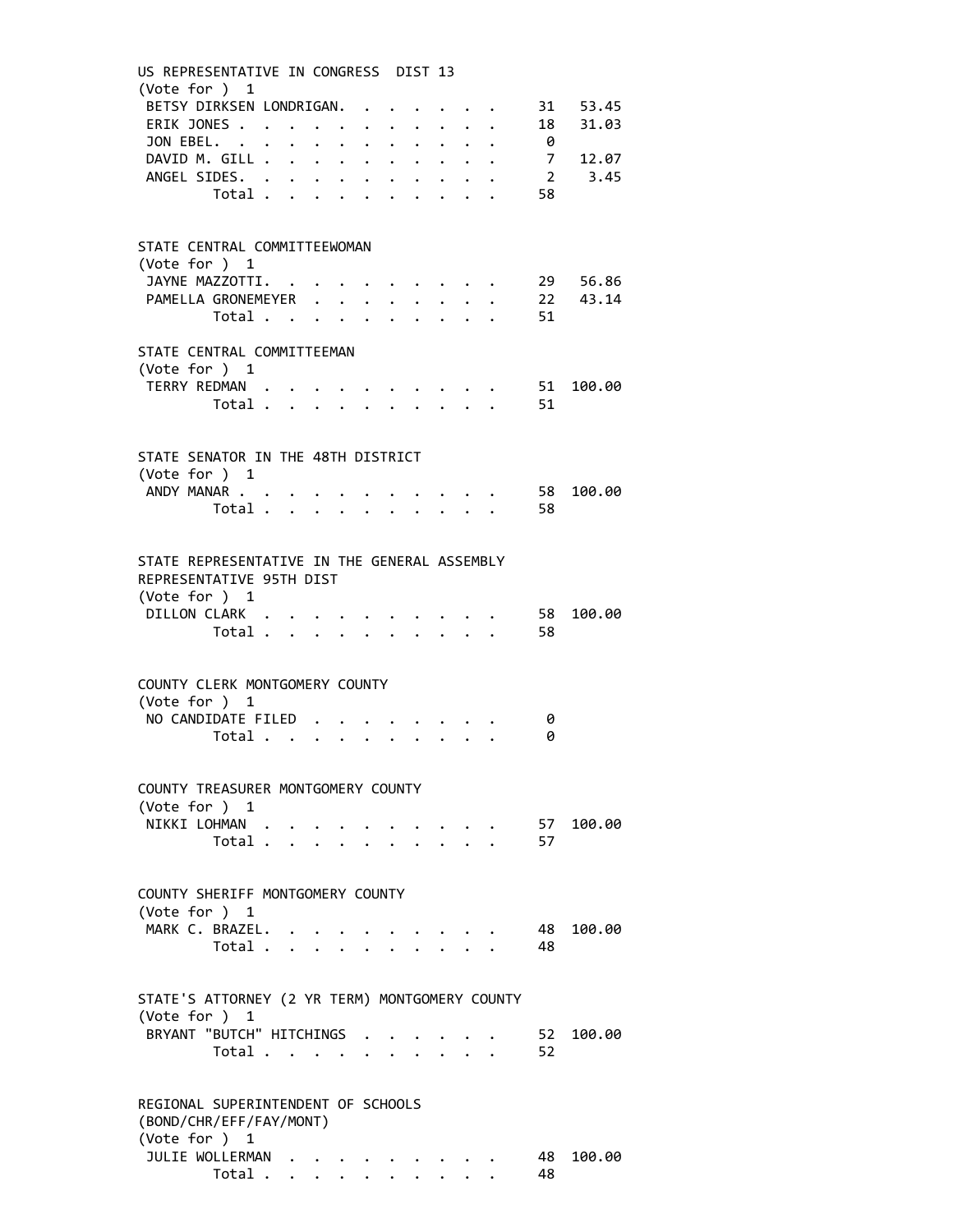| (Vote for ) 1<br>NO CANDIDATE FILED                                                                                                                                                                                                                                                                                                                                                                                                                                                                     | Total      | <b>COUNTY BOARD MEMBER 1</b> |                      |                                              |                                                                      |                                |  | - 0<br>- 0                                                                                   |                                                                                  |
|---------------------------------------------------------------------------------------------------------------------------------------------------------------------------------------------------------------------------------------------------------------------------------------------------------------------------------------------------------------------------------------------------------------------------------------------------------------------------------------------------------|------------|------------------------------|----------------------|----------------------------------------------|----------------------------------------------------------------------|--------------------------------|--|----------------------------------------------------------------------------------------------|----------------------------------------------------------------------------------|
| COUNTY BOARD MEMBER 6 (4 YR)<br>(Vote for ) 2<br>RONALD E. DEABENDERFER                                                                                                                                                                                                                                                                                                                                                                                                                                 | Total      |                              |                      |                                              |                                                                      |                                |  | $\cdot \cdot \cdot$ 34<br>34                                                                 | 100.00                                                                           |
| COUNTY BOARD MEMBER 6 (2 YR)<br>(Vote for $)$ 1<br>NO CANDIDATE FILED                                                                                                                                                                                                                                                                                                                                                                                                                                   | Total      |                              | $\ddot{\phantom{0}}$ |                                              |                                                                      |                                |  | - 0<br>- 0                                                                                   |                                                                                  |
| JUDGE OF THE APPELLATE COURT<br>APPELLATE JUDICIAL DISTRICT 5 (GOLDENHERSH)<br>(Vote for ) 1                                                                                                                                                                                                                                                                                                                                                                                                            |            |                              |                      |                                              |                                                                      |                                |  |                                                                                              |                                                                                  |
| KEVIN T. HOERNER                                                                                                                                                                                                                                                                                                                                                                                                                                                                                        | Total      |                              |                      |                                              |                                                                      |                                |  | $\cdot$ $\cdot$ 45<br>- 45                                                                   | 100.00                                                                           |
| PRECINCT COMMITTEEMAN BUTLER GROVE<br>(Vote for ) 1                                                                                                                                                                                                                                                                                                                                                                                                                                                     |            |                              |                      |                                              |                                                                      |                                |  |                                                                                              |                                                                                  |
| NO CANDIDATE FILED.                                                                                                                                                                                                                                                                                                                                                                                                                                                                                     | Total      |                              |                      |                                              |                                                                      | $\mathbf{L}$                   |  | 0<br>- 0                                                                                     |                                                                                  |
| PRECINCT REPORT<br>RUN DATE:04/04/18 2018 GENERAL PRIMARY ELECTION<br>RUN TIME:08:51 AM MARCH 20, 2018                                                                                                                                                                                                                                                                                                                                                                                                  | STATISTICS |                              |                      |                                              |                                                                      |                                |  |                                                                                              | MONTGOMERY COUNTY, ILLINOIS OFFICIAL TOTALS                                      |
| 0401 EAST FORK 1                                                                                                                                                                                                                                                                                                                                                                                                                                                                                        |            |                              |                      |                                              |                                                                      |                                |  |                                                                                              |                                                                                  |
|                                                                                                                                                                                                                                                                                                                                                                                                                                                                                                         |            |                              |                      |                                              |                                                                      |                                |  |                                                                                              | VOTES PERCENT                                                                    |
| REGISTERED VOTERS - TOTAL<br>REGISTERED VOTERS - REPUBLICAN<br>REGISTERED VOTERS - DEMOCRATIC<br>REGISTERED VOTERS - NONPARTISAN .<br>BALLOTS CAST - TOTAL.<br>BALLOTS CAST - REPUBLICAN .<br>BALLOTS CAST - DEMOCRATIC .<br>BALLOTS CAST - NONPARTISAN.<br>BALLOTS CAST - BLANK.<br>VOTER TURNOUT - TOTAL<br>VOTER TURNOUT - REPUBLICAN. .<br>VOTER TURNOUT - DEMOCRATIC.<br>VOTER TURNOUT - NONPARTISAN<br>VOTER TURNOUT - BLANK<br>GOVERNOR and LIEUTENANT GOVERNOR<br>(Vote for ) 1<br>BRUCE RAUNER |            |                              |                      | $\ddot{\phantom{0}}$<br>$\ddot{\phantom{0}}$ | $\ddot{\phantom{0}}$<br>$\ddot{\phantom{0}}$<br>$\ddot{\phantom{0}}$ | $\sim$<br>$\ddot{\phantom{0}}$ |  | 594<br>175<br>49<br>250<br>173<br>77<br>0<br>0<br>*********** (REPUBLICAN) ***********<br>70 | 199 33.50<br>29.46<br>8.25<br>69.20<br>30.80<br>42.09<br>86.93<br>44.00<br>44.03 |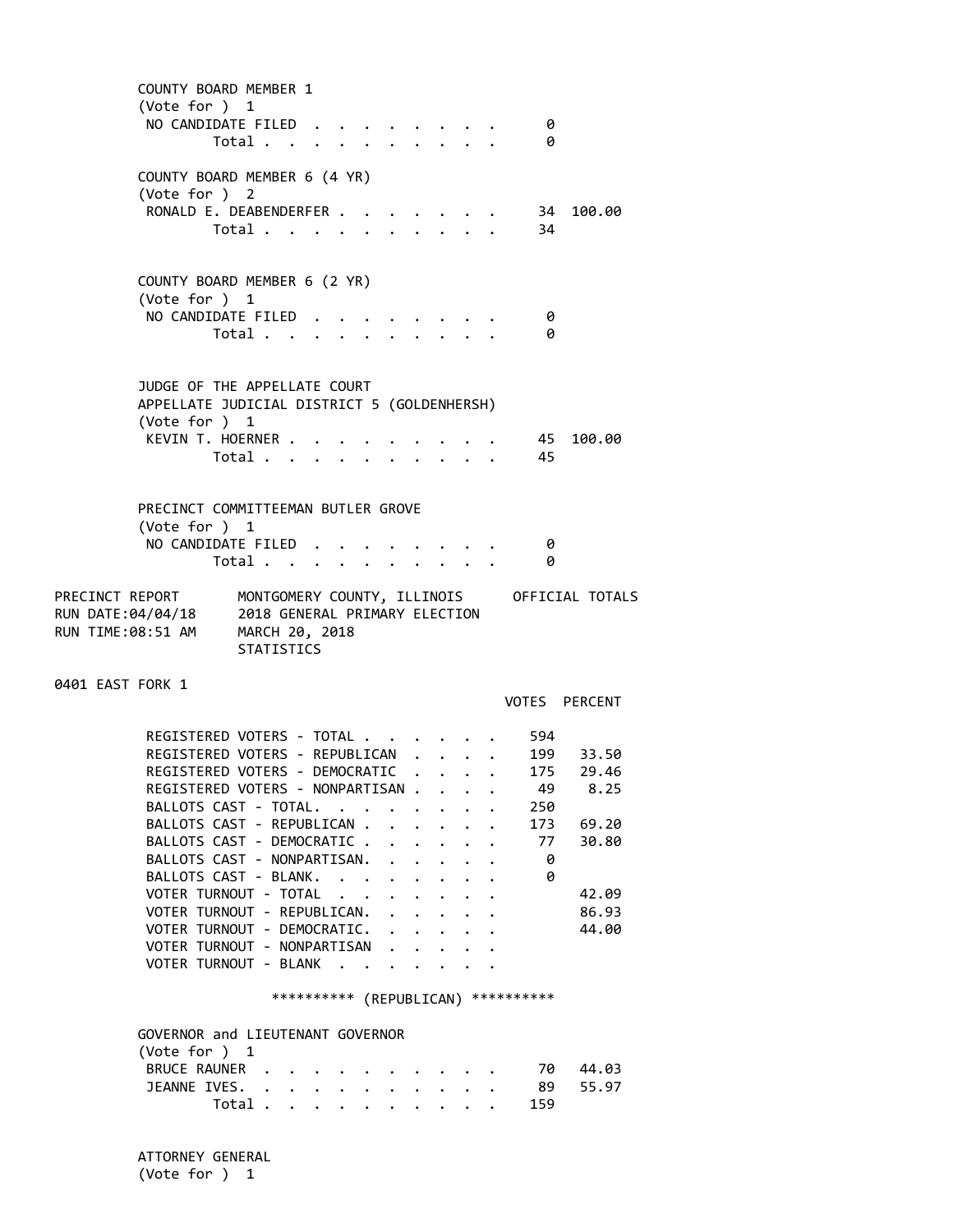| ERIKA HAROLD<br>GARY GRASSO.<br>Total .                                                                   |         | $\mathbf{L}$<br>$\ddot{\phantom{a}}$ | $\ddot{\phantom{a}}$            | $\ddot{\phantom{0}}$<br><b>Contract Contract Contract</b> | $\ddot{\phantom{0}}$<br>$\ddot{\phantom{0}}$ | $\ddot{\phantom{a}}$ | $\bullet$ . The set of $\bullet$<br>$\ddot{\phantom{0}}$ |                                                                | $\cdot$ $\cdot$<br>$\mathbf{r}$ . The set of $\mathbf{r}$ | 137        | 89 64.96<br>48 35.04 |
|-----------------------------------------------------------------------------------------------------------|---------|--------------------------------------|---------------------------------|-----------------------------------------------------------|----------------------------------------------|----------------------|----------------------------------------------------------|----------------------------------------------------------------|-----------------------------------------------------------|------------|----------------------|
| SECRETARY OF STATE                                                                                        |         |                                      |                                 |                                                           |                                              |                      |                                                          |                                                                |                                                           |            |                      |
| (Vote for ) 1<br>JASON HELLAND.                                                                           | Total   |                                      |                                 |                                                           | $\mathcal{L}^{\text{max}}$                   |                      |                                                          |                                                                |                                                           | 116<br>116 | 100.00               |
| COMPTROLLER                                                                                               |         |                                      |                                 |                                                           |                                              |                      |                                                          |                                                                |                                                           |            |                      |
| (Vote for ) 1<br>DARLENE SENGER.                                                                          |         |                                      |                                 |                                                           |                                              |                      |                                                          |                                                                |                                                           |            | 115 100.00           |
| Total.                                                                                                    |         |                                      | $\mathbf{r}$                    |                                                           |                                              |                      |                                                          |                                                                |                                                           | 115        |                      |
| <b>TREASURER</b>                                                                                          |         |                                      |                                 |                                                           |                                              |                      |                                                          |                                                                |                                                           |            |                      |
| (Vote for ) 1<br>JIM DODGE                                                                                |         |                                      |                                 |                                                           |                                              |                      |                                                          |                                                                |                                                           |            | 115 100.00           |
|                                                                                                           | Total   |                                      |                                 |                                                           |                                              |                      |                                                          |                                                                |                                                           | 115        |                      |
| US REPRESENTATIVE IN CONGRESS 13TH DIST                                                                   |         |                                      |                                 |                                                           |                                              |                      |                                                          |                                                                |                                                           |            |                      |
| (Vote for $)$ 1<br>RODNEY DAVIS.                                                                          |         |                                      |                                 |                                                           |                                              |                      |                                                          |                                                                |                                                           | 127        | 100.00               |
|                                                                                                           | Total . |                                      | $\cdot$ $\cdot$ $\cdot$ $\cdot$ |                                                           | $\ddot{\phantom{0}}$                         | $\bullet$            | $\bullet$ . The set of $\bullet$                         |                                                                | $\cdot$ $\cdot$ $\cdot$                                   | 127        |                      |
| STATE SENATOR IN THE 48TH DISTRICT                                                                        |         |                                      |                                 |                                                           |                                              |                      |                                                          |                                                                |                                                           |            |                      |
| (Vote for ) 1                                                                                             |         |                                      |                                 |                                                           |                                              |                      |                                                          |                                                                |                                                           |            |                      |
| SETH MCMILLAN .<br>Total .                                                                                |         | $\mathbf{L}^{\text{max}}$            |                                 | $\cdot$ $\cdot$ $\cdot$                                   | $\overline{a}$                               | $\mathbf{r}$         | $\mathbb{R}^{n}$                                         |                                                                |                                                           | 115<br>115 | 100.00               |
| STATE REPRESENTATIVE IN THE GENERAL ASSEMBLY<br>REPRESENTATIVE 95TH DIST<br>(Vote for ) 1<br>AVERY BOURNE |         |                                      |                                 |                                                           |                                              | $\sim$               |                                                          | $\sim$ $\sim$ $\sim$ $\sim$                                    |                                                           | 124        | 124 100.00           |
| . Total                                                                                                   |         |                                      |                                 |                                                           |                                              |                      |                                                          |                                                                |                                                           |            |                      |
| COUNTY CLERK MONTGOMERY COUNTY<br>(Vote for ) 1                                                           |         |                                      |                                 |                                                           |                                              |                      |                                                          |                                                                |                                                           |            |                      |
| SANDY LEITHEISER                                                                                          |         |                                      |                                 |                                                           |                                              |                      |                                                          |                                                                |                                                           |            | 148 100.00           |
|                                                                                                           | Total   |                                      |                                 |                                                           |                                              |                      |                                                          |                                                                |                                                           | 148        |                      |
| COUNTY TREASURER MONTGOMERY COUNTY<br>(Vote for ) 1                                                       |         |                                      |                                 |                                                           |                                              |                      |                                                          |                                                                |                                                           |            |                      |
| DANIEL T. ROBBINS.                                                                                        |         |                                      |                                 |                                                           |                                              |                      |                                                          |                                                                |                                                           |            | 82 56.55             |
| JAY L. MARTIN                                                                                             | Total   |                                      |                                 |                                                           |                                              |                      | $\ddot{\phantom{0}}$<br>$\ddot{\phantom{0}}$             |                                                                | $\ddot{\phantom{0}}$<br>$\cdot$ $\cdot$ $\cdot$           | 63<br>145  | 43.45                |
| COUNTY SHERIFF MONTGOMERY COUNTY                                                                          |         |                                      |                                 |                                                           |                                              |                      |                                                          |                                                                |                                                           |            |                      |
| (Vote for $)$ 1<br>RICK ROBBINS .                                                                         |         |                                      |                                 |                                                           |                                              |                      |                                                          |                                                                |                                                           |            | 137 79.65            |
| SCOTT WOODS.                                                                                              | Total   |                                      |                                 |                                                           | $\mathbf{L}$                                 | $\ddot{\phantom{0}}$ |                                                          | $\mathbf{r}$ , $\mathbf{r}$<br>$\cdot$ $\cdot$ $\cdot$ $\cdot$ |                                                           | 172        | 35 20.35             |
| STATE'S ATTORNEY (2 YR TERM) MONTGOMERY COUNTY<br>(Vote for ) 1                                           |         |                                      |                                 |                                                           |                                              |                      |                                                          |                                                                |                                                           |            |                      |
| NO CANDIDATE FILED                                                                                        |         |                                      |                                 |                                                           |                                              |                      |                                                          |                                                                |                                                           | 0          |                      |

. . . . . . . . . . . . . . . 0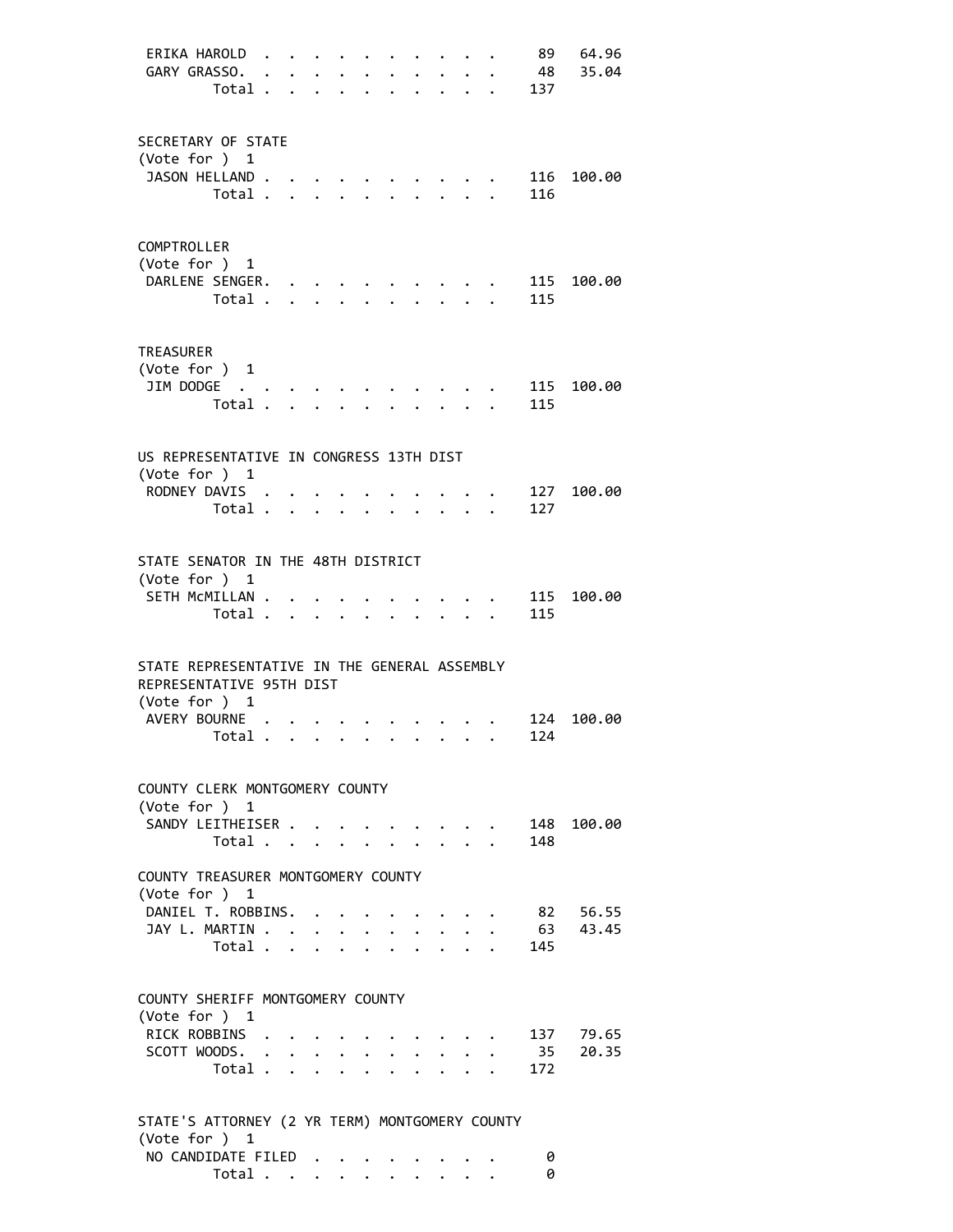REGIONAL SUPERINTENDENT OF SCHOOLS (BOND/CHR/EFF/FAY/MONT) (Vote for ) 1 NO CANDIDATE FILED . . . . . . . . 0 Total . . . . . . . . . . 0 COUNTY BOARD MEMBER 3 (Vote for ) 2 EVAN YOUNG . . . . . . . . . . . . 19 65.52 DONNA YESKE. . . . . . . . . . . 10 34.48 Total . . . . . . . . . . 29 COUNTY BOARD MEMBER 4 (Vote for ) 2 EARLENE BLACKBURN-ROBINSON. . . . . . 101 66.01<br>ROBERTA MEYER . . . . . . . . . . 52 33.99 ROBERTA MEYER . . . . . . . . . . 52 33.99 Total . . . . . . . . . . 153 JUDGE OF THE APPELLATE COURT APPELLATE JUDICIAL DISTRICT 5 (GOLDENHERSH) (Vote for ) 1 DAVID K. OVERSTREET . . . . . . . . 110 100.00 Total . . . . . . . . . . 110 PRECINCT COMMITTEEMAN EAST FORK 1 (Vote for ) 1 NO CANDIDATE FILED . . . . . . . . 0 Total . . . . . . . . . . 0 \*\*\*\*\*\*\*\*\*\* (DEMOCRATIC) \*\*\*\*\*\*\*\*\*\* GOVERNOR and LIEUTENANT GOVERNOR (Vote for ) 1 JB PRITZKER. . . . . . . . . . . 41 58.57 CHRIS KENNEDY . . . . . . . . . . 13 18.57<br>DANIEL BISS. . . . . . . . . . . . 6 8.57 DANIEL BISS. . . . . . . . . . . . 6 8.57<br>BOB DAIBER . . . . . . . . . . . 4 5.71 BOB DAIBER . . . . . . . . . . . TIO HARDIMAN . . . . . . . . . . . 2 2.86 ROBERT MARSHALL . . . . . . . . . . 4 5.71 Total . . . . . . . . . . 70 ATTORNEY GENERAL (Vote for ) 1 PAT QUINN . . . . . . . . . . . . 40 56.34 RENATO MARIOTTI . . . . . . . . . 2 2.82 SCOTT DRURY. . . . . . . . . . . . 6 8.45 NANCY ROTERING. . . . . . . . . . 9 12.68<br>KWAME RAOUL. . . . . . . . . . . 6 8.45 XWAME RAOUL. . . . . . . . . . . . 6 8.45<br>JFSSE RUIZ . . . . . . . . . . . 2 2.82 JESSE RUIZ . . . . . . . . . . . . 2 2.82<br>SHARON FAIRLEY. . . . . . . . . . 4 5.63 SHARON FAIRLEY. . . . . . . . . . . 4 5.63 AARON GOLDSTEIN . . . . . . . . . 2 2.82 Total . . . . . . . . . . 71 SECRETARY OF STATE (Vote for ) 1 JESSE WHITE. . . . . . . . . . . 62 100.00 Total . . . . . . . . . . 62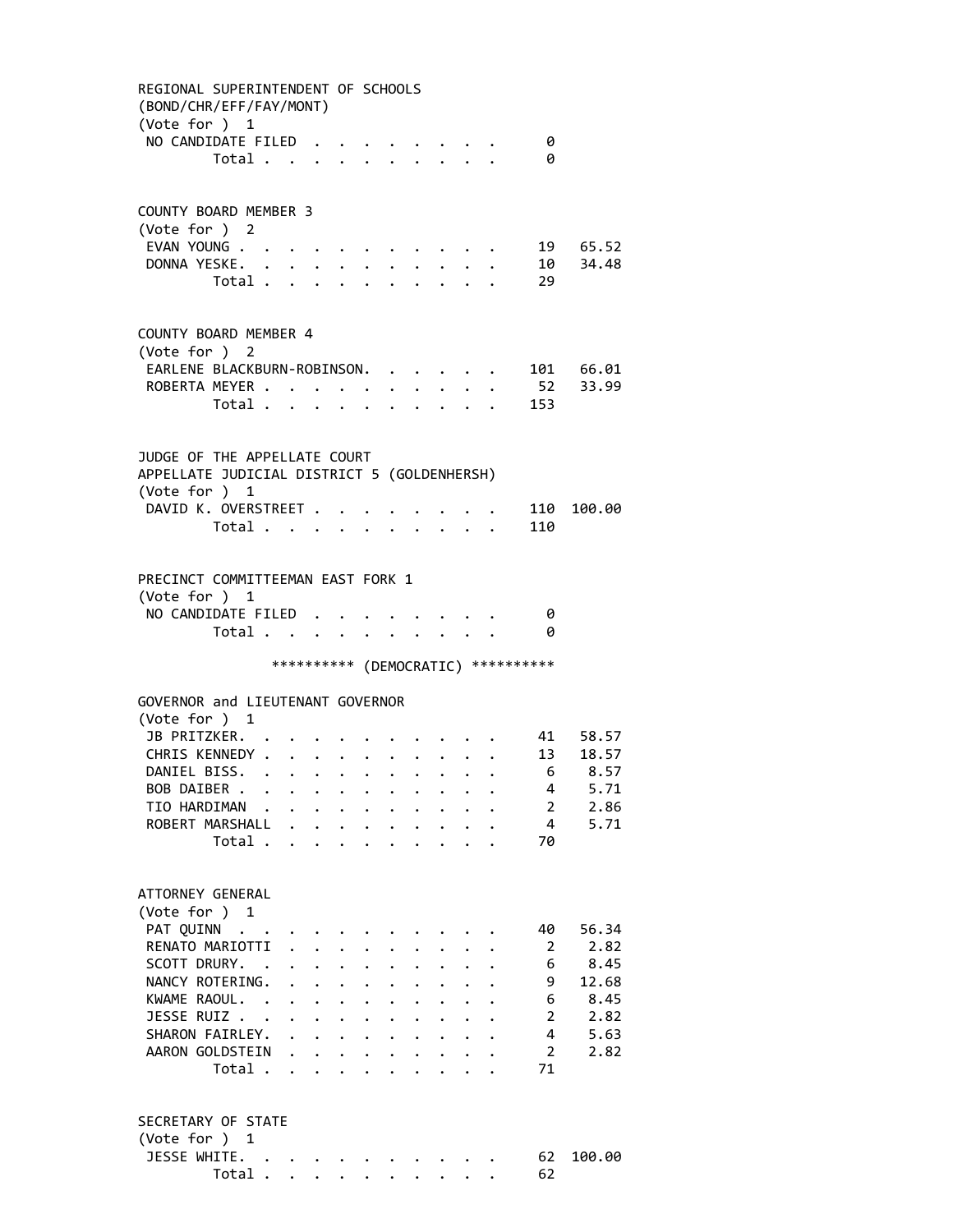| COMPTROLLER<br>(Vote for ) 1<br>SUSANA A. MENDOZA.                                        | Total                   |  |                                                           |  |                           |                                 |    | 66<br>66   | 100.00    |
|-------------------------------------------------------------------------------------------|-------------------------|--|-----------------------------------------------------------|--|---------------------------|---------------------------------|----|------------|-----------|
| <b>TREASURER</b><br>(Vote for $)$ 1<br>MICHAEL W. FRERICHS                                | Total                   |  |                                                           |  |                           |                                 |    | 65<br>65   | 100.00    |
| US REPRESENTATIVE IN CONGRESS DIST 13<br>(Vote for ) 1                                    |                         |  |                                                           |  |                           |                                 |    |            |           |
| BETSY DIRKSEN LONDRIGAN.                                                                  |                         |  |                                                           |  |                           |                                 |    |            | 32 47.76  |
| ERIK JONES                                                                                |                         |  | $\mathbf{A}^{\text{max}}$ , and $\mathbf{A}^{\text{max}}$ |  |                           | $\cdot$ $\cdot$ $\cdot$ $\cdot$ |    |            | 21 31.34  |
| JON EBEL.                                                                                 |                         |  |                                                           |  |                           | $\cdot$ $\cdot$ $\cdot$ $\cdot$ |    |            | 2 2.99    |
| DAVID M. GILL                                                                             |                         |  |                                                           |  |                           | $\cdot$ $\cdot$ $\cdot$ $\cdot$ |    |            | 5 7.46    |
| ANGEL SIDES.                                                                              | Total $\cdots$ $\cdots$ |  |                                                           |  |                           |                                 | 67 |            | 7 10.45   |
|                                                                                           |                         |  |                                                           |  |                           |                                 |    |            |           |
| STATE CENTRAL COMMITTEEWOMAN<br>(Vote for ) 1<br>JAYNE MAZZOTTI.                          |                         |  |                                                           |  |                           |                                 |    |            | 33 50.77  |
| PAMELLA GRONEMEYER 32 49.23                                                               |                         |  |                                                           |  |                           |                                 |    |            |           |
|                                                                                           | Total                   |  |                                                           |  |                           |                                 |    | 65         |           |
| STATE CENTRAL COMMITTEEMAN<br>(Vote for $)$ 1<br>TERRY REDMAN                             |                         |  |                                                           |  |                           |                                 |    | 57         | 100.00    |
|                                                                                           | Total                   |  |                                                           |  |                           |                                 |    | 57         |           |
| STATE SENATOR IN THE 48TH DISTRICT<br>(Vote for ) 1<br>ANDY MANAR                         | Total                   |  |                                                           |  |                           |                                 |    | 64<br>64   | 100.00    |
| STATE REPRESENTATIVE IN THE GENERAL ASSEMBLY<br>REPRESENTATIVE 95TH DIST<br>(Vote for ) 1 |                         |  |                                                           |  |                           |                                 |    |            |           |
| DILLON CLARK                                                                              |                         |  |                                                           |  |                           |                                 |    |            | 61 100.00 |
|                                                                                           | Total                   |  |                                                           |  |                           |                                 |    | 61         |           |
| COUNTY CLERK MONTGOMERY COUNTY<br>(Vote for $)$ 1                                         |                         |  |                                                           |  |                           |                                 |    |            |           |
| NO CANDIDATE FILED                                                                        | Total                   |  |                                                           |  |                           |                                 |    | 0<br>0     |           |
| COUNTY TREASURER MONTGOMERY COUNTY<br>(Vote for ) 1                                       |                         |  |                                                           |  |                           |                                 |    |            |           |
| NIKKI LOHMAN                                                                              | Total                   |  |                                                           |  |                           |                                 |    | 66 -<br>66 | 100.00    |
| COUNTY SHERIFF MONTGOMERY COUNTY<br>(Vote for ) 1                                         |                         |  |                                                           |  |                           |                                 |    |            |           |
| MARK C. BRAZEL.                                                                           |                         |  |                                                           |  |                           |                                 |    | 56         | 100.00    |
|                                                                                           | Total                   |  |                                                           |  | $\mathbf{L}$ $\mathbf{L}$ |                                 |    | 56         |           |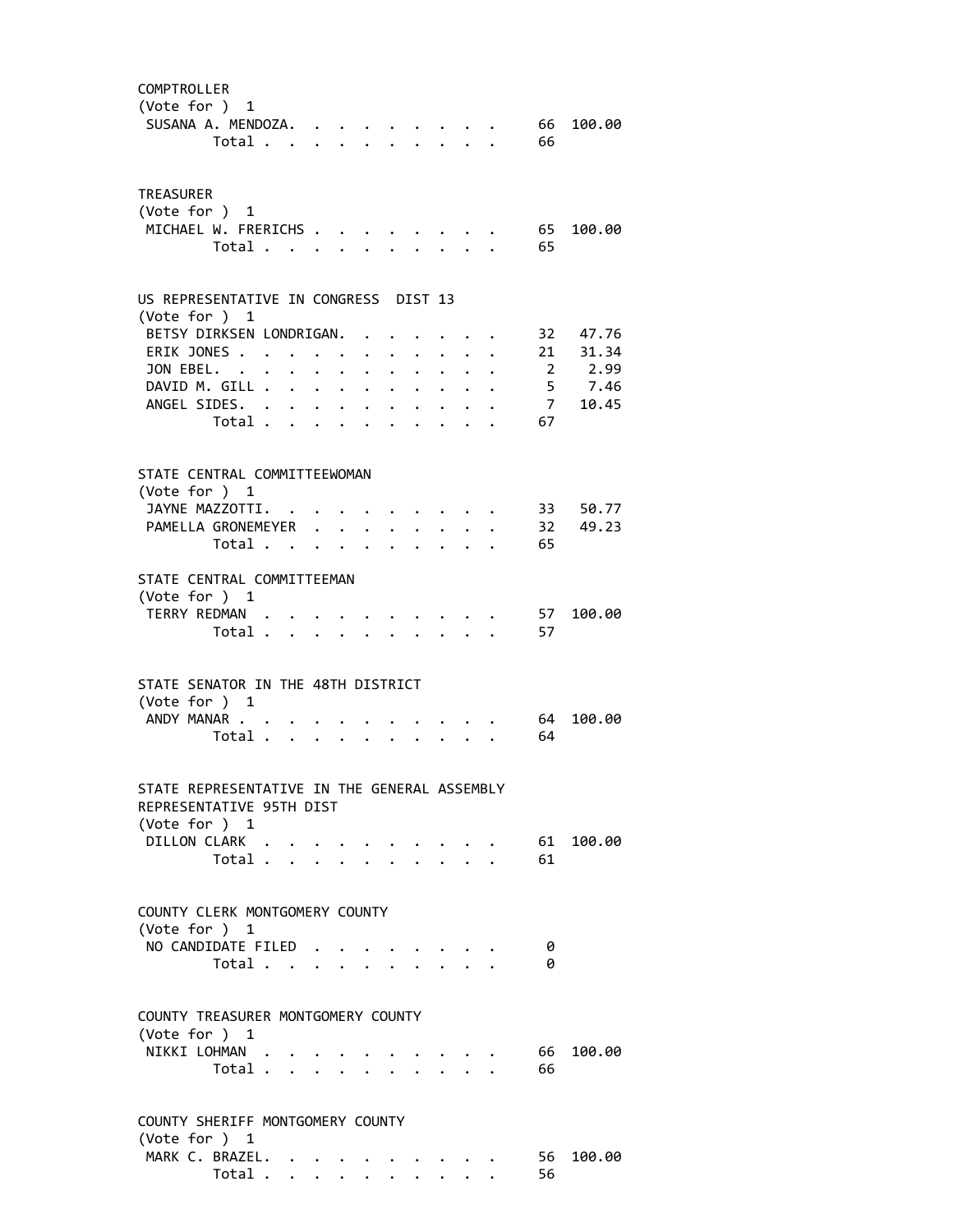| STATE'S ATTORNEY (2 YR TERM) MONTGOMERY COUNTY<br>(Vote for ) 1                                                                                                                                                                                                             |                                                                                              |                         |  |                             |                      |                      |                                                                                                               |                                         |
|-----------------------------------------------------------------------------------------------------------------------------------------------------------------------------------------------------------------------------------------------------------------------------|----------------------------------------------------------------------------------------------|-------------------------|--|-----------------------------|----------------------|----------------------|---------------------------------------------------------------------------------------------------------------|-----------------------------------------|
| BRYANT "BUTCH" HITCHINGS                                                                                                                                                                                                                                                    | Total                                                                                        |                         |  |                             |                      |                      | 64<br>64                                                                                                      | 100.00                                  |
| REGIONAL SUPERINTENDENT OF SCHOOLS<br>(BOND/CHR/EFF/FAY/MONT)<br>(Vote for ) 1                                                                                                                                                                                              |                                                                                              |                         |  |                             |                      |                      |                                                                                                               |                                         |
| JULIE WOLLERMAN                                                                                                                                                                                                                                                             | Total .                                                                                      | $\cdot$ $\cdot$ $\cdot$ |  |                             |                      |                      | 60 -<br>60                                                                                                    | 100.00                                  |
| <b>COUNTY BOARD MEMBER 3</b><br>(Vote for ) 2<br>STEVEN L. TRAYLOR.                                                                                                                                                                                                         |                                                                                              |                         |  |                             |                      |                      | 18                                                                                                            | 100.00                                  |
| COUNTY BOARD MEMBER 4                                                                                                                                                                                                                                                       | Total                                                                                        |                         |  |                             |                      |                      | 18                                                                                                            |                                         |
| (Vote for ) 2<br>NO CANDIDATE FILED                                                                                                                                                                                                                                         | Total                                                                                        |                         |  |                             |                      |                      | 0<br>0                                                                                                        |                                         |
| JUDGE OF THE APPELLATE COURT<br>APPELLATE JUDICIAL DISTRICT 5 (GOLDENHERSH)<br>(Vote for ) 1                                                                                                                                                                                |                                                                                              |                         |  |                             |                      |                      |                                                                                                               |                                         |
| KEVIN T. HOERNER .                                                                                                                                                                                                                                                          | Total                                                                                        |                         |  |                             |                      |                      | 59<br>59                                                                                                      | 100.00                                  |
| PRECINCT COMMITTEEMAN EAST FORK 1<br>(Vote for ) 1<br>STEPHEN VOYLES.                                                                                                                                                                                                       |                                                                                              |                         |  |                             |                      |                      | 67                                                                                                            | 100.00                                  |
|                                                                                                                                                                                                                                                                             | Total                                                                                        |                         |  |                             |                      |                      | 67<br>$\mathbf{r} = \mathbf{r} + \mathbf{r} + \mathbf{r} + \mathbf{r} + \mathbf{r} + \mathbf{r} + \mathbf{r}$ |                                         |
| PRECINCT REPORT<br>RUN DATE:04/04/18<br>RUN TIME:08:51 AM                                                                                                                                                                                                                   | MONTGOMERY COUNTY, ILLINOIS<br>2018 GENERAL PRIMARY ELECTION<br>MARCH 20, 2018<br>STATISTICS |                         |  |                             |                      |                      |                                                                                                               | OFFICIAL TOTALS                         |
| 0402 EAST FORK 2                                                                                                                                                                                                                                                            |                                                                                              |                         |  |                             |                      |                      |                                                                                                               | VOTES PERCENT                           |
| REGISTERED VOTERS - TOTAL<br>REGISTERED VOTERS - REPUBLICAN<br>REGISTERED VOTERS - DEMOCRATIC<br>REGISTERED VOTERS - NONPARTISAN<br>BALLOTS CAST - TOTAL.<br>BALLOTS CAST - REPUBLICAN<br>BALLOTS CAST - DEMOCRATIC<br>BALLOTS CAST - NONPARTISAN.<br>BALLOTS CAST - BLANK. |                                                                                              |                         |  |                             |                      | $\ddot{\phantom{0}}$ | 117<br>40<br>26<br>11<br>$\mathbf{r}$<br>38<br>35<br>3<br>$\ddot{\phantom{0}}$<br>0<br>0                      | 34.19<br>22.22<br>9.40<br>92.11<br>7.89 |
| VOTER TURNOUT - TOTAL<br>VOTER TURNOUT - REPUBLICAN.<br>VOTER TURNOUT - DEMOCRATIC.<br>VOTER TURNOUT - NONPARTISAN<br>VOTER TURNOUT - BLANK                                                                                                                                 |                                                                                              |                         |  | $\mathbf{r}$ , $\mathbf{r}$ | $\ddot{\phantom{a}}$ |                      |                                                                                                               | 32.48<br>87.50<br>11.54                 |

\*\*\*\*\*\*\*\*\*\* (REPUBLICAN) \*\*\*\*\*\*\*\*\*\*

 GOVERNOR and LIEUTENANT GOVERNOR (Vote for ) 1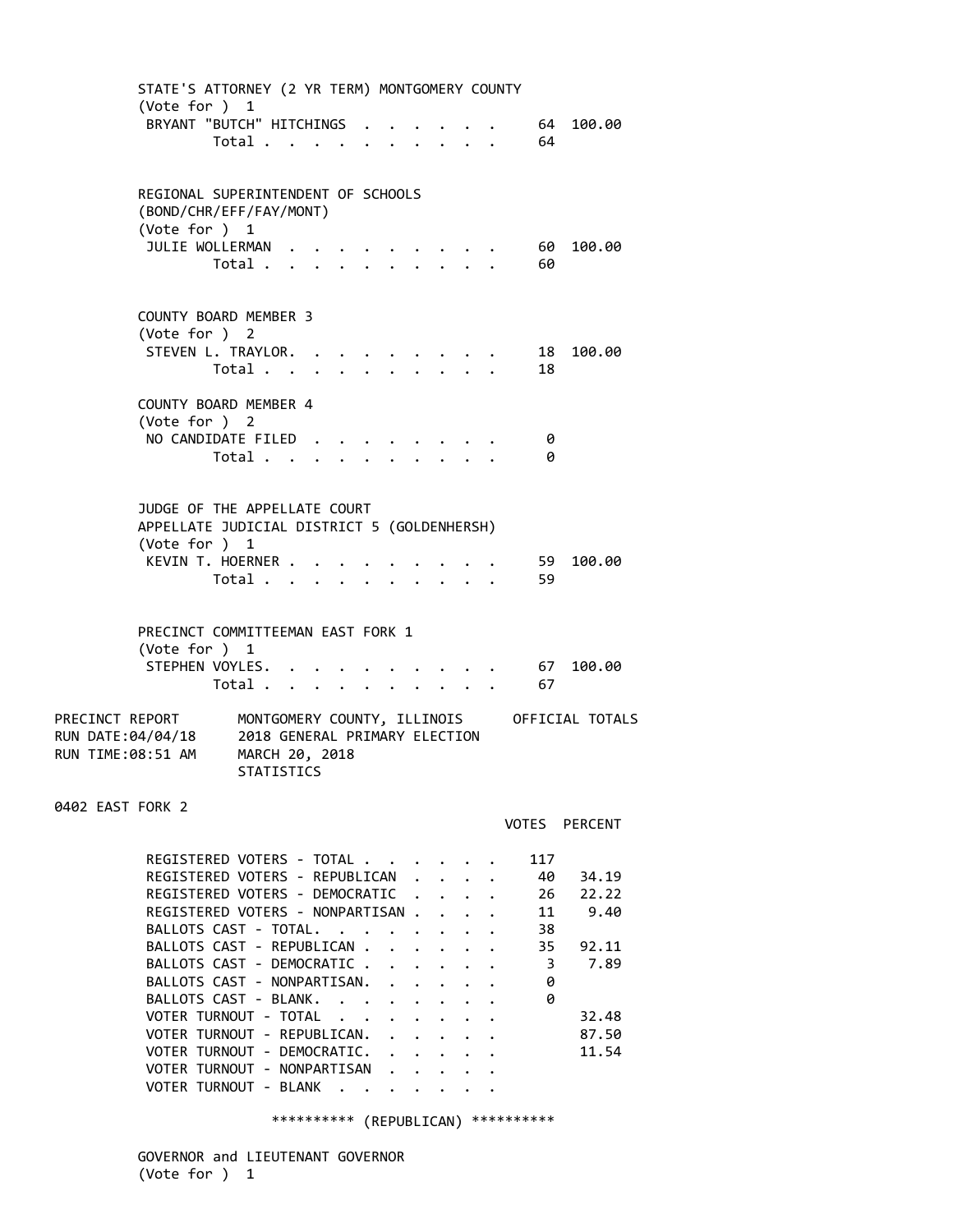| <b>BRUCE RAUNER</b><br>JEANNE IVES.<br>Total .                                                          |                      | $\ddot{\phantom{a}}$           | $\ddot{\phantom{a}}$      | $\ddot{\phantom{a}}$ | $\ddot{\phantom{a}}$                                                                       | $\ddot{\phantom{0}}$ | $\ddot{\phantom{a}}$ | $\ddot{\phantom{a}}$<br>$\ddot{\phantom{a}}$                     | $\ddot{\phantom{a}}$<br>$\bullet$ | 9<br>22<br>31 | 29.03<br>70.97    |
|---------------------------------------------------------------------------------------------------------|----------------------|--------------------------------|---------------------------|----------------------|--------------------------------------------------------------------------------------------|----------------------|----------------------|------------------------------------------------------------------|-----------------------------------|---------------|-------------------|
| ATTORNEY GENERAL<br>(Vote for ) 1<br>ERIKA HAROLD<br>GARY GRASSO.<br>Total .                            | $\ddot{\phantom{a}}$ | $\ddot{\phantom{0}}$<br>$\sim$ | $\mathbf{L}^{\text{max}}$ | $\cdot$ $\cdot$      | $\ddot{\phantom{0}}$                                                                       | $\mathbf{A}$         | $\mathbf{A}$         | $\mathbf{A}$                                                     |                                   | 14<br>25      | 11 44.00<br>56.00 |
| SECRETARY OF STATE<br>(Vote for ) 1<br>JASON HELLAND.<br>Total .                                        |                      | $\mathbf{r}$                   |                           |                      |                                                                                            |                      |                      |                                                                  |                                   | 24<br>24      | 100.00            |
| COMPTROLLER<br>(Vote for ) 1<br>DARLENE SENGER.<br>Total .                                              |                      | $\cdot$ $\cdot$                |                           |                      |                                                                                            |                      |                      |                                                                  |                                   | 24<br>24      | 100.00            |
| <b>TREASURER</b><br>(Vote for $)$ 1<br>JIM DODGE<br>$\sim$ $\sim$<br>Total .                            |                      |                                |                           |                      |                                                                                            |                      |                      |                                                                  |                                   | 24<br>24      | 100.00            |
| US REPRESENTATIVE IN CONGRESS 13TH DIST<br>(Vote for ) 1<br>RODNEY DAVIS .<br>Total .                   |                      | $\sim$                         | $\ddot{\phantom{a}}$      | $\sim$               |                                                                                            |                      |                      | $\cdot$ $\cdot$                                                  |                                   | 28<br>28      | 100.00            |
| STATE SENATOR IN THE 48TH DISTRICT<br>(Vote for ) 1<br>SETH MCMILLAN .<br>. Total .                     |                      |                                |                           |                      |                                                                                            |                      |                      |                                                                  |                                   | 23<br>23      | 100.00            |
| STATE REPRESENTATIVE IN THE GENERAL ASSEMBLY<br>REPRESENTATIVE 95TH DIST<br>(Vote for ) 1               |                      |                                |                           |                      |                                                                                            |                      |                      |                                                                  |                                   |               |                   |
| AVERY BOURNE<br>Total                                                                                   |                      |                                |                           |                      |                                                                                            |                      |                      | $\mathbf{r} = \mathbf{r} + \mathbf{r} + \mathbf{r} + \mathbf{r}$ |                                   | 28<br>28      | 100.00            |
| COUNTY CLERK MONTGOMERY COUNTY<br>(Vote for ) 1<br>SANDY LEITHEISER<br>Total $\cdots$ $\cdots$ $\cdots$ |                      |                                |                           |                      |                                                                                            |                      |                      |                                                                  |                                   | 30<br>30      | 100.00            |
| COUNTY TREASURER MONTGOMERY COUNTY<br>(Vote for ) 1<br>DANIEL T. ROBBINS.<br>JAY L. MARTIN<br>Total     |                      |                                |                           |                      |                                                                                            |                      |                      | $\cdot$ $\cdot$ $\cdot$ $\cdot$ $\cdot$                          |                                   | 11<br>30      | 19 63.33<br>36.67 |
| COUNTY SHERIFF MONTGOMERY COUNTY<br>(Vote for ) 1<br>RICK ROBBINS<br>SCOTT WOODS.                       |                      |                                |                           |                      | $\mathbf{r} = \mathbf{r} + \mathbf{r} + \mathbf{r} + \mathbf{r} + \mathbf{r} + \mathbf{r}$ |                      |                      | $\bullet$ .                                                      |                                   | 18            | 17 48.57<br>51.43 |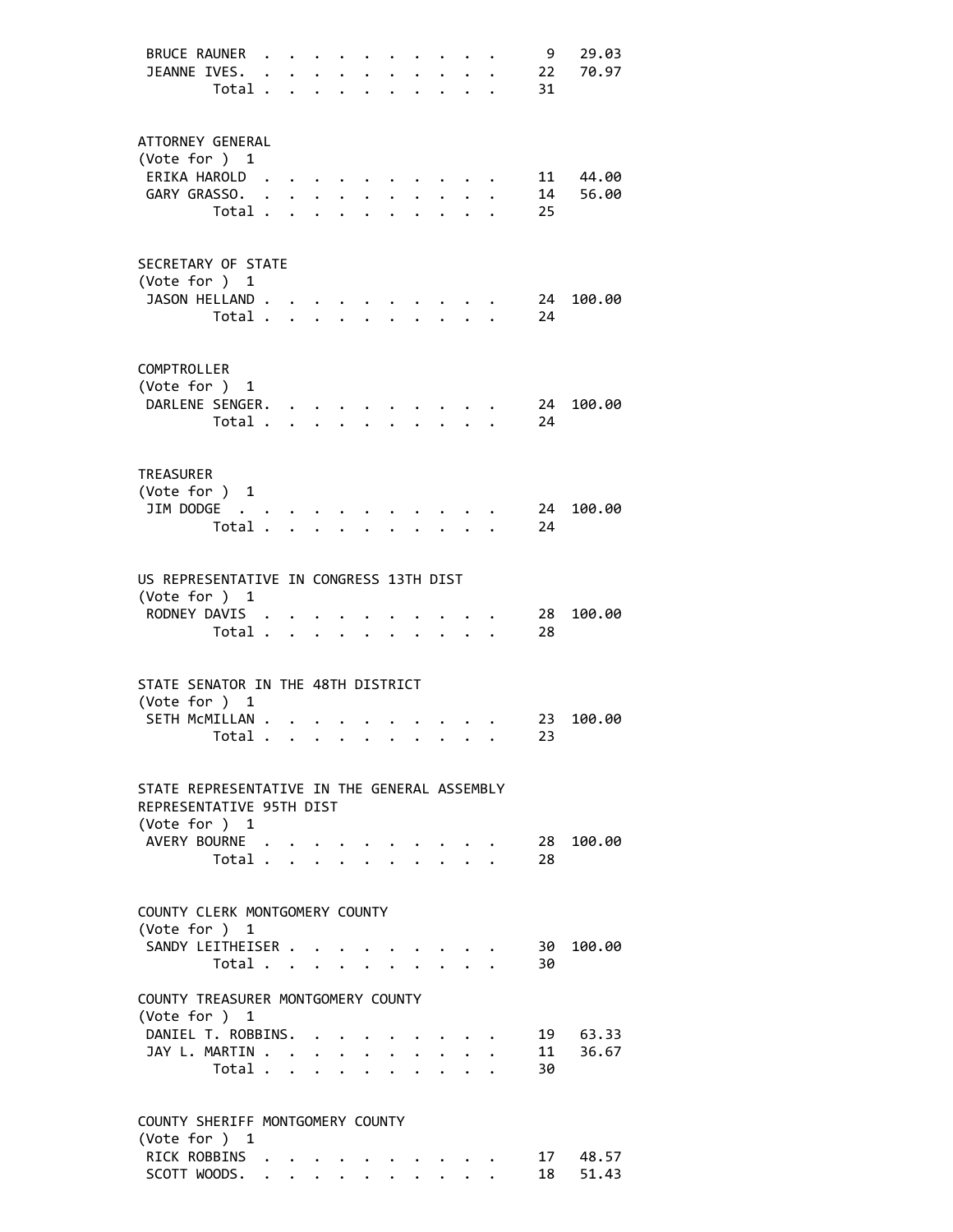| STATE'S ATTORNEY (2 YR TERM) MONTGOMERY COUNTY<br>(Vote for ) 1             |       |                                                                |                                                                    |                      |                      |                                            |              |                                                         |                                     |                      |
|-----------------------------------------------------------------------------|-------|----------------------------------------------------------------|--------------------------------------------------------------------|----------------------|----------------------|--------------------------------------------|--------------|---------------------------------------------------------|-------------------------------------|----------------------|
| NO CANDIDATE FILED.                                                         | Total |                                                                |                                                                    |                      |                      |                                            |              |                                                         | 0<br>0                              |                      |
| REGIONAL SUPERINTENDENT OF SCHOOLS<br>(BOND/CHR/EFF/FAY/MONT)               |       |                                                                |                                                                    |                      |                      |                                            |              |                                                         |                                     |                      |
| (Vote for ) 1                                                               |       |                                                                |                                                                    |                      |                      |                                            |              |                                                         |                                     |                      |
| NO CANDIDATE FILED.                                                         |       |                                                                |                                                                    |                      |                      |                                            |              |                                                         | 0                                   |                      |
|                                                                             | Total |                                                                |                                                                    |                      |                      |                                            |              |                                                         | 0                                   |                      |
| COUNTY BOARD MEMBER 4                                                       |       |                                                                |                                                                    |                      |                      |                                            |              |                                                         |                                     |                      |
| (Vote for ) 2                                                               |       |                                                                |                                                                    |                      |                      |                                            |              |                                                         |                                     |                      |
| EARLENE BLACKBURN-ROBINSON.<br>ROBERTA MEYER                                |       |                                                                |                                                                    |                      |                      | $\cdot$ $\cdot$ $\cdot$ $\cdot$            |              |                                                         |                                     | 27 65.85<br>14 34.15 |
|                                                                             | Total |                                                                |                                                                    |                      |                      | $\mathbf{r}$ , $\mathbf{r}$ , $\mathbf{r}$ |              |                                                         | 41                                  |                      |
|                                                                             |       |                                                                |                                                                    |                      |                      |                                            |              |                                                         |                                     |                      |
| JUDGE OF THE APPELLATE COURT<br>APPELLATE JUDICIAL DISTRICT 5 (GOLDENHERSH) |       |                                                                |                                                                    |                      |                      |                                            |              |                                                         |                                     |                      |
| (Vote for ) 1                                                               |       |                                                                |                                                                    |                      |                      |                                            |              |                                                         |                                     |                      |
| DAVID K. OVERSTREET .                                                       |       |                                                                |                                                                    |                      |                      |                                            |              |                                                         | $\sim$ 24                           | 100.00               |
|                                                                             | Total |                                                                |                                                                    |                      |                      |                                            |              | $\cdot$ $\cdot$ $\cdot$ $\cdot$ $\cdot$ $\cdot$ $\cdot$ | 24                                  |                      |
| PRECINCT COMMITTEEMAN EAST FORK 2                                           |       |                                                                |                                                                    |                      |                      |                                            |              |                                                         |                                     |                      |
| (Vote for ) 1                                                               |       |                                                                |                                                                    |                      |                      |                                            |              |                                                         |                                     |                      |
| ROBERTA MEYER                                                               |       |                                                                |                                                                    |                      |                      |                                            |              |                                                         | 25                                  | 100.00               |
|                                                                             | Total |                                                                |                                                                    |                      |                      |                                            |              |                                                         | 25                                  |                      |
|                                                                             |       |                                                                |                                                                    |                      |                      |                                            |              |                                                         | *********** (DEMOCRATIC) ********** |                      |
| GOVERNOR and LIEUTENANT GOVERNOR                                            |       |                                                                |                                                                    |                      |                      |                                            |              |                                                         |                                     |                      |
| (Vote for ) 1                                                               |       |                                                                |                                                                    |                      |                      |                                            |              |                                                         |                                     |                      |
| JB PRITZKER.                                                                |       |                                                                |                                                                    |                      |                      |                                            |              |                                                         |                                     | $1 \t 33.33$         |
| CHRIS KENNEDY                                                               |       |                                                                |                                                                    |                      | $\ddot{\phantom{0}}$ | $\ddot{\phantom{0}}$                       |              | $\cdot$ $\cdot$ $\cdot$                                 |                                     | 1 33.33              |
| DANIEL BISS.                                                                |       |                                                                |                                                                    |                      |                      |                                            |              |                                                         |                                     | 1 33.33              |
| BOB DAIBER                                                                  |       |                                                                |                                                                    |                      |                      |                                            |              |                                                         | 0                                   |                      |
| TIO HARDIMAN                                                                |       |                                                                |                                                                    |                      |                      |                                            |              |                                                         | 0                                   |                      |
| ROBERT MARSHALL                                                             |       |                                                                |                                                                    |                      |                      |                                            |              |                                                         | 0                                   |                      |
|                                                                             | Total |                                                                |                                                                    |                      |                      |                                            |              |                                                         | 3                                   |                      |
| ATTORNEY GENERAL                                                            |       |                                                                |                                                                    |                      |                      |                                            |              |                                                         |                                     |                      |
| (Vote for ) 1                                                               |       |                                                                |                                                                    |                      |                      |                                            |              |                                                         |                                     |                      |
| PAT QUINN                                                                   |       |                                                                |                                                                    |                      |                      |                                            |              |                                                         | 3                                   | 100.00               |
| RENATO MARIOTTI .                                                           |       |                                                                |                                                                    |                      |                      |                                            |              |                                                         | 0                                   |                      |
| SCOTT DRURY. .                                                              |       | $\mathbf{r} = \mathbf{r} \mathbf{r} + \mathbf{r} \mathbf{r}$ . |                                                                    |                      |                      |                                            |              |                                                         | 0                                   |                      |
| NANCY ROTERING.                                                             |       |                                                                |                                                                    |                      |                      |                                            |              |                                                         | 0                                   |                      |
| KWAME RAOUL.                                                                |       |                                                                |                                                                    | $\ddot{\phantom{0}}$ |                      |                                            |              |                                                         | 0                                   |                      |
| JESSE RUIZ                                                                  |       |                                                                | $\mathbf{1} \times \mathbf{1} \times \mathbf{1} \times \mathbf{1}$ |                      |                      |                                            |              |                                                         | 0                                   |                      |
| SHARON FAIRLEY.                                                             |       |                                                                |                                                                    |                      |                      | $\cdot$ $\cdot$ $\cdot$                    | $\mathbf{L}$ |                                                         | 0                                   |                      |
| AARON GOLDSTEIN                                                             |       |                                                                |                                                                    |                      |                      |                                            |              |                                                         | 0                                   |                      |
|                                                                             | Total |                                                                |                                                                    |                      |                      |                                            |              |                                                         | 3                                   |                      |
| SECRETARY OF STATE                                                          |       |                                                                |                                                                    |                      |                      |                                            |              |                                                         |                                     |                      |
| (Vote for ) 1                                                               |       |                                                                |                                                                    |                      |                      |                                            |              |                                                         |                                     |                      |
| JESSE WHITE.                                                                |       |                                                                |                                                                    |                      |                      |                                            |              |                                                         | 2                                   | 100.00               |
|                                                                             | Total |                                                                |                                                                    |                      |                      |                                            |              |                                                         | $\mathcal{P}$                       |                      |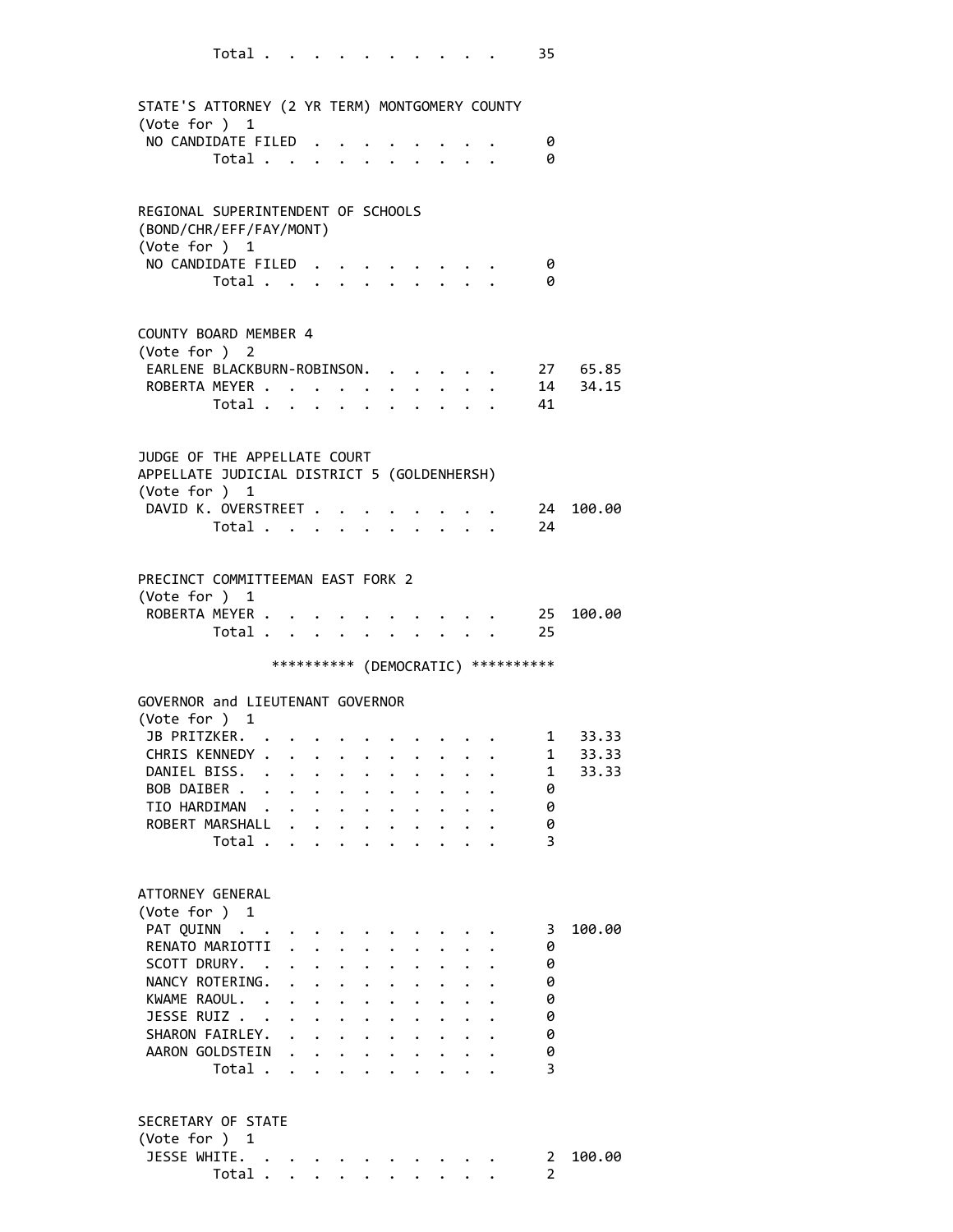| COMPTROLLER<br>(Vote for ) 1<br>SUSANA A. MENDOZA.                                                        | Total                            |               |                      |                      |                                                 |                                 |  | $\mathcal{P}$                | 2 100.00 |
|-----------------------------------------------------------------------------------------------------------|----------------------------------|---------------|----------------------|----------------------|-------------------------------------------------|---------------------------------|--|------------------------------|----------|
| TREASURER<br>(Vote for $)$ 1<br>MICHAEL W. FRERICHS                                                       | Total                            |               |                      |                      |                                                 |                                 |  | $\mathcal{L}$                | 2 100.00 |
| US REPRESENTATIVE IN CONGRESS DIST 13<br>(Vote for $)$ 1                                                  |                                  |               |                      |                      |                                                 |                                 |  |                              |          |
| BETSY DIRKSEN LONDRIGAN.                                                                                  |                                  |               |                      |                      |                                                 | $\cdot$ $\cdot$ $\cdot$ $\cdot$ |  |                              | 1 33.33  |
| ERIK JONES                                                                                                |                                  |               | $\ddot{\phantom{0}}$ | $\ddot{\phantom{0}}$ |                                                 | $\cdot$ $\cdot$ $\cdot$ $\cdot$ |  | $\overline{2}$               | 66.67    |
| JON EBEL.                                                                                                 |                                  |               |                      |                      |                                                 |                                 |  | 0                            |          |
| DAVID M. GILL                                                                                             |                                  |               |                      |                      |                                                 |                                 |  | 0                            |          |
| ANGEL SIDES.                                                                                              |                                  |               |                      |                      |                                                 |                                 |  | 0                            |          |
|                                                                                                           | Total                            | $\sim$ $\sim$ | $\ddot{\phantom{0}}$ |                      |                                                 |                                 |  | 3                            |          |
| STATE CENTRAL COMMITTEEWOMAN<br>(Vote for ) 1<br>JAYNE MAZZOTTI.                                          |                                  |               |                      |                      |                                                 |                                 |  |                              | 1 50.00  |
| PAMELLA GRONEMEYER                                                                                        |                                  |               |                      |                      |                                                 |                                 |  | $\overline{\mathbf{1}}$      | 50.00    |
|                                                                                                           | Total $\cdots$ $\cdots$ $\cdots$ |               |                      |                      |                                                 |                                 |  | $\mathcal{L}$                |          |
| STATE CENTRAL COMMITTEEMAN<br>(Vote for $)$ 1<br>TERRY REDMAN                                             | Total                            |               |                      |                      |                                                 |                                 |  | 2<br>$\overline{2}$          | 100.00   |
| STATE SENATOR IN THE 48TH DISTRICT<br>(Vote for $)$ 1<br>ANDY MANAR                                       |                                  |               |                      |                      |                                                 |                                 |  | 3                            | 100.00   |
|                                                                                                           | Total                            |               |                      |                      | $\mathbf{r} = \mathbf{r} - \mathbf{r}$          |                                 |  | $\overline{3}$               |          |
| STATE REPRESENTATIVE IN THE GENERAL ASSEMBLY<br>REPRESENTATIVE 95TH DIST<br>(Vote for ) 1<br>DILLON CLARK | Total                            |               |                      |                      |                                                 |                                 |  | $\overline{\mathbf{3}}$<br>3 | 100.00   |
| COUNTY CLERK MONTGOMERY COUNTY                                                                            |                                  |               |                      |                      |                                                 |                                 |  |                              |          |
| (Vote for ) 1<br>NO CANDIDATE FILED                                                                       |                                  |               |                      |                      |                                                 |                                 |  | 0                            |          |
|                                                                                                           | Total                            |               |                      |                      |                                                 |                                 |  | 0                            |          |
| COUNTY TREASURER MONTGOMERY COUNTY<br>(Vote for $)$ 1<br>NIKKI LOHMAN                                     | Total                            |               |                      |                      | $\cdot$ $\cdot$ $\cdot$ $\cdot$ $\cdot$ $\cdot$ |                                 |  | $\overline{\mathbf{3}}$<br>3 | 100.00   |
| COUNTY SHERIFF MONTGOMERY COUNTY                                                                          |                                  |               |                      |                      |                                                 |                                 |  |                              |          |
| (Vote for ) 1<br>MARK C. BRAZEL.                                                                          |                                  |               |                      |                      |                                                 |                                 |  |                              | 100.00   |
|                                                                                                           | Total $\cdots$                   |               |                      |                      |                                                 |                                 |  | 3<br>3                       |          |
|                                                                                                           |                                  |               |                      |                      |                                                 |                                 |  |                              |          |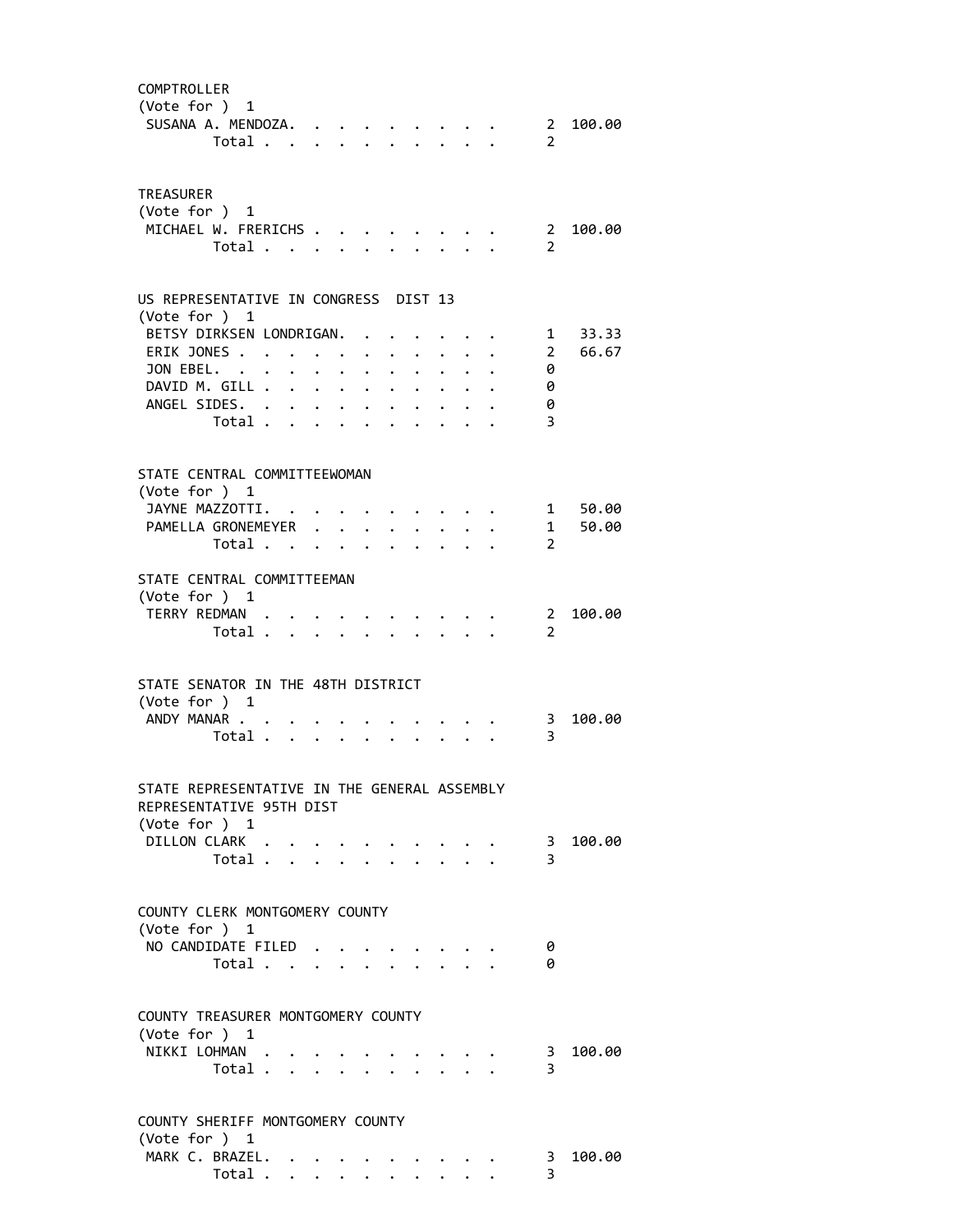STATE'S ATTORNEY (2 YR TERM) MONTGOMERY COUNTY (Vote for ) 1 BRYANT "BUTCH" HITCHINGS . . . . . . 3 100.00 Total . . . . . . . . . . 3 REGIONAL SUPERINTENDENT OF SCHOOLS (BOND/CHR/EFF/FAY/MONT) (Vote for ) 1 JULIE WOLLERMAN . . . . . . . . . . 3 100.00 Total . . . . . . . . . .  $3$  COUNTY BOARD MEMBER 4 (Vote for ) 2 NO CANDIDATE FILED . . . . . . . . 0 Total . . . . . . . . . . 0 JUDGE OF THE APPELLATE COURT APPELLATE JUDICIAL DISTRICT 5 (GOLDENHERSH) (Vote for ) 1 KEVIN T. HOERNER . . . . . . . . . . 2 100.00<br>Total . . . . . . . . . . . 2 Total . . . . PRECINCT COMMITTEEMAN EAST FORK 2 (Vote for ) 1 NO CANDIDATE FILED . . . . . . . . 0 Total . . . . . . . . . . 0 PRECINCT REPORT MONTGOMERY COUNTY, ILLINOIS OFFICIAL TOTALS RUN DATE:04/04/18 2018 GENERAL PRIMARY ELECTION RUN TIME:08:51 AM MARCH 20, 2018 STATISTICS 0403 EAST FORK 3 VOTES PERCENT REGISTERED VOTERS - TOTAL . . . . . . 552 REGISTERED VOTERS - REPUBLICAN . . . . 212 38.41 REGISTERED VOTERS - DEMOCRATIC . . . . 132 23.91 REGISTERED VOTERS - NONPARTISAN . . . . 56 10.14 BALLOTS CAST - TOTAL. . . . . . . . 248 BALLOTS CAST - REPUBLICAN . . . . . . 178 71.77 BALLOTS CAST - DEMOCRATIC . . . . . . 70 28.23<br>BALLOTS CAST - NONPARTISAN. . . . . . 0<br>BALLOTS CAST - BLANK. . . . . . . . 0 BALLOTS CAST - NONPARTISAN. . . . . . BALLOTS CAST - BLANK. . . . . . . . VOTER TURNOUT - TOTAL . . . . . . . . 44.93 VOTER TURNOUT - REPUBLICAN. . . . . . 83.96 VOTER TURNOUT - DEMOCRATIC. . . . . . 53.03 VOTER TURNOUT - NONPARTISAN . . . . . VOTER TURNOUT - BLANK . . . . \*\*\*\*\*\*\*\*\*\* (REPUBLICAN) \*\*\*\*\*\*\*\*\*\* GOVERNOR and LIEUTENANT GOVERNOR (Vote for ) 1 BRUCE RAUNER . . . . . . . . . . . 65 40.12 JEANNE IVES. . . . . . . . . . . 97 59.88 Total . . . . . . . . . . 162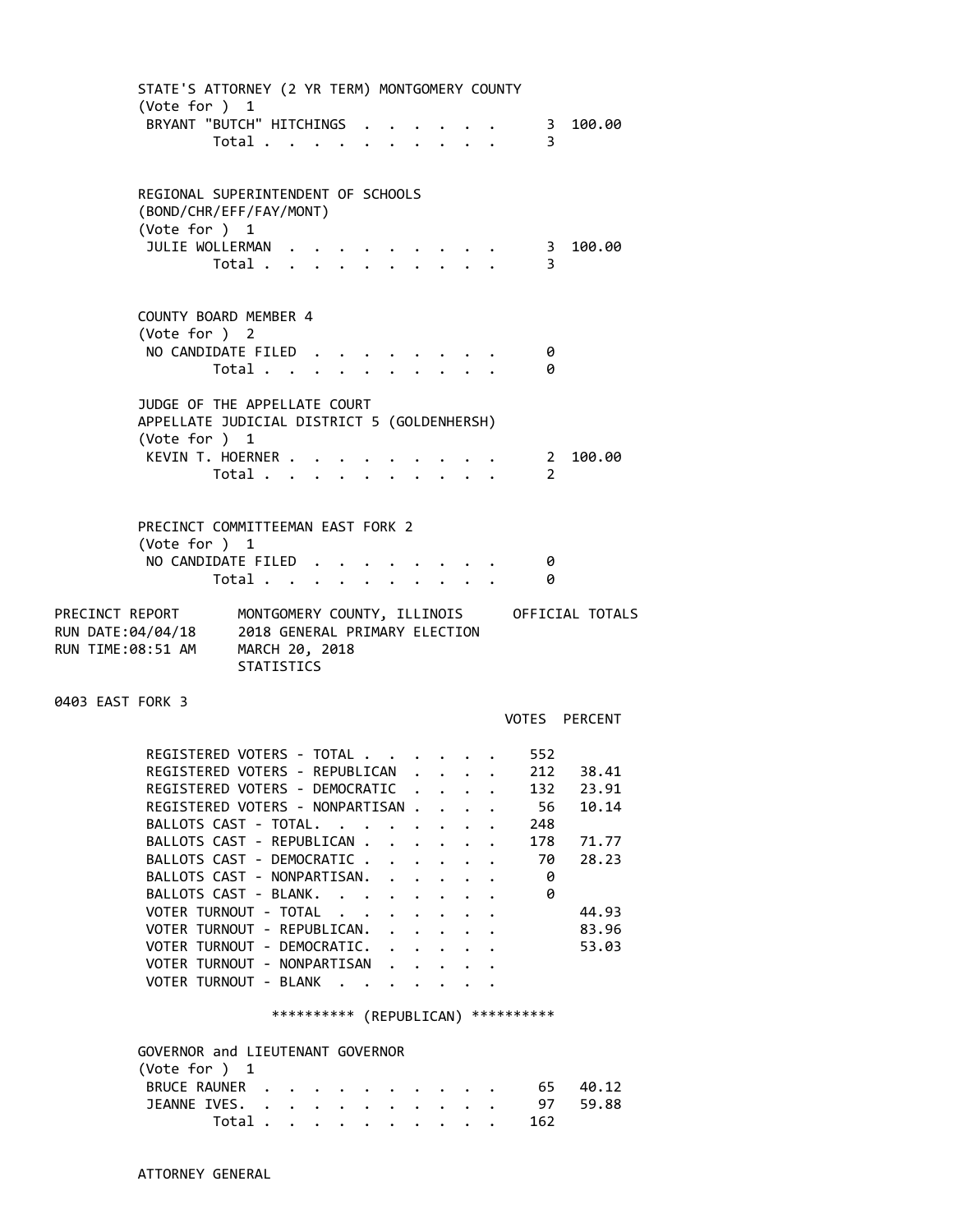(Vote for ) 1 ERIKA HAROLD . . . . . . . . . . 114 79.72 GARY GRASSO. . . . . . . . . . . 29 20.28 Total . . . . . . . . . . 143 SECRETARY OF STATE (Vote for ) 1 1250N HELLAND . . . . . . . . . . . 132 100.00<br>Total . . . . . . . . . . 132 Total . . . . . . . . . . COMPTROLLER (Vote for ) 1 DARLENE SENGER. . . . . . . . . . 132 100.00 Total . . . . . . . . . . 132 TREASURER (Vote for ) 1 JIM DODGE . . . . . . . . . . . 131 100.00 Total . . . . . . . . . . 131 US REPRESENTATIVE IN CONGRESS 13TH DIST (Vote for ) 1 RODNEY DAVIS . . . . . . . . . . 150 100.00 Total . . . . . . . . . . 150 STATE SENATOR IN THE 48TH DISTRICT (Vote for ) 1 SETH MCMILLAN . . . . . . . . . . 131 100.00 Total . . . . . . . . . . 131 STATE REPRESENTATIVE IN THE GENERAL ASSEMBLY REPRESENTATIVE 95TH DIST (Vote for ) 1 AVERY BOURNE . . . . . . . . . . . 148 100.00<br>Total . . . . . . . . . . 148 Total . . . . . . . . . COUNTY CLERK MONTGOMERY COUNTY (Vote for ) 1 SANDY LEITHEISER . . . . . . . . . 166 100.00 Total . . . . . . . . . . 166 COUNTY TREASURER MONTGOMERY COUNTY (Vote for ) 1 DANIEL T. ROBBINS. . . . . . . . . 78 50.98 JAY L. MARTIN . . . . . . . . . . . 75 49.02 Total . . . . . . . . . . 153 COUNTY SHERIFF MONTGOMERY COUNTY (Vote for ) 1 RICK ROBBINS . . . . . . . . . . 88 49.44 SCOTT WOODS. . . . . . . . . . . 90 50.56 Total . . . . . . . . . . 178 STATE'S ATTORNEY (2 YR TERM) MONTGOMERY COUNTY

 (Vote for ) 1 NO CANDIDATE FILED . . . . . . . . 0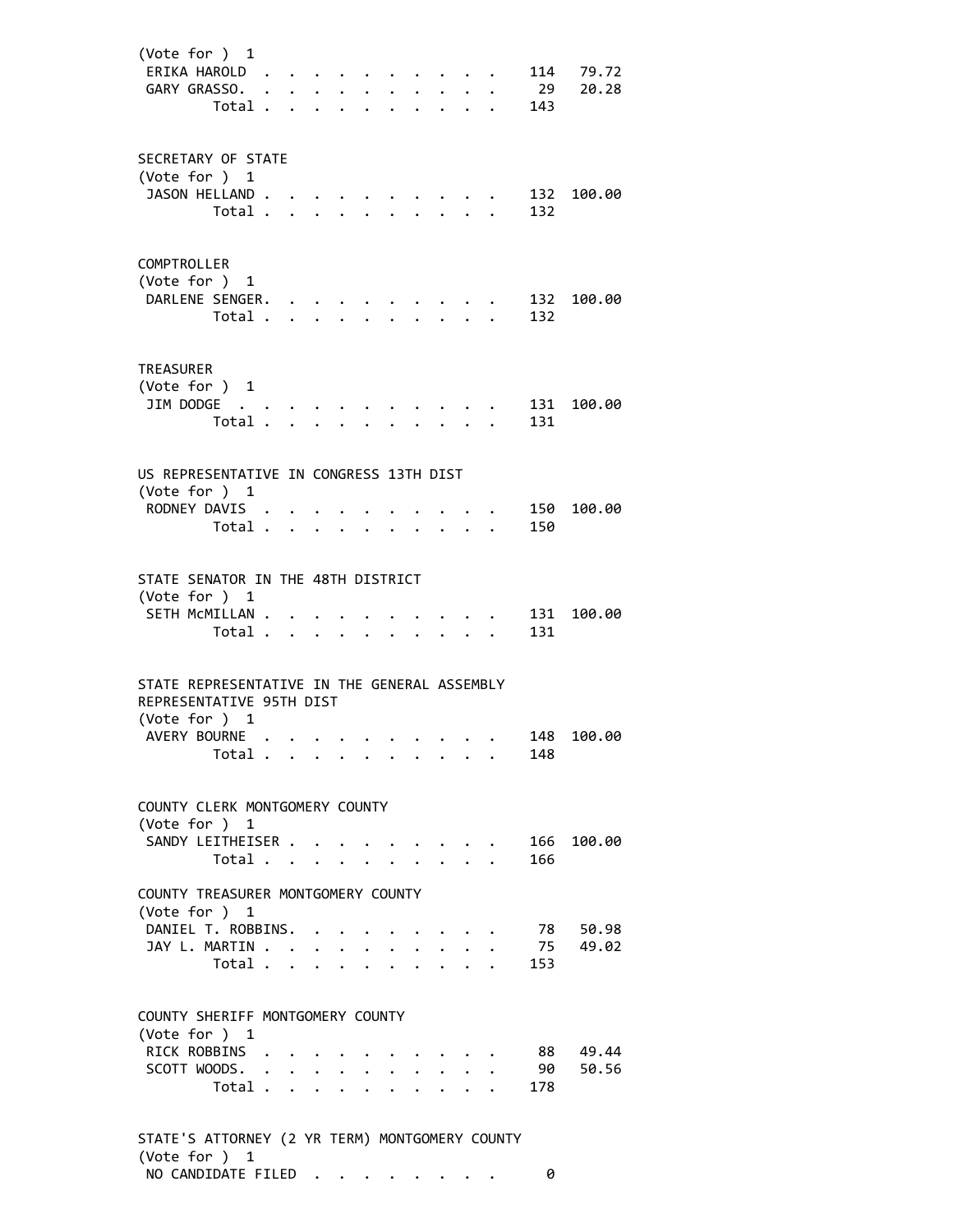| REGIONAL SUPERINTENDENT OF SCHOOLS<br>(BOND/CHR/EFF/FAY/MONT)<br>(Vote for ) 1               |                                  |                                                                          |                      |                                                              |                                              |                      |                                         |                      |                                                                                                                                                                                                                                 |                                     |              |                |
|----------------------------------------------------------------------------------------------|----------------------------------|--------------------------------------------------------------------------|----------------------|--------------------------------------------------------------|----------------------------------------------|----------------------|-----------------------------------------|----------------------|---------------------------------------------------------------------------------------------------------------------------------------------------------------------------------------------------------------------------------|-------------------------------------|--------------|----------------|
| NO CANDIDATE FILED                                                                           |                                  |                                                                          |                      |                                                              |                                              |                      |                                         |                      |                                                                                                                                                                                                                                 |                                     | 0<br>0       |                |
|                                                                                              | Total                            |                                                                          |                      |                                                              |                                              |                      |                                         |                      |                                                                                                                                                                                                                                 |                                     |              |                |
| <b>COUNTY BOARD MEMBER 3</b><br>(Vote for ) 2                                                |                                  |                                                                          |                      |                                                              |                                              |                      |                                         |                      |                                                                                                                                                                                                                                 |                                     |              |                |
| EVAN YOUNG                                                                                   |                                  |                                                                          |                      |                                                              |                                              |                      |                                         |                      |                                                                                                                                                                                                                                 |                                     |              | 95 47.50       |
| DONNA YESKE.                                                                                 | Total                            |                                                                          |                      |                                                              |                                              |                      | $\cdot$ $\cdot$ $\cdot$ $\cdot$ $\cdot$ |                      |                                                                                                                                                                                                                                 | 200                                 |              | 105 52.50      |
|                                                                                              |                                  |                                                                          |                      |                                                              |                                              |                      |                                         |                      |                                                                                                                                                                                                                                 |                                     |              |                |
| JUDGE OF THE APPELLATE COURT<br>APPELLATE JUDICIAL DISTRICT 5 (GOLDENHERSH)<br>(Vote for ) 1 |                                  |                                                                          |                      |                                                              |                                              |                      |                                         |                      |                                                                                                                                                                                                                                 |                                     |              |                |
| DAVID K. OVERSTREET                                                                          |                                  |                                                                          |                      |                                                              |                                              |                      |                                         |                      |                                                                                                                                                                                                                                 |                                     | 129          | 100.00         |
|                                                                                              | Total 129                        |                                                                          |                      |                                                              |                                              |                      |                                         |                      |                                                                                                                                                                                                                                 |                                     |              |                |
| PRECINCT COMMITTEEMAN EAST FORK 3<br>(Vote for ) 1<br>BRADFORD A. OZEE                       |                                  |                                                                          |                      |                                                              |                                              |                      | $\cdot$ $\cdot$ $\cdot$ $\cdot$ $\cdot$ |                      |                                                                                                                                                                                                                                 |                                     |              | 136 100.00     |
|                                                                                              | Total 136                        |                                                                          |                      |                                                              |                                              |                      |                                         |                      |                                                                                                                                                                                                                                 |                                     |              |                |
|                                                                                              |                                  |                                                                          |                      |                                                              |                                              |                      |                                         |                      |                                                                                                                                                                                                                                 | *********** (DEMOCRATIC) ********** |              |                |
| GOVERNOR and LIEUTENANT GOVERNOR<br>(Vote for $)$ 1                                          |                                  |                                                                          |                      |                                                              |                                              |                      |                                         |                      |                                                                                                                                                                                                                                 |                                     |              |                |
| JB PRITZKER.<br>CHRIS KENNEDY .                                                              |                                  | $\mathbf{r} = \mathbf{r} + \mathbf{r} + \mathbf{r} + \mathbf{r}$         |                      |                                                              |                                              |                      | $\mathbf{L}$                            |                      |                                                                                                                                                                                                                                 | $\sim$                              | 54<br>10     | 78.26<br>14.49 |
| DANIEL BISS.                                                                                 |                                  |                                                                          |                      |                                                              |                                              | $\ddot{\phantom{0}}$ | $\ddot{\phantom{0}}$                    |                      |                                                                                                                                                                                                                                 |                                     |              | 3 4.35         |
| BOB DAIBER                                                                                   |                                  | $\mathbf{r} = \mathbf{r} + \mathbf{r}$                                   |                      |                                                              | $\ddot{\phantom{0}}$                         | $\ddot{\phantom{0}}$ |                                         | $\ddot{\phantom{0}}$ |                                                                                                                                                                                                                                 |                                     | $\mathbf{1}$ | 1.45           |
| TIO HARDIMAN                                                                                 |                                  |                                                                          |                      |                                                              |                                              | $\bullet$ .          | $\bullet$ .                             |                      | $\ddotsc$ . The contract of the contract of the contract of the contract of the contract of the contract of the contract of the contract of the contract of the contract of the contract of the contract of the contract of the |                                     | - 0          |                |
| ROBERT MARSHALL                                                                              |                                  |                                                                          |                      |                                                              | $\ddot{\phantom{0}}$                         | $\bullet$ .          |                                         |                      |                                                                                                                                                                                                                                 |                                     | 1            | 1.45           |
|                                                                                              | Total .                          |                                                                          |                      |                                                              |                                              |                      |                                         |                      |                                                                                                                                                                                                                                 |                                     | 69           |                |
| ATTORNEY GENERAL<br>(Vote for ) 1                                                            |                                  |                                                                          |                      |                                                              |                                              |                      |                                         |                      |                                                                                                                                                                                                                                 |                                     |              |                |
| PAT QUINN                                                                                    |                                  |                                                                          |                      |                                                              |                                              |                      |                                         |                      |                                                                                                                                                                                                                                 |                                     | 28           | 44.44          |
| RENATO MARIOTTI<br>SCOTT DRURY.                                                              |                                  | $\ddot{\phantom{a}}$                                                     | $\ddot{\phantom{0}}$ |                                                              | $\ddot{\phantom{0}}$                         | $\ddot{\bullet}$     |                                         |                      |                                                                                                                                                                                                                                 |                                     | 5<br>6       | 7.94<br>9.52   |
| NANCY ROTERING.                                                                              |                                  | $\ddot{\phantom{a}}$                                                     | $\bullet$ .          | $\ddot{\phantom{0}}$<br>$\mathbf{L} = \mathbf{L} \mathbf{L}$ | $\ddot{\phantom{0}}$<br>$\ddot{\phantom{0}}$ | $\ddot{\phantom{0}}$ |                                         |                      |                                                                                                                                                                                                                                 |                                     | 5            | 7.94           |
| KWAME RAOUL. .                                                                               |                                  |                                                                          | $\ddot{\phantom{0}}$ | $\ddot{\phantom{0}}$                                         | $\ddot{\phantom{0}}$                         | $\ddot{\phantom{a}}$ |                                         |                      |                                                                                                                                                                                                                                 |                                     | 12           | 19.05          |
| JESSE RUIZ                                                                                   |                                  | $\bullet$ .                                                              |                      | $\mathbf{r} = \mathbf{r} \cdot \mathbf{r}$                   | $\ddot{\phantom{0}}$                         | $\ddot{\phantom{0}}$ |                                         |                      |                                                                                                                                                                                                                                 |                                     | 0            |                |
| SHARON FAIRLEY.                                                                              |                                  |                                                                          |                      |                                                              |                                              |                      | $\mathbf{L}$                            | $\ddot{\phantom{0}}$ | $\mathbf{L}$                                                                                                                                                                                                                    |                                     | 7            | 11.11          |
| AARON GOLDSTEIN                                                                              |                                  | $\mathbf{r}$ , $\mathbf{r}$ , $\mathbf{r}$ , $\mathbf{r}$ , $\mathbf{r}$ |                      |                                                              |                                              |                      |                                         |                      | $\ddot{\phantom{0}}$                                                                                                                                                                                                            |                                     | 0            |                |
|                                                                                              | Total $\cdots$ $\cdots$ $\cdots$ |                                                                          |                      |                                                              |                                              |                      |                                         |                      | $\cdot$ $\cdot$ $\cdot$                                                                                                                                                                                                         |                                     | 63           |                |
| SECRETARY OF STATE<br>(Vote for $)$ 1                                                        |                                  |                                                                          |                      |                                                              |                                              |                      |                                         |                      |                                                                                                                                                                                                                                 |                                     |              |                |
| JESSE WHITE.                                                                                 |                                  |                                                                          |                      |                                                              |                                              |                      |                                         |                      |                                                                                                                                                                                                                                 |                                     | 59           | 100.00         |
|                                                                                              | Total                            |                                                                          |                      |                                                              |                                              |                      |                                         |                      |                                                                                                                                                                                                                                 |                                     | 59           |                |
| COMPTROLLER<br>(Vote for ) 1                                                                 |                                  |                                                                          |                      |                                                              |                                              |                      |                                         |                      |                                                                                                                                                                                                                                 |                                     |              |                |
|                                                                                              |                                  |                                                                          |                      |                                                              |                                              |                      |                                         |                      |                                                                                                                                                                                                                                 |                                     |              |                |
| SUSANA A. MENDOZA.                                                                           |                                  |                                                                          |                      |                                                              |                                              |                      |                                         |                      |                                                                                                                                                                                                                                 |                                     | 61           | 100.00         |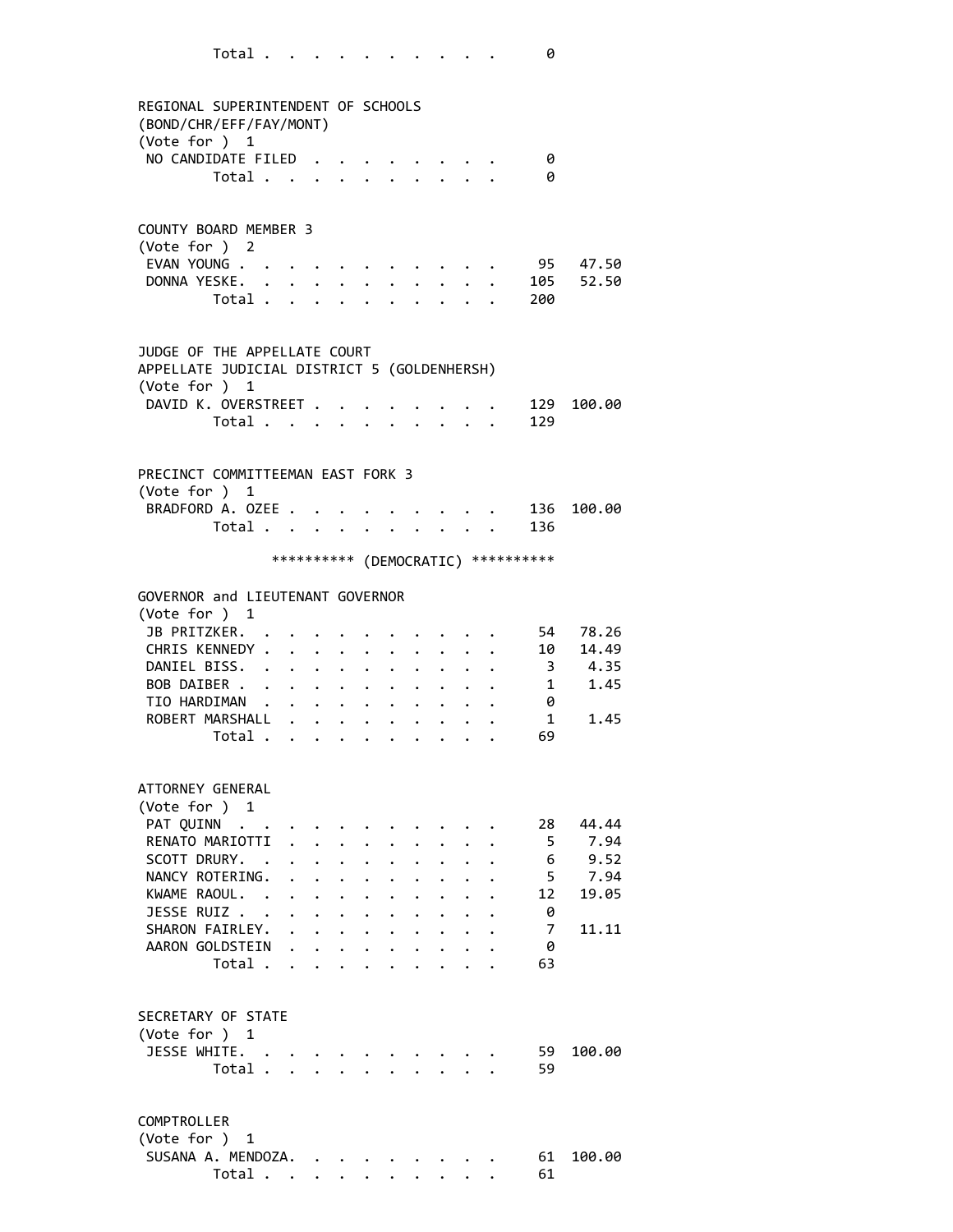| <b>TREASURER</b><br>(Vote for $)$ 1<br>MICHAEL W. FRERICHS                                                | Total                                     |                      |                           |                      |                      | $\cdot$ $\cdot$ $\cdot$ $\cdot$ $\cdot$ |                      |                                                         | 58       | 58 100.00 |
|-----------------------------------------------------------------------------------------------------------|-------------------------------------------|----------------------|---------------------------|----------------------|----------------------|-----------------------------------------|----------------------|---------------------------------------------------------|----------|-----------|
| US REPRESENTATIVE IN CONGRESS DIST 13<br>(Vote for $)$ 1                                                  |                                           |                      |                           |                      |                      |                                         |                      |                                                         |          |           |
| BETSY DIRKSEN LONDRIGAN.                                                                                  |                                           |                      |                           |                      |                      |                                         |                      | $\ddot{\phantom{0}}$                                    |          | 33 52.38  |
| ERIK JONES.                                                                                               |                                           |                      |                           |                      |                      | $\ddot{\phantom{0}}$                    |                      | $\cdot$ $\cdot$ $\cdot$                                 |          | 14 22.22  |
| JON EBEL.                                                                                                 |                                           | $\ddot{\phantom{0}}$ | $\ddot{\phantom{0}}$      | $\ddot{\phantom{a}}$ | $\ddot{\phantom{0}}$ |                                         | $\ddot{\phantom{a}}$ |                                                         |          | 1 1.59    |
| DAVID M. GILL<br>ANGEL SIDES. .                                                                           |                                           |                      |                           |                      | $\ddot{\phantom{0}}$ | $\bullet$ .                             | $\ddot{\phantom{0}}$ |                                                         |          | 11 17.46  |
|                                                                                                           | Total .                                   | $\bullet$ .          | $\mathbf{L} = \mathbf{L}$ | $\ddot{\phantom{0}}$ | $\ddot{\phantom{a}}$ | $\bullet$                               |                      |                                                         | 63       | 4 6.35    |
| STATE CENTRAL COMMITTEEWOMAN<br>(Vote for $)$ 1<br>JAYNE MAZZOTTI.                                        |                                           |                      |                           |                      |                      |                                         |                      |                                                         |          | 40 71.43  |
| PAMELLA GRONEMEYER                                                                                        |                                           |                      |                           |                      | $\ddot{\phantom{a}}$ |                                         |                      |                                                         |          | 16 28.57  |
|                                                                                                           | Total                                     |                      |                           |                      | $\ddot{\phantom{0}}$ |                                         | $\sim$ $\sim$ $\sim$ |                                                         | 56       |           |
| STATE CENTRAL COMMITTEEMAN<br>(Vote for ) 1<br>TERRY REDMAN.                                              | Total                                     |                      |                           |                      |                      |                                         | $\mathbf{r}$         |                                                         | 53<br>53 | 100.00    |
|                                                                                                           |                                           |                      |                           |                      |                      |                                         |                      |                                                         |          |           |
| STATE SENATOR IN THE 48TH DISTRICT<br>(Vote for ) 1                                                       |                                           |                      |                           |                      |                      |                                         |                      |                                                         |          |           |
| ANDY MANAR                                                                                                |                                           |                      |                           |                      |                      |                                         |                      |                                                         | 62       | 100.00    |
|                                                                                                           | Total .                                   | $\mathbf{L}$         | $\cdot$ $\cdot$           |                      |                      |                                         |                      |                                                         | 62       |           |
| STATE REPRESENTATIVE IN THE GENERAL ASSEMBLY<br>REPRESENTATIVE 95TH DIST<br>(Vote for ) 1<br>DILLON CLARK | Total                                     |                      |                           | $\ddot{\phantom{0}}$ | $\ddot{\phantom{0}}$ | $\ddot{\phantom{0}}$                    | $\ddot{\phantom{0}}$ |                                                         | 58<br>58 | 100.00    |
| COUNTY CLERK MONTGOMERY COUNTY                                                                            |                                           |                      |                           |                      |                      |                                         |                      |                                                         |          |           |
| (Vote for $)$ 1                                                                                           |                                           |                      |                           |                      |                      |                                         |                      |                                                         |          |           |
| NO CANDIDATE FILED                                                                                        | Total $\cdots$ $\cdots$ $\cdots$ $\cdots$ |                      |                           |                      |                      |                                         |                      |                                                         | 0<br>ø   |           |
|                                                                                                           |                                           |                      |                           |                      |                      |                                         |                      |                                                         |          |           |
| COUNTY TREASURER MONTGOMERY COUNTY<br>(Vote for $)$ 1<br>NIKKI LOHMAN                                     | Total                                     |                      |                           |                      |                      | $\cdot$ $\cdot$ $\cdot$ $\cdot$ $\cdot$ |                      |                                                         | 65<br>65 | 100.00    |
|                                                                                                           |                                           |                      |                           |                      |                      |                                         |                      |                                                         |          |           |
| COUNTY SHERIFF MONTGOMERY COUNTY<br>(Vote for ) 1                                                         |                                           |                      |                           |                      |                      |                                         |                      |                                                         |          |           |
| MARK C. BRAZEL.                                                                                           |                                           |                      |                           |                      |                      |                                         |                      |                                                         | 52       | 100.00    |
|                                                                                                           | Total                                     |                      |                           |                      |                      |                                         |                      | $\mathbf{r} = \mathbf{r}$ and $\mathbf{r} = \mathbf{r}$ | 52       |           |
| STATE'S ATTORNEY (2 YR TERM) MONTGOMERY COUNTY                                                            |                                           |                      |                           |                      |                      |                                         |                      |                                                         |          |           |
| (Vote for $)$ 1<br>BRYANT "BUTCH" HITCHINGS                                                               |                                           |                      |                           |                      |                      |                                         |                      |                                                         | 59       | 100.00    |
|                                                                                                           | Total                                     |                      |                           |                      | $\ddotsc$            |                                         |                      |                                                         | 59       |           |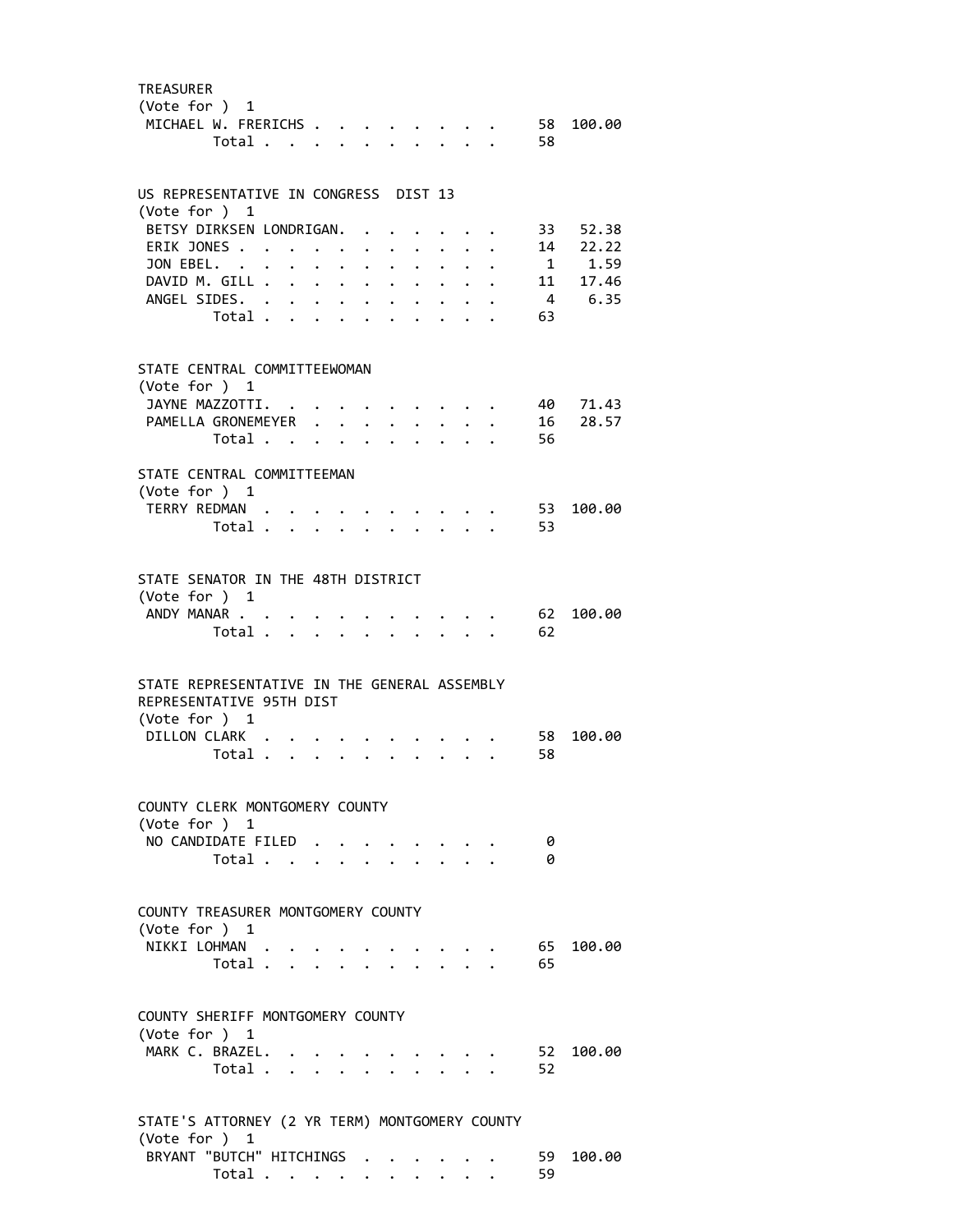| REGIONAL SUPERINTENDENT OF SCHOOLS<br>(BOND/CHR/EFF/FAY/MONT)<br>(Vote for ) 1                                                         |                                           |                                      |                      |                                      |                                                                      |                                                                                         |                                      |                                      |                                             |
|----------------------------------------------------------------------------------------------------------------------------------------|-------------------------------------------|--------------------------------------|----------------------|--------------------------------------|----------------------------------------------------------------------|-----------------------------------------------------------------------------------------|--------------------------------------|--------------------------------------|---------------------------------------------|
| JULIE WOLLERMAN                                                                                                                        | Total $\cdot$                             |                                      |                      |                                      |                                                                      |                                                                                         |                                      | 56<br>56                             | 100.00                                      |
| COUNTY BOARD MEMBER 3<br>(Vote for ) 2                                                                                                 |                                           |                                      |                      |                                      |                                                                      |                                                                                         |                                      |                                      |                                             |
| STEVEN L. TRAYLOR.                                                                                                                     | Total                                     |                                      |                      |                                      |                                                                      | $\mathbf{r} = \mathbf{r} \cdot \mathbf{r}$ , $\mathbf{r} = \mathbf{r} \cdot \mathbf{r}$ |                                      | 62                                   | 62 100.00                                   |
| JUDGE OF THE APPELLATE COURT<br>APPELLATE JUDICIAL DISTRICT 5 (GOLDENHERSH)<br>(Vote for ) 1                                           |                                           |                                      |                      |                                      |                                                                      |                                                                                         |                                      |                                      |                                             |
| KEVIN T. HOERNER .                                                                                                                     | Total $\cdots$ $\cdots$ $\cdots$ $\cdots$ |                                      |                      |                                      |                                                                      |                                                                                         |                                      | 56                                   | 56 100.00                                   |
| PRECINCT COMMITTEEMAN EAST FORK 3<br>(Vote for ) 1                                                                                     |                                           |                                      |                      |                                      |                                                                      |                                                                                         |                                      |                                      |                                             |
| STEVEN L. TRAYLOR.                                                                                                                     |                                           | $\ddot{\phantom{a}}$                 |                      |                                      |                                                                      |                                                                                         |                                      | $\cdot$ 64<br>Total 64               | 100.00                                      |
| PRECINCT REPORT MONTGOMERY COUNTY, ILLINOIS<br>RUN DATE:04/04/18 2018 GENERAL PRIMARY ELECTION<br>RUN TIME:08:51 AM MARCH 20, 2018     | <b>STATISTICS</b>                         |                                      |                      |                                      |                                                                      |                                                                                         |                                      |                                      | MONTGOMERY COUNTY, ILLINOIS OFFICIAL TOTALS |
| 0501 FILLMORE CONSOLIDATED                                                                                                             |                                           |                                      |                      |                                      |                                                                      |                                                                                         |                                      |                                      | VOTES PERCENT                               |
| REGISTERED VOTERS - TOTAL                                                                                                              |                                           |                                      |                      |                                      |                                                                      |                                                                                         |                                      | 550                                  |                                             |
| REGISTERED VOTERS - REPUBLICAN .<br>REGISTERED VOTERS - DEMOCRATIC<br>REGISTERED VOTERS - NONPARTISAN 23 4.18<br>BALLOTS CAST - TOTAL. |                                           |                                      |                      |                                      |                                                                      | $\mathbf{A}$                                                                            | $\mathbf{L}$<br>$\ddot{\phantom{0}}$ | 210                                  | 207 37.64<br>135 24.55                      |
| BALLOTS CAST - REPUBLICAN<br>BALLOTS CAST - DEMOCRATIC 52                                                                              |                                           |                                      |                      |                                      |                                                                      |                                                                                         |                                      |                                      | 158 75.24<br>24.76                          |
| BALLOTS CAST - NONPARTISAN.<br>BALLOTS CAST - BLANK.                                                                                   |                                           |                                      |                      |                                      |                                                                      | $\mathcal{A}=\mathcal{A}=\mathcal{A}=\mathcal{A}=\mathcal{A}=\mathcal{A}$ .             |                                      | 0<br>0                               |                                             |
| VOTER TURNOUT - TOTAL<br>VOTER TURNOUT - REPUBLICAN.                                                                                   |                                           |                                      |                      |                                      | $\ddot{\phantom{0}}$                                                 |                                                                                         |                                      |                                      | 38.18<br>76.33                              |
| VOTER TURNOUT - DEMOCRATIC.<br>VOTER TURNOUT - NONPARTISAN<br>VOTER TURNOUT - BLANK                                                    |                                           | $\sim$                               | $\sim$               | $\ddot{\phantom{0}}$<br>$\mathbf{r}$ | $\ddot{\phantom{0}}$<br>$\ddot{\phantom{1}}$<br>$\ddot{\phantom{1}}$ |                                                                                         |                                      |                                      | 38.52                                       |
|                                                                                                                                        |                                           |                                      |                      |                                      |                                                                      |                                                                                         |                                      | *********** (REPUBLICAN) *********** |                                             |
| GOVERNOR and LIEUTENANT GOVERNOR<br>(Vote for $)$ 1                                                                                    |                                           |                                      |                      |                                      |                                                                      |                                                                                         |                                      |                                      |                                             |
| BRUCE RAUNER .<br>JEANNE IVES. .                                                                                                       | $\ddot{\phantom{0}}$                      | $\mathbf{L}$                         |                      |                                      |                                                                      |                                                                                         |                                      | 58<br>92                             | 38.67<br>61.33                              |
| Total .                                                                                                                                | $\ddot{\phantom{a}}$                      | $\mathbf{L}$<br>$\ddot{\phantom{a}}$ | $\ddot{\phantom{0}}$ | $\ddot{\phantom{a}}$                 |                                                                      |                                                                                         |                                      | 150                                  |                                             |
| ATTORNEY GENERAL<br>(Vote for ) 1                                                                                                      |                                           |                                      |                      |                                      |                                                                      |                                                                                         |                                      |                                      |                                             |
| ERIKA HAROLD<br>GARY GRASSO.<br>Total .                                                                                                | $\ddot{\phantom{0}}$                      |                                      | $\ddot{\phantom{0}}$ |                                      |                                                                      |                                                                                         |                                      | 83 -<br>44<br>127                    | 65.35<br>34.65                              |
|                                                                                                                                        |                                           |                                      |                      |                                      |                                                                      |                                                                                         |                                      |                                      |                                             |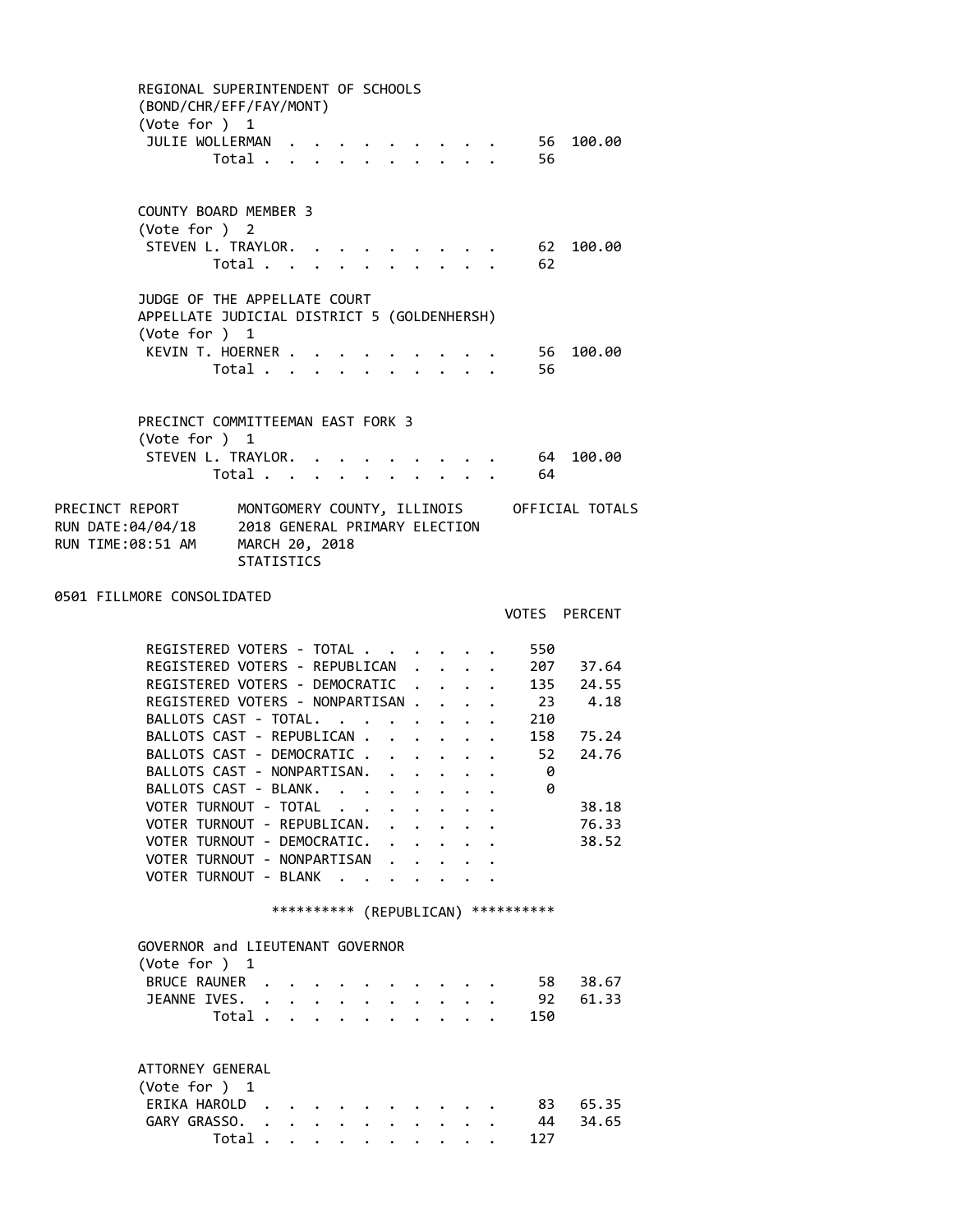SECRETARY OF STATE (Vote for ) 1 JASON HELLAND . . . . . . . . . . 117 100.00 Total . . . . . . . . . . 117 COMPTROLLER (Vote for ) 1 DARLENE SENGER. . . . . . . . . . 116 100.00 Total . . . . . . . . . . 116 TREASURER (Vote for ) 1 JIM DODGE . . . . . . . . . . . 115 100.00 Total . . . . . . . . . . 115 US REPRESENTATIVE IN CONGRESS 13TH DIST (Vote for ) 1 RODNEY DAVIS . . . . . . . . . . 130 100.00 Total . . . . . . . . . . 130 STATE SENATOR IN THE 48TH DISTRICT (Vote for ) 1 SETH MCMILLAN . . . . . . . . . . 116 100.00 Total . . . . . . . . . . 116 STATE REPRESENTATIVE IN THE GENERAL ASSEMBLY REPRESENTATIVE 95TH DIST (Vote for ) 1 AVERY BOURNE . . . . . . . . . . 129 100.00 Total . . . . . . . . . . 129 COUNTY CLERK MONTGOMERY COUNTY (Vote for ) 1 SANDY LEITHEISER . . . . . . . . . 143 100.00 Total . . . . . . . . . . 143 COUNTY TREASURER MONTGOMERY COUNTY (Vote for ) 1 DANIEL T. ROBBINS. . . . . . . . . 74 54.41 JAY L. MARTIN . . . . . . . . . . . 62 45.59 Total . . . . . . . . . . 136 COUNTY SHERIFF MONTGOMERY COUNTY (Vote for ) 1 RICK ROBBINS . . . . . . . . . . 99 64.29 SCOTT WOODS. . . . . . . . . . . 55 35.71 Total . . . . . . . . . . 154 STATE'S ATTORNEY (2 YR TERM) MONTGOMERY COUNTY (Vote for ) 1 NO CANDIDATE FILED . . . . . . . . 0 Total . . . . . . . . . . 0 REGIONAL SUPERINTENDENT OF SCHOOLS (BOND/CHR/EFF/FAY/MONT)

(Vote for ) 1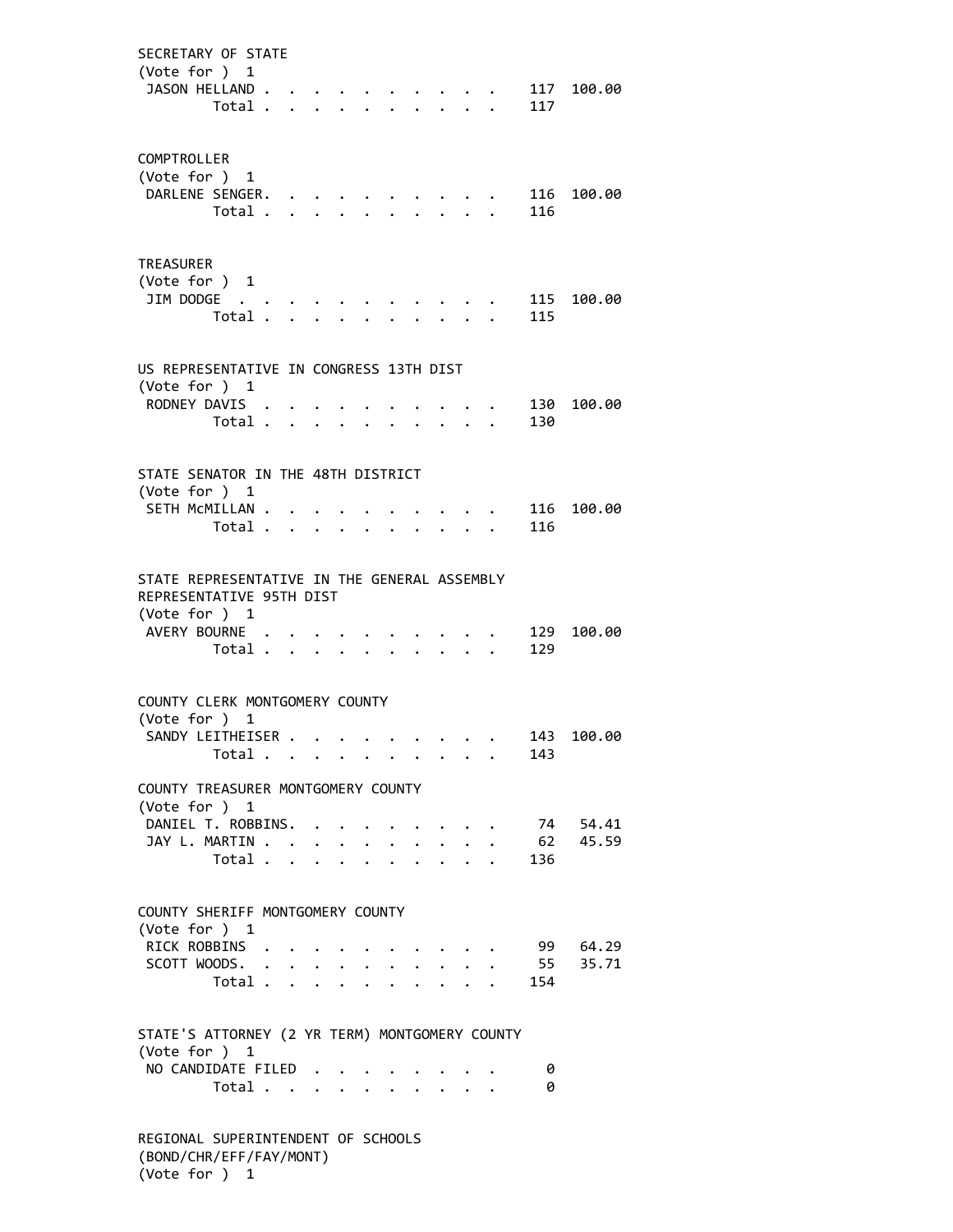| NO CANDIDATE FILED                          |                                                                  |           |                                                                                    |                      |                                                                                      |                                                                  |                               |                                                           | 0                                   |            |
|---------------------------------------------|------------------------------------------------------------------|-----------|------------------------------------------------------------------------------------|----------------------|--------------------------------------------------------------------------------------|------------------------------------------------------------------|-------------------------------|-----------------------------------------------------------|-------------------------------------|------------|
| Total                                       |                                                                  |           | $\bullet$ .                                                                        |                      | $\cdot$ $\cdot$ $\cdot$ $\cdot$ $\cdot$                                              |                                                                  |                               |                                                           | 0                                   |            |
|                                             |                                                                  |           |                                                                                    |                      |                                                                                      |                                                                  |                               |                                                           |                                     |            |
| COUNTY BOARD MEMBER 3                       |                                                                  |           |                                                                                    |                      |                                                                                      |                                                                  |                               |                                                           |                                     |            |
| (Vote for ) 2                               |                                                                  |           |                                                                                    |                      |                                                                                      |                                                                  |                               |                                                           |                                     |            |
| EVAN YOUNG                                  |                                                                  | $\cdots$  |                                                                                    |                      | $\bullet \qquad \bullet \qquad \bullet \qquad \bullet \qquad \bullet \qquad \bullet$ |                                                                  |                               |                                                           | 93                                  | 56.71      |
| DONNA YESKE.                                |                                                                  |           | $\bullet$ .                                                                        | $\ddot{\phantom{0}}$ |                                                                                      | $\mathbf{r} = \mathbf{r} + \mathbf{r} + \mathbf{r} + \mathbf{r}$ |                               |                                                           | 71                                  | 43.29      |
| Total                                       |                                                                  |           |                                                                                    |                      | $\cdot$ $\cdot$ $\cdot$ $\cdot$ $\cdot$                                              |                                                                  |                               |                                                           | . 164                               |            |
|                                             |                                                                  |           |                                                                                    |                      |                                                                                      |                                                                  |                               |                                                           |                                     |            |
| JUDGE OF THE APPELLATE COURT                |                                                                  |           |                                                                                    |                      |                                                                                      |                                                                  |                               |                                                           |                                     |            |
| APPELLATE JUDICIAL DISTRICT 5 (GOLDENHERSH) |                                                                  |           |                                                                                    |                      |                                                                                      |                                                                  |                               |                                                           |                                     |            |
| (Vote for ) 1                               |                                                                  |           |                                                                                    |                      |                                                                                      |                                                                  |                               |                                                           |                                     |            |
| DAVID K. OVERSTREET                         |                                                                  |           |                                                                                    |                      |                                                                                      |                                                                  |                               |                                                           |                                     | 111 100.00 |
| Total                                       |                                                                  |           |                                                                                    |                      |                                                                                      |                                                                  |                               |                                                           | 111                                 |            |
|                                             |                                                                  |           |                                                                                    |                      |                                                                                      |                                                                  |                               |                                                           |                                     |            |
| PRECINCT COMMITTEEMAN FILLMORE CONSOLIDATED |                                                                  |           |                                                                                    |                      |                                                                                      |                                                                  |                               |                                                           |                                     |            |
| (Vote for $)$ 1                             |                                                                  |           |                                                                                    |                      |                                                                                      |                                                                  |                               |                                                           |                                     |            |
| STEVEN JANSSEN.                             |                                                                  |           |                                                                                    |                      |                                                                                      |                                                                  |                               |                                                           | 127                                 | 100.00     |
| Total                                       |                                                                  |           |                                                                                    |                      |                                                                                      |                                                                  |                               | $\mathbf{r}$ , $\mathbf{r}$ , $\mathbf{r}$ , $\mathbf{r}$ | 127                                 |            |
|                                             |                                                                  |           |                                                                                    |                      |                                                                                      |                                                                  |                               |                                                           | *********** (DEMOCRATIC) ********** |            |
|                                             |                                                                  |           |                                                                                    |                      |                                                                                      |                                                                  |                               |                                                           |                                     |            |
| GOVERNOR and LIEUTENANT GOVERNOR            |                                                                  |           |                                                                                    |                      |                                                                                      |                                                                  |                               |                                                           |                                     |            |
| (Vote for ) 1                               |                                                                  |           |                                                                                    |                      |                                                                                      |                                                                  |                               |                                                           |                                     |            |
| JB PRITZKER. .                              |                                                                  |           |                                                                                    |                      |                                                                                      |                                                                  |                               |                                                           | 25                                  | 51.02      |
| CHRIS KENNEDY .                             | $\mathbf{r} = \mathbf{r} + \mathbf{r} + \mathbf{r} + \mathbf{r}$ |           |                                                                                    | $\ddot{\phantom{0}}$ | $\ddot{\phantom{0}}$                                                                 | $\ddot{\phantom{0}}$                                             |                               |                                                           | 14                                  | 28.57      |
| DANIEL BISS.                                |                                                                  |           | $\ddot{\phantom{0}}$                                                               | $\ddot{\phantom{0}}$ | $\ddot{\phantom{0}}$                                                                 | $\ddot{\phantom{0}}$                                             |                               |                                                           | 8 <sup>1</sup>                      | 16.33      |
| BOB DAIBER<br>TIO HARDIMAN                  |                                                                  |           | $\ddot{\phantom{0}}$                                                               |                      |                                                                                      |                                                                  | $\cdot$ $\cdot$ $\cdot$       |                                                           | $\overline{2}$<br>0                 | 4.08       |
| ROBERT MARSHALL                             |                                                                  |           | $\bullet$ .<br><br><br><br><br><br><br><br><br><br><br><br><br><br><br>$\bullet$ . | $\bullet$ .          | $\bullet$                                                                            |                                                                  | $\bullet$ $\bullet$ $\bullet$ |                                                           | 0                                   |            |
| Total                                       |                                                                  |           |                                                                                    |                      |                                                                                      |                                                                  |                               |                                                           | 49                                  |            |
|                                             |                                                                  |           |                                                                                    |                      |                                                                                      |                                                                  |                               |                                                           |                                     |            |
|                                             |                                                                  |           |                                                                                    |                      |                                                                                      |                                                                  |                               |                                                           |                                     |            |
| ATTORNEY GENERAL                            |                                                                  |           |                                                                                    |                      |                                                                                      |                                                                  |                               |                                                           |                                     |            |
| (Vote for $)$ 1<br>PAT QUINN                |                                                                  |           |                                                                                    |                      |                                                                                      |                                                                  |                               |                                                           | 23                                  | 46.00      |
| RENATO MARIOTTI 6                           |                                                                  |           |                                                                                    |                      |                                                                                      |                                                                  |                               |                                                           |                                     | 12.00      |
| SCOTT DRURY. .                              |                                                                  |           |                                                                                    |                      |                                                                                      |                                                                  |                               |                                                           | 9                                   | 18.00      |
| NANCY ROTERING.<br>$\ddot{\phantom{a}}$     | $\ddot{\phantom{0}}$                                             |           |                                                                                    |                      |                                                                                      |                                                                  |                               |                                                           | 4                                   | 8.00       |
| KWAME RAOUL. .                              | $\ddot{\phantom{0}}$                                             |           |                                                                                    |                      |                                                                                      |                                                                  |                               |                                                           | $\mathbf{1}$                        | 2.00       |
| JESSE RUIZ                                  |                                                                  | $\ddotsc$ | $\ddot{\phantom{0}}$                                                               | $\bullet$            |                                                                                      |                                                                  |                               |                                                           | $\mathbf{1}$                        | 2.00       |
| SHARON FAIRLEY.                             |                                                                  |           |                                                                                    | $\ddot{\phantom{0}}$ |                                                                                      | $\cdot$ $\cdot$                                                  |                               |                                                           | 4                                   | 8.00       |
| AARON GOLDSTEIN                             |                                                                  |           |                                                                                    |                      |                                                                                      | $\mathbf{r}$                                                     | $\sim$                        |                                                           | $\overline{2}$                      | 4.00       |
| Total                                       |                                                                  |           |                                                                                    |                      | $\mathbf{L}$                                                                         |                                                                  | $\mathbf{L}$ $\mathbf{L}$     |                                                           | 50                                  |            |
|                                             |                                                                  |           |                                                                                    |                      |                                                                                      |                                                                  |                               |                                                           |                                     |            |
| SECRETARY OF STATE                          |                                                                  |           |                                                                                    |                      |                                                                                      |                                                                  |                               |                                                           |                                     |            |
| (Vote for ) 1                               |                                                                  |           |                                                                                    |                      |                                                                                      |                                                                  |                               |                                                           |                                     |            |
| JESSE WHITE. .                              |                                                                  |           |                                                                                    |                      |                                                                                      |                                                                  |                               |                                                           | 47                                  | 100.00     |
| Total                                       |                                                                  |           |                                                                                    |                      | and the state of the state                                                           |                                                                  |                               |                                                           | 47                                  |            |
|                                             |                                                                  |           |                                                                                    |                      |                                                                                      |                                                                  |                               |                                                           |                                     |            |
| COMPTROLLER                                 |                                                                  |           |                                                                                    |                      |                                                                                      |                                                                  |                               |                                                           |                                     |            |
| (Vote for ) 1                               |                                                                  |           |                                                                                    |                      |                                                                                      |                                                                  |                               |                                                           |                                     |            |
| SUSANA A. MENDOZA.                          |                                                                  |           |                                                                                    |                      |                                                                                      |                                                                  |                               |                                                           | 46                                  | 100.00     |
| Total                                       |                                                                  |           |                                                                                    |                      |                                                                                      |                                                                  |                               |                                                           | 46                                  |            |
|                                             |                                                                  |           |                                                                                    |                      |                                                                                      |                                                                  |                               |                                                           |                                     |            |
| <b>TREASURER</b>                            |                                                                  |           |                                                                                    |                      |                                                                                      |                                                                  |                               |                                                           |                                     |            |
| (Vote for ) 1                               |                                                                  |           |                                                                                    |                      |                                                                                      |                                                                  |                               |                                                           |                                     |            |
| MICHAEL W. FRERICHS                         |                                                                  |           |                                                                                    |                      |                                                                                      |                                                                  |                               |                                                           | 44                                  | 100.00     |
| Total                                       |                                                                  |           |                                                                                    |                      |                                                                                      |                                                                  |                               |                                                           | 44                                  |            |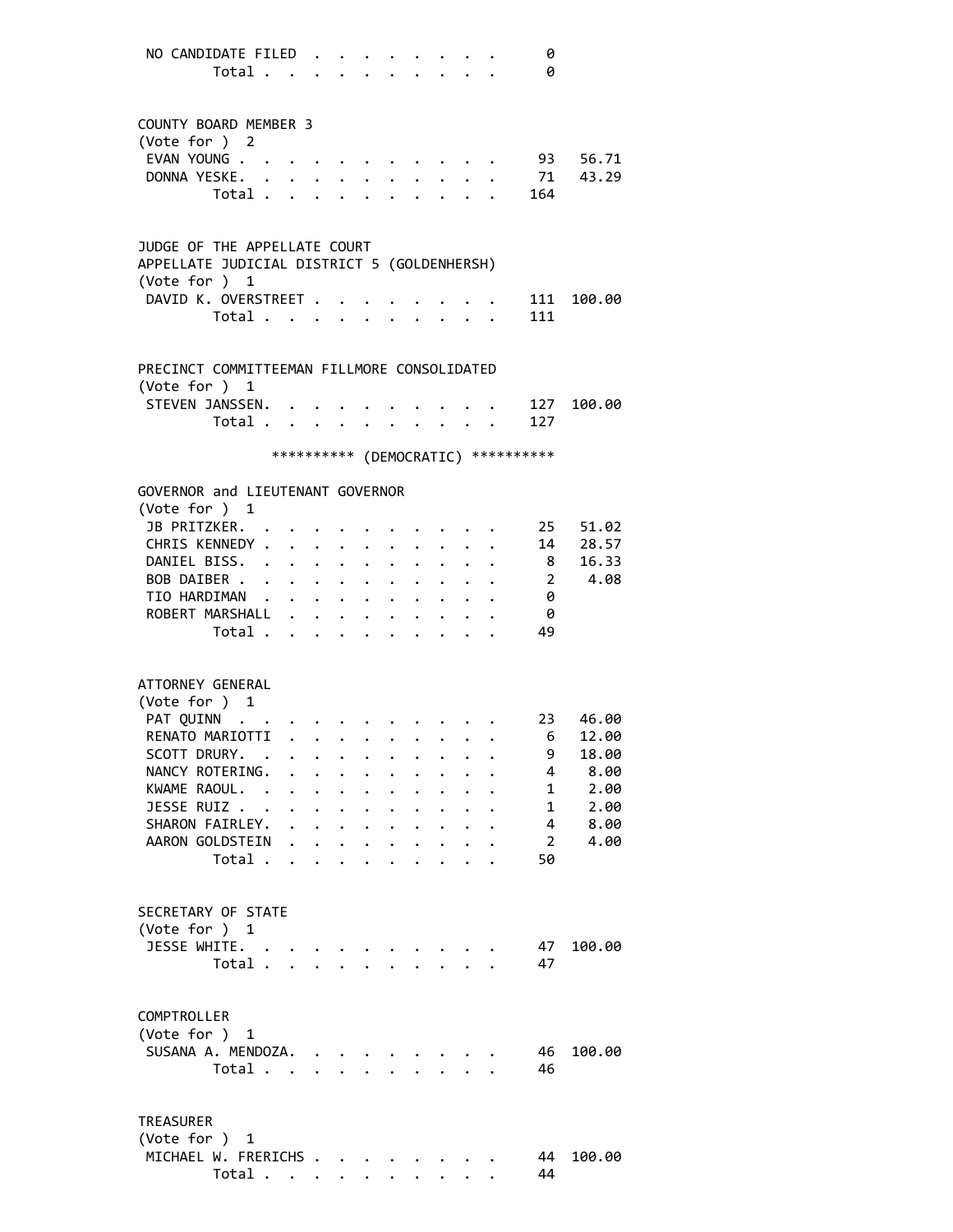| (Vote for ) 1<br>BETSY DIRKSEN LONDRIGAN. 18 36.73<br>ERIK JONES 17 34.69<br>JON EBEL. 5 10.20<br>DAVID M. GILL 3 6.12<br>6 12.24<br>ANGEL SIDES.<br>49<br>Total<br>STATE CENTRAL COMMITTEEWOMAN<br>(Vote for $)$ 1<br>JAYNE MAZZOTTI. 26 57.78<br>PAMELLA GRONEMEYER 19 42.22<br>Total 45<br>STATE CENTRAL COMMITTEEMAN<br>(Vote for ) 1<br>TERRY REDMAN 43 100.00<br>Total 43<br>STATE SENATOR IN THE 48TH DISTRICT<br>(Vote for ) 1<br>ANDY MANAR<br>45<br>45<br>Total<br>$\mathbf{r} = \mathbf{r} \times \mathbf{r}$<br>STATE REPRESENTATIVE IN THE GENERAL ASSEMBLY<br>REPRESENTATIVE 95TH DIST<br>(Vote for $)$ 1<br>DILLON CLARK<br>$\cdot$ $\cdot$ $\cdot$ 42<br>42<br>Total $\ldots$<br>COUNTY CLERK MONTGOMERY COUNTY<br>(Vote for ) 1<br>NO CANDIDATE FILED<br>0<br>0<br>Total $\cdots$ $\cdots$ $\cdots$ $\cdots$<br>COUNTY TREASURER MONTGOMERY COUNTY<br>(Vote for ) 1<br>NIKKI LOHMAN<br>44 100.00<br>$\cdot$ $\cdot$ $\cdot$ $\cdot$ $\cdot$ $\cdot$ $\cdot$<br>44<br>Total<br>COUNTY SHERIFF MONTGOMERY COUNTY | US REPRESENTATIVE IN CONGRESS DIST 13                                          |  |  |  |  |     |        |
|---------------------------------------------------------------------------------------------------------------------------------------------------------------------------------------------------------------------------------------------------------------------------------------------------------------------------------------------------------------------------------------------------------------------------------------------------------------------------------------------------------------------------------------------------------------------------------------------------------------------------------------------------------------------------------------------------------------------------------------------------------------------------------------------------------------------------------------------------------------------------------------------------------------------------------------------------------------------------------------------------------------------------------|--------------------------------------------------------------------------------|--|--|--|--|-----|--------|
|                                                                                                                                                                                                                                                                                                                                                                                                                                                                                                                                                                                                                                                                                                                                                                                                                                                                                                                                                                                                                                 |                                                                                |  |  |  |  |     |        |
|                                                                                                                                                                                                                                                                                                                                                                                                                                                                                                                                                                                                                                                                                                                                                                                                                                                                                                                                                                                                                                 |                                                                                |  |  |  |  |     |        |
|                                                                                                                                                                                                                                                                                                                                                                                                                                                                                                                                                                                                                                                                                                                                                                                                                                                                                                                                                                                                                                 |                                                                                |  |  |  |  |     |        |
|                                                                                                                                                                                                                                                                                                                                                                                                                                                                                                                                                                                                                                                                                                                                                                                                                                                                                                                                                                                                                                 |                                                                                |  |  |  |  |     |        |
|                                                                                                                                                                                                                                                                                                                                                                                                                                                                                                                                                                                                                                                                                                                                                                                                                                                                                                                                                                                                                                 |                                                                                |  |  |  |  |     |        |
|                                                                                                                                                                                                                                                                                                                                                                                                                                                                                                                                                                                                                                                                                                                                                                                                                                                                                                                                                                                                                                 |                                                                                |  |  |  |  |     |        |
|                                                                                                                                                                                                                                                                                                                                                                                                                                                                                                                                                                                                                                                                                                                                                                                                                                                                                                                                                                                                                                 |                                                                                |  |  |  |  |     |        |
|                                                                                                                                                                                                                                                                                                                                                                                                                                                                                                                                                                                                                                                                                                                                                                                                                                                                                                                                                                                                                                 |                                                                                |  |  |  |  |     |        |
|                                                                                                                                                                                                                                                                                                                                                                                                                                                                                                                                                                                                                                                                                                                                                                                                                                                                                                                                                                                                                                 |                                                                                |  |  |  |  |     |        |
|                                                                                                                                                                                                                                                                                                                                                                                                                                                                                                                                                                                                                                                                                                                                                                                                                                                                                                                                                                                                                                 |                                                                                |  |  |  |  |     |        |
|                                                                                                                                                                                                                                                                                                                                                                                                                                                                                                                                                                                                                                                                                                                                                                                                                                                                                                                                                                                                                                 |                                                                                |  |  |  |  |     |        |
|                                                                                                                                                                                                                                                                                                                                                                                                                                                                                                                                                                                                                                                                                                                                                                                                                                                                                                                                                                                                                                 |                                                                                |  |  |  |  |     |        |
|                                                                                                                                                                                                                                                                                                                                                                                                                                                                                                                                                                                                                                                                                                                                                                                                                                                                                                                                                                                                                                 |                                                                                |  |  |  |  |     |        |
|                                                                                                                                                                                                                                                                                                                                                                                                                                                                                                                                                                                                                                                                                                                                                                                                                                                                                                                                                                                                                                 |                                                                                |  |  |  |  |     |        |
|                                                                                                                                                                                                                                                                                                                                                                                                                                                                                                                                                                                                                                                                                                                                                                                                                                                                                                                                                                                                                                 |                                                                                |  |  |  |  |     |        |
|                                                                                                                                                                                                                                                                                                                                                                                                                                                                                                                                                                                                                                                                                                                                                                                                                                                                                                                                                                                                                                 |                                                                                |  |  |  |  |     |        |
|                                                                                                                                                                                                                                                                                                                                                                                                                                                                                                                                                                                                                                                                                                                                                                                                                                                                                                                                                                                                                                 |                                                                                |  |  |  |  |     |        |
|                                                                                                                                                                                                                                                                                                                                                                                                                                                                                                                                                                                                                                                                                                                                                                                                                                                                                                                                                                                                                                 |                                                                                |  |  |  |  |     |        |
|                                                                                                                                                                                                                                                                                                                                                                                                                                                                                                                                                                                                                                                                                                                                                                                                                                                                                                                                                                                                                                 |                                                                                |  |  |  |  |     |        |
|                                                                                                                                                                                                                                                                                                                                                                                                                                                                                                                                                                                                                                                                                                                                                                                                                                                                                                                                                                                                                                 |                                                                                |  |  |  |  |     |        |
|                                                                                                                                                                                                                                                                                                                                                                                                                                                                                                                                                                                                                                                                                                                                                                                                                                                                                                                                                                                                                                 |                                                                                |  |  |  |  |     |        |
|                                                                                                                                                                                                                                                                                                                                                                                                                                                                                                                                                                                                                                                                                                                                                                                                                                                                                                                                                                                                                                 |                                                                                |  |  |  |  |     | 100.00 |
|                                                                                                                                                                                                                                                                                                                                                                                                                                                                                                                                                                                                                                                                                                                                                                                                                                                                                                                                                                                                                                 |                                                                                |  |  |  |  |     |        |
|                                                                                                                                                                                                                                                                                                                                                                                                                                                                                                                                                                                                                                                                                                                                                                                                                                                                                                                                                                                                                                 |                                                                                |  |  |  |  |     |        |
|                                                                                                                                                                                                                                                                                                                                                                                                                                                                                                                                                                                                                                                                                                                                                                                                                                                                                                                                                                                                                                 |                                                                                |  |  |  |  |     |        |
|                                                                                                                                                                                                                                                                                                                                                                                                                                                                                                                                                                                                                                                                                                                                                                                                                                                                                                                                                                                                                                 |                                                                                |  |  |  |  |     | 100.00 |
|                                                                                                                                                                                                                                                                                                                                                                                                                                                                                                                                                                                                                                                                                                                                                                                                                                                                                                                                                                                                                                 |                                                                                |  |  |  |  |     |        |
|                                                                                                                                                                                                                                                                                                                                                                                                                                                                                                                                                                                                                                                                                                                                                                                                                                                                                                                                                                                                                                 |                                                                                |  |  |  |  |     |        |
|                                                                                                                                                                                                                                                                                                                                                                                                                                                                                                                                                                                                                                                                                                                                                                                                                                                                                                                                                                                                                                 |                                                                                |  |  |  |  |     |        |
|                                                                                                                                                                                                                                                                                                                                                                                                                                                                                                                                                                                                                                                                                                                                                                                                                                                                                                                                                                                                                                 |                                                                                |  |  |  |  |     |        |
|                                                                                                                                                                                                                                                                                                                                                                                                                                                                                                                                                                                                                                                                                                                                                                                                                                                                                                                                                                                                                                 |                                                                                |  |  |  |  |     |        |
|                                                                                                                                                                                                                                                                                                                                                                                                                                                                                                                                                                                                                                                                                                                                                                                                                                                                                                                                                                                                                                 |                                                                                |  |  |  |  |     |        |
|                                                                                                                                                                                                                                                                                                                                                                                                                                                                                                                                                                                                                                                                                                                                                                                                                                                                                                                                                                                                                                 |                                                                                |  |  |  |  |     |        |
|                                                                                                                                                                                                                                                                                                                                                                                                                                                                                                                                                                                                                                                                                                                                                                                                                                                                                                                                                                                                                                 |                                                                                |  |  |  |  |     |        |
|                                                                                                                                                                                                                                                                                                                                                                                                                                                                                                                                                                                                                                                                                                                                                                                                                                                                                                                                                                                                                                 |                                                                                |  |  |  |  |     | 100.00 |
| MARK C. BRAZEL.<br>41                                                                                                                                                                                                                                                                                                                                                                                                                                                                                                                                                                                                                                                                                                                                                                                                                                                                                                                                                                                                           |                                                                                |  |  |  |  | -41 |        |
| (Vote for ) 1                                                                                                                                                                                                                                                                                                                                                                                                                                                                                                                                                                                                                                                                                                                                                                                                                                                                                                                                                                                                                   |                                                                                |  |  |  |  |     |        |
|                                                                                                                                                                                                                                                                                                                                                                                                                                                                                                                                                                                                                                                                                                                                                                                                                                                                                                                                                                                                                                 |                                                                                |  |  |  |  |     |        |
| $\sim$ $\sim$ $\sim$ $\sim$<br>$\mathcal{L}^{\text{max}}$                                                                                                                                                                                                                                                                                                                                                                                                                                                                                                                                                                                                                                                                                                                                                                                                                                                                                                                                                                       |                                                                                |  |  |  |  |     |        |
| Total                                                                                                                                                                                                                                                                                                                                                                                                                                                                                                                                                                                                                                                                                                                                                                                                                                                                                                                                                                                                                           | (Vote for ) 1                                                                  |  |  |  |  |     |        |
| STATE'S ATTORNEY (2 YR TERM) MONTGOMERY COUNTY                                                                                                                                                                                                                                                                                                                                                                                                                                                                                                                                                                                                                                                                                                                                                                                                                                                                                                                                                                                  |                                                                                |  |  |  |  |     | 100.00 |
| BRYANT "BUTCH" HITCHINGS<br>42                                                                                                                                                                                                                                                                                                                                                                                                                                                                                                                                                                                                                                                                                                                                                                                                                                                                                                                                                                                                  |                                                                                |  |  |  |  | 42  |        |
|                                                                                                                                                                                                                                                                                                                                                                                                                                                                                                                                                                                                                                                                                                                                                                                                                                                                                                                                                                                                                                 |                                                                                |  |  |  |  |     |        |
| Total                                                                                                                                                                                                                                                                                                                                                                                                                                                                                                                                                                                                                                                                                                                                                                                                                                                                                                                                                                                                                           | REGIONAL SUPERINTENDENT OF SCHOOLS<br>(BOND/CHR/EFF/FAY/MONT)<br>(Vote for ) 1 |  |  |  |  |     |        |

JULIE WOLLERMAN . . . . . . . . . 45 100.00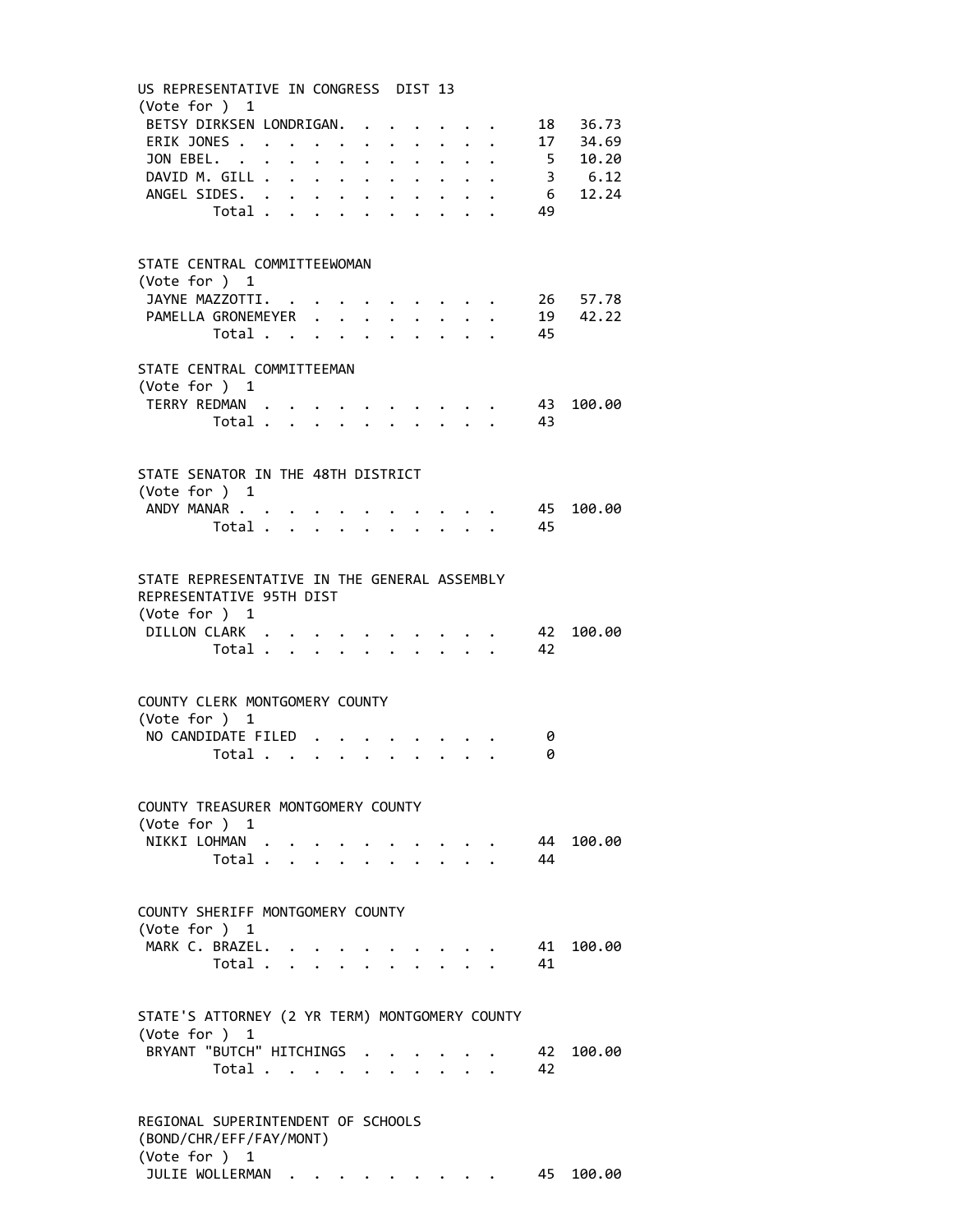| COUNTY BOARD MEMBER 3<br>(Vote for ) $2$                       |                              |  |  |  |  |      |        |
|----------------------------------------------------------------|------------------------------|--|--|--|--|------|--------|
|                                                                | STEVEN L. TRAYLOR. 42 100.00 |  |  |  |  |      |        |
|                                                                | Total                        |  |  |  |  | - 42 |        |
| JUDGE OF THE APPELLATE COURT                                   |                              |  |  |  |  |      |        |
| APPELLATE JUDICIAL DISTRICT 5 (GOLDENHERSH)<br>(Vote for ) $1$ |                              |  |  |  |  |      |        |
|                                                                | KEVIN T. HOERNER 41          |  |  |  |  |      | 100.00 |
|                                                                | Total                        |  |  |  |  | -41  |        |
|                                                                |                              |  |  |  |  |      |        |
| PRECINCT COMMITTEEMAN FILLMORE CONSOLIDATED                    |                              |  |  |  |  |      |        |

| (Vote for $)$ 1                                           | JAMES M. EVANS. 46 100.00<br>Total 46                                |  |  |  |  |  |                                             |
|-----------------------------------------------------------|----------------------------------------------------------------------|--|--|--|--|--|---------------------------------------------|
| PRECINCT REPORT<br>RUN DATE:04/04/18<br>RUN TIME:08:51 AM | 2018 GENERAL PRIMARY ELECTION<br>MARCH 20, 2018<br><b>STATISTICS</b> |  |  |  |  |  | MONTGOMERY COUNTY, ILLINOIS OFFICIAL TOTALS |

## 0601 GRISHAM 1

VOTES PERCENT

| REGISTERED VOTERS - TOTAL                             |  |  | 215 |       |
|-------------------------------------------------------|--|--|-----|-------|
| REGISTERED VOTERS - REPUBLICAN                        |  |  | 62  | 28.84 |
| REGISTERED VOTERS - DEMOCRATIC                        |  |  | 79  | 36.74 |
| REGISTERED VOTERS - NONPARTISAN.                      |  |  | 8   | 3.72  |
| BALLOTS CAST - TOTAL.<br>and the contract of the con- |  |  | 78  |       |
| BALLOTS CAST - REPUBLICAN.                            |  |  | 31  | 39.74 |
| BALLOTS CAST - DEMOCRATIC.                            |  |  | 47  | 60.26 |
| BALLOTS CAST - NONPARTISAN.                           |  |  | 0   |       |
| BALLOTS CAST - BLANK.                                 |  |  | 0   |       |
| VOTER TURNOUT - TOTAL                                 |  |  |     | 36.28 |
| VOTER TURNOUT - REPUBLICAN.                           |  |  |     | 50.00 |
| VOTER TURNOUT - DEMOCRATIC.                           |  |  |     | 59.49 |
| VOTER TURNOUT - NONPARTISAN                           |  |  |     |       |
| VOTER TURNOUT<br>- BLANK                              |  |  |     |       |

## \*\*\*\*\*\*\*\*\*\* (REPUBLICAN) \*\*\*\*\*\*\*\*\*\*

| GOVERNOR and LIEUTENANT GOVERNOR<br>(Vote for ) $1$ |  |                   |                      |           |                          |                      |                      |        |    |          |
|-----------------------------------------------------|--|-------------------|----------------------|-----------|--------------------------|----------------------|----------------------|--------|----|----------|
| BRUCE RAUNER                                        |  |                   |                      |           | $\bullet$                |                      | $\sim$ $\sim$ $\sim$ |        | 14 | 45.16    |
| JEANNE IVES.                                        |  |                   | $\sim$ $\sim$ $\sim$ |           | $\sim$                   | $\ddot{\phantom{a}}$ | $\cdot$              | $\sim$ | 17 | 54.84    |
| Total                                               |  |                   |                      |           |                          |                      |                      |        | 31 |          |
| ATTORNEY GENERAL<br>(Vote for ) $1$                 |  |                   |                      |           |                          |                      |                      |        |    |          |
| ERIKA HAROLD                                        |  |                   |                      |           | $\overline{\phantom{a}}$ |                      |                      |        | 16 | 55.17    |
| GARY GRASSO.                                        |  |                   |                      |           |                          |                      |                      |        |    | 13 44.83 |
| Total .                                             |  | $\cdots$ $\cdots$ |                      |           |                          |                      |                      |        | 29 |          |
| SECRETARY OF STATE<br>(Vote for $)$ 1               |  |                   |                      |           |                          |                      |                      |        |    |          |
| JASON HELLAND.                                      |  |                   |                      |           |                          |                      |                      |        | 29 | 100.00   |
| Total.                                              |  | $\bullet$         | $\bullet$            | $\bullet$ | $\bullet$                | $\bullet$            | $\bullet$            |        | 29 |          |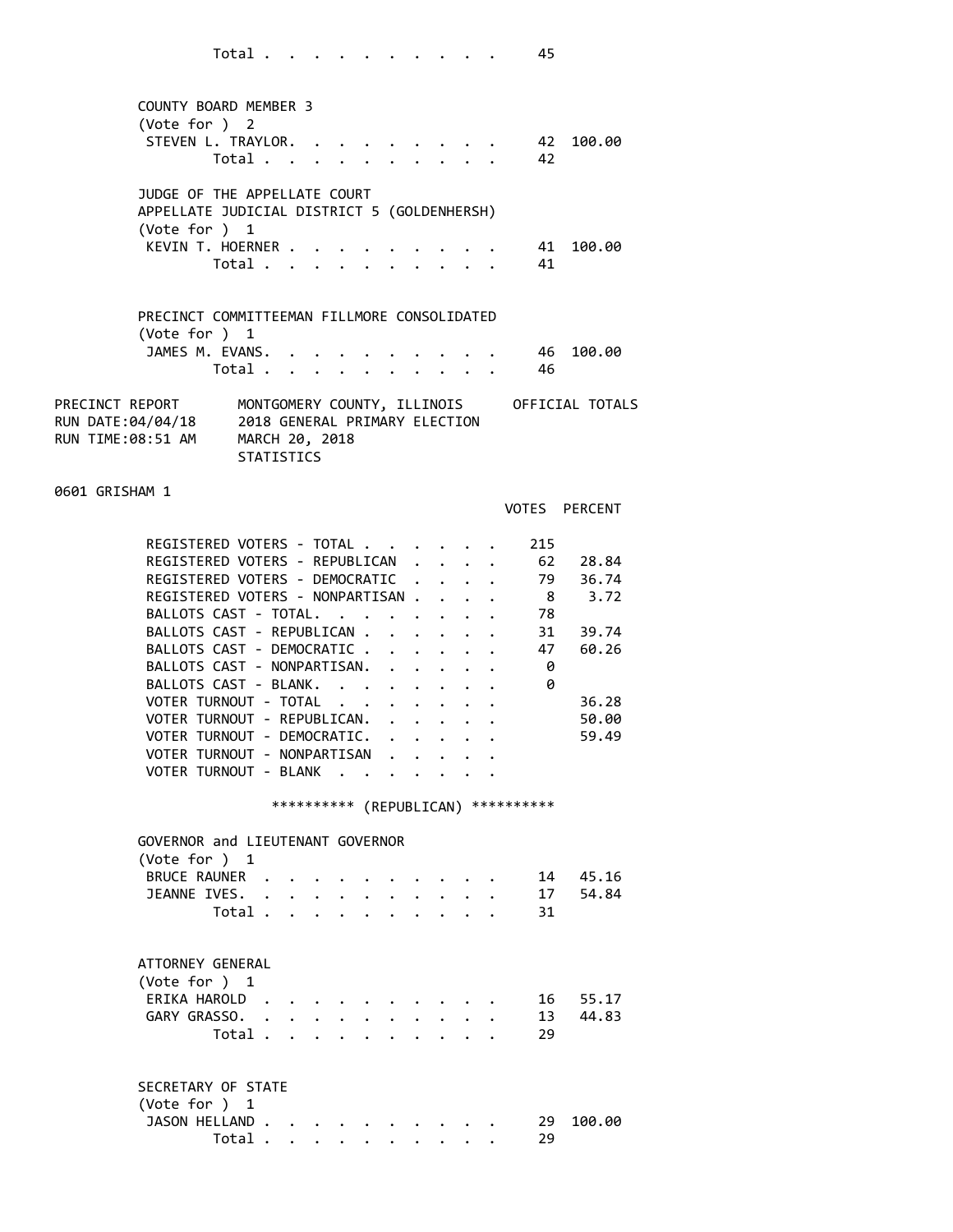| COMPTROLLER<br>(Vote for ) 1<br>DARLENE SENGER.                                                             | Total                   |                           |           |                      |              |                           |  | 27<br>27             | 100.00               |
|-------------------------------------------------------------------------------------------------------------|-------------------------|---------------------------|-----------|----------------------|--------------|---------------------------|--|----------------------|----------------------|
| <b>TREASURER</b><br>(Vote for ) 1<br>JIM DODGE                                                              | Total .                 | $\mathbf{L} = \mathbf{L}$ |           |                      |              |                           |  | 29<br>29             | 100.00               |
| US REPRESENTATIVE IN CONGRESS 13TH DIST<br>(Vote for ) 1<br>RODNEY DAVIS .                                  | Total                   |                           |           |                      | $\mathbf{r}$ |                           |  | 31<br>31             | 100.00               |
| STATE SENATOR IN THE 48TH DISTRICT<br>(Vote for ) 1<br>SETH MCMILLAN .                                      | Total .                 | $\mathbf{r} = \mathbf{r}$ |           |                      |              |                           |  | 27<br>27             | 100.00               |
| STATE REPRESENTATIVE IN THE GENERAL ASSEMBLY<br>REPRESENTATIVE 95TH DIST<br>(Vote for ) 1<br>AVERY BOURNE . | Total .                 |                           |           |                      |              |                           |  | 29<br>29             | 100.00               |
| COUNTY CLERK MONTGOMERY COUNTY<br>(Vote for ) 1<br>SANDY LEITHEISER<br>COUNTY TREASURER MONTGOMERY COUNTY   | Total                   |                           |           | $\ddot{\phantom{0}}$ | $\bullet$ .  | $\ddot{\phantom{0}}$      |  | 31<br>31             | 100.00               |
| (Vote for ) 1<br>DANIEL T. ROBBINS.<br>JAY L. MARTIN                                                        | Total                   |                           |           |                      |              | $\sim$ $\sim$             |  | 28                   | 15 53.57<br>13 46.43 |
| COUNTY SHERIFF MONTGOMERY COUNTY<br>(Vote for ) 1<br>RICK ROBBINS<br>SCOTT WOODS.                           | Total                   |                           | $\bullet$ |                      |              | $\mathbf{L}^{\text{max}}$ |  | $\overline{2}$<br>30 | 28 93.33<br>6.67     |
| STATE'S ATTORNEY (2 YR TERM) MONTGOMERY COUNTY<br>(Vote for ) 1<br>NO CANDIDATE FILED.                      | Total                   | $\ddot{\phantom{a}}$      |           |                      |              |                           |  | 0<br>0               |                      |
| REGIONAL SUPERINTENDENT OF SCHOOLS<br>(BOND/CHR/EFF/FAY/MONT)<br>(Vote for ) 1<br>NO CANDIDATE FILED        | Total $\cdots$ $\cdots$ |                           |           |                      |              |                           |  | 0<br>0               |                      |

 COUNTY BOARD MEMBER 4 (Vote for ) 2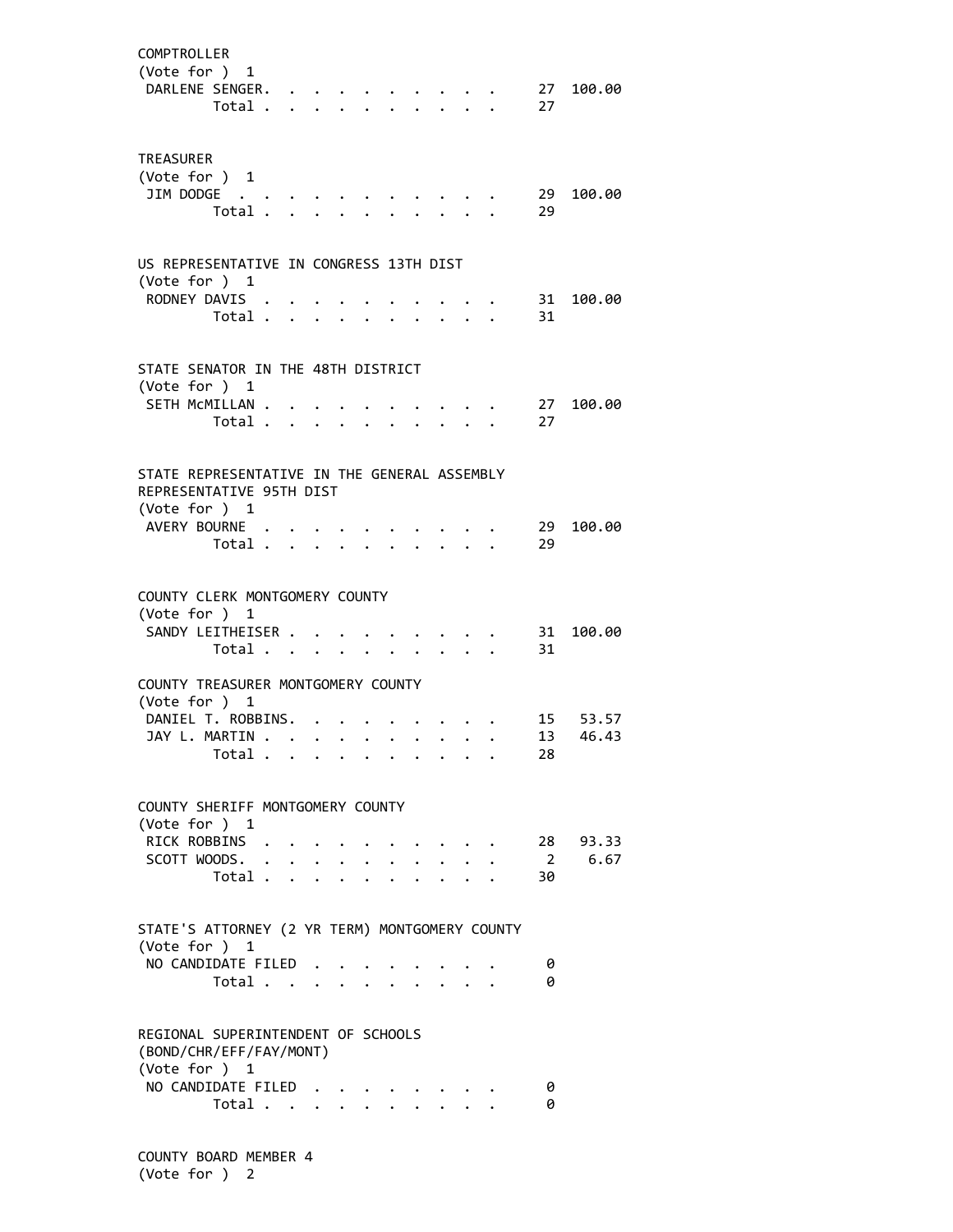| EARLENE BLACKBURN-ROBINSON.<br>ROBERTA MEYER                                                                         | Total |                           |                                                       |                      |                      | $\cdot$ $\cdot$ $\cdot$ $\cdot$ $\cdot$ | $\ddot{\phantom{1}}$ |                           |                                          | 31                      | 17 54.84<br>14 45.16 |
|----------------------------------------------------------------------------------------------------------------------|-------|---------------------------|-------------------------------------------------------|----------------------|----------------------|-----------------------------------------|----------------------|---------------------------|------------------------------------------|-------------------------|----------------------|
| JUDGE OF THE APPELLATE COURT<br>APPELLATE JUDICIAL DISTRICT 5 (GOLDENHERSH)<br>(Vote for ) 1<br>DAVID K. OVERSTREET. |       |                           |                                                       |                      |                      |                                         |                      |                           |                                          | 26                      | 100.00               |
|                                                                                                                      | Total |                           |                                                       |                      |                      |                                         |                      |                           |                                          | 26                      |                      |
| PRECINCT COMMITTEEMAN GRISHAM 1<br>(Vote for ) 1                                                                     |       |                           |                                                       |                      |                      |                                         |                      |                           |                                          |                         |                      |
| NO CANDIDATE FILED.                                                                                                  | Total |                           |                                                       | $\ddot{\phantom{0}}$ |                      |                                         | $\sim$ $\sim$        |                           |                                          | 0<br>0                  |                      |
|                                                                                                                      |       |                           |                                                       |                      |                      |                                         |                      |                           | *********** (DEMOCRATIC) **********      |                         |                      |
| GOVERNOR and LIEUTENANT GOVERNOR<br>(Vote for ) 1                                                                    |       |                           |                                                       |                      |                      |                                         |                      |                           |                                          |                         |                      |
| JB PRITZKER. .                                                                                                       |       |                           |                                                       |                      |                      |                                         |                      |                           |                                          | 33                      | 70.21                |
|                                                                                                                      |       |                           |                                                       |                      |                      |                                         |                      |                           |                                          |                         |                      |
| CHRIS KENNEDY                                                                                                        |       |                           |                                                       |                      |                      |                                         |                      |                           |                                          | $7\overline{ }$         | 14.89                |
| DANIEL BISS.                                                                                                         |       |                           |                                                       | $\sim$ $-$           | $\ddot{\phantom{0}}$ |                                         |                      |                           |                                          |                         | $4 \t 8.51$          |
| BOB DAIBER .                                                                                                         |       |                           | $\cdot$ $\cdot$ $\cdot$ $\cdot$ $\cdot$               |                      |                      |                                         |                      |                           |                                          |                         | $1 \t 2.13$          |
| TIO HARDIMAN                                                                                                         |       |                           |                                                       | $\sim$               |                      |                                         |                      |                           |                                          | 0                       |                      |
| ROBERT MARSHALL                                                                                                      |       |                           |                                                       |                      |                      | $\ddot{\phantom{0}}$                    | $\mathbf{L}$         | $\mathbf{L} = \mathbf{L}$ |                                          |                         | 2 4.26               |
|                                                                                                                      | Total |                           |                                                       |                      |                      |                                         |                      |                           |                                          | 47                      |                      |
|                                                                                                                      |       |                           |                                                       |                      |                      |                                         |                      |                           |                                          |                         |                      |
| ATTORNEY GENERAL<br>(Vote for ) 1                                                                                    |       |                           |                                                       |                      |                      |                                         |                      |                           |                                          |                         |                      |
| PAT QUINN                                                                                                            |       |                           |                                                       |                      |                      |                                         |                      |                           |                                          |                         | 27 64.29             |
| RENATO MARIOTTI                                                                                                      |       | $\mathbf{L} = \mathbf{L}$ | $\ddot{\phantom{0}}$                                  |                      | $\ddot{\phantom{0}}$ |                                         |                      |                           |                                          | $\overline{4}$          | 9.52                 |
| SCOTT DRURY. .                                                                                                       |       |                           |                                                       |                      | $\ddot{\phantom{0}}$ | $\ddot{\phantom{0}}$                    | $\mathbf{L}$         |                           |                                          |                         | 4 9.52               |
| NANCY ROTERING.                                                                                                      |       |                           | $\mathbf{r} = \mathbf{r} + \mathbf{r} + \mathbf{r}$ . |                      | $\ddot{\phantom{0}}$ | $\ddot{\phantom{0}}$                    |                      |                           | $\mathbf{r} = \mathbf{r} + \mathbf{r}$ . |                         | 2 4.76               |
| KWAME RAOUL.                                                                                                         |       |                           |                                                       |                      |                      |                                         |                      |                           |                                          | $1 \quad \Box$          | 2.38                 |
|                                                                                                                      |       |                           |                                                       |                      | $\ddot{\phantom{0}}$ | $\bullet$ .                             | $\ddot{\phantom{0}}$ |                           |                                          |                         |                      |
| JESSE RUIZ                                                                                                           |       |                           |                                                       |                      |                      |                                         | $\bullet$ .          |                           |                                          | 0                       |                      |
| SHARON FAIRLEY.                                                                                                      |       |                           |                                                       |                      |                      |                                         |                      |                           |                                          | $\mathbf{1}$            | 2.38                 |
| AARON GOLDSTEIN .                                                                                                    |       |                           |                                                       |                      |                      |                                         |                      |                           |                                          | $\overline{\mathbf{3}}$ | 7.14                 |
|                                                                                                                      | Total |                           |                                                       |                      |                      |                                         |                      |                           |                                          | 42                      |                      |
|                                                                                                                      |       |                           |                                                       |                      |                      |                                         |                      |                           |                                          |                         |                      |
| SECRETARY OF STATE<br>(Vote for ) 1                                                                                  |       |                           |                                                       |                      |                      |                                         |                      |                           |                                          |                         |                      |
| JESSE WHITE.                                                                                                         |       |                           |                                                       |                      |                      |                                         |                      |                           |                                          | 44                      | 100.00               |
|                                                                                                                      | Total |                           |                                                       |                      |                      |                                         |                      |                           |                                          | 44                      |                      |
|                                                                                                                      |       |                           |                                                       |                      |                      |                                         |                      |                           |                                          |                         |                      |
| COMPTROLLER                                                                                                          |       |                           |                                                       |                      |                      |                                         |                      |                           |                                          |                         |                      |
| (Vote for ) 1                                                                                                        |       |                           |                                                       |                      |                      |                                         |                      |                           |                                          |                         |                      |
| SUSANA A. MENDOZA.                                                                                                   |       |                           |                                                       |                      |                      |                                         |                      |                           |                                          | 44                      | 100.00               |
|                                                                                                                      | Total |                           |                                                       |                      |                      |                                         | $\ddot{\phantom{a}}$ |                           |                                          | 44                      |                      |
|                                                                                                                      |       |                           |                                                       |                      |                      |                                         |                      |                           |                                          |                         |                      |
| TREASURER                                                                                                            |       |                           |                                                       |                      |                      |                                         |                      |                           |                                          |                         |                      |
|                                                                                                                      |       |                           |                                                       |                      |                      |                                         |                      |                           |                                          |                         |                      |
| (Vote for ) 1                                                                                                        |       |                           |                                                       |                      |                      |                                         |                      |                           |                                          |                         |                      |
| MICHAEL W. FRERICHS                                                                                                  |       |                           |                                                       |                      |                      |                                         |                      |                           |                                          | 42                      | 100.00               |
|                                                                                                                      | Total |                           | $\mathcal{L}^{\text{max}}$                            |                      |                      |                                         |                      | $\mathbf{r} = \mathbf{r}$ |                                          | 42                      |                      |
|                                                                                                                      |       |                           |                                                       |                      |                      |                                         |                      |                           |                                          |                         |                      |
| US REPRESENTATIVE IN CONGRESS DIST 13<br>(Vote for ) 1                                                               |       |                           |                                                       |                      |                      |                                         |                      |                           |                                          |                         |                      |
| BETSY DIRKSEN LONDRIGAN.                                                                                             |       |                           |                                                       |                      |                      |                                         |                      |                           |                                          | 18                      | 40.91                |
| ERIK JONES                                                                                                           |       |                           |                                                       |                      |                      |                                         |                      |                           |                                          | 14                      | 31.82                |
|                                                                                                                      |       |                           |                                                       |                      |                      |                                         |                      |                           |                                          |                         |                      |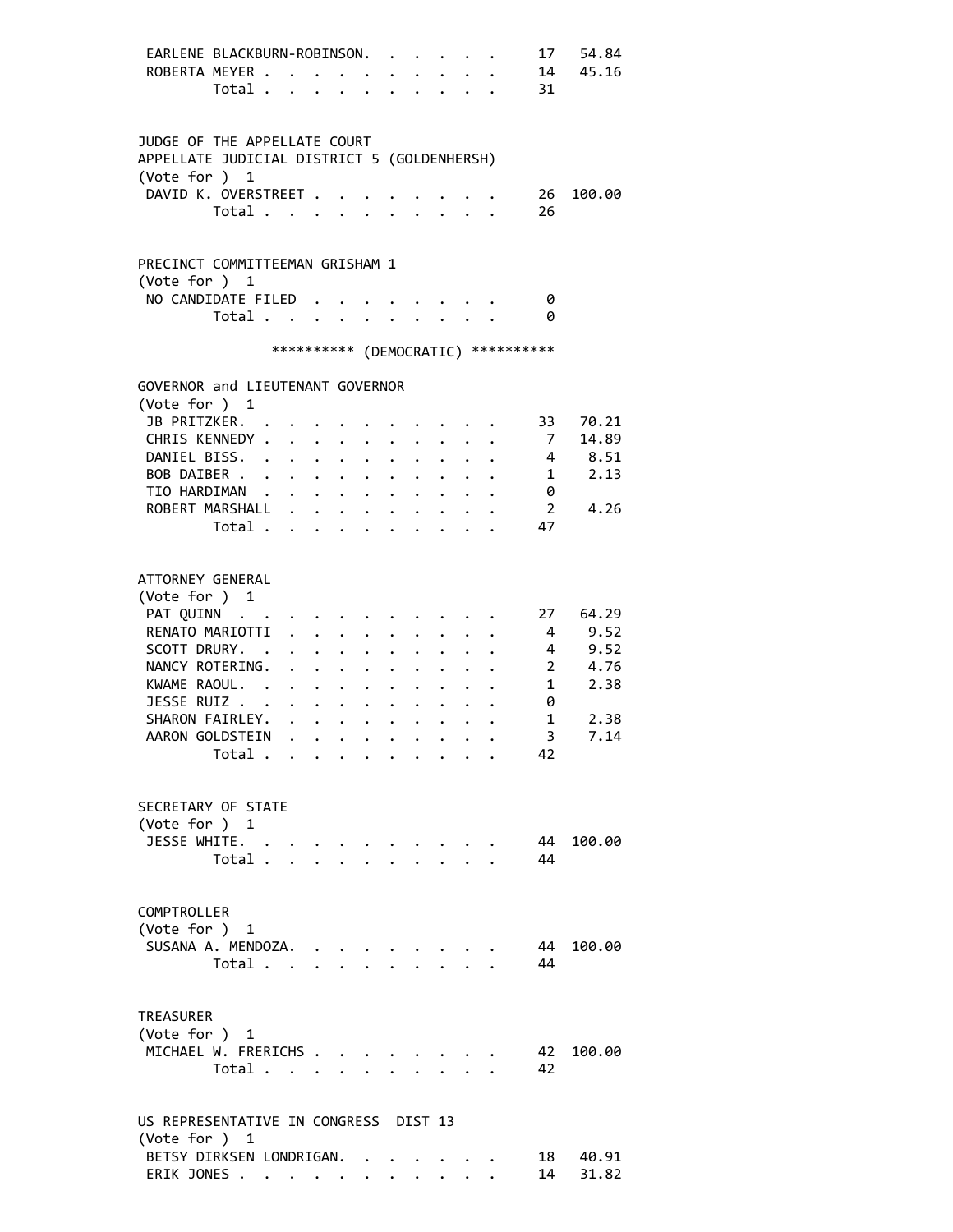| JON EBEL.<br>DAVID M. GILL<br>ANGEL SIDES.                                                | Total                                     |                                 |  | $\ddot{\phantom{0}}$<br>$\ddot{\phantom{0}}$ | $\bullet$ | $\mathbf{r}$ , and $\mathbf{r}$ , and $\mathbf{r}$ |                                         |                                                                                                                                                    | 44       | 4 9.09<br>$\cdot \quad \cdot \quad \quad 2 \quad 4.55$<br>6 13.64 |
|-------------------------------------------------------------------------------------------|-------------------------------------------|---------------------------------|--|----------------------------------------------|-----------|----------------------------------------------------|-----------------------------------------|----------------------------------------------------------------------------------------------------------------------------------------------------|----------|-------------------------------------------------------------------|
| STATE CENTRAL COMMITTEEWOMAN<br>(Vote for ) 1                                             |                                           |                                 |  |                                              |           |                                                    |                                         |                                                                                                                                                    |          |                                                                   |
| JAYNE MAZZOTTI.<br>PAMELLA GRONEMEYER                                                     | Total .                                   | $\cdot$ $\cdot$ $\cdot$ $\cdot$ |  |                                              |           |                                                    | $\cdot$ $\cdot$ $\cdot$ $\cdot$ $\cdot$ | $\cdot$ $\cdot$ $\cdot$ $\cdot$ $\cdot$ $\cdot$ $\cdot$<br>$\mathbf{r}$ , $\mathbf{r}$ , $\mathbf{r}$ , $\mathbf{r}$ , $\mathbf{r}$ , $\mathbf{r}$ | 15<br>41 | 26 63.41<br>36.59                                                 |
| STATE CENTRAL COMMITTEEMAN<br>(Vote for $)$ 1                                             |                                           |                                 |  |                                              |           |                                                    |                                         |                                                                                                                                                    |          |                                                                   |
| TERRY REDMAN                                                                              | Total                                     |                                 |  |                                              |           |                                                    |                                         |                                                                                                                                                    | 41<br>41 | 100.00                                                            |
| STATE SENATOR IN THE 48TH DISTRICT<br>(Vote for $)$ 1                                     |                                           |                                 |  |                                              |           |                                                    |                                         |                                                                                                                                                    |          |                                                                   |
| ANDY MANAR                                                                                | Total                                     |                                 |  |                                              |           |                                                    |                                         |                                                                                                                                                    | 45<br>45 | 100.00                                                            |
| STATE REPRESENTATIVE IN THE GENERAL ASSEMBLY<br>REPRESENTATIVE 95TH DIST<br>(Vote for ) 1 |                                           |                                 |  |                                              |           |                                                    |                                         |                                                                                                                                                    |          |                                                                   |
| DILLON CLARK                                                                              | Total                                     |                                 |  |                                              |           |                                                    | $\sim$ $\sim$                           |                                                                                                                                                    | 39<br>39 | 100.00                                                            |
| COUNTY CLERK MONTGOMERY COUNTY<br>(Vote for ) 1                                           |                                           |                                 |  |                                              |           |                                                    |                                         |                                                                                                                                                    |          |                                                                   |
| NO CANDIDATE FILED                                                                        | Total                                     |                                 |  |                                              |           |                                                    |                                         |                                                                                                                                                    | 0<br>0   |                                                                   |
| COUNTY TREASURER MONTGOMERY COUNTY<br>(Vote for ) 1                                       |                                           |                                 |  |                                              |           |                                                    |                                         |                                                                                                                                                    |          |                                                                   |
| NTKKT LOHMAN                                                                              | Total $\ldots$ $\ldots$ $\ldots$ $\ldots$ |                                 |  |                                              |           |                                                    |                                         |                                                                                                                                                    | 40       | 40 100.00                                                         |
| COUNTY SHERIFF MONTGOMERY COUNTY<br>(Vote for $)$ 1                                       |                                           |                                 |  |                                              |           |                                                    |                                         |                                                                                                                                                    |          |                                                                   |
| MARK C. BRAZEL.                                                                           | Total                                     |                                 |  |                                              |           | $\mathbf{L} = \mathbf{L}$                          |                                         |                                                                                                                                                    | 37       | 37 100.00                                                         |
| STATE'S ATTORNEY (2 YR TERM) MONTGOMERY COUNTY<br>(Vote for ) 1                           |                                           |                                 |  |                                              |           |                                                    |                                         |                                                                                                                                                    |          |                                                                   |
| BRYANT "BUTCH" HITCHINGS                                                                  | Total                                     |                                 |  |                                              |           |                                                    |                                         |                                                                                                                                                    | 34       | 34 100.00                                                         |
| REGIONAL SUPERINTENDENT OF SCHOOLS<br>(BOND/CHR/EFF/FAY/MONT)<br>(Vote for ) 1            |                                           |                                 |  |                                              |           |                                                    |                                         |                                                                                                                                                    |          |                                                                   |
| JULIE WOLLERMAN                                                                           | Total                                     |                                 |  |                                              |           |                                                    |                                         |                                                                                                                                                    | 38<br>38 | 100.00                                                            |
| COUNTY BOARD MEMBER 4<br>(Vote for ) 2                                                    |                                           |                                 |  |                                              |           |                                                    |                                         |                                                                                                                                                    |          |                                                                   |
| NO CANDIDATE FILED                                                                        |                                           |                                 |  |                                              |           |                                                    |                                         |                                                                                                                                                    | 0        |                                                                   |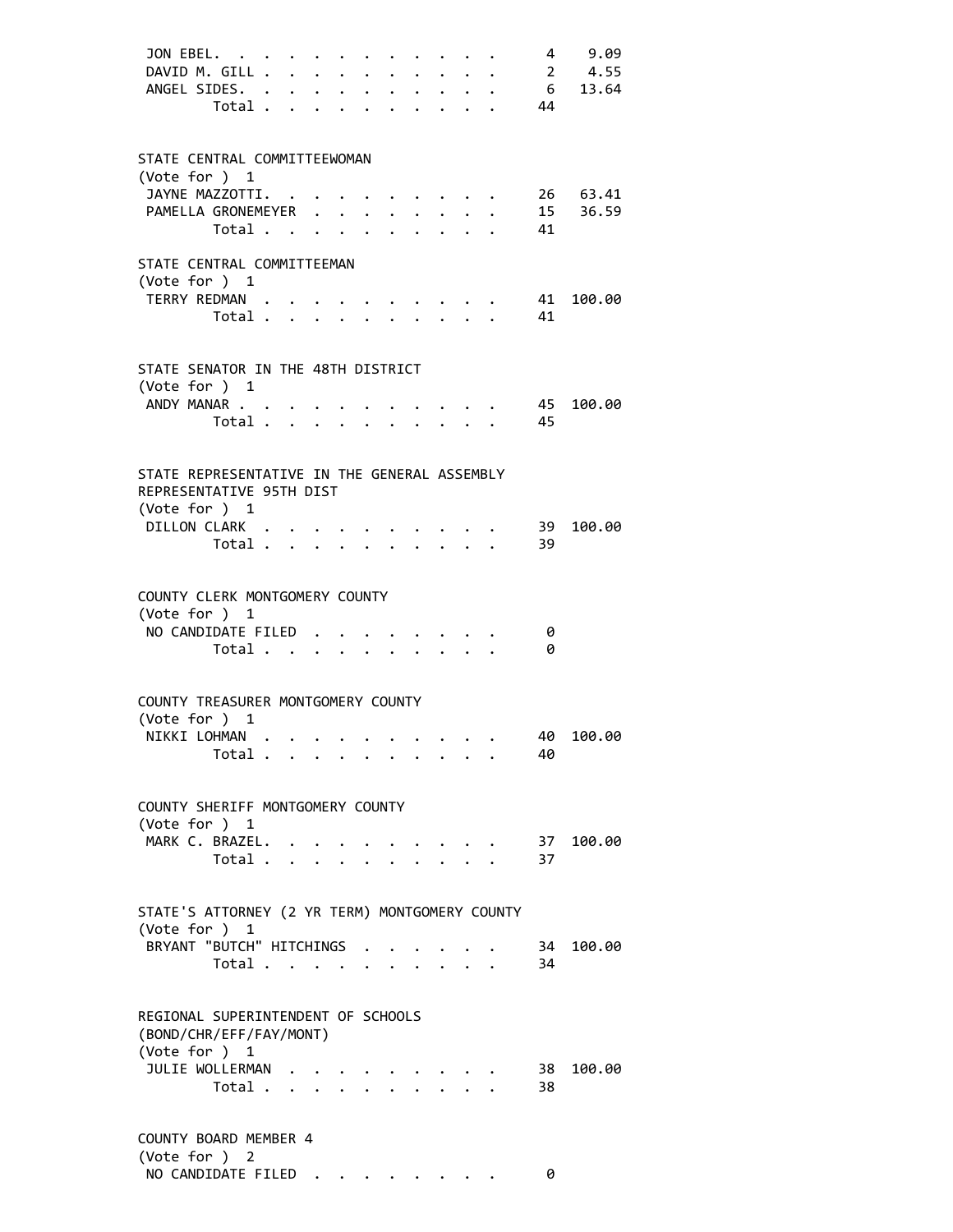|                 |                                                                   | Total             |                      |                                        |                      |        |                      |                                         |                                  |                      | 0                                                                           |                                             |
|-----------------|-------------------------------------------------------------------|-------------------|----------------------|----------------------------------------|----------------------|--------|----------------------|-----------------------------------------|----------------------------------|----------------------|-----------------------------------------------------------------------------|---------------------------------------------|
|                 | JUDGE OF THE APPELLATE COURT                                      |                   |                      |                                        |                      |        |                      |                                         |                                  |                      |                                                                             |                                             |
|                 | APPELLATE JUDICIAL DISTRICT 5 (GOLDENHERSH)                       |                   |                      |                                        |                      |        |                      |                                         |                                  |                      |                                                                             |                                             |
|                 | (Vote for ) 1                                                     |                   |                      |                                        |                      |        |                      |                                         |                                  |                      |                                                                             |                                             |
|                 | KEVIN T. HOERNER                                                  |                   |                      |                                        |                      |        |                      |                                         |                                  |                      |                                                                             | 33 100.00                                   |
|                 |                                                                   | Total             |                      | $\mathbf{r}$ and $\mathbf{r}$          |                      |        |                      |                                         |                                  |                      | 33                                                                          |                                             |
|                 |                                                                   |                   |                      |                                        |                      |        |                      |                                         |                                  |                      |                                                                             |                                             |
|                 | PRECINCT COMMITTEEMAN GRISHAM 1                                   |                   |                      |                                        |                      |        |                      |                                         |                                  |                      |                                                                             |                                             |
|                 | (Vote for ) 1                                                     |                   |                      |                                        |                      |        |                      |                                         |                                  |                      |                                                                             |                                             |
|                 | NO CANDIDATE FILED 0                                              |                   |                      |                                        |                      |        |                      |                                         |                                  |                      |                                                                             |                                             |
|                 |                                                                   | Total             |                      |                                        |                      |        |                      |                                         |                                  |                      | 0                                                                           |                                             |
| PRECINCT REPORT |                                                                   |                   |                      |                                        |                      |        |                      |                                         |                                  |                      |                                                                             | MONTGOMERY COUNTY, ILLINOIS OFFICIAL TOTALS |
|                 | RUN DATE:04/04/18 2018 GENERAL PRIMARY ELECTION                   |                   |                      |                                        |                      |        |                      |                                         |                                  |                      |                                                                             |                                             |
|                 | RUN TIME:08:51 AM MARCH 20, 2018                                  |                   |                      |                                        |                      |        |                      |                                         |                                  |                      |                                                                             |                                             |
|                 |                                                                   | <b>STATISTICS</b> |                      |                                        |                      |        |                      |                                         |                                  |                      |                                                                             |                                             |
| 0602 GRISHAM 2  |                                                                   |                   |                      |                                        |                      |        |                      |                                         |                                  |                      |                                                                             |                                             |
|                 |                                                                   |                   |                      |                                        |                      |        |                      |                                         |                                  |                      |                                                                             | VOTES PERCENT                               |
|                 |                                                                   |                   |                      |                                        |                      |        |                      |                                         |                                  |                      |                                                                             |                                             |
|                 | REGISTERED VOTERS - TOTAL                                         |                   |                      |                                        |                      |        |                      |                                         |                                  |                      | 181                                                                         |                                             |
|                 | REGISTERED VOTERS - REPUBLICAN                                    |                   |                      |                                        |                      |        |                      |                                         |                                  | $\mathbf{r}$         |                                                                             | 55 30.39<br>47 25.97                        |
|                 | REGISTERED VOTERS - DEMOCRATIC<br>REGISTERED VOTERS - NONPARTISAN |                   |                      |                                        |                      |        |                      |                                         |                                  |                      |                                                                             | 10 5.52                                     |
|                 | BALLOTS CAST - TOTAL.                                             |                   |                      |                                        |                      |        |                      |                                         |                                  |                      | $\mathbf{r}$ , and $\mathbf{r}$ , and $\mathbf{r}$ , and $\mathbf{r}$<br>50 |                                             |
|                 | BALLOTS CAST - REPUBLICAN                                         |                   |                      |                                        |                      |        |                      |                                         |                                  |                      |                                                                             | 35 70.00                                    |
|                 | BALLOTS CAST - DEMOCRATIC                                         |                   |                      |                                        |                      |        |                      |                                         |                                  | $\ddot{\phantom{0}}$ | $\bullet$ . The set of $\mathcal{O}(\mathbb{R}^d)$<br>15                    | 30.00                                       |
|                 | BALLOTS CAST - NONPARTISAN.                                       |                   |                      |                                        |                      |        |                      |                                         |                                  |                      | -0                                                                          |                                             |
|                 | BALLOTS CAST - BLANK.                                             |                   |                      |                                        |                      |        |                      | $\cdot$ $\cdot$ $\cdot$ $\cdot$ $\cdot$ |                                  |                      | 0                                                                           |                                             |
|                 | VOTER TURNOUT - TOTAL                                             |                   |                      |                                        |                      | $\sim$ | $\ddot{\phantom{0}}$ |                                         |                                  |                      |                                                                             | 27.62                                       |
|                 | VOTER TURNOUT - REPUBLICAN.                                       |                   |                      |                                        |                      |        |                      |                                         |                                  |                      |                                                                             | 63.64                                       |
|                 | VOTER TURNOUT - DEMOCRATIC.                                       |                   |                      |                                        |                      |        |                      |                                         | $\cdot$ $\cdot$ $\cdot$          |                      |                                                                             | 31.91                                       |
|                 | VOTER TURNOUT - NONPARTISAN                                       |                   |                      |                                        |                      |        |                      |                                         | $\ddot{\phantom{a}}$             |                      |                                                                             |                                             |
|                 | VOTER TURNOUT - BLANK                                             |                   |                      |                                        |                      |        |                      |                                         |                                  |                      |                                                                             |                                             |
|                 |                                                                   |                   |                      |                                        |                      |        |                      |                                         |                                  |                      | *********** (REPUBLICAN) ***********                                        |                                             |
|                 |                                                                   |                   |                      |                                        |                      |        |                      |                                         |                                  |                      |                                                                             |                                             |
|                 | GOVERNOR and LIEUTENANT GOVERNOR<br>(Vote for ) 1                 |                   |                      |                                        |                      |        |                      |                                         |                                  |                      |                                                                             |                                             |
|                 | BRUCE RAUNER .                                                    |                   |                      | $\mathbf{r}$ . The set of $\mathbf{r}$ |                      |        |                      |                                         |                                  |                      | 13                                                                          | 39.39                                       |
|                 | JEANNE IVES.                                                      | $\mathbf{L}$      |                      | $\cdot$ $\cdot$ $\cdot$ $\cdot$        | $\ddot{\phantom{0}}$ |        | $\ddot{\phantom{0}}$ | $\ddot{\phantom{0}}$                    | $\ddot{\phantom{0}}$             |                      | 20                                                                          | 60.61                                       |
|                 |                                                                   | Total             |                      | $\cdot$ $\cdot$ $\cdot$                | $\ddot{\phantom{0}}$ |        | $\ddot{\phantom{0}}$ | $\ddot{\phantom{0}}$                    | $\bullet$ . The set of $\bullet$ |                      | 33                                                                          |                                             |
|                 |                                                                   |                   |                      |                                        |                      |        |                      |                                         |                                  |                      |                                                                             |                                             |
|                 |                                                                   |                   |                      |                                        |                      |        |                      |                                         |                                  |                      |                                                                             |                                             |
|                 | ATTORNEY GENERAL<br>(Vote for ) 1                                 |                   |                      |                                        |                      |        |                      |                                         |                                  |                      |                                                                             |                                             |
|                 | ERIKA HAROLD.                                                     |                   |                      |                                        |                      |        |                      |                                         |                                  |                      | 13                                                                          | 48.15                                       |
|                 | GARY GRASSO. .                                                    |                   |                      | $\sim$ $\sim$ $\sim$ $\sim$            |                      |        |                      |                                         |                                  |                      | 14                                                                          | 51.85                                       |
|                 |                                                                   | Total.            | $\ddot{\phantom{a}}$ | $\cdots$                               | $\mathbf{L}$         |        | $\ddot{\phantom{0}}$ | $\sim$                                  | $\ddot{\phantom{a}}$             |                      | 27                                                                          |                                             |
|                 |                                                                   |                   |                      |                                        |                      |        |                      |                                         |                                  |                      |                                                                             |                                             |
|                 |                                                                   |                   |                      |                                        |                      |        |                      |                                         |                                  |                      |                                                                             |                                             |
|                 | SECRETARY OF STATE                                                |                   |                      |                                        |                      |        |                      |                                         |                                  |                      |                                                                             |                                             |
|                 | (Vote for ) 1<br>JASON HELLAND.                                   |                   |                      |                                        |                      |        |                      |                                         |                                  |                      |                                                                             | 100.00                                      |
|                 |                                                                   | Total             |                      |                                        |                      |        |                      |                                         |                                  |                      | 20<br>20                                                                    |                                             |
|                 |                                                                   |                   |                      |                                        |                      |        |                      |                                         |                                  |                      |                                                                             |                                             |
|                 |                                                                   |                   |                      |                                        |                      |        |                      |                                         |                                  |                      |                                                                             |                                             |
|                 | COMPTROLLER                                                       |                   |                      |                                        |                      |        |                      |                                         |                                  |                      |                                                                             |                                             |
|                 | (Vote for ) 1                                                     |                   |                      |                                        |                      |        |                      |                                         |                                  |                      |                                                                             |                                             |
|                 | DARLENE SENGER.                                                   |                   |                      |                                        |                      |        |                      |                                         |                                  |                      | 21                                                                          | 100.00                                      |
|                 |                                                                   | Total .           |                      |                                        |                      |        |                      |                                         |                                  |                      | 21                                                                          |                                             |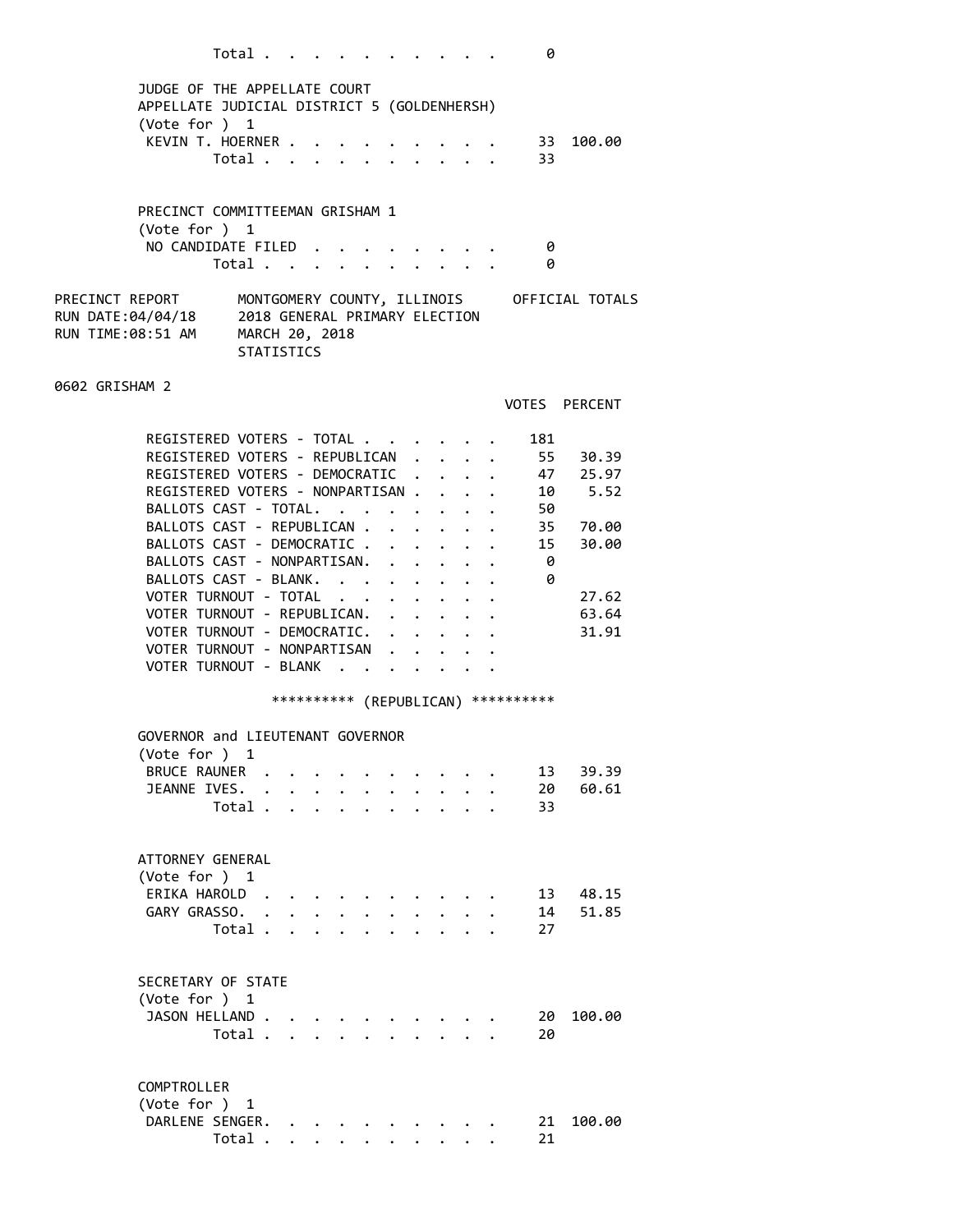| <b>TREASURER</b><br>(Vote for ) 1<br>JIM DODGE                                                             | Total . |  |                                                                             |                      |                      |                      |                         |                                                           | 20       | 20 100.00 |
|------------------------------------------------------------------------------------------------------------|---------|--|-----------------------------------------------------------------------------|----------------------|----------------------|----------------------|-------------------------|-----------------------------------------------------------|----------|-----------|
| US REPRESENTATIVE IN CONGRESS 13TH DIST                                                                    |         |  |                                                                             |                      |                      |                      |                         |                                                           |          |           |
| (Vote for ) 1<br>RODNEY DAVIS                                                                              |         |  |                                                                             |                      |                      |                      |                         |                                                           | 20       | 100.00    |
|                                                                                                            | Total   |  |                                                                             |                      |                      |                      |                         |                                                           | 20       |           |
| STATE SENATOR IN THE 48TH DISTRICT                                                                         |         |  |                                                                             |                      |                      |                      |                         |                                                           |          |           |
| (Vote for ) 1<br>SETH MCMILLAN .                                                                           |         |  |                                                                             |                      |                      |                      |                         |                                                           | 20       | 100.00    |
|                                                                                                            | Total   |  |                                                                             | $\ddot{\phantom{0}}$ |                      | $\ddot{\phantom{a}}$ | $\cdot$ $\cdot$ $\cdot$ |                                                           | 20       |           |
| STATE REPRESENTATIVE IN THE GENERAL ASSEMBLY<br>REPRESENTATIVE 95TH DIST<br>(Vote for ) 1<br>AVERY BOURNE. |         |  |                                                                             |                      |                      |                      |                         |                                                           | - 19     | 100.00    |
|                                                                                                            | Total   |  |                                                                             |                      |                      |                      |                         | $\mathbf{r}$ , $\mathbf{r}$ , $\mathbf{r}$ , $\mathbf{r}$ | 19       |           |
| COUNTY CLERK MONTGOMERY COUNTY<br>(Vote for ) 1                                                            |         |  |                                                                             |                      |                      |                      |                         |                                                           |          |           |
| SANDY LEITHEISER                                                                                           |         |  |                                                                             |                      |                      |                      |                         |                                                           | 30       | 100.00    |
|                                                                                                            | Total   |  |                                                                             | $\sim$               |                      | $\mathbf{L}$         | $\mathcal{L}^{(1)}$     |                                                           | 30       |           |
| COUNTY TREASURER MONTGOMERY COUNTY<br>(Vote for ) 1<br>DANIEL T. ROBBINS. .                                |         |  |                                                                             |                      |                      |                      |                         |                                                           |          | 13 44.83  |
| JAY L. MARTIN                                                                                              |         |  | $\bullet$ .<br><br><br><br><br><br><br><br><br><br><br><br><br><br><br><br> |                      |                      |                      |                         |                                                           |          | 16 55.17  |
|                                                                                                            | Total   |  | $\ddot{\phantom{0}}$                                                        |                      |                      |                      |                         |                                                           | 29       |           |
| COUNTY SHERIFF MONTGOMERY COUNTY<br>(Vote for ) 1                                                          |         |  |                                                                             |                      |                      |                      |                         |                                                           |          |           |
| RICK ROBBINS                                                                                               |         |  |                                                                             |                      |                      |                      |                         |                                                           | 18       | 51.43     |
| SCOTT WOODS.                                                                                               | Total   |  |                                                                             |                      |                      |                      |                         |                                                           | 17<br>35 | 48.57     |
|                                                                                                            |         |  |                                                                             |                      |                      |                      |                         |                                                           |          |           |
| STATE'S ATTORNEY (2 YR TERM) MONTGOMERY COUNTY                                                             |         |  |                                                                             |                      |                      |                      |                         |                                                           |          |           |
| (Vote for ) 1<br>NO CANDIDATE FILED                                                                        |         |  |                                                                             |                      |                      |                      |                         |                                                           | 0        |           |
|                                                                                                            | Total   |  |                                                                             |                      |                      |                      |                         |                                                           | 0        |           |
| REGIONAL SUPERINTENDENT OF SCHOOLS<br>(BOND/CHR/EFF/FAY/MONT)<br>(Vote for ) 1                             |         |  |                                                                             |                      |                      |                      |                         |                                                           |          |           |
| NO CANDIDATE FILED                                                                                         |         |  |                                                                             |                      |                      |                      |                         |                                                           | 0        |           |
|                                                                                                            | Total   |  |                                                                             |                      | $\sim$               | $\sim$               | $\cdot$ $\cdot$ $\cdot$ |                                                           | ø        |           |
| COUNTY BOARD MEMBER 4                                                                                      |         |  |                                                                             |                      |                      |                      |                         |                                                           |          |           |
| (Vote for ) 2<br>EARLENE BLACKBURN-ROBINSON.                                                               |         |  |                                                                             |                      |                      |                      |                         |                                                           | 16       | 45.71     |
| ROBERTA MEYER                                                                                              |         |  |                                                                             | $\ddot{\phantom{0}}$ | $\ddot{\phantom{0}}$ | $\ddot{\phantom{0}}$ |                         |                                                           | 19       | 54.29     |
|                                                                                                            | Total   |  |                                                                             | $\ddot{\phantom{a}}$ |                      | $\ddot{\phantom{0}}$ |                         |                                                           | 35       |           |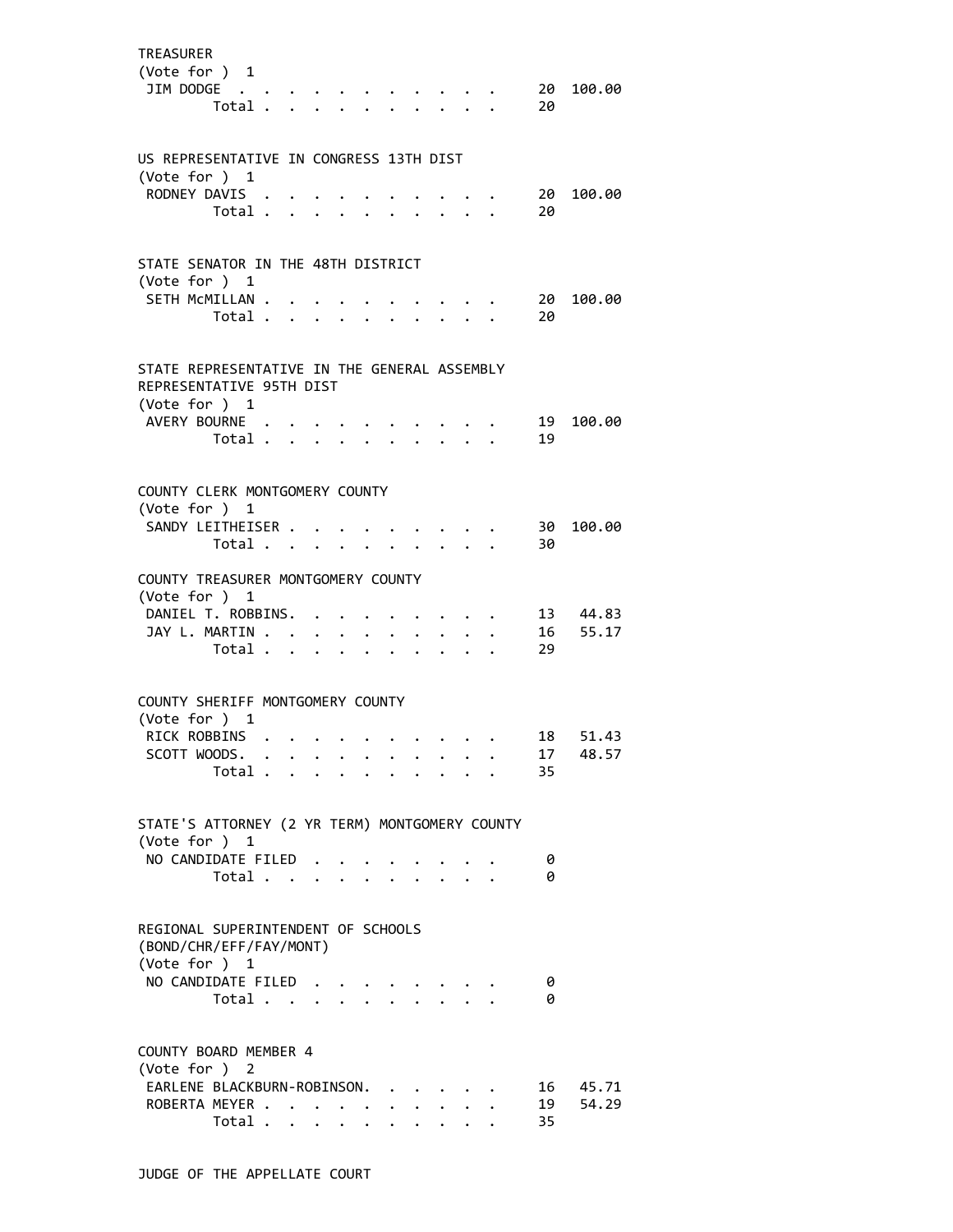| APPELLATE JUDICIAL DISTRICT 5 (GOLDENHERSH) |                      |                      |                           |                                                           |              |                                                                    |                      |                                                                                                                       |                                     |        |
|---------------------------------------------|----------------------|----------------------|---------------------------|-----------------------------------------------------------|--------------|--------------------------------------------------------------------|----------------------|-----------------------------------------------------------------------------------------------------------------------|-------------------------------------|--------|
| (Vote for ) 1                               |                      |                      |                           |                                                           |              |                                                                    |                      |                                                                                                                       |                                     |        |
| DAVID K. OVERSTREET<br>Total                |                      |                      |                           |                                                           |              | $\mathbf{r} = \mathbf{r} + \mathbf{r} + \mathbf{r} + \mathbf{r}$ . |                      |                                                                                                                       | 19<br>19                            | 100.00 |
|                                             |                      |                      |                           | $\cdot$ $\cdot$                                           |              | $\ddot{\phantom{0}}$                                               |                      |                                                                                                                       |                                     |        |
|                                             |                      |                      |                           |                                                           |              |                                                                    |                      |                                                                                                                       |                                     |        |
| PRECINCT COMMITTEEMAN GRISHAM 2             |                      |                      |                           |                                                           |              |                                                                    |                      |                                                                                                                       |                                     |        |
| (Vote for $)$ 1                             |                      |                      |                           |                                                           |              |                                                                    |                      |                                                                                                                       |                                     |        |
| NO CANDIDATE FILED.                         |                      |                      |                           |                                                           |              |                                                                    |                      |                                                                                                                       | - 0                                 |        |
| Total $\cdots$ $\cdots$ $\cdots$ $\cdots$ 0 |                      |                      |                           |                                                           |              |                                                                    |                      |                                                                                                                       |                                     |        |
|                                             |                      |                      |                           |                                                           |              |                                                                    |                      |                                                                                                                       | *********** (DEMOCRATIC) ********** |        |
|                                             |                      |                      |                           |                                                           |              |                                                                    |                      |                                                                                                                       |                                     |        |
| GOVERNOR and LIEUTENANT GOVERNOR            |                      |                      |                           |                                                           |              |                                                                    |                      |                                                                                                                       |                                     |        |
| (Vote for ) 1                               |                      |                      |                           |                                                           |              |                                                                    |                      |                                                                                                                       |                                     |        |
| JB PRITZKER. .                              |                      |                      |                           |                                                           |              |                                                                    |                      |                                                                                                                       | 11                                  | 73.33  |
| CHRIS KENNEDY                               |                      |                      |                           |                                                           |              |                                                                    |                      |                                                                                                                       | - 3                                 | 20.00  |
| DANIEL BISS.                                |                      |                      |                           |                                                           |              |                                                                    |                      |                                                                                                                       | 0                                   |        |
| BOB DAIBER<br>TIO HARDIMAN                  |                      |                      |                           |                                                           |              |                                                                    |                      |                                                                                                                       | 0<br>$\mathbf{1}$                   | 6.67   |
| ROBERT MARSHALL                             |                      |                      |                           |                                                           |              |                                                                    |                      |                                                                                                                       |                                     |        |
| Total $\cdots$ $\cdots$ $\cdots$            |                      |                      |                           |                                                           |              | $\cdot$ $\cdot$                                                    |                      | $\mathbf{r} = \mathbf{r} + \mathbf{r}$                                                                                | 0<br>15                             |        |
|                                             |                      |                      |                           |                                                           |              |                                                                    |                      |                                                                                                                       |                                     |        |
|                                             |                      |                      |                           |                                                           |              |                                                                    |                      |                                                                                                                       |                                     |        |
| ATTORNEY GENERAL                            |                      |                      |                           |                                                           |              |                                                                    |                      |                                                                                                                       |                                     |        |
| (Vote for ) 1                               |                      |                      |                           |                                                           |              |                                                                    |                      |                                                                                                                       |                                     |        |
| PAT QUINN                                   |                      |                      |                           |                                                           |              |                                                                    |                      |                                                                                                                       | 12                                  | 85.71  |
| RENATO MARIOTTI                             |                      |                      |                           |                                                           |              |                                                                    |                      |                                                                                                                       | 0                                   |        |
| SCOTT DRURY. .                              |                      |                      |                           | $\mathbf{L}^{\text{max}}$ , and $\mathbf{L}^{\text{max}}$ |              | $\mathbf{z} = \mathbf{z}$ . The set of $\mathbf{z}$                |                      |                                                                                                                       | 0                                   |        |
| NANCY ROTERING.                             |                      |                      |                           |                                                           |              |                                                                    |                      | $\mathbf{r}$ , $\mathbf{r}$ , $\mathbf{r}$ , $\mathbf{r}$ , $\mathbf{r}$ , $\mathbf{r}$ , $\mathbf{r}$ , $\mathbf{r}$ | 0                                   |        |
| KWAME RAOUL.                                |                      |                      |                           |                                                           |              |                                                                    |                      | $\mathbb{R}^{n}$ . $\mathbb{R}^{n}$                                                                                   | 0                                   |        |
| JESSE RUIZ                                  |                      |                      |                           |                                                           |              |                                                                    |                      |                                                                                                                       | 0                                   |        |
| SHARON FAIRLEY.                             |                      |                      |                           |                                                           |              |                                                                    |                      |                                                                                                                       | 1                                   | 7.14   |
| AARON GOLDSTEIN                             |                      |                      |                           |                                                           |              |                                                                    |                      |                                                                                                                       | 1                                   | 7.14   |
| Total                                       |                      |                      |                           |                                                           |              |                                                                    |                      |                                                                                                                       | 14                                  |        |
|                                             |                      |                      |                           |                                                           |              |                                                                    |                      |                                                                                                                       |                                     |        |
| SECRETARY OF STATE                          |                      |                      |                           |                                                           |              |                                                                    |                      |                                                                                                                       |                                     |        |
| (Vote for ) 1                               |                      |                      |                           |                                                           |              |                                                                    |                      |                                                                                                                       |                                     |        |
| JESSE WHITE.                                |                      |                      |                           |                                                           |              |                                                                    |                      |                                                                                                                       | 13                                  | 100.00 |
| Total                                       |                      |                      |                           |                                                           |              |                                                                    |                      |                                                                                                                       | 13                                  |        |
|                                             |                      |                      |                           |                                                           |              |                                                                    |                      |                                                                                                                       |                                     |        |
|                                             |                      |                      |                           |                                                           |              |                                                                    |                      |                                                                                                                       |                                     |        |
| <b>COMPTROLLER</b>                          |                      |                      |                           |                                                           |              |                                                                    |                      |                                                                                                                       |                                     |        |
| (Vote for ) 1                               |                      |                      |                           |                                                           |              |                                                                    |                      |                                                                                                                       |                                     |        |
| SUSANA A. MENDOZA.                          |                      |                      |                           |                                                           |              |                                                                    |                      |                                                                                                                       | 10                                  | 100.00 |
| Total                                       |                      |                      |                           |                                                           |              |                                                                    |                      |                                                                                                                       | 10                                  |        |
|                                             |                      |                      |                           |                                                           |              |                                                                    |                      |                                                                                                                       |                                     |        |
| <b>TREASURER</b>                            |                      |                      |                           |                                                           |              |                                                                    |                      |                                                                                                                       |                                     |        |
| (Vote for ) 1                               |                      |                      |                           |                                                           |              |                                                                    |                      |                                                                                                                       |                                     |        |
| MICHAEL W. FRERICHS                         |                      |                      |                           |                                                           |              |                                                                    |                      |                                                                                                                       | 10                                  | 100.00 |
| Total                                       |                      |                      | $\mathbf{L}$              |                                                           |              |                                                                    |                      |                                                                                                                       | 10                                  |        |
|                                             |                      |                      |                           |                                                           |              |                                                                    |                      |                                                                                                                       |                                     |        |
|                                             |                      |                      |                           |                                                           |              |                                                                    |                      |                                                                                                                       |                                     |        |
| US REPRESENTATIVE IN CONGRESS DIST 13       |                      |                      |                           |                                                           |              |                                                                    |                      |                                                                                                                       |                                     |        |
| (Vote for ) 1                               |                      |                      |                           |                                                           |              |                                                                    |                      |                                                                                                                       |                                     |        |
| BETSY DIRKSEN LONDRIGAN.                    |                      |                      |                           |                                                           |              |                                                                    |                      |                                                                                                                       | 4                                   | 30.77  |
| ERIK JONES                                  | $\ddot{\phantom{a}}$ |                      |                           |                                                           |              |                                                                    |                      |                                                                                                                       | 6                                   | 46.15  |
| JON EBEL. .                                 |                      | $\cdot$              | $\ddot{\phantom{a}}$      |                                                           |              |                                                                    |                      |                                                                                                                       | $\mathbf{1}$                        | 7.69   |
| DAVID M. GILL .                             | $\mathbf{A}$         | $\ddot{\phantom{0}}$ | $\ddot{\phantom{0}}$      | $\ddot{\phantom{0}}$                                      |              |                                                                    |                      |                                                                                                                       | $\mathbf{1}$                        | 7.69   |
| ANGEL SIDES. .                              | $\ddot{\phantom{0}}$ |                      | $\cdot$ $\cdot$           | $\ddot{\phantom{0}}$                                      | $\mathbf{L}$ | $\ddot{\phantom{0}}$                                               | $\ddot{\phantom{0}}$ |                                                                                                                       | $\mathbf{1}$                        | 7.69   |
| Total .                                     | $\ddot{\phantom{0}}$ |                      | $\mathbf{L} = \mathbf{L}$ | $\mathbf{L}$                                              |              |                                                                    |                      |                                                                                                                       | 13                                  |        |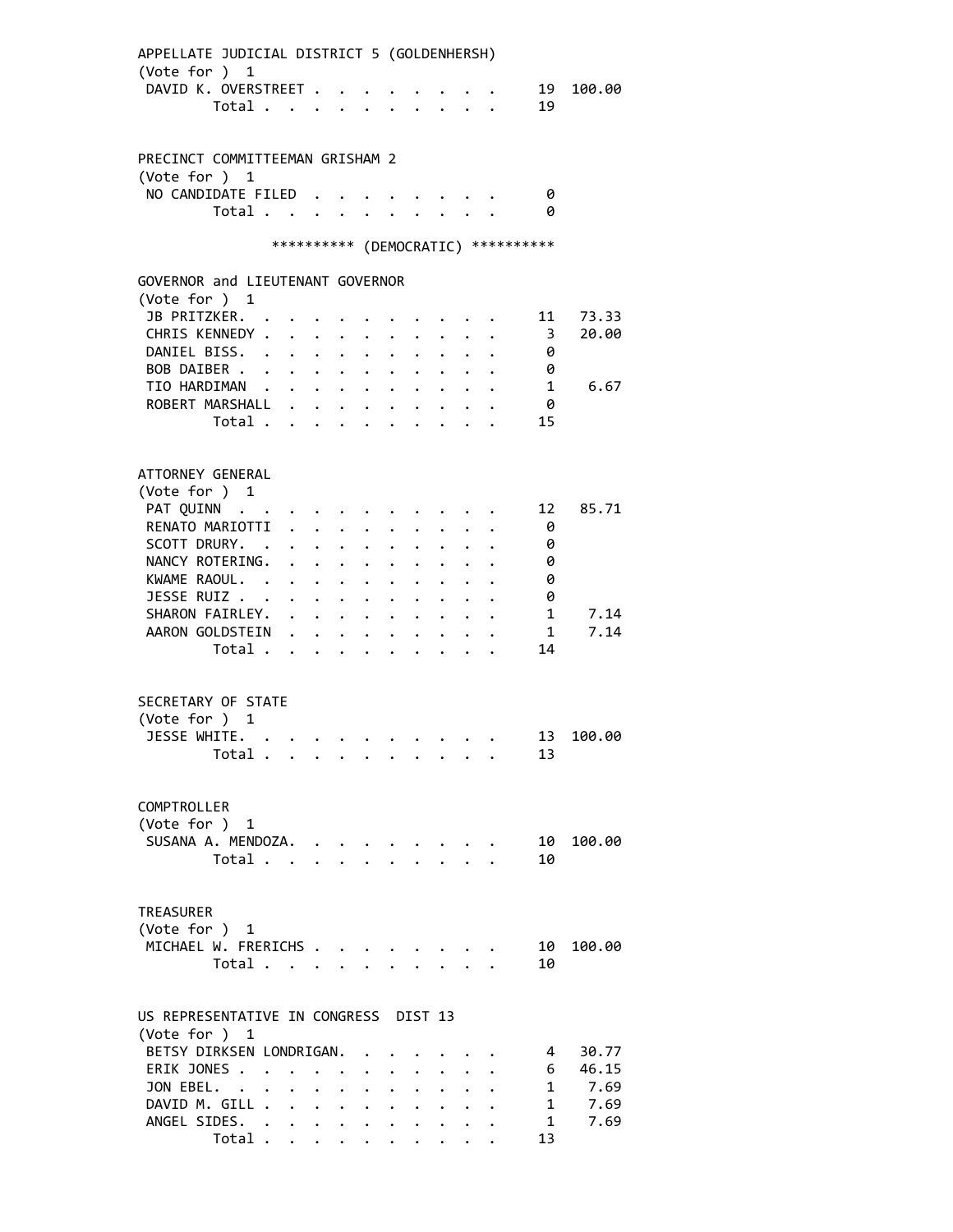| STATE CENTRAL COMMITTEEWOMAN<br>(Vote for ) 1<br>JAYNE MAZZOTTI.                             |                           |                      |                      |                                                        |                           |                                                |            | $\cdot$ $\cdot$ 8 72.73 |
|----------------------------------------------------------------------------------------------|---------------------------|----------------------|----------------------|--------------------------------------------------------|---------------------------|------------------------------------------------|------------|-------------------------|
| PAMELLA GRONEMEYER<br>Total                                                                  |                           |                      | $\ddot{\phantom{0}}$ |                                                        |                           |                                                | 11         | 3 27.27                 |
| STATE CENTRAL COMMITTEEMAN<br>(Vote for $)$ 1                                                |                           |                      |                      |                                                        |                           |                                                |            |                         |
| TERRY REDMAN<br>Total                                                                        |                           |                      |                      | $\cdots$<br>$\mathbf{r}$ , $\mathbf{r}$ , $\mathbf{r}$ | $\mathbf{L} = \mathbf{L}$ |                                                | - 9<br>- 9 | 100.00                  |
| STATE SENATOR IN THE 48TH DISTRICT<br>(Vote for $)$ 1                                        |                           |                      |                      |                                                        |                           |                                                |            |                         |
| ANDY MANAR<br>Total                                                                          |                           | $\mathbf{A}$         | $\sim$               |                                                        |                           | $\mathbf{r}$ and $\mathbf{r}$ and $\mathbf{r}$ | 11<br>11   | 100.00                  |
| STATE REPRESENTATIVE IN THE GENERAL ASSEMBLY<br>REPRESENTATIVE 95TH DIST                     |                           |                      |                      |                                                        |                           |                                                |            |                         |
| (Vote for ) 1<br>DILLON CLARK<br>Total                                                       |                           |                      |                      |                                                        |                           |                                                | 10<br>10   | 100.00                  |
| COUNTY CLERK MONTGOMERY COUNTY<br>(Vote for ) 1                                              |                           |                      |                      |                                                        |                           |                                                |            |                         |
| NO CANDIDATE FILED.<br>Total                                                                 |                           | $\ddot{\phantom{0}}$ |                      |                                                        |                           |                                                | 0<br>ø     |                         |
| COUNTY TREASURER MONTGOMERY COUNTY<br>(Vote for ) 1                                          |                           |                      |                      |                                                        |                           |                                                |            |                         |
| NIKKI LOHMAN<br>Total $\ldots$ $\ldots$ $\ldots$ $\ldots$                                    |                           |                      |                      |                                                        |                           |                                                | 11<br>11   | 100.00                  |
| COUNTY SHERIFF MONTGOMERY COUNTY<br>(Vote for ) 1                                            |                           |                      |                      |                                                        |                           |                                                |            |                         |
| MARK C. BRAZEL<br>Total $\ldots$ $\ldots$ $\ldots$ $\ldots$                                  |                           |                      |                      |                                                        |                           |                                                | 10         | 10 100.00               |
| STATE'S ATTORNEY (2 YR TERM) MONTGOMERY COUNTY<br>(Vote for ) 1                              |                           |                      |                      |                                                        |                           |                                                |            |                         |
| BRYANT "BUTCH" HITCHINGS<br>Total                                                            |                           |                      |                      |                                                        |                           |                                                | 11<br>11   | 100.00                  |
| REGIONAL SUPERINTENDENT OF SCHOOLS<br>(BOND/CHR/EFF/FAY/MONT)<br>(Vote for ) 1               |                           |                      |                      |                                                        |                           |                                                |            |                         |
| JULIE WOLLERMAN<br>Total                                                                     | $\mathbf{r}$ $\mathbf{r}$ |                      |                      |                                                        |                           |                                                | 12<br>12   | 100.00                  |
| COUNTY BOARD MEMBER 4<br>(Vote for ) 2                                                       |                           |                      |                      |                                                        |                           |                                                |            |                         |
| NO CANDIDATE FILED<br>Total $\cdots$ $\cdots$                                                |                           |                      |                      |                                                        |                           |                                                | 0<br>0     |                         |
| JUDGE OF THE APPELLATE COURT<br>APPELLATE JUDICIAL DISTRICT 5 (GOLDENHERSH)<br>(Vote for ) 1 |                           |                      |                      |                                                        |                           |                                                |            |                         |
| KEVIN T. HOERNER                                                                             |                           |                      |                      | $\sim$ 100 $\sim$ 100 $\sim$ 100 $\sim$                |                           |                                                | 10         | 100.00                  |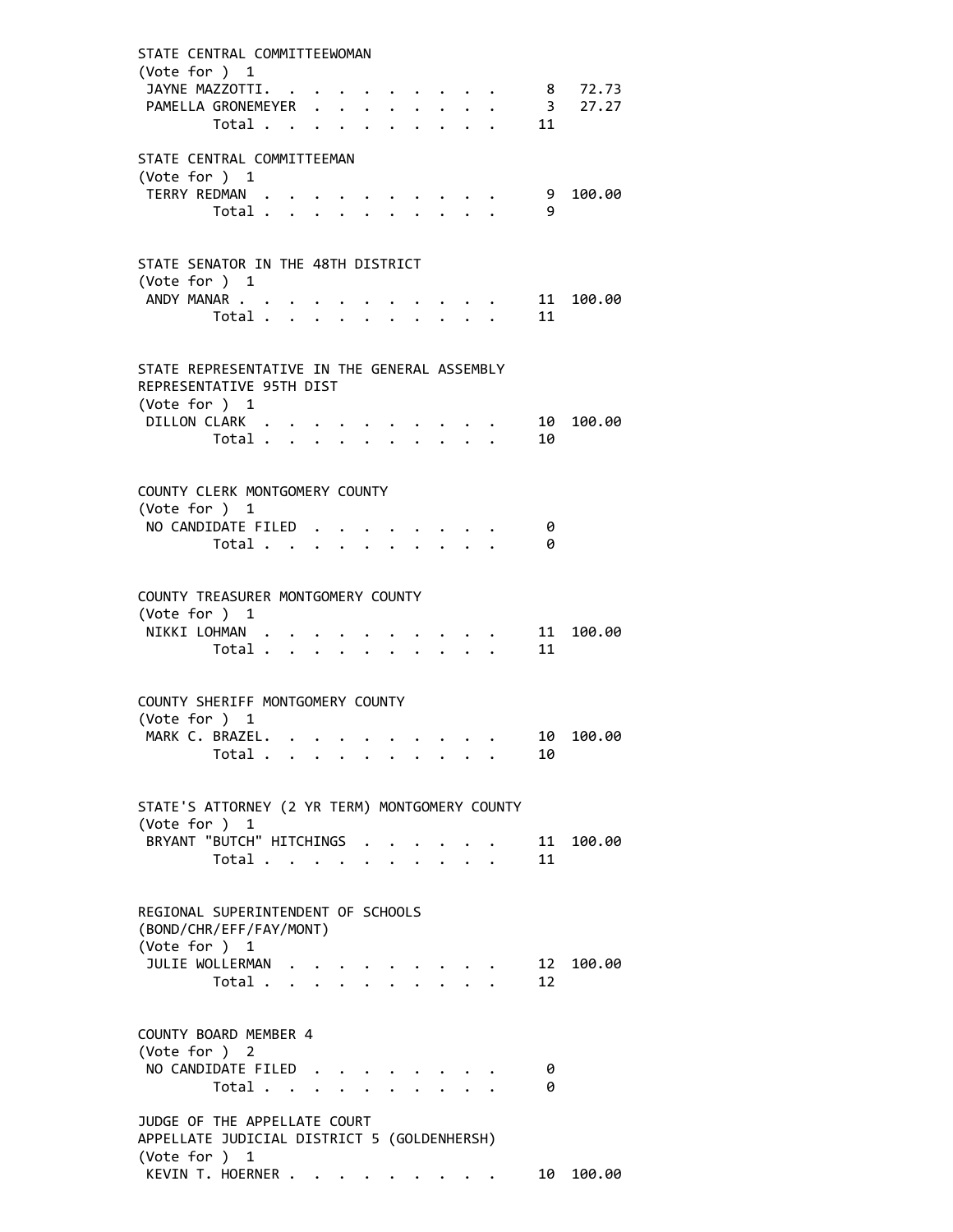| PRECINCT COMMITTEEMAN GRISHAM 2<br>(Vote for $)$ 1<br>NO CANDIDATE FILED                                                                                                                                                                                                                                                                                                                                                     | Total             |              |                               |                                               |             |                                                            |                         |                                      | - 0<br>0                |                                                                                |
|------------------------------------------------------------------------------------------------------------------------------------------------------------------------------------------------------------------------------------------------------------------------------------------------------------------------------------------------------------------------------------------------------------------------------|-------------------|--------------|-------------------------------|-----------------------------------------------|-------------|------------------------------------------------------------|-------------------------|--------------------------------------|-------------------------|--------------------------------------------------------------------------------|
| PRECINCT REPORT<br>RUN DATE:04/04/18 2018 GENERAL PRIMARY ELECTION<br>RUN TIME:08:51 AM MARCH 20, 2018                                                                                                                                                                                                                                                                                                                       | <b>STATISTICS</b> |              |                               |                                               |             |                                                            |                         |                                      |                         | MONTGOMERY COUNTY, ILLINOIS OFFICIAL TOTALS                                    |
| 0701 HARVEL                                                                                                                                                                                                                                                                                                                                                                                                                  |                   |              |                               |                                               |             |                                                            |                         |                                      |                         | <b>VOTES PERCENT</b>                                                           |
| REGISTERED VOTERS - TOTAL<br>REGISTERED VOTERS - REPUBLICAN .<br>REGISTERED VOTERS - DEMOCRATIC<br>REGISTERED VOTERS - NONPARTISAN<br>BALLOTS CAST - TOTAL.<br>BALLOTS CAST - REPUBLICAN<br>BALLOTS CAST - DEMOCRATIC<br>BALLOTS CAST - NONPARTISAN.<br>BALLOTS CAST - BLANK.<br>VOTER TURNOUT - TOTAL<br>VOTER TURNOUT - REPUBLICAN.<br>VOTER TURNOUT - DEMOCRATIC.<br>VOTER TURNOUT - NONPARTISAN<br>VOTER TURNOUT - BLANK |                   |              |                               | $\bullet$ , $\bullet$ , $\bullet$ , $\bullet$ | $\bullet$ . | $\mathbf{L}$<br>$\mathbf{1}$ , $\mathbf{1}$ , $\mathbf{1}$ |                         | . 45<br>$\ddot{\phantom{0}}$         | 129<br>44<br>- 0<br>- 0 | 34.88<br>32 24.81<br>9 6.98<br>23 52.27<br>21 47.73<br>34.11<br>51.11<br>65.63 |
| GOVERNOR and LIEUTENANT GOVERNOR<br>(Vote for ) 1<br>BRUCE RAUNER<br>JEANNE IVES.                                                                                                                                                                                                                                                                                                                                            | Total             |              | a shekara ta 1990 a ƙafa ta ƙ |                                               |             |                                                            |                         | *********** (REPUBLICAN) *********** | 21                      | 15 71.43<br>$-28.57$                                                           |
| ATTORNEY GENERAL<br>(Vote for ) 1<br>ERIKA HAROLD<br>GARY GRASSO. .                                                                                                                                                                                                                                                                                                                                                          | Total             | $\mathbf{A}$ |                               |                                               |             |                                                            |                         |                                      | 7<br>16                 | 9 56.25<br>43.75                                                               |
| SECRETARY OF STATE<br>(Vote for ) 1<br>JASON HELLAND                                                                                                                                                                                                                                                                                                                                                                         | Total             |              |                               |                                               |             |                                                            |                         |                                      | 17<br>17                | 100.00                                                                         |
| COMPTROLLER<br>(Vote for $)$ 1<br>DARLENE SENGER.                                                                                                                                                                                                                                                                                                                                                                            | Total             |              |                               |                                               |             |                                                            | $\cdot$ $\cdot$ $\cdot$ |                                      | 15<br>15                | 100.00                                                                         |
| <b>TREASURER</b>                                                                                                                                                                                                                                                                                                                                                                                                             |                   |              |                               |                                               |             |                                                            |                         |                                      |                         |                                                                                |

| (Vote for ) 1       |  |  |  |  |  |  |
|---------------------|--|--|--|--|--|--|
| JIM DODGE 16 100.00 |  |  |  |  |  |  |
| Total               |  |  |  |  |  |  |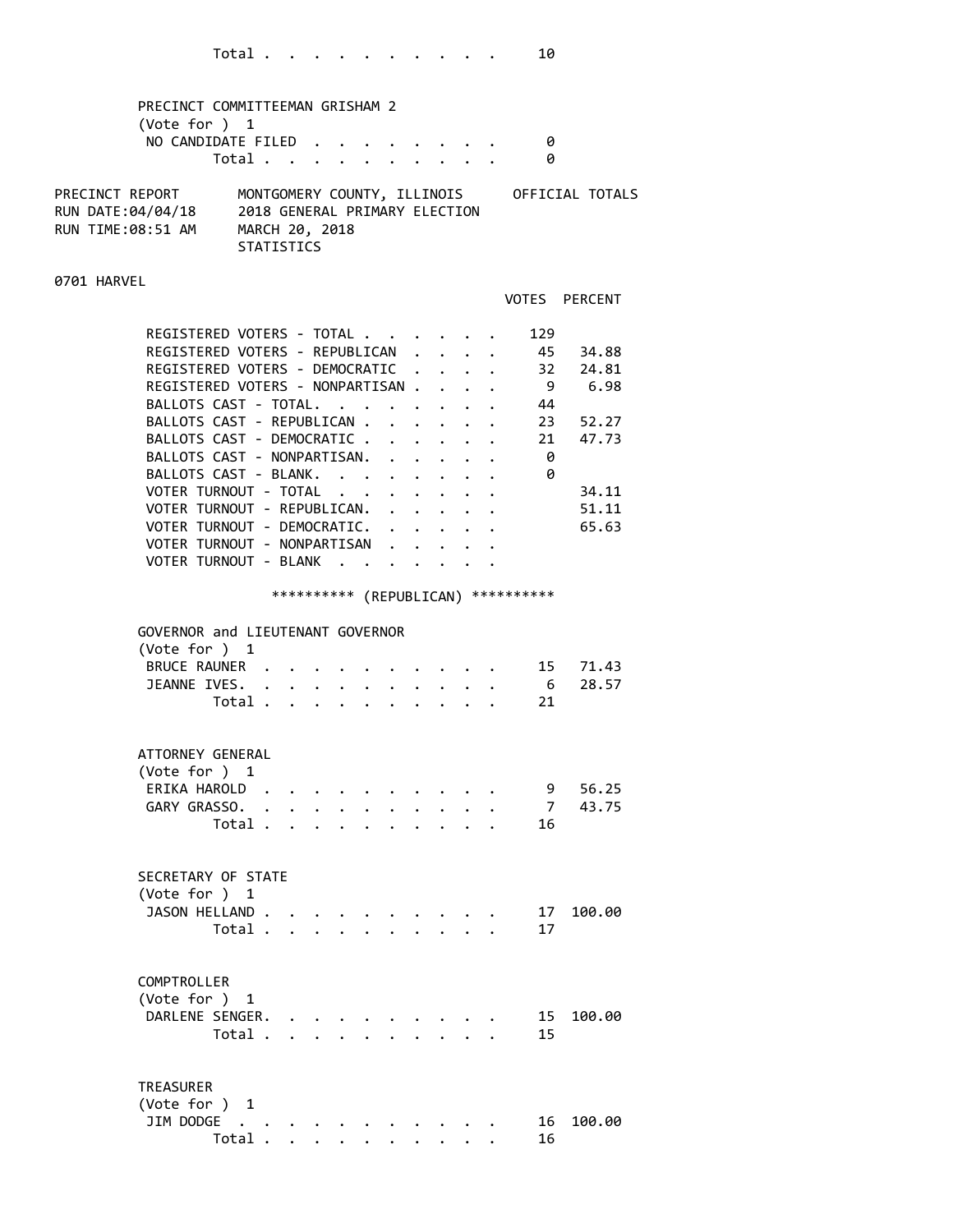| US REPRESENTATIVE IN CONGRESS 13TH DIST             |                                           |  |                  |                      |                      |                           |                                        |                                         |                                                                                         |                                                    |           |
|-----------------------------------------------------|-------------------------------------------|--|------------------|----------------------|----------------------|---------------------------|----------------------------------------|-----------------------------------------|-----------------------------------------------------------------------------------------|----------------------------------------------------|-----------|
| (Vote for ) 1                                       |                                           |  |                  |                      |                      |                           |                                        |                                         |                                                                                         |                                                    |           |
| RODNEY DAVIS                                        |                                           |  |                  |                      |                      |                           |                                        |                                         |                                                                                         |                                                    | 21 100.00 |
|                                                     | Total $\ldots$ $\ldots$ $\ldots$ $\ldots$ |  |                  |                      |                      |                           |                                        |                                         |                                                                                         | 21                                                 |           |
|                                                     |                                           |  |                  |                      |                      |                           |                                        |                                         |                                                                                         |                                                    |           |
| STATE SENATOR IN THE 48TH DISTRICT                  |                                           |  |                  |                      |                      |                           |                                        |                                         |                                                                                         |                                                    |           |
| (Vote for ) 1                                       |                                           |  |                  |                      |                      |                           |                                        |                                         |                                                                                         |                                                    |           |
| SETH MCMILLAN                                       |                                           |  |                  |                      |                      |                           |                                        |                                         |                                                                                         |                                                    | 17 100.00 |
|                                                     | Total                                     |  |                  |                      |                      | $\mathbf{r} = \mathbf{r}$ |                                        | $\mathbf{L} = \mathbf{L}$               |                                                                                         | 17                                                 |           |
|                                                     |                                           |  |                  |                      |                      |                           |                                        |                                         |                                                                                         |                                                    |           |
|                                                     |                                           |  |                  |                      |                      |                           |                                        |                                         |                                                                                         |                                                    |           |
| STATE REPRESENTATIVE IN THE GENERAL ASSEMBLY        |                                           |  |                  |                      |                      |                           |                                        |                                         |                                                                                         |                                                    |           |
| REPRESENTATIVE 95TH DIST<br>(Vote for $)$ 1         |                                           |  |                  |                      |                      |                           |                                        |                                         |                                                                                         |                                                    |           |
| AVERY BOURNE                                        |                                           |  |                  |                      |                      |                           | $\mathbf{r} = \mathbf{r} + \mathbf{r}$ |                                         |                                                                                         |                                                    | 21 100.00 |
|                                                     | Total                                     |  |                  |                      |                      | $\sim$ $\sim$             | $\sim$                                 |                                         |                                                                                         | 21                                                 |           |
|                                                     |                                           |  |                  |                      |                      |                           |                                        |                                         |                                                                                         |                                                    |           |
|                                                     |                                           |  |                  |                      |                      |                           |                                        |                                         |                                                                                         |                                                    |           |
| COUNTY CLERK MONTGOMERY COUNTY                      |                                           |  |                  |                      |                      |                           |                                        |                                         |                                                                                         |                                                    |           |
| (Vote for ) 1                                       |                                           |  |                  |                      |                      |                           |                                        |                                         |                                                                                         |                                                    |           |
| SANDY LEITHEISER                                    |                                           |  |                  |                      |                      |                           |                                        |                                         |                                                                                         |                                                    | 19 100.00 |
|                                                     | Total                                     |  |                  |                      |                      |                           |                                        |                                         |                                                                                         | 19                                                 |           |
|                                                     |                                           |  |                  |                      |                      |                           |                                        |                                         |                                                                                         |                                                    |           |
| COUNTY TREASURER MONTGOMERY COUNTY<br>(Vote for ) 1 |                                           |  |                  |                      |                      |                           |                                        |                                         |                                                                                         |                                                    |           |
| DANIEL T. ROBBINS.                                  |                                           |  |                  |                      |                      |                           |                                        |                                         | $\mathbf{r}$ , $\mathbf{r}$ , $\mathbf{r}$ , $\mathbf{r}$ , $\mathbf{r}$ , $\mathbf{r}$ |                                                    | 11 57.89  |
| JAY L. MARTIN                                       |                                           |  |                  |                      |                      |                           |                                        |                                         |                                                                                         |                                                    | 8 42.11   |
|                                                     | Total $\cdot$                             |  |                  |                      |                      |                           |                                        |                                         |                                                                                         | 19                                                 |           |
|                                                     |                                           |  |                  |                      |                      |                           |                                        |                                         |                                                                                         |                                                    |           |
|                                                     |                                           |  |                  |                      |                      |                           |                                        |                                         |                                                                                         |                                                    |           |
| COUNTY SHERIFF MONTGOMERY COUNTY                    |                                           |  |                  |                      |                      |                           |                                        |                                         |                                                                                         |                                                    |           |
| (Vote for $)$ 1                                     |                                           |  |                  |                      |                      |                           |                                        |                                         |                                                                                         |                                                    |           |
| RICK ROBBINS                                        |                                           |  |                  |                      |                      |                           |                                        | $\cdot$ $\cdot$ $\cdot$ $\cdot$ $\cdot$ |                                                                                         |                                                    | 9 39.13   |
| SCOTT WOODS.                                        |                                           |  |                  |                      |                      |                           |                                        |                                         |                                                                                         | $\cdot$ $\cdot$ $\cdot$ $\cdot$ $\cdot$ $\cdot$ 14 | 60.87     |
|                                                     | Total                                     |  |                  | $\ddot{\phantom{0}}$ | $\ddot{\phantom{a}}$ |                           |                                        | $\cdot$                                 |                                                                                         | 23                                                 |           |
|                                                     |                                           |  |                  |                      |                      |                           |                                        |                                         |                                                                                         |                                                    |           |
| STATE'S ATTORNEY (2 YR TERM) MONTGOMERY COUNTY      |                                           |  |                  |                      |                      |                           |                                        |                                         |                                                                                         |                                                    |           |
| (Vote for ) 1                                       |                                           |  |                  |                      |                      |                           |                                        |                                         |                                                                                         |                                                    |           |
| NO CANDIDATE FILED.                                 |                                           |  |                  |                      |                      |                           |                                        |                                         |                                                                                         | 0                                                  |           |
|                                                     | Total                                     |  |                  |                      |                      |                           |                                        |                                         |                                                                                         | 0                                                  |           |
|                                                     |                                           |  |                  |                      |                      |                           |                                        |                                         |                                                                                         |                                                    |           |
|                                                     |                                           |  |                  |                      |                      |                           |                                        |                                         |                                                                                         |                                                    |           |
| REGIONAL SUPERINTENDENT OF SCHOOLS                  |                                           |  |                  |                      |                      |                           |                                        |                                         |                                                                                         |                                                    |           |
| (BOND/CHR/EFF/FAY/MONT)                             |                                           |  |                  |                      |                      |                           |                                        |                                         |                                                                                         |                                                    |           |
| (Vote for ) 1                                       |                                           |  |                  |                      |                      |                           |                                        |                                         |                                                                                         |                                                    |           |
| NO CANDIDATE FILED.                                 |                                           |  |                  |                      |                      |                           |                                        |                                         |                                                                                         | 0                                                  |           |
|                                                     | Total                                     |  | $\Delta \sim 10$ |                      |                      |                           |                                        |                                         |                                                                                         | 0                                                  |           |
|                                                     |                                           |  |                  |                      |                      |                           |                                        |                                         |                                                                                         |                                                    |           |
| COUNTY BOARD MEMBER 1                               |                                           |  |                  |                      |                      |                           |                                        |                                         |                                                                                         |                                                    |           |
| (Vote for ) 1                                       |                                           |  |                  |                      |                      |                           |                                        |                                         |                                                                                         |                                                    |           |
| JIM ALLEN                                           |                                           |  |                  |                      |                      |                           |                                        |                                         |                                                                                         | 11                                                 | 57.89     |
| MEGAN BEELER .                                      |                                           |  |                  |                      |                      |                           |                                        |                                         |                                                                                         | 8                                                  | 42.11     |
|                                                     | Total                                     |  |                  |                      |                      |                           |                                        |                                         |                                                                                         | 19                                                 |           |
|                                                     |                                           |  |                  |                      |                      |                           |                                        |                                         |                                                                                         |                                                    |           |
|                                                     |                                           |  |                  |                      |                      |                           |                                        |                                         |                                                                                         |                                                    |           |
| JUDGE OF THE APPELLATE COURT                        |                                           |  |                  |                      |                      |                           |                                        |                                         |                                                                                         |                                                    |           |
| APPELLATE JUDICIAL DISTRICT 5 (GOLDENHERSH)         |                                           |  |                  |                      |                      |                           |                                        |                                         |                                                                                         |                                                    |           |
| (Vote for ) 1                                       |                                           |  |                  |                      |                      |                           |                                        |                                         |                                                                                         |                                                    |           |
| DAVID K. OVERSTREET                                 |                                           |  |                  |                      |                      |                           |                                        |                                         |                                                                                         | 14                                                 | 100.00    |
|                                                     | Total                                     |  |                  |                      |                      |                           |                                        |                                         |                                                                                         | 14                                                 |           |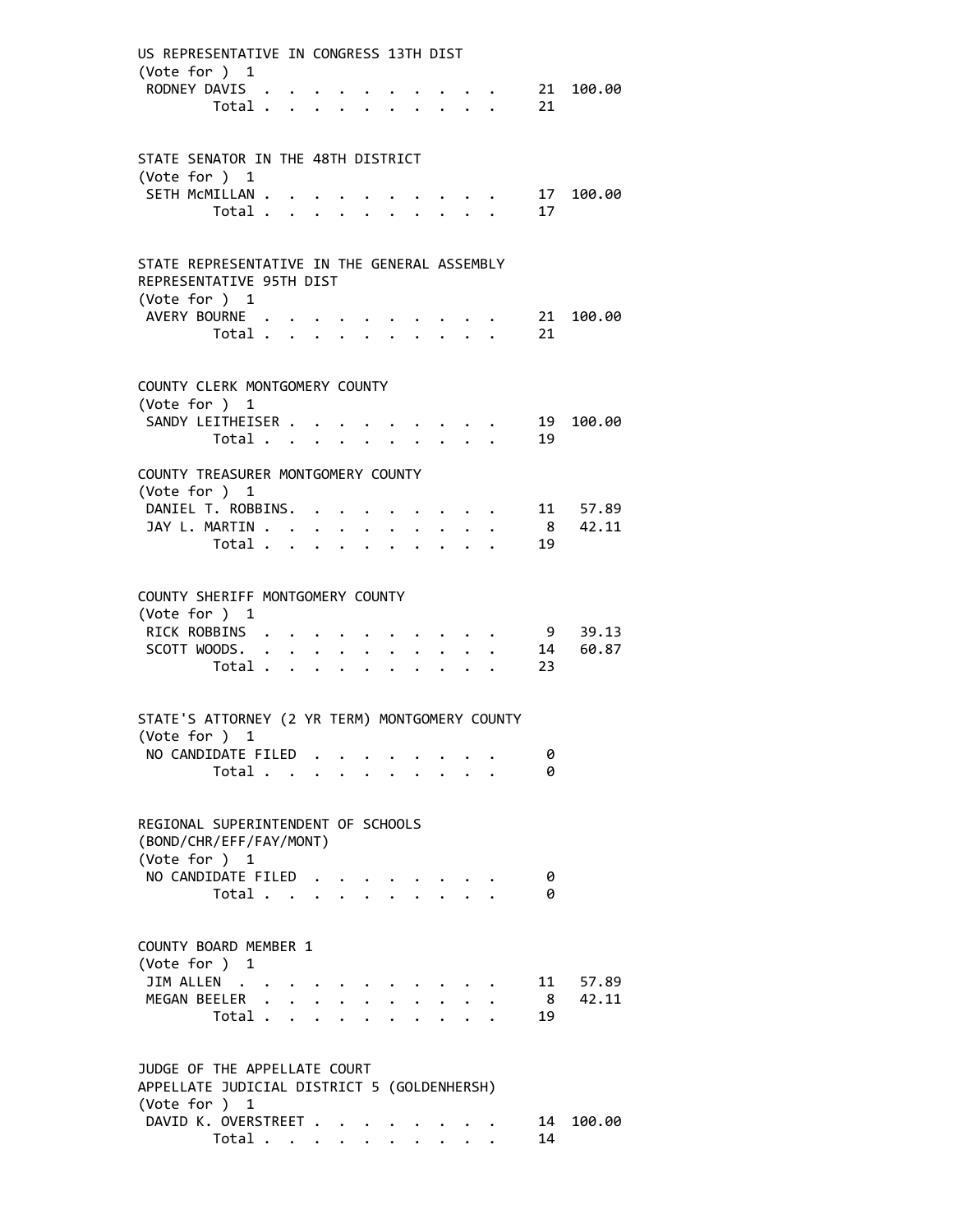PRECINCT COMMITTEEMAN HARVEL (Vote for ) 1 NO CANDIDATE FILED . . . . . . . . 0 Total . . . . . . . . . . 0 \*\*\*\*\*\*\*\*\*\* (DEMOCRATIC) \*\*\*\*\*\*\*\*\*\* GOVERNOR and LIEUTENANT GOVERNOR (Vote for ) 1 JB PRITZKER. . . . . . . . . . . 8 40.00 CHRIS KENNEDY . . . . . . . . . . 5 25.00 DANIEL BISS. . . . . . . . . . . . 6 30.00<br>BOB DAIBER . . . . . . . . . . . 0 BOB DAIBER . . . . . . . . . . . TIO HARDIMAN . . . . . . . . . . . 0 ROBERT MARSHALL . . . . . . . . . . 1 5.00 Total . . . . . . . . . . 20 ATTORNEY GENERAL (Vote for ) 1 PAT QUINN . . . . . . . . . . . . 12 57.14 RENATO MARIOTTI . . . . . . . . . . 0 SCOTT DRURY. . . . . . . . . . . . 3 14.29 NANCY ROTERING. . . . . . . . . . 1 4.76 KWAME RAOUL. . . . . . . . . . . 0 JESSE RUIZ . . . . . . . . . . . . 1 4.76<br>SHARON FAIRLEY. . . . . . . . . . 4 19.05 SHARON FAIRLEY. . . . . . . . . . AARON GOLDSTEIN . . . . . . . . . . 0 Total . . . . . . . . . . 21 SECRETARY OF STATE (Vote for ) 1 JESSE WHITE. . . . . . . . . . . 19 100.00 Total . . . . . . . . . . 19 COMPTROLLER (Vote for ) 1 SUSANA A. MENDOZA. . . . . . . . . 21 100.00 Total . . . . . . . . . . 21 TREASURER (Vote for ) 1 MICHAEL W. FRERICHS . . . . . . . . 19 100.00 Total . . . . . . . . . . 19 US REPRESENTATIVE IN CONGRESS DIST 13 (Vote for ) 1 BETSY DIRKSEN LONDRIGAN. . . . . . . 10 47.62 ERIK JONES . . . . . . . . . . . . 8 38.10 JON EBEL. . . . . . . . . . . . 2 9.52 DAVID M. GILL . . . . . . . . . . . 0<br>ANGEL SIDES. . . . . . . . . . . . 1 ANGEL SIDES. . . . . . . . . . . . 1 4.76 Total . . . . . . . . . . 21 STATE CENTRAL COMMITTEEWOMAN (Vote for ) 1 JAYNE MAZZOTTI. . . . . . . . . . 13 72.22 PAMELLA GRONEMEYER . . . . . . . . 5 27.78 Total . . . . . . . . . . 18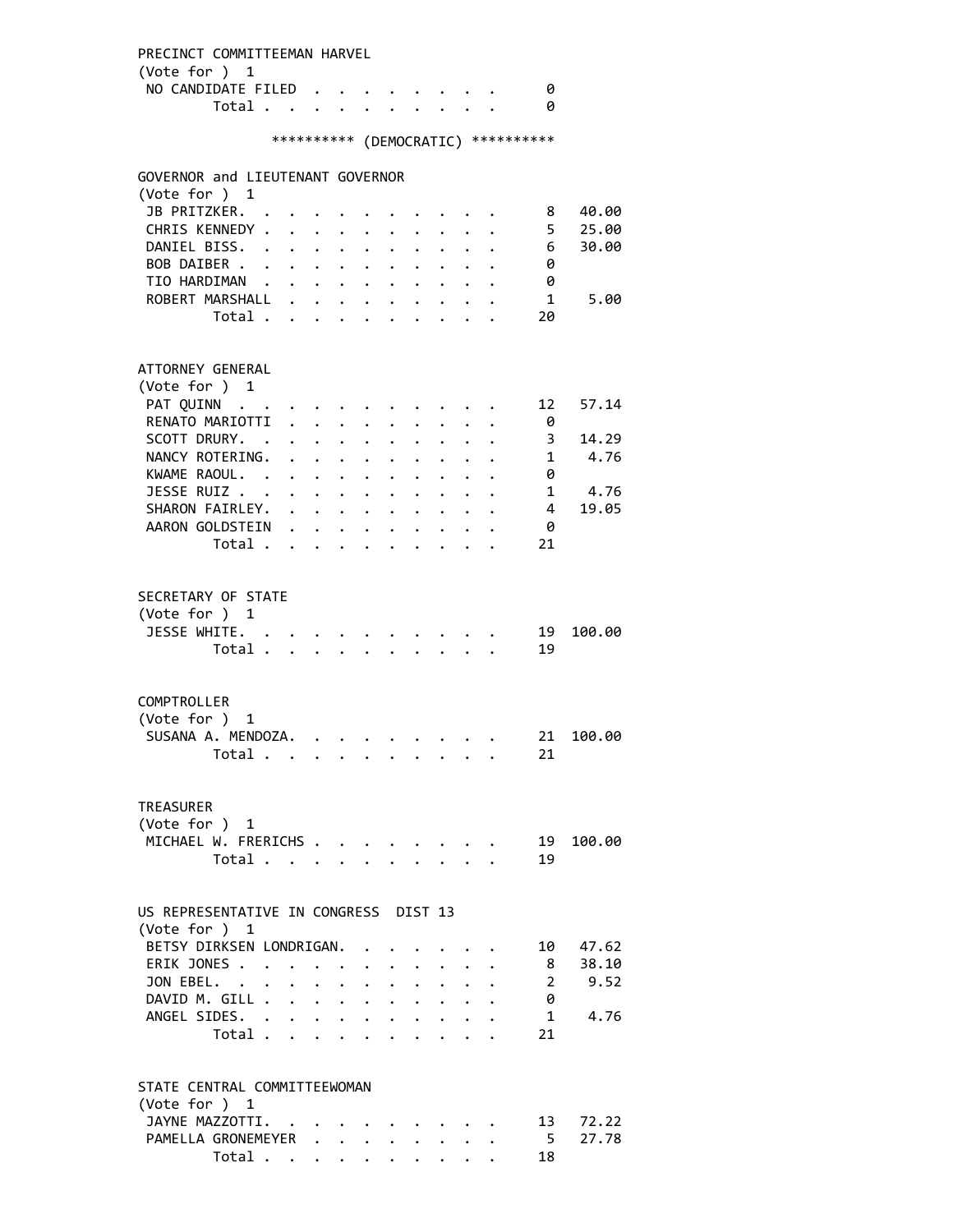| STATE CENTRAL COMMITTEEMAN                                                                   |  |                      |  |                                            |                                            |          |             |
|----------------------------------------------------------------------------------------------|--|----------------------|--|--------------------------------------------|--------------------------------------------|----------|-------------|
| (Vote for ) 1<br>TERRY REDMAN .<br>Total                                                     |  |                      |  |                                            |                                            | 17       | $17$ 100.00 |
| STATE SENATOR IN THE 48TH DISTRICT                                                           |  |                      |  |                                            |                                            |          |             |
| (Vote for ) 1<br>ANDY MANAR                                                                  |  |                      |  |                                            |                                            | 19       | 100.00      |
| Total                                                                                        |  | $\ddot{\phantom{a}}$ |  |                                            |                                            | 19       |             |
| STATE REPRESENTATIVE IN THE GENERAL ASSEMBLY<br>REPRESENTATIVE 95TH DIST<br>(Vote for $)$ 1  |  |                      |  |                                            |                                            |          |             |
| DILLON CLARK                                                                                 |  |                      |  |                                            |                                            | 17       | 100.00      |
| Total                                                                                        |  |                      |  | $\mathbf{r}$ , $\mathbf{r}$ , $\mathbf{r}$ |                                            | 17       |             |
| COUNTY CLERK MONTGOMERY COUNTY<br>(Vote for ) 1                                              |  |                      |  |                                            |                                            |          |             |
| NO CANDIDATE FILED                                                                           |  |                      |  |                                            |                                            | - 0      |             |
| Total                                                                                        |  |                      |  |                                            | $\mathbf{r}$ , $\mathbf{r}$ , $\mathbf{r}$ | 0        |             |
| COUNTY TREASURER MONTGOMERY COUNTY                                                           |  |                      |  |                                            |                                            |          |             |
| (Vote for ) 1<br>NIKKI LOHMAN                                                                |  |                      |  |                                            |                                            | 19       | 100.00      |
| Total $\cdots$ $\cdots$ $\cdots$                                                             |  |                      |  | $\Delta \sim 10^{-11}$                     |                                            | 19       |             |
| COUNTY SHERIFF MONTGOMERY COUNTY<br>(Vote for $)$ 1                                          |  |                      |  |                                            |                                            |          |             |
| MARK C. BRAZEL.<br>Total                                                                     |  |                      |  |                                            |                                            | 19<br>19 | 100.00      |
| STATE'S ATTORNEY (2 YR TERM) MONTGOMERY COUNTY<br>(Vote for ) 1                              |  |                      |  |                                            |                                            |          |             |
| BRYANT "BUTCH" HITCHINGS                                                                     |  |                      |  |                                            |                                            | 19       | 100.00      |
| Total                                                                                        |  |                      |  |                                            |                                            | 19       |             |
| REGIONAL SUPERINTENDENT OF SCHOOLS<br>(BOND/CHR/EFF/FAY/MONT)<br>(Vote for ) 1               |  |                      |  |                                            |                                            |          |             |
| JULIE WOLLERMAN                                                                              |  |                      |  |                                            |                                            | 19       | 100.00      |
| Total                                                                                        |  |                      |  |                                            |                                            | 19       |             |
| COUNTY BOARD MEMBER 1                                                                        |  |                      |  |                                            |                                            |          |             |
| (Vote for ) 1<br>NO CANDIDATE FILED                                                          |  |                      |  |                                            |                                            | 0        |             |
| Total                                                                                        |  |                      |  |                                            |                                            | 0        |             |
| JUDGE OF THE APPELLATE COURT<br>APPELLATE JUDICIAL DISTRICT 5 (GOLDENHERSH)<br>(Vote for ) 1 |  |                      |  |                                            |                                            |          |             |
| KEVIN T. HOERNER<br>Total                                                                    |  |                      |  |                                            |                                            | 17<br>17 | 100.00      |
| PRECINCT COMMITTEEMAN HARVEL                                                                 |  |                      |  |                                            |                                            |          |             |
|                                                                                              |  |                      |  |                                            |                                            |          |             |

 (Vote for ) 1 NO CANDIDATE FILED . . . . . . . . 0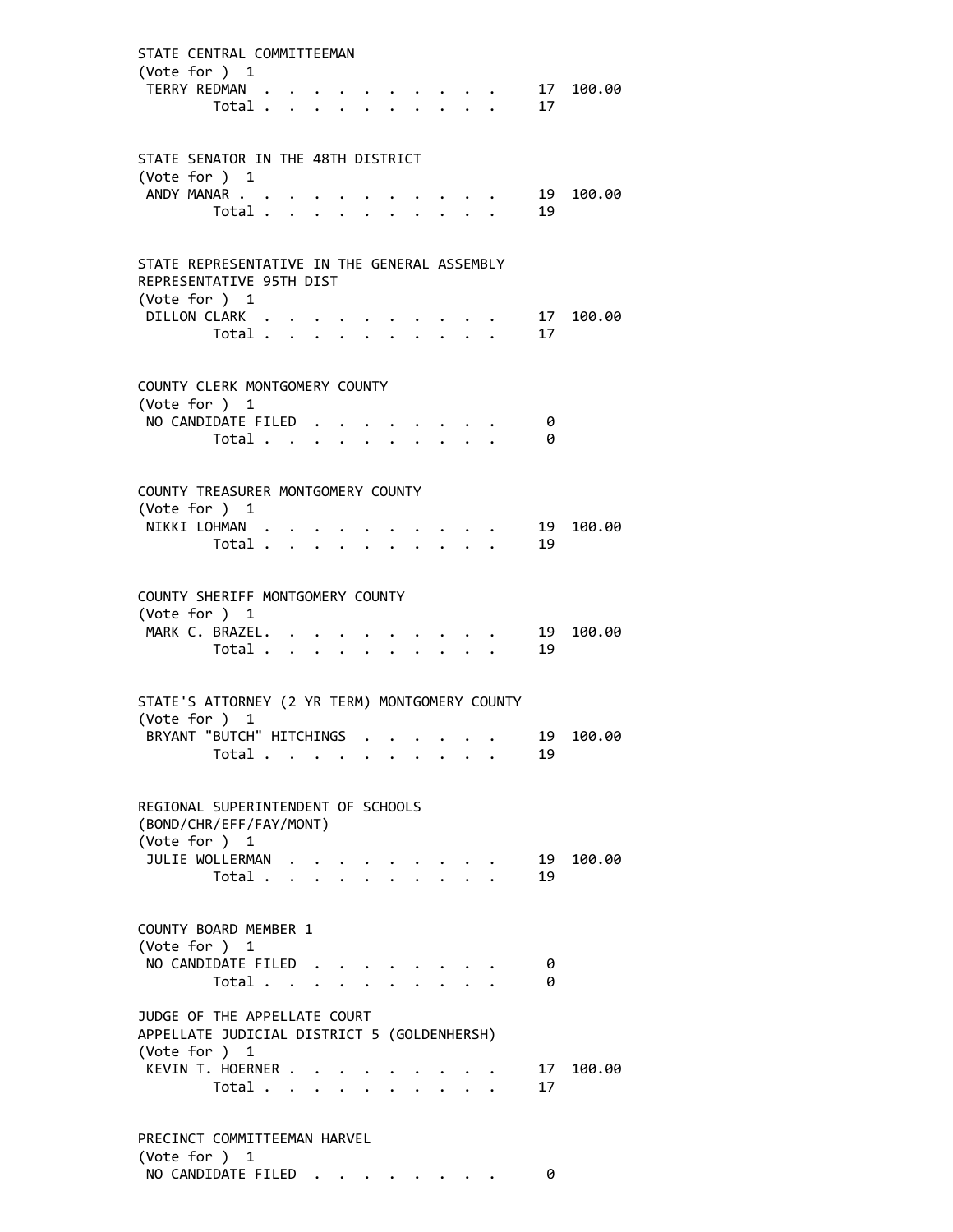| PRECINCT REPORT   | MONTGOMERY COUNTY, ILLINOIS   | OFFICIAL TOTALS |
|-------------------|-------------------------------|-----------------|
| RUN DATE:04/04/18 | 2018 GENERAL PRIMARY ELECTION |                 |
| RUN TIME:08:51 AM | MARCH 20, 2018                |                 |
|                   | STATISTICS                    |                 |

## 0801 HILLSBORO 1

## VOTES PERCENT

| REGISTERED VOTERS - TOTAL        |  |  | 452 |       |
|----------------------------------|--|--|-----|-------|
| REGISTERED VOTERS - REPUBLICAN.  |  |  | 132 | 29.20 |
| REGISTERED VOTERS - DEMOCRATIC   |  |  | 129 | 28.54 |
| REGISTERED VOTERS - NONPARTISAN. |  |  | 30  | 6.64  |
| BALLOTS CAST - TOTAL.            |  |  | 146 |       |
| BALLOTS CAST - REPUBLICAN        |  |  | 100 | 68.49 |
| BALLOTS CAST - DEMOCRATIC .      |  |  | 46  | 31.51 |
| BALLOTS CAST - NONPARTISAN.      |  |  | 0   |       |
| BALLOTS CAST - BLANK.            |  |  | 0   |       |
| VOTER TURNOUT - TOTAL<br>$\sim$  |  |  |     | 32.30 |
| VOTER TURNOUT - REPUBLICAN.      |  |  |     | 75.76 |
| VOTER TURNOUT - DEMOCRATIC.      |  |  |     | 35.66 |
| VOTER TURNOUT - NONPARTISAN      |  |  |     |       |
| VOTER TURNOUT - BLANK            |  |  |     |       |

## \*\*\*\*\*\*\*\*\*\* (REPUBLICAN) \*\*\*\*\*\*\*\*\*\*

| GOVERNOR and LIEUTENANT GOVERNOR<br>(Vote for ) 1                               |                      |                            |                      |  |  |  |                |                |
|---------------------------------------------------------------------------------|----------------------|----------------------------|----------------------|--|--|--|----------------|----------------|
| BRUCE RAUNER .<br>JEANNE IVES.<br>Total .                                       |                      |                            | $\ddot{\phantom{0}}$ |  |  |  | 40<br>47<br>87 | 45.98<br>54.02 |
| ATTORNEY GENERAL<br>(Vote for ) 1<br>ERIKA HAROLD.<br>GARY GRASSO. .<br>Total . | $\ddot{\phantom{0}}$ |                            |                      |  |  |  | 62<br>20<br>82 | 75.61<br>24.39 |
| SECRETARY OF STATE<br>(Vote for ) 1<br>JASON HELLAND.<br>Total.                 | $\mathbf{A}$         |                            |                      |  |  |  | 76<br>76       | 100.00         |
| COMPTROLLER<br>(Vote for ) 1<br>DARLENE SENGER.<br>Total .                      |                      |                            |                      |  |  |  | 75<br>75       | 100.00         |
| <b>TREASURER</b><br>(Vote for ) 1<br>JIM DODGE<br>Total.                        | $\overline{a}$       |                            |                      |  |  |  | 77<br>77       | 100.00         |
| US REPRESENTATIVE IN CONGRESS 13TH DIST<br>(Vote for ) 1<br>RODNEY DAVIS        |                      |                            |                      |  |  |  | 80             | 100.00         |
| Total                                                                           |                      | $\bullet$<br>$\sim$ $\sim$ |                      |  |  |  | 80             |                |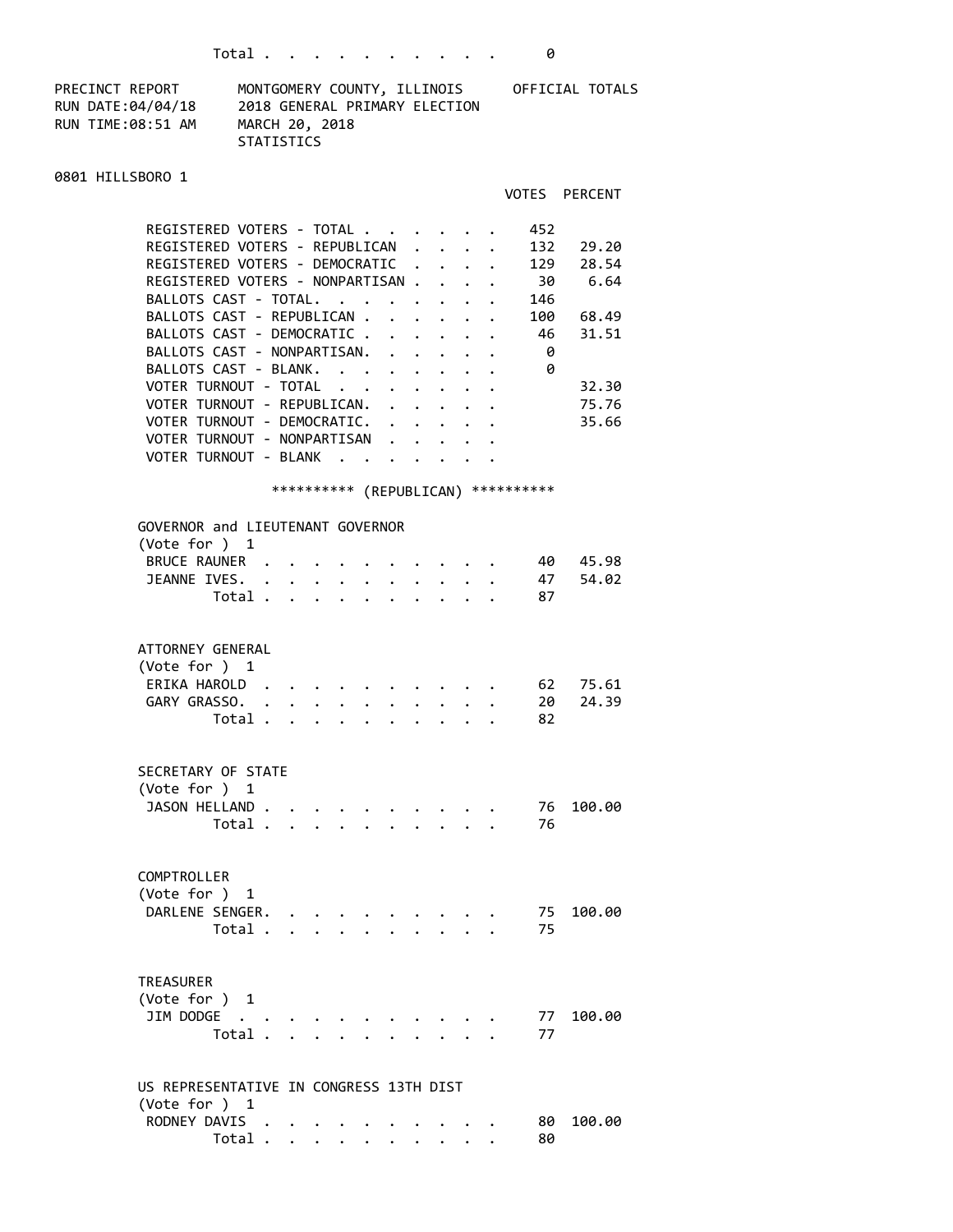| STATE SENATOR IN THE 48TH DISTRICT                              |                                           |  |                                        |                      |                                               |                      |                                                                    |        |                  |                                 |     |                      |
|-----------------------------------------------------------------|-------------------------------------------|--|----------------------------------------|----------------------|-----------------------------------------------|----------------------|--------------------------------------------------------------------|--------|------------------|---------------------------------|-----|----------------------|
| (Vote for ) 1                                                   |                                           |  |                                        |                      |                                               |                      |                                                                    |        |                  |                                 |     |                      |
| SETH MCMILLAN                                                   |                                           |  |                                        |                      |                                               |                      | $\cdot$ $\cdot$ $\cdot$ $\cdot$ $\cdot$                            |        |                  |                                 |     | 78 100.00            |
|                                                                 | Total                                     |  |                                        |                      |                                               |                      |                                                                    |        |                  |                                 | 78  |                      |
|                                                                 |                                           |  |                                        |                      |                                               |                      |                                                                    |        |                  |                                 |     |                      |
| STATE REPRESENTATIVE IN THE GENERAL ASSEMBLY                    |                                           |  |                                        |                      |                                               |                      |                                                                    |        |                  |                                 |     |                      |
| REPRESENTATIVE 95TH DIST                                        |                                           |  |                                        |                      |                                               |                      |                                                                    |        |                  |                                 |     |                      |
| (Vote for $)$ 1<br>AVERY BOURNE                                 |                                           |  |                                        |                      |                                               |                      |                                                                    |        |                  |                                 |     | 75 100.00            |
|                                                                 | Total                                     |  |                                        | $\sim$               |                                               |                      | $\mathbf{L}$                                                       | $\sim$ | $\Delta \sim 10$ |                                 | 75  |                      |
|                                                                 |                                           |  |                                        |                      |                                               |                      |                                                                    |        |                  |                                 |     |                      |
|                                                                 |                                           |  |                                        |                      |                                               |                      |                                                                    |        |                  |                                 |     |                      |
| COUNTY CLERK MONTGOMERY COUNTY<br>(Vote for ) 1                 |                                           |  |                                        |                      |                                               |                      |                                                                    |        |                  |                                 |     |                      |
| SANDY LEITHEISER                                                |                                           |  |                                        |                      |                                               |                      | <b>Contract Contract Contract Contract</b>                         |        |                  |                                 | 86  | 100.00               |
|                                                                 | Total $\cdots$ $\cdots$ $\cdots$          |  |                                        |                      |                                               |                      |                                                                    |        |                  |                                 | 86  |                      |
|                                                                 |                                           |  |                                        |                      |                                               |                      |                                                                    |        |                  |                                 |     |                      |
| COUNTY TREASURER MONTGOMERY COUNTY                              |                                           |  |                                        |                      |                                               |                      |                                                                    |        |                  |                                 |     |                      |
| (Vote for ) 1<br>DANIEL T. ROBBINS.                             |                                           |  |                                        |                      |                                               |                      |                                                                    |        |                  |                                 |     | 65 72.22             |
| JAY L. MARTIN                                                   |                                           |  |                                        |                      |                                               |                      | $\cdot$ $\cdot$ $\cdot$ $\cdot$ $\cdot$                            |        |                  |                                 |     | $\cdot$ 25 27.78     |
|                                                                 | Total $\ldots$ $\ldots$ $\ldots$ $\ldots$ |  |                                        |                      |                                               |                      |                                                                    |        |                  |                                 | 90  |                      |
|                                                                 |                                           |  |                                        |                      |                                               |                      |                                                                    |        |                  |                                 |     |                      |
|                                                                 |                                           |  |                                        |                      |                                               |                      |                                                                    |        |                  |                                 |     |                      |
| COUNTY SHERIFF MONTGOMERY COUNTY                                |                                           |  |                                        |                      |                                               |                      |                                                                    |        |                  |                                 |     |                      |
| (Vote for ) 1                                                   |                                           |  |                                        |                      |                                               |                      |                                                                    |        |                  |                                 |     |                      |
| RICK ROBBINS<br>SCOTT WOODS.                                    |                                           |  |                                        |                      |                                               |                      | $\mathbf{r} = \mathbf{r} + \mathbf{r} + \mathbf{r} + \mathbf{r}$ . |        |                  |                                 |     | 63 64.29<br>35 35.71 |
|                                                                 | Total $\cdots$ $\cdots$ $\cdots$ $\cdots$ |  |                                        |                      |                                               | $\ddot{\phantom{0}}$ |                                                                    |        |                  | $\cdot$ $\cdot$ $\cdot$ $\cdot$ | 98  |                      |
|                                                                 |                                           |  |                                        |                      |                                               |                      |                                                                    |        |                  |                                 |     |                      |
| STATE'S ATTORNEY (2 YR TERM) MONTGOMERY COUNTY<br>(Vote for ) 1 |                                           |  |                                        |                      |                                               |                      |                                                                    |        |                  |                                 |     |                      |
| NO CANDIDATE FILED                                              |                                           |  |                                        |                      |                                               |                      |                                                                    |        |                  |                                 | 0   |                      |
|                                                                 | Total                                     |  |                                        |                      |                                               |                      |                                                                    |        |                  |                                 | 0   |                      |
|                                                                 |                                           |  |                                        |                      |                                               |                      |                                                                    |        |                  |                                 |     |                      |
| REGIONAL SUPERINTENDENT OF SCHOOLS<br>(BOND/CHR/EFF/FAY/MONT)   |                                           |  |                                        |                      |                                               |                      |                                                                    |        |                  |                                 |     |                      |
| (Vote for ) 1                                                   |                                           |  |                                        |                      |                                               |                      |                                                                    |        |                  |                                 |     |                      |
| NO CANDIDATE FILED                                              |                                           |  |                                        |                      |                                               |                      |                                                                    |        |                  |                                 | 0   |                      |
|                                                                 | Total                                     |  |                                        |                      |                                               |                      |                                                                    |        |                  |                                 | 0   |                      |
|                                                                 |                                           |  |                                        |                      |                                               |                      |                                                                    |        |                  |                                 |     |                      |
| COUNTY BOARD MEMBER 6 (4 YR)                                    |                                           |  |                                        |                      |                                               |                      |                                                                    |        |                  |                                 |     |                      |
| (Vote for ) 2                                                   |                                           |  |                                        |                      |                                               |                      |                                                                    |        |                  |                                 |     |                      |
| ROBERT F. MULCH, JR                                             |                                           |  |                                        | $\ddot{\phantom{a}}$ |                                               |                      |                                                                    |        |                  |                                 | 45  | 37.82                |
| MARK HUGHES. .                                                  |                                           |  | $\mathbf{z} = \mathbf{z} + \mathbf{z}$ |                      | $\bullet$ , $\bullet$ , $\bullet$ , $\bullet$ |                      |                                                                    |        |                  |                                 | 74  | 62.18                |
|                                                                 | Total .                                   |  |                                        |                      |                                               |                      |                                                                    |        |                  |                                 | 119 |                      |
|                                                                 |                                           |  |                                        |                      |                                               |                      |                                                                    |        |                  |                                 |     |                      |
| COUNTY BOARD MEMBER 6 (2 YR)                                    |                                           |  |                                        |                      |                                               |                      |                                                                    |        |                  |                                 |     |                      |
| (Vote for ) 1                                                   |                                           |  |                                        |                      |                                               |                      |                                                                    |        |                  |                                 |     |                      |
| DENNIS McCAMMACK .                                              |                                           |  |                                        |                      |                                               |                      |                                                                    |        |                  |                                 | 85  | 100.00               |
|                                                                 | Total                                     |  |                                        |                      |                                               |                      |                                                                    |        |                  |                                 | 85  |                      |
|                                                                 |                                           |  |                                        |                      |                                               |                      |                                                                    |        |                  |                                 |     |                      |
| JUDGE OF THE APPELLATE COURT                                    |                                           |  |                                        |                      |                                               |                      |                                                                    |        |                  |                                 |     |                      |
| APPELLATE JUDICIAL DISTRICT 5 (GOLDENHERSH)                     |                                           |  |                                        |                      |                                               |                      |                                                                    |        |                  |                                 |     |                      |
| (Vote for ) 1                                                   |                                           |  |                                        |                      |                                               |                      |                                                                    |        |                  |                                 |     |                      |
| DAVID K. OVERSTREET                                             |                                           |  |                                        |                      |                                               |                      |                                                                    |        |                  |                                 | 72  | 100.00               |
|                                                                 | Total $\cdots$ $\cdots$ $\cdots$          |  |                                        |                      |                                               |                      |                                                                    |        |                  |                                 | 72  |                      |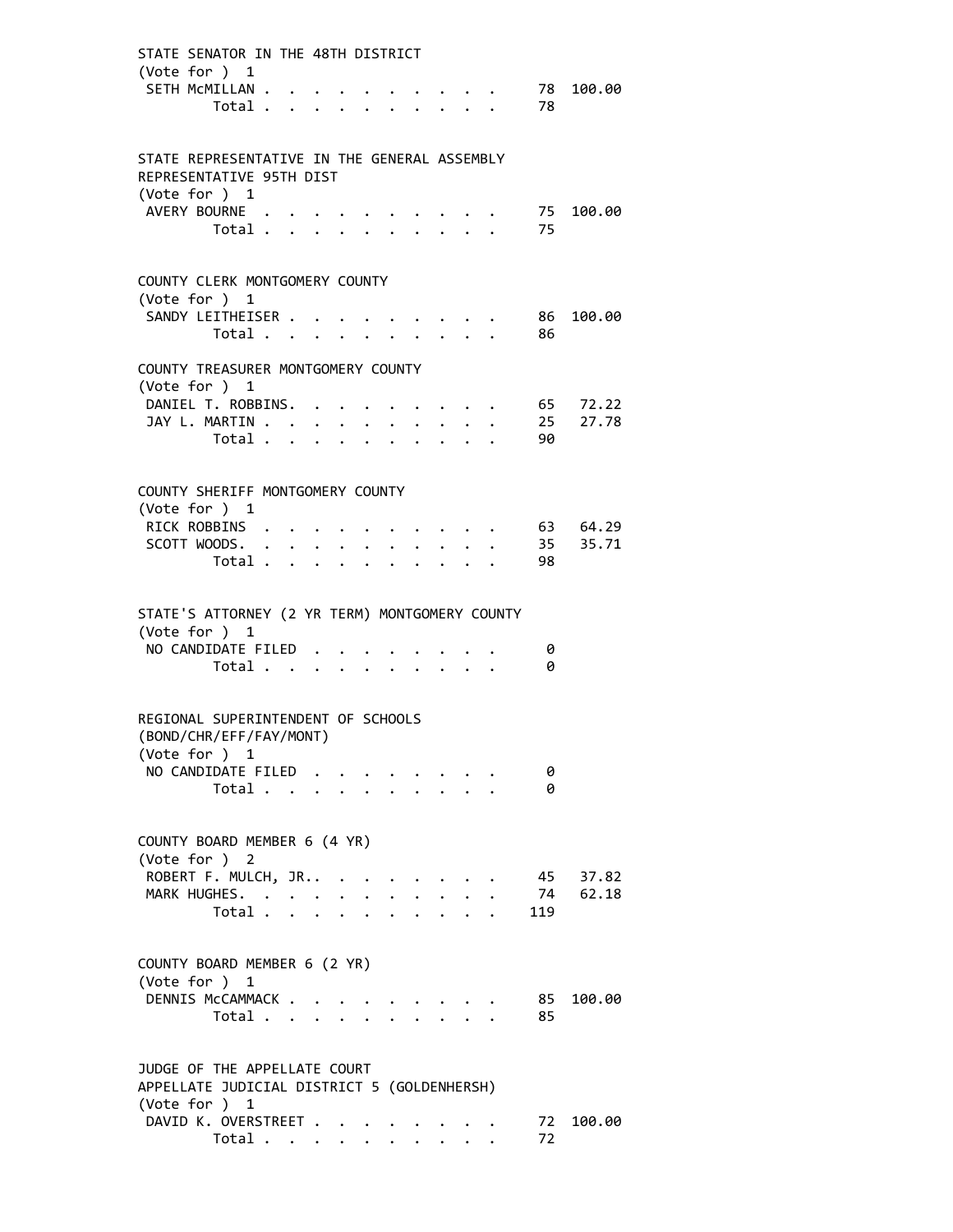PRECINCT COMMITTEEMAN HILLSBORO 1 (Vote for ) 1 TERRY L. RICHMOND. . . . . . . . . 82 100.00 Total . . . . . . . . . . 82 \*\*\*\*\*\*\*\*\*\* (DEMOCRATIC) \*\*\*\*\*\*\*\*\*\* GOVERNOR and LIEUTENANT GOVERNOR (Vote for ) 1 JB PRITZKER. . . . . . . . . . . . 30 66.67 CHRIS KENNEDY . . . . . . . . . . . 5 11.11<br>DANIEL BISS. . . . . . . . . . . 9 20.00 DANIEL BISS. . . . . . . . . . . 9 20.00<br>BOB DAIBER . . . . . . . . . . . . 0 BOB DAIBER . . . . . . . . . . . TIO HARDIMAN . . . . . . . . . . . 1 2.22 ROBERT MARSHALL . . . . . . . . . 0 Total . . . . . . . . . . 45 ATTORNEY GENERAL (Vote for ) 1 PAT QUINN . . . . . . . . . . . . 23 54.76 RENATO MARIOTTI . . . . . . . . . . 3 7.14 SCOTT DRURY. . . . . . . . . . . . 2 4.76 NANCY ROTERING. . . . . . . . . . . 4 9.52 XWAME RAOUL. . . . . . . . . . . . 5 11.90<br>JESSE RUIZ . . . . . . . . . . . 2 4.76<br>SHARON FAIRLEY. . . . . . . . . . 2 4.76 JESSE RUIZ . . . . . . . . . . . 2 4.76<br>SHARON FAIRLEY. . . . . . . . . . 2 4.76 SHARON FAIRLEY. . . . . . . . . . AARON GOLDSTEIN . . . . . . . . . 1 2.38 Total . . . . . . . . . . 42 SECRETARY OF STATE (Vote for ) 1 JESSE WHITE. . . . . . . . . . . 40 100.00 Total . . . . . . . . . . 40 COMPTROLLER (Vote for ) 1 SUSANA A. MENDOZA. . . . . . . . . 44 100.00 Total . . . . . . . . . . 44 TREASURER (Vote for ) 1 MICHAEL W. FRERICHS . . . . . . . . 42 100.00 Total . . . . . . . . . . 42 US REPRESENTATIVE IN CONGRESS DIST 13 (Vote for ) 1 BETSY DIRKSEN LONDRIGAN. . . . . . . 14 31.82 ERIK JONES . . . . . . . . . . . . 16 36.36 JON EBEL. . . . . . . . . . . . 3 6.82 DAVID M. GILL . . . . . . . . . . . 7 15.91<br>ANGEL SIDES. . . . . . . . . . . 4 9.09 ANGEL SIDES. . . . . . . . . . . . 4 9.09 Total . . . . . . . . . . 44 STATE CENTRAL COMMITTEEWOMAN (Vote for ) 1 JAYNE MAZZOTTI. . . . . . . . . . 28 70.00 PAMELLA GRONEMEYER . . . . . . . . 12 30.00 Total . . . . . . . . . . 40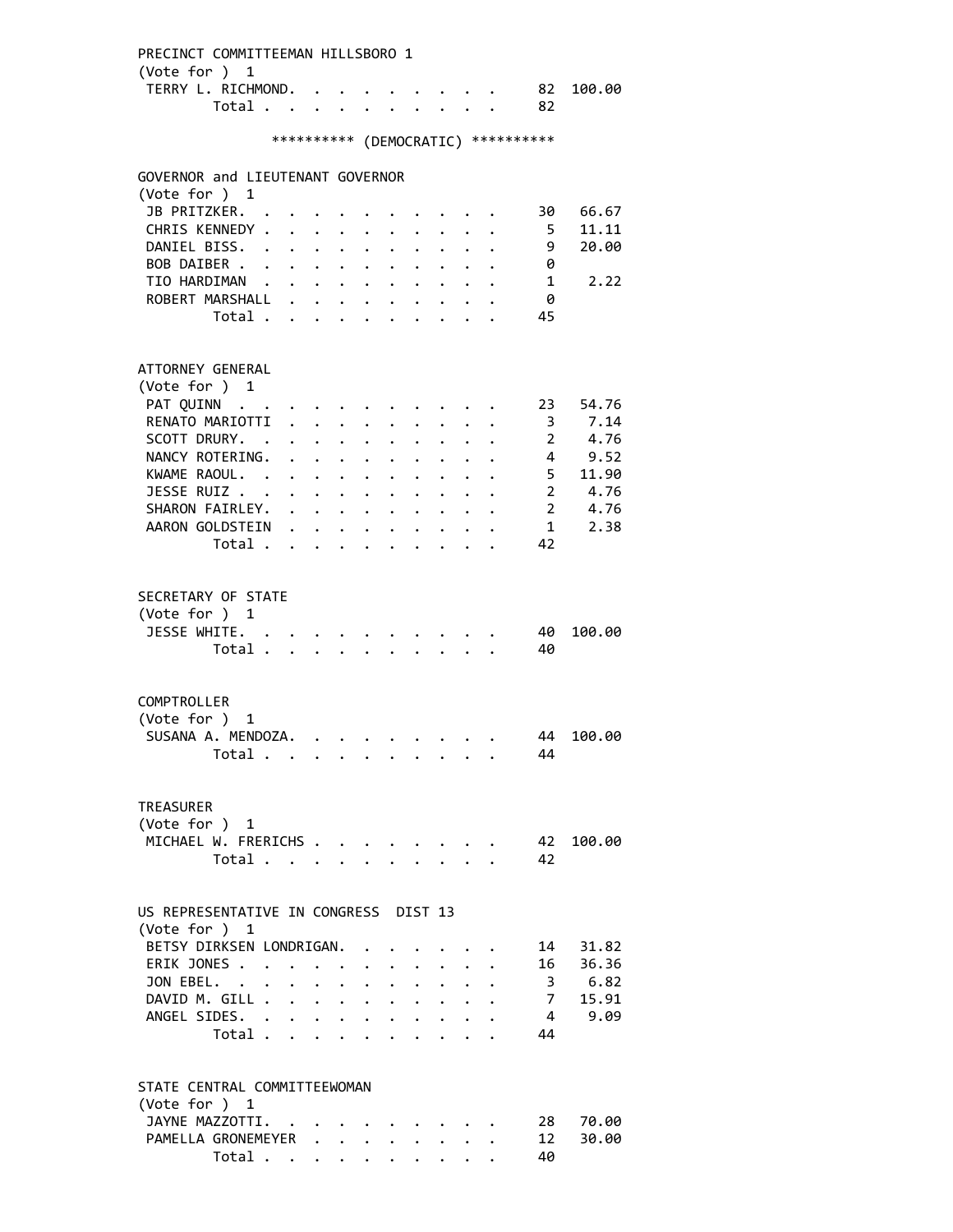| STATE CENTRAL COMMITTEEMAN                                   |                         |  |        |  |                                                           |  |           |           |
|--------------------------------------------------------------|-------------------------|--|--------|--|-----------------------------------------------------------|--|-----------|-----------|
| (Vote for ) 1                                                |                         |  |        |  |                                                           |  |           |           |
| TERRY REDMAN .                                               |                         |  |        |  |                                                           |  |           | 39 100.00 |
|                                                              | Total                   |  |        |  | $\mathbf{A}$                                              |  | 39        |           |
|                                                              |                         |  |        |  |                                                           |  |           |           |
| STATE SENATOR IN THE 48TH DISTRICT                           |                         |  |        |  |                                                           |  |           |           |
| (Vote for ) $1$<br>ANDY MANAR                                |                         |  |        |  |                                                           |  |           | 42 100.00 |
|                                                              | Total                   |  |        |  |                                                           |  | 42        |           |
|                                                              |                         |  |        |  |                                                           |  |           |           |
| STATE REPRESENTATIVE IN THE GENERAL ASSEMBLY                 |                         |  |        |  |                                                           |  |           |           |
| REPRESENTATIVE 95TH DIST                                     |                         |  |        |  |                                                           |  |           |           |
| (Vote for $)$ 1                                              |                         |  |        |  |                                                           |  |           |           |
| DILLON CLARK                                                 |                         |  |        |  |                                                           |  | - 40      | 100.00    |
|                                                              | Total $\cdots$ $\cdots$ |  |        |  |                                                           |  | 40        |           |
|                                                              |                         |  |        |  |                                                           |  |           |           |
| COUNTY CLERK MONTGOMERY COUNTY<br>(Vote for ) 1              |                         |  |        |  |                                                           |  |           |           |
| NO CANDIDATE FILED                                           |                         |  |        |  | $\cdot$ $\cdot$ $\cdot$                                   |  | 0         |           |
|                                                              | Total                   |  |        |  | $\mathbf{r}$ , $\mathbf{r}$ , $\mathbf{r}$ , $\mathbf{r}$ |  | 0         |           |
|                                                              |                         |  |        |  |                                                           |  |           |           |
| COUNTY TREASURER MONTGOMERY COUNTY                           |                         |  |        |  |                                                           |  |           |           |
| (Vote for $)$ 1                                              |                         |  |        |  |                                                           |  |           |           |
| NIKKI LOHMAN                                                 |                         |  |        |  |                                                           |  |           | 42 100.00 |
|                                                              | Total                   |  | $\sim$ |  | $\Delta \sim 10^{-11}$                                    |  | 42        |           |
|                                                              |                         |  |        |  |                                                           |  |           |           |
| COUNTY SHERIFF MONTGOMERY COUNTY                             |                         |  |        |  |                                                           |  |           |           |
| (Vote for $)$ 1                                              |                         |  |        |  |                                                           |  |           |           |
| MARK C. BRAZEL.                                              | Total                   |  |        |  |                                                           |  | 39<br>39  | 100.00    |
|                                                              |                         |  |        |  |                                                           |  |           |           |
| STATE'S ATTORNEY (2 YR TERM) MONTGOMERY COUNTY               |                         |  |        |  |                                                           |  |           |           |
| (Vote for ) 1                                                |                         |  |        |  |                                                           |  |           |           |
| BRYANT "BUTCH" HITCHINGS                                     |                         |  |        |  |                                                           |  | 40        | 100.00    |
|                                                              | Total                   |  |        |  |                                                           |  | 40        |           |
|                                                              |                         |  |        |  |                                                           |  |           |           |
| REGIONAL SUPERINTENDENT OF SCHOOLS                           |                         |  |        |  |                                                           |  |           |           |
| (BOND/CHR/EFF/FAY/MONT)                                      |                         |  |        |  |                                                           |  |           |           |
| (Vote for ) 1                                                |                         |  |        |  |                                                           |  |           |           |
| JULIE WOLLERMAN                                              | Total                   |  |        |  |                                                           |  | 40.<br>40 | 100.00    |
|                                                              |                         |  |        |  |                                                           |  |           |           |
| COUNTY BOARD MEMBER 6 (4 YR)                                 |                         |  |        |  |                                                           |  |           |           |
| (Vote for ) 2                                                |                         |  |        |  |                                                           |  |           |           |
| RONALD E. DEABENDERFER                                       |                         |  |        |  |                                                           |  | 43        | 100.00    |
|                                                              | Total                   |  |        |  |                                                           |  | 43        |           |
| COUNTY BOARD MEMBER 6 (2 YR)                                 |                         |  |        |  |                                                           |  |           |           |
| (Vote for ) 1                                                |                         |  |        |  |                                                           |  |           |           |
| NO CANDIDATE FILED                                           |                         |  |        |  |                                                           |  | 0         |           |
|                                                              | Total                   |  |        |  |                                                           |  | 0         |           |
|                                                              |                         |  |        |  |                                                           |  |           |           |
| JUDGE OF THE APPELLATE COURT                                 |                         |  |        |  |                                                           |  |           |           |
| APPELLATE JUDICIAL DISTRICT 5 (GOLDENHERSH)<br>(Vote for ) 1 |                         |  |        |  |                                                           |  |           |           |
| KEVIN T. HOERNER                                             |                         |  |        |  |                                                           |  | 38        | 100.00    |
|                                                              |                         |  |        |  |                                                           |  |           |           |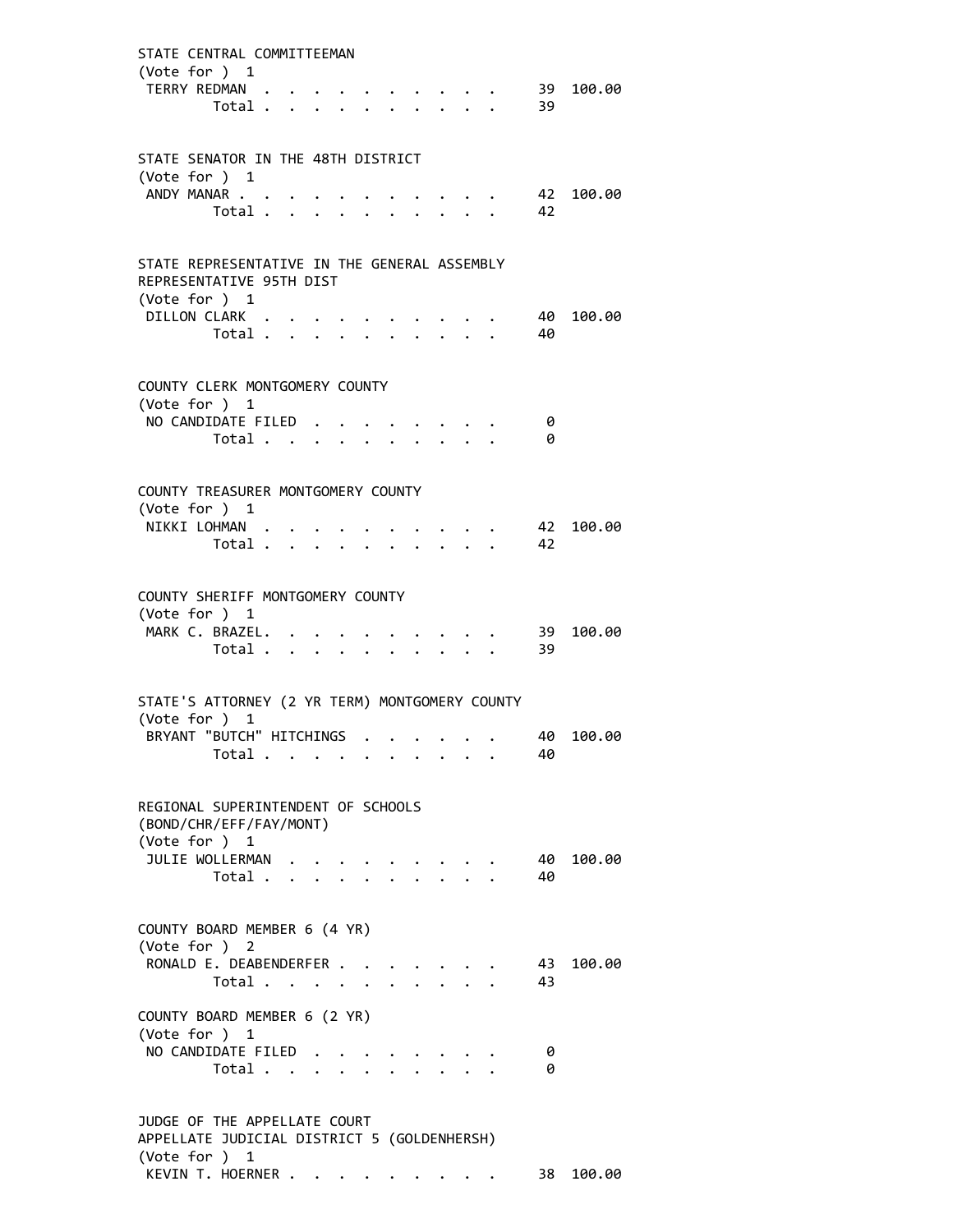| PRECINCT COMMITTEEMAN HILLSBORO 1<br>(Vote for ) 1<br>NO CANDIDATE FILED.                                                                                                                                                                                                                                                                                                                                                            | Total                                                         |                                                                 | $\mathbf{r}$ $\mathbf{r}$ | $\mathbf{1}$ , $\mathbf{1}$ , $\mathbf{1}$ , $\mathbf{1}$    |                                                                                                                                |                                                                                                         |                                                                                                                                      | 0<br>0                                                                       |                                                 |
|--------------------------------------------------------------------------------------------------------------------------------------------------------------------------------------------------------------------------------------------------------------------------------------------------------------------------------------------------------------------------------------------------------------------------------------|---------------------------------------------------------------|-----------------------------------------------------------------|---------------------------|--------------------------------------------------------------|--------------------------------------------------------------------------------------------------------------------------------|---------------------------------------------------------------------------------------------------------|--------------------------------------------------------------------------------------------------------------------------------------|------------------------------------------------------------------------------|-------------------------------------------------|
| PRECINCT REPORT<br>RUN DATE:04/04/18<br>RUN TIME:08:51 AM                                                                                                                                                                                                                                                                                                                                                                            | 2018 GENERAL PRIMARY ELECTION<br>MARCH 20, 2018<br>STATISTICS |                                                                 |                           |                                                              |                                                                                                                                |                                                                                                         |                                                                                                                                      |                                                                              | MONTGOMERY COUNTY, ILLINOIS OFFICIAL TOTALS     |
| 0802 HILLSBORO 2                                                                                                                                                                                                                                                                                                                                                                                                                     |                                                               |                                                                 |                           |                                                              |                                                                                                                                |                                                                                                         |                                                                                                                                      | VOTES PERCENT                                                                |                                                 |
| REGISTERED VOTERS - TOTAL<br>REGISTERED VOTERS - REPUBLICAN .<br>REGISTERED VOTERS - DEMOCRATIC .<br>REGISTERED VOTERS - NONPARTISAN .<br>BALLOTS CAST - TOTAL.<br>BALLOTS CAST - REPUBLICAN .<br>BALLOTS CAST - DEMOCRATIC .<br>BALLOTS CAST - NONPARTISAN.<br>BALLOTS CAST - BLANK.<br>VOTER TURNOUT - TOTAL<br>VOTER TURNOUT - REPUBLICAN.<br>VOTER TURNOUT - DEMOCRATIC.<br>VOTER TURNOUT - NONPARTISAN<br>VOTER TURNOUT - BLANK |                                                               |                                                                 |                           | $\mathbf{r}$<br>$\ddot{\phantom{0}}$<br>$\ddot{\phantom{0}}$ | $\ddot{\phantom{0}}$<br>$\mathbf{L}$<br>$1 - 1 - 1 - 1 = 1$<br>$\cdot$ $\cdot$ $\cdot$ $\cdot$ $\cdot$<br>$\ddot{\phantom{0}}$ | $\ddot{\phantom{0}}$<br>$\mathbf{L}$<br>$\bullet$ .<br><br><br><br><br><br><br><br><br><br><br><br><br> | $\mathbf{L}$<br>$\mathbf{r} = \mathbf{r} \mathbf{r}$ , where $\mathbf{r} = \mathbf{r} \mathbf{r}$<br>$\cdot$ $\cdot$ $\cdot$ $\cdot$ | 349<br>$\cdot$ , . 138 39.54<br>. 75 21.49<br>. 27 7.74<br>137<br>- 0<br>- 0 | 88 64.23<br>49 35.77<br>39.26<br>63.77<br>65.33 |
|                                                                                                                                                                                                                                                                                                                                                                                                                                      |                                                               |                                                                 |                           |                                                              |                                                                                                                                |                                                                                                         |                                                                                                                                      | *********** (REPUBLICAN) ***********                                         |                                                 |
| GOVERNOR and LIEUTENANT GOVERNOR<br>(Vote for ) 1<br>BRUCE RAUNER .<br>JEANNE IVES.                                                                                                                                                                                                                                                                                                                                                  | Total .                                                       | $\mathbf{r}$ and $\mathbf{r}$ and $\mathbf{r}$ and $\mathbf{r}$ |                           |                                                              |                                                                                                                                |                                                                                                         |                                                                                                                                      | 40 —<br>79                                                                   | 39 49.37<br>50.63                               |
| ATTORNEY GENERAL<br>(Vote for ) 1<br>ERIKA HAROLD<br>GARY GRASSO.                                                                                                                                                                                                                                                                                                                                                                    | Total .                                                       |                                                                 |                           |                                                              |                                                                                                                                |                                                                                                         |                                                                                                                                      | 51<br>21<br>72                                                               | 70.83<br>29.17                                  |
| SECRETARY OF STATE<br>(Vote for ) 1<br>JASON HELLAND.                                                                                                                                                                                                                                                                                                                                                                                | Total                                                         |                                                                 |                           |                                                              |                                                                                                                                |                                                                                                         |                                                                                                                                      | 63<br>63                                                                     | 100.00                                          |
| COMPTROLLER<br>(Vote for ) 1<br>DARLENE SENGER.                                                                                                                                                                                                                                                                                                                                                                                      | Total .                                                       | 2.121                                                           |                           |                                                              |                                                                                                                                |                                                                                                         |                                                                                                                                      | 62<br>62                                                                     | 100.00                                          |
| <b>TREASURER</b><br>(Vote for ) 1<br>JIM DODGE                                                                                                                                                                                                                                                                                                                                                                                       |                                                               |                                                                 |                           |                                                              |                                                                                                                                |                                                                                                         |                                                                                                                                      | 62                                                                           | 100.00                                          |

Total . . . . . . . . . . 62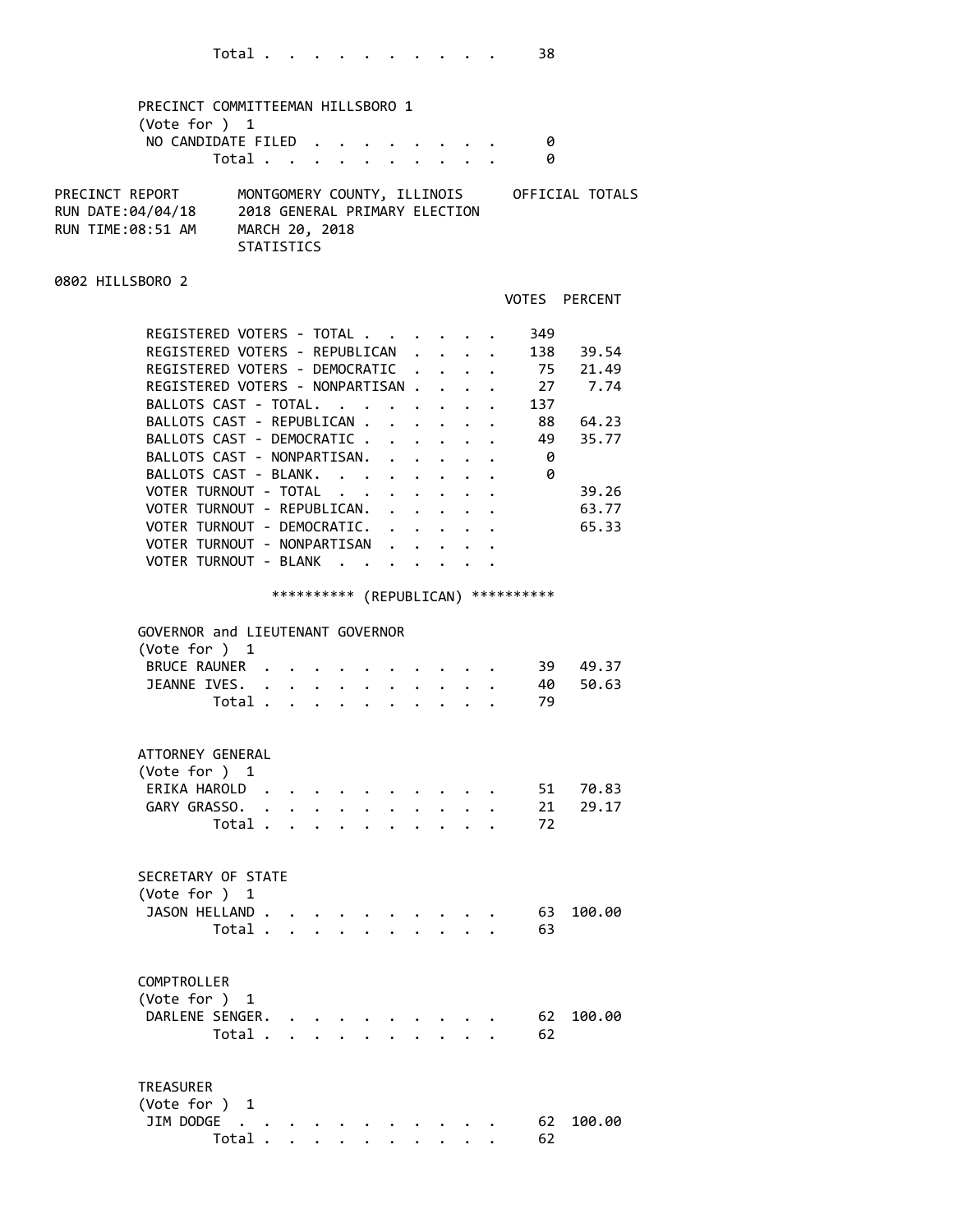| US REPRESENTATIVE IN CONGRESS 13TH DIST                                        |                                                                 |                                      |                           |  |               |                      |                                         |                 |                                    |
|--------------------------------------------------------------------------------|-----------------------------------------------------------------|--------------------------------------|---------------------------|--|---------------|----------------------|-----------------------------------------|-----------------|------------------------------------|
| (Vote for ) 1                                                                  | RODNEY DAVIS<br>Total 69                                        |                                      |                           |  |               |                      |                                         | 69              | 100.00                             |
|                                                                                |                                                                 |                                      |                           |  |               |                      |                                         |                 |                                    |
| STATE SENATOR IN THE 48TH DISTRICT<br>(Vote for $)$ 1                          |                                                                 |                                      |                           |  |               |                      |                                         |                 |                                    |
|                                                                                | SETH MCMILLAN<br>Total                                          |                                      |                           |  |               |                      | $\cdot$ $\cdot$ $\cdot$ $\cdot$ $\cdot$ | 63<br>63        | 100.00                             |
| STATE REPRESENTATIVE IN THE GENERAL ASSEMBLY<br>REPRESENTATIVE 95TH DIST       |                                                                 |                                      |                           |  |               |                      |                                         |                 |                                    |
| (Vote for $)$ 1                                                                | AVERY BOURNE<br>Total                                           |                                      |                           |  |               | $\ddot{\phantom{1}}$ |                                         | 65<br>65        | 100.00                             |
| COUNTY CLERK MONTGOMERY COUNTY<br>(Vote for ) 1                                |                                                                 |                                      |                           |  |               |                      |                                         |                 |                                    |
|                                                                                | SANDY LEITHEISER<br>Total                                       |                                      |                           |  |               |                      |                                         | 78<br>78        | 100.00                             |
| COUNTY TREASURER MONTGOMERY COUNTY<br>(Vote for ) 1                            |                                                                 |                                      |                           |  |               |                      |                                         |                 |                                    |
|                                                                                | DANIEL T. ROBBINS.<br>Total $\ldots$ $\ldots$ $\ldots$ $\ldots$ |                                      |                           |  |               |                      | $\cdot$ $\cdot$ $\cdot$ $\cdot$ $\cdot$ | 76              | 50 65.79<br>JAY L. MARTIN 26 34.21 |
|                                                                                |                                                                 |                                      |                           |  |               |                      |                                         |                 |                                    |
| COUNTY SHERIFF MONTGOMERY COUNTY<br>(Vote for $)$ 1                            |                                                                 |                                      |                           |  |               |                      |                                         |                 |                                    |
|                                                                                | RICK ROBBINS<br>SCOTT WOODS. 25                                 |                                      |                           |  |               |                      |                                         |                 | $\cdot$ 63 71.59<br>28.41          |
|                                                                                | Total                                                           |                                      |                           |  | $\sim$ $\sim$ |                      |                                         | 88              |                                    |
| STATE'S ATTORNEY (2 YR TERM) MONTGOMERY COUNTY<br>(Vote for ) 1                |                                                                 |                                      |                           |  |               |                      |                                         |                 |                                    |
|                                                                                | NO CANDIDATE FILED<br>Total                                     | $\ddot{\phantom{a}}$                 | $\mathbf{L}^{\text{max}}$ |  |               |                      |                                         | 0<br>0          |                                    |
| REGIONAL SUPERINTENDENT OF SCHOOLS<br>(BOND/CHR/EFF/FAY/MONT)<br>(Vote for ) 1 |                                                                 |                                      |                           |  |               |                      |                                         |                 |                                    |
|                                                                                | NO CANDIDATE FILED.<br>Total                                    |                                      |                           |  |               |                      |                                         | 0<br>0          |                                    |
| COUNTY BOARD MEMBER 6 (4 YR)<br>(Vote for ) 2                                  |                                                                 |                                      |                           |  |               |                      |                                         |                 |                                    |
|                                                                                | ROBERT F. MULCH, JR<br>MARK HUGHES.<br>Total .                  | $\mathbf{A}$<br>$\ddot{\phantom{a}}$ | $\bullet$                 |  |               |                      |                                         | 42<br>64<br>106 | 39.62<br>60.38                     |
| COUNTY BOARD MEMBER 6 (2 YR)                                                   |                                                                 |                                      |                           |  |               |                      |                                         |                 |                                    |
| (Vote for ) 1                                                                  | DENNIS McCAMMACK .                                              |                                      |                           |  |               |                      |                                         | 71              | 100.00                             |
|                                                                                | Total                                                           |                                      |                           |  |               |                      |                                         | 71              |                                    |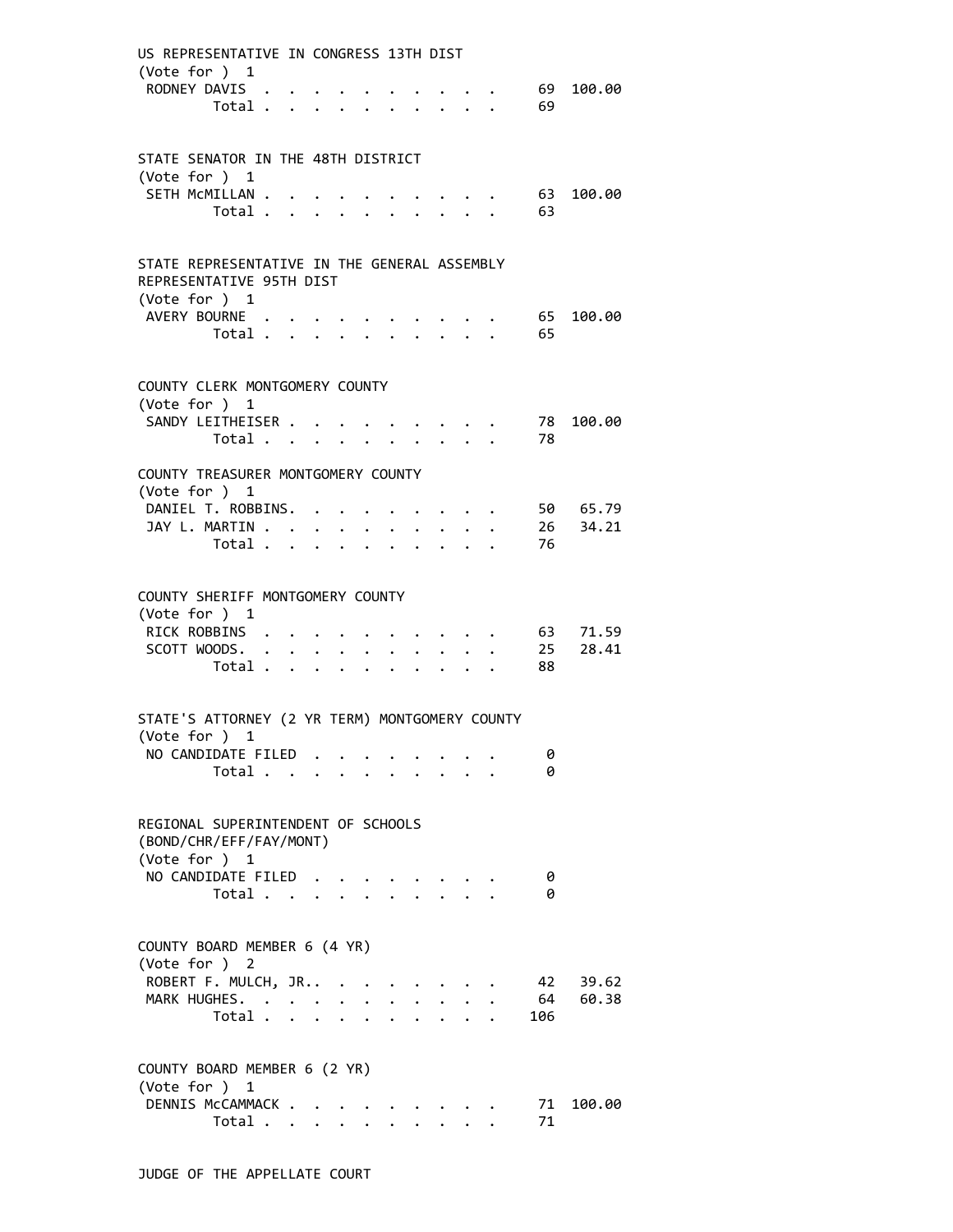| APPELLATE JUDICIAL DISTRICT 5 (GOLDENHERSH) |                                  |                             |                           |                                 |                                                                                   |                      |                                                           |                             |                           |                                    |                                     |        |
|---------------------------------------------|----------------------------------|-----------------------------|---------------------------|---------------------------------|-----------------------------------------------------------------------------------|----------------------|-----------------------------------------------------------|-----------------------------|---------------------------|------------------------------------|-------------------------------------|--------|
| (Vote for ) 1                               |                                  |                             |                           |                                 |                                                                                   |                      |                                                           |                             |                           |                                    |                                     |        |
| DAVID K. OVERSTREET                         |                                  |                             |                           |                                 |                                                                                   |                      | $\ddotsc$                                                 |                             |                           | $\sim$ $\sim$ $\sim$ $\sim$ $\sim$ | 58                                  | 100.00 |
|                                             | Total .                          | $\cdots$                    |                           |                                 |                                                                                   |                      |                                                           | $\mathbf{r}$ . $\mathbf{r}$ |                           |                                    | 58                                  |        |
|                                             |                                  |                             |                           |                                 |                                                                                   |                      |                                                           |                             |                           |                                    |                                     |        |
|                                             |                                  |                             |                           |                                 |                                                                                   |                      |                                                           |                             |                           |                                    |                                     |        |
| PRECINCT COMMITTEEMAN HILLSBORO 2           |                                  |                             |                           |                                 |                                                                                   |                      |                                                           |                             |                           |                                    |                                     |        |
| (Vote for ) 1                               |                                  |                             |                           |                                 |                                                                                   |                      |                                                           |                             |                           |                                    |                                     |        |
| DARYL HODGES .                              |                                  |                             |                           |                                 |                                                                                   |                      |                                                           |                             |                           |                                    | 72                                  | 100.00 |
|                                             | Total                            |                             |                           | $\mathbf{r}$                    |                                                                                   |                      |                                                           |                             | $\mathbf{L} = \mathbf{L}$ |                                    | 72                                  |        |
|                                             |                                  |                             |                           |                                 |                                                                                   |                      |                                                           |                             |                           |                                    |                                     |        |
|                                             |                                  |                             |                           |                                 |                                                                                   |                      |                                                           |                             |                           |                                    | *********** (DEMOCRATIC) ********** |        |
| GOVERNOR and LIEUTENANT GOVERNOR            |                                  |                             |                           |                                 |                                                                                   |                      |                                                           |                             |                           |                                    |                                     |        |
| (Vote for ) 1                               |                                  |                             |                           |                                 |                                                                                   |                      |                                                           |                             |                           |                                    |                                     |        |
| JB PRITZKER.                                |                                  |                             |                           |                                 |                                                                                   |                      |                                                           |                             |                           |                                    | 30 -                                | 62.50  |
| CHRIS KENNEDY .                             |                                  | $\ddot{\phantom{a}}$        |                           |                                 |                                                                                   |                      |                                                           |                             |                           |                                    | 11                                  | 22.92  |
| DANIEL BISS. .                              |                                  | $\ddot{\phantom{0}}$        | $\ddot{\phantom{0}}$      | $\ddot{\phantom{0}}$            | $\sim$                                                                            | $\ddot{\phantom{0}}$ | $\ddot{\bullet}$                                          |                             |                           |                                    |                                     | 4 8.33 |
| BOB DAIBER                                  |                                  |                             |                           |                                 |                                                                                   |                      | $\ddot{\phantom{1}}$                                      | $\mathbf{L}$                |                           |                                    | $\overline{2}$                      | 4.17   |
| TIO HARDIMAN                                |                                  |                             |                           |                                 |                                                                                   | $\ddot{\phantom{0}}$ | $\ddot{\phantom{0}}$                                      |                             |                           |                                    | - 0                                 |        |
| ROBERT MARSHALL .                           |                                  |                             |                           |                                 |                                                                                   | $\ddot{\phantom{0}}$ | $\ddot{\phantom{0}}$                                      | $\ddot{\phantom{0}}$        | $\ddot{\phantom{0}}$      |                                    | 1                                   | 2.08   |
|                                             | Total $\cdots$ $\cdots$ $\cdots$ |                             |                           |                                 |                                                                                   |                      |                                                           |                             | $\bullet$                 |                                    | 48                                  |        |
|                                             |                                  |                             |                           |                                 |                                                                                   |                      |                                                           |                             |                           |                                    |                                     |        |
|                                             |                                  |                             |                           |                                 |                                                                                   |                      |                                                           |                             |                           |                                    |                                     |        |
| ATTORNEY GENERAL                            |                                  |                             |                           |                                 |                                                                                   |                      |                                                           |                             |                           |                                    |                                     |        |
| (Vote for ) 1                               |                                  |                             |                           |                                 |                                                                                   |                      |                                                           |                             |                           |                                    |                                     |        |
| PAT QUINN                                   |                                  |                             |                           |                                 |                                                                                   |                      |                                                           |                             |                           |                                    | 26                                  | 56.52  |
| RENATO MARIOTTI                             |                                  |                             |                           |                                 |                                                                                   |                      | $\ddot{\phantom{a}}$                                      |                             |                           |                                    | 4                                   | 8.70   |
| SCOTT DRURY. .                              |                                  |                             |                           |                                 | $\cdot$ $\cdot$ $\cdot$                                                           | $\ddot{\phantom{0}}$ | $\ddot{\phantom{0}}$                                      |                             |                           |                                    | 5                                   | 10.87  |
| NANCY ROTERING.                             |                                  | $\ddot{\phantom{a}}$        |                           |                                 | $\mathbf{r} = \mathbf{r} + \mathbf{r}$ , where $\mathbf{r}$                       | $\bullet$            | $\bullet$                                                 |                             |                           |                                    | 6                                   | 13.04  |
| KWAME RAOUL.                                |                                  | $\sim$ $\sim$ $\sim$ $\sim$ |                           |                                 | $\mathbf{r} = \mathbf{r} \mathbf{r}$ , where $\mathbf{r} = \mathbf{r} \mathbf{r}$ | $\ddot{\phantom{0}}$ |                                                           |                             |                           |                                    | 4                                   | 8.70   |
| JESSE RUIZ                                  |                                  |                             |                           |                                 | $\mathbf{r} = \mathbf{r} + \mathbf{r}$ , where $\mathbf{r}$                       |                      |                                                           |                             |                           |                                    | 0                                   |        |
| SHARON FAIRLEY.                             |                                  |                             |                           | $\ddot{\phantom{0}}$            | $\sim$ $-$                                                                        | $\ddot{\phantom{0}}$ |                                                           |                             |                           |                                    | 1                                   | 2.17   |
| AARON GOLDSTEIN                             |                                  |                             | $\mathbf{L}^{\text{max}}$ |                                 | $\mathbf{L}^{\text{max}}$ , and $\mathbf{L}^{\text{max}}$                         | $\ddot{\phantom{0}}$ |                                                           |                             |                           |                                    | 0                                   |        |
|                                             | Total                            |                             |                           |                                 |                                                                                   | $\mathbf{L}$         | $\ddot{\phantom{a}}$                                      | $\mathbf{L}$                |                           |                                    | 46                                  |        |
|                                             |                                  |                             |                           |                                 |                                                                                   |                      |                                                           |                             |                           |                                    |                                     |        |
|                                             |                                  |                             |                           |                                 |                                                                                   |                      |                                                           |                             |                           |                                    |                                     |        |
| SECRETARY OF STATE                          |                                  |                             |                           |                                 |                                                                                   |                      |                                                           |                             |                           |                                    |                                     |        |
| (Vote for ) 1                               |                                  |                             |                           |                                 |                                                                                   |                      |                                                           |                             |                           |                                    |                                     |        |
| JESSE WHITE.                                |                                  |                             |                           |                                 |                                                                                   |                      |                                                           |                             |                           |                                    | 44                                  | 100.00 |
|                                             | Total                            |                             |                           |                                 |                                                                                   |                      |                                                           |                             |                           |                                    | 44                                  |        |
|                                             |                                  |                             |                           |                                 |                                                                                   |                      |                                                           |                             |                           |                                    |                                     |        |
|                                             |                                  |                             |                           |                                 |                                                                                   |                      |                                                           |                             |                           |                                    |                                     |        |
| COMPTROLLER                                 |                                  |                             |                           |                                 |                                                                                   |                      |                                                           |                             |                           |                                    |                                     |        |
| (Vote for ) 1                               |                                  |                             |                           |                                 |                                                                                   |                      |                                                           |                             |                           |                                    |                                     |        |
| SUSANA A. MENDOZA. .                        |                                  |                             |                           |                                 |                                                                                   |                      |                                                           |                             |                           |                                    | 44                                  | 100.00 |
|                                             | Total                            |                             |                           |                                 |                                                                                   |                      |                                                           |                             |                           |                                    | 44                                  |        |
|                                             |                                  |                             |                           |                                 |                                                                                   |                      |                                                           |                             |                           |                                    |                                     |        |
|                                             |                                  |                             |                           |                                 |                                                                                   |                      |                                                           |                             |                           |                                    |                                     |        |
| <b>TREASURER</b>                            |                                  |                             |                           |                                 |                                                                                   |                      |                                                           |                             |                           |                                    |                                     |        |
| (Vote for ) 1                               |                                  |                             |                           |                                 |                                                                                   |                      |                                                           |                             |                           |                                    |                                     |        |
| MICHAEL W. FRERICHS                         |                                  |                             |                           |                                 |                                                                                   |                      |                                                           |                             |                           |                                    | 40                                  | 100.00 |
|                                             | Total                            |                             |                           |                                 |                                                                                   |                      | $\mathbf{r}$ , $\mathbf{r}$ , $\mathbf{r}$ , $\mathbf{r}$ |                             |                           |                                    | 40                                  |        |
|                                             |                                  |                             |                           |                                 |                                                                                   |                      |                                                           |                             |                           |                                    |                                     |        |
|                                             |                                  |                             |                           |                                 |                                                                                   |                      |                                                           |                             |                           |                                    |                                     |        |
| US REPRESENTATIVE IN CONGRESS DIST 13       |                                  |                             |                           |                                 |                                                                                   |                      |                                                           |                             |                           |                                    |                                     |        |
| (Vote for ) 1                               |                                  |                             |                           |                                 |                                                                                   |                      |                                                           |                             |                           |                                    |                                     |        |
| BETSY DIRKSEN LONDRIGAN.                    |                                  |                             |                           |                                 |                                                                                   |                      |                                                           |                             |                           |                                    | 19                                  | 40.43  |
| ERIK JONES                                  |                                  |                             |                           | $\ddot{\phantom{0}}$            | $\ddot{\phantom{0}}$                                                              | $\ddot{\phantom{a}}$ | $\ddot{\phantom{0}}$                                      |                             |                           |                                    | 23                                  | 48.94  |
| JON EBEL.                                   |                                  |                             |                           |                                 | $\ddot{\phantom{0}}$                                                              | $\ddot{\phantom{0}}$ | $\ddot{\phantom{0}}$                                      |                             |                           |                                    | $\overline{\mathbf{3}}$             | 6.38   |
| DAVID M. GILL .                             |                                  |                             |                           | $\cdot$ $\cdot$ $\cdot$ $\cdot$ | $\ddot{\phantom{0}}$                                                              | $\ddot{\phantom{0}}$ | $\ddot{\phantom{0}}$                                      |                             |                           |                                    | $\mathbf{1}$                        | 2.13   |
| ANGEL SIDES. .                              |                                  | $\bullet$                   | $\bullet$ .               | $\bullet$ .                     | $\bullet$ .                                                                       |                      |                                                           | $\bullet$                   |                           |                                    | $1 \quad$                           | 2.13   |
|                                             | Total .                          | $\mathbf{r}$                | $\ddot{\phantom{0}}$      | $\ddot{\phantom{0}}$            | $\ddot{\phantom{0}}$                                                              |                      |                                                           |                             |                           |                                    | 47                                  |        |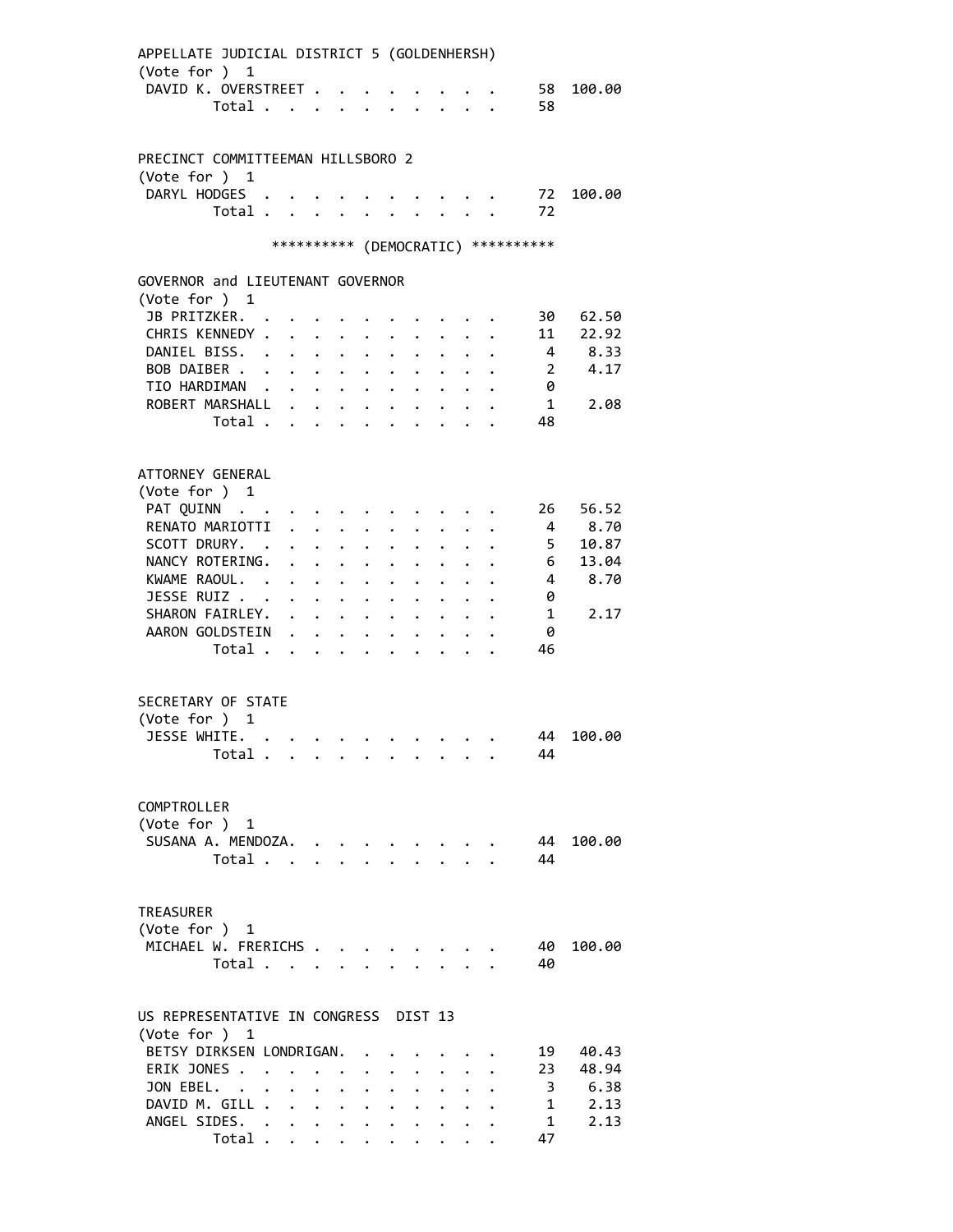| STATE CENTRAL COMMITTEEWOMAN<br>(Vote for $)$ 1<br>JAYNE MAZZOTTI.<br>PAMELLA GRONEMEYER |                                           |              |  |                      |                |                 |                      |                      |      |            | . 33 70.21<br>14 29.79 |
|------------------------------------------------------------------------------------------|-------------------------------------------|--------------|--|----------------------|----------------|-----------------|----------------------|----------------------|------|------------|------------------------|
|                                                                                          | Total                                     |              |  |                      |                |                 |                      |                      |      | 47         |                        |
| STATE CENTRAL COMMITTEEMAN<br>(Vote for ) 1                                              |                                           |              |  |                      |                |                 |                      |                      |      |            |                        |
| TERRY REDMAN .                                                                           |                                           |              |  |                      |                |                 |                      |                      |      | 40         | 100.00                 |
|                                                                                          | Total                                     |              |  | $\ddot{\phantom{0}}$ |                | $\cdot$ $\cdot$ | $\ddot{\phantom{0}}$ | $\ddot{\phantom{0}}$ |      | - 40       |                        |
| STATE SENATOR IN THE 48TH DISTRICT                                                       |                                           |              |  |                      |                |                 |                      |                      |      |            |                        |
| (Vote for ) 1                                                                            |                                           |              |  |                      |                |                 |                      |                      |      |            |                        |
| ANDY MANAR                                                                               | Total                                     |              |  | $\ddot{\phantom{a}}$ | $\overline{a}$ | $\mathbf{L}$    | $\mathbf{L}$         |                      |      | - 46<br>46 | 100.00                 |
|                                                                                          |                                           |              |  |                      |                |                 |                      |                      |      |            |                        |
| STATE REPRESENTATIVE IN THE GENERAL ASSEMBLY<br>REPRESENTATIVE 95TH DIST                 |                                           |              |  |                      |                |                 |                      |                      |      |            |                        |
| (Vote for $)$ 1<br>DILLON CLARK                                                          |                                           |              |  |                      |                |                 |                      |                      |      | 42         | 100.00                 |
|                                                                                          | Total                                     |              |  |                      |                |                 |                      |                      |      | - 42       |                        |
| COUNTY CLERK MONTGOMERY COUNTY<br>(Vote for ) 1                                          |                                           |              |  |                      |                |                 |                      |                      |      |            |                        |
| NO CANDIDATE FILED.                                                                      |                                           |              |  |                      |                |                 |                      |                      |      | 0          |                        |
|                                                                                          | Total                                     |              |  |                      |                |                 |                      |                      |      | 0          |                        |
| COUNTY TREASURER MONTGOMERY COUNTY<br>(Vote for $)$ 1                                    |                                           |              |  |                      |                |                 |                      |                      |      |            |                        |
| NIKKI LOHMAN                                                                             | Total $\cdots$ $\cdots$ $\cdots$          |              |  |                      |                |                 |                      |                      | . 43 | 43         | 100.00                 |
|                                                                                          |                                           |              |  |                      |                |                 |                      |                      |      |            |                        |
| COUNTY SHERIFF MONTGOMERY COUNTY                                                         |                                           |              |  |                      |                |                 |                      |                      |      |            |                        |
| (Vote for ) 1<br>MARK C. BRAZEL                                                          |                                           |              |  |                      |                |                 |                      |                      |      |            | 39 100.00              |
|                                                                                          | Total $\cdots$ $\cdots$ $\cdots$ $\cdots$ |              |  |                      |                |                 |                      |                      |      | 39         |                        |
|                                                                                          |                                           |              |  |                      |                |                 |                      |                      |      |            |                        |
| STATE'S ATTORNEY (2 YR TERM) MONTGOMERY COUNTY<br>(Vote for ) 1                          |                                           |              |  |                      |                |                 |                      |                      |      |            |                        |
| BRYANT "BUTCH" HITCHINGS                                                                 |                                           |              |  |                      |                |                 |                      |                      |      | 42         | 100.00                 |
|                                                                                          | Total                                     |              |  |                      |                |                 |                      |                      |      | 42         |                        |
| REGIONAL SUPERINTENDENT OF SCHOOLS<br>(BOND/CHR/EFF/FAY/MONT)                            |                                           |              |  |                      |                |                 |                      |                      |      |            |                        |
| (Vote for ) 1<br>JULIE WOLLERMAN                                                         |                                           |              |  |                      |                |                 |                      |                      |      | 43         | 100.00                 |
|                                                                                          | Total .                                   | $\mathbf{A}$ |  |                      |                |                 |                      |                      |      | 43         |                        |
| COUNTY BOARD MEMBER 6 (4 YR)<br>(Vote for ) 2                                            |                                           |              |  |                      |                |                 |                      |                      |      |            |                        |
| RONALD E. DEABENDERFER                                                                   |                                           |              |  |                      |                |                 |                      |                      |      | 39         | 100.00                 |
|                                                                                          | Total $\cdots$ $\cdots$                   |              |  |                      |                |                 |                      |                      |      | 39         |                        |
| COUNTY BOARD MEMBER 6 (2 YR)                                                             |                                           |              |  |                      |                |                 |                      |                      |      |            |                        |
| (Vote for ) 1<br>NO CANDIDATE FILED                                                      |                                           |              |  |                      |                |                 |                      |                      |      | 0          |                        |
|                                                                                          | Total                                     |              |  |                      |                |                 |                      |                      |      | 0          |                        |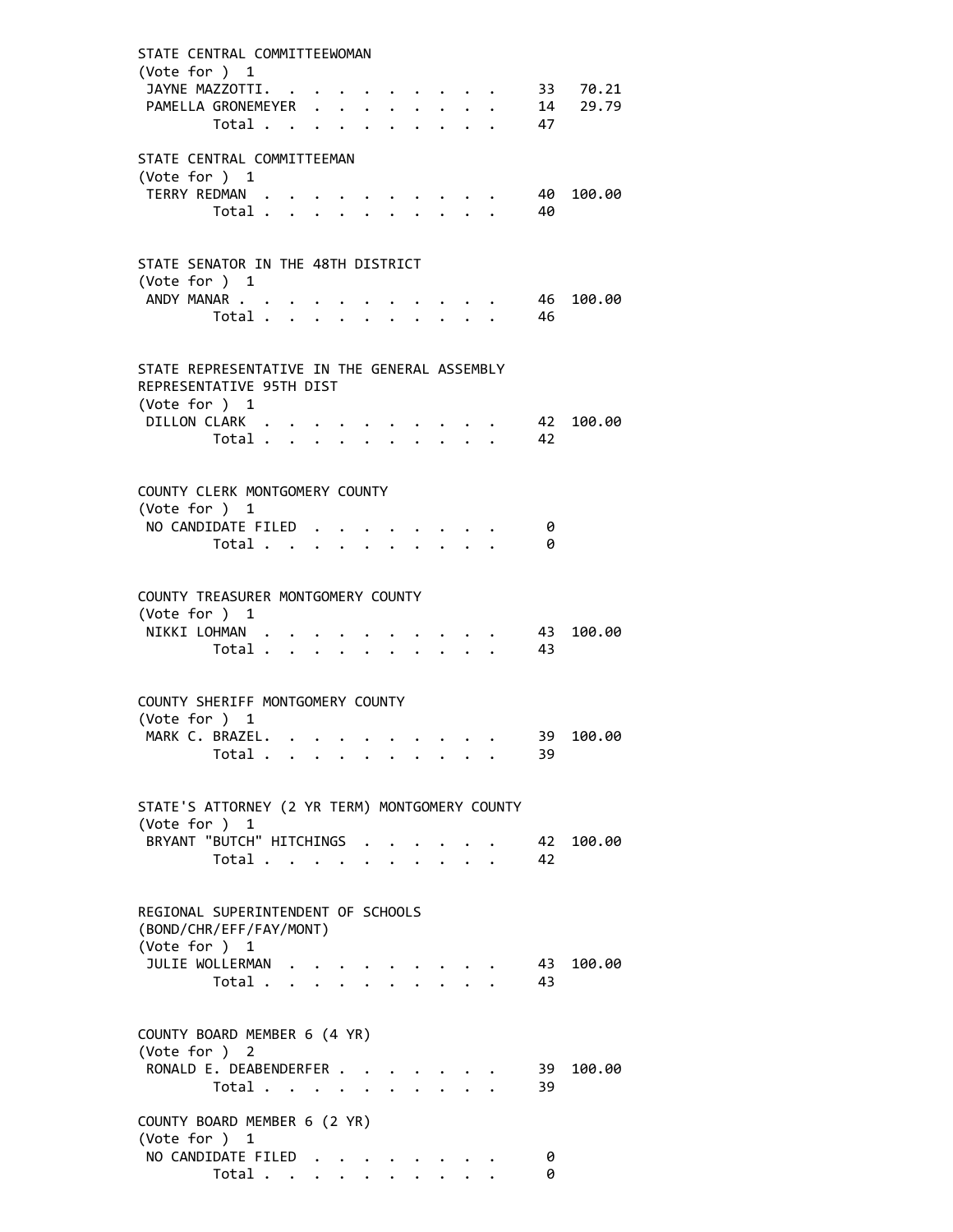| JUDGE OF THE APPELLATE COURT<br>APPELLATE JUDICIAL DISTRICT 5 (GOLDENHERSH)<br>(Vote for ) 1 |                                                               |                                                                                                                                                                                                                               |  |  |                      |                                                                       |                         |                                      |                                             |  |
|----------------------------------------------------------------------------------------------|---------------------------------------------------------------|-------------------------------------------------------------------------------------------------------------------------------------------------------------------------------------------------------------------------------|--|--|----------------------|-----------------------------------------------------------------------|-------------------------|--------------------------------------|---------------------------------------------|--|
| KEVIN T. HOERNER                                                                             | Total                                                         |                                                                                                                                                                                                                               |  |  | $\ddot{\phantom{a}}$ |                                                                       | $\cdot$ $\cdot$ $\cdot$ | 39<br>39                             | 100.00                                      |  |
| PRECINCT COMMITTEEMAN HILLSBORO 2<br>(Vote for $)$ 1                                         |                                                               |                                                                                                                                                                                                                               |  |  |                      |                                                                       |                         |                                      |                                             |  |
| PAUL SELLERS .                                                                               | Total                                                         |                                                                                                                                                                                                                               |  |  |                      |                                                                       |                         | 43<br>- 43                           | 100.00                                      |  |
| PRECINCT REPORT<br>RUN DATE:04/04/18<br>RUN TIME:08:51 AM                                    | 2018 GENERAL PRIMARY ELECTION<br>MARCH 20, 2018<br>STATISTICS |                                                                                                                                                                                                                               |  |  |                      |                                                                       |                         |                                      | MONTGOMERY COUNTY, ILLINOIS OFFICIAL TOTALS |  |
| 0803 HILLSBORO 3                                                                             |                                                               |                                                                                                                                                                                                                               |  |  |                      |                                                                       |                         |                                      | VOTES PERCENT                               |  |
| REGISTERED VOTERS - TOTAL                                                                    |                                                               |                                                                                                                                                                                                                               |  |  |                      |                                                                       |                         | 645                                  |                                             |  |
| REGISTERED VOTERS - REPUBLICAN .                                                             |                                                               |                                                                                                                                                                                                                               |  |  |                      |                                                                       | $\ddot{\phantom{0}}$    |                                      | 275 42.64                                   |  |
| REGISTERED VOTERS - DEMOCRATIC                                                               |                                                               |                                                                                                                                                                                                                               |  |  |                      |                                                                       |                         |                                      | 143 22.17                                   |  |
| REGISTERED VOTERS - NONPARTISAN                                                              |                                                               |                                                                                                                                                                                                                               |  |  |                      |                                                                       |                         | 61                                   | 9.46                                        |  |
| BALLOTS CAST - TOTAL.                                                                        |                                                               |                                                                                                                                                                                                                               |  |  |                      | $\bullet$ , $\bullet$ , $\bullet$ , $\bullet$ , $\bullet$ , $\bullet$ |                         | 280                                  |                                             |  |
| BALLOTS CAST - REPUBLICAN                                                                    |                                                               |                                                                                                                                                                                                                               |  |  |                      |                                                                       |                         |                                      | 189 67.50                                   |  |
| BALLOTS CAST - DEMOCRATIC                                                                    |                                                               |                                                                                                                                                                                                                               |  |  |                      |                                                                       |                         | 91                                   | 32.50                                       |  |
| BALLOTS CAST - NONPARTISAN.                                                                  |                                                               |                                                                                                                                                                                                                               |  |  |                      |                                                                       |                         | - 0                                  |                                             |  |
| BALLOTS CAST - BLANK.                                                                        |                                                               |                                                                                                                                                                                                                               |  |  |                      |                                                                       |                         | - 0                                  |                                             |  |
| VOTER TURNOUT - TOTAL                                                                        |                                                               |                                                                                                                                                                                                                               |  |  |                      |                                                                       |                         |                                      | 43.41                                       |  |
| VOTER TURNOUT - REPUBLICAN.                                                                  |                                                               |                                                                                                                                                                                                                               |  |  |                      |                                                                       |                         |                                      | 68.73                                       |  |
| VOTER TURNOUT - DEMOCRATIC.                                                                  |                                                               |                                                                                                                                                                                                                               |  |  |                      |                                                                       |                         |                                      | 63.64                                       |  |
| VOTER TURNOUT - NONPARTISAN .                                                                |                                                               |                                                                                                                                                                                                                               |  |  |                      |                                                                       |                         |                                      |                                             |  |
| VOTER TURNOUT - BLANK                                                                        |                                                               |                                                                                                                                                                                                                               |  |  | $\bullet$ .          |                                                                       |                         |                                      |                                             |  |
|                                                                                              |                                                               |                                                                                                                                                                                                                               |  |  |                      |                                                                       |                         | *********** (REPUBLICAN) *********** |                                             |  |
| GOVERNOR and LIEUTENANT GOVERNOR                                                             |                                                               |                                                                                                                                                                                                                               |  |  |                      |                                                                       |                         |                                      |                                             |  |
| (Vote for ) 1                                                                                |                                                               |                                                                                                                                                                                                                               |  |  |                      |                                                                       |                         |                                      |                                             |  |
| <b>BRUCE RAUNER</b>                                                                          |                                                               |                                                                                                                                                                                                                               |  |  |                      |                                                                       |                         | 93                                   | 54.39                                       |  |
| JEANNE IVES. .                                                                               |                                                               | . The contract of the contract of the contract of the contract of the contract of the contract of the contract of the contract of the contract of the contract of the contract of the contract of the contract of the contrac |  |  |                      |                                                                       |                         | 78                                   | 45.61                                       |  |
|                                                                                              | Total .                                                       |                                                                                                                                                                                                                               |  |  |                      |                                                                       |                         | 171                                  |                                             |  |
|                                                                                              |                                                               |                                                                                                                                                                                                                               |  |  |                      |                                                                       |                         |                                      |                                             |  |
| ATTORNEY GENERAL                                                                             |                                                               |                                                                                                                                                                                                                               |  |  |                      |                                                                       |                         |                                      |                                             |  |
| (Vote for ) $1$                                                                              |                                                               |                                                                                                                                                                                                                               |  |  |                      |                                                                       |                         |                                      |                                             |  |
| ERIKA HAROLD.                                                                                |                                                               |                                                                                                                                                                                                                               |  |  |                      |                                                                       |                         | 127                                  | 79.38                                       |  |
| GARY GRASSO.                                                                                 | $\ddot{\phantom{a}}$                                          |                                                                                                                                                                                                                               |  |  |                      |                                                                       |                         | 33                                   | 20.63                                       |  |
|                                                                                              | Total .                                                       |                                                                                                                                                                                                                               |  |  |                      |                                                                       |                         | 160                                  |                                             |  |
|                                                                                              |                                                               |                                                                                                                                                                                                                               |  |  |                      |                                                                       |                         |                                      |                                             |  |
| SECRETARY OF STATE                                                                           |                                                               |                                                                                                                                                                                                                               |  |  |                      |                                                                       |                         |                                      |                                             |  |
| (Vote for ) 1                                                                                |                                                               |                                                                                                                                                                                                                               |  |  |                      |                                                                       |                         |                                      |                                             |  |
| JASON HELLAND                                                                                | Total                                                         |                                                                                                                                                                                                                               |  |  |                      |                                                                       |                         | 136<br>136                           | 100.00                                      |  |
|                                                                                              |                                                               |                                                                                                                                                                                                                               |  |  |                      |                                                                       |                         |                                      |                                             |  |
| COMPTROLLER                                                                                  |                                                               |                                                                                                                                                                                                                               |  |  |                      |                                                                       |                         |                                      |                                             |  |
| (Vote for ) 1                                                                                |                                                               |                                                                                                                                                                                                                               |  |  |                      |                                                                       |                         |                                      |                                             |  |
| DARLENE SENGER.                                                                              |                                                               |                                                                                                                                                                                                                               |  |  |                      |                                                                       |                         | 134                                  | 100.00                                      |  |
|                                                                                              | Total                                                         |                                                                                                                                                                                                                               |  |  |                      |                                                                       |                         | 134                                  |                                             |  |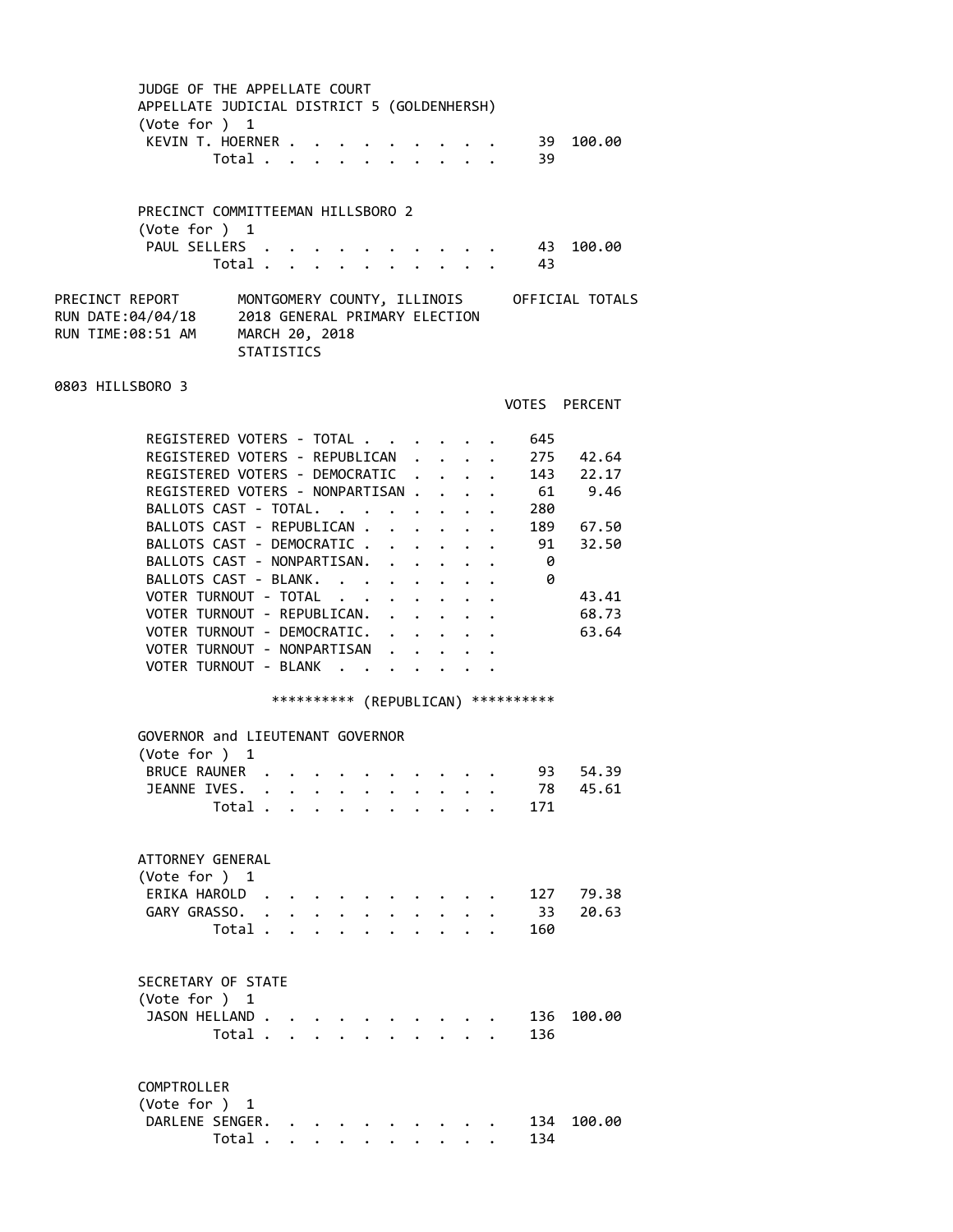| <b>TREASURER</b><br>(Vote for ) 1<br>JIM DODGE                                            | Total . |                           |                      |                         |                      |                      |                                        |                      |                   | 134       | 134 100.00            |
|-------------------------------------------------------------------------------------------|---------|---------------------------|----------------------|-------------------------|----------------------|----------------------|----------------------------------------|----------------------|-------------------|-----------|-----------------------|
| US REPRESENTATIVE IN CONGRESS 13TH DIST                                                   |         |                           |                      |                         |                      |                      |                                        |                      |                   |           |                       |
| (Vote for ) $1$<br>RODNEY DAVIS                                                           |         |                           |                      |                         |                      |                      |                                        |                      |                   |           | 153 100.00            |
|                                                                                           | Total   |                           |                      |                         | $\ddot{\phantom{a}}$ |                      | $\mathbf{r}$ . The set of $\mathbf{r}$ |                      |                   | 153       |                       |
| STATE SENATOR IN THE 48TH DISTRICT                                                        |         |                           |                      |                         |                      |                      |                                        |                      |                   |           |                       |
| (Vote for ) 1<br>SETH MCMILLAN                                                            |         |                           |                      |                         |                      |                      | $\sim$ $\sim$ $\sim$                   |                      |                   |           | 135 100.00            |
|                                                                                           | Total   |                           |                      | $\ddot{\phantom{0}}$    |                      | $\ddot{\phantom{a}}$ |                                        | $\ddot{\phantom{a}}$ |                   | 135       |                       |
| STATE REPRESENTATIVE IN THE GENERAL ASSEMBLY<br>REPRESENTATIVE 95TH DIST<br>(Vote for ) 1 |         |                           |                      |                         |                      |                      |                                        |                      |                   |           |                       |
| AVERY BOURNE .                                                                            |         |                           |                      |                         |                      |                      |                                        |                      |                   |           | 144 100.00            |
|                                                                                           | Total   |                           |                      |                         |                      |                      |                                        |                      | $\cdots$ $\cdots$ | 144       |                       |
|                                                                                           |         |                           |                      |                         |                      |                      |                                        |                      |                   |           |                       |
| COUNTY CLERK MONTGOMERY COUNTY<br>(Vote for ) 1                                           |         |                           |                      |                         |                      |                      |                                        |                      |                   |           |                       |
| SANDY LEITHEISER                                                                          |         |                           |                      |                         |                      |                      |                                        |                      |                   |           | 171 100.00            |
|                                                                                           | Total   |                           |                      |                         |                      | $\mathbf{r}$         |                                        |                      |                   | 171       |                       |
| COUNTY TREASURER MONTGOMERY COUNTY                                                        |         |                           |                      |                         |                      |                      |                                        |                      |                   |           |                       |
| (Vote for ) 1                                                                             |         |                           |                      |                         |                      |                      |                                        |                      |                   |           |                       |
| DANIEL T. ROBBINS. .<br>JAY L. MARTIN                                                     |         |                           |                      |                         |                      |                      |                                        |                      |                   |           | 121 68.75<br>55 31.25 |
|                                                                                           | Total   |                           |                      | $\cdot$ $\cdot$ $\cdot$ | $\ddot{\phantom{a}}$ |                      |                                        |                      |                   | 176       |                       |
|                                                                                           |         |                           |                      |                         |                      |                      |                                        |                      |                   |           |                       |
| COUNTY SHERIFF MONTGOMERY COUNTY                                                          |         |                           |                      |                         |                      |                      |                                        |                      |                   |           |                       |
| (Vote for ) 1                                                                             |         |                           |                      |                         |                      |                      |                                        |                      |                   |           |                       |
| RICK ROBBINS                                                                              |         |                           |                      |                         |                      |                      |                                        |                      |                   |           | 119 65.38             |
| SCOTT WOODS.                                                                              | Total   |                           |                      |                         |                      |                      |                                        |                      |                   | 63<br>182 | 34.62                 |
|                                                                                           |         |                           |                      |                         |                      |                      |                                        |                      |                   |           |                       |
| STATE'S ATTORNEY (2 YR TERM) MONTGOMERY COUNTY<br>(Vote for ) 1                           |         |                           |                      |                         |                      |                      |                                        |                      |                   |           |                       |
| NO CANDIDATE FILED                                                                        |         |                           |                      |                         |                      |                      |                                        |                      |                   | 0         |                       |
|                                                                                           | Total   |                           |                      |                         |                      |                      |                                        |                      |                   | 0         |                       |
| REGIONAL SUPERINTENDENT OF SCHOOLS<br>(BOND/CHR/EFF/FAY/MONT)<br>(Vote for ) 1            |         |                           |                      |                         |                      |                      |                                        |                      |                   |           |                       |
| NO CANDIDATE FILED                                                                        |         |                           |                      |                         |                      |                      |                                        |                      |                   | 0         |                       |
|                                                                                           | Total   |                           |                      |                         |                      |                      |                                        | $\sim$ $\sim$        |                   | 0         |                       |
|                                                                                           |         |                           |                      |                         |                      |                      |                                        |                      |                   |           |                       |
| COUNTY BOARD MEMBER 6 (4 YR)                                                              |         |                           |                      |                         |                      |                      |                                        |                      |                   |           |                       |
| (Vote for ) 2<br>ROBERT F. MULCH, JR                                                      |         |                           |                      |                         |                      |                      |                                        |                      |                   | 110       | 46.41                 |
| MARK HUGHES.                                                                              |         |                           | $\bullet$            |                         |                      |                      |                                        |                      |                   | 127       | 53.59                 |
|                                                                                           | Total . | $\mathbf{L}$ $\mathbf{L}$ | $\ddot{\phantom{0}}$ | $\ddot{\phantom{0}}$    |                      |                      |                                        |                      |                   | 237       |                       |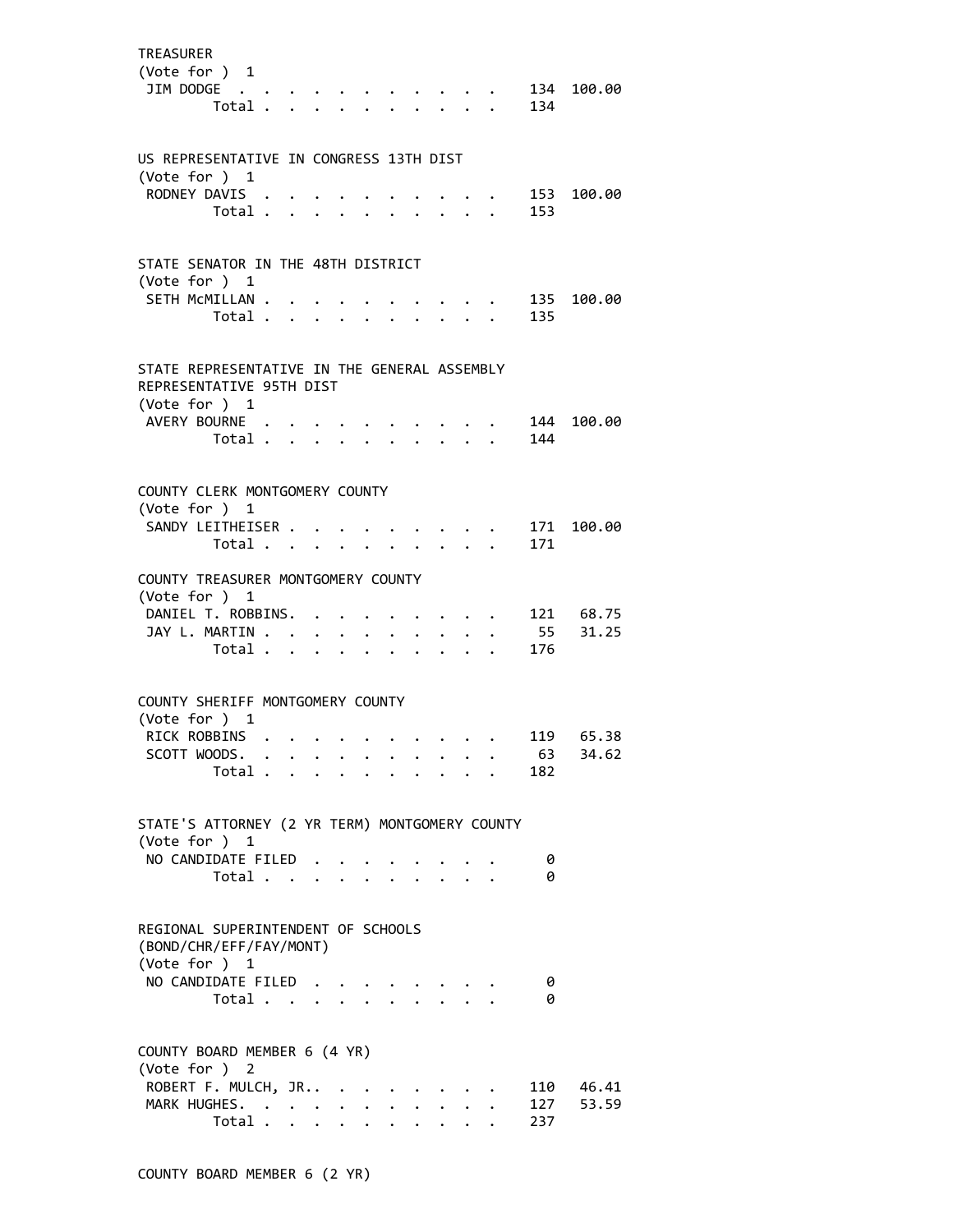| (Vote for ) 1<br>DENNIS MCCAMMACK                                           | Total                |                                             |                      |                      | $\mathbf{r}$ and $\mathbf{r}$ and $\mathbf{r}$ |                                  |                                                     |                      | 144                                 | 144 100.00 |
|-----------------------------------------------------------------------------|----------------------|---------------------------------------------|----------------------|----------------------|------------------------------------------------|----------------------------------|-----------------------------------------------------|----------------------|-------------------------------------|------------|
| JUDGE OF THE APPELLATE COURT<br>APPELLATE JUDICIAL DISTRICT 5 (GOLDENHERSH) |                      |                                             |                      |                      |                                                |                                  |                                                     |                      |                                     |            |
| (Vote for ) 1                                                               |                      |                                             |                      |                      |                                                |                                  |                                                     |                      |                                     |            |
| DAVID K. OVERSTREET .                                                       | Total                |                                             |                      | $\mathbf{L}$         | $\mathbf{L}$                                   |                                  | $\mathbf{1}$ $\mathbf{1}$ $\mathbf{1}$ $\mathbf{1}$ |                      | 129<br>129                          | 100.00     |
| PRECINCT COMMITTEEMAN HILLSBORO 3                                           |                      |                                             |                      |                      |                                                |                                  |                                                     |                      |                                     |            |
| (Vote for ) 1<br>LYLE R. "DICK" JAMES.                                      |                      |                                             |                      |                      |                                                |                                  |                                                     |                      |                                     | 150 100.00 |
|                                                                             | Total                |                                             |                      |                      |                                                |                                  |                                                     |                      | 150                                 |            |
|                                                                             |                      |                                             |                      |                      |                                                |                                  |                                                     |                      | *********** (DEMOCRATIC) ********** |            |
| GOVERNOR and LIEUTENANT GOVERNOR                                            |                      |                                             |                      |                      |                                                |                                  |                                                     |                      |                                     |            |
| (Vote for ) 1<br>JB PRITZKER.                                               |                      |                                             |                      |                      |                                                |                                  |                                                     |                      | 60                                  | 66.67      |
| CHRIS KENNEDY .                                                             |                      |                                             |                      |                      |                                                |                                  |                                                     |                      | 22                                  | 24.44      |
| DANIEL BISS.                                                                | $\cdot$              | $\mathbf{L} = \mathbf{L} \times \mathbf{L}$ | $\ddot{\phantom{0}}$ |                      |                                                |                                  |                                                     |                      | 8 <sup>8</sup>                      | 8.89       |
| BOB DAIBER                                                                  |                      |                                             | $\ddot{\phantom{0}}$ | $\ddot{\phantom{a}}$ |                                                |                                  |                                                     |                      | 0                                   |            |
| TIO HARDIMAN                                                                |                      |                                             |                      | $\ddot{\phantom{a}}$ | $\ddot{\phantom{a}}$                           | $\ddot{\phantom{0}}$             |                                                     |                      | 0                                   |            |
| ROBERT MARSHALL .                                                           |                      | $\cdot$ $\cdot$ $\cdot$                     |                      | $\ddot{\phantom{a}}$ | $\ddot{\phantom{0}}$                           |                                  |                                                     |                      | - 0                                 |            |
|                                                                             | Total                |                                             |                      |                      | $\sim 100$ km s $^{-1}$                        | $\bullet$ . The set of $\bullet$ |                                                     | $\ddot{\phantom{0}}$ | 90                                  |            |
| ATTORNEY GENERAL<br>(Vote for ) 1<br>PAT QUINN                              |                      |                                             |                      |                      |                                                |                                  |                                                     |                      | 45                                  | 51.72      |
| RENATO MARIOTTI                                                             |                      | $\ddot{\phantom{0}}$                        |                      |                      |                                                |                                  |                                                     |                      | $\overline{\mathbf{3}}$             | 3.45       |
| SCOTT DRURY. .                                                              |                      | $\ddotsc$                                   |                      |                      |                                                |                                  |                                                     |                      |                                     | 8 9.20     |
| NANCY ROTERING.                                                             | $\ddot{\phantom{0}}$ | $\ddotsc$ $\ddotsc$                         | $\ddot{\phantom{0}}$ |                      |                                                |                                  |                                                     |                      |                                     | 7 8.05     |
| KWAME RAOUL.                                                                |                      |                                             | $\bullet$ .          | $\bullet$ .          |                                                |                                  |                                                     |                      |                                     | 16 18.39   |
| JESSE RUIZ                                                                  |                      | $\mathbf{r} = \mathbf{r} + \mathbf{r}$      |                      |                      |                                                |                                  |                                                     |                      |                                     | 3, 3.45    |
| SHARON FAIRLEY. .                                                           |                      | $\mathbf{L} = \mathbf{L} \mathbf{L}$        |                      |                      |                                                |                                  |                                                     |                      | 3                                   | 3.45       |
| AARON GOLDSTEIN                                                             |                      |                                             |                      |                      |                                                |                                  |                                                     |                      | $\overline{2}$                      | 2.30       |
|                                                                             | Total                |                                             |                      |                      |                                                |                                  |                                                     |                      | 87                                  |            |
| SECRETARY OF STATE<br>(Vote for ) 1                                         |                      |                                             |                      |                      |                                                |                                  |                                                     |                      |                                     |            |
| JESSE WHITE.                                                                |                      |                                             |                      |                      |                                                |                                  |                                                     |                      | 80                                  | 100.00     |
|                                                                             | Total                |                                             |                      |                      |                                                |                                  |                                                     |                      | 80                                  |            |
| COMPTROLLER<br>(Vote for ) 1                                                |                      |                                             |                      |                      |                                                |                                  |                                                     |                      |                                     |            |
| SUSANA A. MENDOZA.                                                          |                      |                                             |                      |                      |                                                |                                  |                                                     |                      | 86                                  | 100.00     |
|                                                                             | Total                |                                             |                      |                      |                                                |                                  |                                                     |                      | 86                                  |            |
| <b>TREASURER</b><br>(Vote for ) 1                                           |                      |                                             |                      |                      |                                                |                                  |                                                     |                      |                                     |            |
| MICHAEL W. FRERICHS                                                         |                      |                                             |                      |                      |                                                |                                  |                                                     |                      | 84                                  | 100.00     |
|                                                                             | Total                |                                             |                      |                      |                                                |                                  | $\mathbf{r}$ $\mathbf{r}$ $\mathbf{r}$              |                      | 84                                  |            |
| US REPRESENTATIVE IN CONGRESS DIST 13<br>(Vote for ) 1                      |                      |                                             |                      |                      |                                                |                                  |                                                     |                      |                                     |            |
| BETSY DIRKSEN LONDRIGAN.                                                    |                      |                                             |                      |                      |                                                |                                  |                                                     |                      | 40                                  | 47.06      |
| ERIK JONES                                                                  |                      |                                             |                      |                      |                                                |                                  |                                                     |                      | 28                                  | 32.94      |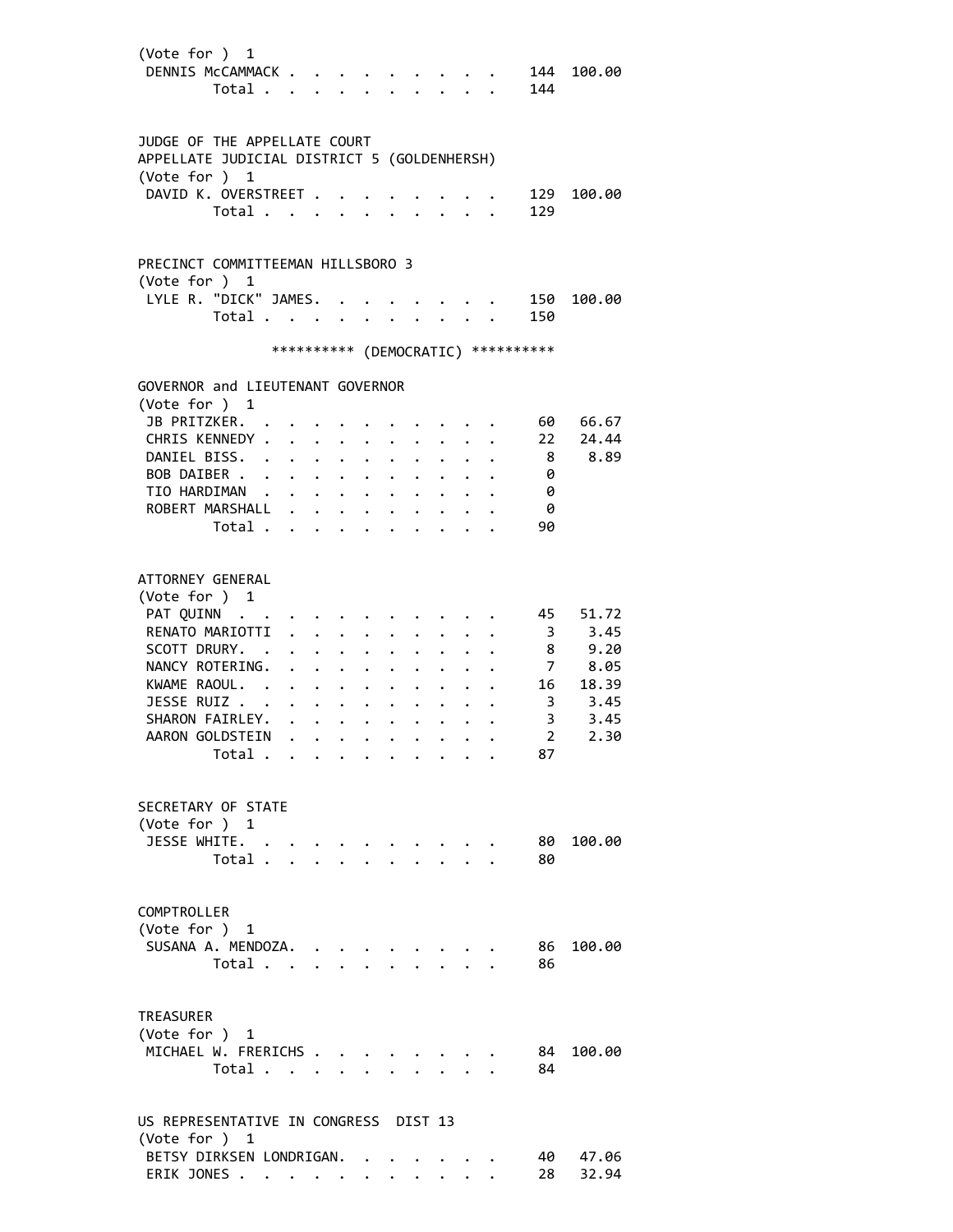| JON EBEL.<br>DAVID M. GILL<br>ANGEL SIDES.                                                                                                         | Total                                     |  |                                                                                          | $\ddot{\phantom{0}}$<br>$\ddot{\phantom{0}}$ | $\bullet$<br>$\bullet$ | $\ddot{\bullet}$<br>$\cdot$ $\cdot$ $\cdot$ $\cdot$ $\cdot$ |                                        | $\ddotsc$ $\ddotsc$ |                                                 | $\mathbf{1}$<br>85 | 1.18<br>13 15.29<br>3, 3.53 |
|----------------------------------------------------------------------------------------------------------------------------------------------------|-------------------------------------------|--|------------------------------------------------------------------------------------------|----------------------------------------------|------------------------|-------------------------------------------------------------|----------------------------------------|---------------------|-------------------------------------------------|--------------------|-----------------------------|
| STATE CENTRAL COMMITTEEWOMAN<br>(Vote for $)$ 1<br>JAYNE MAZZOTTI.<br>PAMELLA GRONEMEYER                                                           | Total .                                   |  | $\mathbf{r}$ , and $\mathbf{r}$ , and $\mathbf{r}$ , and $\mathbf{r}$ , and $\mathbf{r}$ |                                              |                        | $\cdot$ $\cdot$ $\cdot$ $\cdot$ $\cdot$                     |                                        |                     | $\cdot$ $\cdot$ $\cdot$ $\cdot$ $\cdot$ $\cdot$ | 24<br>76           | 52 68.42<br>31.58           |
| STATE CENTRAL COMMITTEEMAN<br>(Vote for $)$ 1<br>TERRY REDMAN                                                                                      | Total                                     |  |                                                                                          |                                              |                        | $\mathbf{r} = \mathbf{r}$                                   | $\mathbf{L}$                           |                     |                                                 | 79.<br>79          | 100.00                      |
| STATE SENATOR IN THE 48TH DISTRICT<br>(Vote for ) 1<br>ANDY MANAR                                                                                  | Total                                     |  |                                                                                          |                                              |                        |                                                             | $\ddot{\phantom{0}}$                   |                     |                                                 | 89<br>89           | 100.00                      |
| STATE REPRESENTATIVE IN THE GENERAL ASSEMBLY<br>REPRESENTATIVE 95TH DIST<br>(Vote for ) 1<br>DILLON CLARK                                          | Total                                     |  |                                                                                          |                                              |                        |                                                             |                                        |                     |                                                 | 78<br>78           | 100.00                      |
| COUNTY CLERK MONTGOMERY COUNTY<br>(Vote for $)$ 1<br>NO CANDIDATE FILED                                                                            | Total                                     |  |                                                                                          |                                              |                        |                                                             |                                        |                     |                                                 | 0<br>0             |                             |
| COUNTY TREASURER MONTGOMERY COUNTY<br>(Vote for ) 1<br>NIKKI LOHMAN                                                                                | Total $\ldots$ $\ldots$ $\ldots$ $\ldots$ |  |                                                                                          |                                              |                        |                                                             |                                        |                     |                                                 | 86                 | 86 100.00                   |
| COUNTY SHERIFF MONTGOMERY COUNTY<br>(Vote for ) 1<br>MARK C. BRAZEL.                                                                               | Total                                     |  |                                                                                          |                                              |                        | $\ddot{\phantom{0}}$                                        |                                        |                     |                                                 | 82                 | 82 100.00                   |
| STATE'S ATTORNEY (2 YR TERM) MONTGOMERY COUNTY<br>(Vote for )<br>BRYANT "BUTCH" HITCHINGS .                                                        | 1<br>Total                                |  |                                                                                          |                                              |                        |                                                             | $\mathbf{r} = \mathbf{r} + \mathbf{r}$ |                     |                                                 | 83<br>83           | 100.00                      |
| REGIONAL SUPERINTENDENT OF SCHOOLS<br>(BOND/CHR/EFF/FAY/MONT)<br>(Vote for ) 1<br>JULIE WOLLERMAN<br>COUNTY BOARD MEMBER 6 (4 YR)<br>(Vote for ) 2 | Total                                     |  |                                                                                          |                                              |                        |                                                             |                                        |                     |                                                 | 80<br>80           | 100.00                      |

RONALD E. DEABENDERFER . . . . . . . 84 100.00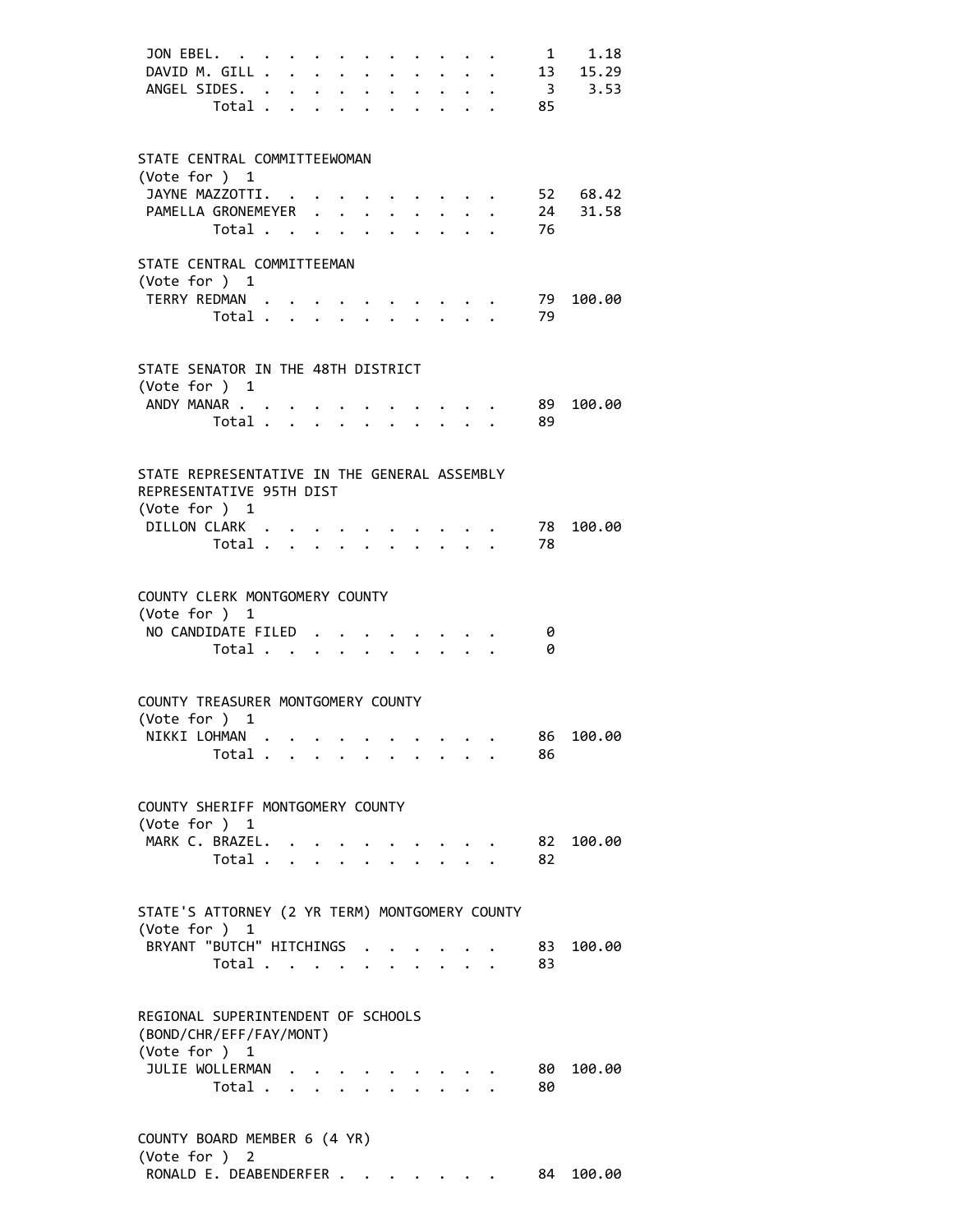|                                                                    | Total $\cdots$ $\cdots$ $\cdots$ $\cdots$ |  |              |                      |                      |                                                                                                                                     |              | 84                                   |                                             |  |
|--------------------------------------------------------------------|-------------------------------------------|--|--------------|----------------------|----------------------|-------------------------------------------------------------------------------------------------------------------------------------|--------------|--------------------------------------|---------------------------------------------|--|
| COUNTY BOARD MEMBER 6 (2 YR)                                       |                                           |  |              |                      |                      |                                                                                                                                     |              |                                      |                                             |  |
| (Vote for ) 1                                                      |                                           |  |              |                      |                      |                                                                                                                                     |              |                                      |                                             |  |
| NO CANDIDATE FILED                                                 |                                           |  |              |                      |                      |                                                                                                                                     |              | 0                                    |                                             |  |
|                                                                    | Total                                     |  |              |                      |                      |                                                                                                                                     |              | 0                                    |                                             |  |
|                                                                    |                                           |  |              |                      |                      |                                                                                                                                     |              |                                      |                                             |  |
| JUDGE OF THE APPELLATE COURT                                       |                                           |  |              |                      |                      |                                                                                                                                     |              |                                      |                                             |  |
| APPELLATE JUDICIAL DISTRICT 5 (GOLDENHERSH)                        |                                           |  |              |                      |                      |                                                                                                                                     |              |                                      |                                             |  |
| (Vote for $)$ 1                                                    |                                           |  |              |                      |                      |                                                                                                                                     |              |                                      |                                             |  |
| KEVIN T. HOERNER                                                   | Total 75                                  |  |              |                      |                      |                                                                                                                                     |              | . 75                                 | 100.00                                      |  |
|                                                                    |                                           |  |              |                      |                      |                                                                                                                                     |              |                                      |                                             |  |
|                                                                    |                                           |  |              |                      |                      |                                                                                                                                     |              |                                      |                                             |  |
| PRECINCT COMMITTEEMAN HILLSBORO 3<br>(Vote for $)$ 1               |                                           |  |              |                      |                      |                                                                                                                                     |              |                                      |                                             |  |
| NO CANDIDATE FILED                                                 |                                           |  |              |                      |                      | $\label{eq:reduced} \begin{array}{lllllllllllllll} \bullet & \bullet & \bullet & \bullet & \bullet & \bullet & \bullet \end{array}$ |              | 0                                    |                                             |  |
|                                                                    | Total                                     |  | $\mathbf{L}$ |                      |                      | $\mathbf{1}$ , $\mathbf{1}$ , $\mathbf{1}$ , $\mathbf{1}$                                                                           |              | 0                                    |                                             |  |
|                                                                    |                                           |  |              |                      |                      |                                                                                                                                     |              |                                      |                                             |  |
| PRECINCT REPORT<br>RUN DATE:04/04/18 2018 GENERAL PRIMARY ELECTION |                                           |  |              |                      |                      |                                                                                                                                     |              |                                      | MONTGOMERY COUNTY, ILLINOIS OFFICIAL TOTALS |  |
| RUN TIME:08:51 AM MARCH 20, 2018                                   |                                           |  |              |                      |                      |                                                                                                                                     |              |                                      |                                             |  |
|                                                                    | <b>STATISTICS</b>                         |  |              |                      |                      |                                                                                                                                     |              |                                      |                                             |  |
|                                                                    |                                           |  |              |                      |                      |                                                                                                                                     |              |                                      |                                             |  |
| 0804 HILLSBORO 4                                                   |                                           |  |              |                      |                      |                                                                                                                                     |              |                                      | VOTES PERCENT                               |  |
|                                                                    |                                           |  |              |                      |                      |                                                                                                                                     |              |                                      |                                             |  |
| REGISTERED VOTERS - TOTAL                                          |                                           |  |              |                      |                      |                                                                                                                                     |              | 314                                  |                                             |  |
| REGISTERED VOTERS - REPUBLICAN .                                   |                                           |  |              |                      | $\ddot{\phantom{0}}$ |                                                                                                                                     |              | 109                                  | 34.71                                       |  |
| REGISTERED VOTERS - DEMOCRATIC                                     |                                           |  |              | $\ddot{\phantom{0}}$ |                      |                                                                                                                                     |              |                                      | . 70 22.29                                  |  |
| REGISTERED VOTERS - NONPARTISAN<br>BALLOTS CAST - TOTAL.           |                                           |  |              |                      |                      |                                                                                                                                     |              | 121                                  | 31 9.87                                     |  |
| BALLOTS CAST - REPUBLICAN                                          |                                           |  |              |                      |                      |                                                                                                                                     | $\mathbf{L}$ | 87                                   | 71.90                                       |  |
| BALLOTS CAST - DEMOCRATIC                                          |                                           |  |              |                      |                      |                                                                                                                                     |              | 34                                   | 28.10                                       |  |
| BALLOTS CAST - NONPARTISAN.                                        |                                           |  |              |                      |                      |                                                                                                                                     |              | 0                                    |                                             |  |
| BALLOTS CAST - BLANK.                                              |                                           |  |              |                      |                      |                                                                                                                                     |              | 0                                    |                                             |  |
| VOTER TURNOUT - TOTAL<br>VOTER TURNOUT - REPUBLICAN.               |                                           |  |              |                      |                      |                                                                                                                                     |              |                                      | 38.54<br>79.82                              |  |
| VOTER TURNOUT - DEMOCRATIC.                                        |                                           |  |              |                      |                      |                                                                                                                                     |              |                                      | 48.57                                       |  |
| VOTER TURNOUT - NONPARTISAN                                        |                                           |  |              |                      |                      |                                                                                                                                     |              |                                      |                                             |  |
| VOTER TURNOUT - BLANK                                              |                                           |  |              |                      |                      |                                                                                                                                     |              |                                      |                                             |  |
|                                                                    |                                           |  |              |                      |                      |                                                                                                                                     |              | *********** (REPUBLICAN) *********** |                                             |  |
|                                                                    |                                           |  |              |                      |                      |                                                                                                                                     |              |                                      |                                             |  |
| GOVERNOR and LIEUTENANT GOVERNOR                                   |                                           |  |              |                      |                      |                                                                                                                                     |              |                                      |                                             |  |
| (Vote for ) $1$                                                    |                                           |  |              |                      |                      |                                                                                                                                     |              |                                      |                                             |  |
| BRUCE RAUNER .<br>JEANNE IVES.                                     | $\ddot{\phantom{a}}$                      |  |              |                      |                      |                                                                                                                                     |              | 40 -<br>42                           | 48.78<br>51.22                              |  |
|                                                                    | Total .                                   |  |              |                      |                      |                                                                                                                                     |              | 82                                   |                                             |  |
|                                                                    |                                           |  |              |                      |                      |                                                                                                                                     |              |                                      |                                             |  |
| ATTORNEY GENERAL                                                   |                                           |  |              |                      |                      |                                                                                                                                     |              |                                      |                                             |  |
| (Vote for ) 1                                                      |                                           |  |              |                      |                      |                                                                                                                                     |              |                                      |                                             |  |
| ERIKA HAROLD                                                       |                                           |  |              |                      |                      |                                                                                                                                     |              | 57                                   | 74.03                                       |  |
| GARY GRASSO.                                                       |                                           |  |              |                      |                      |                                                                                                                                     |              | 20                                   | 25.97                                       |  |
|                                                                    | Total .                                   |  |              |                      |                      |                                                                                                                                     |              | 77                                   |                                             |  |
|                                                                    |                                           |  |              |                      |                      |                                                                                                                                     |              |                                      |                                             |  |
| SECRETARY OF STATE                                                 |                                           |  |              |                      |                      |                                                                                                                                     |              |                                      |                                             |  |
| (Vote for ) $1$                                                    |                                           |  |              |                      |                      |                                                                                                                                     |              |                                      |                                             |  |
| JASON HELLAND.                                                     |                                           |  |              |                      |                      |                                                                                                                                     |              | 75                                   | 100.00                                      |  |
|                                                                    | Total .                                   |  |              |                      |                      |                                                                                                                                     |              | 75                                   |                                             |  |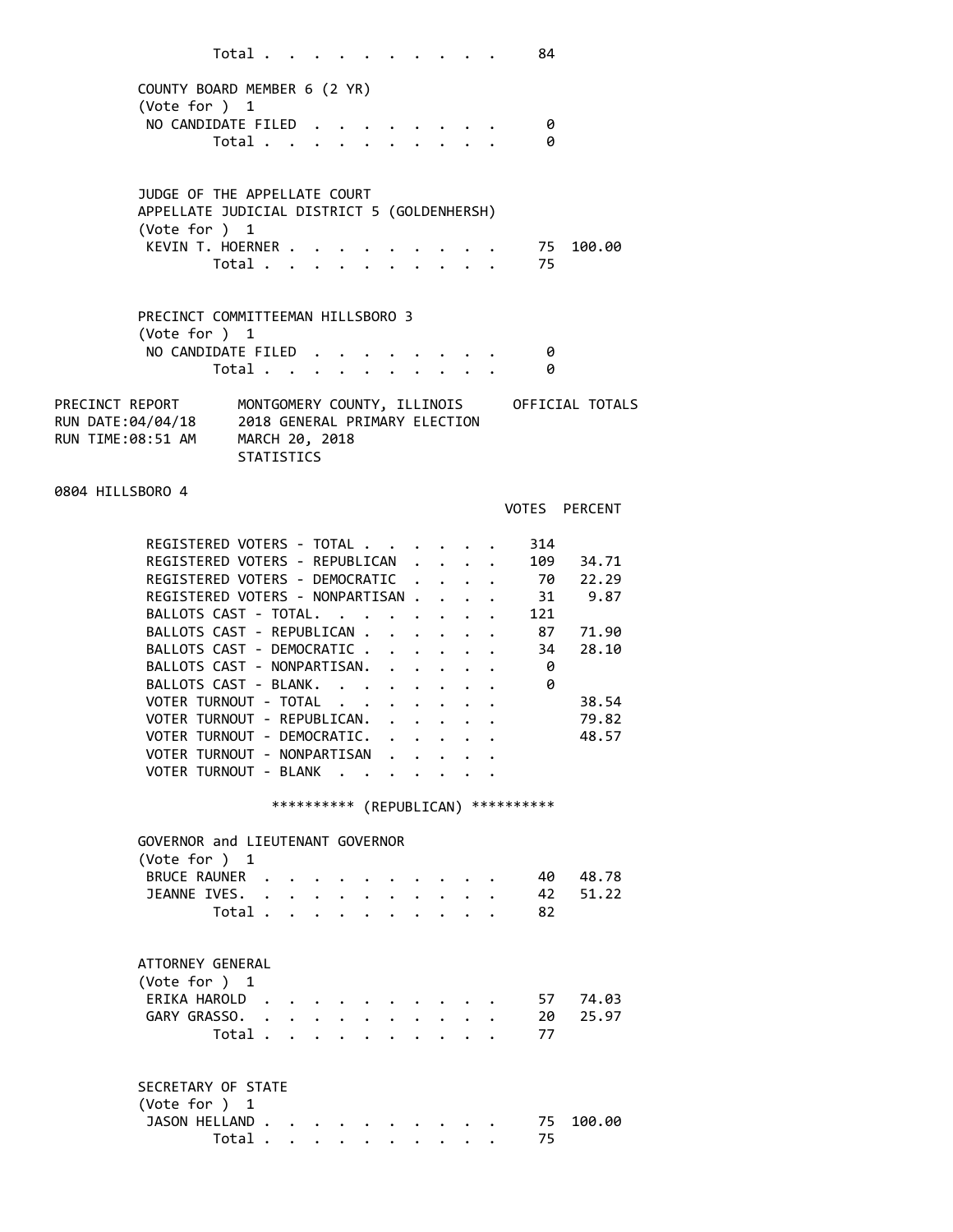| COMPTROLLER<br>(Vote for ) 1                                                                                | DARLENE SENGER.<br>Total                                |                         |                      |                      |                                           |                           |  | 75         | 75 100.00         |
|-------------------------------------------------------------------------------------------------------------|---------------------------------------------------------|-------------------------|----------------------|----------------------|-------------------------------------------|---------------------------|--|------------|-------------------|
| <b>TREASURER</b><br>(Vote for ) 1                                                                           | JIM DODGE<br>Total .                                    | $\sim 100$ km s $^{-1}$ | $\ddot{\phantom{0}}$ | $\ddot{\phantom{0}}$ |                                           |                           |  | 74<br>74   | 100.00            |
| US REPRESENTATIVE IN CONGRESS 13TH DIST<br>(Vote for ) 1                                                    | RODNEY DAVIS<br>Total                                   |                         |                      | $\ddot{\phantom{a}}$ |                                           |                           |  | 75<br>75   | 100.00            |
| STATE SENATOR IN THE 48TH DISTRICT<br>(Vote for ) 1                                                         | SETH MCMILLAN .<br>Total                                |                         |                      |                      |                                           |                           |  | - 74<br>74 | 100.00            |
| STATE REPRESENTATIVE IN THE GENERAL ASSEMBLY<br>REPRESENTATIVE 95TH DIST<br>(Vote for ) 1<br>AVERY BOURNE . | Total .                                                 | $\ddot{\phantom{a}}$    |                      |                      |                                           |                           |  | 74<br>74   | 100.00            |
| COUNTY CLERK MONTGOMERY COUNTY<br>(Vote for ) 1                                                             | SANDY LEITHEISER<br>Total                               |                         |                      |                      |                                           |                           |  | 83<br>83   | 100.00            |
| COUNTY TREASURER MONTGOMERY COUNTY<br>(Vote for ) 1<br>JAY L. MARTIN.                                       | DANIEL T. ROBBINS.<br>Total $\cdots$ $\cdots$ $\cdots$  |                         |                      |                      |                                           |                           |  | 29.<br>82  | 53 64.63<br>35.37 |
| COUNTY SHERIFF MONTGOMERY COUNTY<br>(Vote for ) 1<br>RICK ROBBINS                                           | SCOTT WOODS.                                            |                         |                      |                      |                                           |                           |  | 30         | 55 64.71<br>35.29 |
| STATE'S ATTORNEY (2 YR TERM) MONTGOMERY COUNTY<br>(Vote for ) 1                                             | Total                                                   |                         |                      |                      | $\mathbf{L}^{\text{max}}$<br>$\mathbf{L}$ | $\mathbf{L}^{\text{max}}$ |  | 85         |                   |
| REGIONAL SUPERINTENDENT OF SCHOOLS                                                                          | NO CANDIDATE FILED.<br>Total<br>(BOND/CHR/EFF/FAY/MONT) | $\ddot{\phantom{0}}$    |                      |                      |                                           |                           |  | 0<br>0     |                   |
| (Vote for ) 1                                                                                               | NO CANDIDATE FILED<br>Total                             |                         |                      |                      |                                           |                           |  | 0<br>0     |                   |

 COUNTY BOARD MEMBER 6 (4 YR) (Vote for ) 2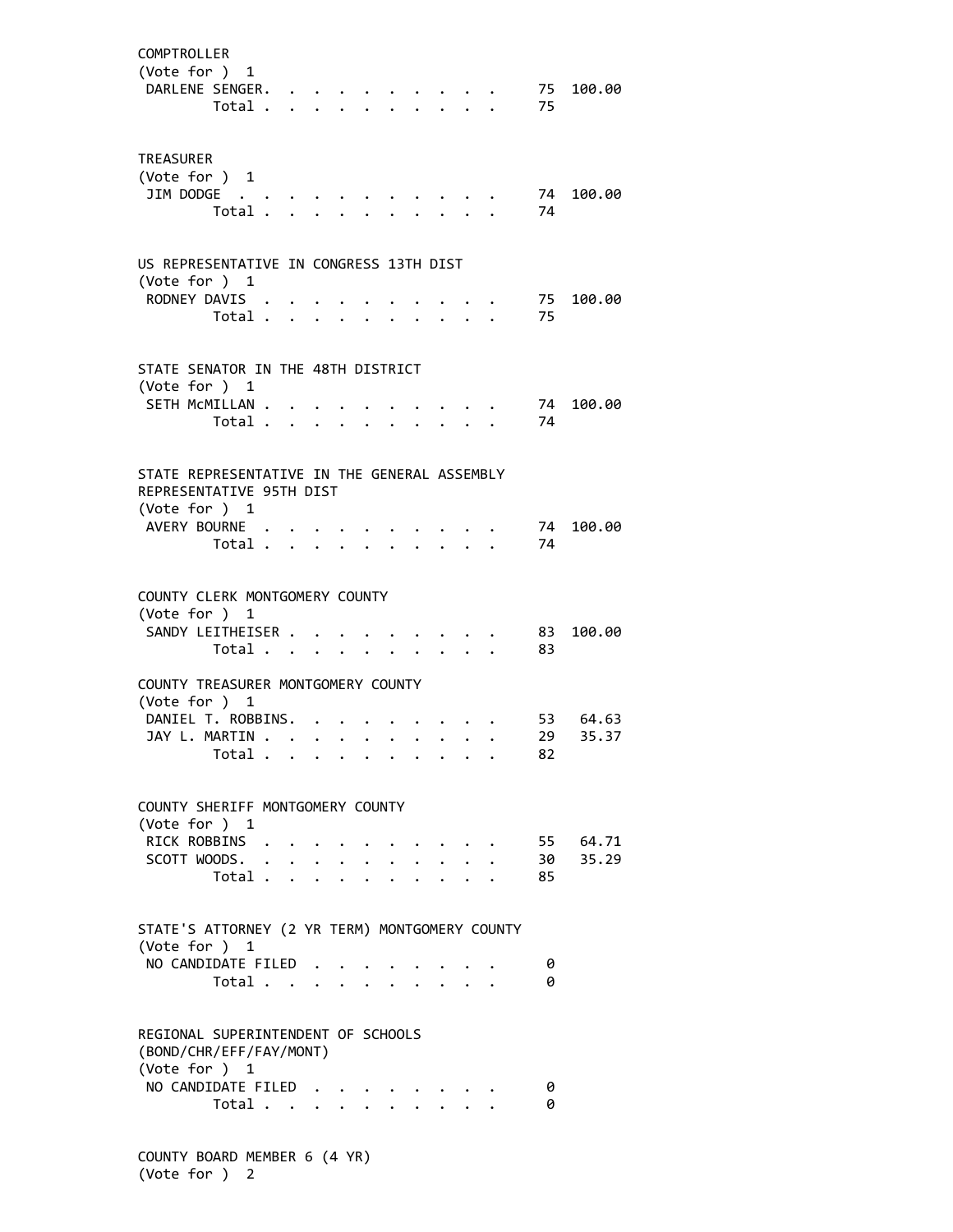| ROBERT F. MULCH, JR<br>MARK HUGHES.<br>Total                                                                                   |                                                         |                                                                                            | $\mathbf{L}$         | $\mathbf{r}$                                 |                                              | $\mathbf{r}$                                 |                                                     |                                                                                                                                                                                                                                    | 53<br>107                           | 49.53<br>54 50.47 |
|--------------------------------------------------------------------------------------------------------------------------------|---------------------------------------------------------|--------------------------------------------------------------------------------------------|----------------------|----------------------------------------------|----------------------------------------------|----------------------------------------------|-----------------------------------------------------|------------------------------------------------------------------------------------------------------------------------------------------------------------------------------------------------------------------------------------|-------------------------------------|-------------------|
| COUNTY BOARD MEMBER 6 (2 YR)                                                                                                   |                                                         |                                                                                            |                      |                                              |                                              |                                              |                                                     |                                                                                                                                                                                                                                    |                                     |                   |
| (Vote for ) 1<br>DENNIS McCAMMACK<br>Total                                                                                     |                                                         |                                                                                            |                      |                                              |                                              |                                              |                                                     |                                                                                                                                                                                                                                    | 75<br>75                            | 100.00            |
| JUDGE OF THE APPELLATE COURT<br>APPELLATE JUDICIAL DISTRICT 5 (GOLDENHERSH)<br>(Vote for $)$ 1<br>DAVID K. OVERSTREET<br>Total |                                                         |                                                                                            |                      |                                              |                                              |                                              |                                                     |                                                                                                                                                                                                                                    | 70<br>70                            | 100.00            |
| PRECINCT COMMITTEEMAN HILLSBORO 4<br>(Vote for ) 1                                                                             |                                                         |                                                                                            |                      |                                              |                                              |                                              |                                                     |                                                                                                                                                                                                                                    |                                     |                   |
| NO CANDIDATE FILED.<br>Total                                                                                                   |                                                         |                                                                                            | $\ddot{\phantom{0}}$ |                                              | $\ddotsc$ $\ddotsc$                          |                                              | $\cdot$ $\cdot$ $\cdot$                             |                                                                                                                                                                                                                                    | - 0<br>- 0                          |                   |
|                                                                                                                                |                                                         |                                                                                            |                      |                                              |                                              |                                              |                                                     |                                                                                                                                                                                                                                    | *********** (DEMOCRATIC) ********** |                   |
| GOVERNOR and LIEUTENANT GOVERNOR<br>(Vote for ) 1                                                                              |                                                         |                                                                                            |                      |                                              |                                              |                                              |                                                     |                                                                                                                                                                                                                                    |                                     |                   |
| JB PRITZKER.                                                                                                                   |                                                         |                                                                                            |                      |                                              |                                              |                                              |                                                     |                                                                                                                                                                                                                                    | 19                                  | 59.38             |
| CHRIS KENNEDY .<br>DANIEL BISS. .                                                                                              | $\ddot{\phantom{0}}$<br>$\ddot{\phantom{0}}$            | $\cdot$ $\cdot$ $\cdot$<br>$\bullet$ .<br><br><br><br><br><br><br><br><br><br><br><br><br> |                      | $\ddot{\phantom{a}}$                         |                                              |                                              |                                                     |                                                                                                                                                                                                                                    | 5 <sub>5</sub><br>$6\overline{6}$   | 15.63<br>18.75    |
| BOB DAIBER                                                                                                                     |                                                         |                                                                                            | $\ddot{\phantom{0}}$ |                                              |                                              |                                              |                                                     |                                                                                                                                                                                                                                    |                                     | 1 3.13            |
| TIO HARDIMAN                                                                                                                   |                                                         |                                                                                            |                      |                                              |                                              |                                              |                                                     |                                                                                                                                                                                                                                    | 0                                   |                   |
| ROBERT MARSHALL                                                                                                                |                                                         |                                                                                            | $\bullet$ .          |                                              |                                              |                                              |                                                     |                                                                                                                                                                                                                                    | $\mathbf{1}$                        | 3.13              |
| Total                                                                                                                          |                                                         |                                                                                            |                      |                                              |                                              |                                              |                                                     |                                                                                                                                                                                                                                    | 32                                  |                   |
| ATTORNEY GENERAL                                                                                                               |                                                         |                                                                                            |                      |                                              |                                              |                                              |                                                     |                                                                                                                                                                                                                                    |                                     |                   |
| (Vote for ) 1<br>PAT QUINN                                                                                                     |                                                         |                                                                                            |                      |                                              |                                              |                                              |                                                     |                                                                                                                                                                                                                                    | 17                                  | 54.84             |
| RENATO MARIOTTI                                                                                                                |                                                         |                                                                                            |                      |                                              |                                              |                                              |                                                     | $\bullet$ . The second contribution of the second contribution of the second contribution of the second contribution of the second contribution of the second contribution of the second contribution of the second contribution o | 0                                   |                   |
| SCOTT DRURY. .                                                                                                                 |                                                         |                                                                                            |                      |                                              |                                              |                                              |                                                     |                                                                                                                                                                                                                                    | 6                                   | 19.35             |
| NANCY ROTERING.                                                                                                                |                                                         |                                                                                            |                      |                                              |                                              |                                              |                                                     |                                                                                                                                                                                                                                    | 1                                   | 3.23              |
| KWAME RAOUL. .                                                                                                                 | $\ddot{\phantom{0}}$                                    | $\ddot{\phantom{0}}$<br>$\bullet$ . The set of $\bullet$                                   | $\ddot{\phantom{0}}$ | $\ddot{\phantom{0}}$                         |                                              | $\mathbf{L}$                                 |                                                     |                                                                                                                                                                                                                                    | 4                                   | 12.90             |
| JESSE RUIZ<br>SHARON FAIRLEY.                                                                                                  | $\cdot$ $\cdot$ $\cdot$ $\cdot$<br>$\ddot{\phantom{0}}$ | $\cdot$ $\cdot$ $\cdot$                                                                    |                      | $\ddot{\phantom{0}}$<br>$\ddot{\phantom{0}}$ | $\ddot{\phantom{0}}$                         | $\ddot{\phantom{a}}$<br>$\ddot{\phantom{0}}$ |                                                     |                                                                                                                                                                                                                                    | $\overline{2}$<br>1                 | 6.45<br>3.23      |
| AARON GOLDSTEIN                                                                                                                | $\cdot$ $\cdot$ $\cdot$ $\cdot$                         |                                                                                            |                      | $\bullet$ .                                  | $\ddot{\phantom{0}}$<br>$\ddot{\phantom{0}}$ | $\ddot{\phantom{0}}$                         |                                                     |                                                                                                                                                                                                                                    | -0                                  |                   |
| Total                                                                                                                          |                                                         |                                                                                            |                      | $\ddot{\phantom{0}}$                         | $\ddot{\phantom{0}}$                         |                                              | $\cdot$ $\cdot$ $\cdot$                             |                                                                                                                                                                                                                                    | 31                                  |                   |
| SECRETARY OF STATE<br>(Vote for ) 1                                                                                            |                                                         |                                                                                            |                      |                                              |                                              |                                              |                                                     |                                                                                                                                                                                                                                    |                                     |                   |
| JESSE WHITE.                                                                                                                   |                                                         |                                                                                            |                      |                                              |                                              |                                              |                                                     |                                                                                                                                                                                                                                    | 28                                  | 100.00            |
| Total                                                                                                                          |                                                         |                                                                                            |                      | $\mathbf{r}$                                 | $\mathbf{r}$                                 |                                              | $\mathbf{1}$ $\mathbf{1}$ $\mathbf{1}$ $\mathbf{1}$ |                                                                                                                                                                                                                                    | 28                                  |                   |
| COMPTROLLER<br>(Vote for ) 1                                                                                                   |                                                         |                                                                                            |                      |                                              |                                              |                                              |                                                     |                                                                                                                                                                                                                                    |                                     |                   |
| SUSANA A. MENDOZA.<br>Total                                                                                                    |                                                         |                                                                                            |                      |                                              |                                              | an dan s                                     |                                                     |                                                                                                                                                                                                                                    | 29<br>29                            | 100.00            |
| <b>TREASURER</b><br>(Vote for ) 1                                                                                              |                                                         |                                                                                            |                      |                                              |                                              |                                              |                                                     |                                                                                                                                                                                                                                    |                                     |                   |
| MICHAEL W. FRERICHS                                                                                                            |                                                         |                                                                                            |                      |                                              |                                              |                                              |                                                     |                                                                                                                                                                                                                                    | 28                                  | 100.00            |
| Total $\cdots$ $\cdots$                                                                                                        |                                                         |                                                                                            |                      |                                              |                                              |                                              |                                                     |                                                                                                                                                                                                                                    | 28                                  |                   |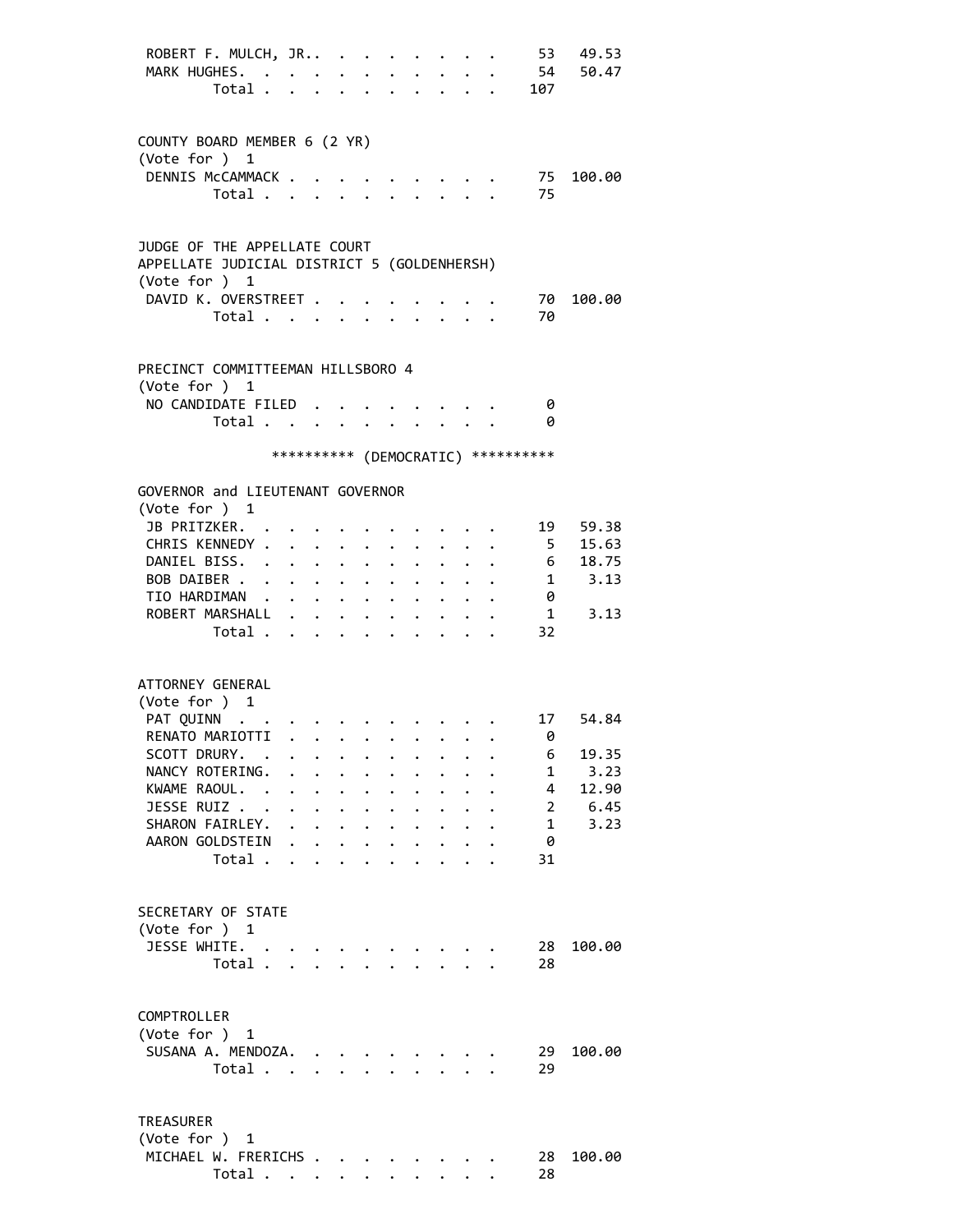| (Vote for ) 1<br>ERIK JONES<br>JON EBEL.<br>DAVID M. GILL 2 6.67<br>ANGEL SIDES.            |                                  |  |  |              |          |                           |  |                           | BETSY DIRKSEN LONDRIGAN. 17 56.67<br>9 30.00 |
|---------------------------------------------------------------------------------------------|----------------------------------|--|--|--------------|----------|---------------------------|--|---------------------------|----------------------------------------------|
|                                                                                             |                                  |  |  |              |          |                           |  |                           |                                              |
|                                                                                             |                                  |  |  |              |          |                           |  |                           |                                              |
|                                                                                             |                                  |  |  |              |          |                           |  |                           |                                              |
|                                                                                             |                                  |  |  |              |          |                           |  | $\cdot$ $\cdot$ $\cdot$ 0 |                                              |
|                                                                                             |                                  |  |  |              |          |                           |  |                           |                                              |
|                                                                                             |                                  |  |  |              |          |                           |  | 30                        | 2 6.67                                       |
|                                                                                             | Total $\cdots$ $\cdots$          |  |  |              |          |                           |  |                           |                                              |
|                                                                                             |                                  |  |  |              |          |                           |  |                           |                                              |
| STATE CENTRAL COMMITTEEWOMAN<br>(Vote for ) 1                                               |                                  |  |  |              |          |                           |  |                           |                                              |
| JAYNE MAZZOTTI.                                                                             |                                  |  |  |              |          |                           |  |                           | $\cdot$ $\cdot$ 15 51.72                     |
| PAMELLA GRONEMEYER                                                                          |                                  |  |  |              |          |                           |  |                           | . 14 48.28                                   |
|                                                                                             | Total $\cdots$ $\cdots$          |  |  |              |          |                           |  | 29                        |                                              |
|                                                                                             |                                  |  |  |              |          |                           |  |                           |                                              |
| STATE CENTRAL COMMITTEEMAN<br>(Vote for ) 1                                                 |                                  |  |  |              |          |                           |  |                           |                                              |
|                                                                                             |                                  |  |  |              |          |                           |  | TERRY REDMAN 29           | 100.00                                       |
|                                                                                             | Total                            |  |  |              |          |                           |  | 29                        |                                              |
|                                                                                             |                                  |  |  |              |          |                           |  |                           |                                              |
|                                                                                             |                                  |  |  |              |          |                           |  |                           |                                              |
| STATE SENATOR IN THE 48TH DISTRICT<br>(Vote for ) 1                                         |                                  |  |  |              |          |                           |  |                           |                                              |
| ANDY MANAR                                                                                  |                                  |  |  |              |          |                           |  |                           | 31 100.00                                    |
|                                                                                             | Total $\cdots$ $\cdots$          |  |  |              |          |                           |  | 31                        |                                              |
|                                                                                             |                                  |  |  |              |          |                           |  |                           |                                              |
| STATE REPRESENTATIVE IN THE GENERAL ASSEMBLY<br>REPRESENTATIVE 95TH DIST<br>(Vote for $)$ 1 |                                  |  |  |              |          |                           |  |                           |                                              |
| DILLON CLARK                                                                                |                                  |  |  |              |          |                           |  | 26                        | 100.00                                       |
|                                                                                             | Total                            |  |  | $\mathbf{r}$ |          | $\mathbf{L} = \mathbf{L}$ |  | 26                        |                                              |
| COUNTY CLERK MONTGOMERY COUNTY                                                              |                                  |  |  |              |          |                           |  |                           |                                              |
| (Vote for ) 1                                                                               |                                  |  |  |              |          |                           |  |                           |                                              |
| NO CANDIDATE FILED.                                                                         |                                  |  |  |              |          |                           |  | 0                         |                                              |
|                                                                                             | Total $\cdots$ $\cdots$ $\cdots$ |  |  |              |          |                           |  | 0                         |                                              |
|                                                                                             |                                  |  |  |              |          |                           |  |                           |                                              |
| COUNTY TREASURER MONTGOMERY COUNTY<br>(Vote for ) 1                                         |                                  |  |  |              |          |                           |  |                           |                                              |
| NIKKI LOHMAN                                                                                |                                  |  |  |              | $\cdots$ |                           |  | 29                        | 100.00                                       |
|                                                                                             | Total $\cdot$                    |  |  |              |          |                           |  | 29                        |                                              |
|                                                                                             |                                  |  |  |              |          |                           |  |                           |                                              |
| COUNTY SHERIFF MONTGOMERY COUNTY<br>(Vote for ) 1                                           |                                  |  |  |              |          |                           |  |                           |                                              |
| MARK C. BRAZEL.                                                                             |                                  |  |  |              |          |                           |  | 27                        | 100.00                                       |
|                                                                                             | Total                            |  |  |              |          |                           |  | 27                        |                                              |
|                                                                                             |                                  |  |  |              |          |                           |  |                           |                                              |
| STATE'S ATTORNEY (2 YR TERM) MONTGOMERY COUNTY<br>(Vote for ) 1                             |                                  |  |  |              |          |                           |  |                           |                                              |
| BRYANT "BUTCH" HITCHINGS                                                                    |                                  |  |  |              |          |                           |  | - 26                      | 100.00                                       |
|                                                                                             | Total                            |  |  |              |          |                           |  | 26                        |                                              |

JULIE WOLLERMAN . . . . . . . . . 28 100.00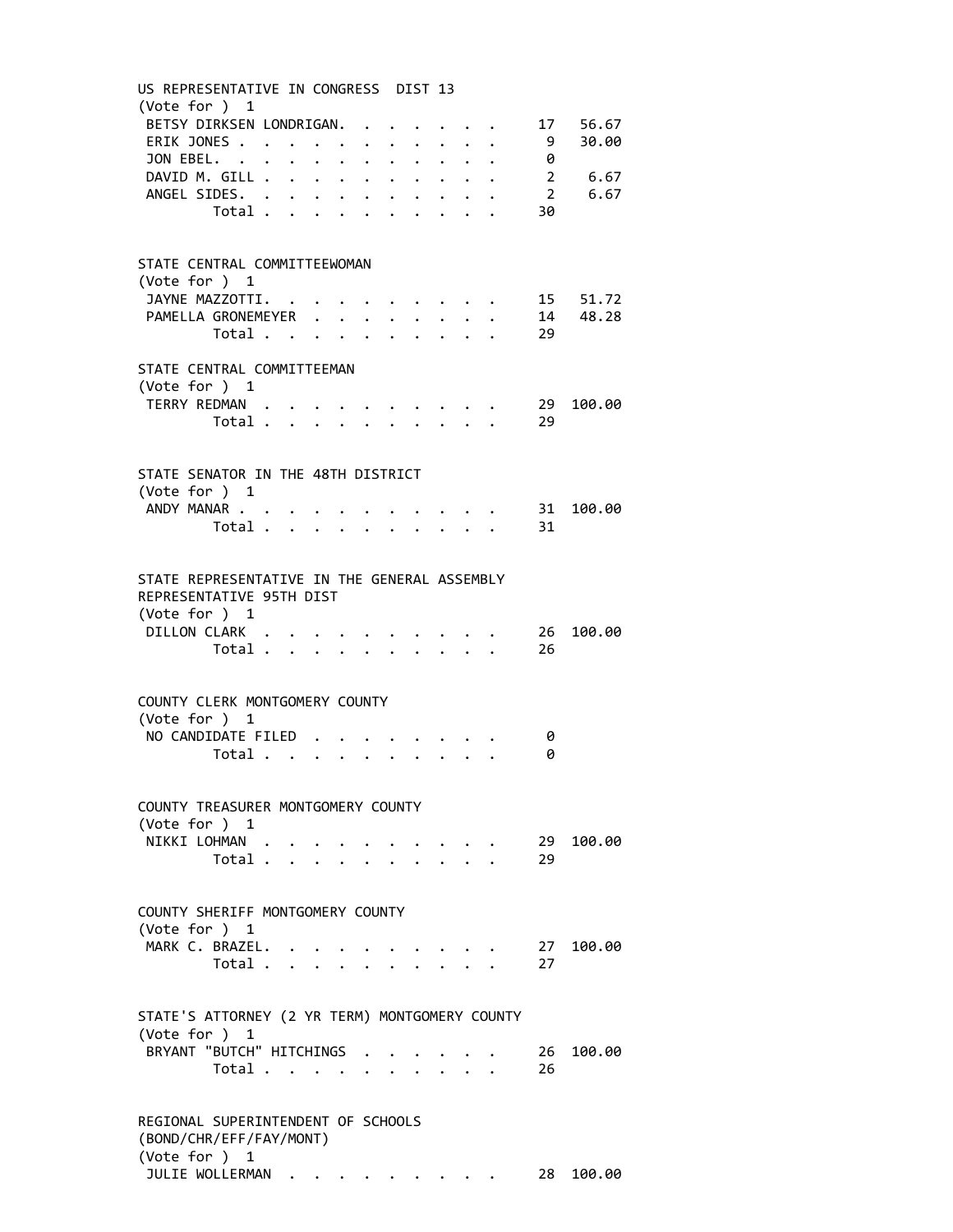|                  | COUNTY BOARD MEMBER 6 (4 YR)<br>(Vote for ) 2              |                   |                           |                                                           |              |                      |                                             |  |                                      |                                             |
|------------------|------------------------------------------------------------|-------------------|---------------------------|-----------------------------------------------------------|--------------|----------------------|---------------------------------------------|--|--------------------------------------|---------------------------------------------|
|                  | RONALD E. DEABENDERFER.                                    |                   |                           |                                                           |              |                      |                                             |  |                                      | 30 100.00                                   |
|                  |                                                            | Total             |                           |                                                           |              |                      |                                             |  | 30                                   |                                             |
|                  |                                                            |                   |                           |                                                           |              |                      |                                             |  |                                      |                                             |
|                  | COUNTY BOARD MEMBER 6 (2 YR)                               |                   |                           |                                                           |              |                      |                                             |  |                                      |                                             |
|                  | (Vote for $)$ 1                                            |                   |                           |                                                           |              |                      |                                             |  |                                      |                                             |
|                  | NO CANDIDATE FILED                                         |                   |                           |                                                           |              |                      |                                             |  | 0                                    |                                             |
|                  |                                                            | Total             |                           |                                                           |              |                      |                                             |  | ø                                    |                                             |
|                  |                                                            |                   |                           |                                                           |              |                      |                                             |  |                                      |                                             |
|                  |                                                            |                   |                           |                                                           |              |                      |                                             |  |                                      |                                             |
|                  | JUDGE OF THE APPELLATE COURT                               |                   |                           |                                                           |              |                      |                                             |  |                                      |                                             |
|                  | APPELLATE JUDICIAL DISTRICT 5 (GOLDENHERSH)                |                   |                           |                                                           |              |                      |                                             |  |                                      |                                             |
|                  | (Vote for ) 1<br>KEVIN T. HOERNER .                        |                   |                           |                                                           |              |                      |                                             |  |                                      | 100.00                                      |
|                  |                                                            | Total             |                           |                                                           |              |                      |                                             |  | 26<br>26                             |                                             |
|                  |                                                            |                   |                           |                                                           |              |                      |                                             |  |                                      |                                             |
|                  |                                                            |                   |                           |                                                           |              |                      |                                             |  |                                      |                                             |
|                  | PRECINCT COMMITTEEMAN HILLSBORO 4                          |                   |                           |                                                           |              |                      |                                             |  |                                      |                                             |
|                  | (Vote for ) 1                                              |                   |                           |                                                           |              |                      |                                             |  |                                      |                                             |
|                  | NO CANDIDATE FILED.                                        |                   |                           |                                                           |              |                      |                                             |  | 0                                    |                                             |
|                  |                                                            | Total             |                           |                                                           |              |                      |                                             |  | 0                                    |                                             |
|                  |                                                            |                   |                           |                                                           |              |                      |                                             |  |                                      |                                             |
|                  | PRECINCT REPORT                                            |                   |                           |                                                           |              |                      |                                             |  |                                      | MONTGOMERY COUNTY, ILLINOIS OFFICIAL TOTALS |
|                  | RUN DATE:04/04/18 2018 GENERAL PRIMARY ELECTION            |                   |                           |                                                           |              |                      |                                             |  |                                      |                                             |
|                  | RUN TIME:08:51 AM MARCH 20, 2018                           | <b>STATISTICS</b> |                           |                                                           |              |                      |                                             |  |                                      |                                             |
|                  |                                                            |                   |                           |                                                           |              |                      |                                             |  |                                      |                                             |
| 0805 HILLSBORO 5 |                                                            |                   |                           |                                                           |              |                      |                                             |  |                                      |                                             |
|                  |                                                            |                   |                           |                                                           |              |                      |                                             |  | VOTES PERCENT                        |                                             |
|                  |                                                            |                   |                           |                                                           |              |                      |                                             |  |                                      |                                             |
|                  |                                                            |                   |                           |                                                           |              |                      |                                             |  |                                      |                                             |
|                  | REGISTERED VOTERS - TOTAL                                  |                   |                           |                                                           |              |                      |                                             |  | 663                                  |                                             |
|                  | REGISTERED VOTERS - REPUBLICAN                             |                   |                           |                                                           |              | $\ddot{\phantom{a}}$ |                                             |  | 255                                  | 38.46                                       |
|                  | REGISTERED VOTERS - DEMOCRATIC                             |                   |                           |                                                           |              |                      |                                             |  |                                      | 185 27.90                                   |
|                  | REGISTERED VOTERS - NONPARTISAN                            |                   |                           |                                                           |              |                      |                                             |  | 67                                   | 10.11                                       |
|                  | BALLOTS CAST - TOTAL.                                      |                   |                           |                                                           |              |                      |                                             |  | 242                                  |                                             |
|                  | BALLOTS CAST - REPUBLICAN .                                |                   |                           |                                                           |              |                      | $\mathbf{r} = \mathbf{r} \times \mathbf{r}$ |  | . 165 68.18                          |                                             |
|                  | BALLOTS CAST - DEMOCRATIC.                                 |                   |                           |                                                           | $\mathbf{L}$ | $\mathbf{L}$         |                                             |  | 77                                   | 31.82                                       |
|                  | BALLOTS CAST - NONPARTISAN.                                |                   |                           |                                                           |              |                      |                                             |  | ø                                    |                                             |
|                  | BALLOTS CAST - BLANK.                                      |                   | $\sim$                    |                                                           |              |                      |                                             |  | 0                                    |                                             |
|                  | VOTER TURNOUT - TOTAL                                      |                   |                           |                                                           |              |                      |                                             |  |                                      | 36.50                                       |
|                  | VOTER TURNOUT - REPUBLICAN.                                |                   |                           |                                                           |              |                      |                                             |  |                                      | 64.71                                       |
|                  | VOTER TURNOUT - DEMOCRATIC.<br>VOTER TURNOUT - NONPARTISAN |                   |                           |                                                           |              |                      |                                             |  |                                      | 41.62                                       |
|                  | VOTER TURNOUT - BLANK                                      |                   |                           |                                                           |              |                      |                                             |  |                                      |                                             |
|                  |                                                            |                   |                           |                                                           |              |                      |                                             |  |                                      |                                             |
|                  |                                                            |                   |                           |                                                           |              |                      |                                             |  | *********** (REPUBLICAN) *********** |                                             |
|                  |                                                            |                   |                           |                                                           |              |                      |                                             |  |                                      |                                             |
|                  | GOVERNOR and LIEUTENANT GOVERNOR                           |                   |                           |                                                           |              |                      |                                             |  |                                      |                                             |
|                  | (Vote for ) 1                                              |                   |                           |                                                           |              |                      |                                             |  |                                      |                                             |
|                  | BRUCE RAUNER                                               |                   |                           |                                                           |              |                      |                                             |  | 65                                   | 44.22                                       |
|                  | JEANNE IVES. .<br>Total .                                  |                   | $\mathbb{R}^{n \times n}$ | $\mathcal{L}^{\text{max}}$<br>$\mathbb{R}^{\mathbb{Z}^2}$ | in 19        |                      |                                             |  | 82<br>147                            | 55.78                                       |
|                  |                                                            |                   |                           |                                                           |              |                      |                                             |  |                                      |                                             |
|                  |                                                            |                   |                           |                                                           |              |                      |                                             |  |                                      |                                             |
|                  | ATTORNEY GENERAL                                           |                   |                           |                                                           |              |                      |                                             |  |                                      |                                             |
|                  | (Vote for ) 1                                              |                   |                           |                                                           |              |                      |                                             |  |                                      |                                             |
|                  | ERIKA HAROLD.                                              |                   |                           |                                                           |              |                      |                                             |  | 95                                   | 70.37                                       |
|                  | GARY GRASSO.<br>Total .                                    |                   | $\cdot$ $\cdot$ $\cdot$   |                                                           |              |                      |                                             |  | 40<br>135                            | 29.63                                       |

Total . . . . . . . . . . 28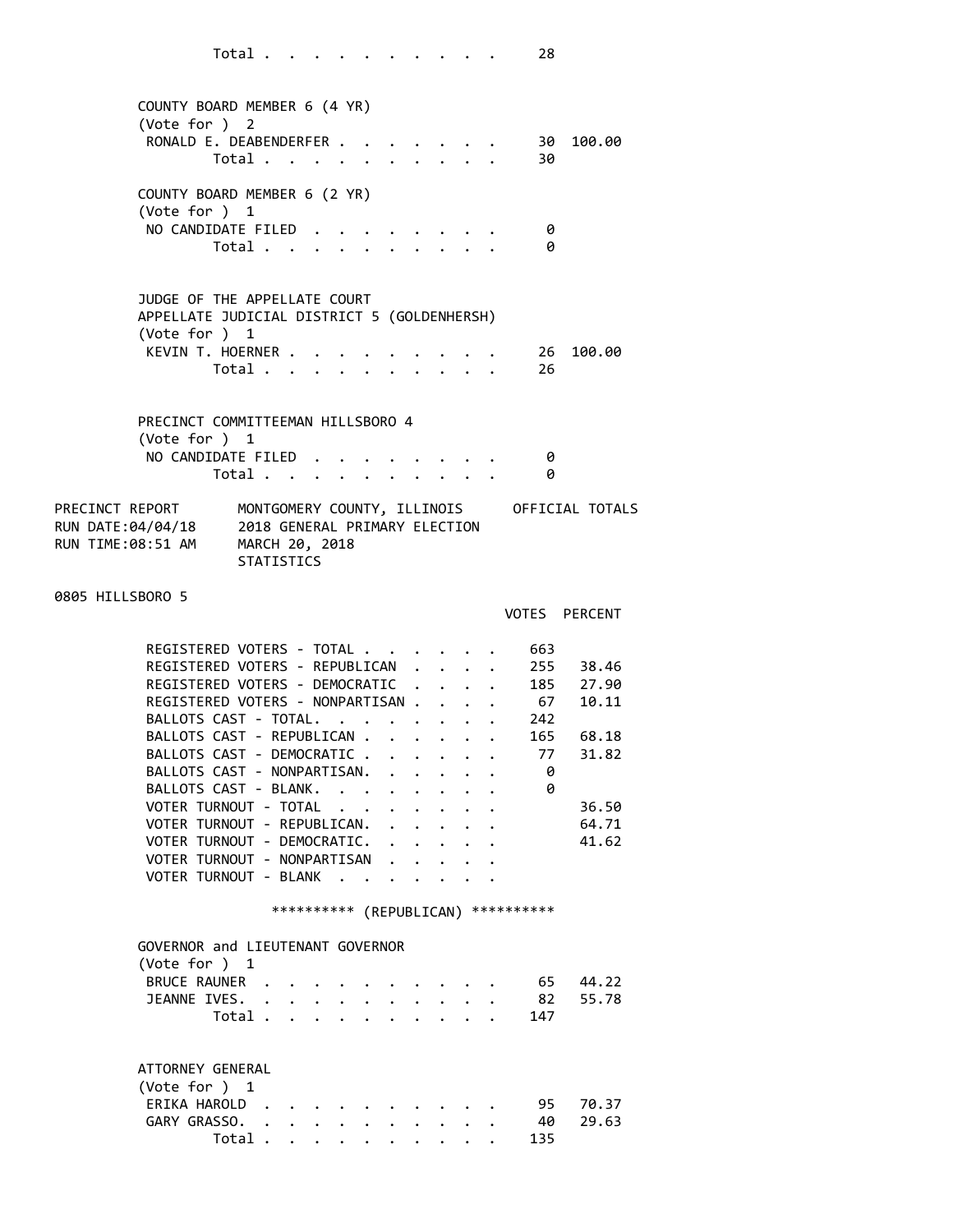SECRETARY OF STATE (Vote for ) 1 JASON HELLAND . . . . . . . . . . 122 100.00 Total . . . . . . . . . . 122 COMPTROLLER (Vote for ) 1 DARLENE SENGER. . . . . . . . . . 118 100.00<br>Total . . . . . . . . . . 118 Total . . . . . . . . TREASURER (Vote for ) 1 JIM DODGE . . . . . . . . . . . 119 100.00 Total . . . . . . . . . . 119 US REPRESENTATIVE IN CONGRESS 13TH DIST (Vote for ) 1 RODNEY DAVIS . . . . . . . . . . 130 100.00 Total . . . . . . . . . . 130 STATE SENATOR IN THE 48TH DISTRICT (Vote for ) 1 SETH MCMILLAN . . . . . . . . . . 118 100.00 Total . . . . . . . . . . 118 STATE REPRESENTATIVE IN THE GENERAL ASSEMBLY REPRESENTATIVE 95TH DIST (Vote for ) 1 AVERY BOURNE . . . . . . . . . . 117 100.00 Total . . . . . . . . . . 117 COUNTY CLERK MONTGOMERY COUNTY (Vote for ) 1 SANDY LEITHEISER . . . . . . . . . 142 100.00 Total . . . . . . . . . . 142 COUNTY TREASURER MONTGOMERY COUNTY (Vote for ) 1 DANIEL T. ROBBINS. . . . . . . . . 87 58.78 JAY L. MARTIN . . . . . . . . . . . 61 41.22 Total . . . . . . . . . . 148 COUNTY SHERIFF MONTGOMERY COUNTY (Vote for ) 1 RICK ROBBINS . . . . . . . . . . 110 67.48 SCOTT WOODS. . . . . . . . . . . 53 32.52 Total . . . . . . . . . . 163 STATE'S ATTORNEY (2 YR TERM) MONTGOMERY COUNTY (Vote for ) 1 NO CANDIDATE FILED . . . . . . . . 0 Total . . . . . . . . . . 0 REGIONAL SUPERINTENDENT OF SCHOOLS (BOND/CHR/EFF/FAY/MONT)

(Vote for ) 1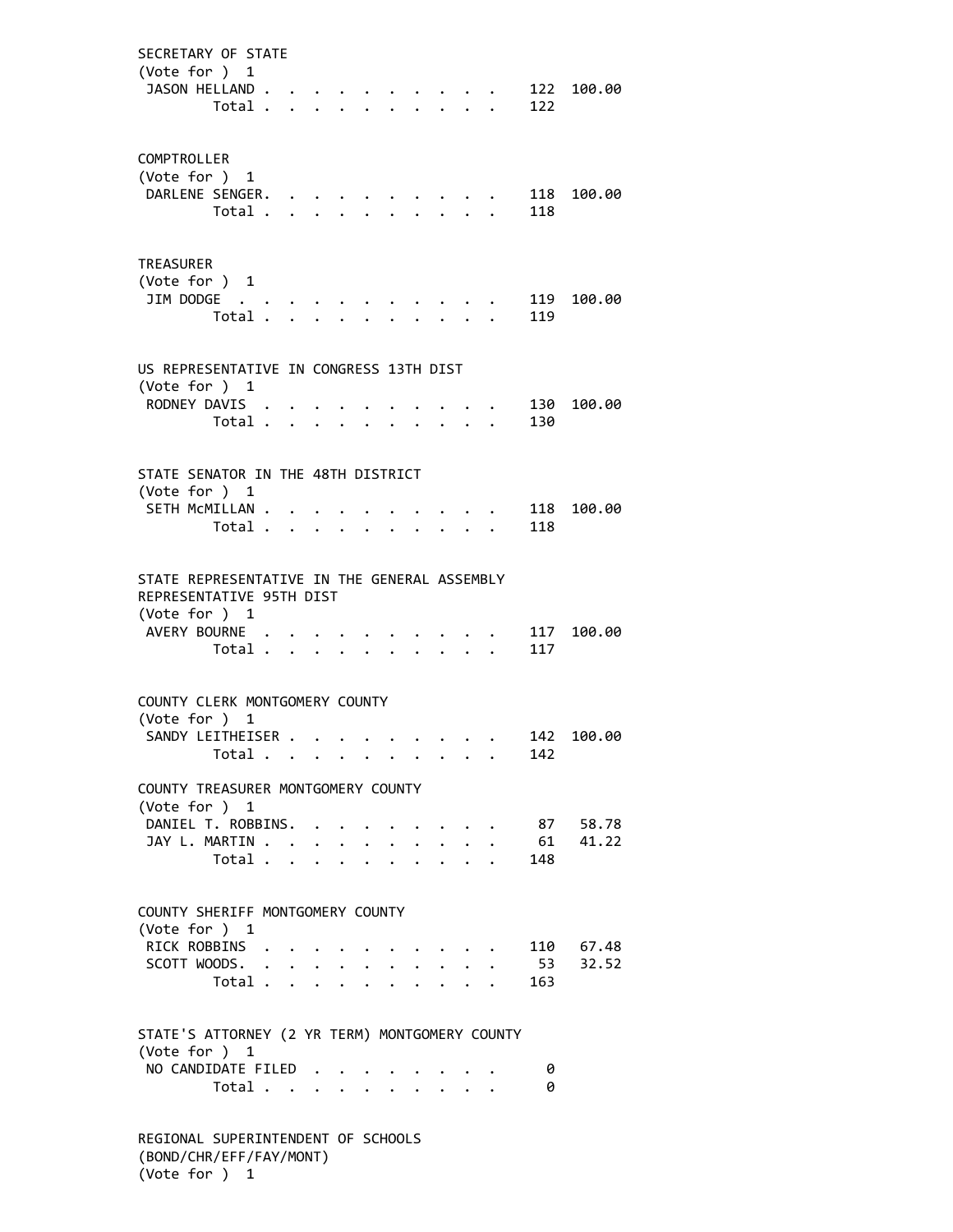NO CANDIDATE FILED . . . . . . . . 0 Total . . . . . . . . . . 0 COUNTY BOARD MEMBER 4 (Vote for ) 2 EARLENE BLACKBURN-ROBINSON. . . . . 74 54.41 ROBERTA MEYER . . . . . . . . . . . 62 45.59 Total . . . . . . . . . . 136 COUNTY BOARD MEMBER 6 (4 YR) (Vote for ) 2 ROBERT F. MULCH, JR.. . . . . . . . . 18 38.30 MARK HUGHES. . . . . . . . . . . 29 61.70 Total . . . . . . . . . . 47 COUNTY BOARD MEMBER 6 (2 YR) (Vote for ) 1 DENNIS McCAMMACK . . . . . . . . . 32 100.00 Total . . . . . . . . . . 32 JUDGE OF THE APPELLATE COURT APPELLATE JUDICIAL DISTRICT 5 (GOLDENHERSH) (Vote for ) 1 DAVID K. OVERSTREET . . . . . . . . 117 100.00 Total . . . . . . . . . . 117 PRECINCT COMMITTEEMAN HILLSBORO 5 (Vote for ) 1 DARRIN JORN. . . . . . . . . . . 121 100.00 Total . . . . . . . . . . 121 \*\*\*\*\*\*\*\*\*\* (DEMOCRATIC) \*\*\*\*\*\*\*\*\*\* GOVERNOR and LIEUTENANT GOVERNOR (Vote for ) 1 JB PRITZKER. . . . . . . . . . . 41 57.75 CHRIS KENNEDY . . . . . . . . . . 19 26.76<br>DANIEL BISS. . . . . . . . . . . . 6 8.45 DANIEL BISS. . . . . . . . . . . . 6 8.45 BOB DAIBER . . . . . . . . . . . . 4 5.63<br>TIO HARDIMAN . . . . . . . . . . . 0 TIO HARDIMAN . . . . . . . . . . . ROBERT MARSHALL . . . . . . . . . . 1 1.41 Total . . . . . . . . . . 71 ATTORNEY GENERAL (Vote for ) 1 PAT QUINN . . . . . . . . . . . . 36 50.00 RENATO MARIOTTI . . . . . . . . . 8 11.11 SCOTT DRURY. . . . . . . . . . . . 5 6.94 NANCY ROTERING. . . . . . . . . . 2 2.78 KWAME RAOUL. . . . . . . . . . . 9 12.50 JESSE RUIZ . . . . . . . . . . . 0 SHARON FAIRLEY. . . . . . . . . . . 7 9.72 AARON GOLDSTEIN . . . . . . . . . . 5 6.94 Total . . . . . . . . . . 72 SECRETARY OF STATE (Vote for ) 1 JESSE WHITE. . . . . . . . . . . 69 100.00 Total . . . . . . . . . . 69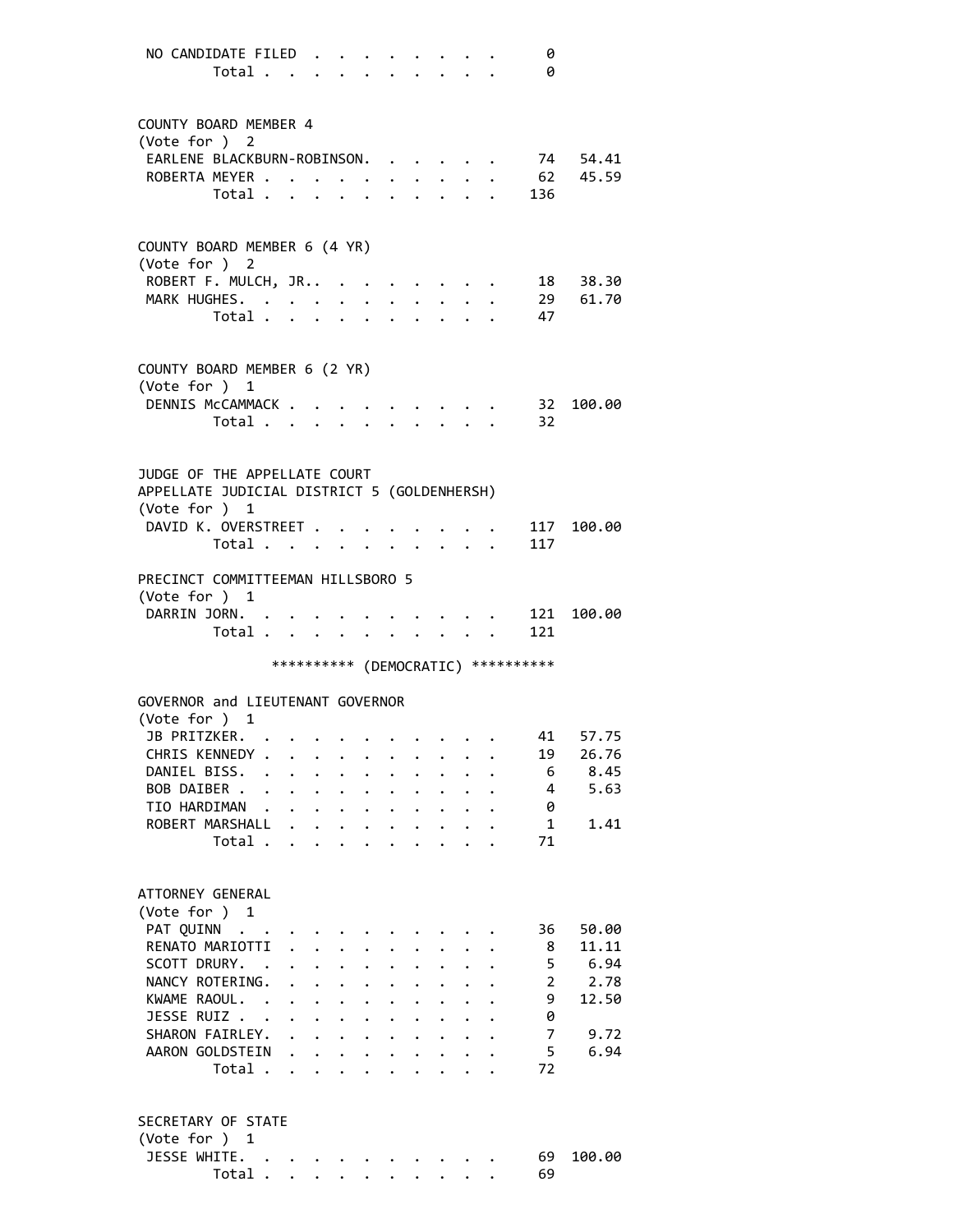| COMPTROLLER<br>(Vote for ) 1<br>SUSANA A. MENDOZA.                                        | Total $\cdots$ $\cdots$ $\cdots$ |  |                                                           |                                        |  | 68<br>68 | 100.00               |
|-------------------------------------------------------------------------------------------|----------------------------------|--|-----------------------------------------------------------|----------------------------------------|--|----------|----------------------|
| <b>TREASURER</b><br>(Vote for $)$ 1<br>MICHAEL W. FRERICHS                                | Total                            |  |                                                           |                                        |  | 67<br>67 | 100.00               |
| US REPRESENTATIVE IN CONGRESS DIST 13<br>(Vote for ) 1                                    |                                  |  |                                                           |                                        |  |          |                      |
| BETSY DIRKSEN LONDRIGAN.                                                                  |                                  |  |                                                           |                                        |  |          | 33 47.14             |
| ERIK JONES                                                                                |                                  |  | $\mathbf{A}^{\text{max}}$ , and $\mathbf{A}^{\text{max}}$ | $\cdot$ $\cdot$ $\cdot$ $\cdot$        |  |          | 26 37.14             |
| JON EBEL.                                                                                 |                                  |  |                                                           | $\cdot$ $\cdot$ $\cdot$ $\cdot$        |  |          | $1 \t 1.43$          |
| DAVID M. GILL                                                                             |                                  |  |                                                           | $\mathbf{r} = \mathbf{r} + \mathbf{r}$ |  |          | 7 10.00              |
| ANGEL SIDES.                                                                              |                                  |  |                                                           |                                        |  |          | 3, 4.29              |
|                                                                                           | Total $\cdots$ $\cdots$          |  |                                                           |                                        |  | 70       |                      |
| STATE CENTRAL COMMITTEEWOMAN<br>(Vote for ) 1<br>JAYNE MAZZOTTI.<br>PAMELLA GRONEMEYER    |                                  |  |                                                           |                                        |  |          | 39 61.90<br>24 38.10 |
|                                                                                           | Total                            |  |                                                           |                                        |  | 63       |                      |
|                                                                                           |                                  |  |                                                           |                                        |  |          |                      |
| STATE CENTRAL COMMITTEEMAN<br>(Vote for ) 1<br>TERRY REDMAN                               |                                  |  |                                                           |                                        |  | 61       | 100.00               |
|                                                                                           | Total                            |  |                                                           |                                        |  | 61       |                      |
| STATE SENATOR IN THE 48TH DISTRICT<br>(Vote for ) 1<br>ANDY MANAR                         | Total                            |  |                                                           |                                        |  | 69<br>69 | 100.00               |
| STATE REPRESENTATIVE IN THE GENERAL ASSEMBLY<br>REPRESENTATIVE 95TH DIST<br>(Vote for ) 1 |                                  |  |                                                           |                                        |  |          |                      |
| DILLON CLARK                                                                              |                                  |  |                                                           |                                        |  |          | 63 100.00            |
|                                                                                           | Total                            |  |                                                           |                                        |  | 63       |                      |
| COUNTY CLERK MONTGOMERY COUNTY<br>(Vote for $)$ 1<br>NO CANDIDATE FILED                   | Total                            |  |                                                           |                                        |  | 0<br>0   |                      |
|                                                                                           |                                  |  |                                                           |                                        |  |          |                      |
| COUNTY TREASURER MONTGOMERY COUNTY<br>(Vote for ) 1                                       |                                  |  |                                                           |                                        |  |          |                      |
| NIKKI LOHMAN                                                                              | Total                            |  |                                                           |                                        |  | 69<br>69 | 100.00               |
| COUNTY SHERIFF MONTGOMERY COUNTY<br>(Vote for ) 1                                         |                                  |  |                                                           |                                        |  |          |                      |
| MARK C. BRAZEL.                                                                           |                                  |  |                                                           |                                        |  |          | 57 100.00            |
|                                                                                           | Total                            |  |                                                           |                                        |  | 57       |                      |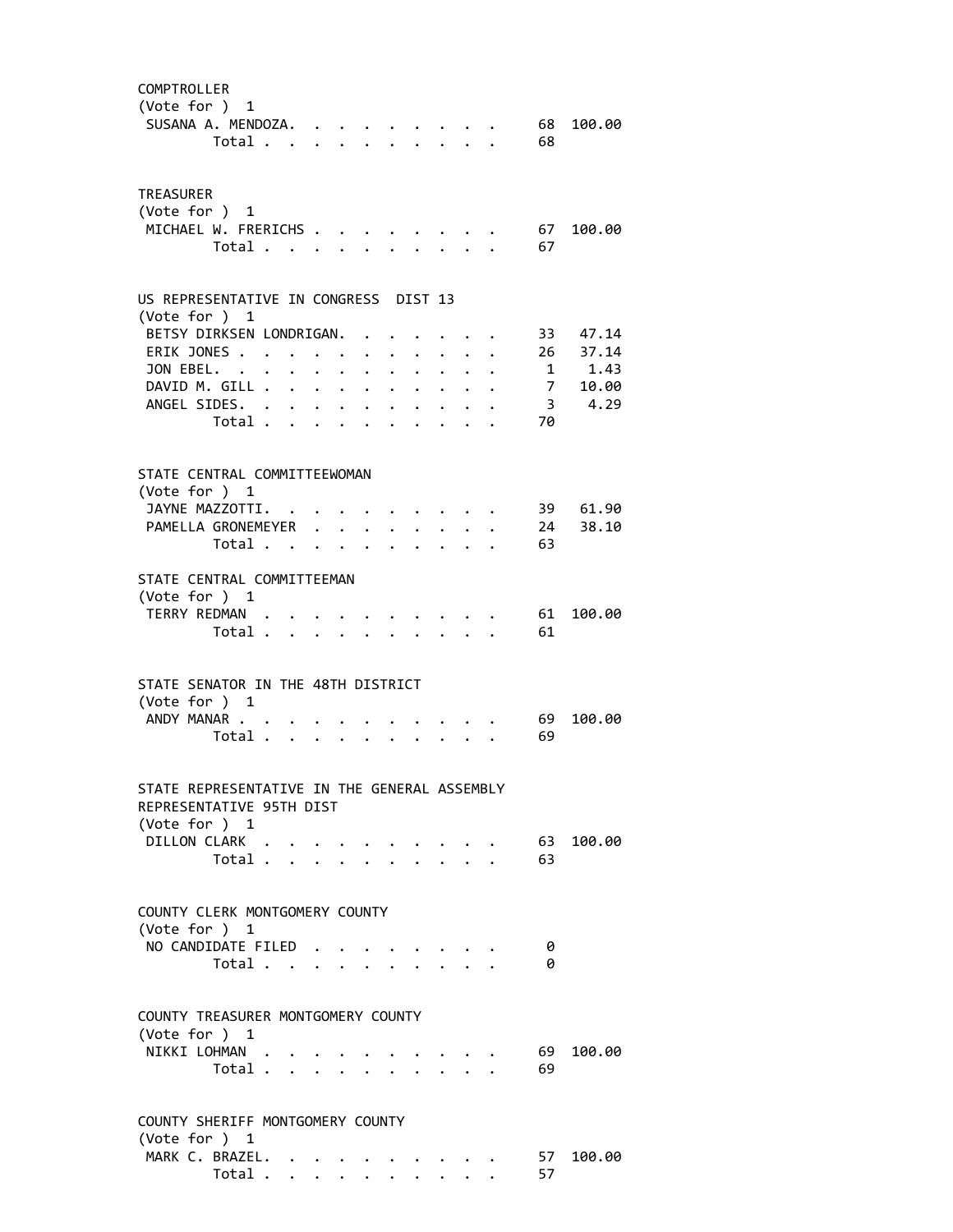| STATE'S ATTORNEY (2 YR TERM) MONTGOMERY COUNTY<br>(Vote for ) 1                |                                                               |  |  |                                 |              |                                             |
|--------------------------------------------------------------------------------|---------------------------------------------------------------|--|--|---------------------------------|--------------|---------------------------------------------|
| BRYANT "BUTCH" HITCHINGS                                                       | Total                                                         |  |  |                                 | 67<br>67     | 100.00                                      |
|                                                                                |                                                               |  |  |                                 |              |                                             |
| REGIONAL SUPERINTENDENT OF SCHOOLS<br>(BOND/CHR/EFF/FAY/MONT)<br>(Vote for ) 1 |                                                               |  |  |                                 |              |                                             |
| JULIE WOLLERMAN                                                                |                                                               |  |  |                                 | 64           | 100.00                                      |
|                                                                                | Total                                                         |  |  |                                 | 64           |                                             |
| COUNTY BOARD MEMBER 4<br>(Vote for ) 2                                         |                                                               |  |  |                                 |              |                                             |
| NO CANDIDATE FILED                                                             | Total                                                         |  |  | $\cdot$ $\cdot$ $\cdot$ $\cdot$ | 0<br>0       |                                             |
| COUNTY BOARD MEMBER 6 (4 YR)<br>(Vote for ) 2                                  |                                                               |  |  |                                 |              |                                             |
| RONALD E. DEABENDERFER                                                         | Total                                                         |  |  |                                 | 12<br>12     | 100.00                                      |
| COUNTY BOARD MEMBER 6 (2 YR)                                                   |                                                               |  |  |                                 |              |                                             |
| (Vote for ) 1                                                                  |                                                               |  |  |                                 |              |                                             |
| NO CANDIDATE FILED.                                                            |                                                               |  |  |                                 | 0            |                                             |
|                                                                                | Total                                                         |  |  |                                 | 0            |                                             |
| JUDGE OF THE APPELLATE COURT<br>APPELLATE JUDICIAL DISTRICT 5 (GOLDENHERSH)    |                                                               |  |  |                                 |              |                                             |
| (Vote for ) 1<br>KEVIN T. HOERNER                                              |                                                               |  |  |                                 | 58           | 100.00                                      |
|                                                                                | Total                                                         |  |  |                                 | 58           |                                             |
| PRECINCT COMMITTEEMAN HILLSBORO 5<br>(Vote for ) 1                             |                                                               |  |  |                                 |              |                                             |
| JIM MOORE .                                                                    | Total $\ldots$ $\ldots$ $\ldots$ $\ldots$                     |  |  |                                 | 67<br>67     | 100.00                                      |
| PRECINCT REPORT<br>RUN DATE:04/04/18<br>RUN TIME:08:51 AM                      | 2018 GENERAL PRIMARY ELECTION<br>MARCH 20, 2018<br>STATISTICS |  |  |                                 |              | MONTGOMERY COUNTY, ILLINOIS OFFICIAL TOTALS |
| 0806 HILLSBORO 6                                                               |                                                               |  |  |                                 |              | VOTES PERCENT                               |
| REGISTERED VOTERS - TOTAL                                                      |                                                               |  |  |                                 | 637          |                                             |
| REGISTERED VOTERS - REPUBLICAN                                                 |                                                               |  |  |                                 | 205          | 32.18                                       |
| REGISTERED VOTERS - DEMOCRATIC                                                 |                                                               |  |  |                                 | 231          | 36.26                                       |
| REGISTERED VOTERS - NONPARTISAN<br>BALLOTS CAST - TOTAL.                       |                                                               |  |  |                                 | - 53<br>257  | 8.32                                        |
| BALLOTS CAST - REPUBLICAN                                                      |                                                               |  |  |                                 | 159          | 61.87                                       |
| BALLOTS CAST - DEMOCRATIC                                                      |                                                               |  |  |                                 | 98           | 38.13                                       |
| BALLOTS CAST - NONPARTISAN.                                                    |                                                               |  |  |                                 | 0            |                                             |
| BALLOTS CAST - BLANK.                                                          |                                                               |  |  |                                 | $\mathbf{1}$ | .39                                         |
| VOTER TURNOUT - TOTAL<br>VOTER TURNOUT - REPUBLICAN. .                         |                                                               |  |  |                                 |              | 40.35<br>77.56                              |
| VOTER TURNOUT - DEMOCRATIC.                                                    |                                                               |  |  |                                 |              | 42.42                                       |

VOTER TURNOUT - NONPARTISAN . . . . .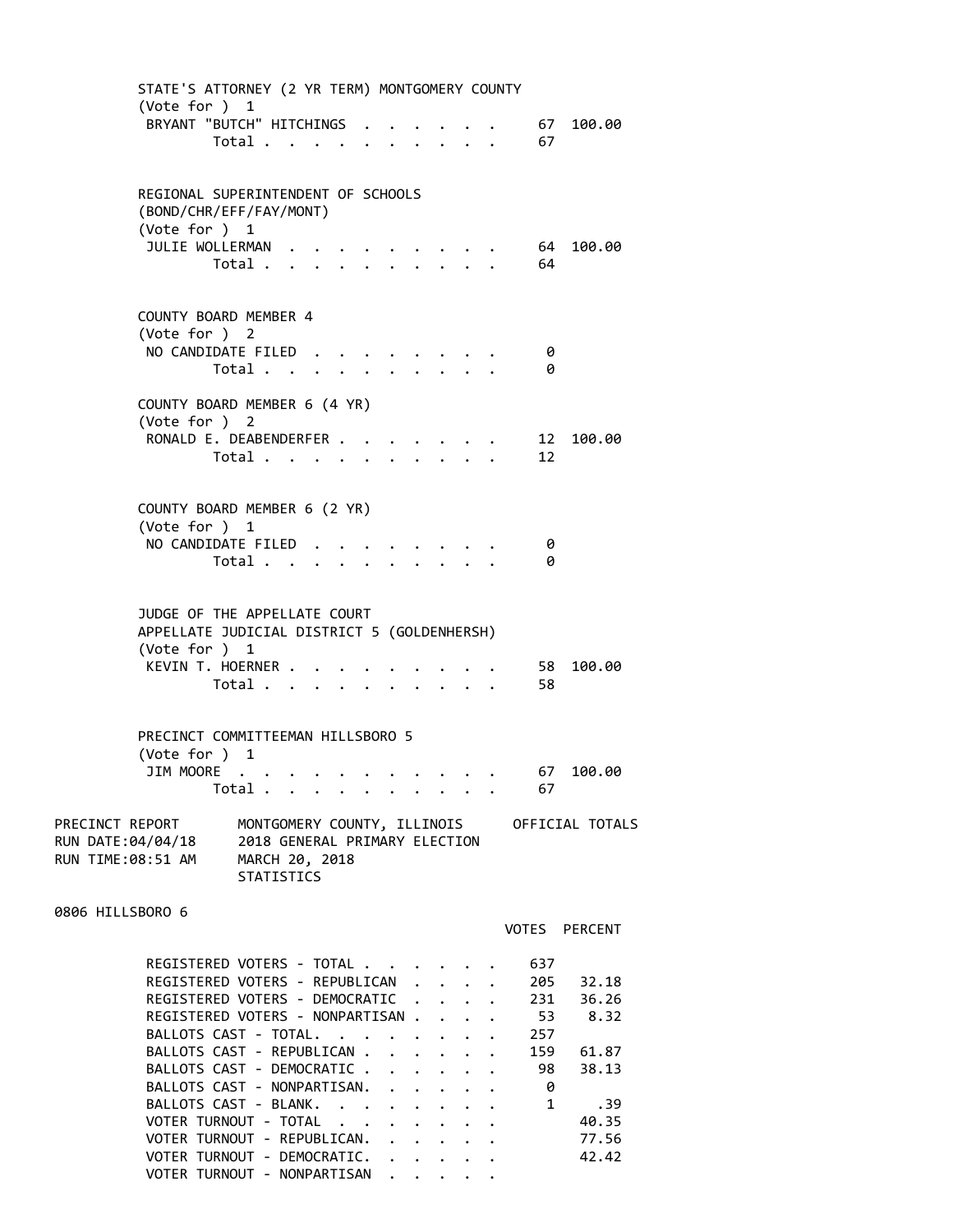\*\*\*\*\*\*\*\*\*\* (REPUBLICAN) \*\*\*\*\*\*\*\*\*\*

|               | GOVERNOR and LIEUTENANT GOVERNOR<br>(Vote for ) 1 |                      |                          |                                 |                      |                      |                      |                                                                          |                                             |                                                 |           |            |
|---------------|---------------------------------------------------|----------------------|--------------------------|---------------------------------|----------------------|----------------------|----------------------|--------------------------------------------------------------------------|---------------------------------------------|-------------------------------------------------|-----------|------------|
|               | <b>BRUCE RAUNER</b>                               |                      |                          |                                 |                      |                      |                      |                                                                          |                                             |                                                 |           | 69 45.39   |
|               | JEANNE IVES.                                      | $\ddot{\phantom{a}}$ |                          | $\ddot{\phantom{0}}$            |                      |                      |                      | $\ddot{\phantom{0}}$                                                     |                                             |                                                 | 83        | 54.61      |
|               | Total                                             |                      |                          | $\mathbf{L}^{\text{max}}$       | $\mathbf{r}$         | $\mathbf{r}$         |                      |                                                                          |                                             |                                                 | 152       |            |
|               |                                                   |                      |                          |                                 |                      |                      |                      |                                                                          |                                             |                                                 |           |            |
|               |                                                   |                      |                          |                                 |                      |                      |                      |                                                                          |                                             |                                                 |           |            |
|               | ATTORNEY GENERAL                                  |                      |                          |                                 |                      |                      |                      |                                                                          |                                             |                                                 |           |            |
| (Vote for ) 1 |                                                   |                      |                          |                                 |                      |                      |                      |                                                                          |                                             |                                                 |           |            |
|               | ERIKA HAROLD.                                     |                      |                          |                                 |                      |                      |                      |                                                                          |                                             |                                                 | 98        | 72.06      |
|               | GARY GRASSO.                                      | $\ddot{\phantom{a}}$ |                          |                                 |                      |                      |                      |                                                                          |                                             |                                                 | 38        | 27.94      |
|               | Total .                                           |                      |                          |                                 |                      |                      |                      |                                                                          |                                             |                                                 | 136       |            |
|               |                                                   |                      |                          |                                 |                      |                      |                      |                                                                          |                                             |                                                 |           |            |
|               |                                                   |                      |                          |                                 |                      |                      |                      |                                                                          |                                             |                                                 |           |            |
|               | SECRETARY OF STATE                                |                      |                          |                                 |                      |                      |                      |                                                                          |                                             |                                                 |           |            |
| (Vote for ) 1 |                                                   |                      |                          |                                 |                      |                      |                      |                                                                          |                                             |                                                 |           |            |
|               | JASON HELLAND.                                    |                      |                          |                                 |                      |                      |                      |                                                                          |                                             |                                                 |           | 121 100.00 |
|               | Total .                                           |                      | $\sim$ $\sim$            |                                 |                      |                      |                      |                                                                          |                                             |                                                 | 121       |            |
|               |                                                   |                      |                          |                                 |                      |                      |                      |                                                                          |                                             |                                                 |           |            |
|               |                                                   |                      |                          |                                 |                      |                      |                      |                                                                          |                                             |                                                 |           |            |
| COMPTROLLER   |                                                   |                      |                          |                                 |                      |                      |                      |                                                                          |                                             |                                                 |           |            |
|               | (Vote for ) 1                                     |                      |                          |                                 |                      |                      |                      |                                                                          |                                             |                                                 |           |            |
|               | DARLENE SENGER.                                   |                      |                          |                                 |                      |                      |                      |                                                                          |                                             |                                                 | 121       | 100.00     |
|               | Total .                                           |                      |                          | $\cdot$ $\cdot$ $\cdot$ $\cdot$ |                      | $\ddot{\phantom{0}}$ | $\ddot{\phantom{0}}$ | $\mathbf{L}$                                                             |                                             |                                                 | 121       |            |
|               |                                                   |                      |                          |                                 |                      |                      |                      |                                                                          |                                             |                                                 |           |            |
|               |                                                   |                      |                          |                                 |                      |                      |                      |                                                                          |                                             |                                                 |           |            |
| TREASURER     |                                                   |                      |                          |                                 |                      |                      |                      |                                                                          |                                             |                                                 |           |            |
|               | (Vote for ) 1                                     |                      |                          |                                 |                      |                      |                      |                                                                          |                                             |                                                 |           |            |
|               | JIM DODGE                                         |                      |                          |                                 |                      |                      |                      |                                                                          |                                             |                                                 | 117       | 100.00     |
|               | Total .                                           |                      | <b>Contract Contract</b> | $\mathbf{r}$                    |                      |                      |                      |                                                                          | $\mathbf{L} = \mathbf{L} \times \mathbf{L}$ |                                                 | 117       |            |
|               |                                                   |                      |                          |                                 |                      |                      |                      |                                                                          |                                             |                                                 |           |            |
|               |                                                   |                      |                          |                                 |                      |                      |                      |                                                                          |                                             |                                                 |           |            |
|               | US REPRESENTATIVE IN CONGRESS 13TH DIST           |                      |                          |                                 |                      |                      |                      |                                                                          |                                             |                                                 |           |            |
|               | (Vote for ) 1                                     |                      |                          |                                 |                      |                      |                      |                                                                          |                                             |                                                 |           |            |
|               | RODNEY DAVIS .                                    |                      |                          |                                 |                      |                      |                      |                                                                          |                                             |                                                 | 129       | 100.00     |
|               | Total                                             |                      |                          |                                 |                      |                      |                      |                                                                          |                                             |                                                 | 129       |            |
|               |                                                   |                      |                          |                                 |                      |                      |                      |                                                                          |                                             |                                                 |           |            |
|               |                                                   |                      |                          |                                 |                      |                      |                      |                                                                          |                                             |                                                 |           |            |
|               | STATE SENATOR IN THE 48TH DISTRICT                |                      |                          |                                 |                      |                      |                      |                                                                          |                                             |                                                 |           |            |
| (Vote for ) 1 |                                                   |                      |                          |                                 |                      |                      |                      |                                                                          |                                             |                                                 |           |            |
|               | SETH MCMILLAN                                     |                      |                          |                                 | $\ddot{\phantom{a}}$ |                      |                      |                                                                          |                                             |                                                 |           | 117 100.00 |
|               | Total                                             |                      |                          |                                 |                      |                      |                      |                                                                          |                                             | $\cdot$ $\cdot$ $\cdot$ $\cdot$ $\cdot$ $\cdot$ | 117       |            |
|               |                                                   |                      |                          |                                 |                      |                      |                      |                                                                          |                                             |                                                 |           |            |
|               |                                                   |                      |                          |                                 |                      |                      |                      |                                                                          |                                             |                                                 |           |            |
|               | STATE REPRESENTATIVE IN THE GENERAL ASSEMBLY      |                      |                          |                                 |                      |                      |                      |                                                                          |                                             |                                                 |           |            |
|               | REPRESENTATIVE 95TH DIST                          |                      |                          |                                 |                      |                      |                      |                                                                          |                                             |                                                 |           |            |
|               | (Vote for ) 1                                     |                      |                          |                                 |                      |                      |                      |                                                                          |                                             |                                                 |           |            |
|               | AVERY BOURNE                                      |                      |                          |                                 |                      |                      |                      |                                                                          |                                             |                                                 |           | 114 100.00 |
|               | Total $\cdots$ $\cdots$                           |                      |                          |                                 |                      |                      |                      | $\mathbf{r}$ , $\mathbf{r}$ , $\mathbf{r}$ , $\mathbf{r}$ , $\mathbf{r}$ |                                             |                                                 | 114       |            |
|               |                                                   |                      |                          |                                 |                      |                      |                      |                                                                          |                                             |                                                 |           |            |
|               |                                                   |                      |                          |                                 |                      |                      |                      |                                                                          |                                             |                                                 |           |            |
|               | COUNTY CLERK MONTGOMERY COUNTY                    |                      |                          |                                 |                      |                      |                      |                                                                          |                                             |                                                 |           |            |
|               | (Vote for ) 1                                     |                      |                          |                                 |                      |                      |                      |                                                                          |                                             |                                                 |           |            |
|               | SANDY LEITHEISER                                  |                      |                          |                                 |                      |                      |                      | $\cdot$ $\cdot$ $\cdot$ $\cdot$ $\cdot$                                  |                                             |                                                 | 140       | 100.00     |
|               | Total                                             |                      |                          |                                 |                      |                      |                      |                                                                          |                                             |                                                 | 140       |            |
|               |                                                   |                      |                          |                                 |                      |                      |                      |                                                                          |                                             |                                                 |           |            |
|               |                                                   |                      |                          |                                 |                      |                      |                      |                                                                          |                                             |                                                 |           |            |
|               | COUNTY TREASURER MONTGOMERY COUNTY                |                      |                          |                                 |                      |                      |                      |                                                                          |                                             |                                                 |           |            |
|               | (Vote for $)$ 1                                   |                      |                          |                                 |                      |                      |                      |                                                                          |                                             |                                                 |           |            |
|               | DANIEL T. ROBBINS. .                              |                      |                          |                                 |                      |                      |                      |                                                                          |                                             |                                                 | 109       | 71.24      |
|               | JAY L. MARTIN<br>Total                            |                      |                          |                                 |                      |                      |                      |                                                                          |                                             |                                                 | 44<br>153 | 28.76      |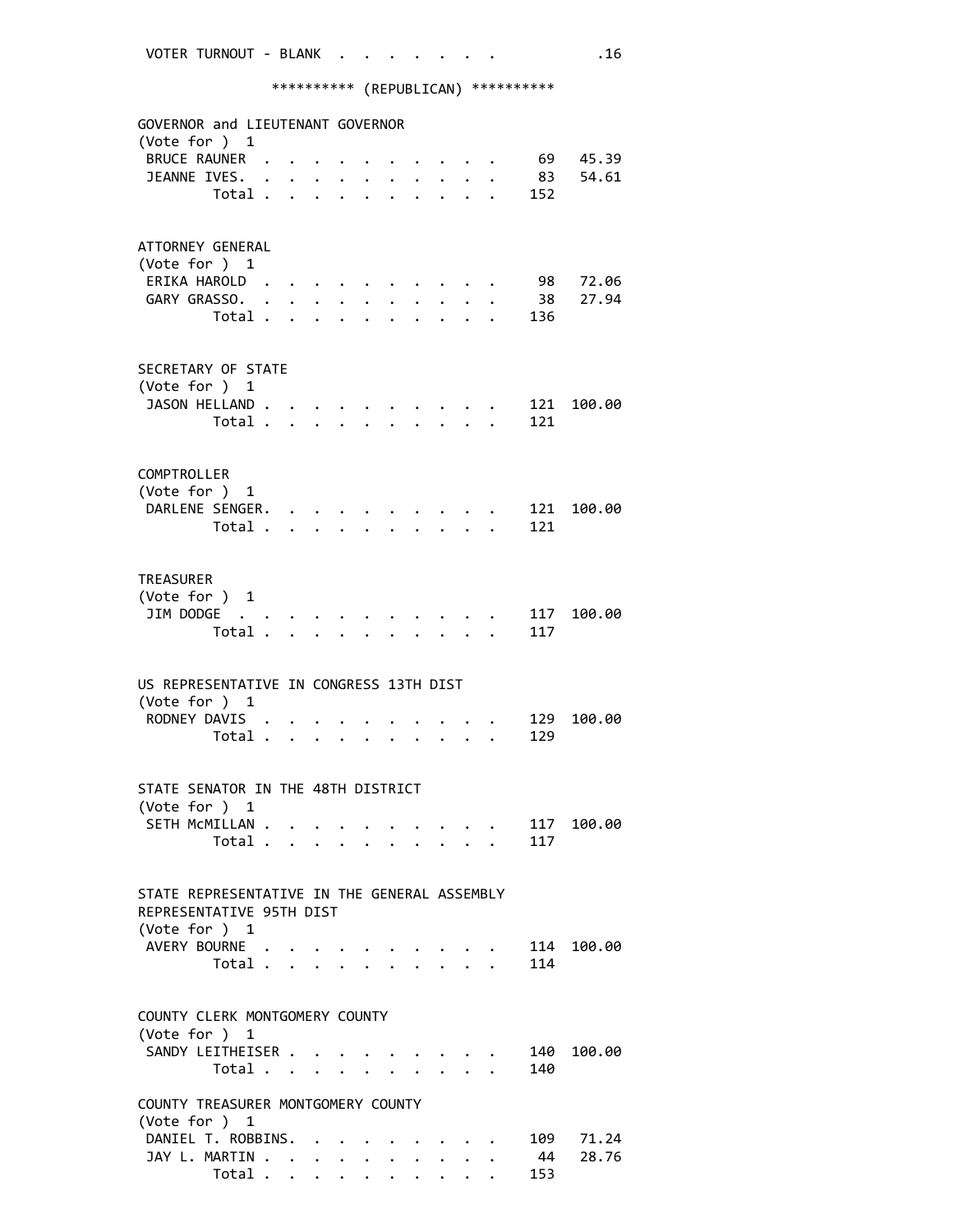| COUNTY SHERIFF MONTGOMERY COUNTY<br>(Vote for $)$ 1                                                                                                     |                                                                 |                                                           |                                                       |                                                                             |  |                                      |                                                          |
|---------------------------------------------------------------------------------------------------------------------------------------------------------|-----------------------------------------------------------------|-----------------------------------------------------------|-------------------------------------------------------|-----------------------------------------------------------------------------|--|--------------------------------------|----------------------------------------------------------|
| RICK ROBBINS                                                                                                                                            |                                                                 |                                                           |                                                       |                                                                             |  |                                      | $\cdot$ $\cdot$ $\cdot$ $\cdot$ $\cdot$ 113 72.90        |
| SCOTT WOODS.                                                                                                                                            |                                                                 |                                                           |                                                       |                                                                             |  |                                      | $\cdot$ $\cdot$ $\cdot$ $\cdot$ $\cdot$ $\cdot$ 42 27.10 |
|                                                                                                                                                         |                                                                 |                                                           |                                                       |                                                                             |  | Total 155                            |                                                          |
|                                                                                                                                                         |                                                                 |                                                           |                                                       |                                                                             |  |                                      |                                                          |
| STATE'S ATTORNEY (2 YR TERM) MONTGOMERY COUNTY<br>(Vote for $)$ 1                                                                                       |                                                                 |                                                           |                                                       |                                                                             |  |                                      |                                                          |
| NO CANDIDATE FILED                                                                                                                                      |                                                                 |                                                           |                                                       |                                                                             |  | 0                                    |                                                          |
| Total                                                                                                                                                   |                                                                 |                                                           |                                                       |                                                                             |  | 0                                    |                                                          |
|                                                                                                                                                         |                                                                 |                                                           |                                                       |                                                                             |  |                                      |                                                          |
| REGIONAL SUPERINTENDENT OF SCHOOLS<br>(BOND/CHR/EFF/FAY/MONT)<br>(Vote for ) 1                                                                          |                                                                 |                                                           |                                                       |                                                                             |  |                                      |                                                          |
| NO CANDIDATE FILED                                                                                                                                      |                                                                 |                                                           |                                                       |                                                                             |  | 0                                    |                                                          |
| Total                                                                                                                                                   |                                                                 |                                                           |                                                       |                                                                             |  | 0                                    |                                                          |
| COUNTY BOARD MEMBER 4<br>(Vote for ) 2<br>EARLENE BLACKBURN-ROBINSON.                                                                                   |                                                                 |                                                           |                                                       |                                                                             |  |                                      | 105 67.31<br>51 32.69                                    |
| ROBERTA MEYER                                                                                                                                           |                                                                 |                                                           |                                                       |                                                                             |  |                                      |                                                          |
| Total                                                                                                                                                   |                                                                 |                                                           |                                                       |                                                                             |  | 156                                  |                                                          |
|                                                                                                                                                         |                                                                 |                                                           |                                                       |                                                                             |  |                                      |                                                          |
| JUDGE OF THE APPELLATE COURT<br>APPELLATE JUDICIAL DISTRICT 5 (GOLDENHERSH)<br>(Vote for ) 1<br>DAVID K. OVERSTREET<br>Total $\cdots$ $\cdots$ $\cdots$ |                                                                 |                                                           |                                                       |                                                                             |  | 110<br>110                           | 100.00                                                   |
|                                                                                                                                                         |                                                                 |                                                           |                                                       |                                                                             |  |                                      |                                                          |
| PRECINCT COMMITTEEMAN HILLSBORO 6<br>(Vote for ) 1<br>NO CANDIDATE FILED.                                                                               |                                                                 |                                                           |                                                       |                                                                             |  |                                      |                                                          |
|                                                                                                                                                         |                                                                 |                                                           |                                                       |                                                                             |  | - 0                                  |                                                          |
| Total 0                                                                                                                                                 |                                                                 |                                                           |                                                       |                                                                             |  |                                      |                                                          |
|                                                                                                                                                         |                                                                 |                                                           |                                                       |                                                                             |  |                                      |                                                          |
|                                                                                                                                                         |                                                                 |                                                           |                                                       |                                                                             |  | *********** (DEMOCRATIC) *********** |                                                          |
|                                                                                                                                                         |                                                                 |                                                           |                                                       |                                                                             |  |                                      |                                                          |
| GOVERNOR and LIEUTENANT GOVERNOR<br>(Vote for ) 1<br>JB PRITZKER. .                                                                                     |                                                                 |                                                           |                                                       |                                                                             |  | 55                                   | 58.51                                                    |
| CHRIS KENNEDY                                                                                                                                           |                                                                 |                                                           |                                                       |                                                                             |  | 23                                   | 24.47                                                    |
| DANIEL BISS. .                                                                                                                                          | $\mathbf{r}$ and $\mathbf{r}$ and $\mathbf{r}$ and $\mathbf{r}$ |                                                           |                                                       |                                                                             |  | -9                                   | 9.57                                                     |
|                                                                                                                                                         |                                                                 |                                                           |                                                       |                                                                             |  | $\mathbf{1}$                         | 1.06                                                     |
|                                                                                                                                                         |                                                                 |                                                           |                                                       |                                                                             |  | $\overline{2}$                       | 2.13                                                     |
| BOB DAIBER<br>TIO HARDIMAN<br>ROBERT MARSHALL                                                                                                           |                                                                 |                                                           |                                                       |                                                                             |  | $\overline{4}$                       | 4.26                                                     |
| Total $\cdots$                                                                                                                                          |                                                                 |                                                           |                                                       |                                                                             |  | 94                                   |                                                          |
|                                                                                                                                                         |                                                                 |                                                           |                                                       |                                                                             |  |                                      |                                                          |
|                                                                                                                                                         |                                                                 |                                                           |                                                       |                                                                             |  |                                      |                                                          |
| ATTORNEY GENERAL<br>(Vote for ) 1<br>PAT QUINN                                                                                                          |                                                                 |                                                           |                                                       |                                                                             |  | 49                                   | 52.13                                                    |
|                                                                                                                                                         |                                                                 |                                                           |                                                       |                                                                             |  | 10                                   | 10.64                                                    |
| RENATO MARIOTTI .<br>SCOTT DRURY. .                                                                                                                     |                                                                 | $\mathbf{L}^{\text{max}}$ , and $\mathbf{L}^{\text{max}}$ |                                                       |                                                                             |  |                                      | 8.51                                                     |
| NANCY ROTERING.                                                                                                                                         |                                                                 |                                                           | $\mathbf{r} = \mathbf{r} + \mathbf{r} + \mathbf{r}$ . |                                                                             |  | 8                                    |                                                          |
|                                                                                                                                                         |                                                                 |                                                           |                                                       |                                                                             |  | $\overline{2}$                       | 2.13                                                     |
| KWAME RAOUL.                                                                                                                                            |                                                                 |                                                           |                                                       |                                                                             |  | 10                                   | 10.64                                                    |
| JESSE RUIZ                                                                                                                                              |                                                                 |                                                           |                                                       | $\cdot$ $\cdot$ $\cdot$ $\cdot$ $\cdot$                                     |  | $\overline{2}$                       | 2.13                                                     |
| SHARON FAIRLEY.                                                                                                                                         |                                                                 |                                                           |                                                       |                                                                             |  | $\overline{4}$                       | 4.26                                                     |
| AARON GOLDSTEIN                                                                                                                                         |                                                                 |                                                           |                                                       | $\bullet$ .<br><br><br><br><br><br><br><br><br><br><br><br><br><br><br><br> |  | 9                                    | 9.57                                                     |
| Total $\cdots$ $\cdots$ $\cdots$                                                                                                                        |                                                                 |                                                           |                                                       |                                                                             |  | 94                                   |                                                          |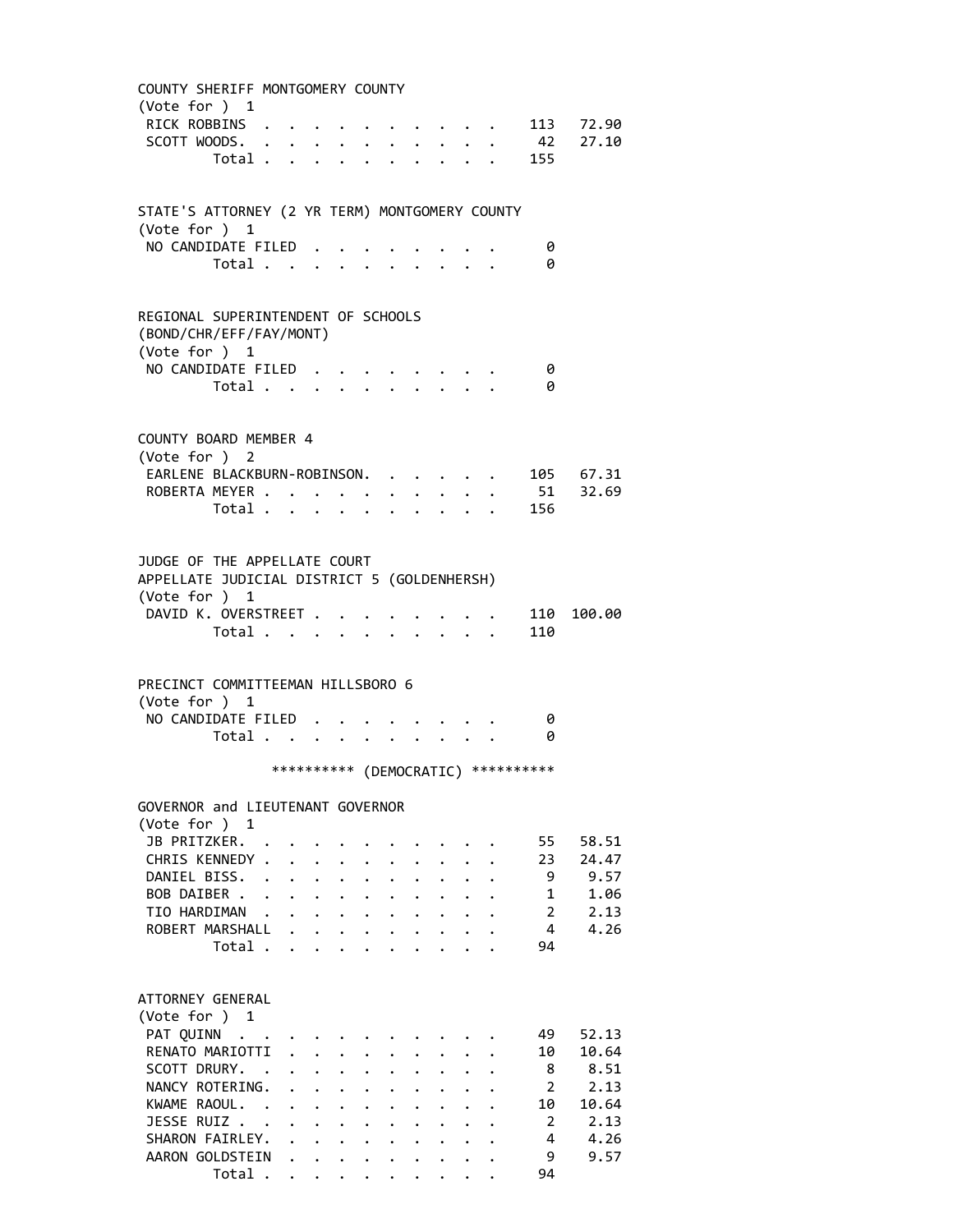| SECRETARY OF STATE<br>(Vote for ) 1<br>JESSE WHITE.                                       | Total                   |                      |                      | $\sim$                  |                      |                      |                                       | $\sim$ $\sim$ $\sim$ $\sim$<br>$\mathcal{L}^{\text{max}}$                                                                                                                                                                              |                                  |                      | 78        | 78 100.00         |
|-------------------------------------------------------------------------------------------|-------------------------|----------------------|----------------------|-------------------------|----------------------|----------------------|---------------------------------------|----------------------------------------------------------------------------------------------------------------------------------------------------------------------------------------------------------------------------------------|----------------------------------|----------------------|-----------|-------------------|
| COMPTROLLER<br>(Vote for ) 1<br>SUSANA A. MENDOZA.                                        | Total                   |                      |                      |                         |                      |                      | $\mathbf{r} = \mathbf{r}$             |                                                                                                                                                                                                                                        |                                  |                      | 89.<br>89 | 100.00            |
| TREASURER<br>(Vote for ) 1<br>MICHAEL W. FRERICHS                                         | Total                   |                      |                      |                         |                      | $\ddot{\phantom{0}}$ | $\ddot{\phantom{0}}$                  |                                                                                                                                                                                                                                        | $\cdot$ $\cdot$ $\cdot$          |                      | 81<br>81  | 100.00            |
| US REPRESENTATIVE IN CONGRESS DIST 13                                                     |                         |                      |                      |                         |                      |                      |                                       |                                                                                                                                                                                                                                        |                                  |                      |           |                   |
| (Vote for ) 1                                                                             |                         |                      |                      |                         |                      |                      |                                       |                                                                                                                                                                                                                                        |                                  |                      |           |                   |
| BETSY DIRKSEN LONDRIGAN.<br>ERIK JONES                                                    |                         |                      |                      |                         | $\ddot{\phantom{0}}$ | $\ddot{\phantom{a}}$ | $\ddot{\phantom{0}}$                  | $\cdot$ $\cdot$ $\cdot$                                                                                                                                                                                                                | $\cdot$ $\cdot$ $\cdot$          |                      | 32        | 35.56<br>40 44.44 |
| JON EBEL.                                                                                 |                         | $\ddot{\phantom{0}}$ |                      | $\cdot$ $\cdot$ $\cdot$ | $\ddot{\phantom{0}}$ | $\ddot{\phantom{a}}$ | $\ddot{\phantom{0}}$                  | $\ddot{\phantom{0}}$                                                                                                                                                                                                                   | $\bullet$ . The set of $\bullet$ | $\ddot{\phantom{a}}$ |           | 4 4.44            |
| DAVID M. GILL                                                                             |                         |                      |                      |                         | $\ddot{\phantom{0}}$ | $\bullet$            | $\bullet$ .                           |                                                                                                                                                                                                                                        | $\ddot{\phantom{a}}$             |                      |           | 8 8.89            |
| ANGEL SIDES.                                                                              |                         |                      | $\ddot{\phantom{0}}$ | $\sim$                  | $\ddot{\phantom{0}}$ |                      | $\ddot{\bullet}$ and $\ddot{\bullet}$ |                                                                                                                                                                                                                                        |                                  |                      |           | 6 6.67            |
|                                                                                           | Total                   |                      |                      | $\sim$                  |                      |                      |                                       |                                                                                                                                                                                                                                        |                                  |                      | 90        |                   |
| STATE CENTRAL COMMITTEEWOMAN<br>(Vote for ) 1<br>JAYNE MAZZOTTI.                          |                         |                      |                      |                         |                      |                      |                                       |                                                                                                                                                                                                                                        |                                  |                      |           | 50 60.98          |
| PAMELLA GRONEMEYER                                                                        |                         |                      |                      |                         |                      | $\bullet$ .          |                                       |                                                                                                                                                                                                                                        |                                  |                      | 32<br>82  | 39.02             |
|                                                                                           | Total                   |                      |                      |                         |                      |                      | $\cdot$ $\cdot$                       |                                                                                                                                                                                                                                        |                                  |                      |           |                   |
| STATE CENTRAL COMMITTEEMAN<br>(Vote for ) 1<br>TERRY REDMAN                               |                         |                      |                      |                         |                      |                      |                                       |                                                                                                                                                                                                                                        |                                  |                      | 77        | 100.00            |
|                                                                                           | Total                   |                      |                      |                         |                      |                      |                                       |                                                                                                                                                                                                                                        |                                  |                      | 77        |                   |
| STATE SENATOR IN THE 48TH DISTRICT<br>(Vote for ) 1<br>ANDY MANAR                         | Total                   |                      |                      |                         |                      |                      |                                       | $\ddot{\phantom{a}}$ . The contract of the contract of the contract of the contract of the contract of the contract of the contract of the contract of the contract of the contract of the contract of the contract of the contract of |                                  |                      | 88        | 88 100.00         |
|                                                                                           |                         |                      |                      |                         |                      |                      |                                       |                                                                                                                                                                                                                                        |                                  |                      |           |                   |
| STATE REPRESENTATIVE IN THE GENERAL ASSEMBLY<br>REPRESENTATIVE 95TH DIST<br>(Vote for ) 1 |                         |                      |                      |                         |                      |                      |                                       |                                                                                                                                                                                                                                        |                                  |                      |           |                   |
| DILLON CLARK                                                                              |                         |                      |                      |                         |                      |                      |                                       |                                                                                                                                                                                                                                        |                                  |                      | 81 -      | 100.00            |
|                                                                                           | Total                   |                      |                      |                         |                      |                      |                                       |                                                                                                                                                                                                                                        |                                  |                      | 81        |                   |
| COUNTY CLERK MONTGOMERY COUNTY<br>(Vote for ) 1                                           |                         |                      |                      |                         |                      |                      |                                       |                                                                                                                                                                                                                                        |                                  |                      |           |                   |
| NO CANDIDATE FILED                                                                        | Total                   |                      |                      |                         |                      |                      |                                       |                                                                                                                                                                                                                                        |                                  |                      | 0<br>0    |                   |
|                                                                                           |                         |                      |                      |                         |                      |                      |                                       |                                                                                                                                                                                                                                        |                                  |                      |           |                   |
| COUNTY TREASURER MONTGOMERY COUNTY<br>(Vote for ) 1                                       |                         |                      |                      |                         |                      |                      |                                       |                                                                                                                                                                                                                                        |                                  |                      |           |                   |
| NIKKI LOHMAN                                                                              |                         |                      |                      |                         |                      |                      |                                       |                                                                                                                                                                                                                                        |                                  |                      |           | 87 100.00         |
|                                                                                           | Total $\cdots$ $\cdots$ |                      |                      |                         |                      |                      | $\ddot{\phantom{0}}$                  |                                                                                                                                                                                                                                        |                                  |                      | 87        |                   |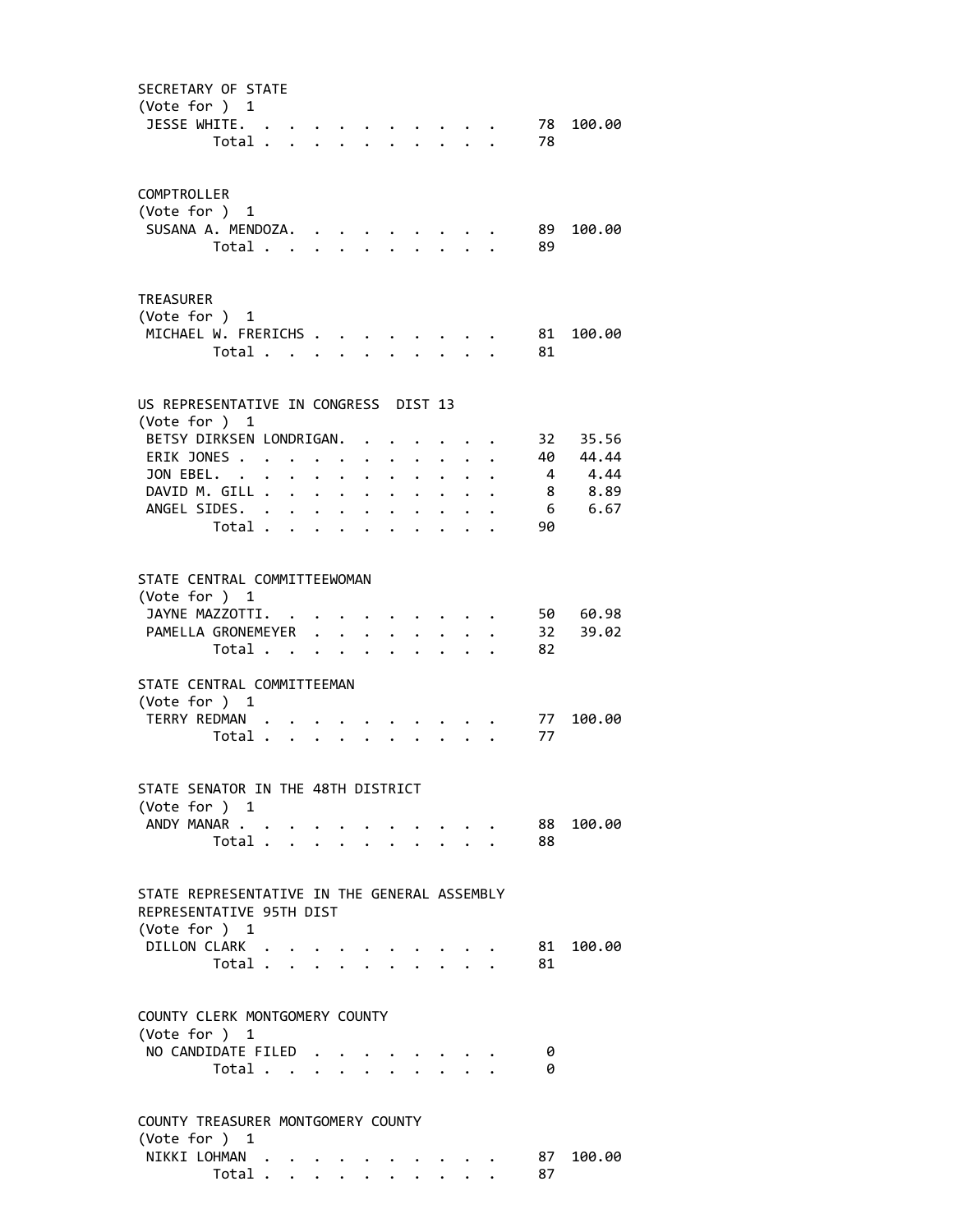|                                                           | COUNTY SHERIFF MONTGOMERY COUNTY<br>(Vote for ) 1<br>MARK C. BRAZEL.                         | Total                                                                                                                                                                                                                                                                                                                                                                  |  |                                            |                              |                               | $\cdot$ $\cdot$ $\cdot$ $\cdot$<br>$\ddot{\phantom{0}}$ |                      | 75<br>75                                               | 100.00                                                              |
|-----------------------------------------------------------|----------------------------------------------------------------------------------------------|------------------------------------------------------------------------------------------------------------------------------------------------------------------------------------------------------------------------------------------------------------------------------------------------------------------------------------------------------------------------|--|--------------------------------------------|------------------------------|-------------------------------|---------------------------------------------------------|----------------------|--------------------------------------------------------|---------------------------------------------------------------------|
|                                                           | STATE'S ATTORNEY (2 YR TERM) MONTGOMERY COUNTY<br>(Vote for ) 1                              | BRYANT "BUTCH" HITCHINGS<br>Total                                                                                                                                                                                                                                                                                                                                      |  |                                            |                              |                               |                                                         |                      | 83<br>83                                               | 100.00                                                              |
|                                                           | REGIONAL SUPERINTENDENT OF SCHOOLS<br>(BOND/CHR/EFF/FAY/MONT)<br>(Vote for ) 1               | JULIE WOLLERMAN<br>Total .                                                                                                                                                                                                                                                                                                                                             |  |                                            |                              |                               |                                                         |                      | 76<br>76                                               | 100.00                                                              |
|                                                           | COUNTY BOARD MEMBER 4<br>(Vote for ) 2<br>NO CANDIDATE FILED                                 | Total                                                                                                                                                                                                                                                                                                                                                                  |  |                                            |                              |                               |                                                         |                      | 0<br>0                                                 |                                                                     |
|                                                           | JUDGE OF THE APPELLATE COURT<br>APPELLATE JUDICIAL DISTRICT 5 (GOLDENHERSH)<br>(Vote for ) 1 | KEVIN T. HOERNER .<br>Total                                                                                                                                                                                                                                                                                                                                            |  | $\bullet$                                  |                              | $\ddot{\phantom{0}}$          |                                                         | $\ddotsc$ $\ddotsc$  | 75<br>75                                               | 100.00                                                              |
|                                                           | PRECINCT COMMITTEEMAN HILLSBORO 6<br>(Vote for ) 1<br>MELANIE SHERER.                        | Total                                                                                                                                                                                                                                                                                                                                                                  |  |                                            | $\overline{\phantom{a}}$     |                               | $\mathbf{r}$ , $\mathbf{r}$                             |                      | 71<br>71                                               | 100.00                                                              |
| PRECINCT REPORT<br>RUN DATE:04/04/18<br>RUN TIME:08:51 AM |                                                                                              | MONTGOMERY COUNTY, ILLINOIS<br>2018 GENERAL PRIMARY ELECTION<br>MARCH 20, 2018<br>STATISTICS                                                                                                                                                                                                                                                                           |  |                                            |                              |                               |                                                         |                      |                                                        | OFFICIAL TOTALS                                                     |
| 0901 IRVING                                               |                                                                                              |                                                                                                                                                                                                                                                                                                                                                                        |  |                                            |                              |                               |                                                         |                      |                                                        | VOTES PERCENT                                                       |
|                                                           | VOTER TURNOUT - NONPARTISAN<br>VOTER TURNOUT - BLANK                                         | REGISTERED VOTERS - TOTAL<br>REGISTERED VOTERS - REPUBLICAN<br>REGISTERED VOTERS - DEMOCRATIC<br>REGISTERED VOTERS - NONPARTISAN.<br>BALLOTS CAST - TOTAL.<br>BALLOTS CAST - REPUBLICAN .<br>BALLOTS CAST - DEMOCRATIC.<br>BALLOTS CAST - NONPARTISAN.<br>BALLOTS CAST - BLANK.<br>VOTER TURNOUT - TOTAL<br>VOTER TURNOUT - REPUBLICAN.<br>VOTER TURNOUT - DEMOCRATIC. |  | $\mathbf{r} = \mathbf{r} \cdot \mathbf{r}$ | $\mathbf{A}$<br>$\mathbf{r}$ | $\cdot$ $\cdot$<br>$\sim$ $-$ | $\mathbf{L}$<br>$\ddot{\phantom{0}}$                    | $\ddot{\phantom{0}}$ | 574<br>224<br>144<br>-33<br>262<br>196<br>66<br>0<br>0 | 39.02<br>25.09<br>5.75<br>74.81<br>25.19<br>45.64<br>87.50<br>45.83 |

\*\*\*\*\*\*\*\*\*\* (REPUBLICAN) \*\*\*\*\*\*\*\*\*\*

 GOVERNOR and LIEUTENANT GOVERNOR (Vote for ) 1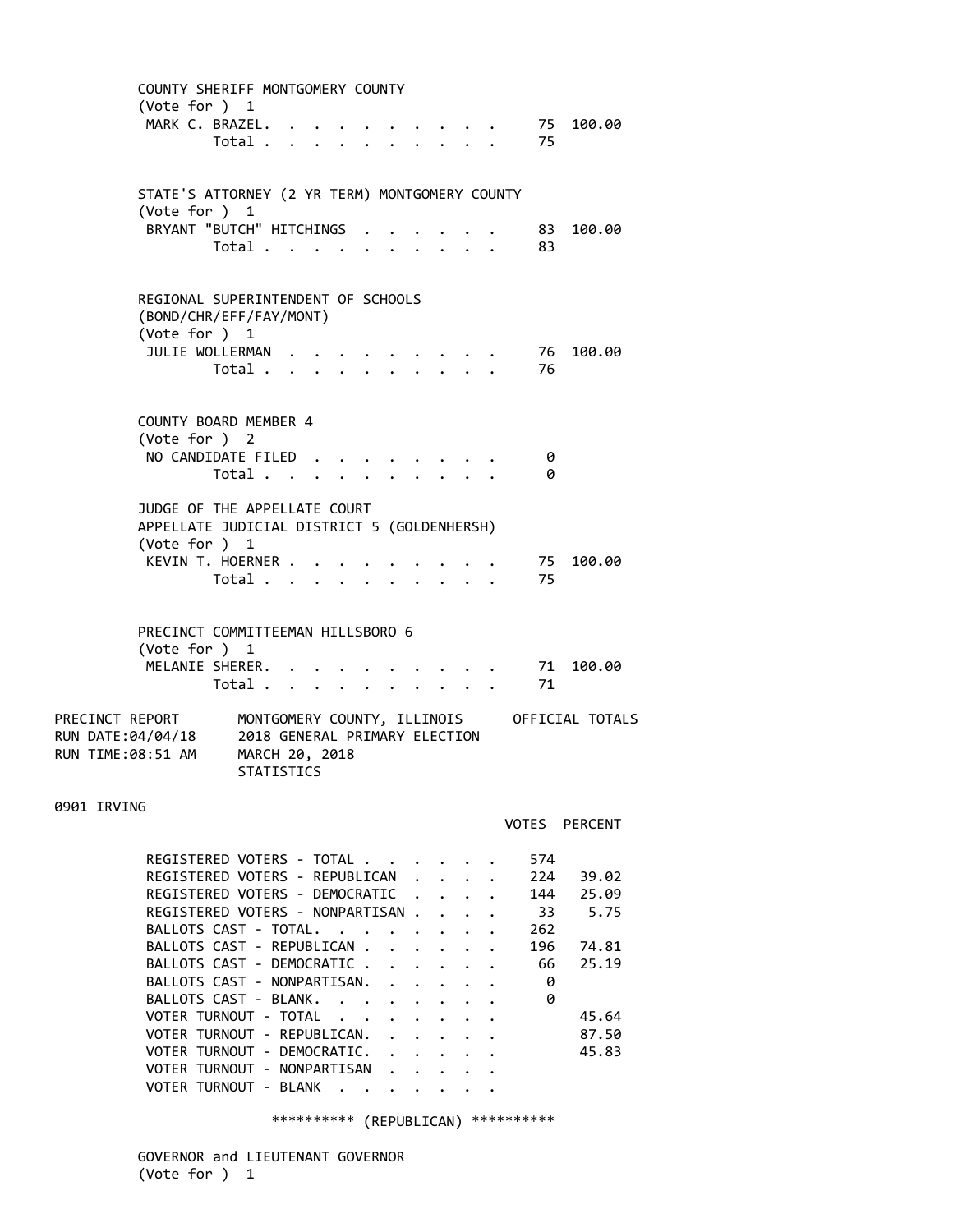| <b>BRUCE RAUNER</b><br>JEANNE IVES.<br>Total .                                                                         | $\ddot{\phantom{a}}$ | $\ddot{\phantom{a}}$       | $\mathbf{r}$                                                             |                                     | $\ddot{\phantom{0}}$ | $\ddot{\phantom{a}}$ | $\ddotsc$ $\ddotsc$                                              |                           | 104<br>181 | 77 42.54<br>57.46  |
|------------------------------------------------------------------------------------------------------------------------|----------------------|----------------------------|--------------------------------------------------------------------------|-------------------------------------|----------------------|----------------------|------------------------------------------------------------------|---------------------------|------------|--------------------|
| ATTORNEY GENERAL<br>(Vote for ) 1<br>ERIKA HAROLD<br>GARY GRASSO.<br>Total.                                            | $\ddot{\phantom{a}}$ | $\mathbf{r}$               | $\bullet$ .                                                              |                                     |                      |                      |                                                                  |                           | 59<br>166  | 107 64.46<br>35.54 |
| SECRETARY OF STATE<br>(Vote for ) 1<br>JASON HELLAND.<br>Total .                                                       |                      | $\mathbf{r}$               |                                                                          |                                     |                      |                      |                                                                  |                           | 152        | 152 100.00         |
| COMPTROLLER<br>(Vote for ) 1<br>DARLENE SENGER.<br>Total .                                                             |                      | $\ddotsc$<br>$\sim$ $\sim$ |                                                                          |                                     |                      |                      |                                                                  |                           | 155        | 155 100.00         |
| <b>TREASURER</b><br>(Vote for ) 1<br>JIM DODGE<br>Total .                                                              |                      |                            |                                                                          |                                     |                      |                      |                                                                  |                           | 151        | 151 100.00         |
| US REPRESENTATIVE IN CONGRESS 13TH DIST<br>(Vote for ) 1<br>RODNEY DAVIS .<br>Total .                                  |                      | $\ddot{\phantom{a}}$       | $\overline{a}$                                                           |                                     |                      |                      |                                                                  |                           | 166        | 166 100.00         |
| STATE SENATOR IN THE 48TH DISTRICT<br>(Vote for ) 1<br>SETH MCMILLAN<br>Total                                          |                      |                            |                                                                          |                                     |                      | $\bullet$            | $\sim$                                                           |                           | 152        | 152 100.00         |
| STATE REPRESENTATIVE IN THE GENERAL ASSEMBLY<br>REPRESENTATIVE 95TH DIST<br>(Vote for ) 1                              |                      |                            |                                                                          |                                     |                      |                      |                                                                  |                           |            |                    |
| AVERY BOURNE<br>Total $\cdots$ $\cdots$ $\cdots$                                                                       |                      |                            |                                                                          |                                     |                      |                      |                                                                  |                           | 155        | 155 100.00         |
| COUNTY CLERK MONTGOMERY COUNTY<br>(Vote for ) $1$<br>SANDY LEITHEISER .<br>Total<br>COUNTY TREASURER MONTGOMERY COUNTY |                      |                            |                                                                          | $\bullet$ .<br><br><br><br><br><br> |                      | $\mathbf{L}$         | $\mathbf{r} = \mathbf{r} + \mathbf{r} + \mathbf{r} + \mathbf{r}$ | $\mathbf{r}$ $\mathbf{r}$ | 182        | 182 100.00         |
| (Vote for ) 1<br>DANIEL T. ROBBINS. .<br>JAY L. MARTIN<br>Total $\cdot$                                                |                      |                            |                                                                          |                                     |                      |                      | $\cdot$ $\cdot$ $\cdot$ $\cdot$ $\cdot$                          |                           | 69<br>184  | 37.50<br>115 62.50 |
| COUNTY SHERIFF MONTGOMERY COUNTY<br>(Vote for ) 1<br>RICK ROBBINS<br>SCOTT WOODS.                                      |                      |                            | $\mathbf{r} = \mathbf{r} + \mathbf{r} + \mathbf{r}$ , where $\mathbf{r}$ |                                     |                      |                      |                                                                  |                           | 87         | 106 54.92<br>45.08 |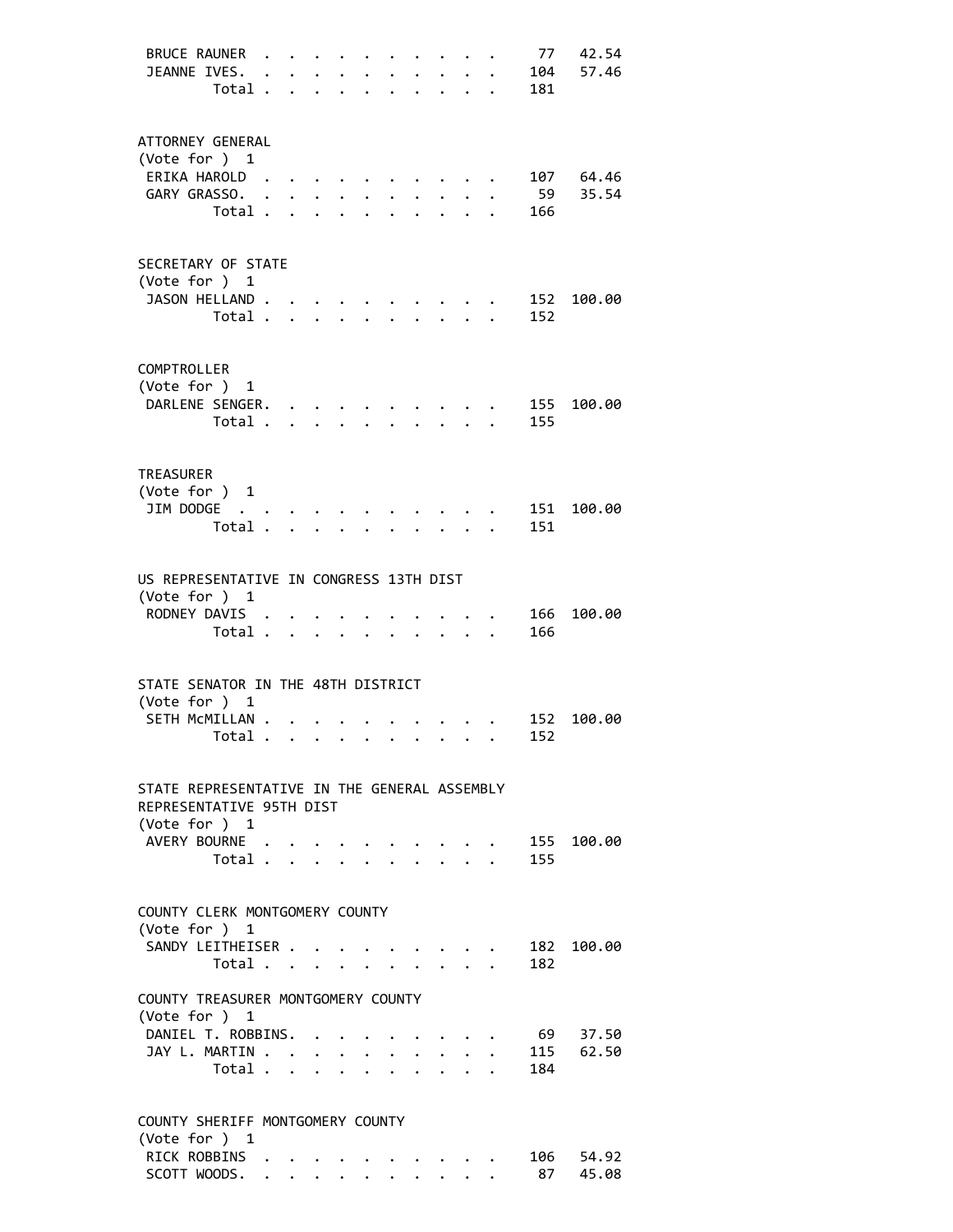| Total                                                         |                      |                           |                                                                                      |                      |                      |                                                             |                         |                      |                      | 193                                 |           |
|---------------------------------------------------------------|----------------------|---------------------------|--------------------------------------------------------------------------------------|----------------------|----------------------|-------------------------------------------------------------|-------------------------|----------------------|----------------------|-------------------------------------|-----------|
| STATE'S ATTORNEY (2 YR TERM) MONTGOMERY COUNTY                |                      |                           |                                                                                      |                      |                      |                                                             |                         |                      |                      |                                     |           |
| (Vote for ) 1                                                 |                      |                           |                                                                                      |                      |                      |                                                             |                         |                      |                      |                                     |           |
| NO CANDIDATE FILED                                            |                      |                           |                                                                                      |                      |                      |                                                             |                         |                      |                      | 0                                   |           |
| Total                                                         |                      |                           |                                                                                      |                      |                      |                                                             |                         |                      |                      | 0                                   |           |
| REGIONAL SUPERINTENDENT OF SCHOOLS<br>(BOND/CHR/EFF/FAY/MONT) |                      |                           |                                                                                      |                      |                      |                                                             |                         |                      |                      |                                     |           |
| (Vote for ) 1                                                 |                      |                           |                                                                                      |                      |                      |                                                             |                         |                      |                      |                                     |           |
| NO CANDIDATE FILED                                            |                      |                           |                                                                                      |                      |                      |                                                             |                         |                      |                      | 0                                   |           |
| Total                                                         |                      |                           |                                                                                      |                      |                      |                                                             |                         |                      |                      | 0                                   |           |
| COUNTY BOARD MEMBER 3<br>(Vote for ) 2                        |                      |                           |                                                                                      |                      |                      |                                                             |                         |                      |                      |                                     |           |
| EVAN YOUNG                                                    |                      |                           |                                                                                      |                      |                      |                                                             |                         |                      |                      |                                     | 132 54.10 |
| DONNA YESKE. .                                                | $\ddot{\phantom{0}}$ | $\bullet$                 |                                                                                      |                      |                      |                                                             |                         |                      |                      |                                     | 112 45.90 |
| Total .                                                       | $\ddot{\phantom{a}}$ | $\sim$                    |                                                                                      |                      |                      |                                                             |                         |                      |                      | 244                                 |           |
|                                                               |                      |                           |                                                                                      |                      |                      |                                                             |                         |                      |                      |                                     |           |
| JUDGE OF THE APPELLATE COURT                                  |                      |                           |                                                                                      |                      |                      |                                                             |                         |                      |                      |                                     |           |
| APPELLATE JUDICIAL DISTRICT 5 (GOLDENHERSH)                   |                      |                           |                                                                                      |                      |                      |                                                             |                         |                      |                      |                                     |           |
| (Vote for ) 1<br>DAVID K. OVERSTREET .                        |                      |                           |                                                                                      |                      |                      |                                                             |                         |                      |                      | 143                                 | 100.00    |
| Total                                                         |                      |                           |                                                                                      | $\bullet$            | $\ddot{\phantom{0}}$ |                                                             | $\cdot$ $\cdot$ $\cdot$ |                      |                      | -143                                |           |
|                                                               |                      |                           |                                                                                      |                      |                      |                                                             |                         |                      |                      |                                     |           |
| PRECINCT COMMITTEEMAN IRVING                                  |                      |                           |                                                                                      |                      |                      |                                                             |                         |                      |                      |                                     |           |
| (Vote for ) 1                                                 |                      |                           |                                                                                      |                      |                      |                                                             |                         |                      |                      |                                     |           |
| NO CANDIDATE FILED                                            |                      |                           |                                                                                      |                      |                      |                                                             |                         |                      |                      | - 0                                 |           |
| Total                                                         |                      |                           |                                                                                      |                      |                      |                                                             |                         |                      |                      | 0                                   |           |
|                                                               |                      |                           |                                                                                      |                      |                      |                                                             |                         |                      |                      | *********** (DEMOCRATIC) ********** |           |
| GOVERNOR and LIEUTENANT GOVERNOR                              |                      |                           |                                                                                      |                      |                      |                                                             |                         |                      |                      |                                     |           |
| (Vote for ) 1<br>JB PRITZKER.                                 |                      |                           |                                                                                      |                      |                      |                                                             |                         |                      |                      | 41                                  | 64.06     |
| CHRIS KENNEDY .                                               |                      |                           | $\mathbf{L} = \mathbf{L} \mathbf{L} + \mathbf{L} \mathbf{L} + \mathbf{L} \mathbf{L}$ |                      |                      |                                                             |                         |                      |                      | 10                                  | 15.63     |
| DANIEL BISS. .                                                |                      | $\mathbf{L}$ $\mathbf{L}$ | $\ddot{\phantom{0}}$                                                                 | $\ddot{\phantom{0}}$ |                      | $\ddot{\phantom{0}}$                                        | $\ddot{\phantom{0}}$    |                      |                      | 7                                   | 10.94     |
| BOB DAIBER                                                    |                      | $\mathbf{L} = \mathbf{L}$ | $\ddot{\phantom{0}}$                                                                 | $\ddot{\phantom{0}}$ | $\ddot{\phantom{0}}$ |                                                             | $\ddotsc$ $\ddotsc$     | $\ddot{\phantom{0}}$ | $\ddot{\phantom{0}}$ | 3                                   | 4.69      |
| TIO HARDIMAN .                                                |                      |                           | $\mathbf{r}$ , $\mathbf{r}$ , $\mathbf{r}$ , $\mathbf{r}$                            |                      |                      | $\mathbf{r} = \mathbf{r} + \mathbf{r}$ , where $\mathbf{r}$ |                         |                      | $\ddot{\phantom{0}}$ | 1                                   | 1.56      |
| ROBERT MARSHALL .                                             |                      | $\mathbf{L}$              | $\ddot{\phantom{0}}$                                                                 | $\ddot{\phantom{0}}$ | $\bullet$            |                                                             |                         |                      |                      | $\overline{2}$                      | 3.13      |
| Total                                                         |                      |                           |                                                                                      | $\ddot{\phantom{a}}$ |                      |                                                             |                         |                      |                      | 64                                  |           |
|                                                               |                      |                           |                                                                                      |                      |                      |                                                             |                         |                      |                      |                                     |           |
| ATTORNEY GENERAL                                              |                      |                           |                                                                                      |                      |                      |                                                             |                         |                      |                      |                                     |           |
| (Vote for ) 1                                                 |                      |                           |                                                                                      |                      |                      |                                                             |                         |                      |                      |                                     |           |
| PAT QUINN                                                     |                      |                           |                                                                                      |                      |                      |                                                             |                         |                      |                      | 28                                  | 44.44     |
| RENATO MARIOTTI                                               | $\ddot{\phantom{a}}$ |                           |                                                                                      |                      |                      |                                                             |                         |                      |                      | -6                                  | 9.52      |
| SCOTT DRURY. .                                                |                      | $\ddot{\phantom{0}}$      | $\ddot{\phantom{0}}$                                                                 | $\ddot{\phantom{0}}$ |                      |                                                             |                         |                      |                      | 10                                  | 15.87     |
| NANCY ROTERING.                                               | $\ddot{\phantom{a}}$ |                           | $\ddot{\phantom{0}}$                                                                 | $\ddot{\phantom{0}}$ |                      |                                                             |                         |                      |                      | 4                                   | 6.35      |
| KWAME RAOUL. .                                                | $\ddot{\phantom{0}}$ | $\ddot{\phantom{0}}$      | $\ddot{\phantom{0}}$                                                                 | $\ddot{\phantom{0}}$ |                      |                                                             |                         |                      |                      | 8                                   | 12.70     |
| JESSE RUIZ                                                    | $\ddot{\phantom{0}}$ |                           | $\ddot{\phantom{a}}$                                                                 | $\ddot{\phantom{0}}$ | $\ddot{\phantom{a}}$ | $\ddot{\phantom{0}}$                                        |                         |                      |                      | $\overline{2}$                      | 3.17      |
| SHARON FAIRLEY.                                               |                      |                           |                                                                                      |                      |                      | $\mathbf{r}$ , $\mathbf{r}$ , $\mathbf{r}$                  |                         |                      | $\ddot{\phantom{1}}$ | $\overline{3}$                      | 4.76      |
| AARON GOLDSTEIN                                               |                      |                           |                                                                                      |                      |                      |                                                             |                         |                      |                      | 2<br>63                             | 3.17      |
| Total                                                         |                      |                           |                                                                                      |                      |                      |                                                             |                         |                      |                      |                                     |           |
| SECRETARY OF STATE                                            |                      |                           |                                                                                      |                      |                      |                                                             |                         |                      |                      |                                     |           |
|                                                               |                      |                           |                                                                                      |                      |                      |                                                             |                         |                      |                      |                                     |           |
| (Vote for ) 1                                                 |                      |                           |                                                                                      |                      |                      |                                                             |                         |                      |                      |                                     |           |
| JESSE WHITE.<br>Total $\ldots$ $\ldots$ $\ldots$ $\ldots$     |                      |                           |                                                                                      |                      |                      |                                                             |                         |                      |                      | 58<br>58                            | 100.00    |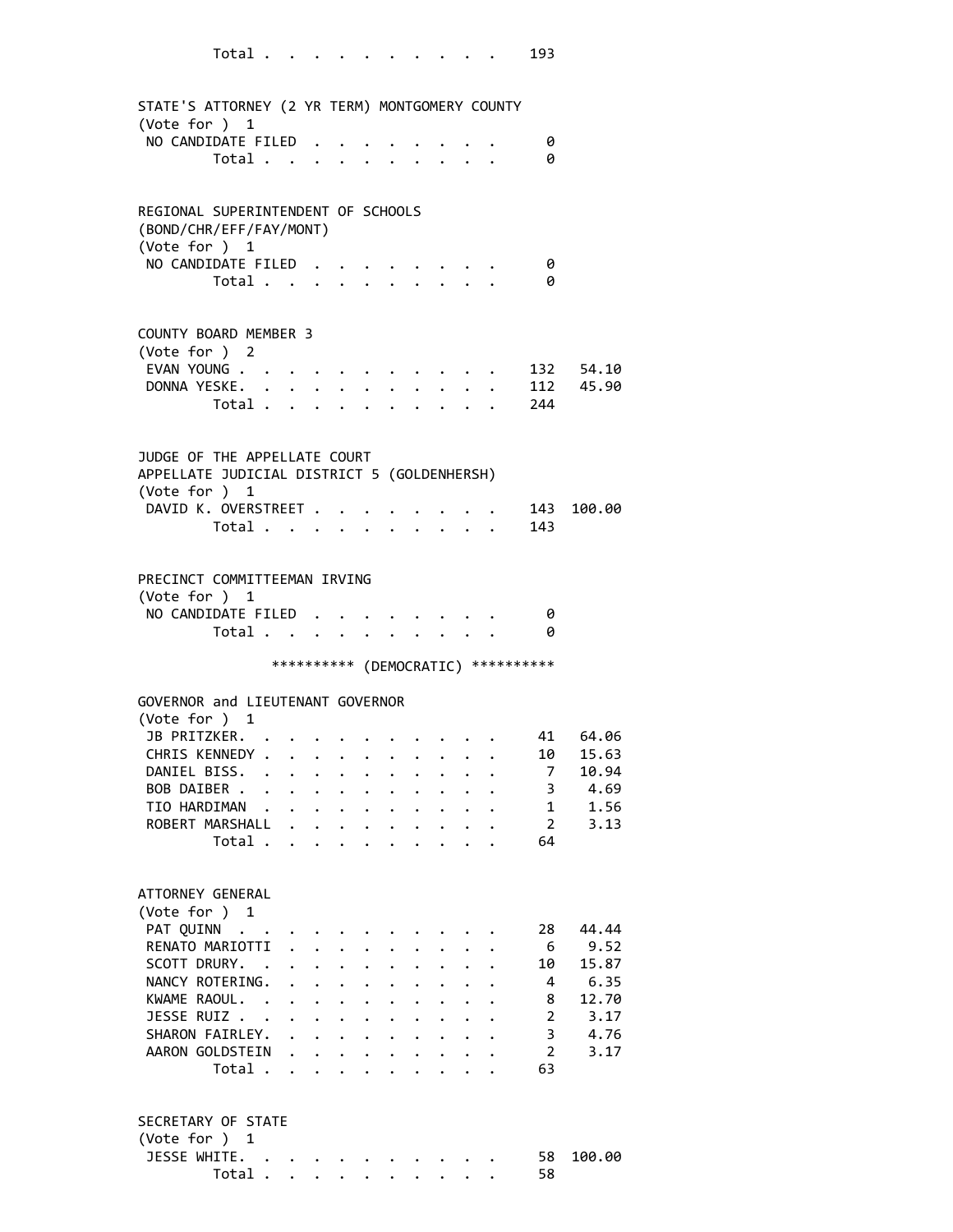| COMPTROLLER<br>(Vote for ) 1<br>SUSANA A. MENDOZA.                                                        | Total   |  |                                                                                          |                      |                      |                                                              |                         | 56<br>56 | 100.00               |
|-----------------------------------------------------------------------------------------------------------|---------|--|------------------------------------------------------------------------------------------|----------------------|----------------------|--------------------------------------------------------------|-------------------------|----------|----------------------|
| <b>TREASURER</b><br>(Vote for $)$ 1<br>MICHAEL W. FRERICHS                                                | Total   |  |                                                                                          |                      |                      |                                                              |                         | 56<br>56 | 100.00               |
| US REPRESENTATIVE IN CONGRESS DIST 13<br>(Vote for ) 1                                                    |         |  |                                                                                          |                      |                      |                                                              |                         |          |                      |
| BETSY DIRKSEN LONDRIGAN.<br>ERIK JONES                                                                    |         |  |                                                                                          |                      |                      |                                                              |                         |          | 20 34.48<br>21 36.21 |
| JON EBEL.                                                                                                 |         |  |                                                                                          | $\ddot{\phantom{a}}$ | $\ddot{\phantom{a}}$ | $\mathbf{L} = \mathbf{L}$<br>$\cdot$ $\cdot$ $\cdot$ $\cdot$ |                         |          | 4 6.90               |
| DAVID M. GILL                                                                                             |         |  |                                                                                          |                      |                      |                                                              | $\cdot$ $\cdot$ $\cdot$ |          | 9 15.52              |
| ANGEL SIDES.                                                                                              |         |  |                                                                                          |                      | $\bullet$ .          |                                                              |                         |          | 4 6.90               |
|                                                                                                           | Total   |  |                                                                                          |                      |                      |                                                              |                         | 58       |                      |
| STATE CENTRAL COMMITTEEWOMAN                                                                              |         |  |                                                                                          |                      |                      |                                                              |                         |          |                      |
| (Vote for ) 1                                                                                             |         |  |                                                                                          |                      |                      |                                                              |                         |          |                      |
| JAYNE MAZZOTTI.                                                                                           |         |  |                                                                                          |                      |                      |                                                              |                         |          | 36 66.67             |
| PAMELLA GRONEMEYER                                                                                        |         |  |                                                                                          |                      |                      |                                                              |                         |          | 18 33.33             |
|                                                                                                           | Total . |  | $\mathbf{r}$ , and $\mathbf{r}$ , and $\mathbf{r}$ , and $\mathbf{r}$ , and $\mathbf{r}$ |                      |                      |                                                              |                         | 54       |                      |
|                                                                                                           |         |  |                                                                                          |                      |                      |                                                              |                         |          |                      |
| STATE CENTRAL COMMITTEEMAN                                                                                |         |  |                                                                                          |                      |                      |                                                              |                         |          |                      |
| (Vote for $)$ 1<br>TERRY REDMAN                                                                           |         |  |                                                                                          |                      |                      |                                                              |                         | 52       | 100.00               |
|                                                                                                           | Total   |  |                                                                                          |                      |                      |                                                              |                         | 52       |                      |
|                                                                                                           |         |  |                                                                                          |                      |                      |                                                              |                         |          |                      |
| STATE SENATOR IN THE 48TH DISTRICT<br>(Vote for ) 1<br>ANDY MANAR                                         |         |  |                                                                                          |                      |                      |                                                              |                         | 58       | 100.00               |
|                                                                                                           | Total   |  |                                                                                          |                      |                      |                                                              |                         | 58       |                      |
| STATE REPRESENTATIVE IN THE GENERAL ASSEMBLY<br>REPRESENTATIVE 95TH DIST<br>(Vote for ) 1<br>DILLON CLARK | Total   |  |                                                                                          |                      |                      |                                                              |                         | 55<br>55 | 100.00               |
| COUNTY CLERK MONTGOMERY COUNTY                                                                            |         |  |                                                                                          |                      |                      |                                                              |                         |          |                      |
| (Vote for $)$ 1<br>NO CANDIDATE FILED                                                                     |         |  |                                                                                          |                      |                      |                                                              |                         | 0        |                      |
|                                                                                                           | Total   |  |                                                                                          |                      |                      |                                                              |                         | 0        |                      |
|                                                                                                           |         |  |                                                                                          |                      |                      |                                                              |                         |          |                      |
| COUNTY TREASURER MONTGOMERY COUNTY<br>(Vote for ) 1                                                       |         |  |                                                                                          |                      |                      |                                                              |                         |          |                      |
| NIKKI LOHMAN                                                                                              | Total   |  |                                                                                          |                      |                      |                                                              |                         | 61<br>61 | 100.00               |
|                                                                                                           |         |  |                                                                                          |                      |                      |                                                              |                         |          |                      |
| COUNTY SHERIFF MONTGOMERY COUNTY<br>(Vote for ) 1                                                         |         |  |                                                                                          |                      |                      |                                                              |                         |          |                      |
| MARK C. BRAZEL.                                                                                           |         |  |                                                                                          |                      |                      |                                                              |                         | 50       | 100.00               |
|                                                                                                           | Total   |  |                                                                                          |                      |                      |                                                              |                         | 50       |                      |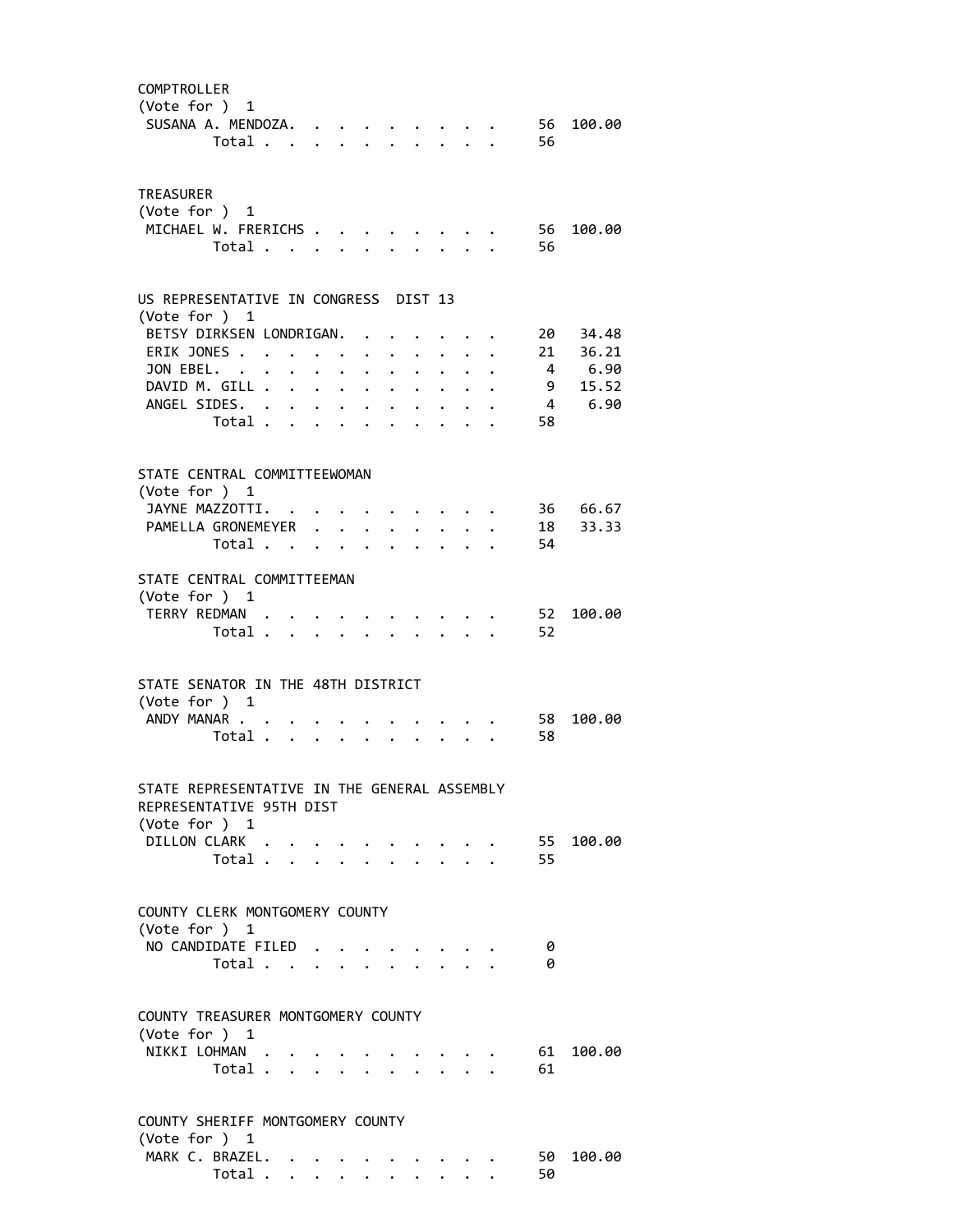STATE'S ATTORNEY (2 YR TERM) MONTGOMERY COUNTY (Vote for ) 1 BRYANT "BUTCH" HITCHINGS . . . . . . 54 100.00 Total . . . . . . . . . . 54 REGIONAL SUPERINTENDENT OF SCHOOLS (BOND/CHR/EFF/FAY/MONT) (Vote for ) 1 JULIE WOLLERMAN . . . . . . . . . 56 100.00 Total . . . . . . . . . . 56 COUNTY BOARD MEMBER 3 (Vote for ) 2 STEVEN L. TRAYLOR. . . . . . . . . . 55 100.00 Total . . . . . . . . . . 55 JUDGE OF THE APPELLATE COURT APPELLATE JUDICIAL DISTRICT 5 (GOLDENHERSH) (Vote for ) 1 KEVIN T. HOERNER . . . . . . . . . 48 100.00 Total . . . . . . . . . . 48 PRECINCT COMMITTEEMAN IRVING (Vote for ) 1 NO CANDIDATE FILED . . . . . . . . 0 Total . . . . . . . . . . 0 PRECINCT REPORT MONTGOMERY COUNTY, ILLINOIS OFFICIAL TOTALS RUN DATE:04/04/18 2018 GENERAL PRIMARY ELECTION RUN TIME:08:51 AM MARCH 20, 2018 STATISTICS 1001 NOKOMIS 1 VOTES PERCENT REGISTERED VOTERS - TOTAL . . . . . . 189<br>REGISTERED VOTERS - REPUBLICAN . . . . 71 37.57<br>FILERED VOTERS - DEMOCRATIC . . . . 57 30.16<br>6 3.17 REGISTERED VOTERS - REPUBLICAN REGISTERED VOTERS - DEMOCRATIC . . . . REGISTERED VOTERS - NONPARTISAN . . . . 6 3.17 BALLOTS CAST - TOTAL. . . . . . . . 64 BALLOTS CAST - REPUBLICAN . . . . . . 42 65.63 BALLOTS CAST - DEMOCRATIC . . . . . . 22 34.38<br>BALLOTS CAST - NONPARTISAN. . . . . . 0<br>BALLOTS CAST - BLANK. . . . . . . . 0 BALLOTS CAST - NONPARTISAN. . . . . . BALLOTS CAST - BLANK. . . . . . . . VOTER TURNOUT - TOTAL . . . . . . . . 33.86 VOTER TURNOUT - REPUBLICAN. . . . . . 59.15 VOTER TURNOUT - DEMOCRATIC. . . . . . 38.60 VOTER TURNOUT - NONPARTISAN . . . . . VOTER TURNOUT - BLANK . . . . \*\*\*\*\*\*\*\*\*\* (REPUBLICAN) \*\*\*\*\*\*\*\*\*\* GOVERNOR and LIEUTENANT GOVERNOR (Vote for ) 1 BRUCE RAUNER . . . . . . . . . . 17 42.50 JEANNE IVES. . . . . . . . . . . 23 57.50 Total . . . . . . . . . . 40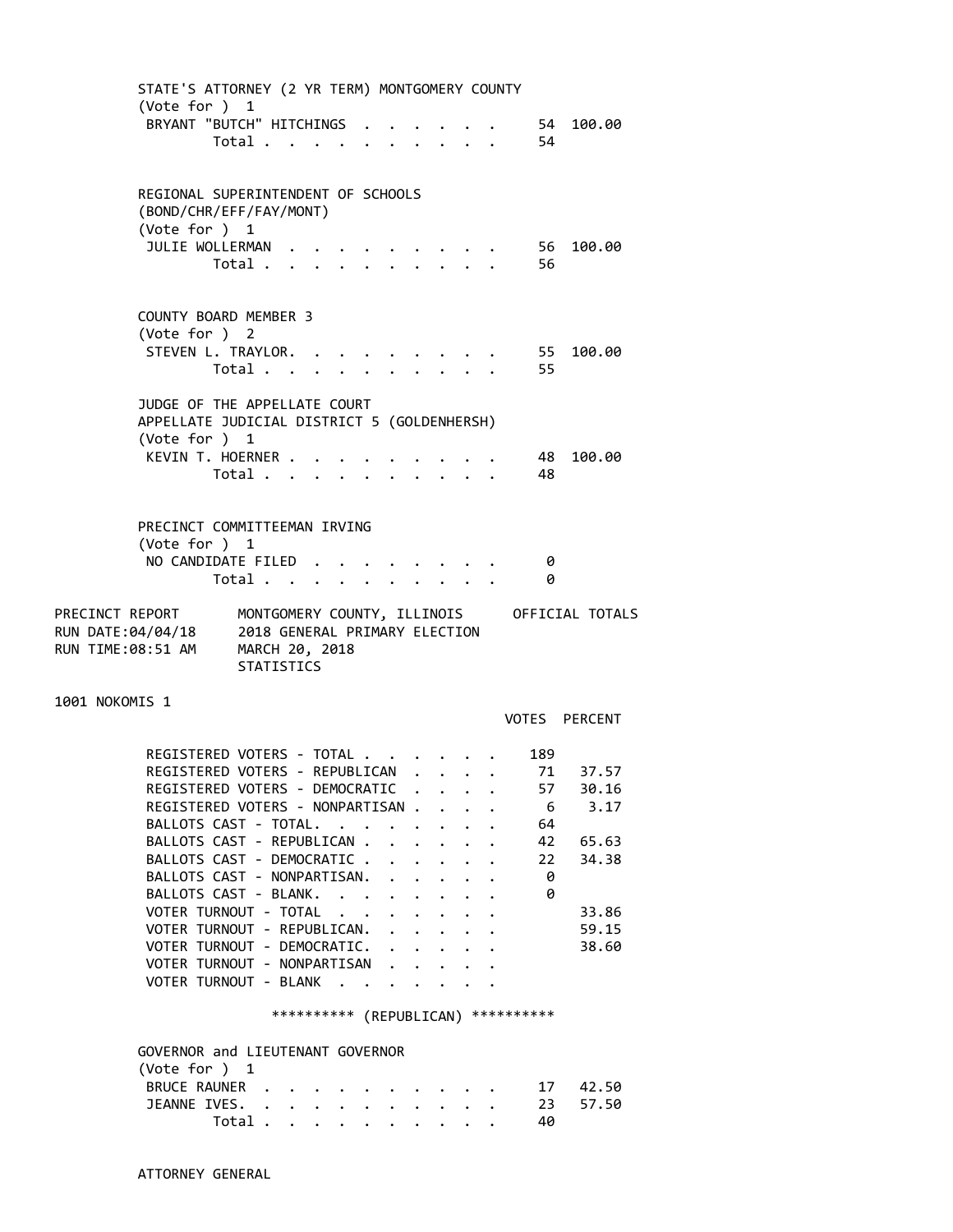| (Vote for $)$ 1<br>ERIKA HAROLD.<br>GARY GRASSO.                                                            | Total                            |                 |                      |              | $\mathcal{A}=\mathcal{A}=\mathcal{A}=\mathcal{A}=\mathcal{A}$ . | $\ddot{\phantom{0}}$ | $\ddot{\phantom{0}}$ |                      | $\cdot$ $\cdot$ $\cdot$ | 9<br>35        | 26 74.29<br>25.71 |
|-------------------------------------------------------------------------------------------------------------|----------------------------------|-----------------|----------------------|--------------|-----------------------------------------------------------------|----------------------|----------------------|----------------------|-------------------------|----------------|-------------------|
| SECRETARY OF STATE<br>(Vote for ) 1<br>JASON HELLAND.                                                       | Total                            |                 |                      |              |                                                                 |                      |                      |                      |                         | 29<br>29       | 100.00            |
| COMPTROLLER<br>(Vote for ) 1<br>DARLENE SENGER.                                                             | Total .                          | $\cdot$ $\cdot$ |                      |              |                                                                 |                      |                      |                      |                         | 30 -<br>30     | 100.00            |
| <b>TREASURER</b><br>(Vote for ) 1<br>JIM DODGE                                                              | Total                            |                 |                      |              |                                                                 |                      |                      |                      |                         | 28<br>28       | 100.00            |
| US REPRESENTATIVE IN CONGRESS 13TH DIST<br>(Vote for ) 1<br>RODNEY DAVIS .                                  | Total                            |                 |                      |              |                                                                 |                      | $\ddot{\phantom{a}}$ |                      | $\ddot{\phantom{1}}$    | 39<br>39       | 100.00            |
| STATE SENATOR IN THE 48TH DISTRICT<br>(Vote for ) 1<br>SETH MCMILLAN .                                      | Total .                          | $\mathbf{r}$    | $\ddot{\phantom{a}}$ | $\sim$       |                                                                 |                      |                      |                      |                         | 30<br>30       | 100.00            |
| STATE REPRESENTATIVE IN THE GENERAL ASSEMBLY<br>REPRESENTATIVE 95TH DIST<br>(Vote for ) 1<br>AVERY BOURNE . | Total $\cdots$ $\cdots$          |                 |                      |              |                                                                 |                      |                      |                      |                         | 30             | 30 100.00         |
| COUNTY CLERK MONTGOMERY COUNTY<br>(Vote for ) 1<br>SANDY LEITHEISER                                         | Total $\cdots$ $\cdots$ $\cdots$ |                 |                      |              |                                                                 |                      |                      |                      |                         | 37             | 37 100.00         |
| COUNTY TREASURER MONTGOMERY COUNTY<br>(Vote for ) 1<br>DANIEL T. ROBBINS.<br>JAY L. MARTIN                  | Total                            |                 |                      |              |                                                                 |                      |                      | $\ddot{\phantom{a}}$ |                         | 19<br>18<br>37 | 51.35<br>48.65    |
| COUNTY SHERIFF MONTGOMERY COUNTY<br>(Vote for ) 1                                                           | RICK ROBBINS                     |                 |                      | SCOTT WOODS. |                                                                 |                      |                      |                      |                         | 24<br>17       | 58.54<br>41.46    |

NO CANDIDATE FILED . . . . . . . . 0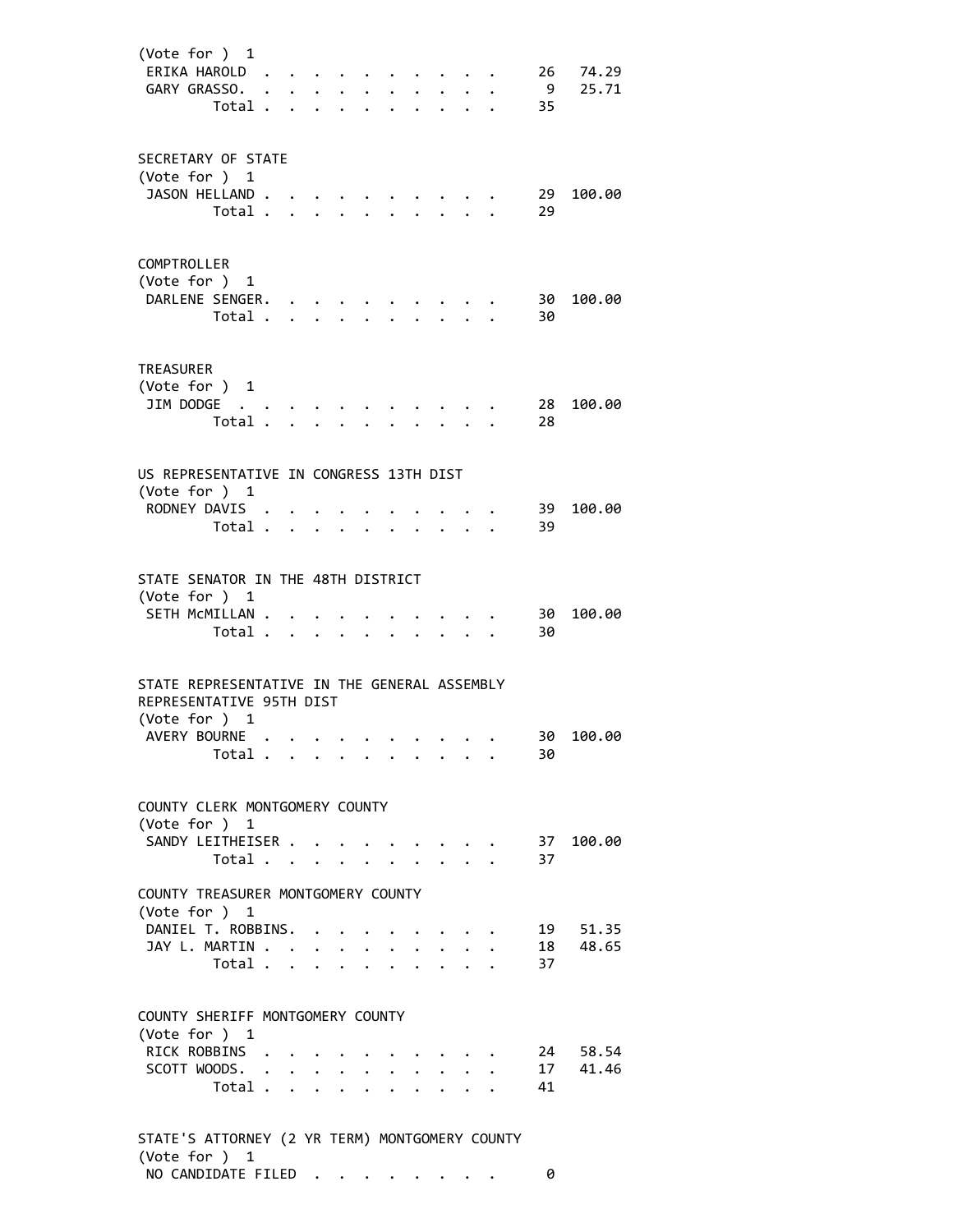|                                                                                              | Total    |                      |                                                                          |                                      |                      |                      |                      |                                        |                         | 0                                   |              |
|----------------------------------------------------------------------------------------------|----------|----------------------|--------------------------------------------------------------------------|--------------------------------------|----------------------|----------------------|----------------------|----------------------------------------|-------------------------|-------------------------------------|--------------|
|                                                                                              |          |                      |                                                                          |                                      |                      |                      |                      |                                        |                         |                                     |              |
| REGIONAL SUPERINTENDENT OF SCHOOLS<br>(BOND/CHR/EFF/FAY/MONT)                                |          |                      |                                                                          |                                      |                      |                      |                      |                                        |                         |                                     |              |
| (Vote for ) 1<br>NO CANDIDATE FILED                                                          |          |                      |                                                                          |                                      |                      |                      |                      |                                        |                         |                                     |              |
|                                                                                              | Total    |                      |                                                                          |                                      |                      | $\mathbf{L}$         |                      | $\mathbf{r} = \mathbf{r} - \mathbf{r}$ |                         | 0<br>0                              |              |
|                                                                                              |          |                      |                                                                          |                                      |                      |                      |                      |                                        |                         |                                     |              |
| <b>COUNTY BOARD MEMBER 2</b><br>(Vote for ) 1                                                |          |                      |                                                                          |                                      |                      |                      |                      |                                        |                         |                                     |              |
| SANDRA L. JOHNSON.                                                                           |          |                      |                                                                          |                                      |                      |                      |                      |                                        |                         | 37                                  | 100.00       |
|                                                                                              | Total    |                      |                                                                          |                                      |                      |                      |                      |                                        |                         | 37                                  |              |
| JUDGE OF THE APPELLATE COURT<br>APPELLATE JUDICIAL DISTRICT 5 (GOLDENHERSH)<br>(Vote for ) 1 |          |                      |                                                                          |                                      |                      |                      |                      |                                        |                         |                                     |              |
| DAVID K. OVERSTREET                                                                          |          |                      |                                                                          |                                      |                      |                      |                      |                                        |                         | - 30                                | 100.00       |
|                                                                                              | Total    |                      |                                                                          |                                      |                      |                      |                      |                                        |                         | 30                                  |              |
| PRECINCT COMMITTEEMAN NOKOMIS 1                                                              |          |                      |                                                                          |                                      |                      |                      |                      |                                        |                         |                                     |              |
| (Vote for ) 1                                                                                |          |                      |                                                                          |                                      |                      |                      |                      |                                        |                         |                                     |              |
| NELSON E. AUMANN                                                                             |          |                      |                                                                          |                                      |                      |                      |                      |                                        |                         | 38                                  | 100.00       |
|                                                                                              | Total 38 |                      |                                                                          |                                      |                      |                      |                      |                                        |                         |                                     |              |
|                                                                                              |          |                      |                                                                          |                                      |                      |                      |                      |                                        |                         | *********** (DEMOCRATIC) ********** |              |
| GOVERNOR and LIEUTENANT GOVERNOR                                                             |          |                      |                                                                          |                                      |                      |                      |                      |                                        |                         |                                     |              |
| (Vote for $)$ 1<br>JB PRITZKER. .                                                            |          |                      |                                                                          |                                      |                      |                      |                      |                                        |                         |                                     | 14 63.64     |
| CHRIS KENNEDY .                                                                              |          |                      | $\cdot$ $\cdot$ $\cdot$ $\cdot$ $\cdot$                                  |                                      |                      |                      |                      |                                        |                         | $\overline{4}$                      | 18.18        |
| DANIEL BISS. .                                                                               |          | $\ddot{\phantom{0}}$ |                                                                          | $\cdot$ $\cdot$ $\cdot$              | $\ddot{\phantom{0}}$ | $\ddot{\phantom{0}}$ |                      |                                        |                         | $\overline{\mathbf{3}}$             | 13.64        |
| BOB DAIBER                                                                                   |          |                      | $\mathbf{r} = \mathbf{r} + \mathbf{r}$ , where $\mathbf{r} = \mathbf{r}$ |                                      |                      | $\bullet$            |                      |                                        |                         |                                     | $1 \t 4.55$  |
| TIO HARDIMAN                                                                                 |          |                      |                                                                          |                                      | $\ddot{\phantom{0}}$ | $\ddot{\phantom{0}}$ |                      |                                        |                         | 0                                   |              |
| ROBERT MARSHALL .                                                                            |          |                      |                                                                          |                                      |                      |                      |                      |                                        |                         | 0                                   |              |
|                                                                                              | Total .  |                      |                                                                          |                                      |                      |                      |                      |                                        |                         | 22                                  |              |
| ATTORNEY GENERAL                                                                             |          |                      |                                                                          |                                      |                      |                      |                      |                                        |                         |                                     |              |
| (Vote for ) 1                                                                                |          |                      |                                                                          |                                      |                      |                      |                      |                                        |                         |                                     |              |
| PAT QUINN                                                                                    |          |                      |                                                                          |                                      |                      |                      |                      |                                        |                         | 13                                  | 61.90        |
| RENATO MARIOTTI<br>SCOTT DRURY. .                                                            |          | $\ddot{\phantom{a}}$ | $\ddot{\phantom{0}}$                                                     |                                      |                      |                      |                      |                                        |                         | 2<br>$\overline{2}$                 | 9.52<br>9.52 |
| NANCY ROTERING.                                                                              |          |                      | $\ddot{\phantom{0}}$                                                     | $\ddot{\phantom{0}}$                 | $\ddot{\phantom{0}}$ |                      |                      |                                        |                         | $\overline{2}$                      | 9.52         |
| KWAME RAOUL. .                                                                               |          |                      |                                                                          | $\mathbf{L} = \mathbf{L} \mathbf{L}$ | $\ddot{\phantom{0}}$ | $\ddot{\phantom{a}}$ |                      |                                        |                         | $\mathbf{1}$                        | 4.76         |
| JESSE RUIZ                                                                                   |          |                      | $\cdot$ $\cdot$ $\cdot$                                                  |                                      | $\ddot{\phantom{0}}$ | $\ddot{\phantom{0}}$ | $\ddot{\phantom{0}}$ | $\mathbf{L}$                           |                         | 0                                   |              |
| SHARON FAIRLEY.                                                                              |          |                      | $\mathbf{r}$ and $\mathbf{r}$ and $\mathbf{r}$                           |                                      |                      |                      | $\ddot{\phantom{0}}$ | $\ddot{\phantom{0}}$                   |                         | $\mathbf{1}$                        | 4.76         |
| AARON GOLDSTEIN                                                                              |          | $\ddot{\phantom{0}}$ |                                                                          | $\ddot{\phantom{0}}$                 |                      | $\ddot{\phantom{0}}$ | $\ddot{\phantom{0}}$ |                                        | $\cdot$ $\cdot$ $\cdot$ | 0                                   |              |
|                                                                                              | Total    |                      |                                                                          | $\ddot{\phantom{0}}$                 |                      | $\ddot{\phantom{0}}$ | $\ddot{\phantom{0}}$ |                                        | $\ddot{\phantom{0}}$    | 21                                  |              |
| SECRETARY OF STATE                                                                           |          |                      |                                                                          |                                      |                      |                      |                      |                                        |                         |                                     |              |
| (Vote for ) 1                                                                                |          |                      |                                                                          |                                      |                      |                      |                      |                                        |                         |                                     |              |
| JESSE WHITE.                                                                                 |          |                      |                                                                          |                                      |                      |                      |                      |                                        |                         | 18                                  | 100.00       |
|                                                                                              | Total    |                      |                                                                          |                                      |                      |                      |                      |                                        |                         | 18                                  |              |
| COMPTROLLER                                                                                  |          |                      |                                                                          |                                      |                      |                      |                      |                                        |                         |                                     |              |
| (Vote for ) 1                                                                                |          |                      |                                                                          |                                      |                      |                      |                      |                                        |                         |                                     |              |
| SUSANA A. MENDOZA.                                                                           |          |                      |                                                                          |                                      |                      |                      |                      |                                        |                         | 19                                  | 100.00       |
|                                                                                              | Total    |                      |                                                                          |                                      |                      |                      |                      | $\cdot$ $\cdot$                        |                         | 19                                  |              |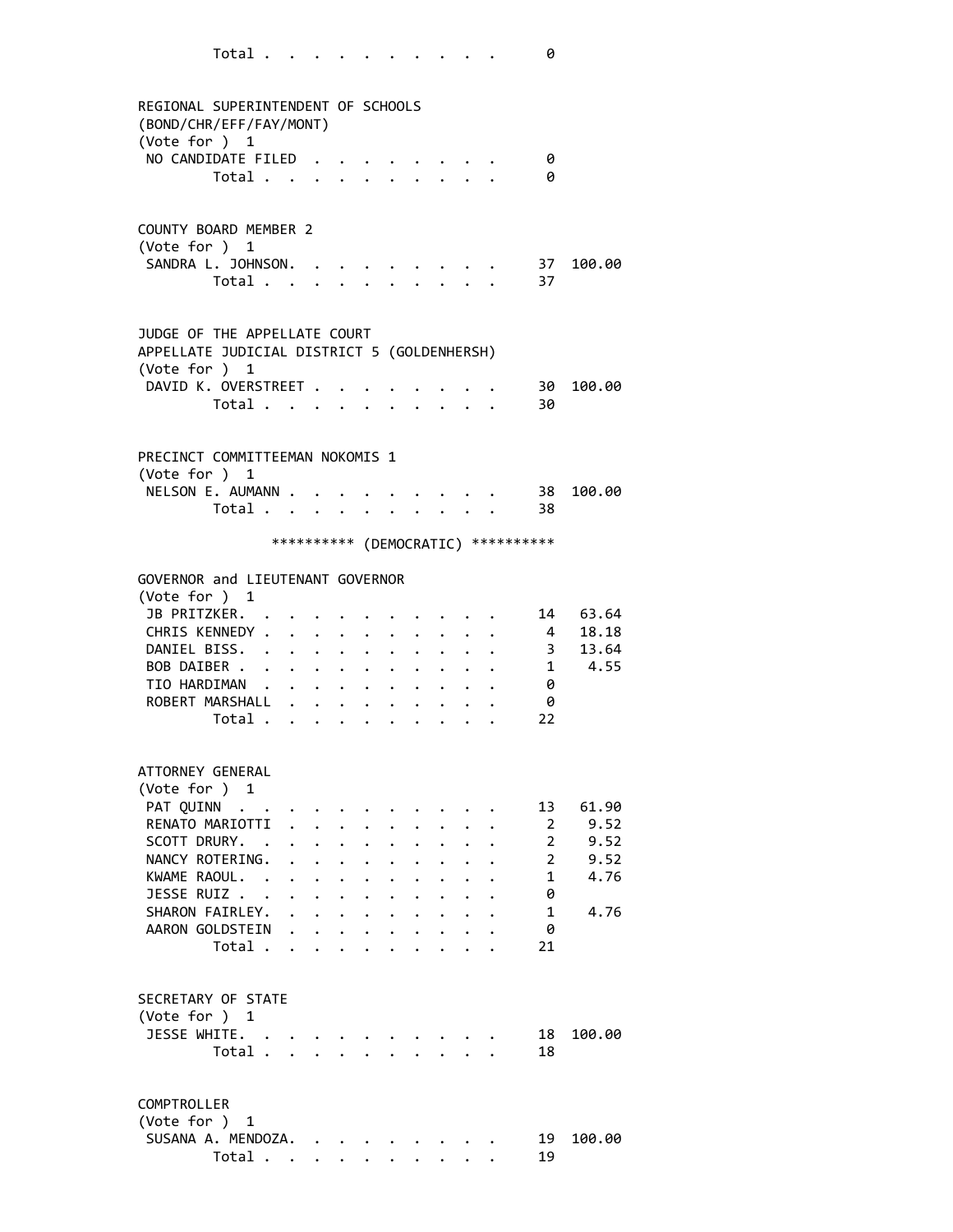| <b>TREASURER</b><br>(Vote for ) 1<br>MICHAEL W. FRERICHS                                                    | Total                            |                                  |                      |                                                   |                                              |                                              |                                                                          |                         |  | 18                      | 18 100.00 |
|-------------------------------------------------------------------------------------------------------------|----------------------------------|----------------------------------|----------------------|---------------------------------------------------|----------------------------------------------|----------------------------------------------|--------------------------------------------------------------------------|-------------------------|--|-------------------------|-----------|
| US REPRESENTATIVE IN CONGRESS DIST 13                                                                       |                                  |                                  |                      |                                                   |                                              |                                              |                                                                          |                         |  |                         |           |
| (Vote for $)$ 1<br>BETSY DIRKSEN LONDRIGAN.                                                                 |                                  |                                  |                      |                                                   |                                              |                                              |                                                                          |                         |  |                         | 7 35.00   |
| ERIK JONES                                                                                                  |                                  |                                  |                      |                                                   |                                              | $\ddot{\phantom{0}}$                         | $\sim$                                                                   | $\mathbf{L}$            |  |                         | 6 30.00   |
| JON EBEL.                                                                                                   |                                  |                                  | $\ddot{\phantom{a}}$ | $\sim$ $\sim$                                     | $\ddot{\phantom{a}}$                         | $\ddot{\phantom{a}}$                         | $\ddot{\phantom{a}}$                                                     | $\ddot{\phantom{0}}$    |  |                         | 3 15.00   |
| DAVID M. GILL .                                                                                             |                                  |                                  |                      |                                                   |                                              | $\ddot{\phantom{a}}$                         | $\ddot{\phantom{a}}$                                                     | $\ddot{\phantom{0}}$    |  | $\sim$ 2                | 10.00     |
| ANGEL SIDES. .                                                                                              | Total                            | $\bullet$ . The set of $\bullet$ |                      | $\mathbf{L} = \mathbf{L}$<br>$\ddot{\phantom{a}}$ | $\ddot{\phantom{0}}$<br>$\ddot{\phantom{a}}$ | $\ddot{\phantom{0}}$<br>$\ddot{\phantom{a}}$ | $\bullet$                                                                |                         |  | $\overline{2}$<br>20    | 10.00     |
|                                                                                                             |                                  |                                  |                      |                                                   |                                              |                                              |                                                                          |                         |  |                         |           |
| STATE CENTRAL COMMITTEEWOMAN<br>(Vote for ) 1                                                               |                                  |                                  |                      |                                                   |                                              |                                              |                                                                          |                         |  |                         |           |
| JAYNE MAZZOTTI. .                                                                                           |                                  |                                  |                      |                                                   |                                              |                                              |                                                                          |                         |  |                         | 16 84.21  |
| PAMELLA GRONEMEYER                                                                                          |                                  |                                  |                      |                                                   |                                              | $\ddot{\phantom{a}}$                         |                                                                          | $\ddot{\phantom{0}}$    |  | $\overline{\mathbf{3}}$ | 15.79     |
|                                                                                                             | Total                            |                                  |                      |                                                   |                                              | $\ddot{\phantom{0}}$                         |                                                                          | $\cdot$ $\cdot$ $\cdot$ |  | 19                      |           |
| STATE CENTRAL COMMITTEEMAN<br>(Vote for ) 1                                                                 |                                  |                                  |                      |                                                   |                                              |                                              |                                                                          |                         |  |                         |           |
| TERRY REDMAN                                                                                                |                                  |                                  |                      |                                                   |                                              |                                              |                                                                          |                         |  | 17                      | 100.00    |
|                                                                                                             | Total                            |                                  |                      |                                                   |                                              |                                              |                                                                          |                         |  | 17                      |           |
| STATE SENATOR IN THE 48TH DISTRICT<br>(Vote for ) 1<br>ANDY MANAR                                           | Total .                          |                                  |                      | $\ddot{\phantom{a}}$                              |                                              |                                              |                                                                          |                         |  | 21<br>21                | 100.00    |
| STATE REPRESENTATIVE IN THE GENERAL ASSEMBLY<br>REPRESENTATIVE 95TH DIST<br>(Vote for ) 1<br>DILLON CLARK . | Total                            |                                  |                      |                                                   |                                              |                                              | $\mathbf{r} = \mathbf{r} + \mathbf{r}$ , where $\mathbf{r} = \mathbf{r}$ | $\ddot{\phantom{0}}$    |  | 18<br>18                | 100.00    |
| COUNTY CLERK MONTGOMERY COUNTY                                                                              |                                  |                                  |                      |                                                   |                                              |                                              |                                                                          |                         |  |                         |           |
| (Vote for $)$ 1                                                                                             |                                  |                                  |                      |                                                   |                                              |                                              |                                                                          |                         |  |                         |           |
| NO CANDIDATE FILED                                                                                          |                                  |                                  |                      |                                                   |                                              |                                              |                                                                          |                         |  | - 0                     |           |
|                                                                                                             | Total $\cdots$ $\cdots$ $\cdots$ |                                  |                      |                                                   |                                              |                                              |                                                                          |                         |  | - 0                     |           |
| COUNTY TREASURER MONTGOMERY COUNTY<br>(Vote for ) 1<br>NIKKI LOHMAN                                         | Total                            |                                  |                      |                                                   |                                              |                                              | $\cdot$ $\cdot$ $\cdot$ $\cdot$ $\cdot$                                  |                         |  | 20<br>20                | 100.00    |
|                                                                                                             |                                  |                                  |                      |                                                   |                                              |                                              |                                                                          |                         |  |                         |           |
| COUNTY SHERIFF MONTGOMERY COUNTY<br>(Vote for ) 1<br>MARK C. BRAZEL.                                        |                                  |                                  |                      |                                                   |                                              |                                              |                                                                          |                         |  | 16                      | 100.00    |
|                                                                                                             | Total                            |                                  |                      |                                                   |                                              |                                              |                                                                          |                         |  | 16                      |           |
| STATE'S ATTORNEY (2 YR TERM) MONTGOMERY COUNTY<br>(Vote for ) 1<br>BRYANT "BUTCH" HITCHINGS                 |                                  |                                  |                      |                                                   |                                              |                                              |                                                                          |                         |  | 17                      | 100.00    |
|                                                                                                             | Total $\cdots$ $\cdots$          |                                  |                      |                                                   |                                              |                                              |                                                                          |                         |  | 17                      |           |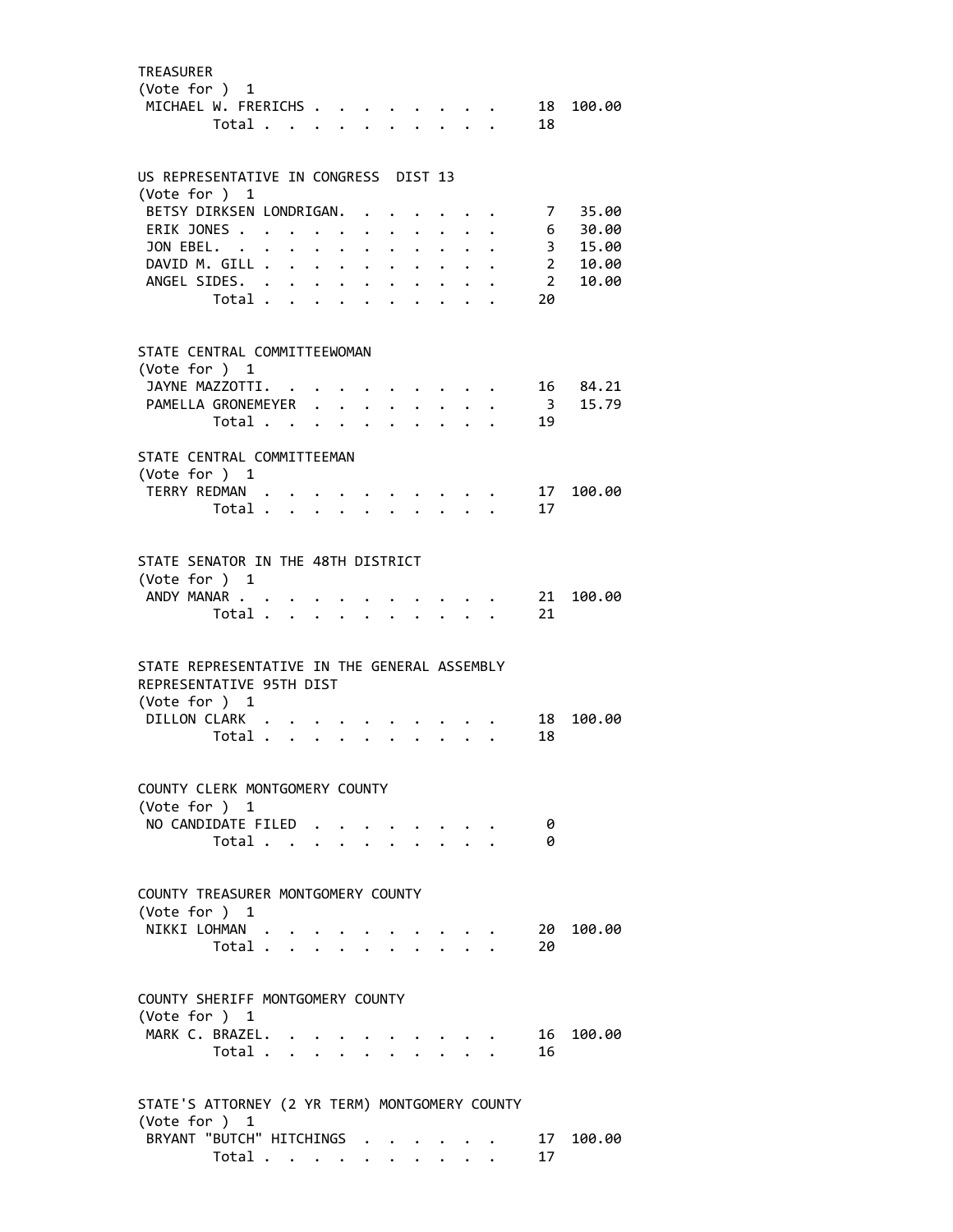REGIONAL SUPERINTENDENT OF SCHOOLS (BOND/CHR/EFF/FAY/MONT) (Vote for ) 1 JULIE WOLLERMAN . . . . . . . . . 17 100.00 Total . . . . . . . . . . 17 COUNTY BOARD MEMBER 2 (Vote for ) 1 NO CANDIDATE FILED . . . . . . . . 0 Total . . . . . . . . . . 0 JUDGE OF THE APPELLATE COURT APPELLATE JUDICIAL DISTRICT 5 (GOLDENHERSH) (Vote for ) 1 KEVIN T. HOERNER . . . . . . . . . . 17 100.00 Total . . . . . . . . . . 17 PRECINCT COMMITTEEMAN NOKOMIS 1 (Vote for ) 1 NO CANDIDATE FILED . . . . . . . . 0 Total . . . . . . . . . . 0 \*\*\*\*\*\*\*\*\*\* (NONPARTISAN) \*\*\*\*\*\*\*\*\*\* NOKOMIS TOWNSHIP CEMETERY QUESTION (Vote for ) 1 Yes . . . . . . . . . . . . . . 30 50.00 No. . . . . . . . . . . . . . 30 50.00 Total . . . . . . . . . . 60 PRECINCT REPORT MONTGOMERY COUNTY, ILLINOIS OFFICIAL TOTALS RUN DATE:04/04/18 2018 GENERAL PRIMARY ELECTION RUN TIME:08:51 AM MARCH 20, 2018 STATISTICS 1002 NOKOMIS 2 VOTES PERCENT REGISTERED VOTERS - TOTAL . . . . . . 544 REGISTERED VOTERS - REPUBLICAN . . . . 205 37.68 REGISTERED VOTERS - DEMOCRATIC . . . . 122 22.43 REGISTERED VOTERS - NONPARTISAN . . . . 28 5.15 BALLOTS CAST - TOTAL. . . . . . . . 172 BALLOTS CAST - REPUBLICAN . . . . . . 109 63.37 BALLOTS CAST - DEMOCRATIC . . . . . . 59 34.30 BALLOTS CAST - NONPARTISAN. . . . . . 4 2.33 BALLOTS CAST - BLANK. . . . . . . . 0 VOTER TURNOUT - TOTAL  $\cdot \cdot \cdot \cdot \cdot \cdot \cdot$  31.62 VOTER TURNOUT - REPUBLICAN. . . . . . 53.17 VOTER TURNOUT - DEMOCRATIC. . . . . . 48.36 VOTER TURNOUT - NONPARTISAN . . . . . 14.29 VOTER TURNOUT - BLANK . . . \*\*\*\*\*\*\*\*\*\* (REPUBLICAN) \*\*\*\*\*\*\*\*\*\* GOVERNOR and LIEUTENANT GOVERNOR (Vote for ) 1 BRUCE RAUNER . . . . . . . . . . 52 50.98 JEANNE IVES. . . . . . . . . . . . 50 49.02 Total . . . . . . . . . . 102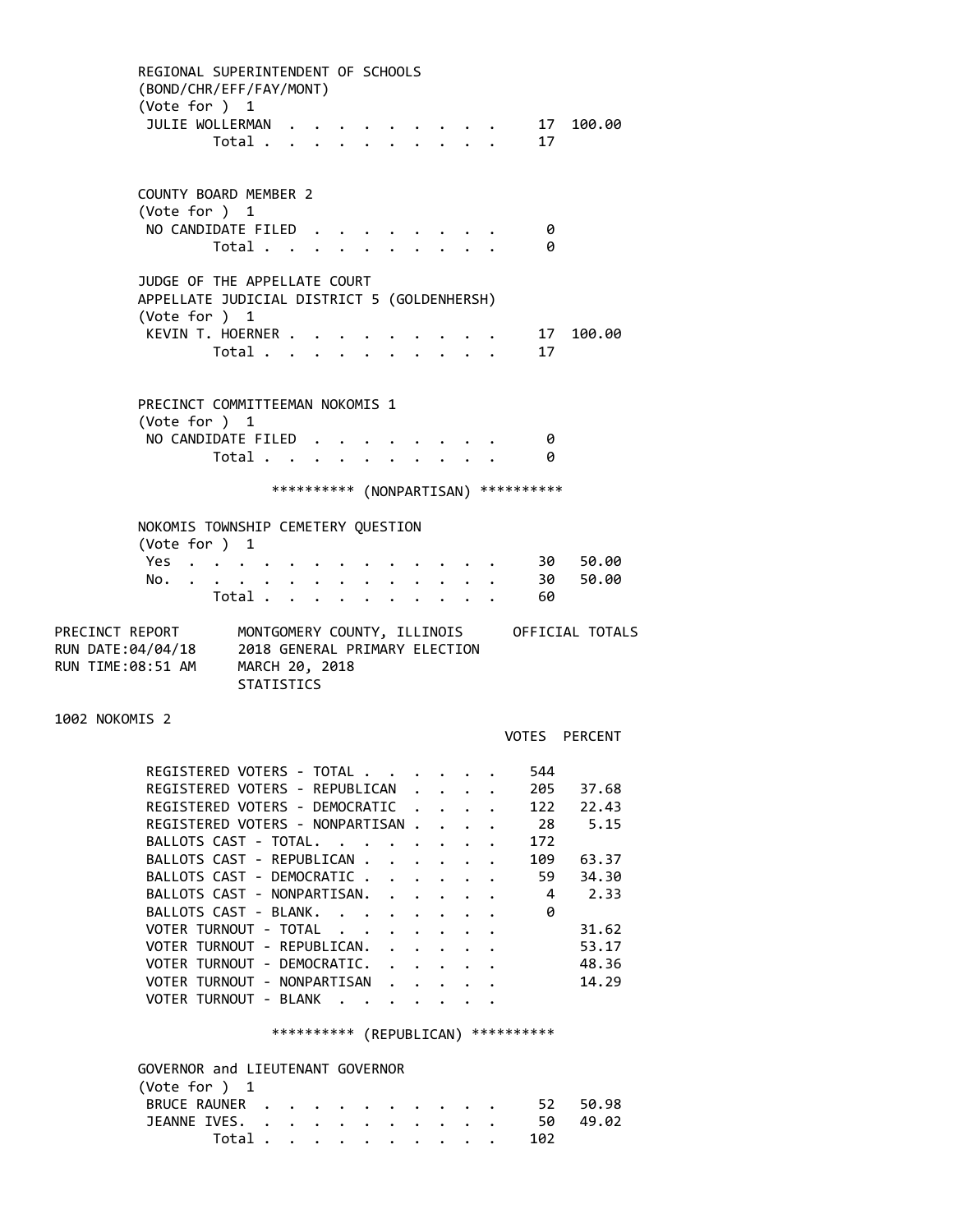| ATTORNEY GENERAL<br>(Vote for ) 1<br>ERIKA HAROLD.<br>GARY GRASSO.                                        | Total .                       | <b>Contract Contract Contract</b> |                        |                                      |                      |                      |                      |                                        | 39<br>96        | 57 59.38<br>40.63 |
|-----------------------------------------------------------------------------------------------------------|-------------------------------|-----------------------------------|------------------------|--------------------------------------|----------------------|----------------------|----------------------|----------------------------------------|-----------------|-------------------|
| SECRETARY OF STATE<br>(Vote for ) 1<br>JASON HELLAND                                                      | Total                         |                                   |                        |                                      |                      |                      |                      |                                        | 90<br>90        | 100.00            |
| COMPTROLLER<br>(Vote for ) 1<br>DARLENE SENGER.                                                           | Total                         |                                   |                        |                                      |                      | $\ddot{\phantom{0}}$ |                      | $\mathbf{r} = \mathbf{r} - \mathbf{r}$ | 89<br>89        | 100.00            |
| <b>TREASURER</b><br>(Vote for ) 1<br>JIM DODGE                                                            | Total .                       |                                   |                        |                                      |                      |                      |                      |                                        | 90<br>90        | 100.00            |
| US REPRESENTATIVE IN CONGRESS 13TH DIST<br>(Vote for ) 1<br>RODNEY DAVIS .                                | Total.                        | $\ddot{\phantom{a}}$              |                        |                                      |                      |                      |                      |                                        | 104             | 104 100.00        |
| STATE SENATOR IN THE 48TH DISTRICT<br>(Vote for $)$ 1<br>SETH MCMILLAN .                                  | Total                         |                                   |                        |                                      | $\ddot{\phantom{0}}$ | $\ddot{\phantom{0}}$ | $\ddotsc$            |                                        | 89<br>89        | 100.00            |
| STATE REPRESENTATIVE IN THE GENERAL ASSEMBLY<br>REPRESENTATIVE 95TH DIST<br>(Vote for ) 1<br>AVERY BOURNE | Total                         |                                   |                        |                                      |                      |                      |                      |                                        | 95<br>95        | 100.00            |
| COUNTY CLERK MONTGOMERY COUNTY<br>(Vote for ) 1<br>SANDY LEITHEISER                                       | Total                         |                                   |                        |                                      |                      | $\cdot$ $\cdot$      |                      |                                        | 106<br>106      | 100.00            |
| COUNTY TREASURER MONTGOMERY COUNTY<br>(Vote for ) 1<br>DANIEL T. ROBBINS.<br>JAY L. MARTIN                | Total .                       | $\sim$                            | $\sim$<br>$\mathbf{L}$ | $\sim$                               | $\mathbf{r}$         | $\mathbf{r}$         |                      |                                        | 34<br>64<br>98  | 34.69<br>65.31    |
| COUNTY SHERIFF MONTGOMERY COUNTY<br>(Vote for ) 1<br>RICK ROBBINS<br>SCOTT WOODS.                         | $\ddot{\phantom{1}}$<br>Total |                                   |                        | $\mathbf{L} = \mathbf{L} \mathbf{L}$ | $\ddot{\phantom{0}}$ |                      | $\ddot{\phantom{0}}$ |                                        | 55<br>54<br>109 | 50.46<br>49.54    |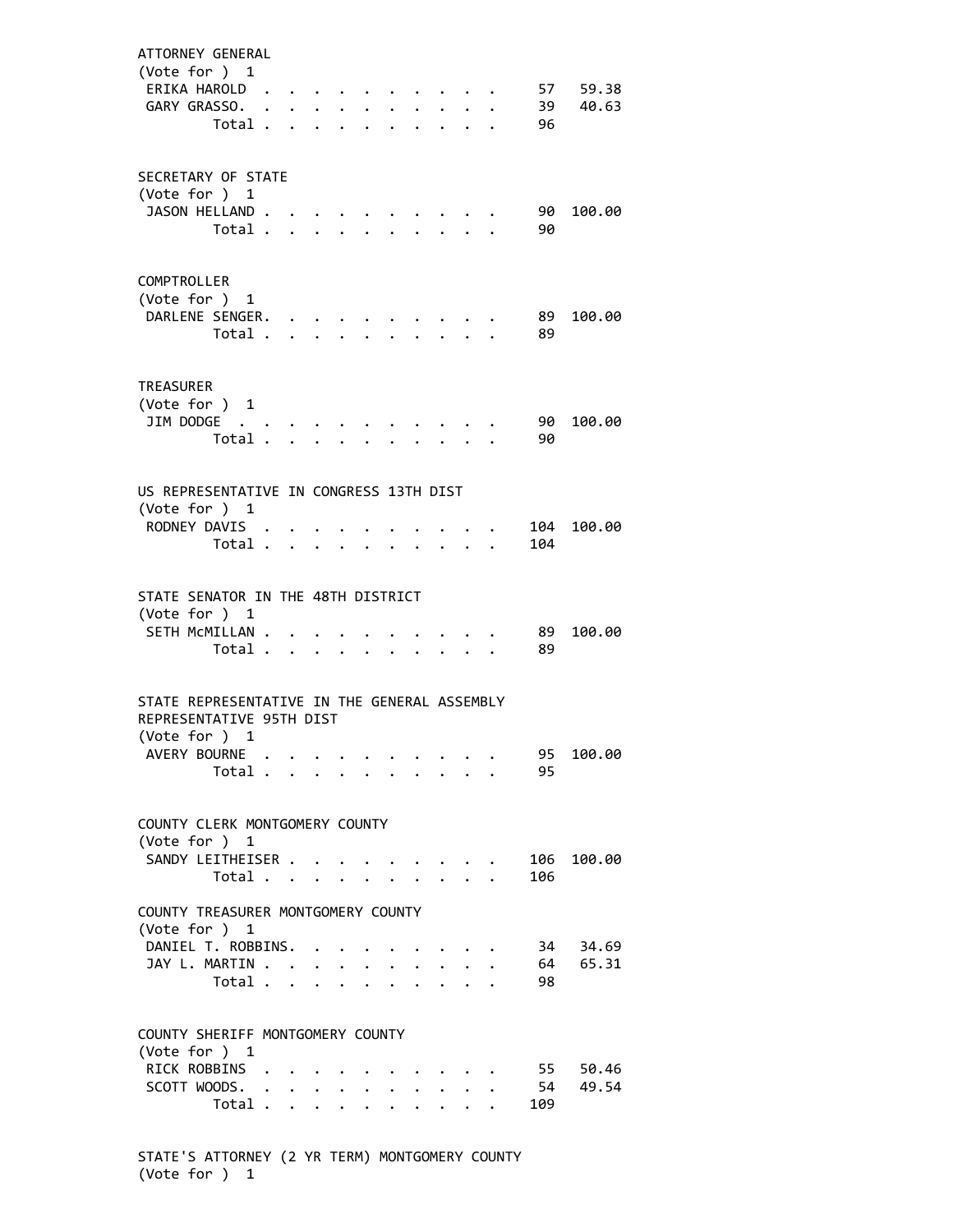|                                   | NO CANDIDATE FILED<br>Total                                                                                                                                 |                                                                                  |                                                                                                                                                      |                                                                                              |                                                                                         |                                                                               |                      |                           |                                     | 0<br>0                                                   |                                                         |
|-----------------------------------|-------------------------------------------------------------------------------------------------------------------------------------------------------------|----------------------------------------------------------------------------------|------------------------------------------------------------------------------------------------------------------------------------------------------|----------------------------------------------------------------------------------------------|-----------------------------------------------------------------------------------------|-------------------------------------------------------------------------------|----------------------|---------------------------|-------------------------------------|----------------------------------------------------------|---------------------------------------------------------|
|                                   | REGIONAL SUPERINTENDENT OF SCHOOLS<br>(BOND/CHR/EFF/FAY/MONT)                                                                                               |                                                                                  |                                                                                                                                                      |                                                                                              |                                                                                         |                                                                               |                      |                           |                                     |                                                          |                                                         |
| (Vote for ) 1                     | NO CANDIDATE FILED<br>Total $\cdots$ $\cdots$ $\cdots$                                                                                                      |                                                                                  |                                                                                                                                                      |                                                                                              |                                                                                         |                                                                               |                      |                           |                                     | 0<br>0                                                   |                                                         |
| (Vote for ) 1                     | COUNTY BOARD MEMBER 2<br>SANDRA L. JOHNSON.<br>Total                                                                                                        |                                                                                  |                                                                                                                                                      |                                                                                              |                                                                                         |                                                                               |                      |                           |                                     | 98<br>98                                                 | 100.00                                                  |
| (Vote for $)$ 1                   | JUDGE OF THE APPELLATE COURT<br>APPELLATE JUDICIAL DISTRICT 5 (GOLDENHERSH)                                                                                 |                                                                                  |                                                                                                                                                      |                                                                                              |                                                                                         |                                                                               |                      |                           |                                     |                                                          |                                                         |
|                                   | DAVID K. OVERSTREET .<br>Total                                                                                                                              |                                                                                  |                                                                                                                                                      |                                                                                              | $\mathbf{A}$                                                                            | $\mathbf{A}$                                                                  |                      | $\mathbf{r} = \mathbf{r}$ |                                     | 85<br>85                                                 | 100.00                                                  |
| (Vote for ) 1                     | PRECINCT COMMITTEEMAN NOKOMIS 2                                                                                                                             |                                                                                  |                                                                                                                                                      |                                                                                              |                                                                                         |                                                                               |                      |                           |                                     |                                                          |                                                         |
|                                   | NO CANDIDATE FILED.<br>Total                                                                                                                                | $\ddot{\phantom{a}}$                                                             | $\cdot$ $\cdot$                                                                                                                                      |                                                                                              |                                                                                         |                                                                               |                      |                           |                                     | 0<br>0                                                   |                                                         |
|                                   |                                                                                                                                                             |                                                                                  |                                                                                                                                                      |                                                                                              |                                                                                         |                                                                               |                      |                           | *********** (DEMOCRATIC) ********** |                                                          |                                                         |
| (Vote for ) 1                     | GOVERNOR and LIEUTENANT GOVERNOR<br>JB PRITZKER. .<br>CHRIS KENNEDY<br>DANIEL BISS.                                                                         |                                                                                  |                                                                                                                                                      |                                                                                              |                                                                                         |                                                                               |                      |                           |                                     | 11                                                       | 42 73.68<br>19.30<br>3, 5.26                            |
|                                   | BOB DAIBER<br>TIO HARDIMAN<br>ROBERT MARSHALL<br>Total                                                                                                      |                                                                                  |                                                                                                                                                      | $\mathbf{L}$                                                                                 | $\ddot{\phantom{a}}$                                                                    | $\ddot{\phantom{a}}$                                                          |                      |                           |                                     | - 0<br>1<br>0<br>57                                      | 1.75                                                    |
| ATTORNEY GENERAL<br>(Vote for ) 1 |                                                                                                                                                             |                                                                                  |                                                                                                                                                      |                                                                                              |                                                                                         |                                                                               |                      |                           |                                     |                                                          |                                                         |
| KWAME RAOUL.                      | PAT QUINN<br>RENATO MARIOTTI<br>SCOTT DRURY. .<br>NANCY ROTERING.<br>$\sim$ $\sim$<br>JESSE RUIZ<br>SHARON FAIRLEY.<br>AARON GOLDSTEIN<br>Total .<br>$\sim$ | $\ddot{\phantom{0}}$<br>$\ddot{\phantom{0}}$<br>$\bullet$ . The set of $\bullet$ | $\ddot{\phantom{0}}$<br>$\ddot{\phantom{0}}$<br>$\ddot{\phantom{a}}$<br>$\mathbf{r} = \mathbf{r} + \mathbf{r} + \mathbf{r} + \mathbf{r}$ .<br>$\sim$ | $\ddot{\phantom{0}}$<br>$\ddot{\phantom{0}}$<br>$\ddot{\phantom{0}}$<br>$\ddot{\phantom{0}}$ | $\cdot$ $\cdot$ $\cdot$ $\cdot$ $\cdot$<br>$\ddot{\phantom{a}}$<br>$\ddot{\phantom{0}}$ | $\ddot{\phantom{0}}$<br>$\ddot{\phantom{0}}$<br>$\bullet$ $\bullet$ $\bullet$ | $\ddot{\phantom{0}}$ | $\mathbf{L}$              |                                     | 21<br>5<br>13<br>1<br>12<br>$\mathbf{1}$<br>4<br>0<br>57 | 36.84<br>8.77<br>22.81<br>1.75<br>21.05<br>1.75<br>7.02 |
| (Vote for ) 1                     | SECRETARY OF STATE<br>JESSE WHITE.<br>Total                                                                                                                 |                                                                                  |                                                                                                                                                      |                                                                                              |                                                                                         |                                                                               |                      |                           |                                     | 55<br>55                                                 | 100.00                                                  |
| COMPTROLLER<br>(Vote for ) $1$    | SUSANA A. MENDOZA.<br>Total                                                                                                                                 |                                                                                  |                                                                                                                                                      |                                                                                              |                                                                                         |                                                                               |                      |                           |                                     | 55<br>55                                                 | 100.00                                                  |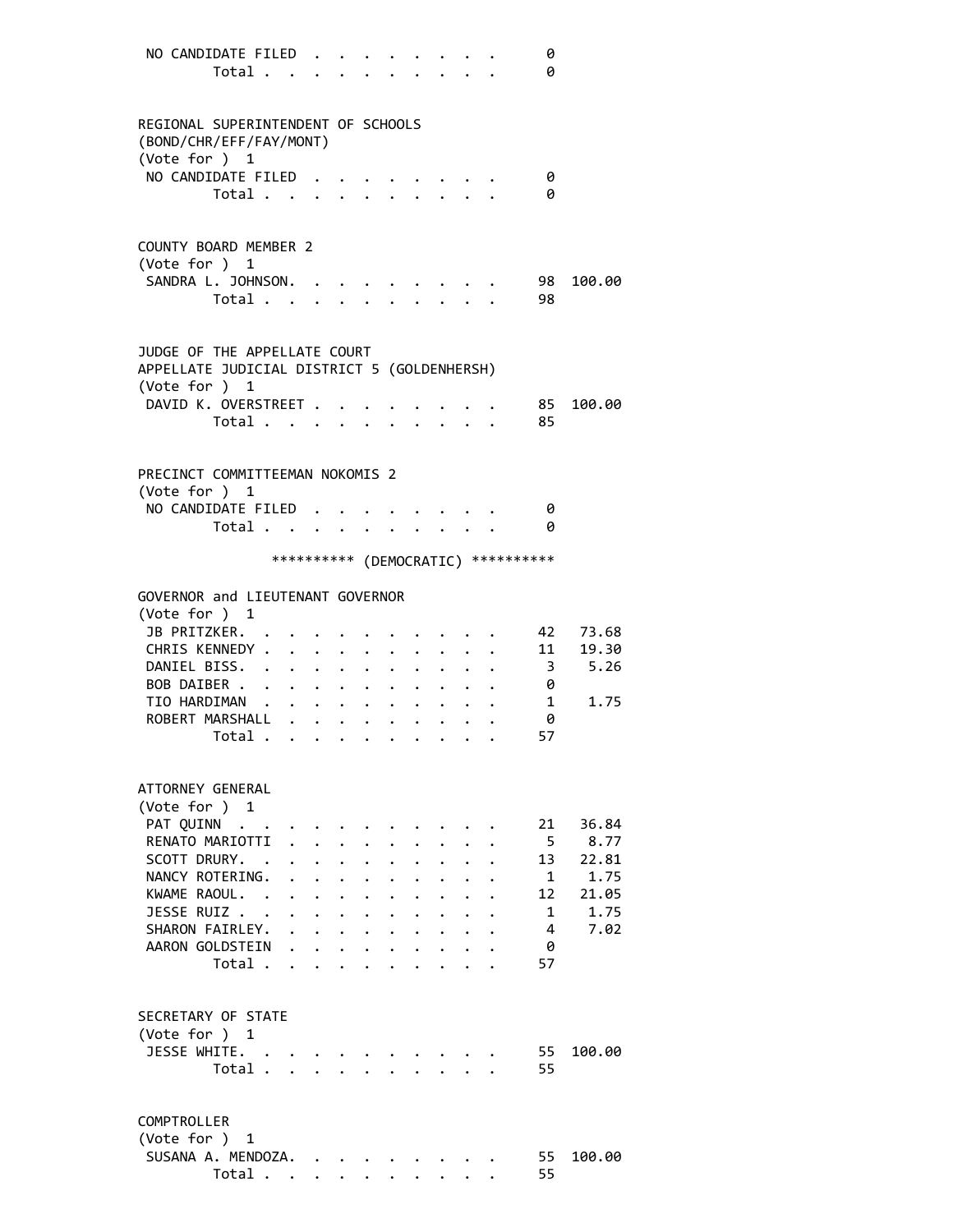| <b>TREASURER</b><br>(Vote for $)$ 1<br>MICHAEL W. FRERICHS                                                | Total                                     |                           |                      |                           |                      |                                              | $\cdot$ $\cdot$ $\cdot$ $\cdot$ $\cdot$ $\cdot$ |                      |                         | 48       | 48 100.00            |
|-----------------------------------------------------------------------------------------------------------|-------------------------------------------|---------------------------|----------------------|---------------------------|----------------------|----------------------------------------------|-------------------------------------------------|----------------------|-------------------------|----------|----------------------|
| US REPRESENTATIVE IN CONGRESS DIST 13<br>(Vote for $)$ 1                                                  |                                           |                           |                      |                           |                      |                                              |                                                 |                      |                         |          |                      |
| BETSY DIRKSEN LONDRIGAN.                                                                                  |                                           |                           |                      |                           |                      |                                              |                                                 |                      | $\cdot$ $\cdot$         |          | 24 42.86             |
| ERIK JONES.                                                                                               |                                           |                           |                      |                           |                      |                                              | $\ddot{\phantom{0}}$                            |                      | $\cdot$ $\cdot$ $\cdot$ |          | 13 23.21             |
| JON EBEL.                                                                                                 |                                           |                           | $\ddot{\phantom{0}}$ | $\ddot{\phantom{0}}$      | $\ddot{\phantom{a}}$ | $\ddot{\phantom{a}}$                         |                                                 | $\ddot{\phantom{a}}$ |                         |          | 4 7.14               |
| DAVID M. GILL                                                                                             |                                           |                           |                      |                           |                      | $\ddot{\phantom{0}}$                         | $\bullet$ .                                     | $\ddot{\phantom{0}}$ |                         |          | 11 19.64             |
| ANGEL SIDES. .                                                                                            | Total .                                   | $\bullet$<br>$\mathbf{r}$ |                      | $\mathbf{L} = \mathbf{L}$ | $\ddot{\phantom{0}}$ | $\ddot{\phantom{a}}$                         | $\bullet$                                       |                      |                         | 56       | 4 7.14               |
| STATE CENTRAL COMMITTEEWOMAN<br>(Vote for ) 1                                                             |                                           |                           |                      |                           |                      |                                              |                                                 |                      |                         |          |                      |
| JAYNE MAZZOTTI.<br>PAMELLA GRONEMEYER                                                                     |                                           |                           |                      |                           |                      |                                              |                                                 |                      |                         |          | 40 78.43<br>11 21.57 |
|                                                                                                           | Total                                     |                           |                      |                           |                      | $\ddot{\phantom{a}}$<br>$\ddot{\phantom{0}}$ |                                                 | $\sim$ $\sim$ $\sim$ |                         | 51       |                      |
| STATE CENTRAL COMMITTEEMAN                                                                                |                                           |                           |                      |                           |                      |                                              |                                                 |                      |                         |          |                      |
| (Vote for ) 1                                                                                             |                                           |                           |                      |                           |                      |                                              |                                                 |                      |                         |          |                      |
| TERRY REDMAN.                                                                                             |                                           |                           |                      |                           |                      |                                              |                                                 |                      |                         | 52       | 100.00               |
|                                                                                                           | Total                                     |                           |                      |                           |                      |                                              |                                                 | $\mathbf{r}$         |                         | 52       |                      |
| STATE SENATOR IN THE 48TH DISTRICT<br>(Vote for ) 1<br>ANDY MANAR                                         |                                           |                           |                      |                           |                      |                                              |                                                 |                      |                         | 54       | 100.00               |
|                                                                                                           | Total .                                   | $\mathbf{L}$              |                      | $\cdot$ $\cdot$           |                      |                                              |                                                 |                      |                         | 54       |                      |
| STATE REPRESENTATIVE IN THE GENERAL ASSEMBLY<br>REPRESENTATIVE 95TH DIST<br>(Vote for ) 1<br>DILLON CLARK | Total                                     |                           |                      |                           | $\ddot{\phantom{0}}$ | $\ddot{\phantom{0}}$                         | $\ddot{\phantom{0}}$                            | $\ddot{\phantom{0}}$ |                         | 50<br>50 | 100.00               |
| COUNTY CLERK MONTGOMERY COUNTY                                                                            |                                           |                           |                      |                           |                      |                                              |                                                 |                      |                         |          |                      |
| (Vote for $)$ 1                                                                                           |                                           |                           |                      |                           |                      |                                              |                                                 |                      |                         |          |                      |
| NO CANDIDATE FILED                                                                                        | Total $\cdots$ $\cdots$ $\cdots$ $\cdots$ |                           |                      |                           |                      |                                              |                                                 |                      |                         | 0<br>ø   |                      |
| COUNTY TREASURER MONTGOMERY COUNTY<br>(Vote for $)$ 1<br>NIKKI LOHMAN                                     |                                           |                           |                      |                           |                      |                                              | $\cdot$ $\cdot$ $\cdot$ $\cdot$ $\cdot$         |                      |                         | 57       | 100.00               |
|                                                                                                           | Total                                     |                           |                      |                           |                      |                                              |                                                 |                      |                         | 57       |                      |
| COUNTY SHERIFF MONTGOMERY COUNTY<br>(Vote for ) 1                                                         |                                           |                           |                      |                           |                      |                                              |                                                 |                      |                         |          |                      |
| MARK C. BRAZEL.                                                                                           | Total                                     |                           |                      |                           |                      |                                              |                                                 |                      |                         | 43<br>43 | 100.00               |
| STATE'S ATTORNEY (2 YR TERM) MONTGOMERY COUNTY<br>(Vote for $)$ 1                                         |                                           |                           |                      |                           |                      |                                              |                                                 |                      |                         |          |                      |
| BRYANT "BUTCH" HITCHINGS                                                                                  |                                           |                           |                      |                           |                      |                                              |                                                 |                      |                         | 49       | 100.00               |
|                                                                                                           | Total                                     |                           |                      |                           |                      | $\ddotsc$                                    |                                                 |                      |                         | 49       |                      |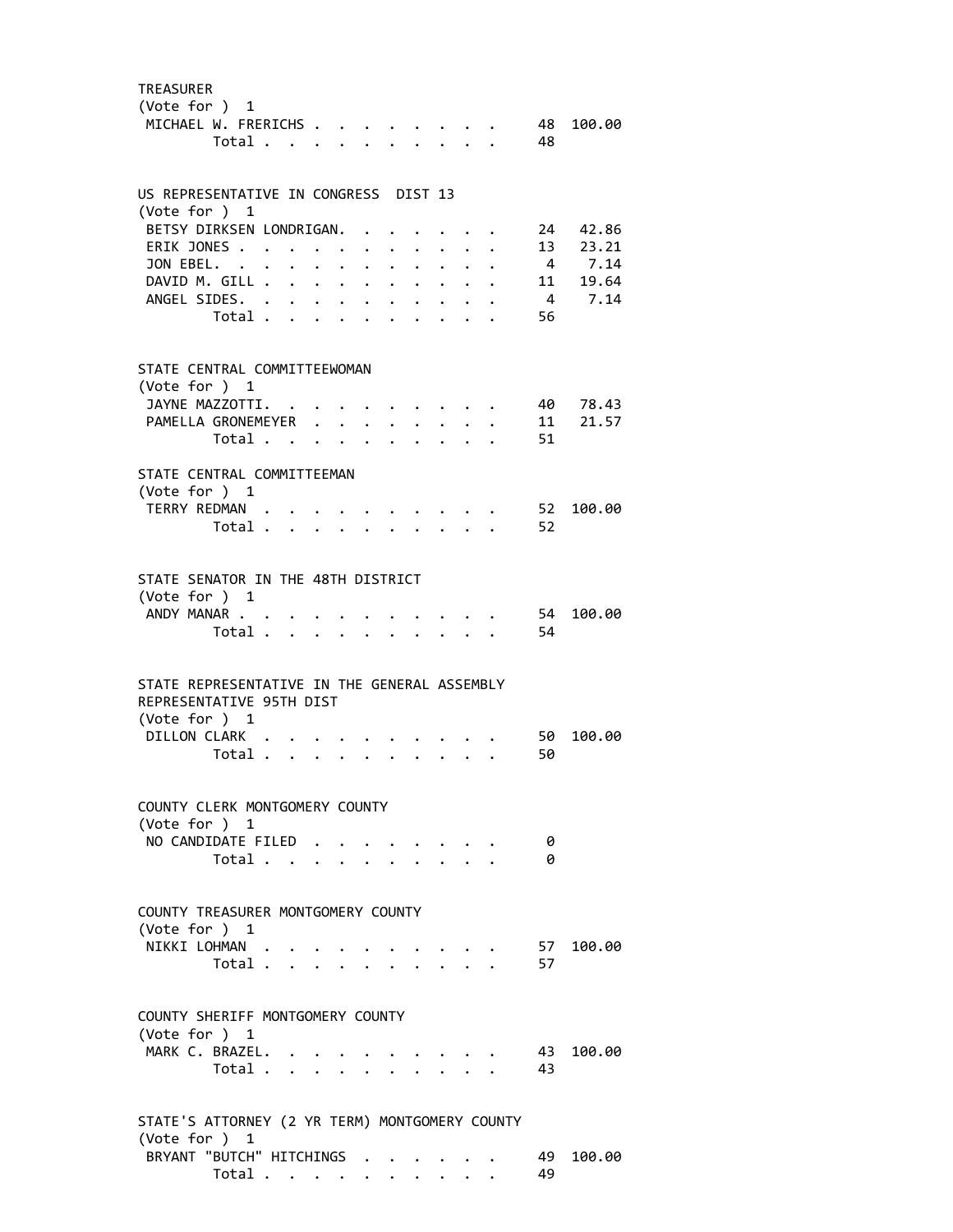REGIONAL SUPERINTENDENT OF SCHOOLS (BOND/CHR/EFF/FAY/MONT) (Vote for ) 1 JULIE WOLLERMAN . . . . . . . . . . 49 100.00 Total . . . . . . . . . . 49 COUNTY BOARD MEMBER 2 (Vote for ) 1 NO CANDIDATE FILED . . . . . . . . 0 Total . . . . . . . . . . 0 JUDGE OF THE APPELLATE COURT APPELLATE JUDICIAL DISTRICT 5 (GOLDENHERSH) (Vote for ) 1 KEVIN T. HOERNER . . . . . . . . . . 49 100.00 Total . . . . . . . . . . 49 PRECINCT COMMITTEEMAN NOKOMIS 2 (Vote for ) 1 NO CANDIDATE FILED . . . . . . . . 0 Total . . . . . . . . . . 0 \*\*\*\*\*\*\*\*\*\* (NONPARTISAN) \*\*\*\*\*\*\*\*\*\* NOKOMIS TOWNSHIP CEMETERY QUESTION (Vote for ) 1 Yes . . . . . . . . . . . . . . 78 48.45 No. . . . . . . . . . . . . . 83 51.55 Total . . . . . . . . . . 161 PRECINCT REPORT MONTGOMERY COUNTY, ILLINOIS OFFICIAL TOTALS RUN DATE:04/04/18 2018 GENERAL PRIMARY ELECTION RUN TIME:08:51 AM MARCH 20, 2018 STATISTICS 1003 NOKOMIS 3 VOTES PERCENT REGISTERED VOTERS - TOTAL . . . . . . 383 REGISTERED VOTERS - REPUBLICAN . . . . 124 32.38 REGISTERED VOTERS - DEMOCRATIC . . . . 71 18.54 REGISTERED VOTERS - NONPARTISAN . . . . 28 7.31 BALLOTS CAST - TOTAL. . . . . . . . . 103 BALLOTS CAST - REPUBLICAN . . . . . . 69 66.99<br>BALLOTS CAST - DEMOCRATIC . . . . . . 29 28.16 BALLOTS CAST - DEMOCRATIC . . . . . . BALLOTS CAST - NONPARTISAN. . . . . . 5 4.85<br>BALLOTS CAST - BLANK. . . . . . . . . 0 BALLOTS CAST - BLANK. . . . . . . . VOTER TURNOUT - TOTAL . . . . . . . . 26.89 VOTER TURNOUT - REPUBLICAN. . . . . . 55.65 VOTER TURNOUT - DEMOCRATIC. . . . . . 40.85 VOTER TURNOUT - NONPARTISAN . . . . . 17.86 VOTER TURNOUT - BLANK . . . . . \*\*\*\*\*\*\*\*\*\* (REPUBLICAN) \*\*\*\*\*\*\*\*\*\* GOVERNOR and LIEUTENANT GOVERNOR (Vote for ) 1 BRUCE RAUNER . . . . . . . . . . 38 58.46 JEANNE IVES. . . . . . . . . . . . 27 41.54 Total . . . . . . . . . . 65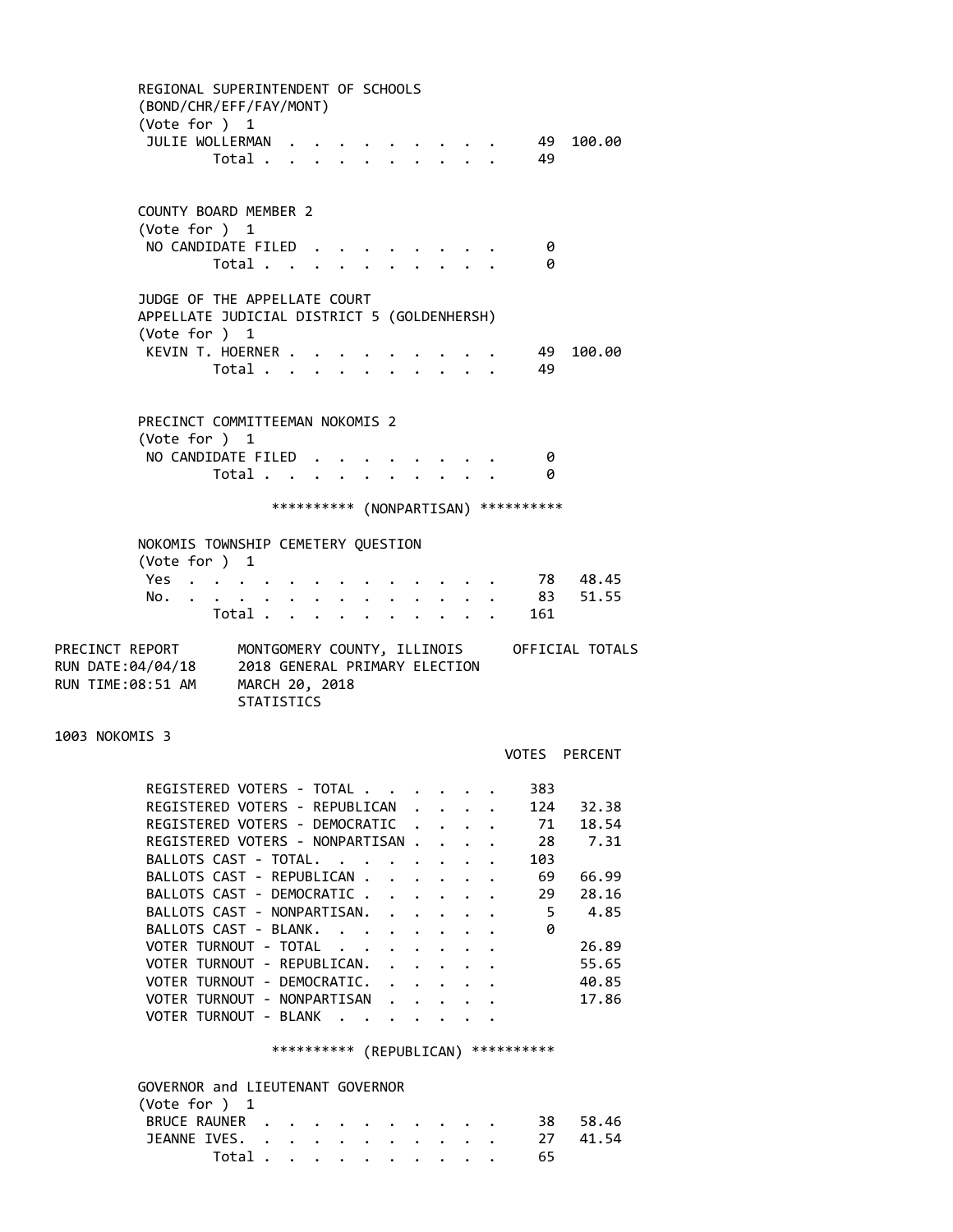| ATTORNEY GENERAL<br>(Vote for $)$ 1<br>ERIKA HAROLD.<br>GARY GRASSO. .<br>Total .                         |                      | $\mathbf{r} = \mathbf{r}$            | $\mathbf{r} = \mathbf{r} + \mathbf{r}$ , where $\mathbf{r} = \mathbf{r}$<br>$\mathbf{r}$ | $\mathbf{L}$         | $\sim$<br>$\mathbf{L}$    | $\ddot{\phantom{0}}$ |                             |                           | 52         | 41 78.85<br>11 21.15 |
|-----------------------------------------------------------------------------------------------------------|----------------------|--------------------------------------|------------------------------------------------------------------------------------------|----------------------|---------------------------|----------------------|-----------------------------|---------------------------|------------|----------------------|
| SECRETARY OF STATE<br>(Vote for ) 1<br>JASON HELLAND.<br>Total.                                           | $\mathbf{A}$         | $\mathbf{A}$                         | $\mathbf{r}$                                                                             |                      |                           |                      |                             |                           | 46<br>46   | 100.00               |
| COMPTROLLER<br>(Vote for $)$ 1<br>DARLENE SENGER.<br>Total                                                |                      |                                      | $\bullet$ , $\bullet$ , $\bullet$ , $\bullet$ , $\bullet$ , $\bullet$                    | $\ddot{\phantom{a}}$ |                           |                      |                             |                           | - 46<br>46 | 100.00               |
| <b>TREASURER</b><br>(Vote for $)$ 1<br>JIM DODGE<br>Total .                                               |                      | $\mathbf{L} = \mathbf{L} \mathbf{L}$ | $\ddot{\phantom{0}}$                                                                     |                      | $\mathbf{r}$              | $\ddot{\phantom{0}}$ |                             | $\ddot{\phantom{0}}$      | 47<br>47   | 100.00               |
| US REPRESENTATIVE IN CONGRESS 13TH DIST<br>(Vote for ) 1<br>RODNEY DAVIS .<br>Total                       |                      |                                      |                                                                                          | $\mathbf{r}$         | $\overline{a}$            | $\mathbf{L}$         | $\mathbf{L}$                |                           | 56<br>56   | 100.00               |
| STATE SENATOR IN THE 48TH DISTRICT<br>(Vote for ) 1<br>SETH MCMILLAN.<br>Total                            |                      | $\ddot{\phantom{0}}$                 |                                                                                          |                      |                           |                      |                             |                           | - 47<br>47 | 100.00               |
| STATE REPRESENTATIVE IN THE GENERAL ASSEMBLY<br>REPRESENTATIVE 95TH DIST<br>(Vote for ) 1<br>AVERY BOURNE |                      |                                      |                                                                                          |                      |                           |                      |                             |                           | 57         | 100.00               |
| Total<br>COUNTY CLERK MONTGOMERY COUNTY                                                                   |                      |                                      |                                                                                          |                      |                           |                      |                             |                           | 57         |                      |
| (Vote for ) 1<br>SANDY LEITHEISER<br>Total $\cdots$ $\cdots$ $\cdots$                                     |                      |                                      |                                                                                          |                      |                           |                      | $\sim$ $\sim$ $\sim$ $\sim$ | $\mathbf{r} = \mathbf{r}$ | 60<br>60   | 100.00               |
| COUNTY TREASURER MONTGOMERY COUNTY<br>(Vote for ) 1<br>DANIEL T. ROBBINS. .<br>JAY L. MARTIN<br>Total     |                      |                                      |                                                                                          |                      |                           | $\ddot{\phantom{0}}$ | $\sim$                      | $\ddot{\phantom{0}}$      | 58         | 21 36.21<br>37 63.79 |
| COUNTY SHERIFF MONTGOMERY COUNTY<br>(Vote for ) 1<br>RICK ROBBINS<br>SCOTT WOODS. .<br>Total .            | $\ddot{\phantom{0}}$ | $\ddot{\phantom{0}}$                 | $\cdot$ $\cdot$ $\cdot$                                                                  |                      | $\mathbf{L} = \mathbf{L}$ | $\mathbf{A}$         | $\mathbf{L}$                | $\mathbf{L}$              | 66         | 36 54.55<br>30 45.45 |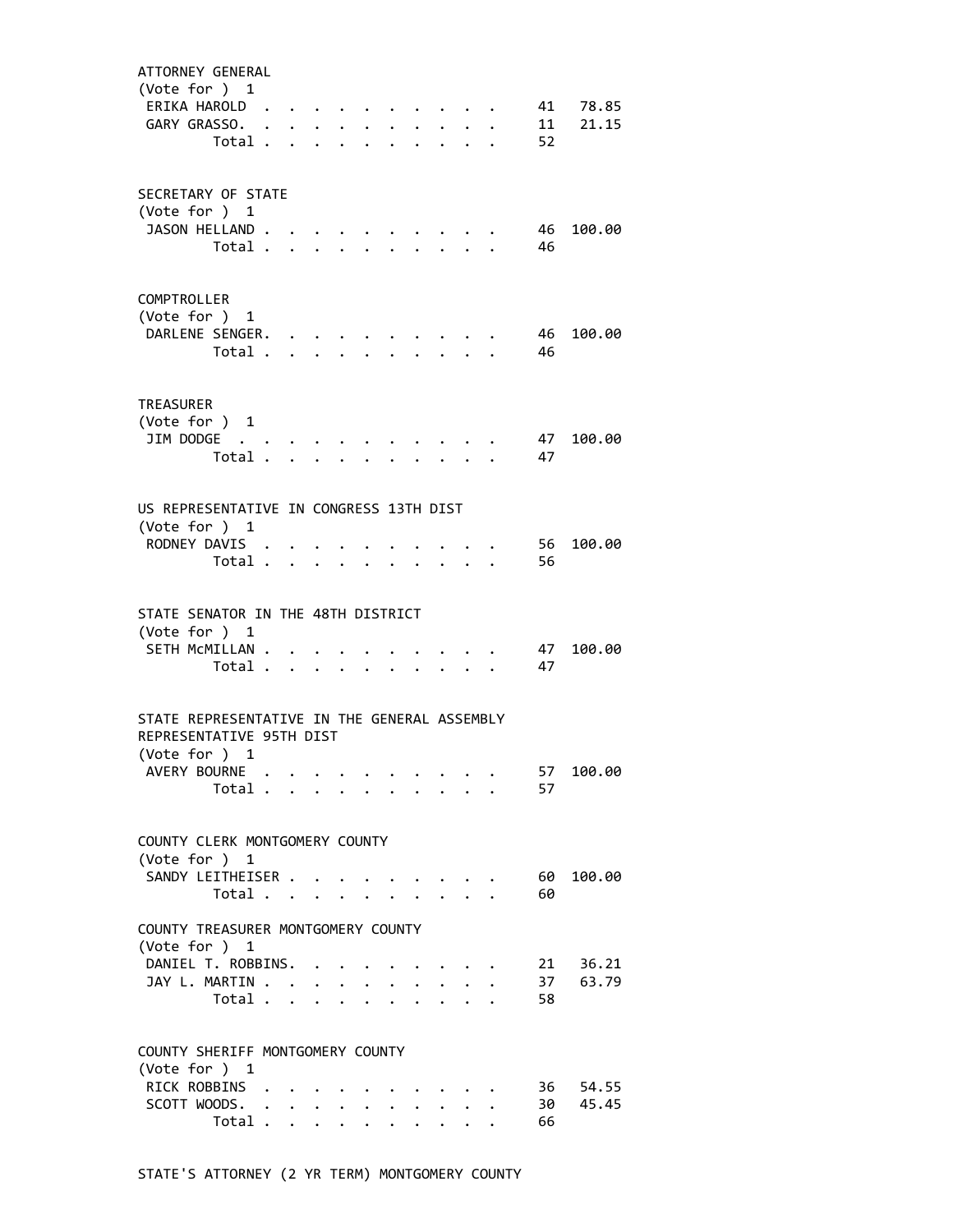| (Vote for ) 1<br>NO CANDIDATE FILED<br>Total                                                   |                              |                                              |                                                                                                                             |                      |                                              |                                                           |                                 |           | 0<br>0                                       |                            |
|------------------------------------------------------------------------------------------------|------------------------------|----------------------------------------------|-----------------------------------------------------------------------------------------------------------------------------|----------------------|----------------------------------------------|-----------------------------------------------------------|---------------------------------|-----------|----------------------------------------------|----------------------------|
| REGIONAL SUPERINTENDENT OF SCHOOLS<br>(BOND/CHR/EFF/FAY/MONT)<br>(Vote for ) 1                 |                              |                                              |                                                                                                                             |                      |                                              |                                                           |                                 |           |                                              |                            |
| NO CANDIDATE FILED<br>Total                                                                    |                              |                                              |                                                                                                                             |                      |                                              |                                                           |                                 |           | 0<br>0                                       |                            |
| <b>COUNTY BOARD MEMBER 2</b><br>(Vote for ) 1                                                  |                              |                                              |                                                                                                                             |                      |                                              |                                                           |                                 |           |                                              |                            |
| SANDRA L. JOHNSON. .<br>Total                                                                  |                              |                                              |                                                                                                                             |                      |                                              |                                                           |                                 |           | 56<br>56                                     | 100.00                     |
| JUDGE OF THE APPELLATE COURT<br>APPELLATE JUDICIAL DISTRICT 5 (GOLDENHERSH)<br>(Vote for $)$ 1 |                              |                                              |                                                                                                                             |                      |                                              |                                                           |                                 |           |                                              |                            |
| DAVID K. OVERSTREET .<br>Total                                                                 |                              |                                              |                                                                                                                             |                      | $\bullet$                                    | $\mathbf{r}$ , $\mathbf{r}$ , $\mathbf{r}$ , $\mathbf{r}$ |                                 |           | 45<br>- 45                                   | 100.00                     |
| PRECINCT COMMITTEEMAN NOKOMIS 3<br>(Vote for ) 1<br>SHELLY A. GRIGOROFF<br>Total               |                              |                                              |                                                                                                                             |                      |                                              |                                                           | $\cdot$ $\cdot$ $\cdot$ $\cdot$ |           | 44<br>- 44                                   | 100.00                     |
|                                                                                                |                              |                                              |                                                                                                                             |                      |                                              |                                                           |                                 |           | *********** (DEMOCRATIC) **********          |                            |
| GOVERNOR and LIEUTENANT GOVERNOR<br>(Vote for $)$ 1                                            |                              |                                              |                                                                                                                             |                      |                                              |                                                           |                                 |           |                                              |                            |
| JB PRITZKER.<br>CHRIS KENNEDY .<br>DANIEL BISS. .                                              | $\mathbf{r}$                 | $\mathbf{L}$                                 | $\cdot$ $\cdot$                                                                                                             |                      |                                              |                                                           |                                 |           | $\overline{4}$<br>$\overline{\phantom{a}}$ 3 | 21 72.41<br>13.79<br>10.34 |
| BOB DAIBER<br>TIO HARDIMAN<br>ROBERT MARSHALL                                                  |                              |                                              | $\mathbf{r} = \mathbf{r} + \mathbf{r}$ , where $\mathbf{r}$                                                                 |                      | $\bullet$                                    | $\bullet$ .                                               | $\bullet$ .                     |           | 0<br>ø                                       | $\cdot$ 1 3.45             |
| Total                                                                                          |                              |                                              |                                                                                                                             |                      |                                              |                                                           |                                 |           | 29                                           |                            |
| ATTORNEY GENERAL<br>(Vote for ) 1<br>PAT QUINN                                                 |                              |                                              |                                                                                                                             |                      |                                              |                                                           |                                 |           | 9                                            | 31.03                      |
| RENATO MARIOTTI<br>SCOTT DRURY.                                                                |                              |                                              |                                                                                                                             |                      |                                              |                                                           |                                 |           | 1<br>8                                       | 3.45<br>27.59              |
| NANCY ROTERING.<br>KWAME RAOUL. .<br>JESSE RUIZ                                                |                              | $\ddot{\phantom{0}}$<br>$\ddot{\phantom{a}}$ | $\ddot{\phantom{a}}$<br>$\ddot{\phantom{0}}$                                                                                |                      |                                              |                                                           |                                 |           | $\overline{2}$<br>5<br>$\mathbf{1}$          | 6.90<br>17.24<br>3.45      |
| SHARON FAIRLEY.<br>AARON GOLDSTEIN<br>Total                                                    | $\mathbf{L}$<br>$\mathbf{r}$ |                                              | $\ddot{\phantom{a}}$<br>$\mathbf{1}$ $\mathbf{1}$ $\mathbf{1}$ $\mathbf{1}$ $\mathbf{1}$<br>$\cdot$ $\cdot$ $\cdot$ $\cdot$ | $\ddot{\phantom{0}}$ | $\ddot{\phantom{0}}$<br>$\ddot{\phantom{0}}$ | $\cdot$<br>$\ddot{\phantom{0}}$<br>$\ddot{\phantom{0}}$   | $\ddot{\phantom{0}}$            | $\ddotsc$ | 0<br>3<br>29                                 | 10.34                      |
| SECRETARY OF STATE                                                                             |                              |                                              |                                                                                                                             |                      |                                              |                                                           |                                 |           |                                              |                            |
| (Vote for ) 1<br>JESSE WHITE.<br>Total                                                         |                              |                                              |                                                                                                                             |                      |                                              |                                                           |                                 |           | 22<br>22                                     | 100.00                     |
| COMPTROLLER<br>(Vote for $)$ 1                                                                 |                              |                                              |                                                                                                                             |                      |                                              |                                                           |                                 |           |                                              |                            |

SUSANA A. MENDOZA. . . . . . . . . 26 100.00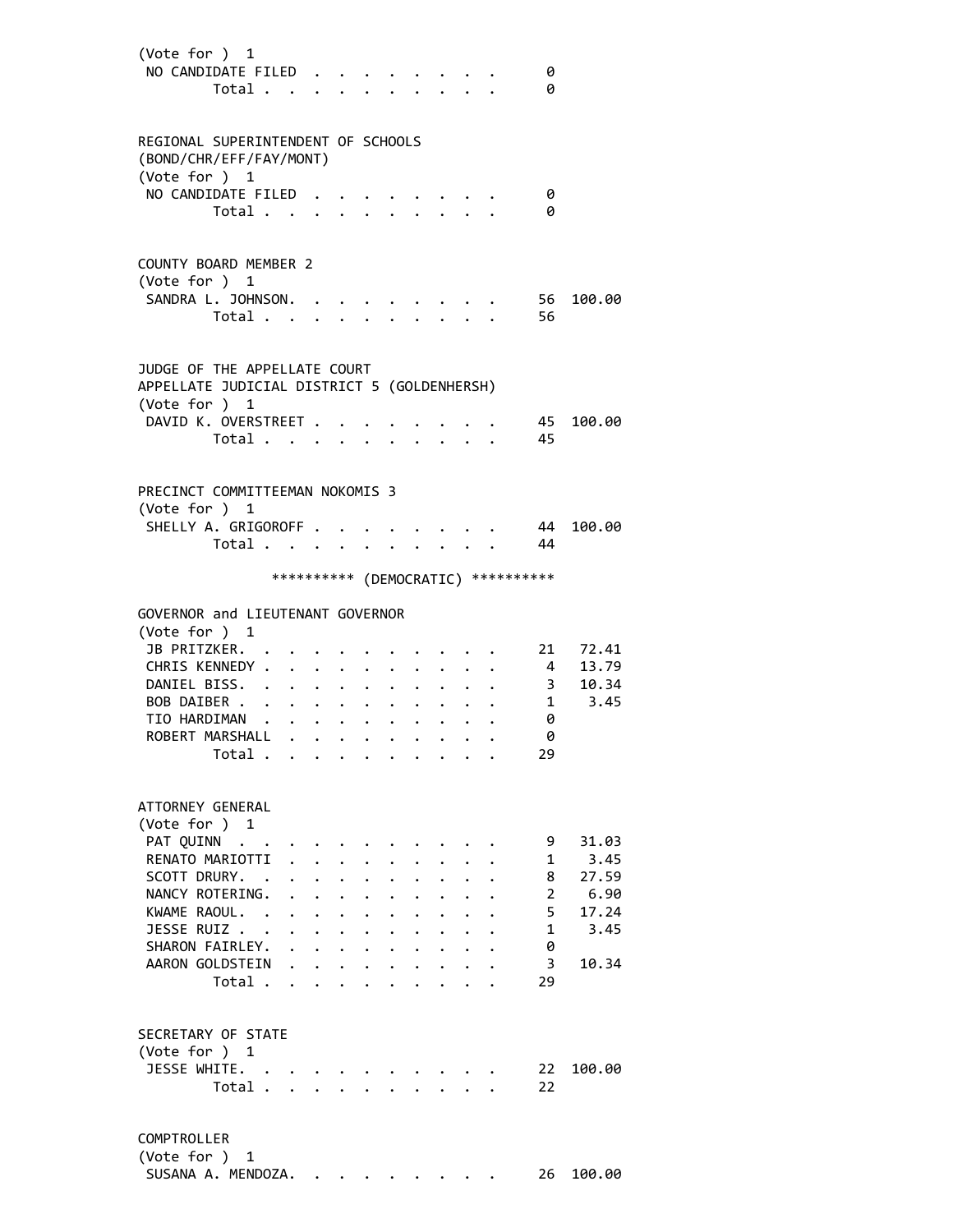| <b>TREASURER</b><br>(Vote for ) 1 | MICHAEL W. FRERICHS<br>Total                                                      |                                               | $\mathbf{A}$<br>$\mathbf{L}$                                      |                                      | $\mathbf{r} = \mathbf{r} \cdot \mathbf{r}$                                                                                                                                                                                         |                                                             |                      | 26              | 26 100.00                                  |
|-----------------------------------|-----------------------------------------------------------------------------------|-----------------------------------------------|-------------------------------------------------------------------|--------------------------------------|------------------------------------------------------------------------------------------------------------------------------------------------------------------------------------------------------------------------------------|-------------------------------------------------------------|----------------------|-----------------|--------------------------------------------|
|                                   | US REPRESENTATIVE IN CONGRESS DIST 13                                             |                                               |                                                                   |                                      |                                                                                                                                                                                                                                    |                                                             |                      |                 |                                            |
| (Vote for ) 1                     | BETSY DIRKSEN LONDRIGAN.                                                          |                                               |                                                                   |                                      |                                                                                                                                                                                                                                    |                                                             |                      |                 | 10 35.71                                   |
|                                   | ERIK JONES                                                                        |                                               |                                                                   |                                      |                                                                                                                                                                                                                                    |                                                             |                      | $\overline{4}$  | 14.29                                      |
| JON EBEL. .                       |                                                                                   | $\ddot{\phantom{0}}$                          | $\ddot{\phantom{0}}$                                              |                                      |                                                                                                                                                                                                                                    |                                                             |                      |                 | $\begin{array}{cc}\n1 & 3.57\n\end{array}$ |
|                                   | DAVID M. GILL .<br>$\ddot{\phantom{0}}$<br>ANGEL SIDES. .<br>$\ddot{\phantom{0}}$ |                                               | $\mathbf{r} = \mathbf{r} + \mathbf{r}$<br>$\cdot$ $\cdot$ $\cdot$ | $\mathbf{L}$<br>$\ddot{\phantom{0}}$ | $\ddot{\phantom{0}}$<br>$\ddot{\phantom{a}}$                                                                                                                                                                                       | $\mathbf{L}$<br>$\ddot{\phantom{0}}$                        |                      |                 | 11 39.29<br>2 7.14                         |
|                                   | Total                                                                             | $\mathbf{L}$ $\mathbf{L}$                     | $\ddot{\phantom{a}}$                                              |                                      |                                                                                                                                                                                                                                    |                                                             |                      | 28              |                                            |
|                                   |                                                                                   |                                               |                                                                   |                                      |                                                                                                                                                                                                                                    |                                                             |                      |                 |                                            |
| (Vote for ) 1                     | STATE CENTRAL COMMITTEEWOMAN                                                      |                                               |                                                                   |                                      |                                                                                                                                                                                                                                    |                                                             |                      |                 |                                            |
|                                   | JAYNE MAZZOTTI.                                                                   |                                               |                                                                   |                                      |                                                                                                                                                                                                                                    |                                                             |                      | 21              | 77.78                                      |
|                                   | PAMELLA GRONEMEYER                                                                |                                               | $\mathbf{L}$                                                      | $\mathbf{L}$                         | $\mathbf{L}$                                                                                                                                                                                                                       | $\ddot{\phantom{0}}$                                        |                      | $6\overline{6}$ | 22.22                                      |
|                                   | Total                                                                             | $\mathbf{r} = \mathbf{r}$                     | $\mathbf{A}$                                                      | $\mathbf{L}$                         |                                                                                                                                                                                                                                    | $\mathbf{r}$                                                |                      | 27              |                                            |
|                                   | STATE CENTRAL COMMITTEEMAN                                                        |                                               |                                                                   |                                      |                                                                                                                                                                                                                                    |                                                             |                      |                 |                                            |
| (Vote for ) 1                     |                                                                                   |                                               |                                                                   |                                      |                                                                                                                                                                                                                                    |                                                             |                      |                 |                                            |
|                                   | TERRY REDMAN .<br>Total                                                           |                                               |                                                                   |                                      |                                                                                                                                                                                                                                    |                                                             |                      | 25<br>25        | 100.00                                     |
|                                   |                                                                                   |                                               |                                                                   |                                      |                                                                                                                                                                                                                                    |                                                             |                      |                 |                                            |
|                                   | STATE SENATOR IN THE 48TH DISTRICT                                                |                                               |                                                                   |                                      |                                                                                                                                                                                                                                    |                                                             |                      |                 |                                            |
| (Vote for $)$ 1                   |                                                                                   |                                               |                                                                   |                                      |                                                                                                                                                                                                                                    |                                                             |                      |                 |                                            |
|                                   | ANDY MANAR<br>Total                                                               | <b><i>Command Command Command Command</i></b> |                                                                   |                                      |                                                                                                                                                                                                                                    |                                                             |                      | 26<br>26        | 100.00                                     |
|                                   |                                                                                   |                                               |                                                                   |                                      |                                                                                                                                                                                                                                    |                                                             |                      |                 |                                            |
|                                   | STATE REPRESENTATIVE IN THE GENERAL ASSEMBLY<br>REPRESENTATIVE 95TH DIST          |                                               |                                                                   |                                      |                                                                                                                                                                                                                                    |                                                             |                      |                 |                                            |
| (Vote for ) 1                     | DILLON CLARK.                                                                     |                                               |                                                                   |                                      |                                                                                                                                                                                                                                    |                                                             |                      | 24              | 100.00                                     |
|                                   | Total                                                                             |                                               | $\cdot$ $\cdot$ $\cdot$ $\cdot$                                   | $\bullet$ .                          | $\bullet$ .                                                                                                                                                                                                                        | $\bullet$ .<br><br><br><br><br><br><br><br><br><br><br><br> | $\ddot{\phantom{0}}$ | 24              |                                            |
|                                   |                                                                                   |                                               |                                                                   |                                      |                                                                                                                                                                                                                                    |                                                             |                      |                 |                                            |
| (Vote for $)$ 1                   | COUNTY CLERK MONTGOMERY COUNTY                                                    |                                               |                                                                   |                                      |                                                                                                                                                                                                                                    |                                                             |                      |                 |                                            |
|                                   | NO CANDIDATE FILED                                                                |                                               |                                                                   |                                      | $\cdot$ $\cdot$ $\cdot$ $\cdot$                                                                                                                                                                                                    |                                                             |                      | - 0             |                                            |
|                                   | Total                                                                             |                                               |                                                                   |                                      |                                                                                                                                                                                                                                    |                                                             |                      | 0               |                                            |
|                                   | COUNTY TREASURER MONTGOMERY COUNTY                                                |                                               |                                                                   |                                      |                                                                                                                                                                                                                                    |                                                             |                      |                 |                                            |
| (Vote for ) 1                     |                                                                                   |                                               |                                                                   |                                      |                                                                                                                                                                                                                                    |                                                             |                      |                 |                                            |
|                                   | NIKKI LOHMAN                                                                      |                                               |                                                                   |                                      | $\bullet$ . The contract of the contract of the contract of the contract of the contract of the contract of the contract of the contract of the contract of the contract of the contract of the contract of the contract of the co |                                                             |                      | 27              | 27 100.00                                  |
|                                   | Total                                                                             |                                               |                                                                   |                                      |                                                                                                                                                                                                                                    |                                                             |                      |                 |                                            |
|                                   | COUNTY SHERIFF MONTGOMERY COUNTY                                                  |                                               |                                                                   |                                      |                                                                                                                                                                                                                                    |                                                             |                      |                 |                                            |
| (Vote for ) 1                     | MARK C. BRAZEL.                                                                   |                                               |                                                                   |                                      |                                                                                                                                                                                                                                    |                                                             |                      |                 | 25 100.00                                  |
|                                   | Total                                                                             |                                               |                                                                   |                                      |                                                                                                                                                                                                                                    |                                                             |                      | 25              |                                            |
|                                   |                                                                                   |                                               |                                                                   |                                      |                                                                                                                                                                                                                                    |                                                             |                      |                 |                                            |
|                                   | STATE'S ATTORNEY (2 YR TERM) MONTGOMERY COUNTY                                    |                                               |                                                                   |                                      |                                                                                                                                                                                                                                    |                                                             |                      |                 |                                            |

 (Vote for ) 1 BRYANT "BUTCH" HITCHINGS . . . . . . 26 100.00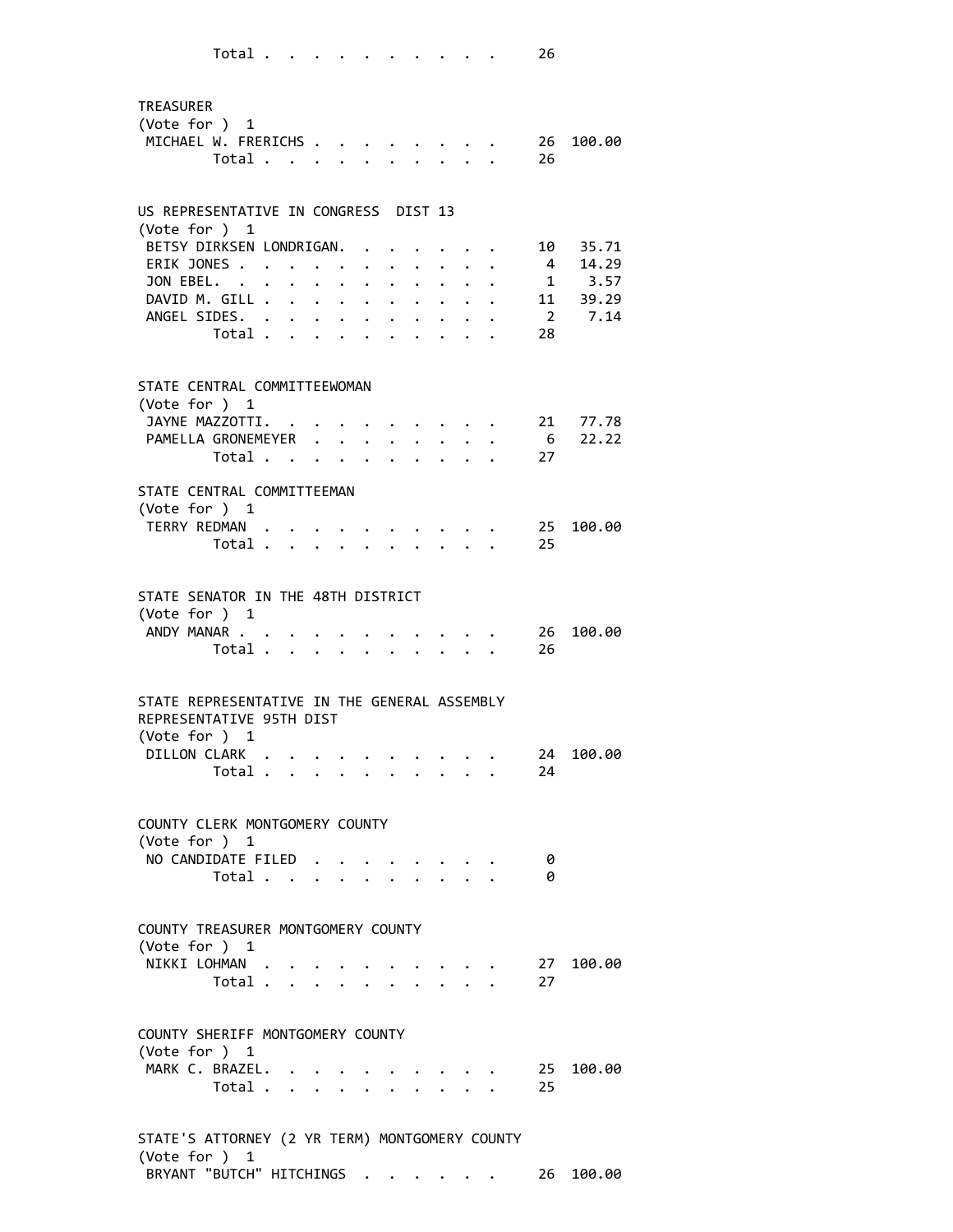| (BOND/CHR/EFF/FAY/MONT)<br>(Vote for ) 1                                                               | REGIONAL SUPERINTENDENT OF SCHOOLS |  |                         |                      |                                                                  |                      |                                      |                                             |
|--------------------------------------------------------------------------------------------------------|------------------------------------|--|-------------------------|----------------------|------------------------------------------------------------------|----------------------|--------------------------------------|---------------------------------------------|
| JULIE WOLLERMAN 25                                                                                     | Total                              |  | $\cdot$ $\cdot$ $\cdot$ |                      | $\mathbf{r} = \mathbf{r} + \mathbf{r} + \mathbf{r} + \mathbf{r}$ |                      | 25                                   | 100.00                                      |
| COUNTY BOARD MEMBER 2<br>(Vote for $)$ 1                                                               |                                    |  |                         |                      |                                                                  |                      |                                      |                                             |
| NO CANDIDATE FILED                                                                                     | Total                              |  |                         |                      |                                                                  |                      | - 0<br>0                             |                                             |
| JUDGE OF THE APPELLATE COURT<br>APPELLATE JUDICIAL DISTRICT 5 (GOLDENHERSH)                            |                                    |  |                         |                      |                                                                  |                      |                                      |                                             |
| (Vote for ) 1<br>KEVIN T. HOERNER                                                                      | Total                              |  |                         |                      |                                                                  |                      | 24<br>24                             | 100.00                                      |
| PRECINCT COMMITTEEMAN NOKOMIS 3<br>(Vote for $)$ 1                                                     |                                    |  |                         |                      |                                                                  |                      |                                      |                                             |
| NO CANDIDATE FILED                                                                                     | Total $\cdots$ $\cdots$ $\cdots$   |  |                         |                      |                                                                  |                      | - 0<br>- 0                           |                                             |
|                                                                                                        |                                    |  |                         |                      |                                                                  |                      | *********** (NONPARTISAN) ********** |                                             |
| NOKOMIS TOWNSHIP CEMETERY QUESTION<br>(Vote for ) 1                                                    |                                    |  |                         |                      |                                                                  |                      |                                      |                                             |
| Yes<br>No.                                                                                             | Total .                            |  |                         |                      |                                                                  |                      | 97                                   | 41 42.27<br>56 57.73                        |
|                                                                                                        |                                    |  |                         |                      |                                                                  |                      |                                      |                                             |
| PRECINCT REPORT<br>RUN DATE:04/04/18 2018 GENERAL PRIMARY ELECTION<br>RUN TIME:08:51 AM MARCH 20, 2018 | <b>STATISTICS</b>                  |  |                         |                      |                                                                  |                      |                                      | MONTGOMERY COUNTY, ILLINOIS OFFICIAL TOTALS |
| 1004 NOKOMIS 4                                                                                         |                                    |  |                         |                      |                                                                  |                      |                                      | VOTES PERCENT                               |
|                                                                                                        |                                    |  |                         |                      |                                                                  |                      |                                      |                                             |
| REGISTERED VOTERS - TOTAL<br>REGISTERED VOTERS - REPUBLICAN                                            |                                    |  |                         |                      |                                                                  |                      | 439<br>167                           | 38.04                                       |
| REGISTERED VOTERS - DEMOCRATIC                                                                         |                                    |  |                         |                      |                                                                  | $\ddot{\phantom{0}}$ | 91                                   | 20.73                                       |
| REGISTERED VOTERS - NONPARTISAN.                                                                       |                                    |  |                         |                      |                                                                  |                      | 21                                   | 4.78                                        |
| BALLOTS CAST - TOTAL.                                                                                  |                                    |  |                         |                      |                                                                  |                      | 152                                  |                                             |
| BALLOTS CAST - REPUBLICAN .                                                                            |                                    |  |                         |                      |                                                                  |                      | 100                                  | 65.79                                       |
| BALLOTS CAST - DEMOCRATIC .<br>BALLOTS CAST - NONPARTISAN.                                             |                                    |  |                         |                      |                                                                  |                      | 50<br>2                              | 32.89<br>1.32                               |
| BALLOTS CAST - BLANK.                                                                                  |                                    |  |                         |                      |                                                                  |                      | $\mathbf{1}$                         | .66                                         |
| VOTER TURNOUT - TOTAL                                                                                  |                                    |  |                         |                      |                                                                  |                      |                                      | 34.62                                       |
| VOTER TURNOUT - REPUBLICAN.                                                                            |                                    |  |                         |                      |                                                                  |                      |                                      | 59.88                                       |
| VOTER TURNOUT - DEMOCRATIC.                                                                            |                                    |  |                         | $\ddot{\phantom{0}}$ |                                                                  |                      |                                      | 54.95                                       |
| VOTER TURNOUT - NONPARTISAN<br>VOTER TURNOUT - BLANK                                                   |                                    |  |                         | $\mathbf{L}$         |                                                                  |                      |                                      | 9.52<br>.23                                 |
|                                                                                                        |                                    |  |                         |                      |                                                                  |                      | *********** (REPUBLICAN) *********** |                                             |
| GOVERNOR and LIEUTENANT GOVERNOR<br>(Vote for ) 1                                                      |                                    |  |                         |                      |                                                                  |                      |                                      |                                             |

| BRUCE RAUNER 43 47.78 |  |  |  |  |  |      |  |
|-----------------------|--|--|--|--|--|------|--|
| JEANNE IVES. 47 52.22 |  |  |  |  |  |      |  |
| Total                 |  |  |  |  |  | - 90 |  |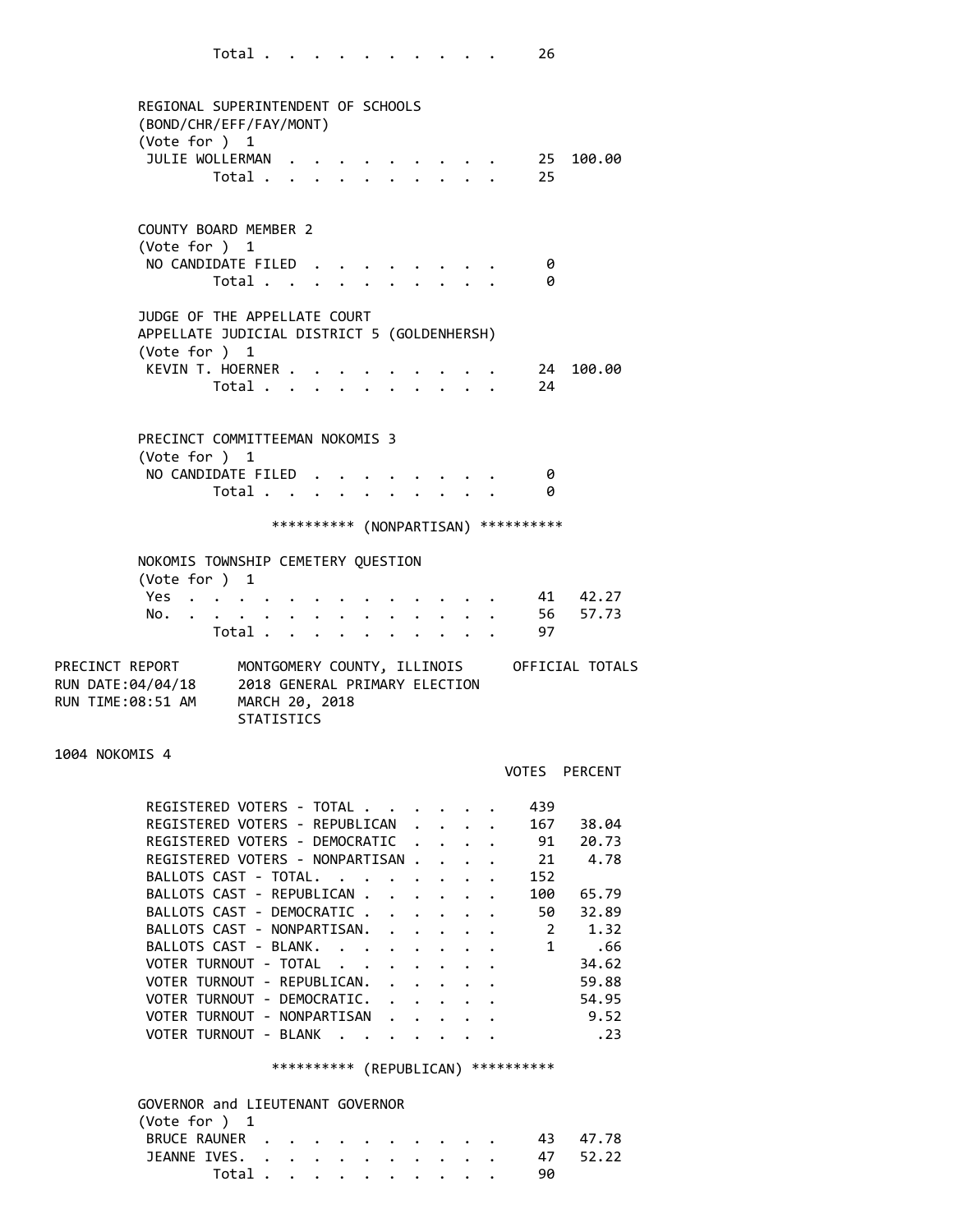| ATTORNEY GENERAL                                |         |                      |                                                                  |                         |                      |                           |                      |                                 |                         |      |           |
|-------------------------------------------------|---------|----------------------|------------------------------------------------------------------|-------------------------|----------------------|---------------------------|----------------------|---------------------------------|-------------------------|------|-----------|
| (Vote for ) 1                                   |         |                      |                                                                  |                         |                      |                           |                      |                                 |                         |      |           |
| ERIKA HAROLD.                                   |         |                      | $\mathbf{z} = \mathbf{z} + \mathbf{z} + \mathbf{z} + \mathbf{z}$ |                         |                      |                           |                      | $\cdot$ $\cdot$ $\cdot$ $\cdot$ |                         |      | 61 72.62  |
| GARY GRASSO. .                                  |         |                      | $\cdot$ $\cdot$ $\cdot$ $\cdot$ $\cdot$                          |                         |                      |                           |                      |                                 | $\cdot$ $\cdot$ $\cdot$ | 23   | 27.38     |
|                                                 | Total . | $\ddot{\phantom{a}}$ |                                                                  | $\cdot$ $\cdot$ $\cdot$ | $\ddot{\phantom{0}}$ |                           |                      |                                 | $\cdot$ $\cdot$ $\cdot$ | 84   |           |
|                                                 |         |                      |                                                                  |                         |                      |                           |                      |                                 |                         |      |           |
| SECRETARY OF STATE                              |         |                      |                                                                  |                         |                      |                           |                      |                                 |                         |      |           |
| (Vote for ) 1                                   |         |                      |                                                                  |                         |                      |                           |                      |                                 |                         |      |           |
| JASON HELLAND.                                  |         |                      |                                                                  |                         |                      |                           |                      |                                 |                         | 74   | 100.00    |
|                                                 | Total   |                      |                                                                  |                         | $\mathbf{r}$         | $\mathbf{L}^{\text{max}}$ |                      | and a state                     |                         | 74   |           |
|                                                 |         |                      |                                                                  |                         |                      |                           |                      |                                 |                         |      |           |
|                                                 |         |                      |                                                                  |                         |                      |                           |                      |                                 |                         |      |           |
| COMPTROLLER                                     |         |                      |                                                                  |                         |                      |                           |                      |                                 |                         |      |           |
| (Vote for ) 1                                   |         |                      |                                                                  |                         |                      |                           |                      |                                 |                         |      |           |
| DARLENE SENGER.                                 | Total . |                      |                                                                  |                         |                      |                           |                      |                                 |                         | 72   | 72 100.00 |
|                                                 |         | $\mathbf{A}$         | $\ddot{\phantom{a}}$                                             |                         |                      |                           |                      |                                 |                         |      |           |
|                                                 |         |                      |                                                                  |                         |                      |                           |                      |                                 |                         |      |           |
| <b>TREASURER</b>                                |         |                      |                                                                  |                         |                      |                           |                      |                                 |                         |      |           |
| (Vote for ) 1                                   |         |                      |                                                                  |                         |                      |                           |                      |                                 |                         |      |           |
| JIM DODGE                                       |         |                      |                                                                  |                         |                      |                           |                      |                                 |                         | 72   | 100.00    |
|                                                 | Total . |                      | $\ddot{\phantom{a}}$                                             |                         |                      |                           |                      |                                 |                         | 72   |           |
|                                                 |         |                      |                                                                  |                         |                      |                           |                      |                                 |                         |      |           |
| US REPRESENTATIVE IN CONGRESS 13TH DIST         |         |                      |                                                                  |                         |                      |                           |                      |                                 |                         |      |           |
| (Vote for ) 1                                   |         |                      |                                                                  |                         |                      |                           |                      |                                 |                         |      |           |
| RODNEY DAVIS                                    |         |                      |                                                                  |                         |                      |                           |                      |                                 |                         | 85   | 100.00    |
|                                                 | Total   |                      |                                                                  |                         | $\ddot{\phantom{a}}$ |                           | $\sim$               |                                 | $\ddot{\phantom{1}}$    | 85   |           |
|                                                 |         |                      |                                                                  |                         |                      |                           |                      |                                 |                         |      |           |
|                                                 |         |                      |                                                                  |                         |                      |                           |                      |                                 |                         |      |           |
| STATE SENATOR IN THE 48TH DISTRICT              |         |                      |                                                                  |                         |                      |                           |                      |                                 |                         |      |           |
| (Vote for ) 1                                   |         |                      |                                                                  |                         |                      |                           |                      |                                 |                         |      |           |
| SETH MCMILLAN                                   |         |                      |                                                                  |                         |                      |                           |                      |                                 |                         | 78   | 100.00    |
|                                                 | Total   |                      |                                                                  |                         | $\ddot{\phantom{a}}$ |                           |                      |                                 |                         | 78   |           |
|                                                 |         |                      |                                                                  |                         |                      |                           |                      |                                 |                         |      |           |
| STATE REPRESENTATIVE IN THE GENERAL ASSEMBLY    |         |                      |                                                                  |                         |                      |                           |                      |                                 |                         |      |           |
| REPRESENTATIVE 95TH DIST                        |         |                      |                                                                  |                         |                      |                           |                      |                                 |                         |      |           |
| (Vote for )                                     | 1       |                      |                                                                  |                         |                      |                           |                      |                                 |                         |      |           |
| AVERY BOURNE                                    |         |                      |                                                                  |                         |                      |                           |                      |                                 |                         | 79   | 100.00    |
|                                                 | Total   |                      | $\mathbf{A}$                                                     |                         |                      |                           |                      |                                 |                         | 79   |           |
|                                                 |         |                      |                                                                  |                         |                      |                           |                      |                                 |                         |      |           |
|                                                 |         |                      |                                                                  |                         |                      |                           |                      |                                 |                         |      |           |
| COUNTY CLERK MONTGOMERY COUNTY<br>(Vote for ) 1 |         |                      |                                                                  |                         |                      |                           |                      |                                 |                         |      |           |
| SANDY LEITHEISER                                |         |                      |                                                                  |                         |                      |                           |                      |                                 |                         | 88   | 100.00    |
|                                                 | Total   |                      |                                                                  |                         |                      |                           |                      |                                 |                         | 88   |           |
|                                                 |         |                      |                                                                  |                         |                      |                           |                      |                                 |                         |      |           |
| COUNTY TREASURER MONTGOMERY COUNTY              |         |                      |                                                                  |                         |                      |                           |                      |                                 |                         |      |           |
| (Vote for ) 1                                   |         |                      |                                                                  |                         |                      |                           |                      |                                 |                         |      |           |
| DANIEL T. ROBBINS.                              |         |                      |                                                                  |                         |                      |                           |                      |                                 |                         | 30 — | 35.29     |
| JAY L. MARTIN                                   |         |                      |                                                                  |                         |                      |                           | $\ddot{\phantom{0}}$ |                                 | $\cdot$ $\cdot$         | 55   | 64.71     |
|                                                 | Total   |                      |                                                                  |                         |                      |                           |                      |                                 |                         | 85   |           |
|                                                 |         |                      |                                                                  |                         |                      |                           |                      |                                 |                         |      |           |
| COUNTY SHERIFF MONTGOMERY COUNTY                |         |                      |                                                                  |                         |                      |                           |                      |                                 |                         |      |           |
| (Vote for ) 1                                   |         |                      |                                                                  |                         |                      |                           |                      |                                 |                         |      |           |
| RICK ROBBINS .                                  |         |                      |                                                                  |                         |                      |                           |                      |                                 |                         | 41   | 41.84     |
| SCOTT WOODS.                                    |         |                      |                                                                  |                         |                      |                           | $\sim$               | $\ddot{\phantom{0}}$            |                         | 57   | 58.16     |
|                                                 | Total . |                      | $\mathbf{L}$                                                     | $\ddotsc$               | $\ddot{\phantom{0}}$ | $\ddot{\phantom{a}}$      | $\ddot{\phantom{a}}$ | $\ddot{\phantom{0}}$            |                         | 98   |           |
|                                                 |         |                      |                                                                  |                         |                      |                           |                      |                                 |                         |      |           |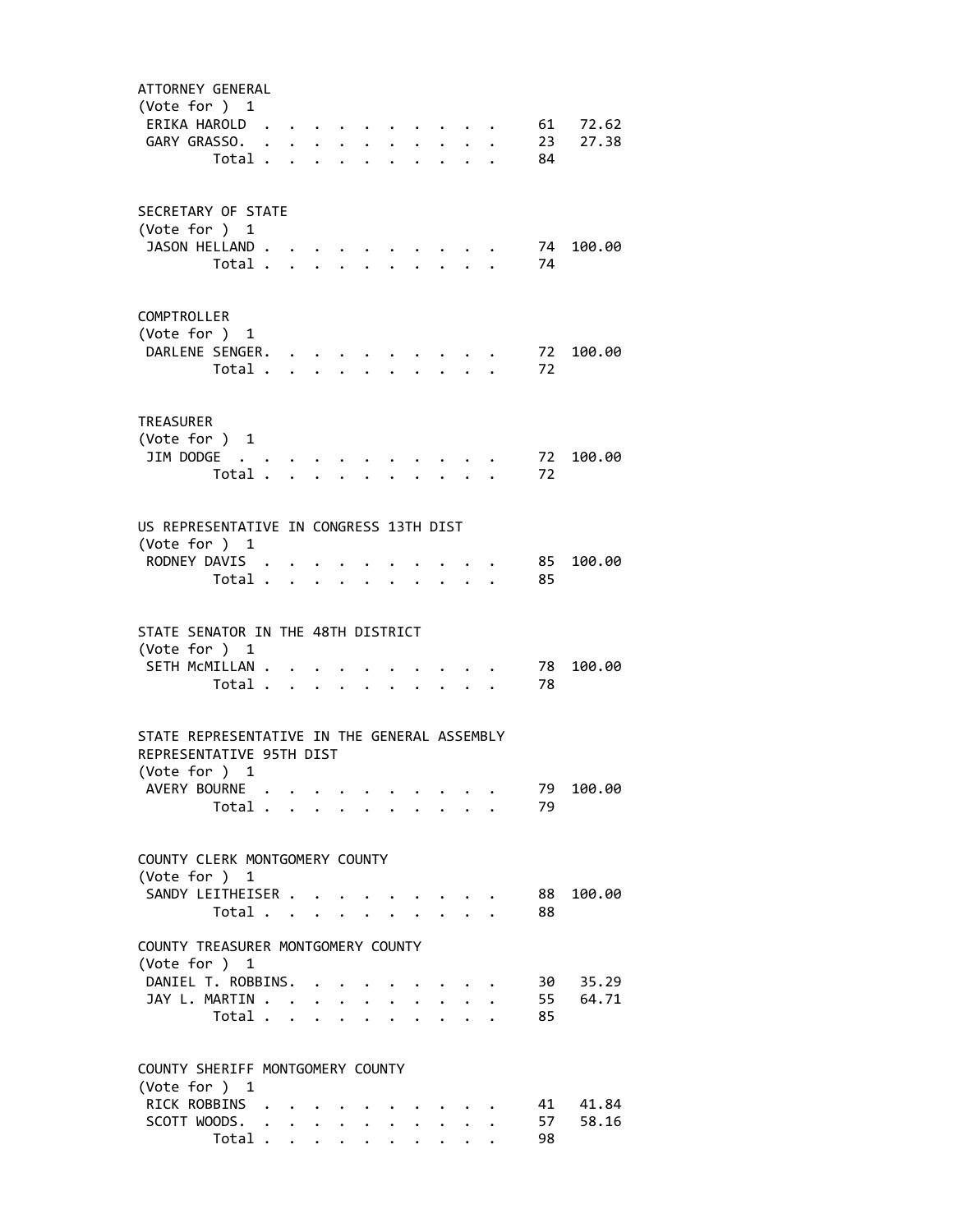| STATE'S ATTORNEY (2 YR TERM) MONTGOMERY COUNTY<br>(Vote for ) 1                              |                           |                      |                                                           |                       |                      |                      |                      |                      |                                 |                                     |          |
|----------------------------------------------------------------------------------------------|---------------------------|----------------------|-----------------------------------------------------------|-----------------------|----------------------|----------------------|----------------------|----------------------|---------------------------------|-------------------------------------|----------|
| NO CANDIDATE FILED.                                                                          |                           |                      |                                                           |                       |                      |                      |                      |                      |                                 | 0                                   |          |
| Total                                                                                        |                           |                      |                                                           |                       |                      |                      |                      |                      |                                 | 0                                   |          |
| REGIONAL SUPERINTENDENT OF SCHOOLS<br>(BOND/CHR/EFF/FAY/MONT)<br>(Vote for ) 1               |                           |                      |                                                           |                       |                      |                      |                      |                      |                                 |                                     |          |
| NO CANDIDATE FILED                                                                           |                           |                      |                                                           |                       |                      |                      |                      |                      |                                 | 0                                   |          |
| Total                                                                                        |                           |                      |                                                           |                       |                      |                      |                      |                      |                                 | 0                                   |          |
| COUNTY BOARD MEMBER 2<br>(Vote for ) 1<br>SANDRA L. JOHNSON.<br>Total                        |                           |                      |                                                           |                       |                      |                      |                      |                      |                                 | 82<br>82                            | 100.00   |
| JUDGE OF THE APPELLATE COURT<br>APPELLATE JUDICIAL DISTRICT 5 (GOLDENHERSH)<br>(Vote for ) 1 |                           |                      |                                                           |                       |                      |                      |                      |                      |                                 |                                     |          |
| DAVID K. OVERSTREET                                                                          |                           |                      |                                                           |                       |                      |                      |                      |                      |                                 | 68                                  | 100.00   |
| Total                                                                                        |                           |                      |                                                           |                       | $\ddot{\phantom{0}}$ |                      |                      |                      | $\cdot$ $\cdot$ $\cdot$ $\cdot$ | 68                                  |          |
|                                                                                              |                           |                      |                                                           |                       |                      |                      |                      |                      |                                 |                                     |          |
| PRECINCT COMMITTEEMAN NOKOMIS 4<br>(Vote for ) 1<br>SCOTT GRIGOROFF<br>Total                 |                           |                      |                                                           |                       |                      |                      |                      |                      |                                 | 75<br>75                            | 100.00   |
|                                                                                              |                           |                      |                                                           |                       |                      |                      |                      |                      |                                 |                                     |          |
|                                                                                              |                           |                      |                                                           |                       |                      |                      |                      |                      |                                 | *********** (DEMOCRATIC) ********** |          |
| GOVERNOR and LIEUTENANT GOVERNOR<br>(Vote for ) 1                                            |                           |                      |                                                           |                       |                      |                      |                      |                      |                                 |                                     |          |
| JB PRITZKER.                                                                                 |                           |                      |                                                           |                       |                      |                      |                      |                      |                                 |                                     | 25 52.08 |
| CHRIS KENNEDY                                                                                |                           |                      | $\ddot{\phantom{0}}$                                      |                       |                      |                      |                      |                      |                                 |                                     | 18 37.50 |
| DANIEL BISS.                                                                                 |                           |                      |                                                           |                       |                      |                      |                      |                      |                                 | $\overline{2}$                      | 3 6.25   |
| BOB DAIBER<br>TIO HARDIMAN                                                                   |                           |                      |                                                           |                       | $\ddot{\bullet}$     | $\ddot{\phantom{a}}$ |                      |                      |                                 | 0                                   | 4.17     |
| ROBERT MARSHALL                                                                              |                           |                      |                                                           |                       |                      |                      |                      |                      |                                 | 0                                   |          |
| Total                                                                                        |                           |                      |                                                           |                       |                      |                      |                      |                      |                                 | 48                                  |          |
|                                                                                              |                           |                      |                                                           |                       |                      |                      |                      |                      |                                 |                                     |          |
| ATTORNEY GENERAL<br>(Vote for ) 1<br>PAT QUINN                                               |                           |                      |                                                           |                       |                      |                      |                      |                      |                                 | 23                                  | 51.11    |
| RENATO MARIOTTI                                                                              |                           |                      |                                                           |                       |                      |                      |                      |                      |                                 | $\mathbf{2}$                        | 4.44     |
| SCOTT DRURY. .                                                                               |                           | $\bullet$            | $\ddot{\phantom{0}}$                                      | $\ddot{\phantom{0}}$  |                      |                      |                      |                      |                                 | 4                                   | 8.89     |
| NANCY ROTERING.                                                                              | $\ddot{\phantom{0}}$      | $\ddot{\phantom{0}}$ | $\ddot{\phantom{0}}$                                      | $\bullet$ . $\bullet$ |                      |                      |                      |                      |                                 | 5                                   | 11.11    |
| KWAME RAOUL.                                                                                 |                           |                      | $\mathbf{L}^{\text{max}}$ , and $\mathbf{L}^{\text{max}}$ | $\ddot{\phantom{0}}$  |                      |                      |                      |                      |                                 | 6                                   | 13.33    |
| JESSE RUIZ                                                                                   | $\ddot{\phantom{0}}$      |                      | $\mathbf{L} = \mathbf{L} \mathbf{L}$                      | $\ddot{\phantom{0}}$  | $\ddot{\phantom{0}}$ |                      |                      |                      |                                 | $\mathbf{1}$                        | 2.22     |
| SHARON FAIRLEY.                                                                              | $\mathbf{L} = \mathbf{L}$ |                      |                                                           | $\ddot{\phantom{1}}$  | $\ddot{\phantom{0}}$ | $\ddot{\phantom{0}}$ | $\ddot{\phantom{0}}$ |                      |                                 | 4                                   | 8.89     |
| AARON GOLDSTEIN                                                                              |                           |                      |                                                           |                       | $\ddot{\phantom{0}}$ | $\ddot{\phantom{0}}$ | $\ddot{\phantom{0}}$ |                      |                                 | 0                                   |          |
| Total                                                                                        |                           |                      |                                                           |                       |                      | $\ddot{\phantom{1}}$ | $\ddot{\phantom{0}}$ | $\ddot{\phantom{a}}$ |                                 | 45                                  |          |
| SECRETARY OF STATE<br>(Vote for ) 1                                                          |                           |                      |                                                           |                       |                      |                      |                      |                      |                                 |                                     |          |
| JESSE WHITE.                                                                                 |                           |                      |                                                           |                       |                      |                      |                      |                      |                                 | 43                                  | 100.00   |
| Total                                                                                        |                           |                      |                                                           |                       |                      |                      |                      |                      |                                 | 43                                  |          |

 COMPTROLLER (Vote for ) 1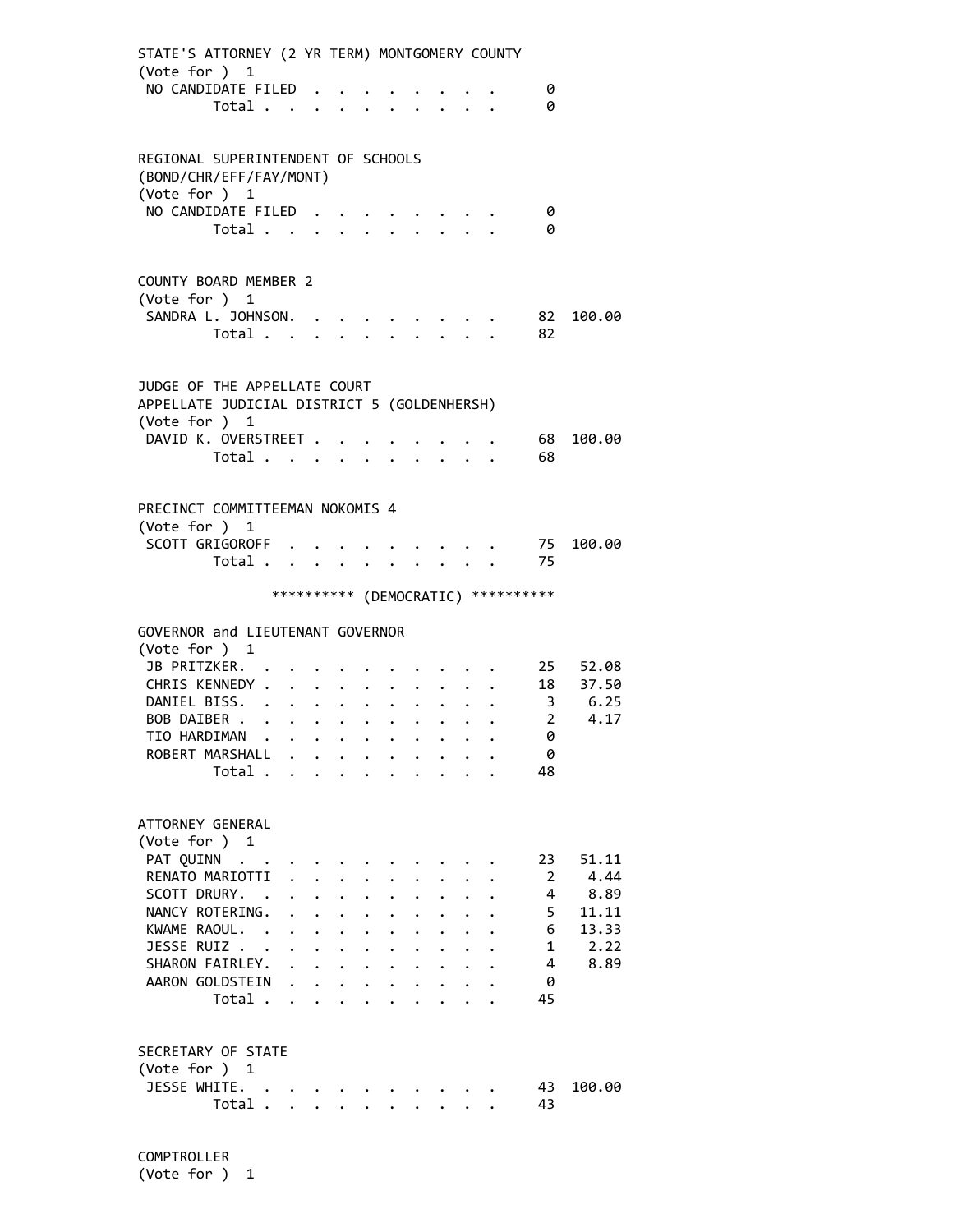| SUSANA A. MENDOZA.                                                                        | Total 44                         |                                                                                                                                                                                                                               |                                  |             |                                                                                           |                                                           |        | 44             | 100.00                 |
|-------------------------------------------------------------------------------------------|----------------------------------|-------------------------------------------------------------------------------------------------------------------------------------------------------------------------------------------------------------------------------|----------------------------------|-------------|-------------------------------------------------------------------------------------------|-----------------------------------------------------------|--------|----------------|------------------------|
| <b>TREASURER</b><br>(Vote for $)$ 1<br>MICHAEL W. FRERICHS                                |                                  |                                                                                                                                                                                                                               |                                  |             |                                                                                           |                                                           |        | 43             | 100.00                 |
|                                                                                           | Total                            |                                                                                                                                                                                                                               |                                  |             |                                                                                           |                                                           |        | 43             |                        |
| US REPRESENTATIVE IN CONGRESS DIST 13<br>(Vote for ) 1                                    |                                  |                                                                                                                                                                                                                               |                                  |             |                                                                                           |                                                           |        |                |                        |
| BETSY DIRKSEN LONDRIGAN.                                                                  |                                  |                                                                                                                                                                                                                               |                                  |             |                                                                                           |                                                           |        |                | 20 43.48               |
| ERIK JONES                                                                                |                                  |                                                                                                                                                                                                                               | $\bullet$ . The set of $\bullet$ | $\bullet$ . | $\ddot{\phantom{0}}$                                                                      | $\mathbf{L}^{\text{max}}$ , and $\mathbf{L}^{\text{max}}$ |        |                | 10 21.74               |
| JON EBEL.<br>DAVID M. GILL                                                                |                                  |                                                                                                                                                                                                                               |                                  |             |                                                                                           |                                                           |        |                | $1 \t2.17$<br>10 21.74 |
| ANGEL SIDES.                                                                              |                                  |                                                                                                                                                                                                                               |                                  |             |                                                                                           |                                                           |        | 5 <sub>5</sub> | 10.87                  |
|                                                                                           | Total                            |                                                                                                                                                                                                                               |                                  |             |                                                                                           |                                                           |        | 46             |                        |
| STATE CENTRAL COMMITTEEWOMAN                                                              |                                  |                                                                                                                                                                                                                               |                                  |             |                                                                                           |                                                           |        |                |                        |
| (Vote for ) 1<br>JAYNE MAZZOTTI. 34 77.27                                                 |                                  |                                                                                                                                                                                                                               |                                  |             |                                                                                           |                                                           |        |                |                        |
| PAMELLA GRONEMEYER                                                                        |                                  |                                                                                                                                                                                                                               |                                  |             |                                                                                           |                                                           |        | 10             | 22.73                  |
|                                                                                           | Total .                          | . The contract of the contract of the contract of the contract of the contract of the contract of the contract of the contract of the contract of the contract of the contract of the contract of the contract of the contrac |                                  |             |                                                                                           |                                                           |        | 44             |                        |
|                                                                                           |                                  |                                                                                                                                                                                                                               |                                  |             |                                                                                           |                                                           |        |                |                        |
| STATE CENTRAL COMMITTEEMAN<br>(Vote for $)$ 1                                             |                                  |                                                                                                                                                                                                                               |                                  |             |                                                                                           |                                                           |        |                |                        |
| TERRY REDMAN                                                                              |                                  |                                                                                                                                                                                                                               |                                  |             |                                                                                           |                                                           |        | 41             | 100.00                 |
|                                                                                           | Total.                           |                                                                                                                                                                                                                               |                                  |             |                                                                                           |                                                           | $\sim$ | 41             |                        |
| STATE SENATOR IN THE 48TH DISTRICT<br>(Vote for ) 1                                       |                                  |                                                                                                                                                                                                                               |                                  |             |                                                                                           |                                                           |        |                |                        |
| ANDY MANAR                                                                                |                                  |                                                                                                                                                                                                                               |                                  |             |                                                                                           |                                                           |        | 47             | 100.00                 |
|                                                                                           | Total                            |                                                                                                                                                                                                                               |                                  |             |                                                                                           |                                                           |        | 47             |                        |
| STATE REPRESENTATIVE IN THE GENERAL ASSEMBLY<br>REPRESENTATIVE 95TH DIST<br>(Vote for ) 1 |                                  |                                                                                                                                                                                                                               |                                  |             |                                                                                           |                                                           |        |                |                        |
| DILLON CLARK                                                                              |                                  |                                                                                                                                                                                                                               |                                  |             | $\mathcal{L}(\mathbf{r})$ , and $\mathcal{L}(\mathbf{r})$ , and $\mathcal{L}(\mathbf{r})$ |                                                           |        |                | 42 100.00              |
|                                                                                           | Total $\cdots$ $\cdots$ $\cdots$ |                                                                                                                                                                                                                               |                                  |             |                                                                                           |                                                           |        | 42             |                        |
| COUNTY CLERK MONTGOMERY COUNTY<br>(Vote for $)$ 1                                         |                                  |                                                                                                                                                                                                                               |                                  |             |                                                                                           |                                                           |        |                |                        |
| NO CANDIDATE FILED                                                                        |                                  |                                                                                                                                                                                                                               |                                  |             |                                                                                           |                                                           |        | 0              |                        |
|                                                                                           | Total                            |                                                                                                                                                                                                                               |                                  |             |                                                                                           |                                                           |        | 0              |                        |
| COUNTY TREASURER MONTGOMERY COUNTY<br>(Vote for ) 1                                       |                                  |                                                                                                                                                                                                                               |                                  |             |                                                                                           |                                                           |        |                |                        |
| NIKKI LOHMAN                                                                              |                                  |                                                                                                                                                                                                                               |                                  |             |                                                                                           |                                                           |        | 46             | 100.00                 |
|                                                                                           | Total                            |                                                                                                                                                                                                                               |                                  |             |                                                                                           |                                                           |        | 46             |                        |
| COUNTY SHERIFF MONTGOMERY COUNTY                                                          |                                  |                                                                                                                                                                                                                               |                                  |             |                                                                                           |                                                           |        |                |                        |
| (Vote for ) 1                                                                             |                                  |                                                                                                                                                                                                                               |                                  |             |                                                                                           |                                                           |        |                |                        |
| MARK C. BRAZEL.                                                                           | Total                            |                                                                                                                                                                                                                               |                                  |             |                                                                                           |                                                           |        | 45<br>45       | 100.00                 |
|                                                                                           |                                  |                                                                                                                                                                                                                               |                                  |             |                                                                                           |                                                           |        |                |                        |
|                                                                                           |                                  |                                                                                                                                                                                                                               |                                  |             |                                                                                           |                                                           |        |                |                        |

 STATE'S ATTORNEY (2 YR TERM) MONTGOMERY COUNTY (Vote for ) 1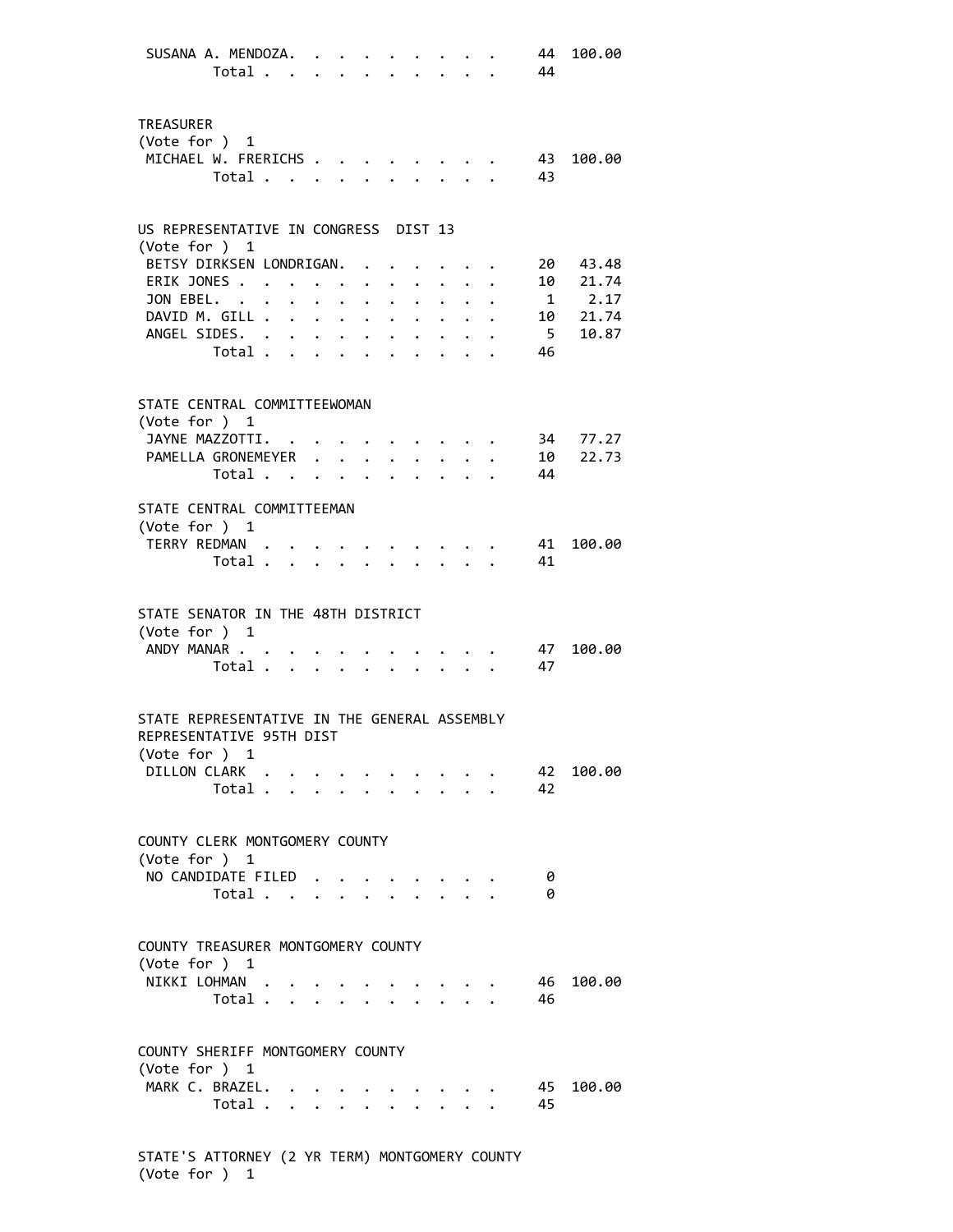BRYANT "BUTCH" HITCHINGS . . . . . . 44 100.00 Total . . . . . . . . . . 44 REGIONAL SUPERINTENDENT OF SCHOOLS (BOND/CHR/EFF/FAY/MONT) (Vote for ) 1 JULIE WOLLERMAN . . . . . . . . . 41 100.00 Total . . . . . . . . . . 41 COUNTY BOARD MEMBER 2 (Vote for ) 1 NO CANDIDATE FILED . . . . . . . . 0 Total . . . . . . . . . . 0 JUDGE OF THE APPELLATE COURT APPELLATE JUDICIAL DISTRICT 5 (GOLDENHERSH) (Vote for ) 1 KEVIN T. HOERNER . . . . . . . . . . 43 100.00 Total . . . . . . . . . . 43 PRECINCT COMMITTEEMAN NOKOMIS 4 (Vote for ) 1 NO CANDIDATE FILED . . . . . . . . 0 Total . . . . . . . . . . 0 \*\*\*\*\*\*\*\*\*\* (NONPARTISAN) \*\*\*\*\*\*\*\*\*\* NOKOMIS TOWNSHIP CEMETERY QUESTION (Vote for ) 1 Yes . . . . . . . . . . . . . 72 51.06 No. . . . . . . . . . . . . . . 69 48.94 Total . . . . . . . . . . 141 PRECINCT REPORT MONTGOMERY COUNTY, ILLINOIS OFFICIAL TOTALS RUN DATE:04/04/18 2018 GENERAL PRIMARY ELECTION RUN TIME:08:51 AM MARCH 20, 2018 STATISTICS 1101 NORTH LITCHFIELD 1 VOTES PERCENT REGISTERED VOTERS - TOTAL . . . . . . 628 REGISTERED VOTERS - REPUBLICAN . . . . 272 43.31 REGISTERED VOTERS - DEMOCRATIC . . . . 106 16.88 REGISTERED VOTERS - NONPARTISAN . . . . 17 2.71 BALLOTS CAST - TOTAL. . . . . . . . 199 BALLOTS CAST - REPUBLICAN . . . . . . 152 76.38 BALLOTS CAST - DEMOCRATIC . . . . . . 47 23.62 BALLOTS CAST - NONPARTISAN. . . . . . 0 BALLOTS CAST - BLANK. . . . . . . . 0 VOTER TURNOUT - TOTAL . . . . . . . . 31.69 VOTER TURNOUT - REPUBLICAN. . . . . . 55.88 VOTER TURNOUT - DEMOCRATIC. . . . . . 44.34 VOTER TURNOUT - NONPARTISAN . . . . VOTER TURNOUT - BLANK . . . . . \*\*\*\*\*\*\*\*\*\* (REPUBLICAN) \*\*\*\*\*\*\*\*\*\* GOVERNOR and LIEUTENANT GOVERNOR (Vote for ) 1 BRUCE RAUNER . . . . . . . . . . 93 62.84 JEANNE IVES. . . . . . . . . . . . 55 37.16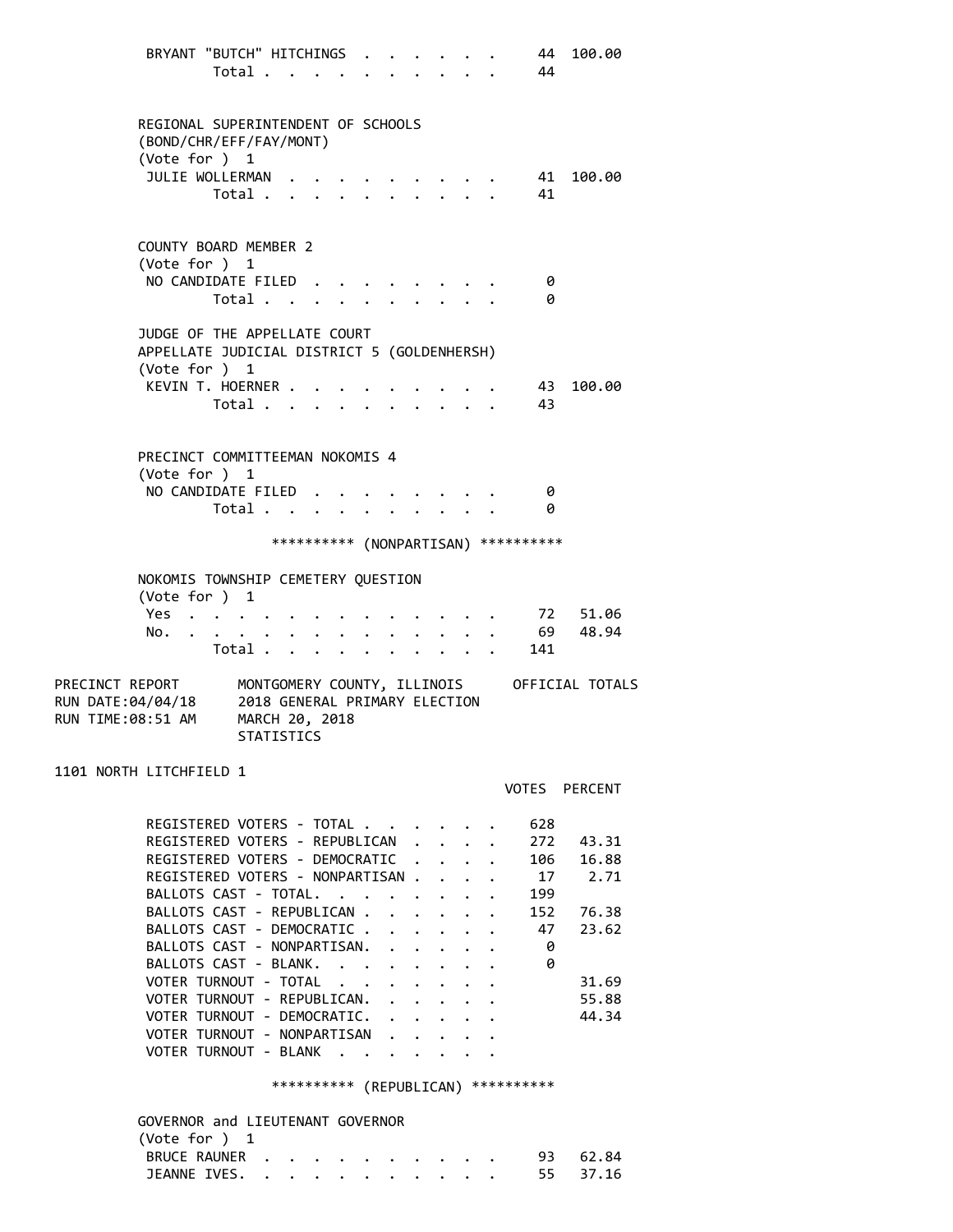ATTORNEY GENERAL (Vote for ) 1 ERIKA HAROLD . . . . . . . . . . 86 67.19 GARY GRASSO. . . . . . . . . . . 42 32.81 Total . . . . . . . . . . 128 SECRETARY OF STATE (Vote for ) 1 JASON HELLAND . . . . . . . . . . 123 100.00 Total . . . . . . . . . . 123 COMPTROLLER (Vote for ) 1 DARLENE SENGER. . . . . . . . . . 121 100.00 Total . . . . . . . . . . 121 TREASURER (Vote for ) 1 JIM DODGE . . . . . . . . . . . 121 100.00 Total . . . . . . . . . . 121 US REPRESENTATIVE IN CONGRESS 13TH DIST (Vote for ) 1 RODNEY DAVIS . . . . . . . . . . 132 100.00 Total . . . . . . . . . . 132 STATE SENATOR IN THE 48TH DISTRICT (Vote for ) 1 SETH MCMILLAN . . . . . . . . . . 121 100.00 Total . . . . . . . . . . 121 STATE REPRESENTATIVE IN THE GENERAL ASSEMBLY REPRESENTATIVE 95TH DIST (Vote for ) 1 AVERY BOURNE . . . . . . . . . . 130 100.00 Total . . . . . . . . . . 130 COUNTY CLERK MONTGOMERY COUNTY (Vote for ) 1 SANDY LEITHEISER . . . . . . . . . 138 100.00 Total . . . . . . . . . . 138 COUNTY TREASURER MONTGOMERY COUNTY (Vote for ) 1 DANIEL T. ROBBINS. . . . . . . . . 74 53.24 JAY L. MARTIN . . . . . . . . . . . 65 46.76 Total . . . . . . . . . . 139 COUNTY SHERIFF MONTGOMERY COUNTY (Vote for ) 1 RICK ROBBINS . . . . . . . . . . 104 71.72 SCOTT WOODS. . . . . . . . . . . 41 28.28 Total . . . . . . . . . . 145

Total . . . . . . . . . . 148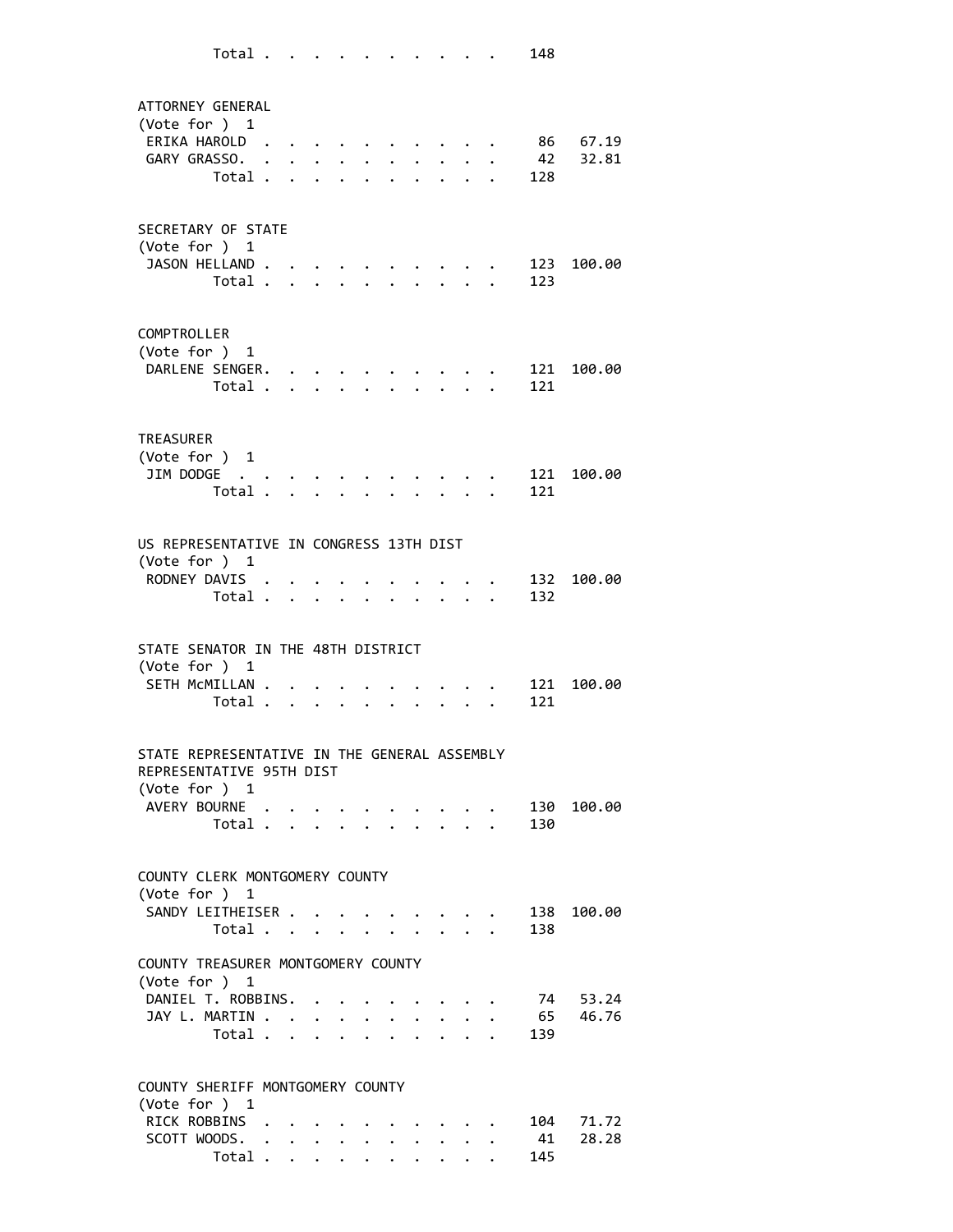| STATE'S ATTORNEY (2 YR TERM) MONTGOMERY COUNTY                              |                                      |                                                                                |                           |                                                                           |                                              |              |                      |                                     |               |
|-----------------------------------------------------------------------------|--------------------------------------|--------------------------------------------------------------------------------|---------------------------|---------------------------------------------------------------------------|----------------------------------------------|--------------|----------------------|-------------------------------------|---------------|
| (Vote for ) 1<br>NO CANDIDATE FILED                                         |                                      |                                                                                |                           |                                                                           |                                              |              |                      | 0                                   |               |
| Total                                                                       |                                      |                                                                                |                           |                                                                           |                                              |              |                      | 0                                   |               |
|                                                                             |                                      |                                                                                |                           |                                                                           |                                              |              |                      |                                     |               |
|                                                                             |                                      |                                                                                |                           |                                                                           |                                              |              |                      |                                     |               |
| REGIONAL SUPERINTENDENT OF SCHOOLS<br>(BOND/CHR/EFF/FAY/MONT)               |                                      |                                                                                |                           |                                                                           |                                              |              |                      |                                     |               |
| (Vote for ) 1                                                               |                                      |                                                                                |                           |                                                                           |                                              |              |                      |                                     |               |
| NO CANDIDATE FILED                                                          |                                      |                                                                                |                           |                                                                           |                                              |              |                      | - 0                                 |               |
| Total                                                                       |                                      |                                                                                |                           |                                                                           |                                              |              |                      | 0                                   |               |
|                                                                             |                                      |                                                                                |                           |                                                                           |                                              |              |                      |                                     |               |
| <b>COUNTY BOARD MEMBER 1</b>                                                |                                      |                                                                                |                           |                                                                           |                                              |              |                      |                                     |               |
| (Vote for ) 1                                                               |                                      |                                                                                |                           |                                                                           |                                              |              |                      |                                     |               |
| JIM ALLEN                                                                   |                                      |                                                                                |                           |                                                                           |                                              |              |                      |                                     | 14 28.57      |
| MEGAN BEELER<br>Total                                                       |                                      |                                                                                |                           |                                                                           |                                              |              |                      | 49                                  | 35 71.43      |
|                                                                             |                                      |                                                                                |                           |                                                                           |                                              |              |                      |                                     |               |
|                                                                             |                                      |                                                                                |                           |                                                                           |                                              |              |                      |                                     |               |
| COUNTY BOARD MEMBER 7                                                       |                                      |                                                                                |                           |                                                                           |                                              |              |                      |                                     |               |
| (Vote for ) 1<br>ROBERT "BOB" SNEED                                         |                                      |                                                                                |                           |                                                                           |                                              |              |                      |                                     | 87 100.00     |
| Total                                                                       |                                      |                                                                                | $\mathbf{L}^{\text{max}}$ |                                                                           |                                              |              |                      | 87                                  |               |
|                                                                             |                                      |                                                                                |                           |                                                                           |                                              |              |                      |                                     |               |
|                                                                             |                                      |                                                                                |                           |                                                                           |                                              |              |                      |                                     |               |
| JUDGE OF THE APPELLATE COURT<br>APPELLATE JUDICIAL DISTRICT 5 (GOLDENHERSH) |                                      |                                                                                |                           |                                                                           |                                              |              |                      |                                     |               |
| (Vote for ) 1                                                               |                                      |                                                                                |                           |                                                                           |                                              |              |                      |                                     |               |
| DAVID K. OVERSTREET                                                         |                                      |                                                                                |                           |                                                                           |                                              |              |                      |                                     | 118 100.00    |
| Total                                                                       |                                      | $\mathbf{L}$                                                                   |                           |                                                                           |                                              |              |                      | 118                                 |               |
|                                                                             |                                      |                                                                                |                           |                                                                           |                                              |              |                      |                                     |               |
| PRECINCT COMMITTEEMAN NORTH LITCHFIELD 1                                    |                                      |                                                                                |                           |                                                                           |                                              |              |                      |                                     |               |
| (Vote for ) 1                                                               |                                      |                                                                                |                           |                                                                           |                                              |              |                      |                                     |               |
| CONNIE L. BECK.                                                             |                                      |                                                                                |                           |                                                                           |                                              |              |                      |                                     | . 135 100.00  |
| Total 135                                                                   |                                      |                                                                                |                           |                                                                           |                                              |              |                      |                                     |               |
|                                                                             |                                      |                                                                                |                           |                                                                           |                                              |              |                      | *********** (DEMOCRATIC) ********** |               |
|                                                                             |                                      |                                                                                |                           |                                                                           |                                              |              |                      |                                     |               |
| GOVERNOR and LIEUTENANT GOVERNOR<br>(Vote for ) 1                           |                                      |                                                                                |                           |                                                                           |                                              |              |                      |                                     |               |
| JB PRITZKER.                                                                |                                      |                                                                                |                           |                                                                           |                                              |              |                      | 34                                  | 72.34         |
| CHRIS KENNEDY .                                                             |                                      |                                                                                |                           |                                                                           |                                              |              |                      | 7                                   | 14.89         |
| DANIEL BISS.                                                                |                                      | $\ddot{\phantom{0}}$                                                           |                           |                                                                           |                                              |              |                      | 5                                   | 10.64         |
| BOB DAIBER .                                                                | $\ddot{\phantom{0}}$                 | $\ddot{\phantom{1}}$                                                           |                           |                                                                           |                                              |              |                      | 0                                   |               |
| TIO HARDIMAN<br>ROBERT MARSHALL                                             |                                      | $\cdot$ $\cdot$ $\cdot$<br>$\mathbf{1}$ $\mathbf{1}$ $\mathbf{1}$ $\mathbf{1}$ | $\mathbf{r}$              | $\mathbf{L}$<br>$\mathbf{r}$ , $\mathbf{r}$ , $\mathbf{r}$ , $\mathbf{r}$ | $\ddot{\phantom{0}}$                         |              | $\ddot{\phantom{0}}$ | 0<br>$\mathbf{1}$                   | 2.13          |
| Total                                                                       |                                      |                                                                                |                           |                                                                           |                                              |              |                      | 47                                  |               |
|                                                                             |                                      |                                                                                |                           |                                                                           |                                              |              |                      |                                     |               |
|                                                                             |                                      |                                                                                |                           |                                                                           |                                              |              |                      |                                     |               |
| ATTORNEY GENERAL<br>(Vote for ) 1                                           |                                      |                                                                                |                           |                                                                           |                                              |              |                      |                                     |               |
| PAT QUINN .                                                                 |                                      |                                                                                |                           |                                                                           |                                              |              |                      | 18                                  | 41.86         |
| RENATO MARIOTTI                                                             | $\mathbf{L} = \mathbf{L}$            | $\mathbf{r}$                                                                   |                           |                                                                           |                                              |              |                      | 3                                   | 6.98          |
| SCOTT DRURY. .                                                              |                                      | $\mathbf{L}$ $\mathbf{L}$                                                      | $\mathbf{L}$              | $\mathbf{r}$                                                              | $\mathbf{r}$                                 | $\mathbf{L}$ | $\mathbf{L}$         | 5                                   | 11.63         |
| NANCY ROTERING.<br>KWAME RAOUL. .                                           | $\mathbf{L}$<br>$\ddot{\phantom{0}}$ | $\mathbf{1}$ $\mathbf{1}$ $\mathbf{1}$ $\mathbf{1}$<br>$\ddot{\phantom{0}}$    |                           | $\ddot{\phantom{a}}$<br>$\ddot{\phantom{a}}$                              | $\ddot{\phantom{0}}$<br>$\ddot{\phantom{0}}$ |              | $\ddot{\phantom{0}}$ | 1<br>5                              | 2.33<br>11.63 |
| JESSE RUIZ                                                                  | $\ddot{\phantom{a}}$                 | $\ddot{\phantom{0}}$                                                           |                           |                                                                           | $\ddot{\phantom{0}}$                         |              |                      | 5                                   | 11.63         |
| SHARON FAIRLEY.                                                             | $\ddot{\phantom{0}}$                 | $\cdot$ $\cdot$                                                                | $\ddot{\phantom{0}}$      | $\bullet$                                                                 | $\ddot{\phantom{0}}$                         |              |                      | 4                                   | 9.30          |
| AARON GOLDSTEIN                                                             |                                      |                                                                                |                           |                                                                           |                                              |              |                      | $\overline{2}$                      | 4.65          |
| Total .                                                                     |                                      | $\ddot{\phantom{0}}$                                                           |                           |                                                                           |                                              |              |                      | 43                                  |               |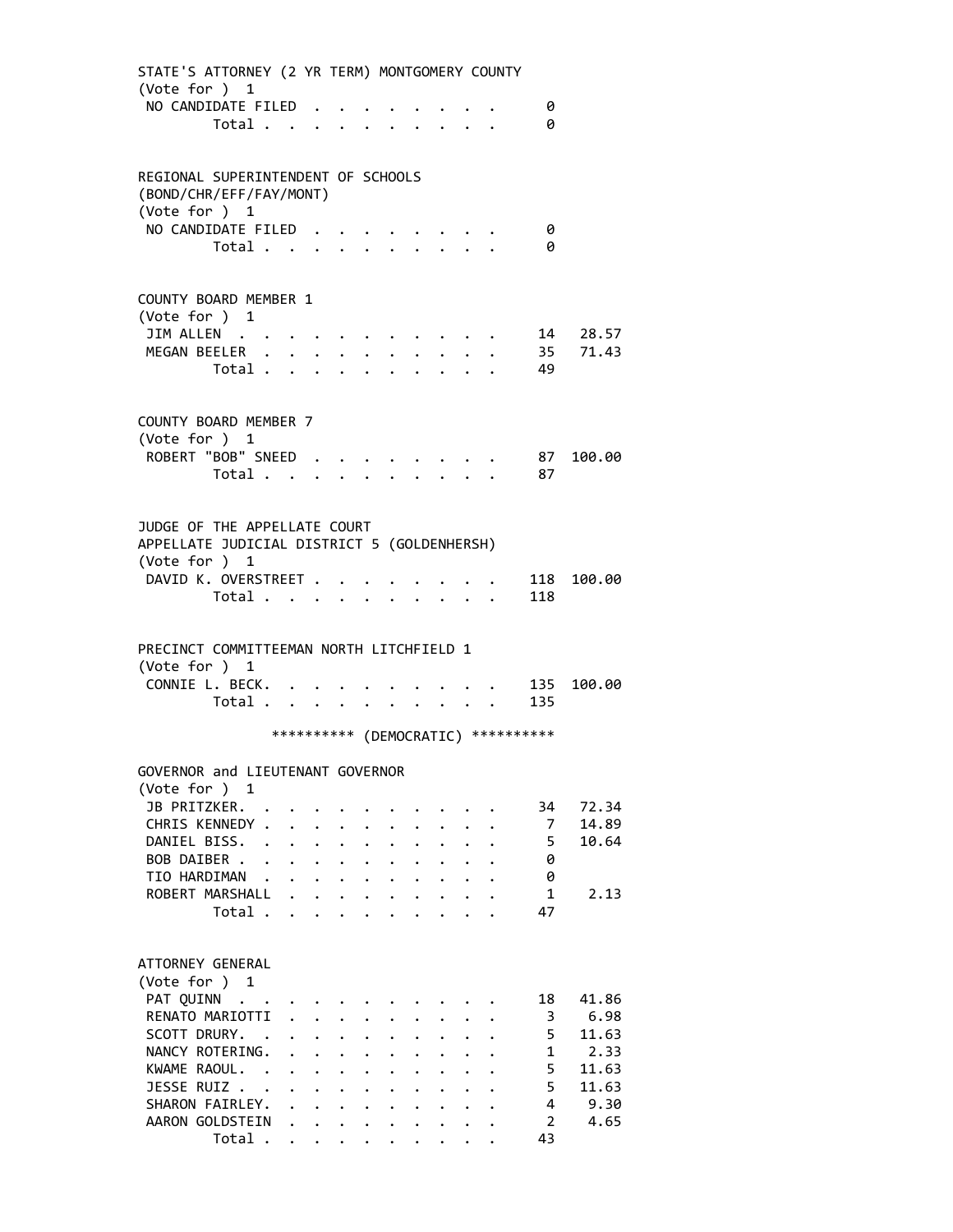| SECRETARY OF STATE<br>(Vote for ) 1<br>JESSE WHITE.                                                                                                       | Total                                     |                      |                                                                 |             |                     |                 |                                                                                      |                           | 41<br>41             | 100.00                         |
|-----------------------------------------------------------------------------------------------------------------------------------------------------------|-------------------------------------------|----------------------|-----------------------------------------------------------------|-------------|---------------------|-----------------|--------------------------------------------------------------------------------------|---------------------------|----------------------|--------------------------------|
| COMPTROLLER<br>(Vote for ) 1<br>SUSANA A. MENDOZA.                                                                                                        | Total                                     |                      |                                                                 |             |                     |                 | $\mathbf{r}$ and $\mathbf{r}$ and $\mathbf{r}$                                       |                           | 42<br>42             | 100.00                         |
| TREASURER<br>(Vote for ) 1<br>MICHAEL W. FRERICHS                                                                                                         | Total                                     |                      | $\mathcal{L}^{\text{max}}$                                      |             |                     |                 | $\mathbf{r}$                                                                         |                           | 43<br>43             | 100.00                         |
| US REPRESENTATIVE IN CONGRESS DIST 13                                                                                                                     |                                           |                      |                                                                 |             |                     |                 |                                                                                      |                           |                      |                                |
| (Vote for ) 1                                                                                                                                             |                                           |                      |                                                                 |             |                     |                 |                                                                                      |                           |                      |                                |
| BETSY DIRKSEN LONDRIGAN.<br>ERIK JONES                                                                                                                    |                                           |                      |                                                                 |             |                     |                 |                                                                                      |                           |                      | 16 39.02                       |
| JON EBEL. .                                                                                                                                               |                                           |                      |                                                                 |             |                     |                 |                                                                                      |                           | 16<br>$\overline{2}$ | 39.02                          |
| DAVID M. GILL .                                                                                                                                           |                                           | $\ddot{\phantom{0}}$ | $\bullet$ .<br><br><br><br><br><br><br><br><br><br><br><br><br> | $\bullet$ . | $\ddotsc$ $\ddotsc$ |                 |                                                                                      |                           |                      | 4.88<br>3, 7.32                |
| ANGEL SIDES.                                                                                                                                              |                                           |                      |                                                                 |             |                     |                 |                                                                                      |                           |                      | 4 9.76                         |
|                                                                                                                                                           | Total                                     |                      |                                                                 |             |                     |                 | $\ddot{\phantom{0}}$                                                                 | $\mathbf{L} = \mathbf{L}$ | 41                   |                                |
|                                                                                                                                                           |                                           |                      |                                                                 |             |                     | $\cdot$ $\cdot$ | $\sim$                                                                               | $\mathbf{A}$              |                      |                                |
| STATE CENTRAL COMMITTEEWOMAN<br>(Vote for ) 1<br>JAYNE MAZZOTTI. .<br>PAMELLA GRONEMEYER<br>STATE CENTRAL COMMITTEEMAN<br>(Vote for ) 1<br>TERRY REDMAN . | Total                                     |                      |                                                                 |             | $\mathbf{r}$        |                 |                                                                                      | $\mathbf{1}$ $\mathbf{1}$ | 42<br>40             | 23 54.76<br>19 45.24<br>100.00 |
|                                                                                                                                                           | Total                                     |                      |                                                                 |             |                     |                 |                                                                                      |                           | 40                   |                                |
| STATE SENATOR IN THE 48TH DISTRICT<br>(Vote for ) 1<br>ANDY MANAR                                                                                         | Total $\ldots$ $\ldots$ $\ldots$ $\ldots$ |                      |                                                                 |             |                     |                 | $\cdot$ $\cdot$ $\cdot$ $\cdot$                                                      |                           | 43<br>43             | 100.00                         |
| STATE REPRESENTATIVE IN THE GENERAL ASSEMBLY<br>REPRESENTATIVE 95TH DIST                                                                                  |                                           |                      |                                                                 |             |                     |                 |                                                                                      |                           |                      |                                |
| (Vote for ) 1<br>DILLON CLARK                                                                                                                             |                                           |                      |                                                                 |             |                     |                 |                                                                                      |                           |                      | 100.00                         |
|                                                                                                                                                           |                                           |                      |                                                                 |             |                     |                 | $\bullet \qquad \bullet \qquad \bullet \qquad \bullet \qquad \bullet \qquad \bullet$ |                           | 42                   |                                |
|                                                                                                                                                           | Total                                     |                      |                                                                 |             |                     |                 |                                                                                      |                           | 42                   |                                |
| COUNTY CLERK MONTGOMERY COUNTY<br>(Vote for $)$ 1<br>NO CANDIDATE FILED                                                                                   | Total                                     |                      |                                                                 |             |                     |                 |                                                                                      |                           | 0<br>0               |                                |
| COUNTY TREASURER MONTGOMERY COUNTY                                                                                                                        |                                           |                      |                                                                 |             |                     |                 |                                                                                      |                           |                      |                                |
| (Vote for ) 1                                                                                                                                             |                                           |                      |                                                                 |             |                     |                 |                                                                                      |                           |                      |                                |
| NIKKI LOHMAN                                                                                                                                              |                                           |                      |                                                                 |             |                     |                 |                                                                                      |                           | 41                   | 100.00                         |
|                                                                                                                                                           | Total                                     |                      |                                                                 |             |                     |                 |                                                                                      |                           | 41                   |                                |
|                                                                                                                                                           |                                           |                      |                                                                 |             |                     |                 |                                                                                      |                           |                      |                                |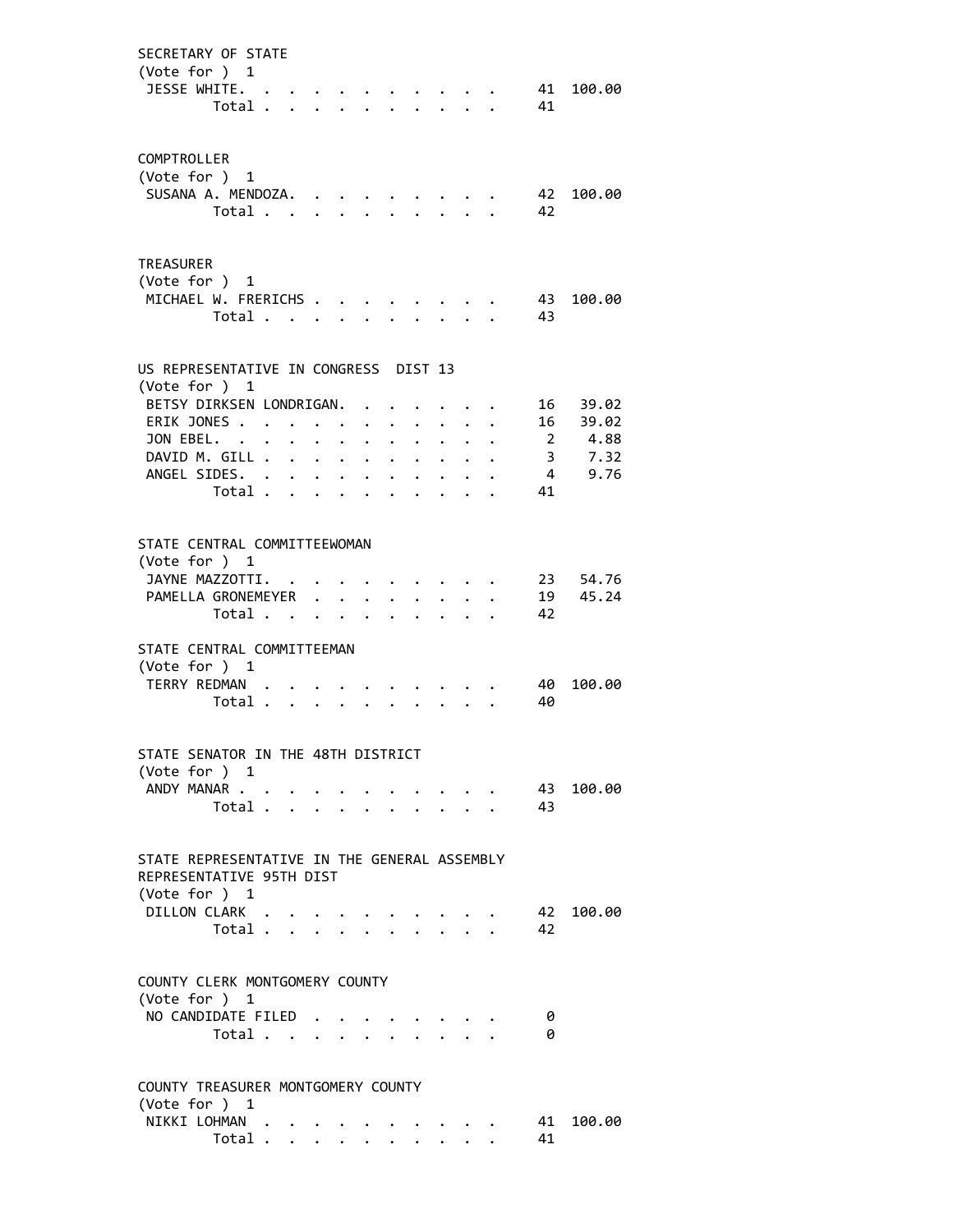| COUNTY SHERIFF MONTGOMERY COUNTY<br>(Vote for $)$ 1<br>MARK C. BRAZEL.                                                                                                                   | Total                                                                |  |  |                                    |  | 37                                    | $\cdot$ 37 100.00                           |
|------------------------------------------------------------------------------------------------------------------------------------------------------------------------------------------|----------------------------------------------------------------------|--|--|------------------------------------|--|---------------------------------------|---------------------------------------------|
| STATE'S ATTORNEY (2 YR TERM) MONTGOMERY COUNTY<br>(Vote for ) 1                                                                                                                          |                                                                      |  |  |                                    |  |                                       |                                             |
| BRYANT "BUTCH" HITCHINGS                                                                                                                                                                 | Total                                                                |  |  |                                    |  | 40<br>40                              | 100.00                                      |
| REGIONAL SUPERINTENDENT OF SCHOOLS<br>(BOND/CHR/EFF/FAY/MONT)<br>(Vote for ) 1                                                                                                           |                                                                      |  |  |                                    |  |                                       |                                             |
| JULIE WOLLERMAN                                                                                                                                                                          | Total                                                                |  |  |                                    |  | 40<br>40                              | 100.00                                      |
| <b>COUNTY BOARD MEMBER 1</b><br>(Vote for ) 1                                                                                                                                            |                                                                      |  |  |                                    |  |                                       |                                             |
| NO CANDIDATE FILED                                                                                                                                                                       | Total $\cdots$ $\cdots$ $\cdots$                                     |  |  |                                    |  | 0<br>0                                |                                             |
| COUNTY BOARD MEMBER 7<br>(Vote for ) 1<br>NO CANDIDATE FILED                                                                                                                             |                                                                      |  |  |                                    |  | 0                                     |                                             |
|                                                                                                                                                                                          | Total                                                                |  |  |                                    |  | 0                                     |                                             |
| JUDGE OF THE APPELLATE COURT<br>APPELLATE JUDICIAL DISTRICT 5 (GOLDENHERSH)<br>(Vote for $)$ 1                                                                                           |                                                                      |  |  |                                    |  |                                       |                                             |
| KEVIN T. HOERNER                                                                                                                                                                         | Total                                                                |  |  |                                    |  | 36<br>36                              | 100.00                                      |
| PRECINCT COMMITTEEMAN NORTH LITCHFIELD 1<br>(Vote for ) 1                                                                                                                                |                                                                      |  |  |                                    |  |                                       |                                             |
| NO CANDIDATE FILED.                                                                                                                                                                      | Total                                                                |  |  |                                    |  | 0<br>0                                |                                             |
| PRECINCT REPORT<br>RUN DATE:04/04/18<br>RUN TIME:08:51 AM                                                                                                                                | 2018 GENERAL PRIMARY ELECTION<br>MARCH 20, 2018<br><b>STATISTICS</b> |  |  |                                    |  |                                       | MONTGOMERY COUNTY, ILLINOIS OFFICIAL TOTALS |
| 1102 NORTH LITCHFIELD 2                                                                                                                                                                  |                                                                      |  |  |                                    |  |                                       | VOTES PERCENT                               |
| REGISTERED VOTERS - TOTAL<br>REGISTERED VOTERS - REPUBLICAN<br>REGISTERED VOTERS - DEMOCRATIC .<br>REGISTERED VOTERS - NONPARTISAN<br>BALLOTS CAST - TOTAL.<br>BALLOTS CAST - REPUBLICAN |                                                                      |  |  | $\mathbb{Z}^{\mathbb{Z}^{\times}}$ |  | 520<br>177<br>112<br>9<br>129<br>70 - | 34.04<br>21.54<br>1.73<br>54.26             |
| BALLOTS CAST - DEMOCRATIC<br>BALLOTS CAST - NONPARTISAN.<br>BALLOTS CAST - BLANK.<br>VOTER TURNOUT - TOTAL                                                                               |                                                                      |  |  |                                    |  | 59<br>0<br>0                          | 45.74<br>24.81                              |
| VOTER TURNOUT - REPUBLICAN.<br>VOTER TURNOUT - DEMOCRATIC.<br>VOTER TURNOUT - NONPARTISAN<br>VOTER TURNOUT - BLANK                                                                       |                                                                      |  |  |                                    |  |                                       | 39.55<br>52.68                              |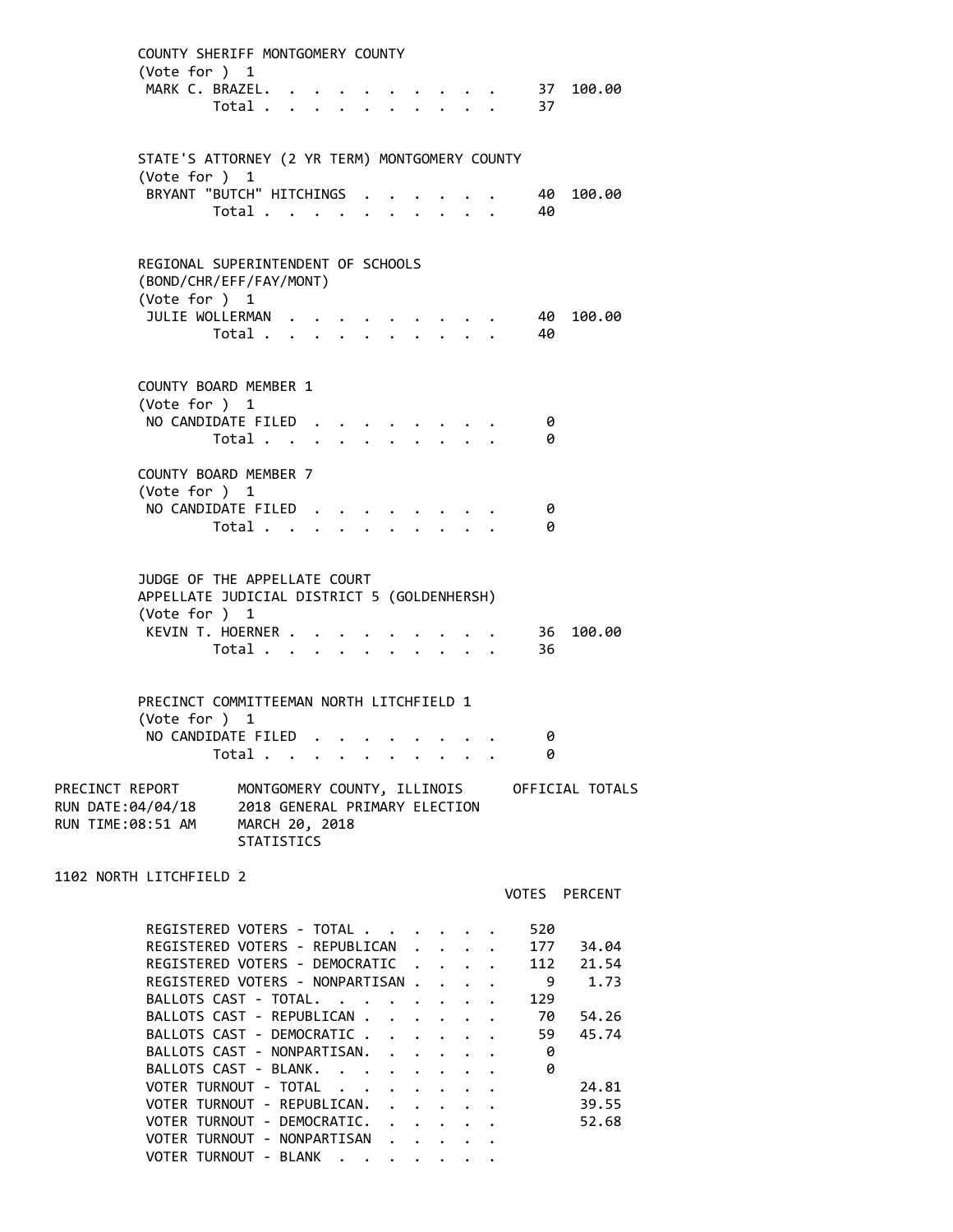## \*\*\*\*\*\*\*\*\*\* (REPUBLICAN) \*\*\*\*\*\*\*\*\*\*

 GOVERNOR and LIEUTENANT GOVERNOR (Vote for ) 1 BRUCE RAUNER . . . . . . . . . . 29 42.03 JEANNE IVES. . . . . . . . . . . 40 57.97 Total . . . . . . . . . . 69 ATTORNEY GENERAL (Vote for ) 1 ERIKA HAROLD . . . . . . . . . . 40 62.50 GARY GRASSO. . . . . . . . . . . 24 37.50 Total . . . . . . . . . . 64 SECRETARY OF STATE (Vote for ) 1 JASON HELLAND . . . . . . . . . . . 62 100.00 Total . . . . . . . . . . 62 COMPTROLLER (Vote for ) 1 DARLENE SENGER. . . . . . . . . . 61 100.00 Total . . . . . . . . . . 61 TREASURER (Vote for ) 1 JIM DODGE . . . . . . . . . . . . 61 100.00 Total . . . . . . . . . . 61 US REPRESENTATIVE IN CONGRESS 13TH DIST (Vote for ) 1 RODNEY DAVIS . . . . . . . . . . . 65 100.00 Total . . . . . . . . . . 65 STATE SENATOR IN THE 48TH DISTRICT (Vote for ) 1 SETH MCMILLAN . . . . . . . . . . . 60 100.00 Total . . . . . . . . . . 60 STATE REPRESENTATIVE IN THE GENERAL ASSEMBLY REPRESENTATIVE 95TH DIST (Vote for ) 1 AVERY BOURNE . . . . . . . . . . 62 100.00 Total . . . . . . . . . . 62 COUNTY CLERK MONTGOMERY COUNTY (Vote for ) 1 SANDY LEITHEISER . . . . . . . . . 68 100.00 Total . . . . . . . . . . 68 COUNTY TREASURER MONTGOMERY COUNTY (Vote for ) 1 DANIEL T. ROBBINS. . . . . . . . . 32 48.48 JAY L. MARTIN . . . . . . . . . . . 34 51.52 Total . . . . . . . . . . 66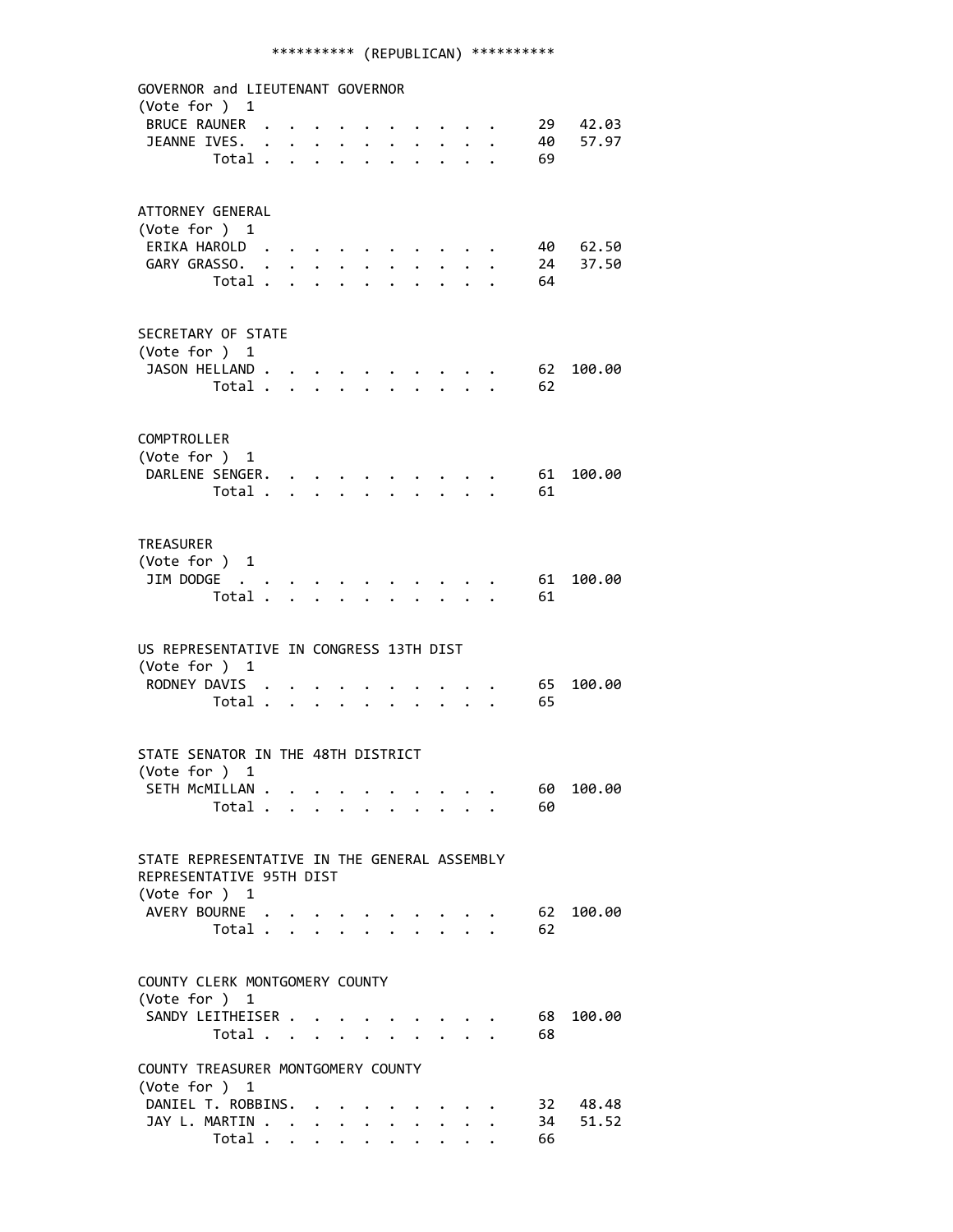| COUNTY SHERIFF MONTGOMERY COUNTY                                                             | (Vote for ) 1                            |                                                |                                 |                      |                                              |                                              |                           |                                              |                                     |              |
|----------------------------------------------------------------------------------------------|------------------------------------------|------------------------------------------------|---------------------------------|----------------------|----------------------------------------------|----------------------------------------------|---------------------------|----------------------------------------------|-------------------------------------|--------------|
|                                                                                              | RICK ROBBINS .                           |                                                |                                 |                      |                                              |                                              |                           |                                              |                                     | 43 63.24     |
|                                                                                              | SCOTT WOODS.                             |                                                |                                 |                      |                                              |                                              |                           |                                              |                                     | 25 36.76     |
|                                                                                              | Total                                    |                                                |                                 |                      |                                              |                                              |                           |                                              | 68                                  |              |
|                                                                                              |                                          |                                                |                                 |                      |                                              |                                              |                           |                                              |                                     |              |
|                                                                                              |                                          |                                                |                                 |                      |                                              |                                              |                           |                                              |                                     |              |
| STATE'S ATTORNEY (2 YR TERM) MONTGOMERY COUNTY                                               |                                          |                                                |                                 |                      |                                              |                                              |                           |                                              |                                     |              |
| (Vote for ) 1                                                                                | NO CANDIDATE FILED                       |                                                |                                 |                      |                                              |                                              |                           |                                              |                                     |              |
|                                                                                              | Total                                    |                                                |                                 |                      |                                              |                                              |                           |                                              | 0<br>0                              |              |
|                                                                                              |                                          |                                                |                                 |                      |                                              |                                              |                           |                                              |                                     |              |
| REGIONAL SUPERINTENDENT OF SCHOOLS                                                           | (BOND/CHR/EFF/FAY/MONT)<br>(Vote for ) 1 |                                                |                                 |                      |                                              |                                              |                           |                                              |                                     |              |
|                                                                                              | NO CANDIDATE FILED                       |                                                |                                 |                      |                                              |                                              |                           |                                              | 0                                   |              |
|                                                                                              | Total $\cdots$ $\cdots$ $\cdots$         |                                                |                                 |                      |                                              |                                              |                           |                                              | 0                                   |              |
| COUNTY BOARD MEMBER 7                                                                        | (Vote for ) 1<br>ROBERT "BOB" SNEED      |                                                |                                 |                      |                                              |                                              |                           |                                              |                                     | 63 100.00    |
|                                                                                              | Total                                    |                                                |                                 |                      |                                              |                                              |                           |                                              | 63                                  |              |
|                                                                                              |                                          |                                                |                                 |                      |                                              |                                              |                           |                                              |                                     |              |
| JUDGE OF THE APPELLATE COURT<br>APPELLATE JUDICIAL DISTRICT 5 (GOLDENHERSH)<br>(Vote for ) 1 | DAVID K. OVERSTREET<br>Total             |                                                |                                 |                      |                                              |                                              |                           |                                              | 56<br>56                            | 100.00       |
| PRECINCT COMMITTEEMAN NORTH LITCHFIELD 2                                                     |                                          |                                                |                                 |                      |                                              |                                              |                           |                                              |                                     |              |
|                                                                                              | (Vote for ) 1                            |                                                |                                 |                      |                                              |                                              |                           |                                              |                                     |              |
|                                                                                              | NO CANDIDATE FILED                       |                                                |                                 |                      |                                              |                                              |                           |                                              | 0                                   |              |
|                                                                                              | Total                                    |                                                | $\cdot$ $\cdot$ $\cdot$ $\cdot$ |                      |                                              |                                              | $\mathbf{L} = \mathbf{L}$ |                                              | 0                                   |              |
|                                                                                              |                                          |                                                |                                 |                      |                                              |                                              |                           |                                              | *********** (DEMOCRATIC) ********** |              |
|                                                                                              |                                          |                                                |                                 |                      |                                              |                                              |                           |                                              |                                     |              |
| GOVERNOR and LIEUTENANT GOVERNOR                                                             |                                          |                                                |                                 |                      |                                              |                                              |                           |                                              |                                     |              |
| (Vote for ) 1                                                                                |                                          |                                                |                                 |                      |                                              |                                              |                           |                                              |                                     |              |
|                                                                                              | JB PRITZKER.                             |                                                |                                 |                      |                                              |                                              |                           |                                              | 35                                  | 60.34        |
|                                                                                              | CHRIS KENNEDY .                          |                                                |                                 |                      |                                              |                                              |                           |                                              | 14                                  | 24.14        |
|                                                                                              | DANIEL BISS.                             | $\mathbf{L} = \mathbf{L} \times \mathbf{L}$    |                                 | $\ddot{\phantom{a}}$ | $\ddot{\phantom{a}}$                         |                                              |                           |                                              | $\overline{7}$                      | 12.07        |
|                                                                                              | BOB DAIBER                               |                                                |                                 |                      | $\ddot{\phantom{0}}$                         | $\ddot{\phantom{0}}$                         | $\ddot{\phantom{0}}$      |                                              | 0                                   |              |
|                                                                                              | TIO HARDIMAN .<br>ROBERT MARSHALL .      | $\cdots$ $\cdots$                              | $\cdot$ $\cdot$ $\cdot$         |                      | $\ddot{\phantom{0}}$                         | $\ddot{\phantom{0}}$                         |                           | $\ddot{\phantom{a}}$                         | $\overline{2}$<br>0                 | 3.45         |
|                                                                                              | Total                                    |                                                |                                 |                      | $\ddot{\phantom{0}}$<br>$\ddot{\phantom{0}}$ | $\ddot{\phantom{0}}$<br>$\ddot{\phantom{0}}$ |                           | $\ddot{\phantom{0}}$<br>$\ddot{\phantom{a}}$ | 58                                  |              |
|                                                                                              |                                          |                                                |                                 |                      |                                              |                                              |                           |                                              |                                     |              |
| ATTORNEY GENERAL<br>(Vote for ) 1                                                            |                                          |                                                |                                 |                      |                                              |                                              |                           |                                              |                                     |              |
|                                                                                              | PAT QUINN                                |                                                |                                 |                      |                                              |                                              |                           |                                              | 29                                  | 52.73        |
|                                                                                              | RENATO MARIOTTI                          | $\mathbf{r}$                                   | $\mathbf{L}$                    |                      |                                              |                                              |                           |                                              | 5                                   | 9.09         |
|                                                                                              | SCOTT DRURY. .                           | . L                                            | $\mathbf{L}$                    | $\ddot{\phantom{a}}$ |                                              |                                              |                           |                                              | 9                                   | 16.36        |
|                                                                                              | NANCY ROTERING.<br>KWAME RAOUL. .        | $\ddot{\phantom{0}}$                           | $\ddot{\phantom{0}}$            |                      |                                              |                                              |                           |                                              | 3<br>$\mathbf{1}$                   | 5.45<br>1.82 |
|                                                                                              |                                          | $\ddot{\phantom{0}}$<br>$\ddot{\phantom{0}}$   | $\ddot{\phantom{0}}$            | $\ddot{\phantom{0}}$ | $\ddot{\phantom{0}}$                         |                                              |                           |                                              |                                     |              |
|                                                                                              |                                          |                                                |                                 |                      |                                              |                                              |                           |                                              |                                     |              |
|                                                                                              | JESSE RUIZ                               | $\sim$<br>$\ddot{\phantom{0}}$<br>$\mathbf{L}$ | $\ddotsc$                       | $\ddot{\phantom{0}}$ |                                              |                                              |                           |                                              | $\overline{2}$                      | 3.64         |
|                                                                                              | SHARON FAIRLEY.<br>AARON GOLDSTEIN       |                                                |                                 | $\ddot{\phantom{a}}$ |                                              |                                              |                           |                                              | 0<br>6                              | 10.91        |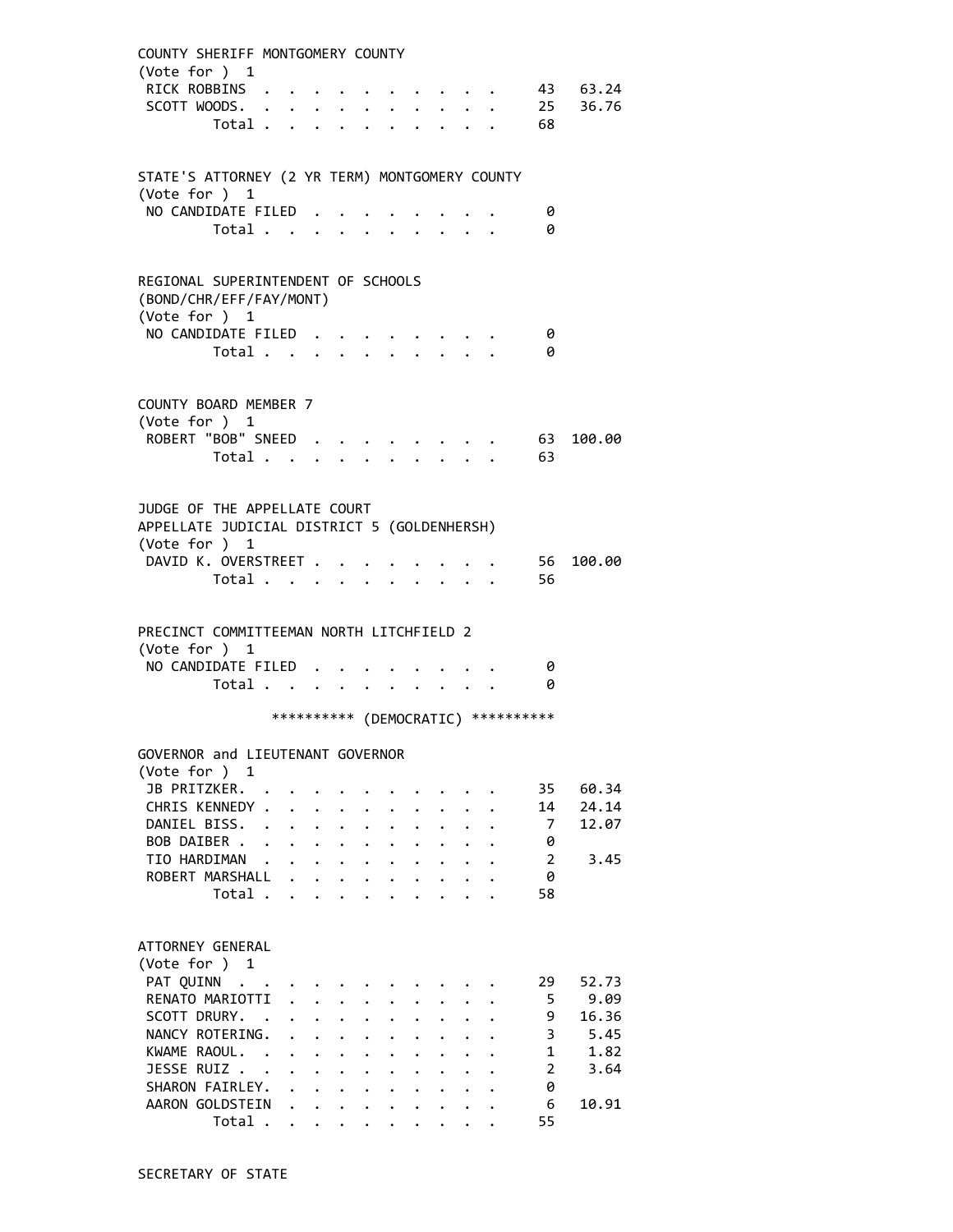| (Vote for ) 1<br>JESSE WHITE.                          | Total          |                                              |                                                                                               |                                                           |                      |                                                           |                      |                                             |                                        | 54<br>54                              | 100.00   |
|--------------------------------------------------------|----------------|----------------------------------------------|-----------------------------------------------------------------------------------------------|-----------------------------------------------------------|----------------------|-----------------------------------------------------------|----------------------|---------------------------------------------|----------------------------------------|---------------------------------------|----------|
| COMPTROLLER<br>(Vote for ) 1<br>SUSANA A. MENDOZA.     |                |                                              |                                                                                               |                                                           |                      |                                                           |                      |                                             |                                        | 54                                    | 100.00   |
|                                                        | Total          |                                              |                                                                                               |                                                           |                      |                                                           |                      |                                             |                                        | 54                                    |          |
| <b>TREASURER</b><br>(Vote for ) 1                      |                |                                              |                                                                                               |                                                           |                      |                                                           |                      |                                             |                                        |                                       |          |
| MICHAEL W. FRERICHS                                    | Total          |                                              |                                                                                               | $\mathbf{L}^{\text{max}}$                                 |                      |                                                           |                      | 2.727                                       |                                        | 52<br>52                              | 100.00   |
| US REPRESENTATIVE IN CONGRESS DIST 13<br>(Vote for ) 1 |                |                                              |                                                                                               |                                                           |                      |                                                           |                      |                                             |                                        |                                       |          |
| BETSY DIRKSEN LONDRIGAN.                               |                |                                              |                                                                                               |                                                           |                      |                                                           |                      |                                             |                                        |                                       | 26 46.43 |
| ERIK JONES                                             |                |                                              |                                                                                               | $\sim 100$ km s $^{-1}$                                   |                      |                                                           |                      |                                             |                                        | 17                                    | 30.36    |
| JON EBEL. .                                            |                | $\ddot{\phantom{a}}$<br>$\ddot{\phantom{0}}$ |                                                                                               | $\mathbf{L}^{\text{max}}$ , and $\mathbf{L}^{\text{max}}$ | $\ddot{\phantom{0}}$ | $\ddot{\phantom{a}}$                                      |                      |                                             |                                        |                                       | 7.14     |
| DAVID M. GILL .                                        |                |                                              | $\mathbf{1}^{\prime}$ , $\mathbf{1}^{\prime}$ , $\mathbf{1}^{\prime}$ , $\mathbf{1}^{\prime}$ |                                                           |                      | $\mathbf{L}^{\text{max}}$ , and $\mathbf{L}^{\text{max}}$ | $\ddot{\phantom{0}}$ |                                             |                                        | $\begin{array}{c} 4 \\ 6 \end{array}$ | 10.71    |
| ANGEL SIDES.                                           |                |                                              |                                                                                               |                                                           |                      |                                                           | $\sim$               | $\ddot{\phantom{0}}$                        | $\ddot{\phantom{0}}$                   |                                       | 3 5.36   |
|                                                        | Total          |                                              |                                                                                               |                                                           |                      |                                                           | $\ddot{\phantom{a}}$ |                                             | $\mathbf{1}$ $\mathbf{1}$ $\mathbf{1}$ | 56                                    |          |
|                                                        |                |                                              |                                                                                               |                                                           |                      |                                                           |                      |                                             |                                        |                                       |          |
| STATE CENTRAL COMMITTEEWOMAN                           |                |                                              |                                                                                               |                                                           |                      |                                                           |                      |                                             |                                        |                                       |          |
| (Vote for ) 1                                          |                |                                              |                                                                                               |                                                           |                      |                                                           |                      |                                             |                                        |                                       |          |
| JAYNE MAZZOTTI.                                        |                | $\sim$ $\sim$                                |                                                                                               |                                                           |                      |                                                           |                      |                                             |                                        | 34<br>22                              | 60.71    |
| PAMELLA GRONEMEYER                                     |                |                                              |                                                                                               |                                                           |                      | $\ddot{\phantom{a}}$                                      |                      | $\cdot$ $\cdot$ $\cdot$                     |                                        |                                       | 39.29    |
|                                                        | Total          |                                              |                                                                                               |                                                           |                      |                                                           |                      | $\mathbf{r} = \mathbf{r} \times \mathbf{r}$ |                                        | 56                                    |          |
| STATE CENTRAL COMMITTEEMAN                             |                |                                              |                                                                                               |                                                           |                      |                                                           |                      |                                             |                                        |                                       |          |
| (Vote for ) 1                                          |                |                                              |                                                                                               |                                                           |                      |                                                           |                      |                                             |                                        |                                       |          |
| TERRY REDMAN .                                         |                |                                              |                                                                                               |                                                           |                      |                                                           |                      |                                             |                                        | 50                                    | 100.00   |
|                                                        | Total          |                                              |                                                                                               |                                                           |                      |                                                           |                      |                                             |                                        | 50                                    |          |
|                                                        |                |                                              |                                                                                               |                                                           |                      |                                                           |                      |                                             |                                        |                                       |          |
| STATE SENATOR IN THE 48TH DISTRICT<br>(Vote for ) 1    |                |                                              |                                                                                               |                                                           |                      |                                                           |                      |                                             |                                        |                                       |          |
| ANDY MANAR                                             |                |                                              |                                                                                               |                                                           |                      |                                                           |                      |                                             |                                        | 56                                    | 100.00   |
|                                                        | Total          |                                              |                                                                                               |                                                           |                      |                                                           |                      |                                             |                                        | 56                                    |          |
| STATE REPRESENTATIVE IN THE GENERAL ASSEMBLY           |                |                                              |                                                                                               |                                                           |                      |                                                           |                      |                                             |                                        |                                       |          |
| REPRESENTATIVE 95TH DIST<br>(Vote for ) 1              |                |                                              |                                                                                               |                                                           |                      |                                                           |                      |                                             |                                        |                                       |          |
| DILLON CLARK                                           |                |                                              |                                                                                               |                                                           |                      |                                                           |                      |                                             |                                        | 53                                    | 100.00   |
|                                                        | Total          |                                              |                                                                                               |                                                           |                      |                                                           |                      |                                             |                                        | 53                                    |          |
| COUNTY CLERK MONTGOMERY COUNTY<br>(Vote for $)$ 1      |                |                                              |                                                                                               |                                                           |                      |                                                           |                      |                                             |                                        |                                       |          |
| NO CANDIDATE FILED                                     |                |                                              |                                                                                               |                                                           |                      |                                                           |                      |                                             |                                        | 0                                     |          |
|                                                        | Total          |                                              |                                                                                               |                                                           |                      |                                                           |                      | $\mathbf{r} = \mathbf{r}$                   |                                        | 0                                     |          |
| COUNTY TREASURER MONTGOMERY COUNTY                     |                |                                              |                                                                                               |                                                           |                      |                                                           |                      |                                             |                                        |                                       |          |
| (Vote for ) 1                                          |                |                                              |                                                                                               |                                                           |                      |                                                           |                      |                                             |                                        |                                       |          |
| NIKKI LOHMAN                                           |                |                                              |                                                                                               |                                                           |                      |                                                           |                      |                                             |                                        | 51                                    | 100.00   |
|                                                        | Total $\cdots$ |                                              |                                                                                               |                                                           |                      |                                                           |                      |                                             |                                        | 51                                    |          |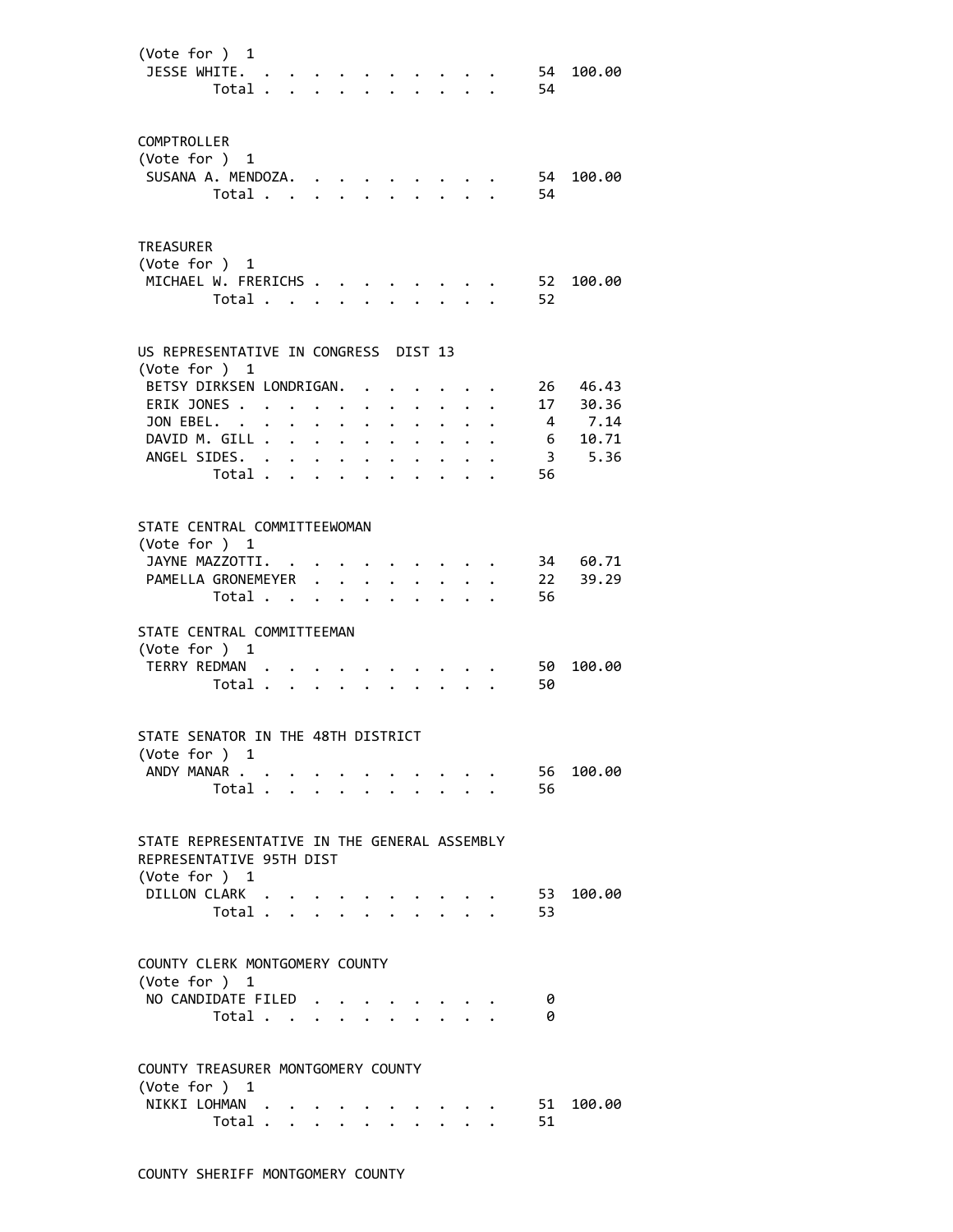| (Vote for ) 1<br>MARK C. BRAZEL.                                                                                                                                                                                                                                                                                                                                                                                                 | Total                                                                |                                             |  |                                                                                                              |                                                                                                                                 |                                                                                                                                      |        | 53<br>53                                                          | 100.00                                                             |
|----------------------------------------------------------------------------------------------------------------------------------------------------------------------------------------------------------------------------------------------------------------------------------------------------------------------------------------------------------------------------------------------------------------------------------|----------------------------------------------------------------------|---------------------------------------------|--|--------------------------------------------------------------------------------------------------------------|---------------------------------------------------------------------------------------------------------------------------------|--------------------------------------------------------------------------------------------------------------------------------------|--------|-------------------------------------------------------------------|--------------------------------------------------------------------|
| STATE'S ATTORNEY (2 YR TERM) MONTGOMERY COUNTY<br>(Vote for ) 1<br>BRYANT "BUTCH" HITCHINGS                                                                                                                                                                                                                                                                                                                                      | Total                                                                |                                             |  |                                                                                                              |                                                                                                                                 |                                                                                                                                      |        | . 53<br>-53                                                       | 100.00                                                             |
| REGIONAL SUPERINTENDENT OF SCHOOLS<br>(BOND/CHR/EFF/FAY/MONT)<br>(Vote for ) 1<br>JULIE WOLLERMAN                                                                                                                                                                                                                                                                                                                                | Total .                                                              |                                             |  |                                                                                                              |                                                                                                                                 |                                                                                                                                      |        | 50                                                                | 50 100.00                                                          |
| COUNTY BOARD MEMBER 7<br>(Vote for ) 1<br>NO CANDIDATE FILED                                                                                                                                                                                                                                                                                                                                                                     | Total                                                                |                                             |  |                                                                                                              |                                                                                                                                 |                                                                                                                                      |        | 0<br>0                                                            |                                                                    |
| JUDGE OF THE APPELLATE COURT<br>APPELLATE JUDICIAL DISTRICT 5 (GOLDENHERSH)<br>(Vote for ) 1<br>KEVIN T. HOERNER                                                                                                                                                                                                                                                                                                                 | Total                                                                |                                             |  |                                                                                                              |                                                                                                                                 | $\cdot$ $\cdot$ $\cdot$ $\cdot$ $\cdot$                                                                                              |        | 51<br>51                                                          | 100.00                                                             |
| PRECINCT COMMITTEEMAN NORTH LITCHFIELD 2<br>(Vote for ) 1<br>NO CANDIDATE FILED.<br>PRECINCT REPORT                                                                                                                                                                                                                                                                                                                              | Total                                                                |                                             |  |                                                                                                              |                                                                                                                                 | $\mathbf{r}$ , $\mathbf{r}$ , $\mathbf{r}$                                                                                           |        | 0<br>0                                                            | MONTGOMERY COUNTY, ILLINOIS OFFICIAL TOTALS                        |
| RUN DATE: 04/04/18<br>RUN TIME:08:51 AM                                                                                                                                                                                                                                                                                                                                                                                          | 2018 GENERAL PRIMARY ELECTION<br>MARCH 20, 2018<br><b>STATISTICS</b> |                                             |  |                                                                                                              |                                                                                                                                 |                                                                                                                                      |        |                                                                   |                                                                    |
| 1103 NORTH LITCHFIELD 3                                                                                                                                                                                                                                                                                                                                                                                                          |                                                                      |                                             |  |                                                                                                              |                                                                                                                                 |                                                                                                                                      |        | VOTES PERCENT                                                     |                                                                    |
| REGISTERED VOTERS - TOTAL<br>REGISTERED VOTERS - REPUBLICAN<br>REGISTERED VOTERS - DEMOCRATIC<br>REGISTERED VOTERS - NONPARTISAN .<br>BALLOTS CAST - TOTAL.<br>BALLOTS CAST - REPUBLICAN .<br>BALLOTS CAST - DEMOCRATIC .<br>BALLOTS CAST - NONPARTISAN.<br>BALLOTS CAST - BLANK.<br>VOTER TURNOUT - TOTAL<br>VOTER TURNOUT - REPUBLICAN.<br>VOTER TURNOUT - DEMOCRATIC.<br>VOTER TURNOUT - NONPARTISAN<br>VOTER TURNOUT - BLANK |                                                                      |                                             |  | $\ddot{\phantom{0}}$<br>$\ddot{\phantom{0}}$<br>$\ddot{\phantom{0}}$<br>$\ddot{\phantom{0}}$<br>$\mathbf{r}$ | $\mathbf{r}$ $\mathbf{r}$<br>$\bullet$ .<br>$\ddot{\phantom{0}}$<br>$\mathbf{L}$<br>$\mathbf{L} = \mathbf{L} \times \mathbf{L}$ | $\mathbf{r}$<br>$\mathbf{A}$<br>$\cdot$ $\cdot$ $\cdot$ $\cdot$<br>$\ddot{\phantom{0}}$<br>$\mathbf{L}$<br>$\mathbf{L} = \mathbf{L}$ | $\sim$ | 386<br>157<br>85<br>$\overline{2}$<br>133<br>- 78<br>55<br>0<br>0 | 40.67<br>22.02<br>.52<br>58.65<br>41.35<br>34.46<br>49.68<br>64.71 |
| GOVERNOR and LIEUTENANT GOVERNOR                                                                                                                                                                                                                                                                                                                                                                                                 |                                                                      |                                             |  |                                                                                                              |                                                                                                                                 |                                                                                                                                      |        | *********** (REPUBLICAN) ***********                              |                                                                    |
| (Vote for ) 1<br>BRUCE RAUNER .<br>JEANNE IVES.                                                                                                                                                                                                                                                                                                                                                                                  | Total .                                                              | $\mathbf{L} = \mathbf{L} \times \mathbf{L}$ |  |                                                                                                              |                                                                                                                                 |                                                                                                                                      |        | 34<br>40<br>74                                                    | 45.95<br>54.05                                                     |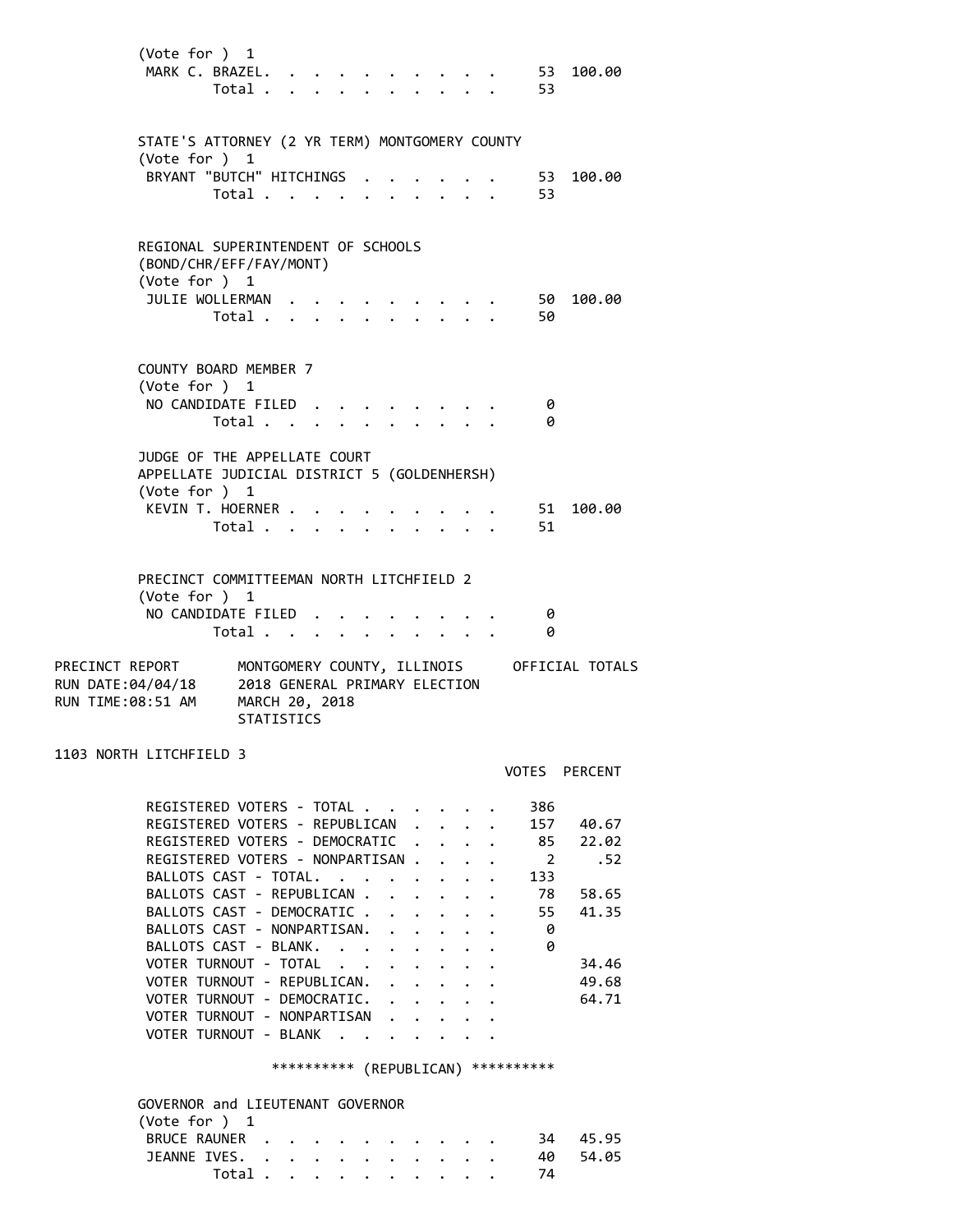| ATTORNEY GENERAL                                    |   |                                                                   |                                               |                                            |                      |                           |                      |                                 |                         |      |          |
|-----------------------------------------------------|---|-------------------------------------------------------------------|-----------------------------------------------|--------------------------------------------|----------------------|---------------------------|----------------------|---------------------------------|-------------------------|------|----------|
| (Vote for $)$ 1                                     |   |                                                                   |                                               |                                            |                      |                           |                      |                                 |                         |      |          |
| ERIKA HAROLD.                                       |   | $\mathcal{A}(\mathcal{A})$ , and $\mathcal{A}(\mathcal{A})$ , and |                                               |                                            |                      |                           |                      |                                 |                         |      | 44 64.71 |
| GARY GRASSO.<br>Total .                             |   |                                                                   |                                               |                                            |                      |                           |                      |                                 |                         | 68   | 24 35.29 |
|                                                     |   | $\sim$                                                            |                                               | $\mathbf{r}$ , $\mathbf{r}$ , $\mathbf{r}$ |                      | $\ddot{\phantom{a}}$      |                      |                                 | $\sim$ $\sim$ $\sim$    |      |          |
|                                                     |   |                                                                   |                                               |                                            |                      |                           |                      |                                 |                         |      |          |
| SECRETARY OF STATE                                  |   |                                                                   |                                               |                                            |                      |                           |                      |                                 |                         |      |          |
| (Vote for ) 1                                       |   |                                                                   |                                               |                                            |                      |                           |                      |                                 |                         |      |          |
| JASON HELLAND.                                      |   |                                                                   |                                               |                                            |                      |                           |                      |                                 |                         | 63   | 100.00   |
| Total .                                             |   |                                                                   | $\mathbf{L} = \mathbf{L}$                     | $\mathbf{r}$                               |                      | $\mathbf{L}^{\text{max}}$ | $\mathbf{L}$         | $\mathbf{L}^{\text{max}}$       |                         | 63   |          |
|                                                     |   |                                                                   |                                               |                                            |                      |                           |                      |                                 |                         |      |          |
| COMPTROLLER                                         |   |                                                                   |                                               |                                            |                      |                           |                      |                                 |                         |      |          |
| (Vote for ) 1                                       |   |                                                                   |                                               |                                            |                      |                           |                      |                                 |                         |      |          |
| DARLENE SENGER.                                     |   |                                                                   | $\bullet$ , $\bullet$ , $\bullet$ , $\bullet$ |                                            |                      |                           |                      |                                 |                         | - 65 | 100.00   |
| Total                                               |   |                                                                   |                                               |                                            |                      |                           |                      |                                 |                         | 65   |          |
|                                                     |   |                                                                   |                                               |                                            |                      |                           |                      |                                 |                         |      |          |
| <b>TREASURER</b>                                    |   |                                                                   |                                               |                                            |                      |                           |                      |                                 |                         |      |          |
| (Vote for $)$ 1                                     |   |                                                                   |                                               |                                            |                      |                           |                      |                                 |                         |      |          |
| JIM DODGE                                           |   |                                                                   |                                               |                                            |                      |                           |                      |                                 |                         | - 64 | 100.00   |
| Total                                               |   |                                                                   |                                               |                                            |                      |                           |                      |                                 | $\cdot$ $\cdot$ $\cdot$ | 64   |          |
|                                                     |   |                                                                   |                                               |                                            |                      |                           |                      |                                 |                         |      |          |
| US REPRESENTATIVE IN CONGRESS 13TH DIST             |   |                                                                   |                                               |                                            |                      |                           |                      |                                 |                         |      |          |
| (Vote for ) 1                                       |   |                                                                   |                                               |                                            |                      |                           |                      |                                 |                         |      |          |
| RODNEY DAVIS                                        |   |                                                                   |                                               |                                            |                      |                           |                      |                                 |                         | 70 - | 100.00   |
| Total                                               |   |                                                                   |                                               |                                            |                      |                           | $\ddot{\phantom{a}}$ |                                 | $\cdot$ $\cdot$ $\cdot$ | 70   |          |
|                                                     |   |                                                                   |                                               |                                            |                      |                           |                      |                                 |                         |      |          |
| STATE SENATOR IN THE 48TH DISTRICT                  |   |                                                                   |                                               |                                            |                      |                           |                      |                                 |                         |      |          |
| (Vote for $)$ 1                                     |   |                                                                   |                                               |                                            |                      |                           |                      |                                 |                         |      |          |
| SETH MCMILLAN .                                     |   |                                                                   |                                               |                                            |                      |                           |                      |                                 |                         | 61   | 100.00   |
| Total                                               |   |                                                                   |                                               |                                            |                      |                           |                      |                                 |                         | 61   |          |
|                                                     |   |                                                                   |                                               |                                            |                      |                           |                      |                                 |                         |      |          |
| STATE REPRESENTATIVE IN THE GENERAL ASSEMBLY        |   |                                                                   |                                               |                                            |                      |                           |                      |                                 |                         |      |          |
| REPRESENTATIVE 95TH DIST                            |   |                                                                   |                                               |                                            |                      |                           |                      |                                 |                         |      |          |
| (Vote for )                                         | 1 |                                                                   |                                               |                                            |                      |                           |                      |                                 |                         |      |          |
| AVERY BOURNE                                        |   |                                                                   |                                               |                                            |                      |                           |                      |                                 |                         | 68   | 100.00   |
| Total                                               |   |                                                                   |                                               |                                            |                      |                           |                      |                                 |                         | 68   |          |
|                                                     |   |                                                                   |                                               |                                            |                      |                           |                      |                                 |                         |      |          |
| COUNTY CLERK MONTGOMERY COUNTY                      |   |                                                                   |                                               |                                            |                      |                           |                      |                                 |                         |      |          |
| (Vote for ) 1                                       |   |                                                                   |                                               |                                            |                      |                           |                      |                                 |                         |      |          |
| SANDY LEITHEISER                                    |   |                                                                   |                                               |                                            |                      |                           |                      |                                 |                         | 71   | 100.00   |
| Total $\cdots$ $\cdots$ $\cdots$                    |   |                                                                   |                                               |                                            |                      |                           |                      |                                 |                         | 71   |          |
|                                                     |   |                                                                   |                                               |                                            |                      |                           |                      |                                 |                         |      |          |
| COUNTY TREASURER MONTGOMERY COUNTY<br>(Vote for ) 1 |   |                                                                   |                                               |                                            |                      |                           |                      |                                 |                         |      |          |
| DANIEL T. ROBBINS.                                  |   |                                                                   |                                               |                                            |                      |                           |                      |                                 |                         |      | 27 38.57 |
| JAY L. MARTIN                                       |   |                                                                   |                                               |                                            |                      |                           |                      | $\cdot$ $\cdot$ $\cdot$ $\cdot$ |                         | 43   | 61.43    |
| Total                                               |   |                                                                   |                                               |                                            |                      |                           |                      |                                 |                         | 70   |          |
|                                                     |   |                                                                   |                                               |                                            |                      |                           |                      |                                 |                         |      |          |
|                                                     |   |                                                                   |                                               |                                            |                      |                           |                      |                                 |                         |      |          |
| COUNTY SHERIFF MONTGOMERY COUNTY<br>(Vote for ) 1   |   |                                                                   |                                               |                                            |                      |                           |                      |                                 |                         |      |          |
| RICK ROBBINS .                                      |   |                                                                   |                                               |                                            |                      |                           |                      |                                 |                         | 49   | 63.64    |
| SCOTT WOODS.                                        |   |                                                                   |                                               |                                            |                      |                           |                      | $\ddot{\phantom{0}}$            |                         | 28   | 36.36    |
| Total                                               |   |                                                                   |                                               | $\ddotsc$ $\ddotsc$                        | $\ddot{\phantom{0}}$ | $\ddot{\phantom{0}}$      |                      |                                 |                         | 77   |          |
|                                                     |   |                                                                   |                                               |                                            |                      |                           |                      |                                 |                         |      |          |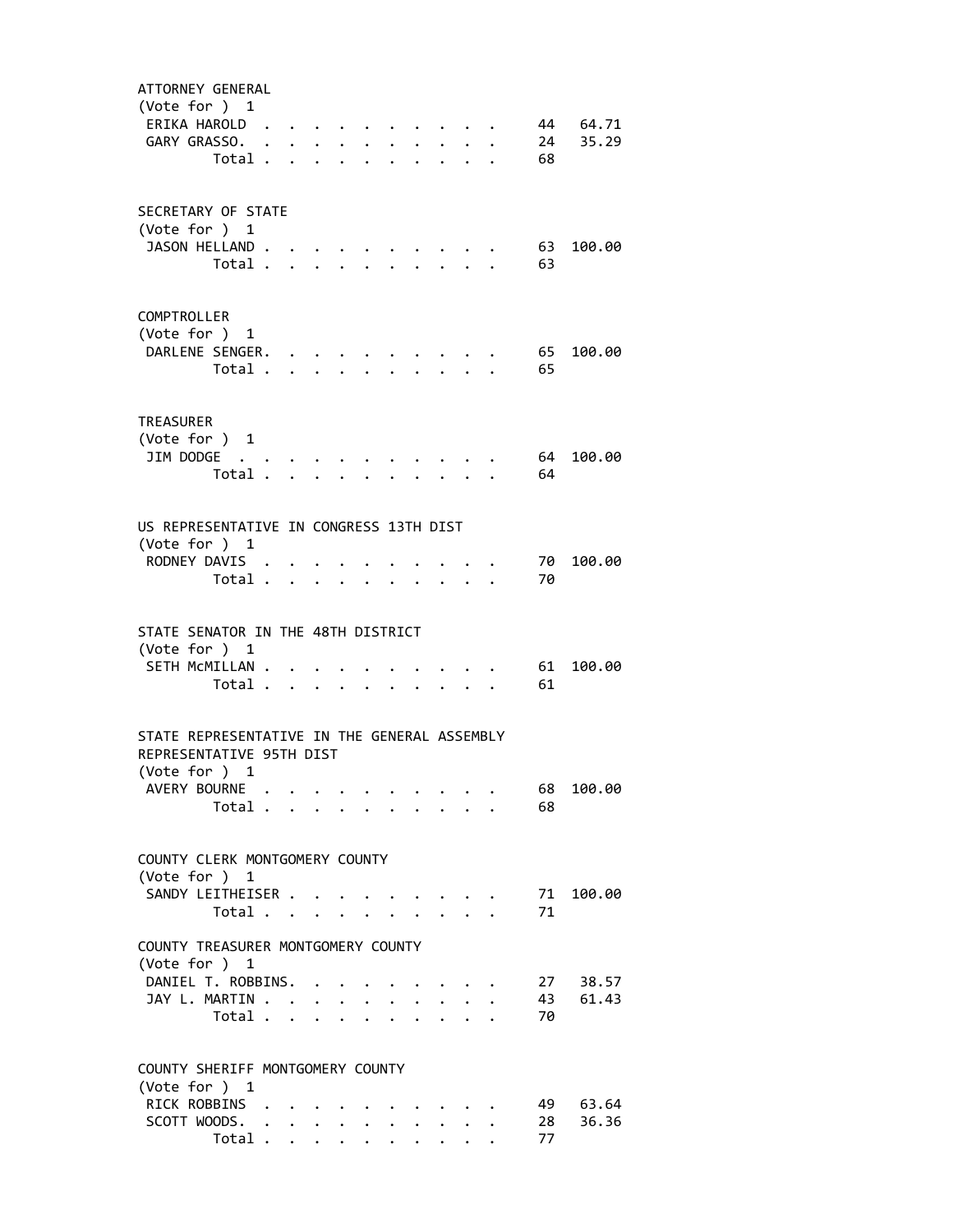| STATE'S ATTORNEY (2 YR TERM) MONTGOMERY COUNTY<br>(Vote for ) 1<br>NO CANDIDATE FILED.<br>Total         |                                                                                                                 |                                                                                                                                |                                                                                      |                                              |                                              |                                                              |                                              |             |                                                                 | 0<br>0                              |                               |
|---------------------------------------------------------------------------------------------------------|-----------------------------------------------------------------------------------------------------------------|--------------------------------------------------------------------------------------------------------------------------------|--------------------------------------------------------------------------------------|----------------------------------------------|----------------------------------------------|--------------------------------------------------------------|----------------------------------------------|-------------|-----------------------------------------------------------------|-------------------------------------|-------------------------------|
| REGIONAL SUPERINTENDENT OF SCHOOLS<br>(BOND/CHR/EFF/FAY/MONT)<br>(Vote for ) 1                          |                                                                                                                 |                                                                                                                                |                                                                                      |                                              |                                              |                                                              |                                              |             |                                                                 |                                     |                               |
| NO CANDIDATE FILED.<br>Total                                                                            |                                                                                                                 |                                                                                                                                |                                                                                      |                                              |                                              |                                                              |                                              |             |                                                                 | 0<br>0                              |                               |
| COUNTY BOARD MEMBER 7<br>(Vote for ) 1<br>ROBERT "BOB" SNEED<br>Total                                   |                                                                                                                 |                                                                                                                                |                                                                                      |                                              |                                              |                                                              |                                              |             |                                                                 | 65<br>65                            | 100.00                        |
| JUDGE OF THE APPELLATE COURT<br>APPELLATE JUDICIAL DISTRICT 5 (GOLDENHERSH)<br>(Vote for ) 1            |                                                                                                                 |                                                                                                                                |                                                                                      |                                              |                                              |                                                              |                                              |             |                                                                 |                                     |                               |
| DAVID K. OVERSTREET<br>Total $\cdots$ $\cdots$                                                          |                                                                                                                 |                                                                                                                                |                                                                                      |                                              |                                              |                                                              |                                              |             | $\cdot$ $\cdot$ $\cdot$ $\cdot$ $\cdot$ $\cdot$ $\cdot$ $\cdot$ | 62<br>62                            | 100.00                        |
| PRECINCT COMMITTEEMAN NORTH LITCHFIELD 3<br>(Vote for ) 1<br>CURT FAAS<br>Total                         |                                                                                                                 |                                                                                                                                |                                                                                      |                                              |                                              |                                                              |                                              |             |                                                                 | 66<br>- 66                          | 100.00                        |
|                                                                                                         |                                                                                                                 |                                                                                                                                |                                                                                      |                                              |                                              |                                                              |                                              |             |                                                                 | *********** (DEMOCRATIC) ********** |                               |
| GOVERNOR and LIEUTENANT GOVERNOR<br>(Vote for ) 1                                                       |                                                                                                                 |                                                                                                                                |                                                                                      |                                              |                                              |                                                              |                                              |             |                                                                 |                                     |                               |
| JB PRITZKER.<br>CHRIS KENNEDY<br>DANIEL BISS.<br>BOB DAIBER<br>TIO HARDIMAN<br>ROBERT MARSHALL<br>Total | the contract of the contract of the contract of the contract of the contract of the contract of the contract of |                                                                                                                                | $\sim$ $\sim$ $\sim$                                                                 | $\ddot{\phantom{0}}$                         | $\ddot{\phantom{0}}$                         | $\bullet$ . The set of $\bullet$<br><b>Contract Contract</b> | $\ddot{\phantom{0}}$<br>$\ddot{\phantom{0}}$ | $\bullet$ . |                                                                 | 6 <sup>6</sup><br>0<br>0<br>0<br>52 | 36 69.23<br>10 19.23<br>11.54 |
| ATTORNEY GENERAL<br>(Vote for ) 1<br>PAT QUINN                                                          |                                                                                                                 |                                                                                                                                |                                                                                      |                                              |                                              |                                                              |                                              |             |                                                                 | 34                                  | 65.38                         |
| RENATO MARIOTTI<br>SCOTT DRURY. .<br>NANCY ROTERING.<br>KWAME RAOUL. .                                  | $\ddot{\phantom{0}}$                                                                                            | $\ddot{\phantom{0}}$                                                                                                           | $\ddot{\phantom{0}}$<br>$\ddot{\phantom{0}}$<br>$\mathbf{L}$<br>$\ddot{\phantom{0}}$ | $\ddot{\phantom{0}}$<br>$\ddot{\phantom{a}}$ | $\ddot{\phantom{0}}$                         |                                                              |                                              |             |                                                                 | 2<br>$\overline{7}$<br>1<br>3       | 3.85<br>13.46<br>1.92<br>5.77 |
| JESSE RUIZ<br>SHARON FAIRLEY.<br>AARON GOLDSTEIN<br>Total                                               |                                                                                                                 | $\ddot{\phantom{a}}$<br>$\mathbf{r}$ , $\mathbf{r}$ , $\mathbf{r}$ , $\mathbf{r}$ , $\mathbf{r}$ , $\mathbf{r}$ , $\mathbf{r}$ | $\ddotsc$ $\ddotsc$                                                                  | $\mathbf{L}$                                 | $\ddot{\phantom{a}}$<br>$\ddot{\phantom{0}}$ | $\sim$                                                       | $\mathbf{L}$                                 | $\sim$      |                                                                 | 1<br>1<br>3<br>52                   | 1.92<br>1.92<br>5.77          |
| SECRETARY OF STATE<br>(Vote for ) 1<br>JESSE WHITE.<br>Total                                            |                                                                                                                 |                                                                                                                                | $\sim$ $\sim$ $\sim$                                                                 |                                              |                                              |                                                              |                                              |             |                                                                 | 50<br>50                            | 100.00                        |
|                                                                                                         |                                                                                                                 |                                                                                                                                |                                                                                      |                                              |                                              |                                                              |                                              |             |                                                                 |                                     |                               |

 COMPTROLLER (Vote for ) 1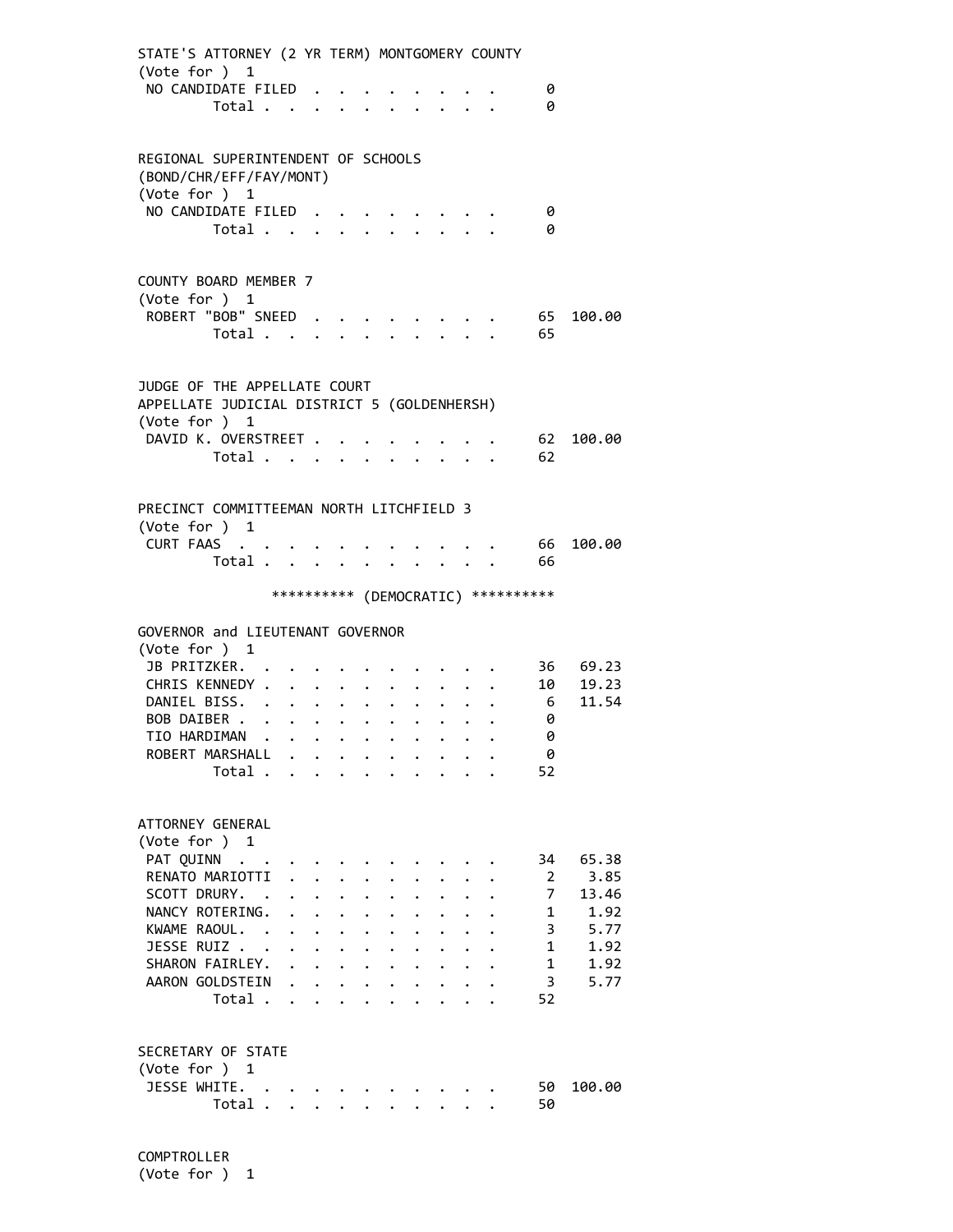| SUSANA A. MENDOZA.                                                                                      | Total $\cdot$                    |                                                                                                                                                                                                                               |                                  |                            |                                                     |                           |                                          | 50<br>50              | 100.00                                  |
|---------------------------------------------------------------------------------------------------------|----------------------------------|-------------------------------------------------------------------------------------------------------------------------------------------------------------------------------------------------------------------------------|----------------------------------|----------------------------|-----------------------------------------------------|---------------------------|------------------------------------------|-----------------------|-----------------------------------------|
| TREASURER<br>(Vote for $)$ 1<br>MICHAEL W. FRERICHS                                                     | Total                            |                                                                                                                                                                                                                               |                                  |                            |                                                     |                           |                                          | - 49<br>49            | 100.00                                  |
| US REPRESENTATIVE IN CONGRESS DIST 13                                                                   |                                  |                                                                                                                                                                                                                               |                                  |                            |                                                     |                           |                                          |                       |                                         |
| (Vote for $)$ 1<br>BETSY DIRKSEN LONDRIGAN.<br>ERIK JONES<br>JON EBEL.<br>DAVID M. GILL<br>ANGEL SIDES. |                                  |                                                                                                                                                                                                                               | $\bullet$ . The set of $\bullet$ | $\bullet$ .                | $\ddot{\phantom{0}}$                                |                           | $\sim$ $\sim$<br>$\cdot$ $\cdot$ $\cdot$ | 8 <sup>8</sup><br>- 0 | 24 48.00<br>14 28.00<br>4 8.00<br>16.00 |
| STATE CENTRAL COMMITTEEWOMAN<br>(Vote for $)$ 1                                                         | Total                            |                                                                                                                                                                                                                               |                                  |                            |                                                     |                           |                                          | 50                    |                                         |
| JAYNE MAZZOTTI.<br>PAMELLA GRONEMEYER 20 37.74                                                          | Total.                           | . The contract of the contract of the contract of the contract of the contract of the contract of the contract of the contract of the contract of the contract of the contract of the contract of the contract of the contrac |                                  |                            |                                                     |                           |                                          | 53                    | 33 62.26                                |
| STATE CENTRAL COMMITTEEMAN<br>(Vote for ) 1<br>TERRY REDMAN                                             | Total                            |                                                                                                                                                                                                                               |                                  | $\mathcal{L}^{\text{max}}$ |                                                     | $\mathbf{r} = \mathbf{r}$ |                                          | 51<br>51              | 100.00                                  |
| STATE SENATOR IN THE 48TH DISTRICT<br>(Vote for ) 1<br>ANDY MANAR                                       | Total                            |                                                                                                                                                                                                                               |                                  |                            |                                                     |                           |                                          | 53<br>53              | 100.00                                  |
| STATE REPRESENTATIVE IN THE GENERAL ASSEMBLY<br>REPRESENTATIVE 95TH DIST<br>(Vote for ) 1               |                                  |                                                                                                                                                                                                                               |                                  |                            |                                                     |                           |                                          |                       |                                         |
| DILLON CLARK                                                                                            | Total $\cdots$ $\cdots$ $\cdots$ |                                                                                                                                                                                                                               |                                  |                            | $\sim$ 100 $\sim$ 100 $\sim$ 100 $\sim$ 100 $\sim$  |                           |                                          | 51                    | 51 100.00                               |
| COUNTY CLERK MONTGOMERY COUNTY<br>(Vote for $)$ 1<br>NO CANDIDATE FILED                                 | Total                            |                                                                                                                                                                                                                               |                                  |                            |                                                     |                           |                                          | - 0<br>- 0            |                                         |
| COUNTY TREASURER MONTGOMERY COUNTY<br>(Vote for ) 1<br>NIKKI LOHMAN                                     | Total                            |                                                                                                                                                                                                                               |                                  |                            |                                                     |                           |                                          | 49<br>49              | 100.00                                  |
| COUNTY SHERIFF MONTGOMERY COUNTY<br>(Vote for $)$ 1<br>MARK C. BRAZEL.                                  | Total                            |                                                                                                                                                                                                                               |                                  |                            | $\mathbf{r} = \mathbf{r} + \mathbf{r} + \mathbf{r}$ |                           |                                          | 51<br>51              | 100.00                                  |

 STATE'S ATTORNEY (2 YR TERM) MONTGOMERY COUNTY (Vote for ) 1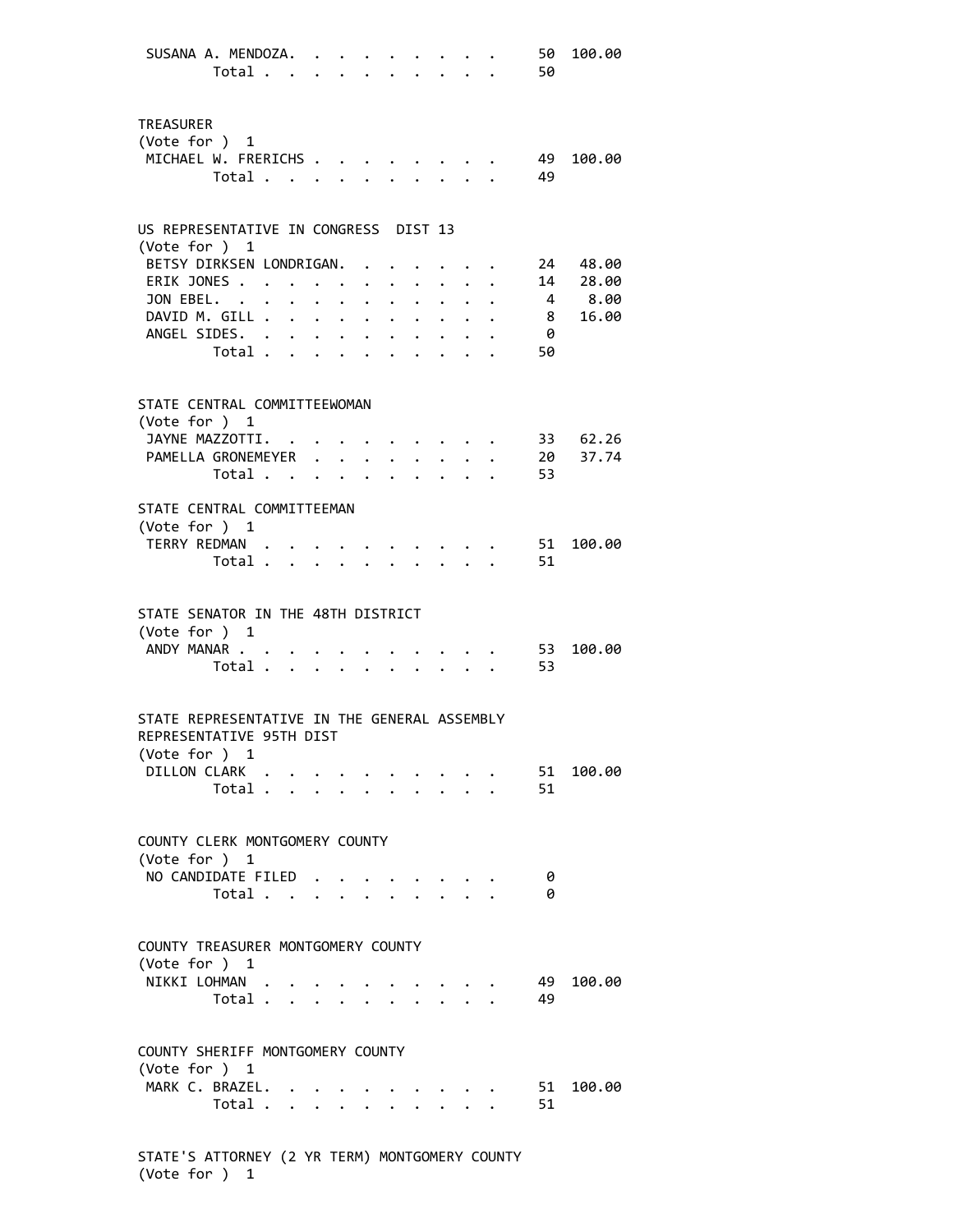|                                                 | BRYANT "BUTCH" HITCHINGS . |                      |             |                      |                      |                           |                                                           |                      |              | 50                                   | 100.00                                      |
|-------------------------------------------------|----------------------------|----------------------|-------------|----------------------|----------------------|---------------------------|-----------------------------------------------------------|----------------------|--------------|--------------------------------------|---------------------------------------------|
|                                                 | Total                      |                      |             |                      |                      |                           |                                                           |                      |              | 50                                   |                                             |
|                                                 |                            |                      |             |                      |                      |                           |                                                           |                      |              |                                      |                                             |
|                                                 |                            |                      |             |                      |                      |                           |                                                           |                      |              |                                      |                                             |
| REGIONAL SUPERINTENDENT OF SCHOOLS              |                            |                      |             |                      |                      |                           |                                                           |                      |              |                                      |                                             |
| (BOND/CHR/EFF/FAY/MONT)                         |                            |                      |             |                      |                      |                           |                                                           |                      |              |                                      |                                             |
| (Vote for ) 1                                   |                            |                      |             |                      |                      |                           |                                                           |                      |              |                                      |                                             |
| JULIE WOLLERMAN                                 |                            |                      |             |                      |                      |                           |                                                           |                      |              | 51                                   | 100.00                                      |
|                                                 | Total .                    |                      |             |                      |                      |                           |                                                           |                      |              | 51                                   |                                             |
|                                                 |                            |                      |             |                      |                      |                           |                                                           |                      |              |                                      |                                             |
|                                                 |                            |                      |             |                      |                      |                           |                                                           |                      |              |                                      |                                             |
| COUNTY BOARD MEMBER 7                           |                            |                      |             |                      |                      |                           |                                                           |                      |              |                                      |                                             |
|                                                 |                            |                      |             |                      |                      |                           |                                                           |                      |              |                                      |                                             |
| (Vote for ) 1                                   |                            |                      |             |                      |                      |                           |                                                           |                      |              |                                      |                                             |
| NO CANDIDATE FILED                              |                            |                      |             |                      |                      |                           |                                                           |                      |              | - 0                                  |                                             |
|                                                 | Total                      |                      |             |                      |                      |                           |                                                           |                      |              | 0                                    |                                             |
|                                                 |                            |                      |             |                      |                      |                           |                                                           |                      |              |                                      |                                             |
| JUDGE OF THE APPELLATE COURT                    |                            |                      |             |                      |                      |                           |                                                           |                      |              |                                      |                                             |
| APPELLATE JUDICIAL DISTRICT 5 (GOLDENHERSH)     |                            |                      |             |                      |                      |                           |                                                           |                      |              |                                      |                                             |
| (Vote for ) 1                                   |                            |                      |             |                      |                      |                           |                                                           |                      |              |                                      |                                             |
| KEVIN T. HOERNER                                |                            |                      |             |                      |                      |                           |                                                           |                      |              | . 50                                 | 100.00                                      |
|                                                 | Total                      |                      |             | $\ddot{\phantom{0}}$ |                      |                           |                                                           |                      |              | 50                                   |                                             |
|                                                 |                            |                      |             |                      |                      |                           |                                                           |                      |              |                                      |                                             |
|                                                 |                            |                      |             |                      |                      |                           |                                                           |                      |              |                                      |                                             |
| PRECINCT COMMITTEEMAN NORTH LITCHFIELD 3        |                            |                      |             |                      |                      |                           |                                                           |                      |              |                                      |                                             |
| (Vote for ) 1                                   |                            |                      |             |                      |                      |                           |                                                           |                      |              |                                      |                                             |
| TIMOTHY L. FOGLE                                |                            |                      |             |                      |                      |                           |                                                           |                      |              | - 50                                 | 100.00                                      |
|                                                 | Total                      |                      |             | $\ddot{\phantom{a}}$ |                      |                           | $\mathbf{r}$ , $\mathbf{r}$ , $\mathbf{r}$ , $\mathbf{r}$ |                      |              | 50                                   |                                             |
|                                                 |                            |                      |             |                      |                      |                           |                                                           |                      |              |                                      |                                             |
| PRECINCT REPORT                                 |                            |                      |             |                      |                      |                           |                                                           |                      |              |                                      | MONTGOMERY COUNTY, ILLINOIS OFFICIAL TOTALS |
|                                                 |                            |                      |             |                      |                      |                           |                                                           |                      |              |                                      |                                             |
| RUN DATE:04/04/18 2018 GENERAL PRIMARY ELECTION |                            |                      |             |                      |                      |                           |                                                           |                      |              |                                      |                                             |
| RUN TIME:08:51 AM                               |                            | MARCH 20, 2018       |             |                      |                      |                           |                                                           |                      |              |                                      |                                             |
|                                                 |                            |                      |             |                      |                      |                           |                                                           |                      |              |                                      |                                             |
|                                                 |                            | <b>STATISTICS</b>    |             |                      |                      |                           |                                                           |                      |              |                                      |                                             |
|                                                 |                            |                      |             |                      |                      |                           |                                                           |                      |              |                                      |                                             |
| 1104 NORTH LITCHFIELD 4                         |                            |                      |             |                      |                      |                           |                                                           |                      |              |                                      |                                             |
|                                                 |                            |                      |             |                      |                      |                           |                                                           |                      |              |                                      | VOTES PERCENT                               |
|                                                 |                            |                      |             |                      |                      |                           |                                                           |                      |              |                                      |                                             |
| REGISTERED VOTERS - TOTAL                       |                            |                      |             |                      |                      |                           |                                                           |                      |              | 346                                  |                                             |
| REGISTERED VOTERS - REPUBLICAN                  |                            |                      |             |                      |                      |                           | $\ddot{\phantom{0}}$                                      | $\ddot{\phantom{0}}$ |              |                                      |                                             |
|                                                 |                            |                      |             |                      |                      |                           |                                                           |                      |              |                                      | . 112 32.37                                 |
| REGISTERED VOTERS - DEMOCRATIC                  |                            |                      |             |                      |                      |                           |                                                           |                      |              | 4                                    | 76 21.97<br>1.16                            |
| REGISTERED VOTERS - NONPARTISAN .               |                            |                      |             |                      |                      |                           | $\mathcal{A}=\mathcal{A}$ , and $\mathcal{A}=\mathcal{A}$ |                      |              |                                      |                                             |
| BALLOTS CAST - TOTAL.                           |                            |                      |             |                      |                      |                           |                                                           |                      |              | 98                                   |                                             |
| BALLOTS CAST - REPUBLICAN .                     |                            |                      |             |                      | $\mathbf{r}$         |                           |                                                           |                      |              | 66                                   | 67.35                                       |
| BALLOTS CAST - DEMOCRATIC .                     |                            |                      |             |                      | $\mathbf{r}$         | $\mathbf{L} = \mathbf{L}$ |                                                           | $\sim$               | $\mathbf{r}$ | 32                                   | 32.65                                       |
| BALLOTS CAST - NONPARTISAN.                     |                            |                      |             |                      | $\mathbf{r}$         |                           | $\ddot{\phantom{a}}$                                      |                      |              | 0                                    |                                             |
| BALLOTS CAST - BLANK.                           |                            |                      |             |                      | $\mathbf{L}$         | $\ddot{\phantom{0}}$      | $\ddot{\phantom{0}}$                                      |                      |              | 0                                    |                                             |
| VOTER TURNOUT - TOTAL                           |                            |                      |             |                      |                      |                           |                                                           |                      |              |                                      | 28.32                                       |
| VOTER TURNOUT - REPUBLICAN.                     |                            |                      |             |                      | $\ddot{\phantom{0}}$ | $\ddot{\phantom{0}}$      | $\ddot{\phantom{0}}$                                      |                      |              |                                      | 58.93                                       |
| VOTER TURNOUT - DEMOCRATIC.                     |                            |                      |             |                      |                      |                           |                                                           |                      |              |                                      | 42.11                                       |
| VOTER TURNOUT - NONPARTISAN                     |                            |                      |             |                      |                      |                           |                                                           |                      |              |                                      |                                             |
| VOTER TURNOUT - BLANK                           |                            |                      |             |                      |                      |                           |                                                           |                      |              |                                      |                                             |
|                                                 |                            |                      |             |                      |                      |                           |                                                           |                      |              |                                      |                                             |
|                                                 |                            |                      |             |                      |                      |                           |                                                           |                      |              | *********** (REPUBLICAN) *********** |                                             |
|                                                 |                            |                      |             |                      |                      |                           |                                                           |                      |              |                                      |                                             |
| GOVERNOR and LIEUTENANT GOVERNOR                |                            |                      |             |                      |                      |                           |                                                           |                      |              |                                      |                                             |
| (Vote for ) 1                                   |                            |                      |             |                      |                      |                           |                                                           |                      |              |                                      |                                             |
| <b>BRUCE RAUNER</b>                             |                            |                      |             |                      |                      |                           |                                                           |                      |              | 33                                   | 51.56                                       |
|                                                 |                            | $\mathbf{A}$         |             |                      |                      |                           |                                                           |                      |              |                                      |                                             |
| JEANNE IVES.                                    |                            | $\mathbf{r}$         |             |                      |                      |                           |                                                           |                      |              | 31                                   | 48.44                                       |
|                                                 | Total .                    |                      |             |                      |                      |                           |                                                           |                      |              | 64                                   |                                             |
|                                                 |                            |                      |             |                      |                      |                           |                                                           |                      |              |                                      |                                             |
|                                                 |                            |                      |             |                      |                      |                           |                                                           |                      |              |                                      |                                             |
| ATTORNEY GENERAL                                |                            |                      |             |                      |                      |                           |                                                           |                      |              |                                      |                                             |
| (Vote for ) 1                                   |                            |                      |             |                      |                      |                           |                                                           |                      |              |                                      |                                             |
| ERIKA HAROLD.                                   |                            |                      |             |                      |                      |                           |                                                           |                      |              | 41                                   | 66.13                                       |
| GARY GRASSO.                                    | Total .                    | $\ddot{\phantom{1}}$ | $\bullet$ . |                      |                      |                           |                                                           |                      |              | 21<br>62                             | 33.87                                       |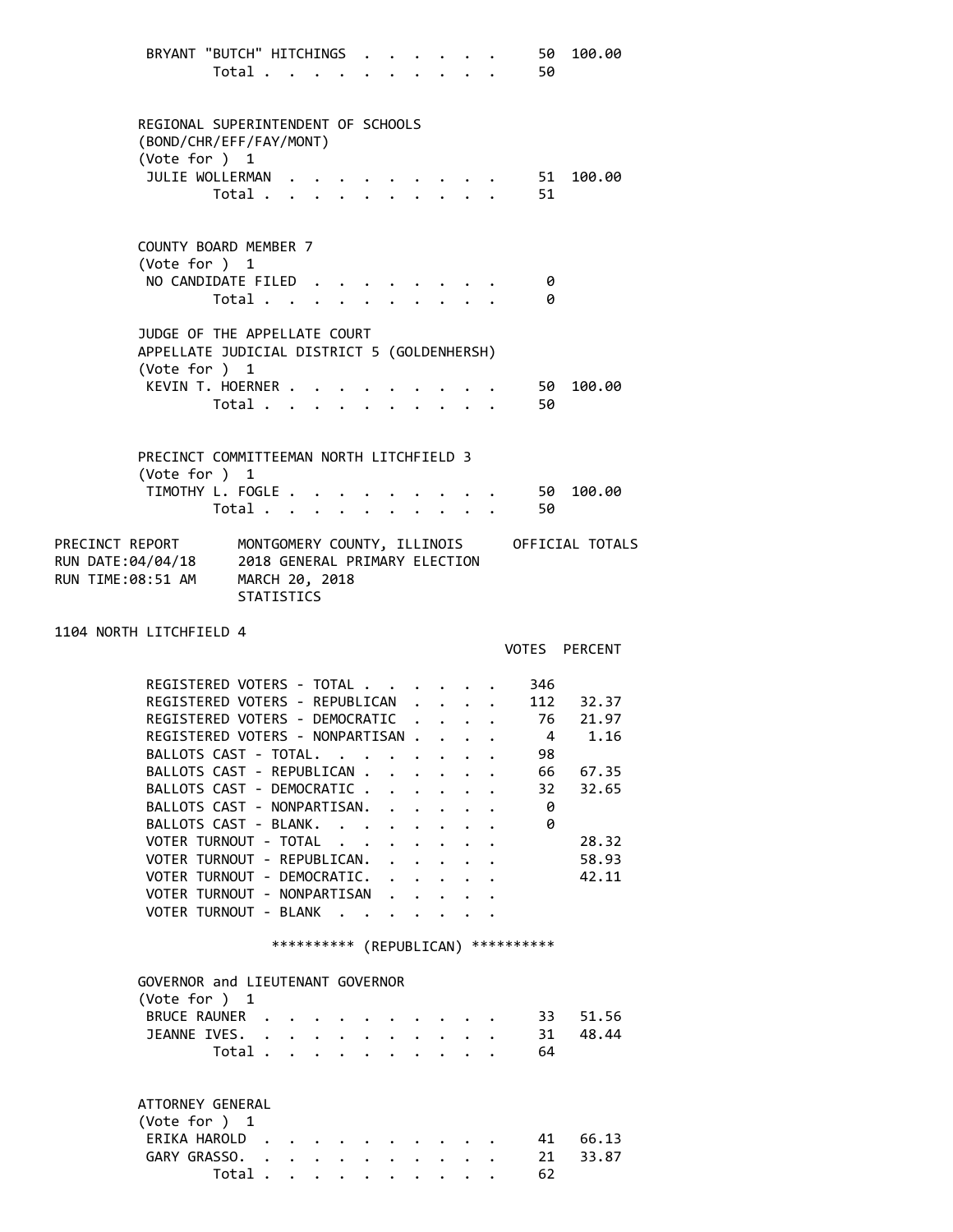| SECRETARY OF STATE<br>(Vote for ) 1<br>JASON HELLAND                                      | Total .                                   |                           |                                            |                            |                  |              |                           |                                   |                           | 59<br>59 | 100.00            |
|-------------------------------------------------------------------------------------------|-------------------------------------------|---------------------------|--------------------------------------------|----------------------------|------------------|--------------|---------------------------|-----------------------------------|---------------------------|----------|-------------------|
| COMPTROLLER<br>(Vote for ) 1<br>DARLENE SENGER.                                           | Total .                                   |                           | $\mathbf{r}$ , $\mathbf{r}$ , $\mathbf{r}$ | $\ddot{\phantom{a}}$       |                  |              | $\ddot{\phantom{a}}$      |                                   |                           | 60<br>60 | 100.00            |
| <b>TREASURER</b><br>(Vote for ) 1<br>JIM DODGE                                            | Total                                     |                           |                                            |                            |                  |              |                           |                                   | $\mathbf{r} = \mathbf{r}$ | 58<br>58 | 100.00            |
| US REPRESENTATIVE IN CONGRESS 13TH DIST                                                   |                                           |                           |                                            |                            |                  |              |                           |                                   |                           |          |                   |
| (Vote for ) 1<br>RODNEY DAVIS .                                                           | Total                                     |                           |                                            |                            |                  |              |                           |                                   |                           | 59<br>59 | 100.00            |
| STATE SENATOR IN THE 48TH DISTRICT                                                        |                                           |                           |                                            |                            |                  |              |                           |                                   |                           |          |                   |
| (Vote for ) 1<br>SETH MCMILLAN .                                                          | Total .                                   |                           | $\ddot{\phantom{a}}$                       | $\bullet$                  |                  |              |                           |                                   |                           | 58<br>58 | 100.00            |
| STATE REPRESENTATIVE IN THE GENERAL ASSEMBLY<br>REPRESENTATIVE 95TH DIST<br>(Vote for ) 1 |                                           |                           |                                            |                            |                  |              |                           |                                   |                           |          |                   |
| AVERY BOURNE                                                                              | Total                                     |                           |                                            |                            |                  |              | $\sim$ $\sim$             |                                   |                           | 63<br>63 | 100.00            |
| COUNTY CLERK MONTGOMERY COUNTY                                                            |                                           |                           |                                            |                            |                  |              |                           |                                   |                           |          |                   |
| (Vote for ) 1                                                                             |                                           |                           |                                            |                            |                  |              |                           |                                   |                           |          |                   |
| SANDY LEITHEISER .                                                                        | Total $\ldots$ $\ldots$ $\ldots$ $\ldots$ |                           |                                            |                            |                  |              |                           |                                   |                           | 63       | 63 100.00         |
| COUNTY TREASURER MONTGOMERY COUNTY                                                        |                                           |                           |                                            |                            |                  |              |                           |                                   |                           |          |                   |
| (Vote for ) 1<br>DANIEL T. ROBBINS. .                                                     |                                           |                           |                                            |                            |                  |              |                           |                                   |                           | 32       | 50.79             |
| JAY L. MARTIN                                                                             |                                           |                           |                                            |                            |                  |              |                           | $\cdot$ $\cdot$ $\cdot$<br>$\sim$ |                           | 31       | 49.21             |
|                                                                                           | Total                                     |                           |                                            | $\mathbf{L} = \mathbf{L}$  | $\mathbb{R}^{n}$ | $\mathbf{L}$ | $\mathbf{L}^{\text{max}}$ | $\mathbf{L}^{\text{max}}$         |                           | 63       |                   |
| COUNTY SHERIFF MONTGOMERY COUNTY<br>(Vote for ) 1                                         |                                           |                           |                                            |                            |                  |              |                           |                                   |                           |          |                   |
| RICK ROBBINS .<br>SCOTT WOODS. .                                                          |                                           |                           |                                            |                            |                  |              |                           |                                   |                           | 22       | 41 65.08<br>34.92 |
|                                                                                           | Total                                     | $\mathbf{L}^{\text{max}}$ | $\bullet$ .<br>$\mathbf{A}$                | $\ddot{\bullet}$<br>$\sim$ |                  |              |                           |                                   |                           | 63       |                   |
| STATE'S ATTORNEY (2 YR TERM) MONTGOMERY COUNTY<br>(Vote for ) 1                           |                                           |                           |                                            |                            |                  |              |                           |                                   |                           |          |                   |
| NO CANDIDATE FILED.                                                                       |                                           |                           |                                            |                            |                  |              |                           |                                   |                           | 0        |                   |
|                                                                                           | Total                                     |                           |                                            |                            |                  |              |                           |                                   |                           | 0        |                   |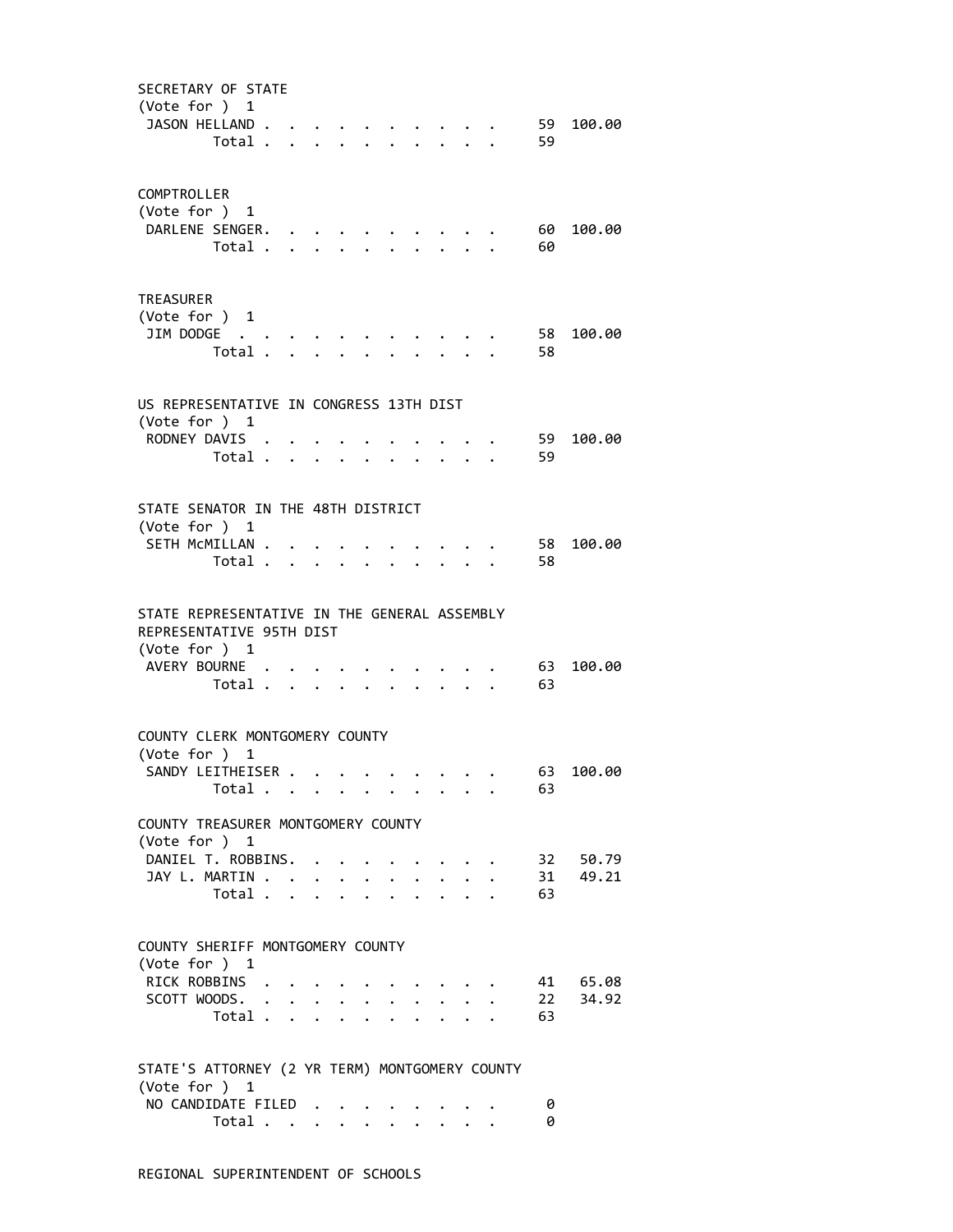| (BOND/CHR/EFF/FAY/MONT)<br>(Vote for ) 1<br>NO CANDIDATE FILED.<br>Total                                                                                                              |                      |                                              |                                                                                                                                                                                                                                                         |                                                                        |                                                                      | $\cdot$ $\cdot$ $\cdot$ $\cdot$ $\cdot$ $\cdot$ $\cdot$ $\cdot$                   |                      |                                      | 0<br>0                                                                                   |                                                          |
|---------------------------------------------------------------------------------------------------------------------------------------------------------------------------------------|----------------------|----------------------------------------------|---------------------------------------------------------------------------------------------------------------------------------------------------------------------------------------------------------------------------------------------------------|------------------------------------------------------------------------|----------------------------------------------------------------------|-----------------------------------------------------------------------------------|----------------------|--------------------------------------|------------------------------------------------------------------------------------------|----------------------------------------------------------|
| <b>COUNTY BOARD MEMBER 5</b><br>(Vote for ) 1<br>WILLIAM BERGEN.<br>Total .                                                                                                           | $\ddot{\phantom{0}}$ | $\ddot{\phantom{a}}$                         |                                                                                                                                                                                                                                                         |                                                                        |                                                                      |                                                                                   |                      |                                      | 58<br>58                                                                                 | 100.00                                                   |
| JUDGE OF THE APPELLATE COURT<br>APPELLATE JUDICIAL DISTRICT 5 (GOLDENHERSH)<br>(Vote for ) 1                                                                                          |                      |                                              |                                                                                                                                                                                                                                                         |                                                                        |                                                                      |                                                                                   |                      |                                      |                                                                                          |                                                          |
| DAVID K. OVERSTREET .<br>Total                                                                                                                                                        |                      |                                              |                                                                                                                                                                                                                                                         |                                                                        |                                                                      |                                                                                   |                      |                                      | 55<br>55                                                                                 | 100.00                                                   |
| PRECINCT COMMITTEEMAN NORTH LITCHFIELD 4<br>(Vote for ) 1<br>NO CANDIDATE FILED.<br>Total                                                                                             |                      |                                              | $\ddot{\phantom{0}}$                                                                                                                                                                                                                                    | $\ddot{\phantom{0}}$                                                   |                                                                      |                                                                                   | $\ddot{\phantom{0}}$ |                                      | - 0<br>- 0                                                                               |                                                          |
|                                                                                                                                                                                       |                      |                                              |                                                                                                                                                                                                                                                         |                                                                        |                                                                      |                                                                                   |                      |                                      | *********** (DEMOCRATIC) **********                                                      |                                                          |
| GOVERNOR and LIEUTENANT GOVERNOR<br>(Vote for ) 1<br>JB PRITZKER.<br>CHRIS KENNEDY<br>DANIEL BISS.<br>BOB DAIBER<br>TIO HARDIMAN<br>ROBERT MARSHALL .<br>Total                        |                      | $\ddot{\phantom{0}}$<br>$\ddot{\phantom{0}}$ | $\ddot{\phantom{0}}$<br>$\ddot{\phantom{a}}$<br>$\bullet$ .<br><br><br><br><br><br><br><br><br><br><br><br><br><br><br>$\mathbf{r} = \mathbf{r} \mathbf{r}$ , where $\mathbf{r} = \mathbf{r} \mathbf{r}$<br>$\mathbf{r} = \mathbf{r} \times \mathbf{r}$ | $\ddot{\phantom{a}}$<br>$\ddot{\phantom{0}}$<br>$\bullet$<br>$\bullet$ |                                                                      | $\ddot{\phantom{a}}$                                                              |                      |                                      | 21<br>0<br>0<br>- 0<br>29                                                                | 72.41<br>6 20.69<br>2 6.90                               |
| ATTORNEY GENERAL<br>(Vote for ) 1<br>PAT QUINN<br>RENATO MARIOTTI<br>SCOTT DRURY. .<br>NANCY ROTERING.<br>KWAME RAOUL. .<br>JESSE RUIZ<br>SHARON FAIRLEY.<br>AARON GOLDSTEIN<br>Total |                      | $\ddot{\phantom{0}}$<br>$\ddot{\phantom{0}}$ | $\ddot{\phantom{0}}$<br>$\ddot{\phantom{0}}$<br>$\mathbf{L}$                                                                                                                                                                                            | $\mathbf{L}$                                                           | $\ddot{\phantom{0}}$<br>$\ddot{\phantom{0}}$<br>$\ddot{\phantom{0}}$ | $\ddot{\phantom{0}}$<br>$\ddot{\phantom{0}}$<br><b>Contract Contract Contract</b> | $\ddot{\phantom{1}}$ | $\mathbf{L}$<br>$\ddot{\phantom{0}}$ | 9<br>1<br>4<br>7 <sup>7</sup><br>$2^{\circ}$<br>$2^{\circ}$<br>$\overline{4}$<br>0<br>29 | 31.03<br>3.45<br>13.79<br>24.14<br>6.90<br>6.90<br>13.79 |
| SECRETARY OF STATE<br>(Vote for ) 1<br>JESSE WHITE.<br>Total                                                                                                                          |                      |                                              |                                                                                                                                                                                                                                                         |                                                                        |                                                                      | <b><i>Contract Contract</i></b>                                                   |                      |                                      | 29<br>29                                                                                 | 100.00                                                   |
| COMPTROLLER<br>(Vote for ) 1<br>SUSANA A. MENDOZA. .<br>Total                                                                                                                         |                      |                                              |                                                                                                                                                                                                                                                         |                                                                        |                                                                      |                                                                                   |                      |                                      | 27<br>27                                                                                 | 100.00                                                   |
| TREASURER<br>(Vote for ) 1                                                                                                                                                            |                      |                                              |                                                                                                                                                                                                                                                         |                                                                        |                                                                      |                                                                                   |                      |                                      |                                                                                          |                                                          |

MICHAEL W. FRERICHS . . . . . . . . 28 100.00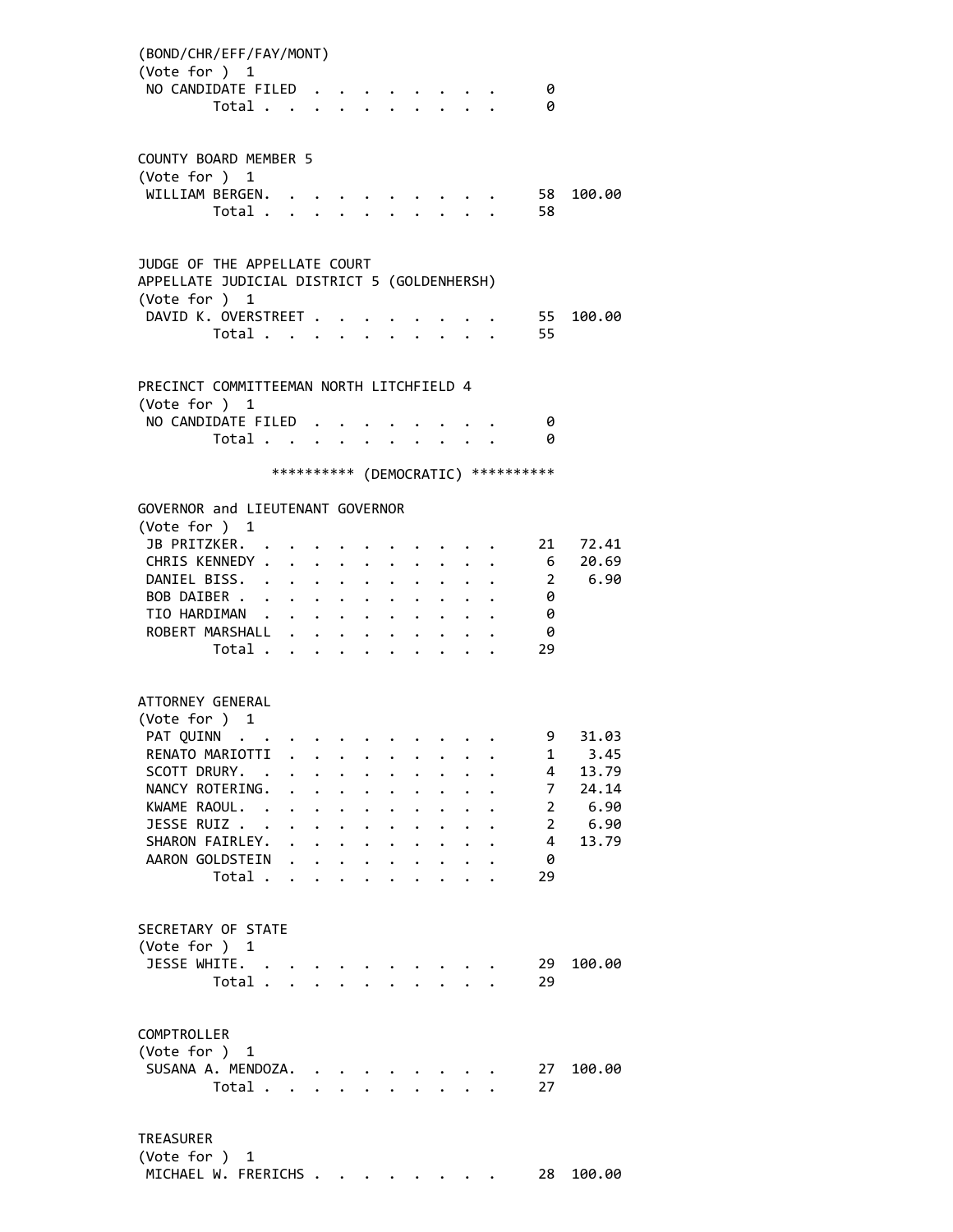| US REPRESENTATIVE IN CONGRESS DIST 13<br>(Vote for ) 1          |                           |                      |                                                           |                      |                                                                       |  |          |                             |
|-----------------------------------------------------------------|---------------------------|----------------------|-----------------------------------------------------------|----------------------|-----------------------------------------------------------------------|--|----------|-----------------------------|
| BETSY DIRKSEN LONDRIGAN.                                        |                           |                      |                                                           |                      |                                                                       |  |          | 12 42.86                    |
| ERIK JONES                                                      |                           |                      |                                                           |                      |                                                                       |  |          | 9 32.14                     |
| JON EBEL.                                                       |                           | $\bullet$            | $\bullet$ .                                               |                      |                                                                       |  |          |                             |
| DAVID M. GILL .                                                 | $\ddot{\phantom{a}}$      | $\bullet$            | $\mathcal{L}(\mathbf{z})$ , and $\mathcal{L}(\mathbf{z})$ |                      |                                                                       |  |          |                             |
| ANGEL SIDES. .                                                  |                           | $\ddot{\phantom{a}}$ | $\ddot{\phantom{0}}$                                      | $\bullet$ .          |                                                                       |  |          | 2 7.14<br>2 7.14<br>3 10.71 |
| Total .                                                         | $\mathbf{L}^{\text{max}}$ |                      |                                                           |                      |                                                                       |  | 28       |                             |
|                                                                 |                           |                      |                                                           |                      |                                                                       |  |          |                             |
| STATE CENTRAL COMMITTEEWOMAN                                    |                           |                      |                                                           |                      |                                                                       |  |          |                             |
| (Vote for ) 1                                                   |                           |                      |                                                           |                      |                                                                       |  |          |                             |
| JAYNE MAZZOTTI. .                                               |                           |                      |                                                           |                      |                                                                       |  |          | 15 57.69                    |
| PAMELLA GRONEMEYER                                              |                           | $\ddot{\phantom{a}}$ | $\ddot{\phantom{a}}$                                      |                      |                                                                       |  |          | 11 42.31                    |
| Total                                                           |                           |                      | $\ddot{\phantom{0}}$                                      |                      |                                                                       |  | 26       |                             |
| STATE CENTRAL COMMITTEEMAN<br>(Vote for ) $1$                   |                           |                      |                                                           |                      |                                                                       |  |          |                             |
| TERRY REDMAN .                                                  |                           |                      |                                                           |                      |                                                                       |  | 26       | 100.00                      |
| Total $\cdots$                                                  |                           |                      |                                                           |                      |                                                                       |  | 26       |                             |
|                                                                 |                           |                      |                                                           |                      |                                                                       |  |          |                             |
| STATE SENATOR IN THE 48TH DISTRICT                              |                           |                      |                                                           |                      |                                                                       |  |          |                             |
| (Vote for $)$ 1                                                 |                           |                      |                                                           |                      |                                                                       |  |          |                             |
| ANDY MANAR                                                      |                           |                      |                                                           |                      |                                                                       |  | 27       | 100.00                      |
| Total                                                           |                           |                      |                                                           | $\ddot{\phantom{0}}$ |                                                                       |  | 27       |                             |
|                                                                 |                           |                      |                                                           |                      |                                                                       |  |          |                             |
| (Vote for ) 1<br>DILLON CLARK .<br>Total                        |                           |                      |                                                           |                      |                                                                       |  | 28<br>28 | 100.00                      |
| COUNTY CLERK MONTGOMERY COUNTY                                  |                           |                      |                                                           |                      |                                                                       |  |          |                             |
| (Vote for $)$ 1                                                 |                           |                      |                                                           |                      |                                                                       |  |          |                             |
| NO CANDIDATE FILED.<br>Total                                    |                           |                      |                                                           |                      |                                                                       |  | 0<br>0   |                             |
|                                                                 |                           |                      | $\mathbf{L}^{\text{max}}$ , and $\mathbf{L}^{\text{max}}$ |                      |                                                                       |  |          |                             |
| COUNTY TREASURER MONTGOMERY COUNTY                              |                           |                      |                                                           |                      |                                                                       |  |          |                             |
| (Vote for $)$ 1<br>NIKKI LOHMAN                                 |                           |                      |                                                           |                      |                                                                       |  |          | 27 100.00                   |
| Total $\cdots$ $\cdots$ $\cdots$                                |                           |                      |                                                           |                      | $\bullet \qquad \bullet \qquad \bullet \qquad \bullet \qquad \bullet$ |  | 27       |                             |
|                                                                 |                           |                      |                                                           |                      |                                                                       |  |          |                             |
| COUNTY SHERIFF MONTGOMERY COUNTY                                |                           |                      |                                                           |                      |                                                                       |  |          |                             |
| (Vote for ) 1                                                   |                           |                      |                                                           |                      |                                                                       |  |          |                             |
| MARK C. BRAZEL.                                                 |                           |                      |                                                           |                      | $\cdots$                                                              |  | 28       | 100.00                      |
| Total $\ldots$ $\ldots$ $\ldots$ $\ldots$                       |                           |                      |                                                           |                      |                                                                       |  | 28       |                             |
| STATE'S ATTORNEY (2 YR TERM) MONTGOMERY COUNTY<br>(Vote for ) 1 |                           |                      |                                                           |                      |                                                                       |  |          |                             |
| BRYANT "BUTCH" HITCHINGS                                        |                           |                      |                                                           |                      |                                                                       |  | 27       | 100.00                      |
| Total                                                           |                           |                      |                                                           |                      |                                                                       |  | 27       |                             |
|                                                                 |                           |                      |                                                           |                      |                                                                       |  |          |                             |
| REGIONAL SUPERINTENDENT OF SCHOOLS<br>(BOND/CHR/EFF/FAY/MONT)   |                           |                      |                                                           |                      |                                                                       |  |          |                             |

(Vote for ) 1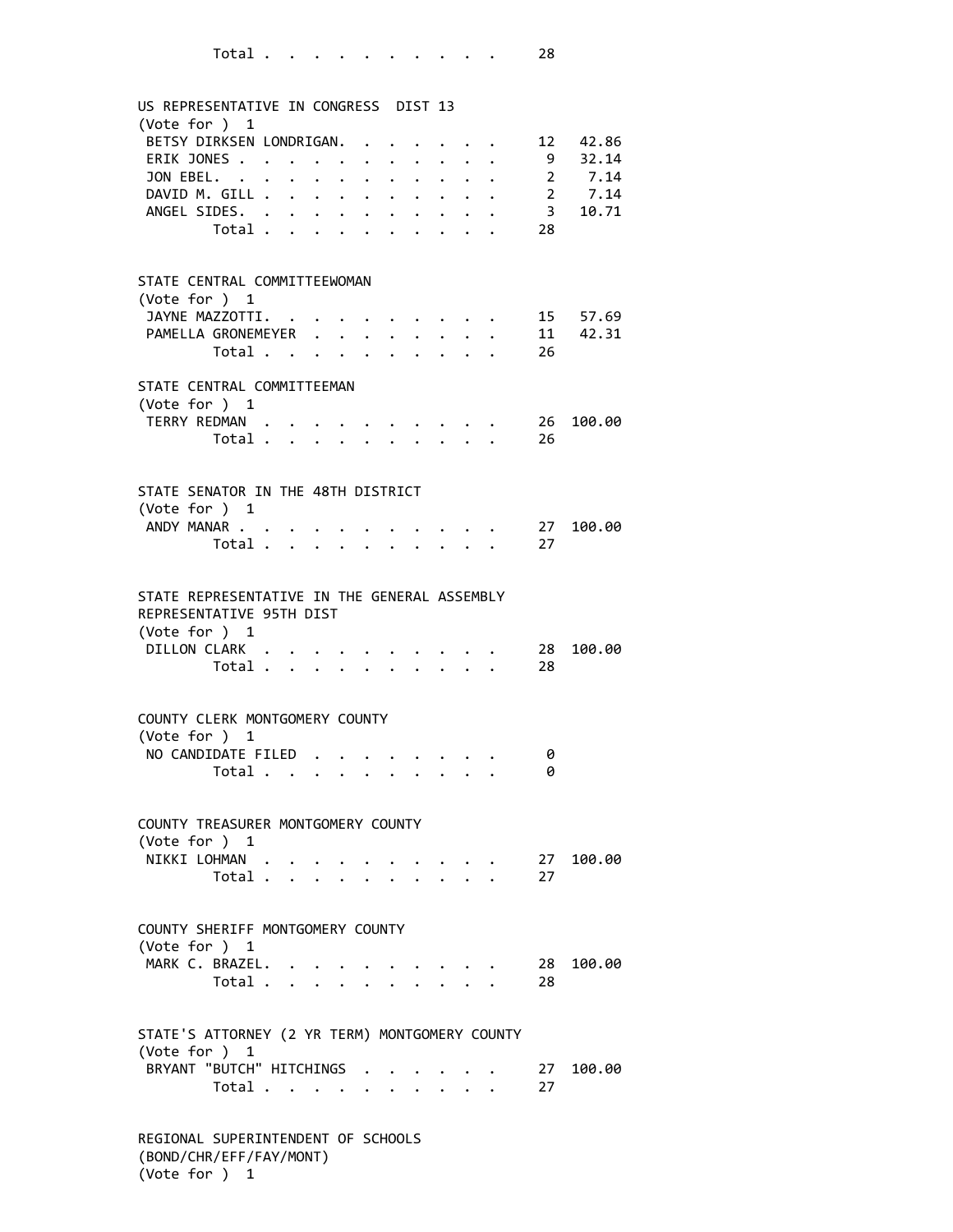| JULIE WOLLERMAN                                                                                       | Total                                                                |              |              |                      |                             | $\mathbf{r}$ , $\mathbf{r}$ , $\mathbf{r}$ , $\mathbf{r}$ , $\mathbf{r}$ |                      |                                                           | 27<br>27                             | 100.00         |  |
|-------------------------------------------------------------------------------------------------------|----------------------------------------------------------------------|--------------|--------------|----------------------|-----------------------------|--------------------------------------------------------------------------|----------------------|-----------------------------------------------------------|--------------------------------------|----------------|--|
| COUNTY BOARD MEMBER 5                                                                                 |                                                                      |              |              |                      |                             |                                                                          |                      |                                                           |                                      |                |  |
| (Vote for ) 1                                                                                         |                                                                      |              |              |                      |                             |                                                                          |                      |                                                           |                                      |                |  |
| PERRY A. JACKSON                                                                                      |                                                                      |              |              |                      |                             |                                                                          |                      |                                                           |                                      | 28 100.00      |  |
|                                                                                                       | Total                                                                |              |              |                      |                             |                                                                          |                      |                                                           | 28                                   |                |  |
| JUDGE OF THE APPELLATE COURT                                                                          |                                                                      |              |              |                      |                             |                                                                          |                      |                                                           |                                      |                |  |
| APPELLATE JUDICIAL DISTRICT 5 (GOLDENHERSH)<br>(Vote for ) 1                                          |                                                                      |              |              |                      |                             |                                                                          |                      |                                                           |                                      |                |  |
| KEVIN T. HOERNER                                                                                      |                                                                      |              |              |                      |                             |                                                                          |                      |                                                           | $\cdot$ $\cdot$ $\cdot$ $\cdot$ 27   | 100.00         |  |
|                                                                                                       | Total $\ldots$ $\ldots$ $\ldots$ $\ldots$                            |              |              |                      |                             |                                                                          |                      |                                                           | 27                                   |                |  |
|                                                                                                       |                                                                      |              |              |                      |                             |                                                                          |                      |                                                           |                                      |                |  |
| PRECINCT COMMITTEEMAN NORTH LITCHFIELD 4                                                              |                                                                      |              |              |                      |                             |                                                                          |                      |                                                           |                                      |                |  |
| (Vote for $)$ 1                                                                                       |                                                                      |              |              |                      |                             |                                                                          |                      |                                                           |                                      |                |  |
| NO CANDIDATE FILED                                                                                    | Total                                                                |              |              | $\ddot{\phantom{0}}$ |                             | $\mathbf{L}$ $\mathbf{L}$                                                |                      | $\cdot$ $\cdot$ $\cdot$ $\cdot$ $\cdot$                   | - 0<br>0                             |                |  |
|                                                                                                       |                                                                      |              |              |                      |                             |                                                                          |                      |                                                           |                                      |                |  |
| PRECINCT REPORT MONTGOMERY COUNTY, ILLINOIS OFFICIAL TOTALS<br>RUN DATE:04/04/18<br>RUN TIME:08:51 AM | 2018 GENERAL PRIMARY ELECTION<br>MARCH 20, 2018<br><b>STATISTICS</b> |              |              |                      |                             |                                                                          |                      |                                                           |                                      |                |  |
| 1105 NORTH LITCHFIELD 5                                                                               |                                                                      |              |              |                      |                             |                                                                          |                      |                                                           |                                      |                |  |
|                                                                                                       |                                                                      |              |              |                      |                             |                                                                          |                      |                                                           |                                      | VOTES PERCENT  |  |
| REGISTERED VOTERS - TOTAL                                                                             |                                                                      |              |              |                      |                             |                                                                          |                      |                                                           | 319                                  |                |  |
| REGISTERED VOTERS - REPUBLICAN                                                                        |                                                                      |              |              |                      |                             |                                                                          |                      | $\ddot{\phantom{0}}$                                      | 101                                  | 31.66          |  |
| REGISTERED VOTERS - DEMOCRATIC                                                                        |                                                                      |              |              |                      |                             |                                                                          | $\ddot{\phantom{0}}$ |                                                           | - 80                                 | 25.08          |  |
| REGISTERED VOTERS - NONPARTISAN                                                                       |                                                                      |              |              |                      |                             |                                                                          |                      |                                                           | - 0                                  |                |  |
| BALLOTS CAST - TOTAL.                                                                                 |                                                                      |              |              |                      |                             |                                                                          |                      |                                                           | $\cdots$ 111                         |                |  |
| BALLOTS CAST - REPUBLICAN 61 54.95                                                                    |                                                                      |              |              |                      |                             |                                                                          |                      |                                                           |                                      |                |  |
| BALLOTS CAST - DEMOCRATIC                                                                             |                                                                      |              |              |                      |                             |                                                                          |                      |                                                           | 50                                   | 45.05          |  |
| BALLOTS CAST - NONPARTISAN. .                                                                         |                                                                      |              |              |                      |                             |                                                                          |                      | $\mathbf{r}$ , $\mathbf{r}$ , $\mathbf{r}$ , $\mathbf{r}$ | - 0                                  |                |  |
| BALLOTS CAST - BLANK.                                                                                 |                                                                      |              |              |                      |                             |                                                                          |                      |                                                           | 0                                    |                |  |
| VOTER TURNOUT - TOTAL                                                                                 |                                                                      |              |              |                      |                             |                                                                          |                      |                                                           |                                      | 34.80          |  |
| VOTER TURNOUT - REPUBLICAN.<br>VOTER TURNOUT - DEMOCRATIC. .                                          |                                                                      |              |              |                      |                             |                                                                          |                      | $\epsilon$ , and $\epsilon$ , and $\epsilon$              |                                      | 60.40<br>62.50 |  |
| VOTER TURNOUT - BLANK .                                                                               |                                                                      |              |              |                      |                             |                                                                          |                      |                                                           |                                      |                |  |
|                                                                                                       |                                                                      |              |              |                      |                             |                                                                          |                      |                                                           |                                      |                |  |
|                                                                                                       |                                                                      |              |              |                      |                             |                                                                          |                      |                                                           | *********** (REPUBLICAN) *********** |                |  |
| GOVERNOR and LIEUTENANT GOVERNOR<br>(Vote for $)$ 1                                                   |                                                                      |              |              |                      |                             |                                                                          |                      |                                                           |                                      |                |  |
| BRUCE RAUNER                                                                                          |                                                                      |              |              |                      |                             |                                                                          |                      |                                                           | 26 -                                 | 44.07          |  |
| JEANNE IVES.                                                                                          | $\ddot{\phantom{a}}$                                                 |              |              |                      |                             |                                                                          |                      |                                                           | 33                                   | 55.93          |  |
|                                                                                                       | Total .                                                              | $\mathbf{r}$ | $\mathbf{r}$ |                      | $\mathbb{R}^{\mathbb{Z}^2}$ |                                                                          |                      |                                                           | 59                                   |                |  |
|                                                                                                       |                                                                      |              |              |                      |                             |                                                                          |                      |                                                           |                                      |                |  |
| ATTORNEY GENERAL                                                                                      |                                                                      |              |              |                      |                             |                                                                          |                      |                                                           |                                      |                |  |
| (Vote for $)$ 1                                                                                       |                                                                      |              |              |                      |                             |                                                                          |                      |                                                           |                                      |                |  |
| ERIKA HAROLD                                                                                          |                                                                      |              |              |                      |                             |                                                                          |                      |                                                           | 38                                   | 70.37          |  |
| GARY GRASSO.                                                                                          |                                                                      |              |              |                      |                             |                                                                          |                      |                                                           | 16                                   | 29.63          |  |
|                                                                                                       | Total .                                                              |              |              |                      |                             |                                                                          |                      |                                                           | 54                                   |                |  |
| SECRETARY OF STATE                                                                                    |                                                                      |              |              |                      |                             |                                                                          |                      |                                                           |                                      |                |  |
| (Vote for ) 1                                                                                         |                                                                      |              |              |                      |                             |                                                                          |                      |                                                           |                                      |                |  |
| JASON HELLAND.                                                                                        |                                                                      |              |              |                      |                             |                                                                          |                      |                                                           | 51                                   | 100.00         |  |
|                                                                                                       | Total .                                                              |              |              |                      |                             |                                                                          |                      |                                                           | 51                                   |                |  |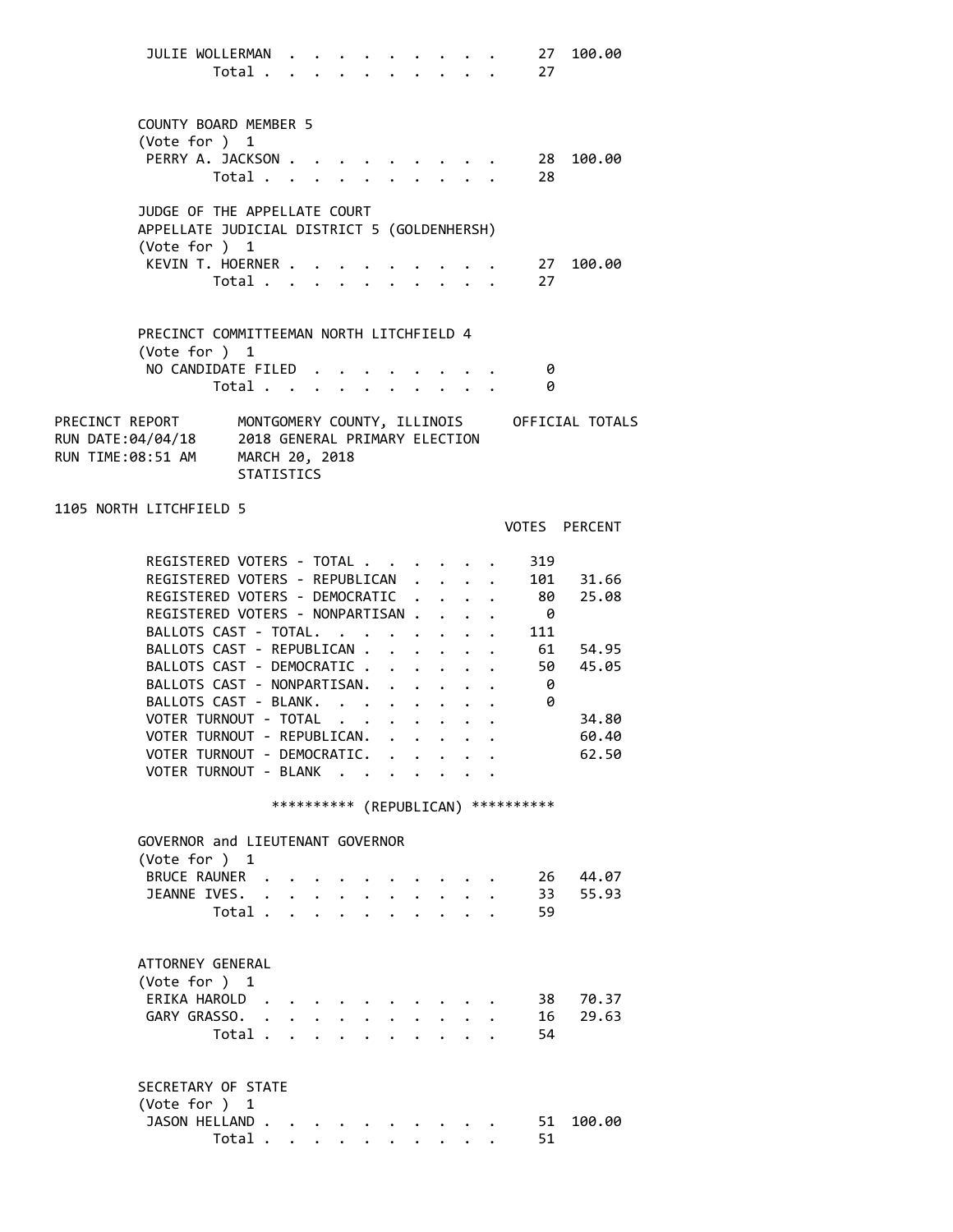| COMPTROLLER<br>(Vote for ) 1<br>DARLENE SENGER.<br>Total .                                                                      |              | $\ddot{\phantom{a}}$                  |                      | $\cdot$ $\cdot$ $\cdot$ |  | $\sim$ $\sim$ $\sim$ $\sim$ $\sim$ $\sim$<br>$\cdot$ $\cdot$ $\cdot$ $\cdot$ |  | 52<br>52   | 100.00            |
|---------------------------------------------------------------------------------------------------------------------------------|--------------|---------------------------------------|----------------------|-------------------------|--|------------------------------------------------------------------------------|--|------------|-------------------|
| <b>TREASURER</b><br>(Vote for ) 1<br>JIM DODGE<br>Total .                                                                       |              | $\sim$ $\sim$ $\sim$<br>$\sim$ $\sim$ |                      |                         |  | $\mathbf{L}$                                                                 |  | - 49<br>49 | 100.00            |
| US REPRESENTATIVE IN CONGRESS 13TH DIST<br>(Vote for ) 1<br>RODNEY DAVIS .<br>Total                                             |              | $\mathcal{L}^{\text{max}}$            |                      |                         |  |                                                                              |  | 54<br>-54  | 100.00            |
| STATE SENATOR IN THE 48TH DISTRICT<br>(Vote for ) 1<br>SETH MCMILLAN .<br>Total .                                               | $\mathbf{r}$ |                                       |                      |                         |  |                                                                              |  | 51<br>51   | 100.00            |
| STATE REPRESENTATIVE IN THE GENERAL ASSEMBLY<br>REPRESENTATIVE 95TH DIST<br>(Vote for ) 1<br>AVERY BOURNE .<br>Total .          |              |                                       |                      |                         |  |                                                                              |  | 51<br>51   | 100.00            |
| COUNTY CLERK MONTGOMERY COUNTY<br>(Vote for ) 1<br>SANDY LEITHEISER<br>Total<br>COUNTY TREASURER MONTGOMERY COUNTY              |              |                                       |                      | $\ddot{\phantom{0}}$    |  | $\cdot$ $\cdot$ $\cdot$ $\cdot$                                              |  | 53<br>53   | 100.00            |
| (Vote for ) 1<br>DANIEL T. ROBBINS.<br>JAY L. MARTIN<br>Total                                                                   |              |                                       |                      |                         |  | $\sim$ $\sim$                                                                |  | 30<br>59   | 29 49.15<br>50.85 |
| COUNTY SHERIFF MONTGOMERY COUNTY<br>(Vote for $)$ 1<br>RICK ROBBINS<br>SCOTT WOODS.<br>Total                                    |              |                                       | $\ddot{\phantom{0}}$ |                         |  | $\mathbf{L}$                                                                 |  | 16<br>61   | 45 73.77<br>26.23 |
| STATE'S ATTORNEY (2 YR TERM) MONTGOMERY COUNTY<br>(Vote for ) 1<br>NO CANDIDATE FILED.<br>Total                                 |              | $\cdot$                               |                      |                         |  |                                                                              |  | 0<br>0     |                   |
| REGIONAL SUPERINTENDENT OF SCHOOLS<br>(BOND/CHR/EFF/FAY/MONT)<br>(Vote for ) 1<br>NO CANDIDATE FILED<br>Total $\cdots$ $\cdots$ |              |                                       |                      |                         |  |                                                                              |  | 0<br>0     |                   |

 COUNTY BOARD MEMBER 7 (Vote for ) 1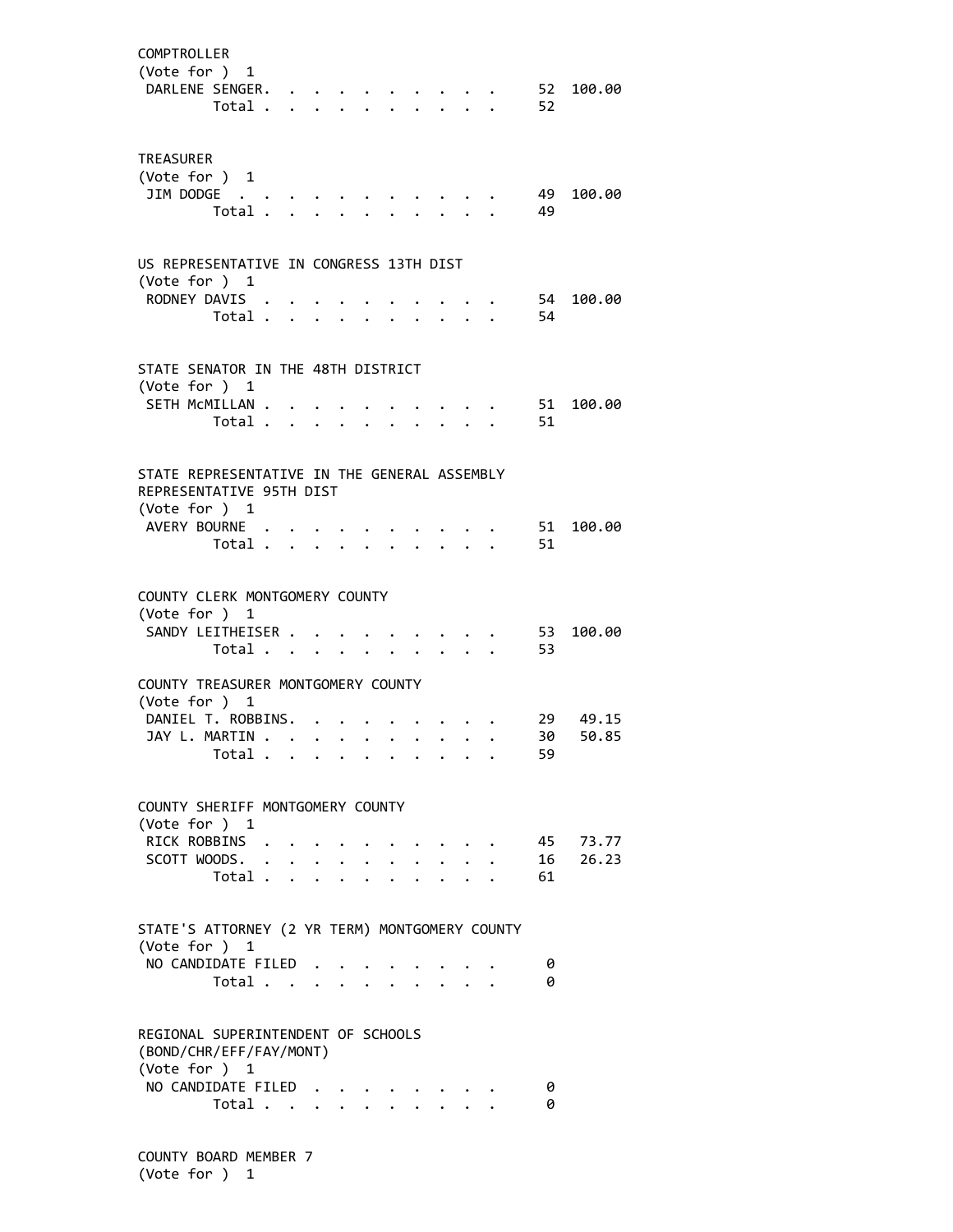| ROBERT "BOB" SNEED                                                          |                      |                                                                    |                      |                      |                                                 |                      |                                             |                                                                       | 49                     | 100.00                |
|-----------------------------------------------------------------------------|----------------------|--------------------------------------------------------------------|----------------------|----------------------|-------------------------------------------------|----------------------|---------------------------------------------|-----------------------------------------------------------------------|------------------------|-----------------------|
| Total                                                                       |                      |                                                                    |                      |                      |                                                 |                      |                                             | 49                                                                    |                        |                       |
|                                                                             |                      |                                                                    |                      |                      |                                                 |                      |                                             |                                                                       |                        |                       |
| JUDGE OF THE APPELLATE COURT<br>APPELLATE JUDICIAL DISTRICT 5 (GOLDENHERSH) |                      |                                                                    |                      |                      |                                                 |                      |                                             |                                                                       |                        |                       |
| (Vote for ) 1                                                               |                      |                                                                    |                      |                      |                                                 |                      |                                             |                                                                       |                        |                       |
| DAVID K. OVERSTREET .                                                       |                      |                                                                    |                      |                      |                                                 |                      |                                             | 52                                                                    |                        | 100.00                |
| Total                                                                       |                      |                                                                    |                      | $\ddot{\phantom{0}}$ |                                                 |                      |                                             | 52                                                                    |                        |                       |
|                                                                             |                      |                                                                    |                      |                      |                                                 |                      |                                             |                                                                       |                        |                       |
| PRECINCT COMMITTEEMAN NORTH LITCHFIELD 5                                    |                      |                                                                    |                      |                      |                                                 |                      |                                             |                                                                       |                        |                       |
| (Vote for ) 1                                                               |                      |                                                                    |                      |                      |                                                 |                      |                                             |                                                                       |                        |                       |
| NO CANDIDATE FILED                                                          |                      |                                                                    |                      |                      |                                                 |                      |                                             |                                                                       | 0                      |                       |
| Total                                                                       |                      |                                                                    |                      |                      |                                                 |                      |                                             |                                                                       | - 0                    |                       |
|                                                                             |                      |                                                                    |                      |                      |                                                 |                      |                                             | *********** (DEMOCRATIC) **********                                   |                        |                       |
| GOVERNOR and LIEUTENANT GOVERNOR                                            |                      |                                                                    |                      |                      |                                                 |                      |                                             |                                                                       |                        |                       |
| (Vote for ) 1                                                               |                      |                                                                    |                      |                      |                                                 |                      |                                             |                                                                       |                        |                       |
| JB PRITZKER.                                                                |                      |                                                                    |                      |                      |                                                 |                      |                                             |                                                                       | 29                     | 59.18                 |
| CHRIS KENNEDY                                                               |                      |                                                                    |                      |                      |                                                 |                      |                                             | $\cdot$ $\cdot$ $\cdot$ $\cdot$ 14                                    |                        | 28.57                 |
| DANIEL BISS. .                                                              |                      | $\ddot{\phantom{0}}$                                               | $\ddotsc$            | $\ddot{\phantom{a}}$ |                                                 | $\ddot{\phantom{0}}$ |                                             |                                                                       | $5^{\circ}$            | 10.20                 |
| BOB DAIBER                                                                  |                      |                                                                    |                      | $\bullet$ .          |                                                 |                      |                                             |                                                                       | - 0                    |                       |
| TIO HARDIMAN                                                                |                      |                                                                    |                      |                      |                                                 |                      |                                             |                                                                       | - 0<br>$\mathbf 1$     | 2.04                  |
| ROBERT MARSHALL<br>Total                                                    |                      |                                                                    |                      |                      |                                                 |                      |                                             |                                                                       | 49                     |                       |
|                                                                             |                      |                                                                    |                      |                      |                                                 |                      |                                             |                                                                       |                        |                       |
|                                                                             |                      |                                                                    |                      |                      |                                                 |                      |                                             |                                                                       |                        |                       |
| ATTORNEY GENERAL                                                            |                      |                                                                    |                      |                      |                                                 |                      |                                             |                                                                       |                        |                       |
| (Vote for ) 1                                                               |                      |                                                                    |                      |                      |                                                 |                      |                                             |                                                                       | 22                     |                       |
| PAT QUINN<br>RENATO MARIOTTI                                                | $\ddot{\phantom{0}}$ | $\mathbf{r} = \mathbf{r} + \mathbf{r}$ , where $\mathbf{r}$        |                      |                      |                                                 |                      |                                             |                                                                       | 5 <sub>5</sub>         | 50.00<br>11.36        |
| SCOTT DRURY. .                                                              |                      | $\mathbf{r} = \mathbf{r} + \mathbf{r} + \mathbf{r} + \mathbf{r}$ . |                      |                      |                                                 |                      |                                             |                                                                       |                        | 3, 6.82               |
| NANCY ROTERING.                                                             |                      |                                                                    |                      |                      |                                                 |                      |                                             |                                                                       |                        | $3 \t 6.82$           |
| KWAME RAOUL.                                                                |                      |                                                                    |                      |                      |                                                 |                      |                                             |                                                                       |                        | $5$ $11.36$<br>1 2.27 |
| JESSE RUIZ                                                                  |                      |                                                                    |                      | $\ddot{\phantom{0}}$ | $\ddot{\phantom{0}}$                            |                      |                                             |                                                                       |                        |                       |
| SHARON FAIRLEY.                                                             |                      |                                                                    |                      |                      |                                                 |                      |                                             | $\mathbf{1}^{\prime}$ , $\mathbf{1}^{\prime}$ , $\mathbf{1}^{\prime}$ |                        | 4 9.09                |
| AARON GOLDSTEIN                                                             |                      |                                                                    |                      |                      |                                                 |                      | $\ddot{\phantom{a}}$ . $\ddot{\phantom{a}}$ |                                                                       | $1 \quad \blacksquare$ | 2.27                  |
| Total                                                                       |                      |                                                                    |                      |                      |                                                 |                      |                                             |                                                                       | 44                     |                       |
|                                                                             |                      |                                                                    |                      |                      |                                                 |                      |                                             |                                                                       |                        |                       |
| SECRETARY OF STATE                                                          |                      |                                                                    |                      |                      |                                                 |                      |                                             |                                                                       |                        |                       |
| (Vote for ) 1<br>JESSE WHITE.                                               |                      |                                                                    |                      |                      |                                                 |                      |                                             |                                                                       | 40                     | 100.00                |
| Total                                                                       |                      |                                                                    |                      |                      | $\cdot$ $\cdot$ $\cdot$ $\cdot$ $\cdot$ $\cdot$ |                      |                                             |                                                                       | 40                     |                       |
|                                                                             |                      |                                                                    |                      |                      |                                                 |                      |                                             |                                                                       |                        |                       |
|                                                                             |                      |                                                                    |                      |                      |                                                 |                      |                                             |                                                                       |                        |                       |
| COMPTROLLER                                                                 |                      |                                                                    |                      |                      |                                                 |                      |                                             |                                                                       |                        |                       |
| (Vote for ) 1<br>SUSANA A. MENDOZA.                                         |                      |                                                                    |                      |                      |                                                 |                      |                                             |                                                                       | 44                     | 100.00                |
| Total                                                                       |                      |                                                                    |                      |                      |                                                 |                      |                                             |                                                                       | 44                     |                       |
|                                                                             |                      |                                                                    |                      |                      |                                                 |                      |                                             |                                                                       |                        |                       |
|                                                                             |                      |                                                                    |                      |                      |                                                 |                      |                                             |                                                                       |                        |                       |
| <b>TREASURER</b><br>(Vote for ) 1                                           |                      |                                                                    |                      |                      |                                                 |                      |                                             |                                                                       |                        |                       |
| MICHAEL W. FRERICHS                                                         |                      |                                                                    |                      |                      |                                                 |                      |                                             |                                                                       | 43                     | 100.00                |
| Total                                                                       |                      |                                                                    |                      |                      |                                                 |                      |                                             |                                                                       | 43                     |                       |
|                                                                             |                      |                                                                    |                      |                      |                                                 |                      |                                             |                                                                       |                        |                       |
|                                                                             |                      |                                                                    |                      |                      |                                                 |                      |                                             |                                                                       |                        |                       |
| US REPRESENTATIVE IN CONGRESS DIST 13<br>(Vote for ) $1$                    |                      |                                                                    |                      |                      |                                                 |                      |                                             |                                                                       |                        |                       |
| BETSY DIRKSEN LONDRIGAN.                                                    |                      |                                                                    |                      |                      |                                                 |                      |                                             |                                                                       | 17                     | 39.53                 |
| ERIK JONES                                                                  |                      |                                                                    | $\ddot{\phantom{a}}$ |                      |                                                 |                      |                                             |                                                                       | 14                     | 32.56                 |
| JON EBEL.                                                                   |                      |                                                                    |                      |                      |                                                 |                      |                                             |                                                                       | $1 \quad$              | 2.33                  |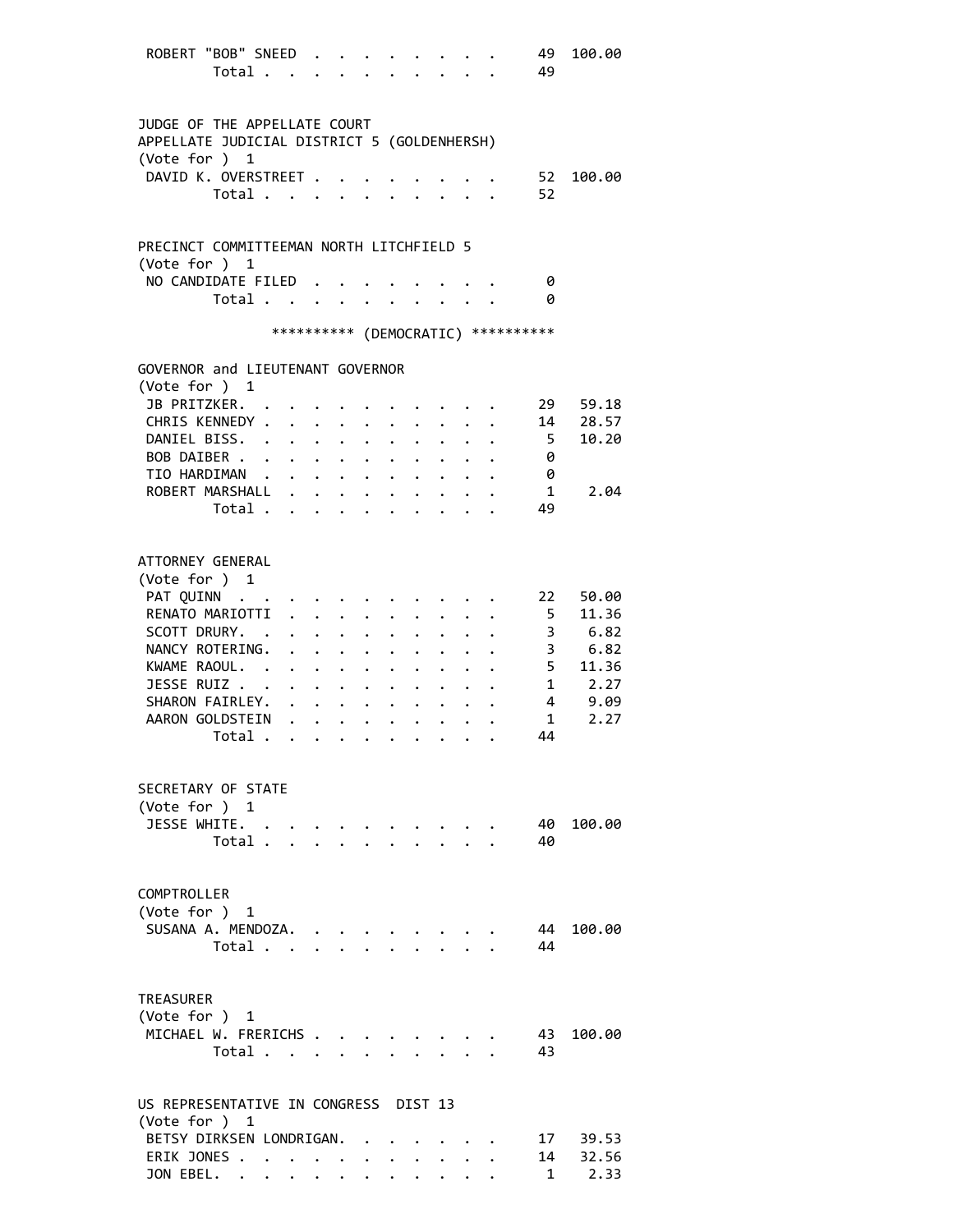| DAVID M. GILL<br>ANGEL SIDES.                                                             | Total $\cdots$ $\cdots$ $\cdots$ |                                                                                                        | $\ddotsc$ . The contract of $\ddotsc$ | $\bullet$ | $\bullet$ |                                                                          |                         | 6<br>5 <sup>5</sup><br>. 43 | 13.95<br>11.63 |
|-------------------------------------------------------------------------------------------|----------------------------------|--------------------------------------------------------------------------------------------------------|---------------------------------------|-----------|-----------|--------------------------------------------------------------------------|-------------------------|-----------------------------|----------------|
| STATE CENTRAL COMMITTEEWOMAN<br>(Vote for $)$ 1<br>JAYNE MAZZOTTI.                        |                                  |                                                                                                        |                                       |           |           | $\cdot$ $\cdot$ $\cdot$ $\cdot$ $\cdot$ $\cdot$                          |                         |                             | 29 69.05       |
| PAMELLA GRONEMEYER<br>Total .                                                             |                                  | $\mathbf{r}$ , $\mathbf{r}$ , $\mathbf{r}$ , $\mathbf{r}$ , $\mathbf{r}$ , $\mathbf{r}$ , $\mathbf{r}$ |                                       |           |           |                                                                          |                         | 13<br>42                    | 30.95          |
| STATE CENTRAL COMMITTEEMAN<br>(Vote for ) 1                                               |                                  |                                                                                                        |                                       |           |           |                                                                          |                         |                             |                |
| TERRY REDMAN .                                                                            | Total                            |                                                                                                        |                                       |           |           | $\mathcal{L}^{\text{max}}$                                               |                         | 41<br>41                    | 100.00         |
| STATE SENATOR IN THE 48TH DISTRICT<br>(Vote for ) 1                                       |                                  |                                                                                                        |                                       |           |           |                                                                          |                         |                             |                |
| ANDY MANAR                                                                                | Total                            |                                                                                                        |                                       |           |           |                                                                          |                         | 40<br>40                    | 100.00         |
| STATE REPRESENTATIVE IN THE GENERAL ASSEMBLY<br>REPRESENTATIVE 95TH DIST<br>(Vote for ) 1 |                                  |                                                                                                        |                                       |           |           |                                                                          |                         |                             |                |
| DILLON CLARK                                                                              | Total $\cdots$ $\cdots$          |                                                                                                        |                                       |           |           | $\ddotsc$                                                                |                         | 43<br>43                    | 100.00         |
| COUNTY CLERK MONTGOMERY COUNTY<br>(Vote for ) 1<br>NO CANDIDATE FILED                     |                                  |                                                                                                        |                                       |           |           |                                                                          |                         |                             |                |
|                                                                                           | Total                            |                                                                                                        |                                       |           |           | $\ddot{\phantom{0}}$                                                     | $\cdot$ $\cdot$ $\cdot$ | 0<br>0                      |                |
| COUNTY TREASURER MONTGOMERY COUNTY<br>(Vote for ) 1                                       |                                  |                                                                                                        |                                       |           |           |                                                                          |                         |                             |                |
| NIKKI LOHMAN                                                                              |                                  |                                                                                                        |                                       |           |           |                                                                          |                         | 41                          | 41 100.00      |
| COUNTY SHERIFF MONTGOMERY COUNTY<br>(Vote for ) 1                                         |                                  |                                                                                                        |                                       |           |           |                                                                          |                         |                             |                |
| MARK C. BRAZEL. .                                                                         | Total                            |                                                                                                        |                                       |           |           | $\mathbf{r} = \mathbf{r} + \mathbf{r}$ , where $\mathbf{r} = \mathbf{r}$ |                         | 44                          | 44 100.00      |
| STATE'S ATTORNEY (2 YR TERM) MONTGOMERY COUNTY<br>(Vote for ) 1                           |                                  |                                                                                                        |                                       |           |           |                                                                          |                         |                             |                |
| BRYANT "BUTCH" HITCHINGS                                                                  | Total                            |                                                                                                        |                                       |           |           |                                                                          |                         | 38                          | 38 100.00      |
| REGIONAL SUPERINTENDENT OF SCHOOLS<br>(BOND/CHR/EFF/FAY/MONT)<br>(Vote for ) 1            |                                  |                                                                                                        |                                       |           |           |                                                                          |                         |                             |                |
| JULIE WOLLERMAN                                                                           | Total                            |                                                                                                        |                                       |           |           |                                                                          |                         | 40<br>40                    | 100.00         |
| COUNTY BOARD MEMBER 7<br>(Vote for ) 1                                                    |                                  |                                                                                                        |                                       |           |           |                                                                          |                         |                             |                |
| NO CANDIDATE FILED                                                                        | Total                            |                                                                                                        |                                       |           |           |                                                                          |                         | 0<br>0                      |                |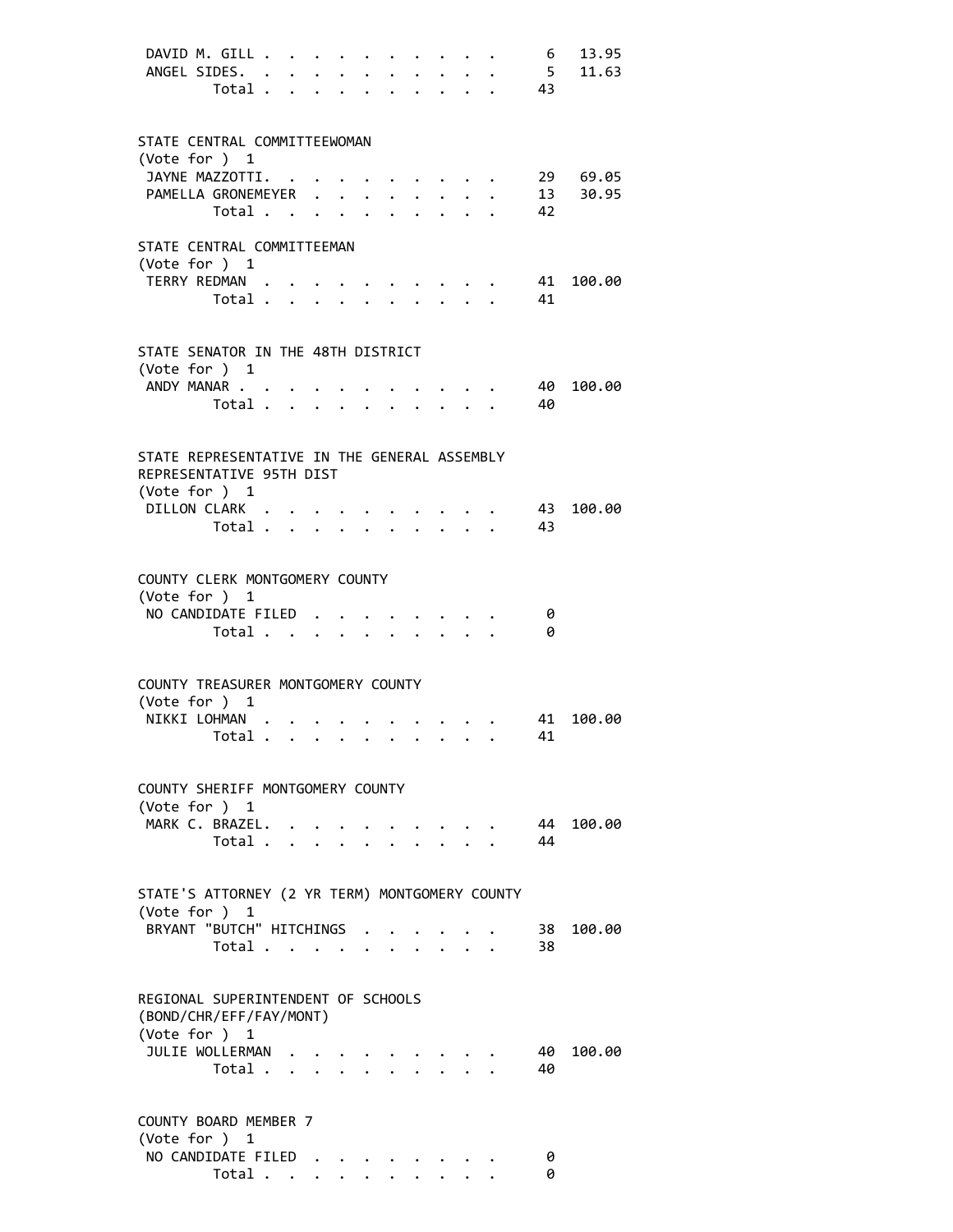| JUDGE OF THE APPELLATE COURT<br>APPELLATE JUDICIAL DISTRICT 5 (GOLDENHERSH)<br>(Vote for ) 1<br>KEVIN T. HOERNER .                                                                                                                                                                                                                                                                                                                                                                                                      | Total                                                                |                      |                      | $\ddot{\phantom{0}}$                 |                                                   |                                                                                                                                                                                                        | $\cdot$ $\cdot$ $\cdot$ $\cdot$ | 38<br>- 38                                                                                                                                 | 100.00                                                                                              |  |
|-------------------------------------------------------------------------------------------------------------------------------------------------------------------------------------------------------------------------------------------------------------------------------------------------------------------------------------------------------------------------------------------------------------------------------------------------------------------------------------------------------------------------|----------------------------------------------------------------------|----------------------|----------------------|--------------------------------------|---------------------------------------------------|--------------------------------------------------------------------------------------------------------------------------------------------------------------------------------------------------------|---------------------------------|--------------------------------------------------------------------------------------------------------------------------------------------|-----------------------------------------------------------------------------------------------------|--|
| PRECINCT COMMITTEEMAN NORTH LITCHFIELD 5<br>(Vote for ) 1<br>TED ELIZONDO.                                                                                                                                                                                                                                                                                                                                                                                                                                              | Total                                                                |                      |                      |                                      | $\ddot{\phantom{0}}$                              |                                                                                                                                                                                                        |                                 | - 46<br>46                                                                                                                                 | 100.00                                                                                              |  |
| PRECINCT REPORT<br>RUN DATE:04/04/18<br>RUN TIME:08:51 AM                                                                                                                                                                                                                                                                                                                                                                                                                                                               | 2018 GENERAL PRIMARY ELECTION<br>MARCH 20, 2018<br><b>STATISTICS</b> |                      |                      |                                      |                                                   |                                                                                                                                                                                                        |                                 |                                                                                                                                            | MONTGOMERY COUNTY, ILLINOIS OFFICIAL TOTALS                                                         |  |
| 1106 NORTH LITCHFIELD 6                                                                                                                                                                                                                                                                                                                                                                                                                                                                                                 |                                                                      |                      |                      |                                      |                                                   |                                                                                                                                                                                                        |                                 |                                                                                                                                            | VOTES PERCENT                                                                                       |  |
| REGISTERED VOTERS - TOTAL<br>REGISTERED VOTERS - REPUBLICAN .<br>REGISTERED VOTERS - DEMOCRATIC .<br>REGISTERED VOTERS - NONPARTISAN<br>BALLOTS CAST - TOTAL.<br>BALLOTS CAST - REPUBLICAN<br>BALLOTS CAST - DEMOCRATIC .<br>BALLOTS CAST - NONPARTISAN.<br>BALLOTS CAST - BLANK.<br>VOTER TURNOUT - TOTAL<br>VOTER TURNOUT - REPUBLICAN.<br>VOTER TURNOUT - DEMOCRATIC. .<br>VOTER TURNOUT - NONPARTISAN<br>VOTER TURNOUT - BLANK<br>GOVERNOR and LIEUTENANT GOVERNOR<br>(Vote for ) 1<br>BRUCE RAUNER<br>JEANNE IVES. | Total.                                                               |                      |                      | $\ddot{\phantom{0}}$<br>$\mathbf{L}$ | $\ddot{\phantom{a}}$<br>$\mathbf{L}^{\text{max}}$ | $\ddot{\phantom{0}}$<br>$\ddot{\phantom{0}}$<br>$\ddot{\phantom{0}}$<br>$\cdot$ $\cdot$ $\cdot$ $\cdot$ $\cdot$<br>$\mathbf{r} = \mathbf{r} + \mathbf{r}$ , where $\mathbf{r}$<br>$\ddot{\phantom{0}}$ |                                 | 706<br>277<br>123<br>13<br>195<br>139<br>56<br>$\mathbf{L}$<br>- 0<br>$1 \quad$<br>*********** (REPUBLICAN) ***********<br>63<br>72<br>135 | 39.24<br>17.42<br>1.84<br>71.28<br>28.72<br>.51<br>27.62<br>50.18<br>45.53<br>.14<br>46.67<br>53.33 |  |
| ATTORNEY GENERAL<br>(Vote for ) 1<br>ERIKA HAROLD.<br>GARY GRASSO.                                                                                                                                                                                                                                                                                                                                                                                                                                                      | Total.                                                               |                      |                      |                                      |                                                   |                                                                                                                                                                                                        |                                 | 80<br>37<br>117                                                                                                                            | 68.38<br>31.62                                                                                      |  |
| SECRETARY OF STATE<br>(Vote for ) 1<br>JASON HELLAND.                                                                                                                                                                                                                                                                                                                                                                                                                                                                   | Total .                                                              |                      |                      |                                      |                                                   |                                                                                                                                                                                                        |                                 | 106<br>106                                                                                                                                 | 100.00                                                                                              |  |
| COMPTROLLER<br>(Vote for ) 1<br>DARLENE SENGER.                                                                                                                                                                                                                                                                                                                                                                                                                                                                         | Total .                                                              | $\ddot{\phantom{1}}$ | $\ddot{\phantom{0}}$ |                                      |                                                   |                                                                                                                                                                                                        |                                 | 104<br>104                                                                                                                                 | 100.00                                                                                              |  |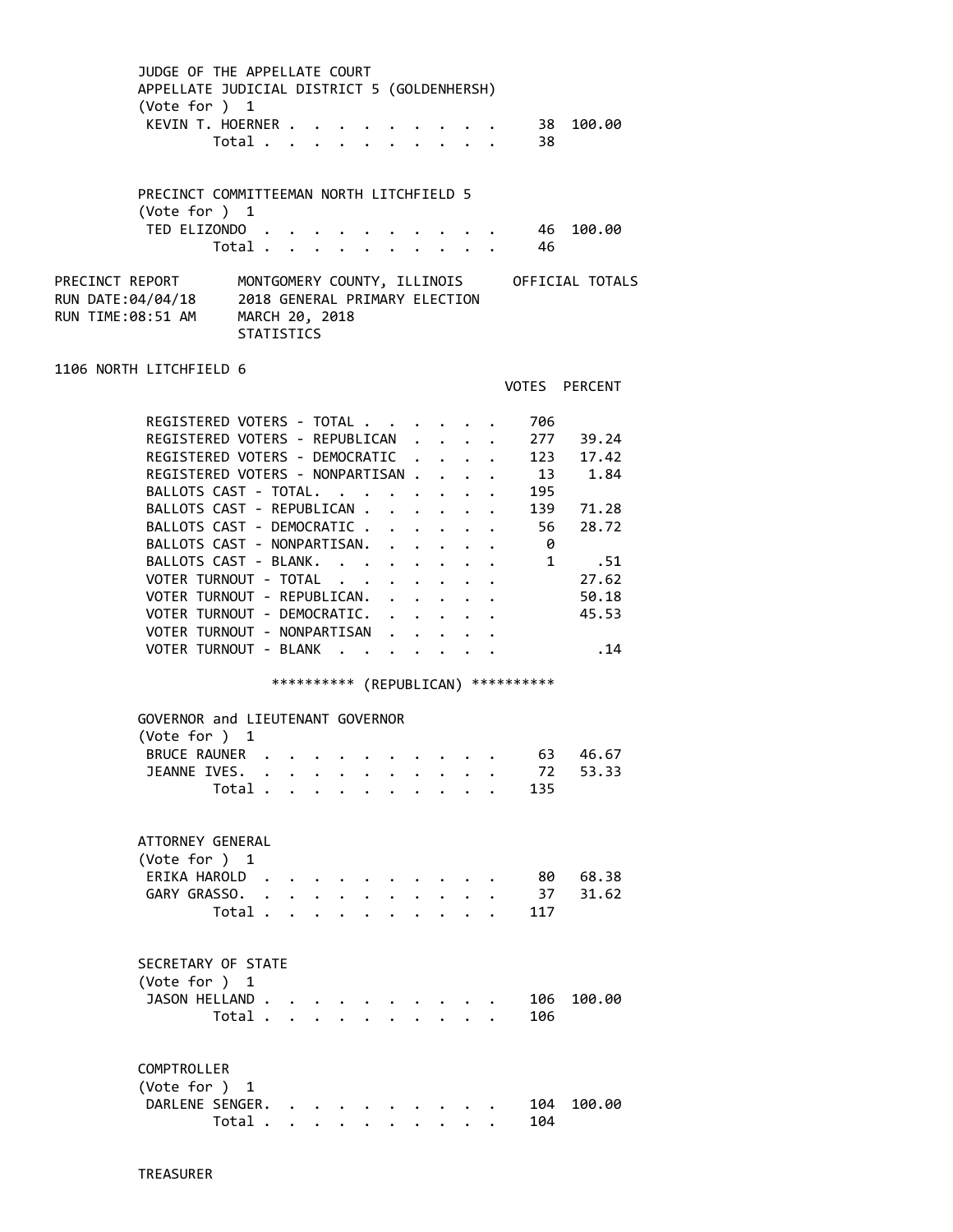| (Vote for $)$ 1<br>JIM DODGE                                                                 | Total         |  |              |             |                                                                                                                                                                                                                                       |                      |                                             | 104       | 104 100.00        |
|----------------------------------------------------------------------------------------------|---------------|--|--------------|-------------|---------------------------------------------------------------------------------------------------------------------------------------------------------------------------------------------------------------------------------------|----------------------|---------------------------------------------|-----------|-------------------|
| US REPRESENTATIVE IN CONGRESS 13TH DIST<br>(Vote for $)$ 1<br>RODNEY DAVIS                   |               |  |              |             |                                                                                                                                                                                                                                       |                      |                                             |           | 118 100.00        |
|                                                                                              | Total         |  |              | $\bullet$   | $\sim$ $\sim$                                                                                                                                                                                                                         | $\ddot{\phantom{0}}$ |                                             | 118       |                   |
| STATE SENATOR IN THE 48TH DISTRICT<br>(Vote for ) 1                                          |               |  |              |             |                                                                                                                                                                                                                                       |                      |                                             |           |                   |
| SETH MCMILLAN                                                                                | Total         |  |              |             | $\ddot{\phantom{0}}$                                                                                                                                                                                                                  |                      | $\mathbf{L} = \mathbf{L} \times \mathbf{L}$ | 104       | 104 100.00        |
| STATE REPRESENTATIVE IN THE GENERAL ASSEMBLY<br>REPRESENTATIVE 95TH DIST<br>(Vote for ) 1    |               |  |              |             |                                                                                                                                                                                                                                       |                      |                                             |           |                   |
| AVERY BOURNE.                                                                                | Total         |  | $\mathbf{r}$ |             | $\ddot{\phantom{a}}$                                                                                                                                                                                                                  |                      |                                             | 117       | 117 100.00        |
| COUNTY CLERK MONTGOMERY COUNTY<br>(Vote for ) 1                                              |               |  |              |             |                                                                                                                                                                                                                                       |                      |                                             |           |                   |
| SANDY LEITHEISER                                                                             | Total         |  |              |             |                                                                                                                                                                                                                                       |                      |                                             | 122       | 122 100.00        |
| COUNTY TREASURER MONTGOMERY COUNTY<br>(Vote for ) 1                                          |               |  |              |             |                                                                                                                                                                                                                                       |                      |                                             |           |                   |
| DANIEL T. ROBBINS.<br>JAY L. MARTIN                                                          | Total         |  | $\bullet$ .  | $\bullet$ . | $\ddot{\bullet}$ . The set of the set of the set of the set of the set of the set of the set of the set of the set of the set of the set of the set of the set of the set of the set of the set of the set of the set of the set of t |                      |                                             | 57<br>125 | 68 54.40<br>45.60 |
| COUNTY SHERIFF MONTGOMERY COUNTY<br>(Vote for $)$ 1                                          |               |  |              |             |                                                                                                                                                                                                                                       |                      |                                             |           |                   |
| RICK ROBBINS<br>SCOTT WOODS.                                                                 |               |  |              |             |                                                                                                                                                                                                                                       | $\cdots$             |                                             | 36        | 98 73.13<br>26.87 |
|                                                                                              | Total $\cdot$ |  |              |             |                                                                                                                                                                                                                                       |                      |                                             | 134       |                   |
| STATE'S ATTORNEY (2 YR TERM) MONTGOMERY COUNTY<br>(Vote for ) 1                              |               |  |              |             |                                                                                                                                                                                                                                       |                      |                                             |           |                   |
| NO CANDIDATE FILED                                                                           | Total         |  |              |             |                                                                                                                                                                                                                                       |                      |                                             | 0<br>0    |                   |
| REGIONAL SUPERINTENDENT OF SCHOOLS<br>(BOND/CHR/EFF/FAY/MONT)<br>(Vote for ) 1               |               |  |              |             |                                                                                                                                                                                                                                       |                      |                                             |           |                   |
| NO CANDIDATE FILED                                                                           | Total         |  |              |             |                                                                                                                                                                                                                                       |                      |                                             | 0<br>0    |                   |
| COUNTY BOARD MEMBER 7<br>(Vote for $)$ 1                                                     |               |  |              |             |                                                                                                                                                                                                                                       |                      |                                             |           |                   |
| ROBERT "BOB" SNEED                                                                           | Total         |  |              |             |                                                                                                                                                                                                                                       |                      |                                             | 122       | 122 100.00        |
| JUDGE OF THE APPELLATE COURT<br>APPELLATE JUDICIAL DISTRICT 5 (GOLDENHERSH)<br>(Vote for ) 1 |               |  |              |             |                                                                                                                                                                                                                                       |                      |                                             |           |                   |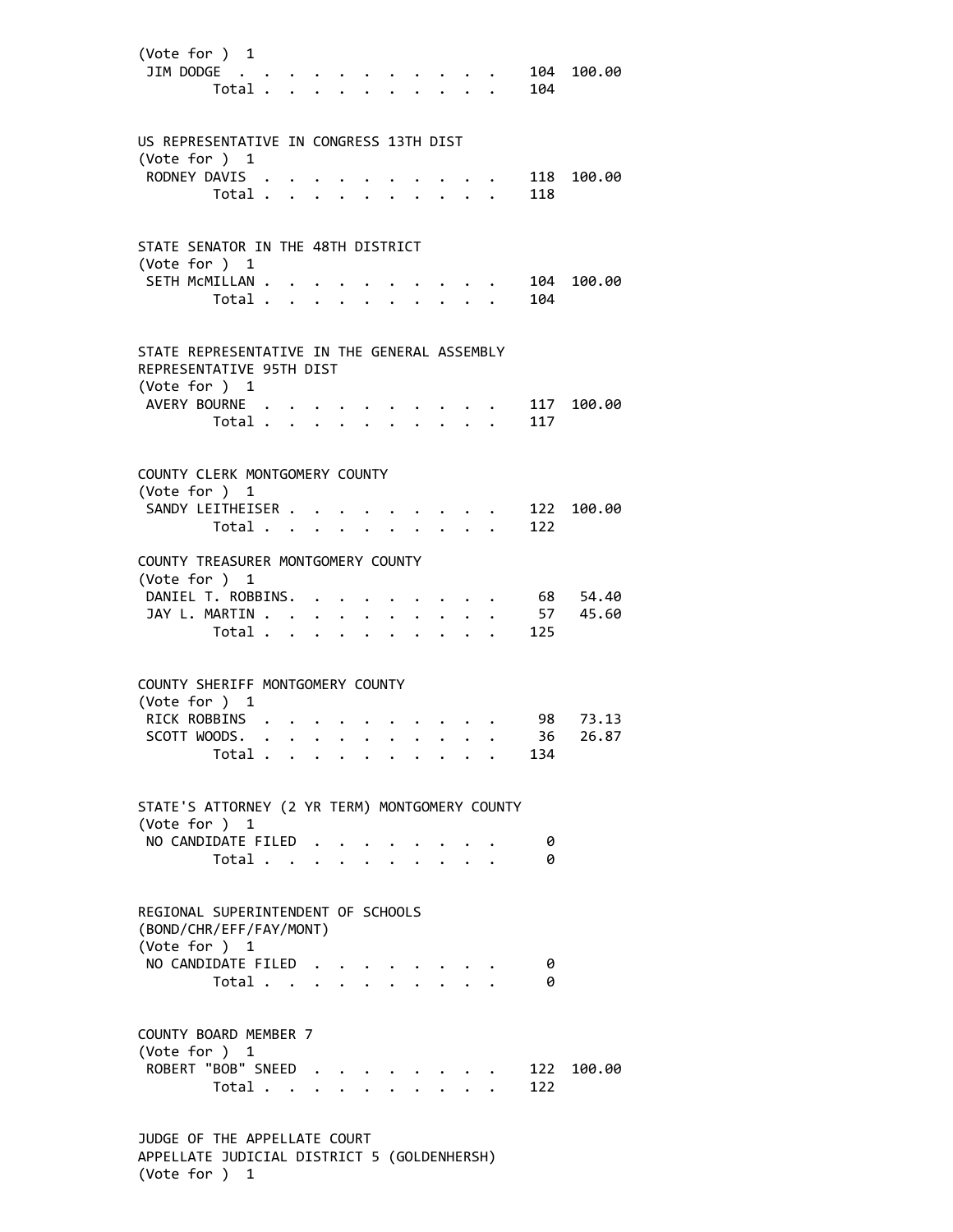| DAVID K. OVERSTREET .                    |         |                      |                      | $\ddot{\phantom{a}}$                                               |                      |                           | $\cdot$ $\cdot$ $\cdot$ $\cdot$ $\cdot$                                                                                                                                                                                               |                      |                      | 102                                 | 100.00              |
|------------------------------------------|---------|----------------------|----------------------|--------------------------------------------------------------------|----------------------|---------------------------|---------------------------------------------------------------------------------------------------------------------------------------------------------------------------------------------------------------------------------------|----------------------|----------------------|-------------------------------------|---------------------|
|                                          | Total   |                      |                      |                                                                    |                      |                           | $\mathbf{r} = \mathbf{r} \cdot \mathbf{r}$                                                                                                                                                                                            |                      |                      | 102                                 |                     |
|                                          |         |                      |                      |                                                                    |                      |                           |                                                                                                                                                                                                                                       |                      |                      |                                     |                     |
|                                          |         |                      |                      |                                                                    |                      |                           |                                                                                                                                                                                                                                       |                      |                      |                                     |                     |
| PRECINCT COMMITTEEMAN NORTH LITCHFIELD 6 |         |                      |                      |                                                                    |                      |                           |                                                                                                                                                                                                                                       |                      |                      |                                     |                     |
|                                          |         |                      |                      |                                                                    |                      |                           |                                                                                                                                                                                                                                       |                      |                      |                                     |                     |
| (Vote for ) $1$                          |         |                      |                      |                                                                    |                      |                           |                                                                                                                                                                                                                                       |                      |                      |                                     |                     |
| NO CANDIDATE FILED                       |         |                      |                      |                                                                    |                      |                           |                                                                                                                                                                                                                                       |                      |                      | 0                                   |                     |
|                                          | Total   |                      | $\bullet$            | $\bullet$ .                                                        |                      |                           |                                                                                                                                                                                                                                       | $\sim$ $\sim$        |                      | 0                                   |                     |
|                                          |         |                      |                      |                                                                    |                      |                           |                                                                                                                                                                                                                                       |                      |                      |                                     |                     |
|                                          |         |                      |                      |                                                                    |                      |                           |                                                                                                                                                                                                                                       |                      |                      | *********** (DEMOCRATIC) ********** |                     |
|                                          |         |                      |                      |                                                                    |                      |                           |                                                                                                                                                                                                                                       |                      |                      |                                     |                     |
| GOVERNOR and LIEUTENANT GOVERNOR         |         |                      |                      |                                                                    |                      |                           |                                                                                                                                                                                                                                       |                      |                      |                                     |                     |
| (Vote for ) 1                            |         |                      |                      |                                                                    |                      |                           |                                                                                                                                                                                                                                       |                      |                      |                                     |                     |
|                                          |         |                      |                      |                                                                    |                      |                           |                                                                                                                                                                                                                                       |                      |                      |                                     |                     |
| JB PRITZKER.                             |         |                      |                      |                                                                    |                      |                           |                                                                                                                                                                                                                                       |                      |                      | 38                                  | 70.37               |
| CHRIS KENNEDY .                          |         | $\ddot{\phantom{0}}$ |                      | $\sim$ 100 $\sim$ 100 $\sim$                                       |                      |                           |                                                                                                                                                                                                                                       |                      |                      | 12                                  | 22.22               |
| DANIEL BISS.                             |         |                      |                      | $\cdot$ $\cdot$ $\cdot$ $\cdot$ $\cdot$                            |                      |                           |                                                                                                                                                                                                                                       |                      |                      | $\overline{\mathbf{3}}$             | 5.56                |
| BOB DAIBER .                             |         |                      |                      | $\mathbf{u} = \mathbf{u} + \mathbf{u} + \mathbf{u} + \mathbf{u}$ . | $\sim$ $-$           |                           | $\ddotsc$ $\ddotsc$                                                                                                                                                                                                                   |                      |                      | 0                                   |                     |
| TIO HARDIMAN                             |         |                      |                      | $\mathbf{r} = \mathbf{r} + \mathbf{r} + \mathbf{r}$ .              | $\sim$               |                           | $\ddot{\phantom{0}}$                                                                                                                                                                                                                  | $\mathbf{L}$         |                      | $\mathbf{1}$                        | 1.85                |
| ROBERT MARSHALL                          |         |                      |                      |                                                                    |                      |                           |                                                                                                                                                                                                                                       |                      |                      | - 0                                 |                     |
|                                          | Total   |                      |                      |                                                                    |                      |                           |                                                                                                                                                                                                                                       |                      |                      | 54                                  |                     |
|                                          |         |                      |                      |                                                                    |                      |                           |                                                                                                                                                                                                                                       |                      |                      |                                     |                     |
|                                          |         |                      |                      |                                                                    |                      |                           |                                                                                                                                                                                                                                       |                      |                      |                                     |                     |
|                                          |         |                      |                      |                                                                    |                      |                           |                                                                                                                                                                                                                                       |                      |                      |                                     |                     |
| ATTORNEY GENERAL                         |         |                      |                      |                                                                    |                      |                           |                                                                                                                                                                                                                                       |                      |                      |                                     |                     |
| (Vote for ) 1                            |         |                      |                      |                                                                    |                      |                           |                                                                                                                                                                                                                                       |                      |                      |                                     |                     |
| PAT QUINN                                |         |                      |                      |                                                                    |                      |                           |                                                                                                                                                                                                                                       |                      |                      | 38                                  | 74.51               |
| RENATO MARIOTTI                          |         |                      |                      | $\ddot{\phantom{a}}$                                               |                      | $\mathbf{L}$ $\mathbf{L}$ | $\sim$                                                                                                                                                                                                                                | $\ddot{\phantom{0}}$ |                      | 2                                   | 3.92                |
| SCOTT DRURY. .                           |         |                      |                      |                                                                    |                      |                           |                                                                                                                                                                                                                                       |                      |                      |                                     | 3 5.88              |
|                                          |         |                      |                      |                                                                    |                      |                           | .                                                                                                                                                                                                                                     |                      | $\ddot{\phantom{a}}$ |                                     |                     |
| NANCY ROTERING.                          |         |                      |                      |                                                                    |                      |                           | $\ddot{\phantom{0}}$                                                                                                                                                                                                                  |                      |                      |                                     | 2, 3.92             |
| KWAME RAOUL.                             |         |                      |                      |                                                                    |                      |                           |                                                                                                                                                                                                                                       |                      |                      |                                     | 2, 3.92             |
| JESSE RUIZ                               |         |                      |                      |                                                                    |                      |                           |                                                                                                                                                                                                                                       |                      |                      |                                     | 1 1.96              |
| SHARON FAIRLEY. .                        |         |                      |                      |                                                                    |                      |                           | $\cdot$ $\cdot$ $\cdot$ $\cdot$ $\cdot$ $\cdot$ $\cdot$                                                                                                                                                                               |                      |                      |                                     | $3^{\circ}$<br>5.88 |
| AARON GOLDSTEIN                          |         |                      |                      | <b>Contract Contract Contract</b>                                  |                      |                           | $\ddot{\bullet}$ . The set of the set of the set of the set of the set of the set of the set of the set of the set of the set of the set of the set of the set of the set of the set of the set of the set of the set of the set of t |                      |                      | 0                                   |                     |
|                                          | Total   |                      |                      | $\ddotsc$                                                          |                      |                           |                                                                                                                                                                                                                                       |                      |                      | 51                                  |                     |
|                                          |         |                      |                      |                                                                    |                      |                           |                                                                                                                                                                                                                                       |                      |                      |                                     |                     |
|                                          |         |                      |                      |                                                                    |                      |                           |                                                                                                                                                                                                                                       |                      |                      |                                     |                     |
|                                          |         |                      |                      |                                                                    |                      |                           |                                                                                                                                                                                                                                       |                      |                      |                                     |                     |
| SECRETARY OF STATE                       |         |                      |                      |                                                                    |                      |                           |                                                                                                                                                                                                                                       |                      |                      |                                     |                     |
| (Vote for ) 1                            |         |                      |                      |                                                                    |                      |                           |                                                                                                                                                                                                                                       |                      |                      |                                     |                     |
| JESSE WHITE. .                           |         |                      |                      |                                                                    |                      |                           |                                                                                                                                                                                                                                       |                      |                      | 47                                  | 100.00              |
| Total .                                  |         |                      |                      |                                                                    |                      |                           |                                                                                                                                                                                                                                       |                      |                      | 47                                  |                     |
|                                          |         |                      |                      |                                                                    |                      |                           |                                                                                                                                                                                                                                       |                      |                      |                                     |                     |
|                                          |         |                      |                      |                                                                    |                      |                           |                                                                                                                                                                                                                                       |                      |                      |                                     |                     |
| COMPTROLLER                              |         |                      |                      |                                                                    |                      |                           |                                                                                                                                                                                                                                       |                      |                      |                                     |                     |
|                                          |         |                      |                      |                                                                    |                      |                           |                                                                                                                                                                                                                                       |                      |                      |                                     |                     |
| (Vote for ) 1                            |         |                      |                      |                                                                    |                      |                           |                                                                                                                                                                                                                                       |                      |                      |                                     |                     |
| SUSANA A. MENDOZA.                       |         |                      |                      |                                                                    |                      |                           |                                                                                                                                                                                                                                       |                      |                      | 45                                  | 100.00              |
|                                          | Total   |                      |                      |                                                                    |                      |                           | $\cdot$ $\cdot$ $\cdot$ $\cdot$                                                                                                                                                                                                       |                      |                      | 45                                  |                     |
|                                          |         |                      |                      |                                                                    |                      |                           |                                                                                                                                                                                                                                       |                      |                      |                                     |                     |
|                                          |         |                      |                      |                                                                    |                      |                           |                                                                                                                                                                                                                                       |                      |                      |                                     |                     |
| <b>TREASURER</b>                         |         |                      |                      |                                                                    |                      |                           |                                                                                                                                                                                                                                       |                      |                      |                                     |                     |
| (Vote for ) 1                            |         |                      |                      |                                                                    |                      |                           |                                                                                                                                                                                                                                       |                      |                      |                                     |                     |
| MICHAEL W. FRERICHS                      |         |                      |                      |                                                                    |                      |                           |                                                                                                                                                                                                                                       |                      |                      |                                     |                     |
|                                          |         |                      |                      |                                                                    |                      |                           |                                                                                                                                                                                                                                       |                      |                      | 43                                  | 100.00              |
|                                          | Total   |                      |                      |                                                                    |                      |                           | $\mathbf{r}$ and $\mathbf{r}$ and $\mathbf{r}$                                                                                                                                                                                        |                      |                      | 43                                  |                     |
|                                          |         |                      |                      |                                                                    |                      |                           |                                                                                                                                                                                                                                       |                      |                      |                                     |                     |
|                                          |         |                      |                      |                                                                    |                      |                           |                                                                                                                                                                                                                                       |                      |                      |                                     |                     |
| US REPRESENTATIVE IN CONGRESS DIST 13    |         |                      |                      |                                                                    |                      |                           |                                                                                                                                                                                                                                       |                      |                      |                                     |                     |
| (Vote for ) 1                            |         |                      |                      |                                                                    |                      |                           |                                                                                                                                                                                                                                       |                      |                      |                                     |                     |
| BETSY DIRKSEN LONDRIGAN.                 |         |                      |                      |                                                                    |                      |                           |                                                                                                                                                                                                                                       |                      |                      | 24                                  | 52.17               |
| ERIK JONES                               |         |                      |                      |                                                                    |                      |                           |                                                                                                                                                                                                                                       |                      |                      | 12                                  | 26.09               |
|                                          |         |                      |                      |                                                                    |                      |                           |                                                                                                                                                                                                                                       |                      |                      |                                     |                     |
| JON EBEL. .                              | $\sim$  | $\mathbf{L}$         | $\ddot{\phantom{0}}$ | $\ddot{\phantom{0}}$                                               |                      | $\ddot{\phantom{0}}$      | $\ddot{\phantom{0}}$                                                                                                                                                                                                                  | $\mathbf{L}$         |                      | $\overline{\mathbf{3}}$             | 6.52                |
| DAVID M. GILL .                          |         |                      |                      |                                                                    |                      |                           | $\mathbf{r}$ , $\mathbf{r}$ , $\mathbf{r}$ , $\mathbf{r}$ , $\mathbf{r}$ , $\mathbf{r}$ , $\mathbf{r}$                                                                                                                                |                      |                      | $5 -$                               | 10.87               |
| ANGEL SIDES. .                           |         |                      |                      | $\cdot$ $\cdot$ $\cdot$ $\cdot$                                    | $\ddot{\phantom{0}}$ | $\ddot{\phantom{0}}$      | $\ddot{\phantom{0}}$                                                                                                                                                                                                                  | $\ddot{\phantom{0}}$ |                      | $\mathbf{2}$                        | 4.35                |
|                                          | Total . |                      |                      | $\mathbf{1}$ $\mathbf{1}$ $\mathbf{1}$ $\mathbf{1}$ $\mathbf{1}$   | $\ddot{\phantom{0}}$ | $\ddot{\phantom{0}}$      |                                                                                                                                                                                                                                       |                      |                      | 46                                  |                     |
|                                          |         |                      |                      |                                                                    |                      |                           |                                                                                                                                                                                                                                       |                      |                      |                                     |                     |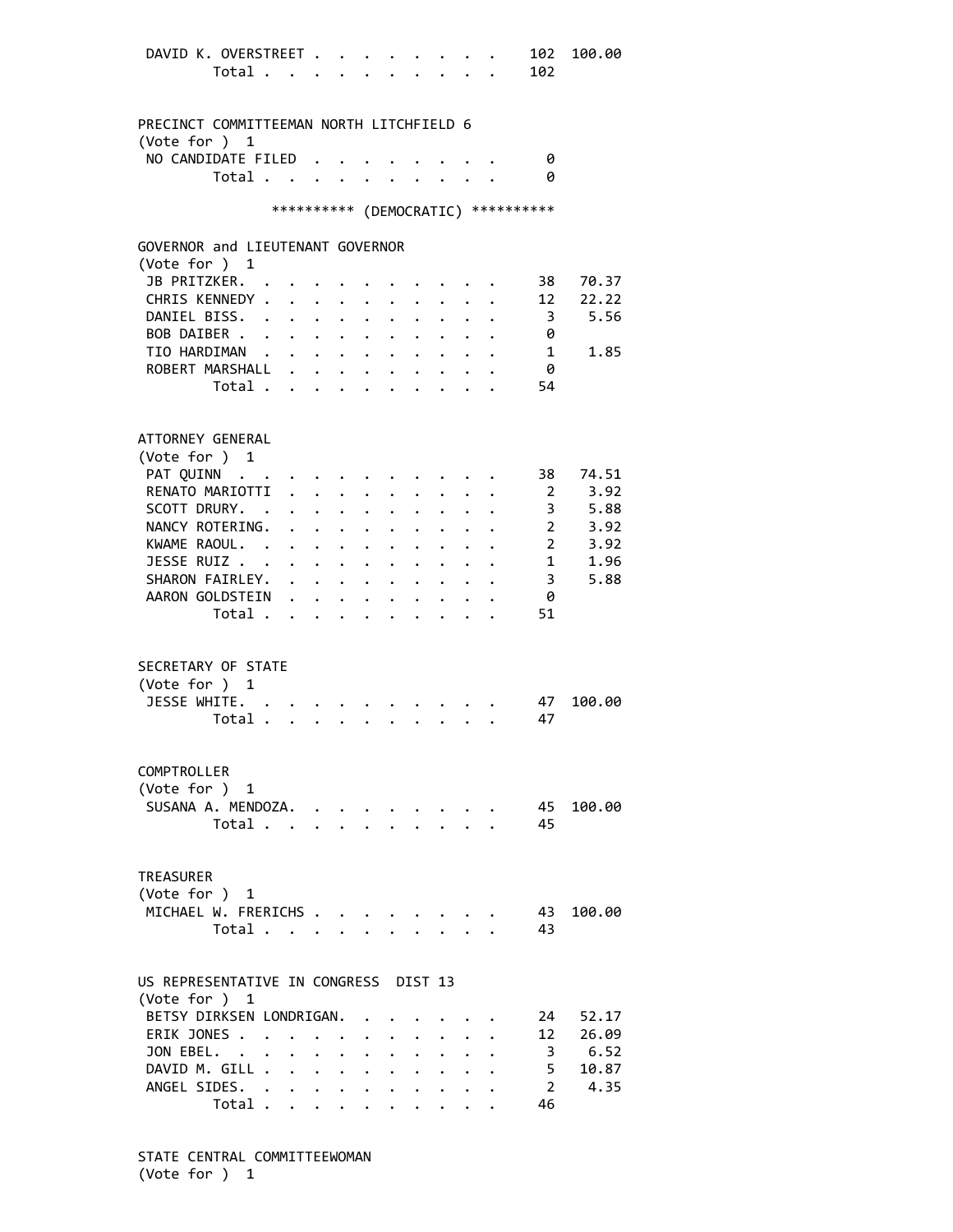|                                                                                              | JAYNE MAZZOTTI.<br>PAMELLA GRONEMEYER<br>Total         |  |              | $\mathbf{L}^{\text{max}}$ |                                                 |                         | 45 |             | 30 66.67<br>15 33.33 |
|----------------------------------------------------------------------------------------------|--------------------------------------------------------|--|--------------|---------------------------|-------------------------------------------------|-------------------------|----|-------------|----------------------|
| STATE CENTRAL COMMITTEEMAN                                                                   |                                                        |  |              |                           |                                                 |                         |    |             |                      |
| (Vote for ) 1                                                                                | TERRY REDMAN<br>Total                                  |  |              |                           |                                                 |                         |    | 44<br>44    | 100.00               |
| STATE SENATOR IN THE 48TH DISTRICT<br>(Vote for ) 1                                          |                                                        |  |              |                           |                                                 |                         |    |             |                      |
|                                                                                              | ANDY MANAR<br>Total                                    |  |              |                           |                                                 |                         |    | 50<br>50    | 100.00               |
| STATE REPRESENTATIVE IN THE GENERAL ASSEMBLY<br>REPRESENTATIVE 95TH DIST<br>(Vote for ) 1    |                                                        |  |              |                           |                                                 |                         |    |             |                      |
|                                                                                              | DILLON CLARK<br>Total                                  |  | $\mathbf{L}$ |                           | $\mathbf{L} = \mathbf{L}$                       |                         |    | - 48<br>-48 | 100.00               |
| COUNTY CLERK MONTGOMERY COUNTY<br>(Vote for ) 1                                              |                                                        |  |              |                           |                                                 |                         |    |             |                      |
|                                                                                              | NO CANDIDATE FILED.<br>Total                           |  |              |                           |                                                 |                         |    | 0<br>0      |                      |
| COUNTY TREASURER MONTGOMERY COUNTY<br>(Vote for ) 1                                          |                                                        |  |              |                           |                                                 |                         |    |             |                      |
|                                                                                              | NIKKI LOHMAN<br>Total 43                               |  |              |                           |                                                 |                         |    | 43          | 100.00               |
| COUNTY SHERIFF MONTGOMERY COUNTY<br>(Vote for $)$ 1                                          |                                                        |  |              |                           |                                                 |                         |    |             |                      |
|                                                                                              | MARK C. BRAZEL.<br>Total $\cdots$                      |  |              |                           | $\cdot$ $\cdot$ $\cdot$ $\cdot$ $\cdot$ $\cdot$ | $\cdot$ $\cdot$ $\cdot$ |    | 47<br>47    | 100.00               |
| STATE'S ATTORNEY (2 YR TERM) MONTGOMERY COUNTY<br>(Vote for ) 1                              |                                                        |  |              |                           |                                                 |                         |    |             |                      |
|                                                                                              | BRYANT "BUTCH" HITCHINGS .<br>Total                    |  |              |                           |                                                 |                         |    | - 43<br>43  | 100.00               |
| REGIONAL SUPERINTENDENT OF SCHOOLS<br>(BOND/CHR/EFF/FAY/MONT)<br>(Vote for ) 1               |                                                        |  |              |                           |                                                 |                         |    |             |                      |
|                                                                                              | JULIE WOLLERMAN<br>Total                               |  |              |                           |                                                 |                         |    | 44<br>44    | 100.00               |
| COUNTY BOARD MEMBER 7<br>(Vote for ) 1                                                       |                                                        |  |              |                           |                                                 |                         |    |             |                      |
|                                                                                              | NO CANDIDATE FILED<br>Total $\cdots$ $\cdots$ $\cdots$ |  |              |                           |                                                 |                         |    | 0<br>0      |                      |
| JUDGE OF THE APPELLATE COURT<br>APPELLATE JUDICIAL DISTRICT 5 (GOLDENHERSH)<br>(Vote for ) 1 |                                                        |  |              |                           |                                                 |                         |    |             |                      |
|                                                                                              | KEVIN T. HOERNER<br>Total $\cdots$ $\cdots$ $\cdots$   |  |              |                           |                                                 |                         |    | 41<br>41    | 100.00               |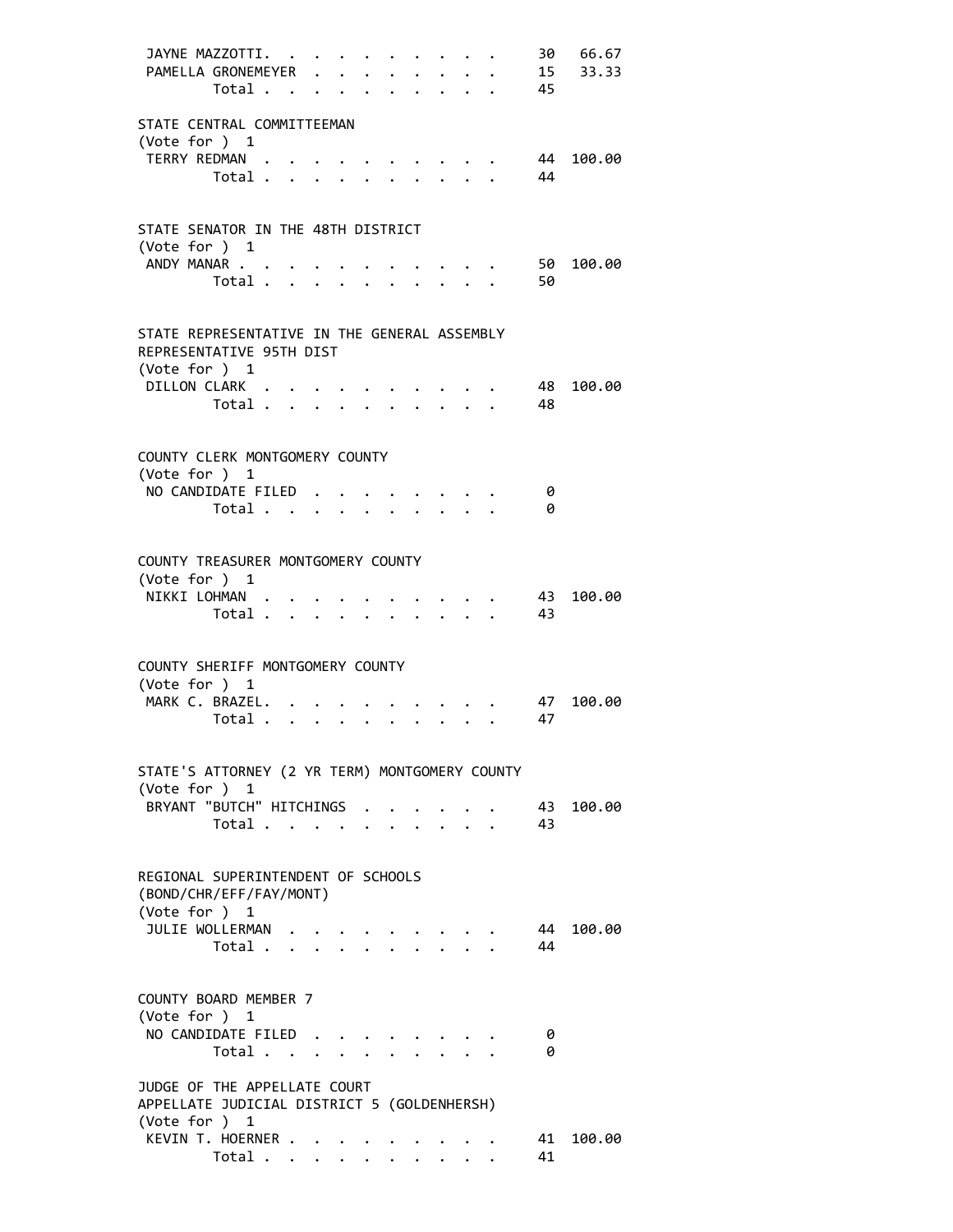| PRECINCT COMMITTEEMAN NORTH LITCHFIELD 6<br>(Note for ) 1<br>CHUCK NAPIER                     |                                                                      |                           |              |                                              |                                                                      |                                                    |                                             |                                      | . 47 100.00                                 |  |
|-----------------------------------------------------------------------------------------------|----------------------------------------------------------------------|---------------------------|--------------|----------------------------------------------|----------------------------------------------------------------------|----------------------------------------------------|---------------------------------------------|--------------------------------------|---------------------------------------------|--|
|                                                                                               | Total .                                                              | $\mathbf{L} = \mathbf{L}$ |              |                                              |                                                                      |                                                    |                                             | 47                                   |                                             |  |
| PRECINCT REPORT<br>RUN DATE:04/04/18<br>RUN TIME:08:51 AM                                     | 2018 GENERAL PRIMARY FLECTION<br>MARCH 20, 2018<br><b>STATISTICS</b> |                           |              |                                              |                                                                      |                                                    |                                             |                                      | MONTGOMERY COUNTY, ILLINOIS OFFICIAL TOTALS |  |
| 1201 PITMAN                                                                                   |                                                                      |                           |              |                                              |                                                                      |                                                    |                                             |                                      |                                             |  |
|                                                                                               |                                                                      |                           |              |                                              |                                                                      |                                                    |                                             |                                      | VOTES PERCENT                               |  |
| REGISTERED VOTERS - TOTAL<br>REGISTERED VOTERS - REPUBLICAN<br>REGISTERED VOTERS - DEMOCRATIC |                                                                      |                           |              |                                              | $\mathbf{L}$                                                         |                                                    | $\mathbf{r}$ . The set of $\mathbf{r}$      | 255                                  | 107 41.96<br>62 24.31                       |  |
| REGISTERED VOTERS - NONPARTISAN.<br>BALLOTS CAST - TOTAL.                                     |                                                                      |                           |              |                                              |                                                                      | $\ddot{\phantom{0}}$                               |                                             | 92                                   | 18 7.06                                     |  |
| BALLOTS CAST - REPUBLICAN .<br>BALLOTS CAST - DEMOCRATIC .<br>BALLOTS CAST - NONPARTISAN.     |                                                                      |                           |              | $\mathbf{L}$                                 | $\ddot{\phantom{0}}$<br>$\ddot{\phantom{0}}$<br>$\ddot{\phantom{a}}$ | $\mathbf{L}$                                       |                                             | 26<br>0                              | 66 71.74<br>28.26                           |  |
| BALLOTS CAST - BLANK.<br>VOTER TURNOUT - TOTAL                                                |                                                                      |                           |              | $\ddot{\phantom{0}}$                         | $\ddot{\phantom{1}}$<br>$\ddot{\phantom{0}}$                         |                                                    | $\mathbf{L} = \mathbf{L} \times \mathbf{L}$ | 0                                    | 36.08                                       |  |
| VOTER TURNOUT - REPUBLICAN.<br>VOTER TURNOUT - DEMOCRATIC.                                    |                                                                      |                           |              | $\ddot{\phantom{0}}$<br>$\ddot{\phantom{0}}$ | $\ddot{\phantom{0}}$                                                 | $\ddot{\phantom{0}}$                               |                                             |                                      | 61.68<br>41.94                              |  |
| VOTER TURNOUT - NONPARTISAN<br>VOTER TURNOUT - BLANK                                          |                                                                      |                           |              | $\ddot{\phantom{a}}$                         |                                                                      | $\cdot$ $\cdot$ $\cdot$ $\cdot$<br>$\cdot$ $\cdot$ |                                             |                                      |                                             |  |
|                                                                                               |                                                                      |                           |              |                                              |                                                                      |                                                    |                                             | *********** (REPUBLICAN) *********** |                                             |  |
| GOVERNOR and LIEUTENANT GOVERNOR                                                              |                                                                      |                           |              |                                              |                                                                      |                                                    |                                             |                                      |                                             |  |
| (Vote for ) 1                                                                                 |                                                                      |                           |              |                                              |                                                                      |                                                    |                                             |                                      |                                             |  |
| <b>BRUCE RAUNER</b><br>JEANNE IVES.                                                           |                                                                      |                           |              |                                              |                                                                      |                                                    |                                             | 34                                   | 30 46.88<br>53.13                           |  |
|                                                                                               | Total.                                                               |                           |              |                                              |                                                                      |                                                    |                                             | 64                                   |                                             |  |
| ATTORNEY GENERAL<br>(Vote for ) 1                                                             |                                                                      |                           |              |                                              |                                                                      |                                                    |                                             |                                      |                                             |  |
| ERIKA HAROLD.                                                                                 |                                                                      |                           |              |                                              |                                                                      |                                                    |                                             | 34                                   | 58.62                                       |  |
| GARY GRASSO. .                                                                                | Total.                                                               |                           |              |                                              |                                                                      |                                                    |                                             | 24<br>58                             | 41.38                                       |  |
| SECRETARY OF STATE<br>(Vote for ) 1<br>JASON HELLAND                                          | Total                                                                | $\mathbf{L}$              | $\mathbf{L}$ |                                              |                                                                      |                                                    |                                             | 54<br>54                             | 100.00                                      |  |
| COMPTROLLER<br>(Vote for ) 1<br>DARLENE SENGER.                                               | Total                                                                |                           |              |                                              |                                                                      |                                                    |                                             | 54<br>54                             | 100.00                                      |  |

| TREASURER     |  |  |  |  |  |     |           |
|---------------|--|--|--|--|--|-----|-----------|
| (Vote for ) 1 |  |  |  |  |  |     |           |
| JIM DODGE.    |  |  |  |  |  |     | 54 100.00 |
| Total         |  |  |  |  |  | -54 |           |

 US REPRESENTATIVE IN CONGRESS 13TH DIST (Vote for ) 1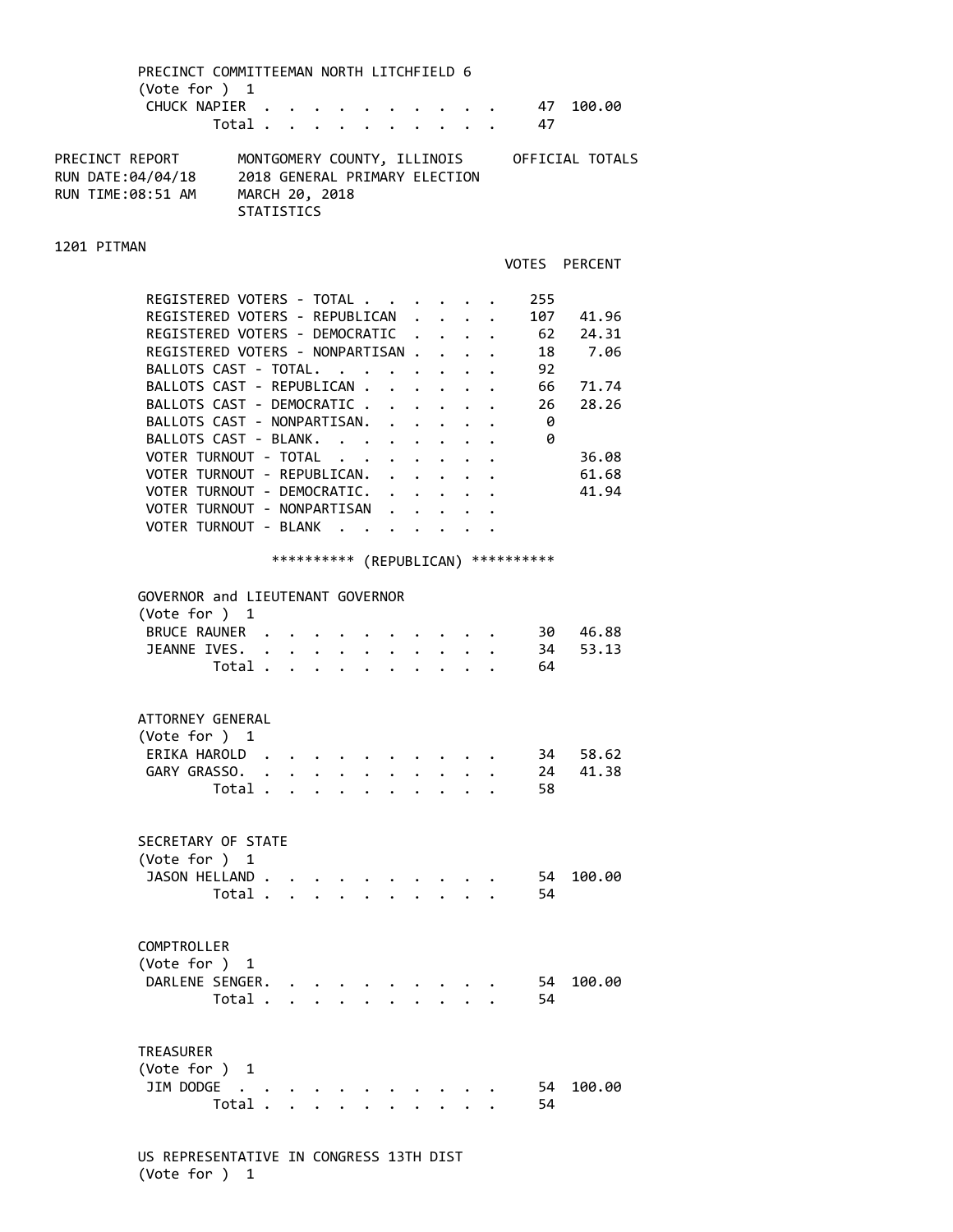| RODNEY DAVIS<br>Total .                                                     |              |                      |                                                                     |                                   |                                  |                                 |                         | 58<br>58 | 100.00   |
|-----------------------------------------------------------------------------|--------------|----------------------|---------------------------------------------------------------------|-----------------------------------|----------------------------------|---------------------------------|-------------------------|----------|----------|
| STATE SENATOR IN THE 48TH DISTRICT                                          |              |                      |                                                                     |                                   |                                  |                                 |                         |          |          |
| (Vote for ) 1<br>SETH MCMILLAN .<br>Total .                                 |              |                      |                                                                     |                                   |                                  |                                 |                         | 56<br>56 | 100.00   |
|                                                                             |              | $\ddot{\phantom{a}}$ |                                                                     |                                   |                                  |                                 |                         |          |          |
| STATE REPRESENTATIVE IN THE GENERAL ASSEMBLY<br>REPRESENTATIVE 95TH DIST    |              |                      |                                                                     |                                   |                                  |                                 |                         |          |          |
| (Vote for ) 1<br>AVERY BOURNE<br>Total                                      |              |                      | $\ddot{\phantom{a}}$                                                |                                   | $\bullet$ . The set of $\bullet$ | $\ddot{\phantom{0}}$            |                         | 60<br>60 | 100.00   |
|                                                                             |              |                      |                                                                     |                                   |                                  |                                 |                         |          |          |
| COUNTY CLERK MONTGOMERY COUNTY<br>(Vote for ) 1                             |              |                      |                                                                     |                                   |                                  |                                 |                         |          |          |
| SANDY LEITHEISER<br>Total                                                   |              |                      |                                                                     |                                   |                                  |                                 |                         | 62<br>62 | 100.00   |
| COUNTY TREASURER MONTGOMERY COUNTY<br>(Vote for ) 1                         |              |                      |                                                                     |                                   |                                  |                                 |                         |          |          |
| DANIEL T. ROBBINS. .                                                        |              |                      |                                                                     |                                   |                                  |                                 |                         |          | 32 52.46 |
| JAY L. MARTIN                                                               |              |                      | $\ddot{\phantom{a}}$                                                |                                   |                                  |                                 |                         |          | 29 47.54 |
| Total .                                                                     |              |                      |                                                                     |                                   |                                  |                                 |                         | 61       |          |
| COUNTY SHERIFF MONTGOMERY COUNTY<br>(Vote for ) 1                           |              |                      |                                                                     |                                   |                                  |                                 |                         |          |          |
| RICK ROBBINS .                                                              |              |                      |                                                                     |                                   |                                  |                                 |                         |          | 43 68.25 |
| SCOTT WOODS. .                                                              |              |                      | $\bullet$ .<br><br><br><br><br><br><br><br><br><br><br><br><br><br> |                                   |                                  |                                 |                         | 20       | 31.75    |
| Total .                                                                     | $\mathbf{r}$ | $\ddot{\phantom{a}}$ | $\sim$                                                              |                                   |                                  |                                 |                         | 63       |          |
| STATE'S ATTORNEY (2 YR TERM) MONTGOMERY COUNTY<br>(Vote for ) 1             |              |                      |                                                                     |                                   |                                  |                                 |                         |          |          |
| NO CANDIDATE FILED                                                          |              |                      |                                                                     | <b>Contract Contract Contract</b> |                                  |                                 |                         | 0        |          |
| Total $\cdots$ $\cdots$ $\cdots$ $\cdots$                                   |              |                      |                                                                     |                                   |                                  |                                 |                         | 0        |          |
| REGIONAL SUPERINTENDENT OF SCHOOLS<br>(BOND/CHR/EFF/FAY/MONT)               |              |                      |                                                                     |                                   |                                  |                                 |                         |          |          |
| (Vote for ) 1<br>NO CANDIDATE FILED                                         |              |                      |                                                                     |                                   |                                  |                                 |                         | 0        |          |
| Total                                                                       |              |                      |                                                                     |                                   |                                  |                                 |                         | 0        |          |
| COUNTY BOARD MEMBER 1<br>(Vote for ) 1                                      |              |                      |                                                                     |                                   |                                  |                                 |                         |          |          |
| JIM ALLEN                                                                   |              |                      |                                                                     |                                   |                                  |                                 |                         |          | 19 30.65 |
| MEGAN BEELER                                                                |              |                      |                                                                     |                                   |                                  |                                 |                         |          | 43 69.35 |
| Total                                                                       |              |                      |                                                                     |                                   | $\sim$                           |                                 | $\cdot$ $\cdot$ $\cdot$ | 62       |          |
| JUDGE OF THE APPELLATE COURT<br>APPELLATE JUDICIAL DISTRICT 5 (GOLDENHERSH) |              |                      |                                                                     |                                   |                                  |                                 |                         |          |          |
| (Vote for ) 1                                                               |              |                      |                                                                     |                                   |                                  |                                 |                         |          |          |
| DAVID K. OVERSTREET<br>Total                                                |              |                      |                                                                     |                                   |                                  | $\cdot$ $\cdot$ $\cdot$ $\cdot$ |                         | 50<br>50 | 100.00   |

 PRECINCT COMMITTEEMAN PITMAN (Vote for ) 1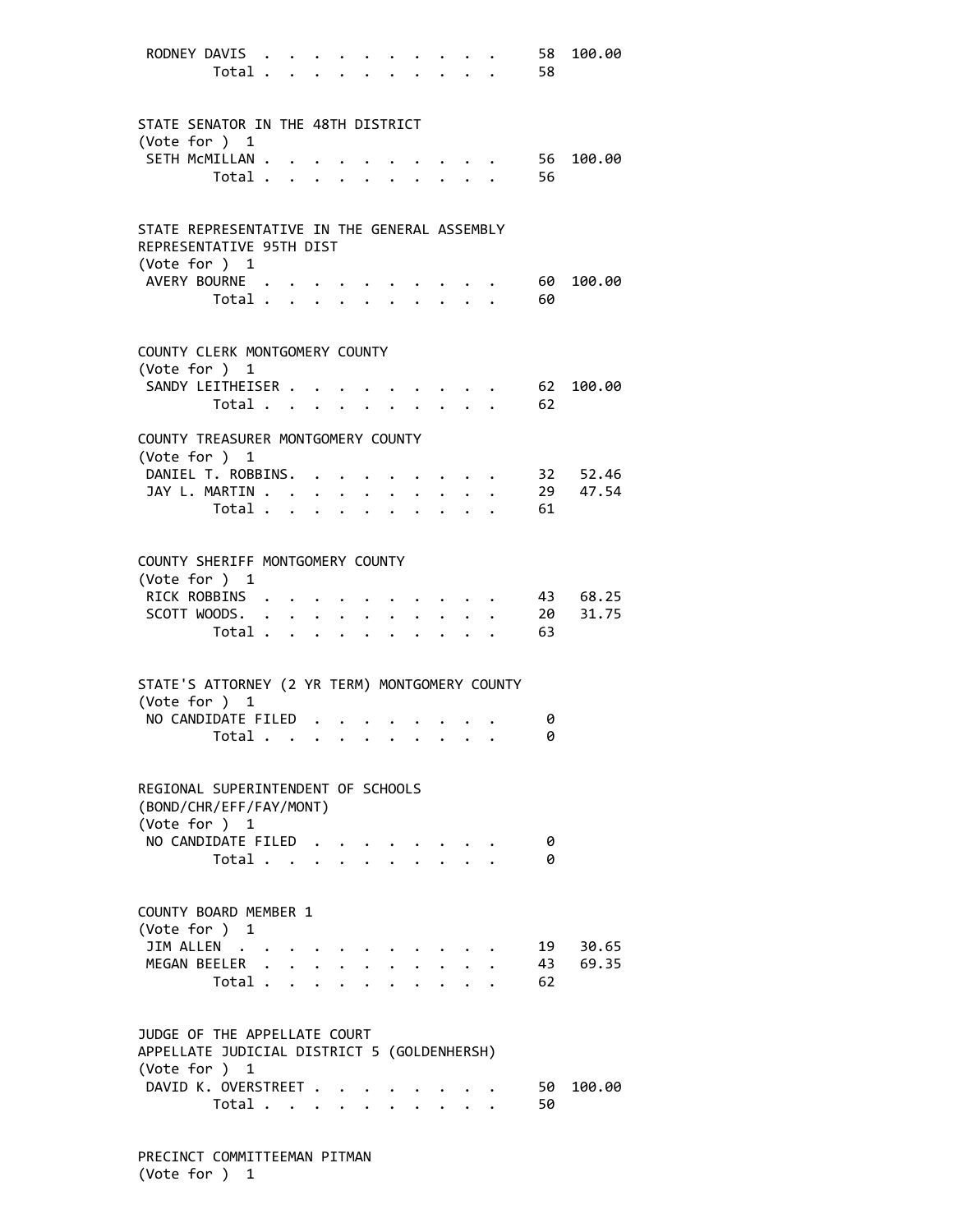| JEREMY L. JONES 56 100.00<br>Total 56 |  |  |  |  |                                    |  |
|---------------------------------------|--|--|--|--|------------------------------------|--|
|                                       |  |  |  |  | ********** (DEMOCRATIC) ********** |  |

| GOVERNOR and LIEUTENANT GOVERNOR<br>(Vote for ) 1 |                                  |                      |                                                       |                           |                                                                                                                                                                                                                                   |                           |                      |                                                     |                |             |
|---------------------------------------------------|----------------------------------|----------------------|-------------------------------------------------------|---------------------------|-----------------------------------------------------------------------------------------------------------------------------------------------------------------------------------------------------------------------------------|---------------------------|----------------------|-----------------------------------------------------|----------------|-------------|
| JB PRITZKER.                                      |                                  |                      |                                                       |                           |                                                                                                                                                                                                                                   |                           |                      |                                                     | 15             | 57.69       |
| CHRIS KENNEDY .                                   |                                  |                      |                                                       |                           |                                                                                                                                                                                                                                   |                           |                      |                                                     | 4              | 15.38       |
| DANIEL BISS.                                      |                                  |                      |                                                       |                           |                                                                                                                                                                                                                                   |                           |                      |                                                     | 5 <sub>1</sub> | 19.23       |
|                                                   | $\mathbf{L}$                     |                      | $\mathbf{L}^{\text{max}}$ , $\mathbf{L}^{\text{max}}$ | $\ddot{\phantom{0}}$      | $\sim$ $-$                                                                                                                                                                                                                        |                           |                      |                                                     |                |             |
| BOB DAIBER                                        |                                  |                      |                                                       |                           |                                                                                                                                                                                                                                   | $\ddot{\phantom{0}}$      |                      |                                                     | 0              |             |
| TIO HARDIMAN                                      |                                  |                      |                                                       |                           | $\mathbf{r}$ and $\mathbf{r}$ and $\mathbf{r}$ and $\mathbf{r}$                                                                                                                                                                   |                           | $\ddot{\phantom{0}}$ | $\mathbf{1}$ $\mathbf{1}$ $\mathbf{1}$ $\mathbf{1}$ | 0              |             |
| ROBERT MARSHALL                                   |                                  |                      |                                                       |                           |                                                                                                                                                                                                                                   |                           |                      |                                                     | -2             | 7.69        |
|                                                   | Total $\cdots$ $\cdots$ $\cdots$ |                      |                                                       |                           |                                                                                                                                                                                                                                   |                           |                      | $\ddot{\phantom{0}}$                                | 26             |             |
|                                                   |                                  |                      |                                                       |                           |                                                                                                                                                                                                                                   |                           |                      |                                                     |                |             |
|                                                   |                                  |                      |                                                       |                           |                                                                                                                                                                                                                                   |                           |                      |                                                     |                |             |
| ATTORNEY GENERAL                                  |                                  |                      |                                                       |                           |                                                                                                                                                                                                                                   |                           |                      |                                                     |                |             |
| (Vote for ) 1                                     |                                  |                      |                                                       |                           |                                                                                                                                                                                                                                   |                           |                      |                                                     |                |             |
| PAT QUINN                                         |                                  |                      |                                                       |                           |                                                                                                                                                                                                                                   |                           |                      |                                                     | 14             | 58.33       |
| RENATO MARIOTTI                                   |                                  |                      | $\mathbf{L}$ $\mathbf{L}$                             |                           | $\ddot{\phantom{a}}$                                                                                                                                                                                                              |                           | $\ddot{\phantom{1}}$ |                                                     | 1              | 4.17        |
|                                                   |                                  |                      |                                                       |                           |                                                                                                                                                                                                                                   |                           |                      |                                                     |                |             |
| SCOTT DRURY. .                                    |                                  |                      |                                                       |                           | $\mathbf{L}$ , $\mathbf{L}$ , $\mathbf{L}$                                                                                                                                                                                        | $\mathbf{L}$              | $\ddot{\phantom{0}}$ |                                                     |                | 2 8.33      |
| NANCY ROTERING.                                   |                                  | $\mathbf{L}$         |                                                       | $\mathbf{L} = \mathbf{L}$ | $\ddot{\phantom{0}}$                                                                                                                                                                                                              |                           | $\ddot{\phantom{0}}$ |                                                     |                | 4 16.67     |
| KWAME RAOUL.                                      |                                  |                      |                                                       |                           | $\mathbf{r} = \mathbf{r} + \mathbf{r}$ , where $\mathbf{r}$                                                                                                                                                                       |                           |                      |                                                     |                | $1 \t 4.17$ |
| JESSE RUIZ                                        |                                  |                      |                                                       |                           |                                                                                                                                                                                                                                   |                           |                      |                                                     | 0              |             |
| SHARON FAIRLEY. .                                 |                                  |                      |                                                       |                           | $\mathbf{r}$ , $\mathbf{r}$ , $\mathbf{r}$ , $\mathbf{r}$ , $\mathbf{r}$                                                                                                                                                          |                           |                      |                                                     | $2^{\circ}$    | 8.33        |
| AARON GOLDSTEIN                                   |                                  |                      | $\cdot$ $\cdot$ $\cdot$                               |                           | $\sim$                                                                                                                                                                                                                            |                           |                      |                                                     | 0              |             |
|                                                   |                                  |                      |                                                       |                           |                                                                                                                                                                                                                                   |                           |                      |                                                     |                |             |
|                                                   | Total .                          | $\mathbf{r}$         | $\mathbf{L}$                                          | $\mathbf{L}$              |                                                                                                                                                                                                                                   |                           |                      |                                                     | 24             |             |
|                                                   |                                  |                      |                                                       |                           |                                                                                                                                                                                                                                   |                           |                      |                                                     |                |             |
|                                                   |                                  |                      |                                                       |                           |                                                                                                                                                                                                                                   |                           |                      |                                                     |                |             |
| SECRETARY OF STATE                                |                                  |                      |                                                       |                           |                                                                                                                                                                                                                                   |                           |                      |                                                     |                |             |
| (Vote for ) 1                                     |                                  |                      |                                                       |                           |                                                                                                                                                                                                                                   |                           |                      |                                                     |                |             |
| JESSE WHITE. .                                    |                                  |                      |                                                       |                           |                                                                                                                                                                                                                                   |                           |                      |                                                     | 24             | 100.00      |
| Total .                                           |                                  |                      |                                                       |                           |                                                                                                                                                                                                                                   |                           |                      |                                                     | 24             |             |
|                                                   |                                  |                      |                                                       |                           |                                                                                                                                                                                                                                   |                           |                      |                                                     |                |             |
|                                                   |                                  |                      |                                                       |                           |                                                                                                                                                                                                                                   |                           |                      |                                                     |                |             |
| COMPTROLLER                                       |                                  |                      |                                                       |                           |                                                                                                                                                                                                                                   |                           |                      |                                                     |                |             |
|                                                   |                                  |                      |                                                       |                           |                                                                                                                                                                                                                                   |                           |                      |                                                     |                |             |
| (Vote for ) 1                                     |                                  |                      |                                                       |                           |                                                                                                                                                                                                                                   |                           |                      |                                                     |                |             |
| SUSANA A. MENDOZA.                                |                                  |                      |                                                       |                           |                                                                                                                                                                                                                                   |                           |                      |                                                     | 24             | 100.00      |
|                                                   | Total                            |                      |                                                       |                           |                                                                                                                                                                                                                                   |                           |                      |                                                     | 24             |             |
|                                                   |                                  |                      |                                                       |                           |                                                                                                                                                                                                                                   |                           |                      |                                                     |                |             |
|                                                   |                                  |                      |                                                       |                           |                                                                                                                                                                                                                                   |                           |                      |                                                     |                |             |
| TREASURER                                         |                                  |                      |                                                       |                           |                                                                                                                                                                                                                                   |                           |                      |                                                     |                |             |
| (Vote for ) 1                                     |                                  |                      |                                                       |                           |                                                                                                                                                                                                                                   |                           |                      |                                                     |                |             |
| MICHAEL W. FRERICHS                               |                                  |                      |                                                       |                           |                                                                                                                                                                                                                                   |                           |                      |                                                     | 25             | 100.00      |
| Total                                             |                                  |                      |                                                       |                           |                                                                                                                                                                                                                                   |                           |                      |                                                     | 25             |             |
|                                                   |                                  |                      |                                                       |                           |                                                                                                                                                                                                                                   |                           |                      |                                                     |                |             |
|                                                   |                                  |                      |                                                       |                           |                                                                                                                                                                                                                                   |                           |                      |                                                     |                |             |
|                                                   |                                  |                      |                                                       |                           |                                                                                                                                                                                                                                   |                           |                      |                                                     |                |             |
| US REPRESENTATIVE IN CONGRESS DIST 13             |                                  |                      |                                                       |                           |                                                                                                                                                                                                                                   |                           |                      |                                                     |                |             |
| (Vote for ) 1                                     |                                  |                      |                                                       |                           |                                                                                                                                                                                                                                   |                           |                      |                                                     |                |             |
| BETSY DIRKSEN LONDRIGAN.                          |                                  |                      |                                                       |                           |                                                                                                                                                                                                                                   |                           |                      |                                                     |                | 11 45.83    |
| ERIK JONES                                        |                                  |                      |                                                       |                           |                                                                                                                                                                                                                                   | $\mathbf{L} = \mathbf{L}$ |                      |                                                     |                | 8 33.33     |
| JON EBEL.                                         |                                  | $\ddot{\phantom{0}}$ | $\mathbf{L}$                                          |                           | $\ddot{\phantom{1}}$                                                                                                                                                                                                              |                           | $\ddot{\phantom{1}}$ | $\mathbf{L} = \mathbf{L}$                           |                | $1 \t 4.17$ |
| DAVID M. GILL .                                   |                                  |                      |                                                       |                           | $\mathbf{r}$ . The set of the set of the set of the set of the set of the set of the set of the set of the set of the set of the set of the set of the set of the set of the set of the set of the set of the set of the set of t |                           |                      |                                                     |                | 3 12.50     |
|                                                   |                                  |                      |                                                       |                           |                                                                                                                                                                                                                                   |                           |                      |                                                     |                |             |
| ANGEL SIDES.                                      |                                  |                      |                                                       |                           |                                                                                                                                                                                                                                   |                           | $\ddot{\phantom{a}}$ | $\ddot{\phantom{0}}$                                |                | 1 4.17      |
|                                                   |                                  |                      |                                                       |                           |                                                                                                                                                                                                                                   |                           | $\ddot{\phantom{0}}$ | $\ddot{\phantom{a}}$                                | 24             |             |
| Total                                             |                                  |                      |                                                       |                           |                                                                                                                                                                                                                                   |                           |                      |                                                     |                |             |
|                                                   |                                  |                      |                                                       |                           |                                                                                                                                                                                                                                   |                           |                      |                                                     |                |             |
|                                                   |                                  |                      |                                                       |                           |                                                                                                                                                                                                                                   |                           |                      |                                                     |                |             |
| STATE CENTRAL COMMITTEEWOMAN                      |                                  |                      |                                                       |                           |                                                                                                                                                                                                                                   |                           |                      |                                                     |                |             |
| (Vote for ) 1                                     |                                  |                      |                                                       |                           |                                                                                                                                                                                                                                   |                           |                      |                                                     |                |             |
|                                                   |                                  |                      |                                                       |                           |                                                                                                                                                                                                                                   |                           |                      |                                                     |                |             |
| JAYNE MAZZOTTI.                                   |                                  |                      |                                                       |                           |                                                                                                                                                                                                                                   |                           |                      |                                                     |                | 11 55.00    |
| PAMELLA GRONEMEYER                                |                                  |                      |                                                       |                           |                                                                                                                                                                                                                                   |                           |                      |                                                     | 9              | 45.00       |
|                                                   | Total $\cdots$ $\cdots$ $\cdots$ |                      |                                                       |                           |                                                                                                                                                                                                                                   |                           |                      |                                                     | 20             |             |

 STATE CENTRAL COMMITTEEMAN (Vote for ) 1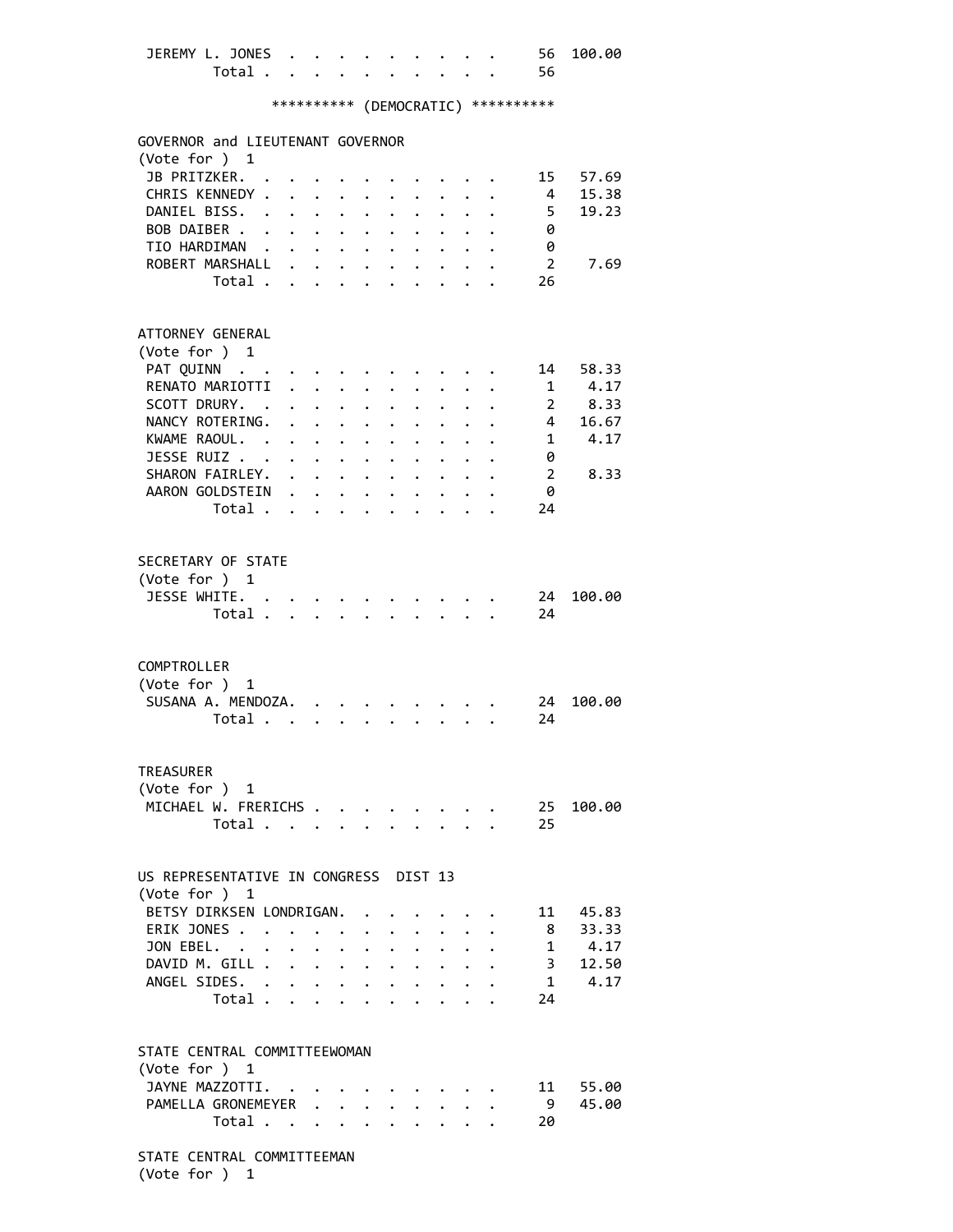|               | TERRY REDMAN<br>Total .                                                                      |                                             |  |  |                                                                       |                               | 20<br>20 | 100.00 |
|---------------|----------------------------------------------------------------------------------------------|---------------------------------------------|--|--|-----------------------------------------------------------------------|-------------------------------|----------|--------|
|               | STATE SENATOR IN THE 48TH DISTRICT<br>(Vote for ) 1                                          |                                             |  |  |                                                                       |                               |          |        |
|               | ANDY MANAR<br>Total                                                                          |                                             |  |  |                                                                       |                               | 24<br>24 | 100.00 |
|               | STATE REPRESENTATIVE IN THE GENERAL ASSEMBLY<br>REPRESENTATIVE 95TH DIST                     |                                             |  |  |                                                                       |                               |          |        |
|               | (Vote for $)$ 1<br>DILLON CLARK<br>Total                                                     |                                             |  |  |                                                                       |                               | 21<br>21 | 100.00 |
|               | COUNTY CLERK MONTGOMERY COUNTY<br>(Vote for ) 1                                              |                                             |  |  |                                                                       |                               |          |        |
|               | NO CANDIDATE FILED<br>$Total \cdot \cdot \cdot \cdot \cdot \cdot$                            |                                             |  |  | $\mathbf{r}$ , and $\mathbf{r}$ , and $\mathbf{r}$ , and $\mathbf{r}$ |                               | 0<br>0   |        |
|               | COUNTY TREASURER MONTGOMERY COUNTY<br>(Vote for ) 1                                          |                                             |  |  |                                                                       |                               |          |        |
|               | NIKKI LOHMAN.<br>Total .                                                                     | $\mathbf{L} = \mathbf{L} \times \mathbf{L}$ |  |  |                                                                       |                               | 21<br>21 | 100.00 |
| (Vote for ) 1 | COUNTY SHERIFF MONTGOMERY COUNTY                                                             |                                             |  |  |                                                                       |                               |          |        |
|               | MARK C. BRAZEL.<br>Total                                                                     |                                             |  |  |                                                                       |                               | 22<br>22 | 100.00 |
|               | STATE'S ATTORNEY (2 YR TERM) MONTGOMERY COUNTY<br>(Vote for ) 1                              |                                             |  |  |                                                                       |                               |          |        |
|               | BRYANT "BUTCH" HITCHINGS<br>Total $\cdots$ $\cdots$                                          |                                             |  |  | $\cdot$ $\cdot$ $\cdot$ $\cdot$ $\cdot$                               |                               | 22<br>22 | 100.00 |
|               | REGIONAL SUPERINTENDENT OF SCHOOLS<br>(BOND/CHR/EFF/FAY/MONT)<br>(Vote for ) 1               |                                             |  |  |                                                                       |                               |          |        |
|               | JULIE WOLLERMAN<br>Total                                                                     |                                             |  |  |                                                                       | $\mathbf{r}$ and $\mathbf{r}$ | 18<br>18 | 100.00 |
|               | COUNTY BOARD MEMBER 1<br>(Vote for ) 1                                                       |                                             |  |  |                                                                       |                               |          |        |
|               | NO CANDIDATE FILED<br>Total                                                                  |                                             |  |  |                                                                       |                               | 0<br>ø   |        |
|               | JUDGE OF THE APPELLATE COURT<br>APPELLATE JUDICIAL DISTRICT 5 (GOLDENHERSH)<br>(Vote for ) 1 |                                             |  |  |                                                                       |                               |          |        |
|               | KEVIN T. HOERNER<br>Total                                                                    | $\mathbf{L}$                                |  |  |                                                                       |                               | 19<br>19 | 100.00 |
| (Vote for ) 1 | PRECINCT COMMITTEEMAN PITMAN                                                                 |                                             |  |  |                                                                       |                               |          |        |
|               | NO CANDIDATE FILED<br>Total                                                                  |                                             |  |  |                                                                       |                               | 0<br>0   |        |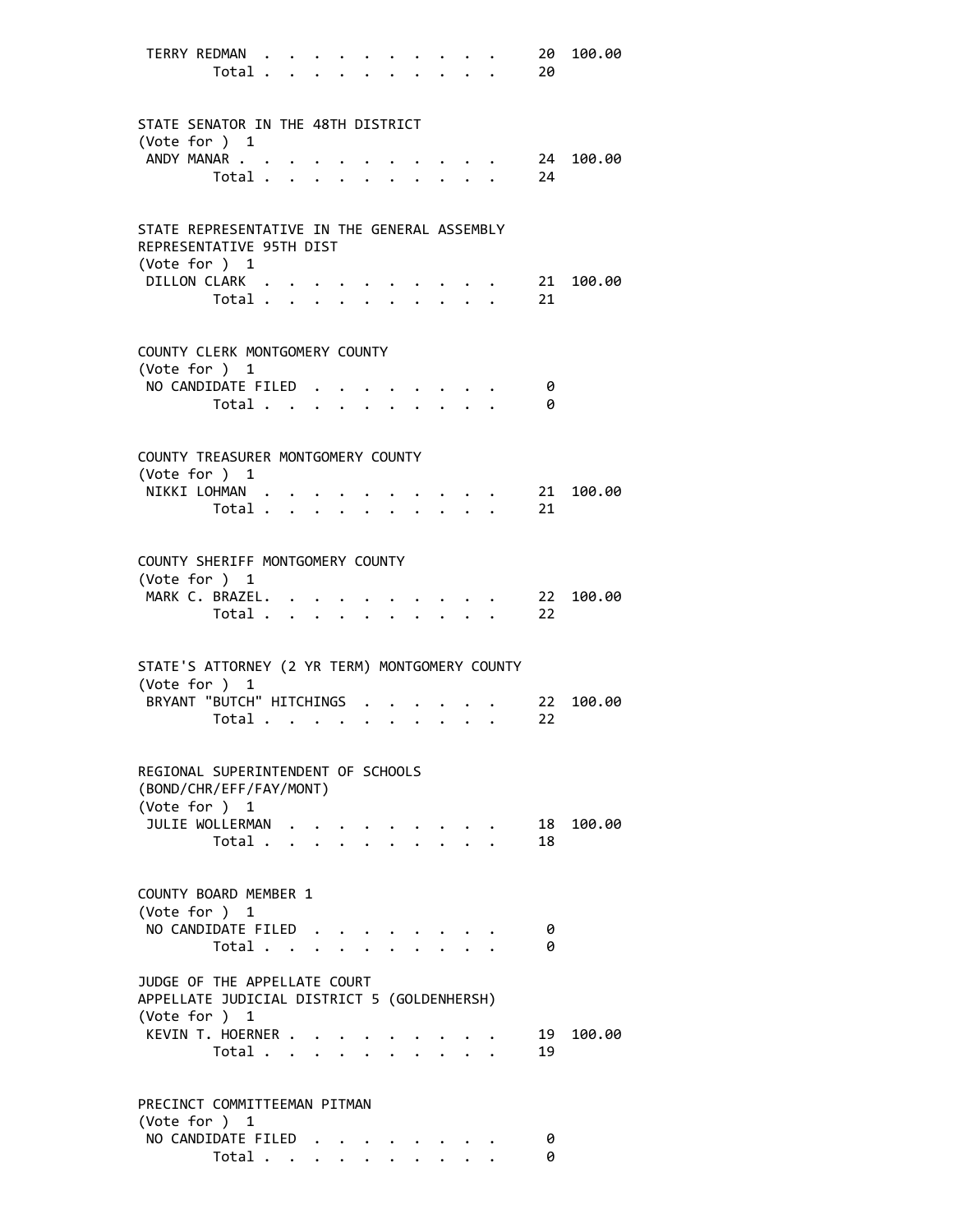PRECINCT REPORT MONTGOMERY COUNTY, ILLINOIS OFFICIAL TOTALS RUN DATE:04/04/18 2018 GENERAL PRIMARY ELECTION RUN TIME:08:51 AM MARCH 20, 2018

STATISTICS

## 1301 RAYMOND

|                                                                                                                                                                                                                                                                                                                                                                                                                                | VOTES PERCENT                                                                                                                                                                                                                                                                                                                                                                                                                    |
|--------------------------------------------------------------------------------------------------------------------------------------------------------------------------------------------------------------------------------------------------------------------------------------------------------------------------------------------------------------------------------------------------------------------------------|----------------------------------------------------------------------------------------------------------------------------------------------------------------------------------------------------------------------------------------------------------------------------------------------------------------------------------------------------------------------------------------------------------------------------------|
| REGISTERED VOTERS - TOTAL<br>REGISTERED VOTERS - REPUBLICAN<br>REGISTERED VOTERS - DEMOCRATIC<br>REGISTERED VOTERS - NONPARTISAN .<br>BALLOTS CAST - TOTAL.<br>BALLOTS CAST - REPUBLICAN<br>BALLOTS CAST - DEMOCRATIC<br>BALLOTS CAST - NONPARTISAN. .<br>BALLOTS CAST - BLANK.<br>VOTER TURNOUT - TOTAL<br>VOTER TURNOUT - REPUBLICAN.<br>VOTER TURNOUT - DEMOCRATIC.<br>VOTER TURNOUT - NONPARTISAN<br>VOTER TURNOUT - BLANK | 769<br>349<br>45.38<br>139<br>18.08<br>$\mathbf{L}^{\text{max}}$<br>79<br>10.27<br>$\mathbf{L}$<br>260<br>$\mathbf{r}$ . The set of $\mathbf{r}$<br>$\cdot$<br>196 75.38<br>$\ddot{\phantom{0}}$<br>64 24.62<br>- 0<br>$\cdot$ $\cdot$ $\cdot$ $\cdot$<br>- 0<br>$\mathbf{r} = \mathbf{r} + \mathbf{r} + \mathbf{r} + \mathbf{r}$<br>33.81<br>$\mathbf{r} = \mathbf{r} + \mathbf{r} + \mathbf{r} + \mathbf{r}$<br>56.16<br>46.04 |
|                                                                                                                                                                                                                                                                                                                                                                                                                                | *********** (REPUBLICAN) ***********                                                                                                                                                                                                                                                                                                                                                                                             |
| GOVERNOR and LIEUTENANT GOVERNOR<br>(Vote for $)$ 1<br>BRUCE RAUNER .<br>JEANNE IVES.<br>Total                                                                                                                                                                                                                                                                                                                                 | 96 52.17<br>88 47.83<br>. 184                                                                                                                                                                                                                                                                                                                                                                                                    |
| ATTORNEY GENERAL<br>(Vote for $)$ 1<br>ERIKA HAROLD.<br>GARY GRASSO. .<br>$\mathbf{z} = \mathbf{z} + \mathbf{z}$ . The $\mathbf{z}$<br>$\ddot{\phantom{0}}$<br>$\mathbf{r} = \mathbf{r} \times \mathbf{r}$<br>$\mathbf{r} = \mathbf{r}$<br>Total .                                                                                                                                                                             | 115 70.55<br>48 29.45<br>163                                                                                                                                                                                                                                                                                                                                                                                                     |
| SECRETARY OF STATE<br>(Vote for ) 1<br>JASON HELLAND<br>Total<br>$\mathbf{r} = \mathbf{r} + \mathbf{r}$                                                                                                                                                                                                                                                                                                                        | 154<br>100.00<br>154                                                                                                                                                                                                                                                                                                                                                                                                             |
| COMPTROLLER<br>(Vote for ) 1<br>DARLENE SENGER.<br>$\mathcal{A}=\mathcal{A}=\mathcal{A}=\mathcal{A}=\mathcal{A}=\mathcal{A}$<br>Total $\cdots$ $\cdots$                                                                                                                                                                                                                                                                        | 152<br>100.00<br>152                                                                                                                                                                                                                                                                                                                                                                                                             |
| <b>TREASURER</b><br>(Vote for ) 1<br>JIM DODGE<br><b>Contract Contract Contract Contract</b><br>Total.<br><b>Contract Contract Contract</b>                                                                                                                                                                                                                                                                                    | 152<br>100.00<br>152<br>$\mathbf{r} = \mathbf{r}$                                                                                                                                                                                                                                                                                                                                                                                |
| US REPRESENTATIVE IN CONGRESS 13TH DIST<br>(Vote for ) 1<br>RODNEY DAVIS .<br>Total .<br>$\mathbf{1}$ and $\mathbf{1}$ and $\mathbf{1}$                                                                                                                                                                                                                                                                                        | 176<br>100.00<br>176                                                                                                                                                                                                                                                                                                                                                                                                             |

 STATE SENATOR IN THE 48TH DISTRICT (Vote for ) 1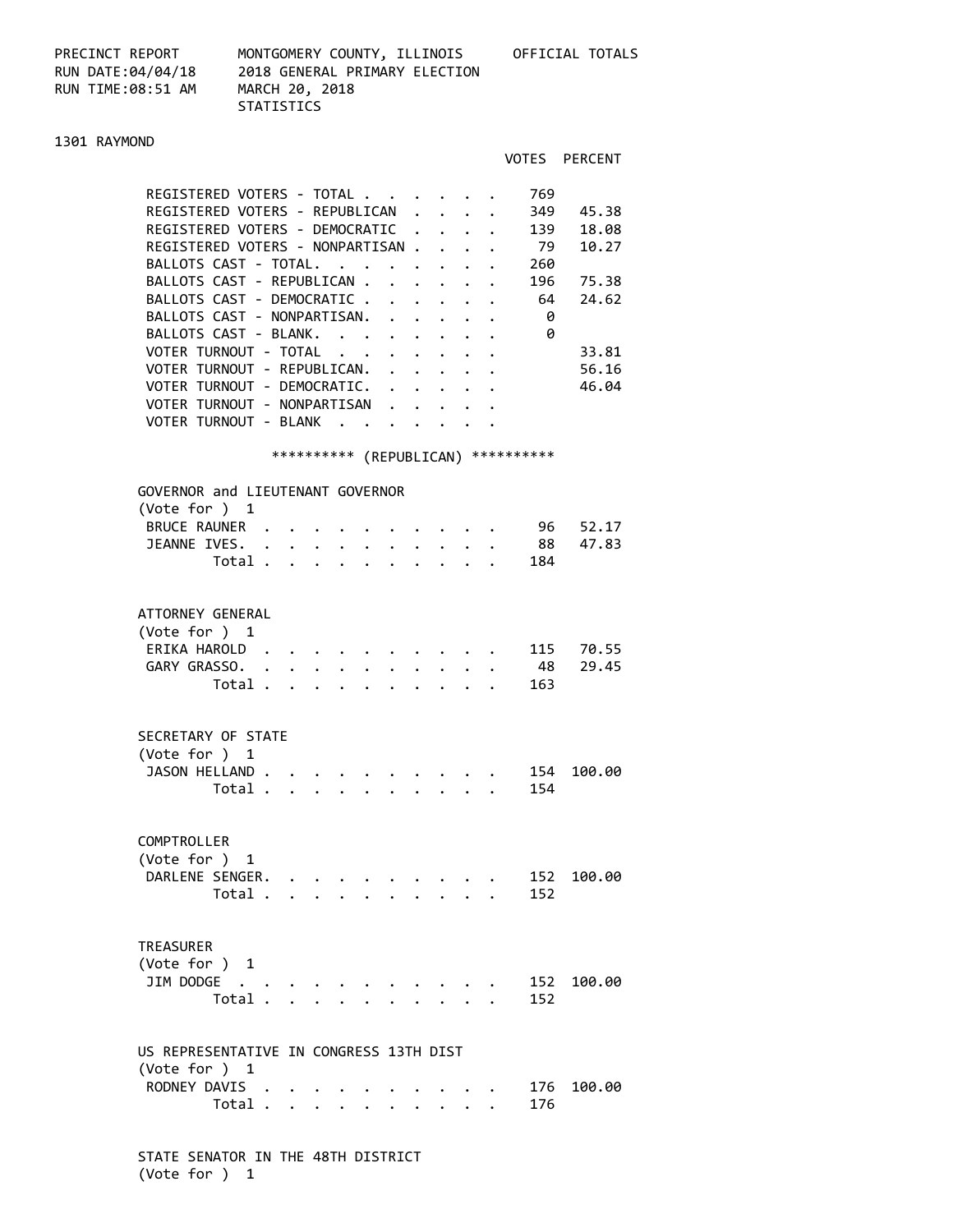| SETH McMILLAN                                                                                | Total . | $\sim$ $\sim$ |                                             | $\mathbf{L} = \mathbf{L}$ |                      |                      |                      |                                         |                                          | 159<br>159 | 100.00            |
|----------------------------------------------------------------------------------------------|---------|---------------|---------------------------------------------|---------------------------|----------------------|----------------------|----------------------|-----------------------------------------|------------------------------------------|------------|-------------------|
| STATE REPRESENTATIVE IN THE GENERAL ASSEMBLY<br>REPRESENTATIVE 95TH DIST<br>(Vote for $)$ 1  |         |               |                                             |                           |                      |                      |                      |                                         |                                          |            |                   |
| AVERY BOURNE .                                                                               | Total . |               | $\mathbf{L} = \mathbf{L} \times \mathbf{L}$ |                           |                      |                      |                      | $\mathbf{L}$                            |                                          | 173        | 173 100.00        |
| COUNTY CLERK MONTGOMERY COUNTY<br>(Vote for ) 1                                              |         |               |                                             |                           |                      |                      |                      |                                         |                                          |            |                   |
| SANDY LEITHEISER .                                                                           | Total   |               |                                             |                           |                      |                      |                      |                                         |                                          | 182        | 182 100.00        |
| COUNTY TREASURER MONTGOMERY COUNTY<br>(Vote for ) 1                                          |         |               |                                             |                           |                      |                      |                      |                                         |                                          |            |                   |
| DANIEL T. ROBBINS. .<br>JAY L. MARTIN                                                        | Total   |               |                                             |                           | $\ddot{\phantom{0}}$ | $\ddot{\phantom{0}}$ | $\bullet$            | $\ddot{\phantom{0}}$                    |                                          | 89<br>169  | 80 47.34<br>52.66 |
| COUNTY SHERIFF MONTGOMERY COUNTY<br>(Vote for ) 1                                            |         |               |                                             |                           |                      |                      |                      |                                         |                                          |            |                   |
| RICK ROBBINS                                                                                 |         |               |                                             |                           |                      |                      |                      |                                         |                                          |            | 118 62.11         |
| SCOTT WOODS.                                                                                 | Total   |               | $\ddot{\phantom{0}}$                        | $\ddot{\phantom{0}}$      |                      | $\ddot{\phantom{0}}$ | $\ddot{\phantom{a}}$ |                                         | $\mathbf{r} = \mathbf{r} + \mathbf{r}$ . | 72<br>190  | 37.89             |
| STATE'S ATTORNEY (2 YR TERM) MONTGOMERY COUNTY<br>(Vote for ) 1<br>NO CANDIDATE FILED        |         |               |                                             |                           |                      |                      |                      |                                         |                                          |            |                   |
|                                                                                              | Total   |               |                                             |                           |                      |                      | $\mathbf{r}$         |                                         | $\cdot$ $\cdot$ $\cdot$                  | 0<br>0     |                   |
| REGIONAL SUPERINTENDENT OF SCHOOLS<br>(BOND/CHR/EFF/FAY/MONT)<br>(Vote for ) 1               |         |               |                                             |                           |                      |                      |                      |                                         |                                          |            |                   |
| NO CANDIDATE FILED                                                                           | Total   |               |                                             |                           |                      |                      |                      |                                         |                                          | 0<br>0     |                   |
| COUNTY BOARD MEMBER 1<br>(Vote for ) 1                                                       |         |               |                                             |                           |                      |                      |                      |                                         |                                          |            |                   |
| JIM ALLEN<br>MEGAN BEELER .                                                                  | Total . | $\mathbf{r}$  | $\mathbf{A}$                                | $\cdot$ $\cdot$ $\cdot$   |                      |                      |                      |                                         |                                          | 111<br>140 | 29 20.71<br>79.29 |
| COUNTY BOARD MEMBER 2<br>(Vote for ) 1                                                       |         |               |                                             |                           |                      |                      |                      |                                         |                                          |            |                   |
| SANDRA L. JOHNSON.                                                                           | Total   |               |                                             |                           |                      |                      |                      |                                         |                                          | 42<br>42   | 100.00            |
| JUDGE OF THE APPELLATE COURT<br>APPELLATE JUDICIAL DISTRICT 5 (GOLDENHERSH)<br>(Vote for ) 1 |         |               |                                             |                           |                      |                      |                      |                                         |                                          |            |                   |
| DAVID K. OVERSTREET .                                                                        | Total   |               |                                             |                           |                      |                      |                      | $\cdot$ $\cdot$ $\cdot$ $\cdot$ $\cdot$ |                                          | 147<br>147 | 100.00            |

 PRECINCT COMMITTEEMAN RAYMOND (Vote for ) 1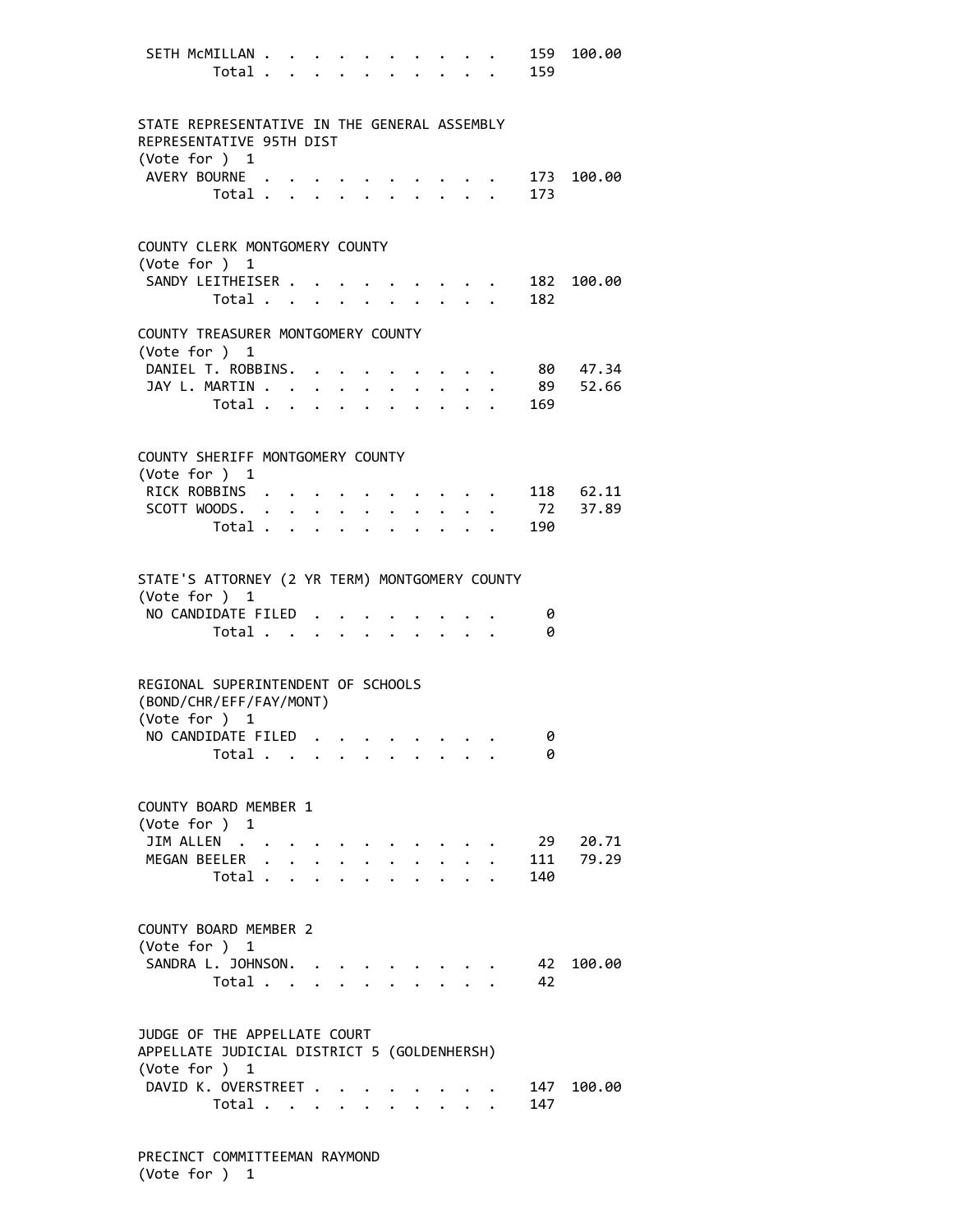| TIMOTHY J. MIZERA. |  |  |  |  |     | 174 100.00 |
|--------------------|--|--|--|--|-----|------------|
| Total              |  |  |  |  | 174 |            |

| GOVERNOR and LIEUTENANT GOVERNOR<br>(Vote for ) 1 |         |                            |                                                |                           |                                                             |                      |                                         |                      |                                                     |                                                                                                                 |                |                  |
|---------------------------------------------------|---------|----------------------------|------------------------------------------------|---------------------------|-------------------------------------------------------------|----------------------|-----------------------------------------|----------------------|-----------------------------------------------------|-----------------------------------------------------------------------------------------------------------------|----------------|------------------|
| JB PRITZKER.                                      |         |                            |                                                |                           |                                                             |                      |                                         |                      |                                                     |                                                                                                                 | 30             | 47.62            |
| CHRIS KENNEDY .                                   |         | $\mathbf{r}$               |                                                |                           |                                                             |                      |                                         |                      |                                                     |                                                                                                                 | 18             | 28.57            |
| DANIEL BISS. .                                    |         |                            | $\mathbf{r}$ and $\mathbf{r}$ and $\mathbf{r}$ |                           |                                                             |                      | $\ddot{\phantom{0}}$                    | $\mathbf{r}$         | $\sim$                                              |                                                                                                                 | 9              | 14.29            |
| BOB DAIBER                                        |         |                            |                                                |                           |                                                             | $\ddot{\phantom{0}}$ | $\ddot{\phantom{0}}$                    |                      | $\mathbf{1}$ $\mathbf{1}$ $\mathbf{1}$ $\mathbf{1}$ |                                                                                                                 |                | $1 \t 1.59$      |
| TIO HARDIMAN                                      |         |                            |                                                |                           | $\mathbf{L} = \mathbf{L} \times \mathbf{L}$                 | $\ddot{\phantom{0}}$ | $\ddot{\phantom{0}}$                    |                      | $\cdot$ $\cdot$ $\cdot$                             |                                                                                                                 |                | 2, 3.17          |
| ROBERT MARSHALL .                                 |         |                            |                                                |                           |                                                             |                      |                                         |                      |                                                     |                                                                                                                 | 3.             | 4.76             |
|                                                   | Total   |                            |                                                |                           |                                                             |                      |                                         |                      |                                                     |                                                                                                                 | 63             |                  |
|                                                   |         |                            |                                                |                           |                                                             |                      |                                         |                      |                                                     |                                                                                                                 |                |                  |
| ATTORNEY GENERAL                                  |         |                            |                                                |                           |                                                             |                      |                                         |                      |                                                     |                                                                                                                 |                |                  |
| (Vote for ) 1                                     |         |                            |                                                |                           |                                                             |                      |                                         |                      |                                                     |                                                                                                                 |                |                  |
| PAT QUINN                                         |         |                            |                                                |                           |                                                             |                      |                                         |                      |                                                     |                                                                                                                 | 30 -           | 49.18            |
| RENATO MARIOTTI                                   |         | $\mathbf{r}$               |                                                | $\ddot{\phantom{0}}$      |                                                             |                      |                                         |                      |                                                     |                                                                                                                 | 6              | 9.84             |
| SCOTT DRURY. .                                    |         |                            |                                                |                           | $\mathbf{r} = \mathbf{r} + \mathbf{r}$ , where $\mathbf{r}$ | $\ddot{\phantom{0}}$ |                                         |                      |                                                     |                                                                                                                 | 7 <sup>7</sup> | 11.48            |
| NANCY ROTERING.                                   |         | $\mathbf{L}$               |                                                |                           | $\mathbf{L} = \mathbf{L} \times \mathbf{L}$                 |                      |                                         |                      |                                                     |                                                                                                                 |                | 4 6.56           |
| KWAME RAOUL.                                      |         |                            |                                                |                           | $\cdot$ $\cdot$ $\cdot$                                     |                      |                                         |                      |                                                     |                                                                                                                 | 3 <sup>7</sup> | $4.92$<br>$1.64$ |
| JESSE RUIZ                                        |         |                            |                                                |                           | $\sim$ $-$                                                  | $\ddot{\phantom{a}}$ |                                         |                      |                                                     |                                                                                                                 | 1              | 1.64             |
| SHARON FAIRLEY.                                   |         |                            |                                                |                           |                                                             | $\ddot{\phantom{0}}$ | $\mathbf{L}^{\text{max}}$               | $\mathbf{L}$         |                                                     |                                                                                                                 |                | $6\qquad 9.84$   |
| AARON GOLDSTEIN                                   |         |                            |                                                |                           |                                                             |                      |                                         |                      |                                                     |                                                                                                                 | $\overline{4}$ | 6.56             |
|                                                   | Total   |                            |                                                |                           |                                                             |                      |                                         |                      |                                                     |                                                                                                                 | 61             |                  |
|                                                   |         |                            |                                                |                           |                                                             |                      |                                         |                      |                                                     |                                                                                                                 |                |                  |
| SECRETARY OF STATE                                |         |                            |                                                |                           |                                                             |                      |                                         |                      |                                                     |                                                                                                                 |                |                  |
| (Vote for ) 1                                     |         |                            |                                                |                           |                                                             |                      |                                         |                      |                                                     |                                                                                                                 |                |                  |
| JESSE WHITE. .                                    |         |                            |                                                |                           |                                                             |                      |                                         |                      |                                                     |                                                                                                                 | 53             | 100.00           |
|                                                   | Total . | $\mathcal{L}^{\text{max}}$ |                                                | $\mathbf{L} = \mathbf{L}$ | $\Delta$ and $\Delta$                                       |                      | $\mathbf{r} = \mathbf{r}$               |                      | $\mathbf{r}$                                        |                                                                                                                 | 53             |                  |
|                                                   |         |                            |                                                |                           |                                                             |                      |                                         |                      |                                                     |                                                                                                                 |                |                  |
| COMPTROLLER                                       |         |                            |                                                |                           |                                                             |                      |                                         |                      |                                                     |                                                                                                                 |                |                  |
| (Vote for )                                       | 1       |                            |                                                |                           |                                                             |                      |                                         |                      |                                                     |                                                                                                                 |                |                  |
| SUSANA A. MENDOZA. .                              |         |                            |                                                |                           |                                                             |                      |                                         |                      |                                                     |                                                                                                                 | 57             | 100.00           |
|                                                   | Total   |                            |                                                |                           |                                                             |                      |                                         |                      |                                                     |                                                                                                                 | 57             |                  |
|                                                   |         |                            |                                                |                           |                                                             |                      |                                         |                      |                                                     |                                                                                                                 |                |                  |
| <b>TREASURER</b>                                  |         |                            |                                                |                           |                                                             |                      |                                         |                      |                                                     |                                                                                                                 |                |                  |
| (Vote for )                                       | 1       |                            |                                                |                           |                                                             |                      |                                         |                      |                                                     |                                                                                                                 |                |                  |
| MICHAEL W. FRERICHS                               |         |                            |                                                |                           |                                                             |                      |                                         |                      |                                                     |                                                                                                                 | 57             | 100.00           |
| Total                                             |         |                            |                                                |                           |                                                             |                      |                                         |                      |                                                     | the contract of the contract of the contract of the contract of the contract of the contract of the contract of | 57             |                  |
|                                                   |         |                            |                                                |                           |                                                             |                      |                                         |                      |                                                     |                                                                                                                 |                |                  |
| US REPRESENTATIVE IN CONGRESS DIST 13             |         |                            |                                                |                           |                                                             |                      |                                         |                      |                                                     |                                                                                                                 |                |                  |
| (Vote for ) 1                                     |         |                            |                                                |                           |                                                             |                      |                                         |                      |                                                     |                                                                                                                 |                |                  |
| BETSY DIRKSEN LONDRIGAN.                          |         |                            |                                                |                           |                                                             |                      |                                         |                      |                                                     |                                                                                                                 | 27             | 45.76            |
| ERIK JONES                                        |         | $\Delta \sim 10^{-11}$     |                                                | $\ddot{\phantom{0}}$      |                                                             | $\cdot$ $\cdot$      | $\ddot{\phantom{0}}$                    |                      | $\mathbf{r}$ $\mathbf{r}$                           |                                                                                                                 | 23             | 38.98            |
| JON EBEL.                                         |         |                            | $\ddot{\phantom{a}}$                           | $\ddot{\phantom{a}}$      | $\ddot{\phantom{0}}$                                        | $\ddot{\phantom{a}}$ | $\ddot{\phantom{a}}$                    | $\ddot{\phantom{0}}$ | $\ddot{\phantom{0}}$                                |                                                                                                                 |                | 1 1.69           |
| DAVID M. GILL.                                    |         | $\ddot{\phantom{0}}$       |                                                |                           | $\mathbf{r} = \mathbf{r} + \mathbf{r}$                      | $\ddot{\phantom{0}}$ | $\ddot{\phantom{0}}$                    | $\ddot{\phantom{0}}$ |                                                     |                                                                                                                 |                | 5 8.47           |
| ANGEL SIDES. .                                    |         | $\ddot{\phantom{0}}$       | $\ddot{\phantom{0}}$                           |                           | $\mathbf{L}^{\text{max}}$ , and $\mathbf{L}^{\text{max}}$   | $\ddot{\phantom{0}}$ |                                         | $\ddot{\phantom{0}}$ |                                                     |                                                                                                                 | 3 <sup>7</sup> | 5.08             |
|                                                   | Total . |                            |                                                |                           |                                                             |                      |                                         |                      |                                                     |                                                                                                                 | 59             |                  |
| STATE CENTRAL COMMITTEEWOMAN<br>(Vote for ) 1     |         |                            |                                                |                           |                                                             |                      |                                         |                      |                                                     |                                                                                                                 |                |                  |
|                                                   |         |                            |                                                |                           |                                                             |                      |                                         |                      |                                                     |                                                                                                                 |                |                  |
| JAYNE MAZZOTTI. .                                 |         |                            |                                                |                           |                                                             |                      |                                         |                      |                                                     |                                                                                                                 | 33             | 61.11            |
| PAMELLA GRONEMEYER .                              |         |                            |                                                |                           | $\ddotsc$                                                   |                      |                                         |                      |                                                     |                                                                                                                 | 21             | 38.89            |
|                                                   | Total   |                            |                                                |                           |                                                             |                      | $\cdot$ $\cdot$ $\cdot$ $\cdot$ $\cdot$ |                      |                                                     |                                                                                                                 | 54             |                  |
| STATE CENTRAL COMMITTEEMAN                        |         |                            |                                                |                           |                                                             |                      |                                         |                      |                                                     |                                                                                                                 |                |                  |

(Vote for ) 1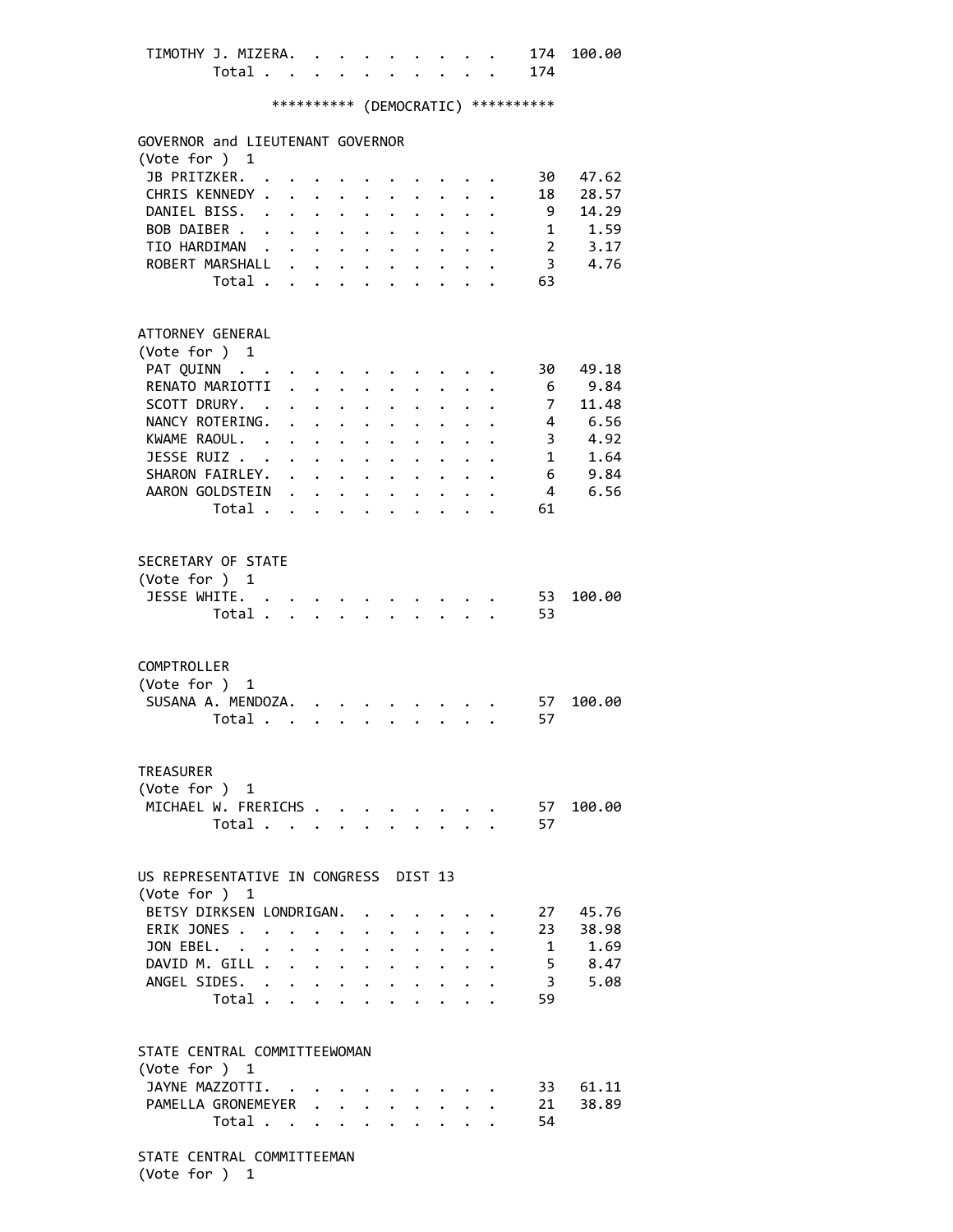|                                                                             | TERRY REDMAN<br>Total                     |  |                      |  |                                                         |                      | 46<br>- 46 | 100.00 |
|-----------------------------------------------------------------------------|-------------------------------------------|--|----------------------|--|---------------------------------------------------------|----------------------|------------|--------|
|                                                                             |                                           |  |                      |  |                                                         |                      |            |        |
| STATE SENATOR IN THE 48TH DISTRICT<br>(Vote for ) 1                         |                                           |  |                      |  |                                                         |                      |            |        |
|                                                                             | ANDY MANAR<br>Total                       |  | $\ddot{\phantom{a}}$ |  |                                                         |                      | 59<br>59   | 100.00 |
|                                                                             |                                           |  |                      |  |                                                         |                      |            |        |
| STATE REPRESENTATIVE IN THE GENERAL ASSEMBLY<br>REPRESENTATIVE 95TH DIST    |                                           |  |                      |  |                                                         |                      |            |        |
| (Vote for ) 1                                                               | DILLON CLARK                              |  |                      |  |                                                         |                      | 49         | 100.00 |
|                                                                             | Total $\cdots$ $\cdots$                   |  |                      |  | $\cdot$ $\cdot$ $\cdot$ $\cdot$ $\cdot$                 | 49                   |            |        |
| COUNTY CLERK MONTGOMERY COUNTY<br>(Vote for $)$ 1                           |                                           |  |                      |  |                                                         |                      |            |        |
|                                                                             | NO CANDIDATE FILED                        |  |                      |  | $\cdot$ $\cdot$ $\cdot$ $\cdot$ $\cdot$ $\cdot$ $\cdot$ |                      | - 0        |        |
|                                                                             | Total $\cdots$ $\cdots$ $\cdots$ $\cdots$ |  |                      |  |                                                         |                      | -0         |        |
| COUNTY TREASURER MONTGOMERY COUNTY                                          |                                           |  |                      |  |                                                         |                      |            |        |
| (Vote for ) 1                                                               | NIKKI LOHMAN                              |  |                      |  |                                                         |                      | 55         | 100.00 |
|                                                                             | Total                                     |  |                      |  | $1 - 1 - 1 = 1$                                         | $\ddot{\phantom{a}}$ | 55         |        |
| COUNTY SHERIFF MONTGOMERY COUNTY                                            |                                           |  |                      |  |                                                         |                      |            |        |
| (Vote for ) 1                                                               | MARK C. BRAZEL.                           |  |                      |  |                                                         |                      | - 48       | 100.00 |
|                                                                             | Total                                     |  |                      |  |                                                         |                      | - 48       |        |
| STATE'S ATTORNEY (2 YR TERM) MONTGOMERY COUNTY                              |                                           |  |                      |  |                                                         |                      |            |        |
| (Vote for ) 1                                                               | BRYANT "BUTCH" HITCHINGS                  |  |                      |  |                                                         |                      | 59         | 100.00 |
|                                                                             | Total $\cdots$ $\cdots$                   |  |                      |  |                                                         |                      | 59         |        |
|                                                                             | REGIONAL SUPERINTENDENT OF SCHOOLS        |  |                      |  |                                                         |                      |            |        |
| (Vote for ) 1                                                               | (BOND/CHR/EFF/FAY/MONT)                   |  |                      |  |                                                         |                      |            |        |
|                                                                             | JULIE WOLLERMAN                           |  |                      |  |                                                         |                      | - 46       | 100.00 |
|                                                                             | Total                                     |  |                      |  |                                                         |                      | 46         |        |
| COUNTY BOARD MEMBER 1<br>(Vote for ) 1                                      |                                           |  |                      |  |                                                         |                      |            |        |
|                                                                             | NO CANDIDATE FILED                        |  |                      |  |                                                         |                      | 0          |        |
|                                                                             | Total                                     |  |                      |  |                                                         |                      | 0          |        |
| COUNTY BOARD MEMBER 2<br>(Vote for ) 1                                      |                                           |  |                      |  |                                                         |                      |            |        |
|                                                                             | NO CANDIDATE FILED                        |  |                      |  |                                                         |                      | 0          |        |
|                                                                             | Total                                     |  |                      |  |                                                         |                      | 0          |        |
| JUDGE OF THE APPELLATE COURT<br>APPELLATE JUDICIAL DISTRICT 5 (GOLDENHERSH) |                                           |  |                      |  |                                                         |                      |            |        |
| (Vote for ) 1                                                               |                                           |  |                      |  |                                                         |                      |            |        |
|                                                                             | KEVIN T. HOERNER                          |  |                      |  |                                                         |                      | 42<br>42   | 100.00 |
|                                                                             | Total                                     |  |                      |  |                                                         |                      |            |        |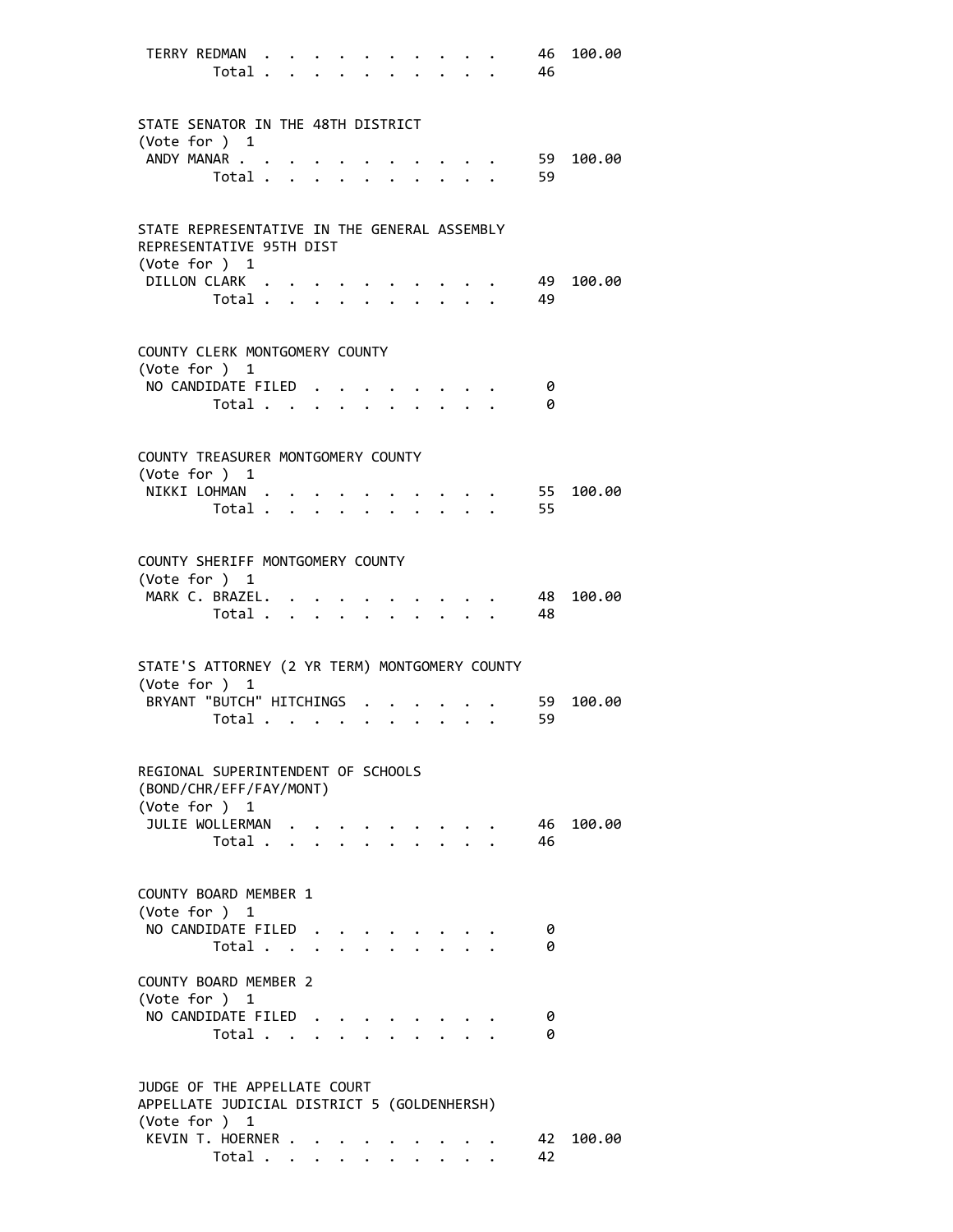|                 | PRECINCT COMMITTEEMAN RAYMOND |                             |  |  |  |  |                 |  |
|-----------------|-------------------------------|-----------------------------|--|--|--|--|-----------------|--|
|                 | (Vote for $)$ 1               |                             |  |  |  |  |                 |  |
|                 | NO CANDIDATE FILED            |                             |  |  |  |  |                 |  |
|                 |                               | Total                       |  |  |  |  |                 |  |
| PRECINCT REPORT |                               | MONTGOMERY COUNTY TILITNOTS |  |  |  |  | OFFICIAL TOTALS |  |

| PRECINCI REPURI   | <b>PUNIQUPERT COUNTY, ILLINUIS</b> | UFFILIAL IUIALD |
|-------------------|------------------------------------|-----------------|
| RUN DATE:04/04/18 | 2018 GENERAL PRIMARY ELECTION      |                 |
| RUN TIME:08:51 AM | MARCH 20, 2018                     |                 |
|                   | <b>STATISTICS</b>                  |                 |

### 1401 ROUNTREE

VOTES PERCENT

| REGISTERED VOTERS - TOTAL        |        |  | 144 |       |
|----------------------------------|--------|--|-----|-------|
| REGISTERED VOTERS - REPUBLICAN.  |        |  | 87  | 60.42 |
| REGISTERED VOTERS - DEMOCRATIC . |        |  | 21  | 14.58 |
| REGISTERED VOTERS - NONPARTISAN. |        |  |     | 4.86  |
| BALLOTS CAST - TOTAL.            |        |  | 75  |       |
| BALLOTS CAST - REPUBLICAN        | $\sim$ |  | 66  | 88.00 |
| BALLOTS CAST - DEMOCRATIC.       |        |  | - 9 | 12.00 |
| BALLOTS CAST - NONPARTISAN.      |        |  | 0   |       |
| BALLOTS CAST - BLANK.            |        |  | 0   |       |
| VOTER TURNOUT - TOTAL            |        |  |     | 52.08 |
| VOTER TURNOUT - REPUBLICAN.      |        |  |     | 75.86 |
| VOTER TURNOUT - DEMOCRATIC. .    |        |  |     | 42.86 |
| VOTER TURNOUT - NONPARTISAN      |        |  |     |       |
| <b>VOTER TURNOUT - BLANK</b>     |        |  |     |       |
|                                  |        |  |     |       |

# \*\*\*\*\*\*\*\*\*\* (REPUBLICAN) \*\*\*\*\*\*\*\*\*\*

| GOVERNOR and LIEUTENANT GOVERNOR<br>(Vote for $)$ 1  |                          |          |  |  |  |  |                |                   |
|------------------------------------------------------|--------------------------|----------|--|--|--|--|----------------|-------------------|
| BRUCE RAUNER .<br>JEANNE IVES.                       |                          | $\cdots$ |  |  |  |  | 23             | 40 63.49<br>36.51 |
|                                                      | Total                    |          |  |  |  |  | 63             |                   |
| ATTORNEY GENERAL<br>(Vote for $)$ 1                  |                          |          |  |  |  |  |                |                   |
| ERIKA HAROLD<br>GARY GRASSO.                         | Total                    |          |  |  |  |  | 45<br>11<br>56 | 80.36<br>19.64    |
| SECRETARY OF STATE<br>(Vote for ) 1<br>JASON HELLAND | Total                    |          |  |  |  |  | 56<br>56       | 100.00            |
| COMPTROLLER<br>(Vote for ) 1<br>DARLENE SENGER.      | Total                    |          |  |  |  |  | 54<br>54       | 100.00            |
| <b>TREASURER</b><br>(Vote for ) 1<br>JIM DODGE       | $\sim$ $\sim$<br>Total . |          |  |  |  |  | 51<br>51       | 100.00            |

 US REPRESENTATIVE IN CONGRESS 13TH DIST (Vote for ) 1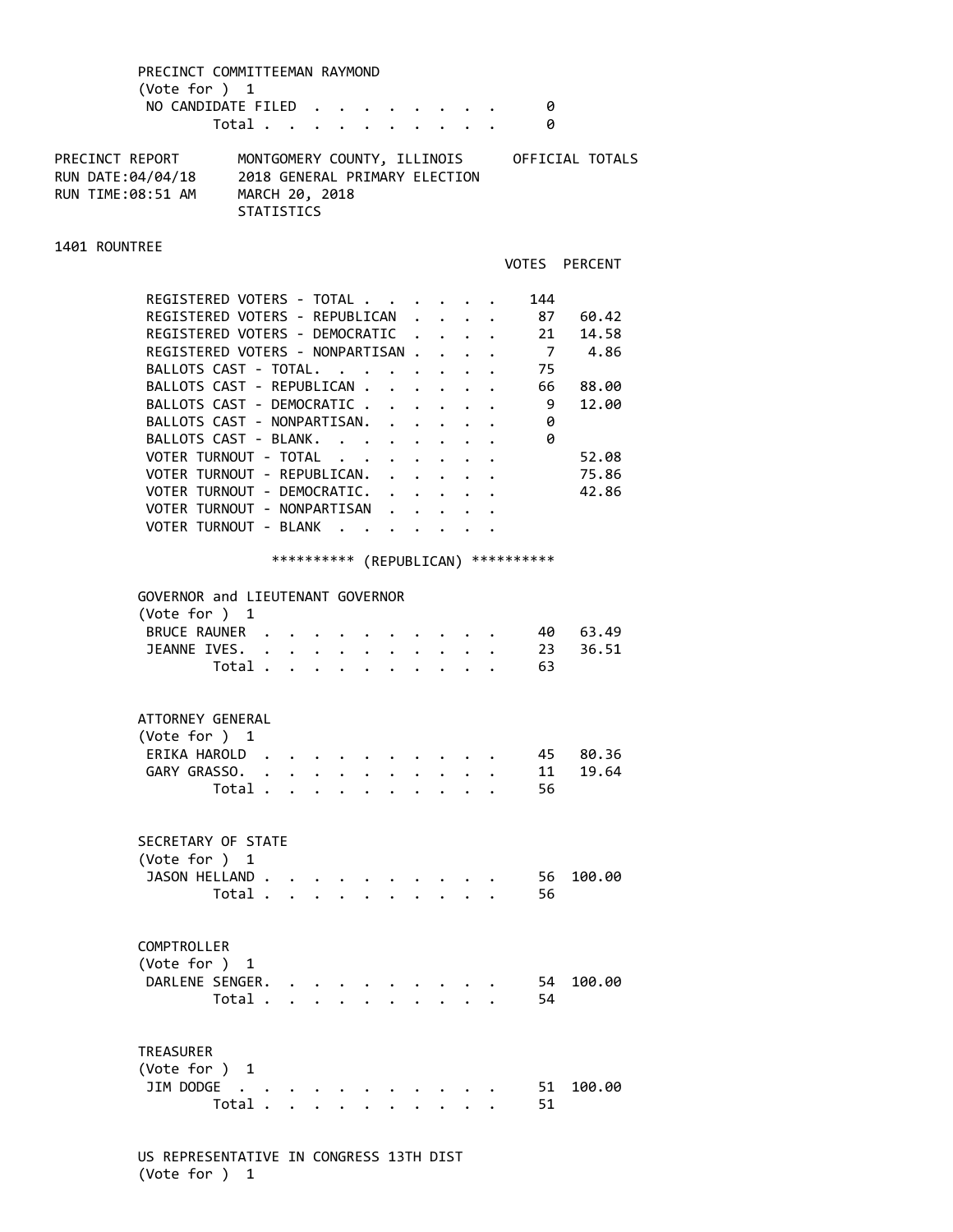| RODNEY DAVIS<br>Total                                                       |                                         |                      |           |                                                                                                                                                                                                                                                                                 |                                                          |                                                 | 59<br>59 | 100.00            |
|-----------------------------------------------------------------------------|-----------------------------------------|----------------------|-----------|---------------------------------------------------------------------------------------------------------------------------------------------------------------------------------------------------------------------------------------------------------------------------------|----------------------------------------------------------|-------------------------------------------------|----------|-------------------|
| STATE SENATOR IN THE 48TH DISTRICT<br>(Vote for $)$ 1                       |                                         |                      |           |                                                                                                                                                                                                                                                                                 |                                                          |                                                 |          |                   |
| SETH MCMILLAN<br>Total                                                      |                                         |                      |           | $\bullet$<br>$\mathbf{r}$                                                                                                                                                                                                                                                       | and the state of the state of<br>$\cdot$ $\cdot$ $\cdot$ |                                                 | 54       | 54 100.00         |
| STATE REPRESENTATIVE IN THE GENERAL ASSEMBLY<br>REPRESENTATIVE 95TH DIST    |                                         |                      |           |                                                                                                                                                                                                                                                                                 |                                                          |                                                 |          |                   |
| (Vote for ) 1<br>AVERY BOURNE<br>Total                                      |                                         |                      |           | $\mathbf{r} = \mathbf{r} \times \mathbf{r}$                                                                                                                                                                                                                                     |                                                          |                                                 | 59<br>59 | 100.00            |
| COUNTY CLERK MONTGOMERY COUNTY<br>(Vote for ) 1                             |                                         |                      |           |                                                                                                                                                                                                                                                                                 |                                                          |                                                 |          |                   |
| SANDY LEITHEISER<br>Total                                                   | $\bullet$ .<br><br><br><br><br><br><br> |                      |           |                                                                                                                                                                                                                                                                                 |                                                          |                                                 | 62       | 62 100.00         |
| COUNTY TREASURER MONTGOMERY COUNTY<br>(Vote for ) 1                         |                                         |                      |           |                                                                                                                                                                                                                                                                                 |                                                          |                                                 |          |                   |
| DANIEL T. ROBBINS. .<br>JAY L. MARTIN<br>Total $\cdots$                     |                                         |                      |           | $\mathbf{r} = \mathbf{r} + \mathbf{r}$<br>$\ddot{\bullet}$ . The contract of the contract of the contract of the contract of the contract of the contract of the contract of the contract of the contract of the contract of the contract of the contract of the contract of th |                                                          |                                                 | 43<br>59 | 16 27.12<br>72.88 |
| COUNTY SHERIFF MONTGOMERY COUNTY<br>(Vote for ) 1                           |                                         |                      |           |                                                                                                                                                                                                                                                                                 |                                                          |                                                 |          |                   |
| RICK ROBBINS<br>SCOTT WOODS.<br>Total                                       |                                         | $\ddot{\phantom{0}}$ | $\bullet$ |                                                                                                                                                                                                                                                                                 |                                                          | $\cdot$ $\cdot$ $\cdot$ $\cdot$ $\cdot$ $\cdot$ | 35<br>65 | 30 46.15<br>53.85 |
| STATE'S ATTORNEY (2 YR TERM) MONTGOMERY COUNTY                              |                                         |                      |           |                                                                                                                                                                                                                                                                                 |                                                          |                                                 |          |                   |
| (Vote for ) 1<br>NO CANDIDATE FILED<br>Total                                |                                         |                      |           |                                                                                                                                                                                                                                                                                 |                                                          |                                                 | 0<br>0   |                   |
| REGIONAL SUPERINTENDENT OF SCHOOLS<br>(BOND/CHR/EFF/FAY/MONT)               |                                         |                      |           |                                                                                                                                                                                                                                                                                 |                                                          |                                                 |          |                   |
| (Vote for ) 1<br>NO CANDIDATE FILED<br>Total                                |                                         |                      |           |                                                                                                                                                                                                                                                                                 |                                                          |                                                 | 0<br>0   |                   |
| COUNTY BOARD MEMBER 2<br>(Vote for ) 1                                      |                                         |                      |           |                                                                                                                                                                                                                                                                                 |                                                          |                                                 |          |                   |
| SANDRA L. JOHNSON.<br>Total                                                 |                                         |                      |           |                                                                                                                                                                                                                                                                                 |                                                          |                                                 | 61       | 61 100.00         |
| JUDGE OF THE APPELLATE COURT<br>APPELLATE JUDICIAL DISTRICT 5 (GOLDENHERSH) |                                         |                      |           |                                                                                                                                                                                                                                                                                 |                                                          |                                                 |          |                   |
| (Vote for $)$ 1<br>DAVID K. OVERSTREET<br>Total                             |                                         |                      |           |                                                                                                                                                                                                                                                                                 | $\cdot$ $\cdot$ $\cdot$ $\cdot$ $\cdot$                  |                                                 | 51       | 51 100.00         |
| PRECINCT COMMITTEEMAN ROUNTREE<br>(Vote for ) 1                             |                                         |                      |           |                                                                                                                                                                                                                                                                                 |                                                          |                                                 |          |                   |

NO CANDIDATE FILED . . . . . . . . 0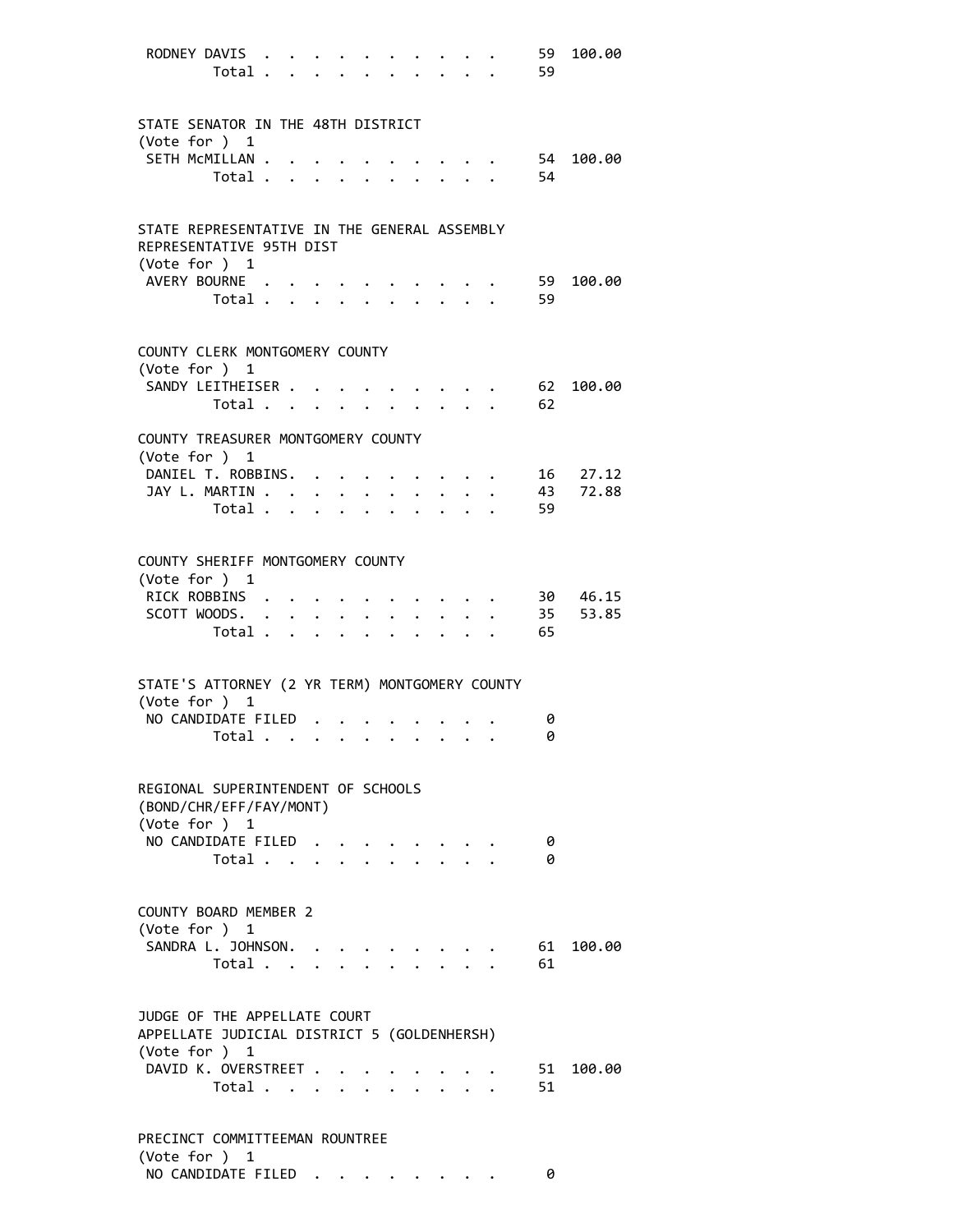| GOVERNOR and LIEUTENANT GOVERNOR                                |                      |                      |                                                           |                                                                                                                                                                                                                                                                                                                                                                                                                               |                      |                                                                       |                      |                                                     |                |                      |
|-----------------------------------------------------------------|----------------------|----------------------|-----------------------------------------------------------|-------------------------------------------------------------------------------------------------------------------------------------------------------------------------------------------------------------------------------------------------------------------------------------------------------------------------------------------------------------------------------------------------------------------------------|----------------------|-----------------------------------------------------------------------|----------------------|-----------------------------------------------------|----------------|----------------------|
| (Vote for ) 1                                                   |                      |                      |                                                           |                                                                                                                                                                                                                                                                                                                                                                                                                               |                      |                                                                       |                      |                                                     |                |                      |
| JB PRITZKER.                                                    |                      |                      |                                                           |                                                                                                                                                                                                                                                                                                                                                                                                                               |                      |                                                                       |                      |                                                     | 6              | 66.67                |
| CHRIS KENNEDY                                                   |                      |                      |                                                           |                                                                                                                                                                                                                                                                                                                                                                                                                               |                      |                                                                       |                      | $\mathbf{r}$ and $\mathbf{r}$                       | 1              | 11.11                |
| DANIEL BISS.                                                    |                      | $\ddot{\phantom{0}}$ |                                                           | $\ddot{\phantom{a}}$                                                                                                                                                                                                                                                                                                                                                                                                          | $\ddot{\phantom{0}}$ | $\ddot{\phantom{0}}$                                                  |                      |                                                     | $2^{\circ}$    | 22.22                |
| BOB DAIBER                                                      |                      |                      |                                                           |                                                                                                                                                                                                                                                                                                                                                                                                                               | $\ddot{\phantom{0}}$ |                                                                       |                      |                                                     | 0              |                      |
| TIO HARDIMAN                                                    |                      |                      |                                                           |                                                                                                                                                                                                                                                                                                                                                                                                                               |                      |                                                                       |                      |                                                     | 0              |                      |
| ROBERT MARSHALL .                                               |                      |                      |                                                           |                                                                                                                                                                                                                                                                                                                                                                                                                               |                      | $\mathbf{r} = \mathbf{r} - \mathbf{r} = \mathbf{r} - \mathbf{r}$ .    |                      |                                                     | 0              |                      |
| Total                                                           |                      |                      |                                                           | $\cdot$ $\cdot$ $\cdot$                                                                                                                                                                                                                                                                                                                                                                                                       |                      |                                                                       |                      |                                                     | 9              |                      |
|                                                                 |                      |                      |                                                           |                                                                                                                                                                                                                                                                                                                                                                                                                               |                      |                                                                       |                      |                                                     |                |                      |
| ATTORNEY GENERAL                                                |                      |                      |                                                           |                                                                                                                                                                                                                                                                                                                                                                                                                               |                      |                                                                       |                      |                                                     |                |                      |
| (Vote for ) 1                                                   |                      |                      |                                                           |                                                                                                                                                                                                                                                                                                                                                                                                                               |                      |                                                                       |                      |                                                     |                |                      |
| PAT QUINN                                                       |                      |                      |                                                           |                                                                                                                                                                                                                                                                                                                                                                                                                               |                      |                                                                       |                      |                                                     | 2              | 22.22                |
| RENATO MARIOTTI                                                 | $\ddot{\phantom{0}}$ |                      |                                                           |                                                                                                                                                                                                                                                                                                                                                                                                                               |                      |                                                                       |                      |                                                     | 0              |                      |
| SCOTT DRURY. .                                                  |                      |                      |                                                           | $\cdots$                                                                                                                                                                                                                                                                                                                                                                                                                      |                      |                                                                       |                      |                                                     | 5              | 55.56                |
| NANCY ROTERING. .                                               |                      |                      | $\mathbf{L}^{\text{max}}$ , and $\mathbf{L}^{\text{max}}$ | $\sim$ $-$                                                                                                                                                                                                                                                                                                                                                                                                                    |                      |                                                                       |                      |                                                     | 0              |                      |
| KWAME RAOUL.                                                    |                      |                      |                                                           |                                                                                                                                                                                                                                                                                                                                                                                                                               | $\ddot{\phantom{0}}$ |                                                                       |                      |                                                     | $\overline{2}$ | 22.22                |
| JESSE RUIZ                                                      |                      |                      |                                                           |                                                                                                                                                                                                                                                                                                                                                                                                                               |                      | $\ddot{\phantom{0}}$                                                  | $\mathbf{r}$         |                                                     | 0              |                      |
| SHARON FAIRLEY.                                                 |                      |                      |                                                           |                                                                                                                                                                                                                                                                                                                                                                                                                               |                      | $\ddot{\phantom{1}}$                                                  |                      | $\mathbf{1}$ $\mathbf{1}$ $\mathbf{1}$ $\mathbf{1}$ | 0              |                      |
| AARON GOLDSTEIN                                                 |                      |                      |                                                           |                                                                                                                                                                                                                                                                                                                                                                                                                               |                      |                                                                       |                      |                                                     | 0              |                      |
| Total $\cdots$ $\cdots$ $\cdots$                                |                      |                      |                                                           |                                                                                                                                                                                                                                                                                                                                                                                                                               |                      |                                                                       |                      |                                                     | 9              |                      |
|                                                                 |                      |                      |                                                           |                                                                                                                                                                                                                                                                                                                                                                                                                               |                      |                                                                       | $\ddot{\phantom{0}}$ | $\ddot{\phantom{1}}$                                |                |                      |
|                                                                 |                      |                      |                                                           |                                                                                                                                                                                                                                                                                                                                                                                                                               |                      |                                                                       |                      |                                                     |                |                      |
| SECRETARY OF STATE                                              |                      |                      |                                                           |                                                                                                                                                                                                                                                                                                                                                                                                                               |                      |                                                                       |                      |                                                     |                |                      |
| (Vote for ) 1                                                   |                      |                      |                                                           |                                                                                                                                                                                                                                                                                                                                                                                                                               |                      |                                                                       |                      |                                                     |                |                      |
| JESSE WHITE.                                                    |                      |                      |                                                           |                                                                                                                                                                                                                                                                                                                                                                                                                               |                      |                                                                       |                      |                                                     | 9              | 100.00               |
| Total                                                           |                      |                      |                                                           |                                                                                                                                                                                                                                                                                                                                                                                                                               |                      |                                                                       |                      |                                                     | 9              |                      |
|                                                                 |                      |                      |                                                           |                                                                                                                                                                                                                                                                                                                                                                                                                               |                      |                                                                       |                      |                                                     |                |                      |
|                                                                 |                      |                      |                                                           |                                                                                                                                                                                                                                                                                                                                                                                                                               |                      |                                                                       |                      |                                                     |                |                      |
| COMPTROLLER                                                     |                      |                      |                                                           |                                                                                                                                                                                                                                                                                                                                                                                                                               |                      |                                                                       |                      |                                                     |                |                      |
| (Vote for ) 1                                                   |                      |                      |                                                           |                                                                                                                                                                                                                                                                                                                                                                                                                               |                      |                                                                       |                      |                                                     |                |                      |
| SUSANA A. MENDOZA.                                              |                      |                      |                                                           |                                                                                                                                                                                                                                                                                                                                                                                                                               |                      |                                                                       |                      |                                                     | 9              | 100.00               |
| Total                                                           |                      |                      | $\mathbf{A}$                                              | $\mathcal{L}^{\mathcal{L}^{\mathcal{L}^{\mathcal{L}^{\mathcal{L}^{\mathcal{L}^{\mathcal{L}^{\mathcal{L}^{\mathcal{L}^{\mathcal{L}^{\mathcal{L}^{\mathcal{L}^{\mathcal{L}^{\mathcal{L}^{\mathcal{L}^{\mathcal{L}^{\mathcal{L}^{\mathcal{L}^{\mathcal{L}^{\mathcal{L}^{\mathcal{L}^{\mathcal{L}^{\mathcal{L}^{\mathcal{L}^{\mathcal{L}^{\mathcal{L}^{\mathcal{L}^{\mathcal{L}^{\mathcal{L}^{\mathcal{L}^{\mathcal{L}^{\mathcal$ |                      |                                                                       |                      |                                                     | 9              |                      |
|                                                                 |                      |                      |                                                           |                                                                                                                                                                                                                                                                                                                                                                                                                               |                      |                                                                       |                      |                                                     |                |                      |
|                                                                 |                      |                      |                                                           |                                                                                                                                                                                                                                                                                                                                                                                                                               |                      |                                                                       |                      |                                                     |                |                      |
| <b>TREASURER</b>                                                |                      |                      |                                                           |                                                                                                                                                                                                                                                                                                                                                                                                                               |                      |                                                                       |                      |                                                     |                |                      |
| (Vote for ) 1                                                   |                      |                      |                                                           |                                                                                                                                                                                                                                                                                                                                                                                                                               |                      |                                                                       |                      |                                                     |                |                      |
| MICHAEL W. FRERICHS                                             |                      |                      |                                                           |                                                                                                                                                                                                                                                                                                                                                                                                                               |                      |                                                                       |                      |                                                     | 9              | 100.00               |
| Total.                                                          |                      |                      |                                                           | $\mathcal{L}(\mathcal{A})$ , and $\mathcal{A}(\mathcal{A})$ , and $\mathcal{A}(\mathcal{A})$                                                                                                                                                                                                                                                                                                                                  | $\bullet$ .          |                                                                       |                      |                                                     | 9              |                      |
|                                                                 |                      |                      |                                                           |                                                                                                                                                                                                                                                                                                                                                                                                                               |                      |                                                                       |                      |                                                     |                |                      |
|                                                                 |                      |                      |                                                           |                                                                                                                                                                                                                                                                                                                                                                                                                               |                      |                                                                       |                      |                                                     |                |                      |
| US REPRESENTATIVE IN CONGRESS DIST 13<br>$(\text{Vote for }) 1$ |                      |                      |                                                           |                                                                                                                                                                                                                                                                                                                                                                                                                               |                      |                                                                       |                      |                                                     |                |                      |
| BETSY DIRKSEN LONDRIGAN.                                        |                      |                      |                                                           |                                                                                                                                                                                                                                                                                                                                                                                                                               |                      |                                                                       |                      |                                                     |                | 77.78                |
| ERIK JONES                                                      |                      |                      |                                                           |                                                                                                                                                                                                                                                                                                                                                                                                                               |                      |                                                                       |                      |                                                     | 7<br>1         | 11.11                |
| JON EBEL.                                                       | $\bullet$            | $\ddot{\phantom{a}}$ | $\bullet$                                                 |                                                                                                                                                                                                                                                                                                                                                                                                                               | $\ddotsc$            |                                                                       |                      |                                                     | 0              |                      |
| DAVID M. GILL .                                                 | $\ddot{\phantom{0}}$ |                      |                                                           | $\cdot$ $\cdot$ $\cdot$                                                                                                                                                                                                                                                                                                                                                                                                       | $\ddot{\bullet}$     | $\ddot{\phantom{0}}$                                                  |                      |                                                     | $1 \quad$      | 11.11                |
| ANGEL SIDES. .                                                  |                      |                      |                                                           |                                                                                                                                                                                                                                                                                                                                                                                                                               |                      | $\mathbf{r}$ , and $\mathbf{r}$ , and $\mathbf{r}$ , and $\mathbf{r}$ |                      |                                                     | 0              |                      |
| Total .                                                         |                      | $\mathbf{L}$         | $\ddot{\phantom{0}}$                                      | $\ddot{\phantom{0}}$                                                                                                                                                                                                                                                                                                                                                                                                          | $\ddot{\phantom{0}}$ |                                                                       |                      |                                                     | 9              |                      |
|                                                                 |                      |                      |                                                           |                                                                                                                                                                                                                                                                                                                                                                                                                               |                      |                                                                       |                      |                                                     |                |                      |
|                                                                 |                      |                      |                                                           |                                                                                                                                                                                                                                                                                                                                                                                                                               |                      |                                                                       |                      |                                                     |                |                      |
| STATE CENTRAL COMMITTEEWOMAN                                    |                      |                      |                                                           |                                                                                                                                                                                                                                                                                                                                                                                                                               |                      |                                                                       |                      |                                                     |                |                      |
| (Vote for ) 1                                                   |                      |                      |                                                           |                                                                                                                                                                                                                                                                                                                                                                                                                               |                      |                                                                       |                      |                                                     |                |                      |
| JAYNE MAZZOTTI. .                                               |                      |                      |                                                           |                                                                                                                                                                                                                                                                                                                                                                                                                               |                      |                                                                       |                      |                                                     | $5 -$          | 62.50                |
| PAMELLA GRONEMEYER                                              |                      | $\mathbf{L}$         |                                                           | $\mathbf{L} = \mathbf{L}$                                                                                                                                                                                                                                                                                                                                                                                                     |                      |                                                                       |                      |                                                     |                | 37.50<br>$3^{\circ}$ |
| Total                                                           |                      | $\ddot{\phantom{0}}$ | $\ddot{\phantom{0}}$                                      | $\mathbf{L}$                                                                                                                                                                                                                                                                                                                                                                                                                  |                      |                                                                       |                      |                                                     | 8              |                      |
|                                                                 |                      |                      |                                                           |                                                                                                                                                                                                                                                                                                                                                                                                                               |                      |                                                                       |                      |                                                     |                |                      |
| STATE CENTRAL COMMITTEEMAN                                      |                      |                      |                                                           |                                                                                                                                                                                                                                                                                                                                                                                                                               |                      |                                                                       |                      |                                                     |                |                      |
| (Vote for ) 1                                                   |                      |                      |                                                           |                                                                                                                                                                                                                                                                                                                                                                                                                               |                      |                                                                       |                      |                                                     |                |                      |
| TERRY REDMAN                                                    |                      |                      |                                                           |                                                                                                                                                                                                                                                                                                                                                                                                                               |                      |                                                                       |                      |                                                     | 8              | 100.00               |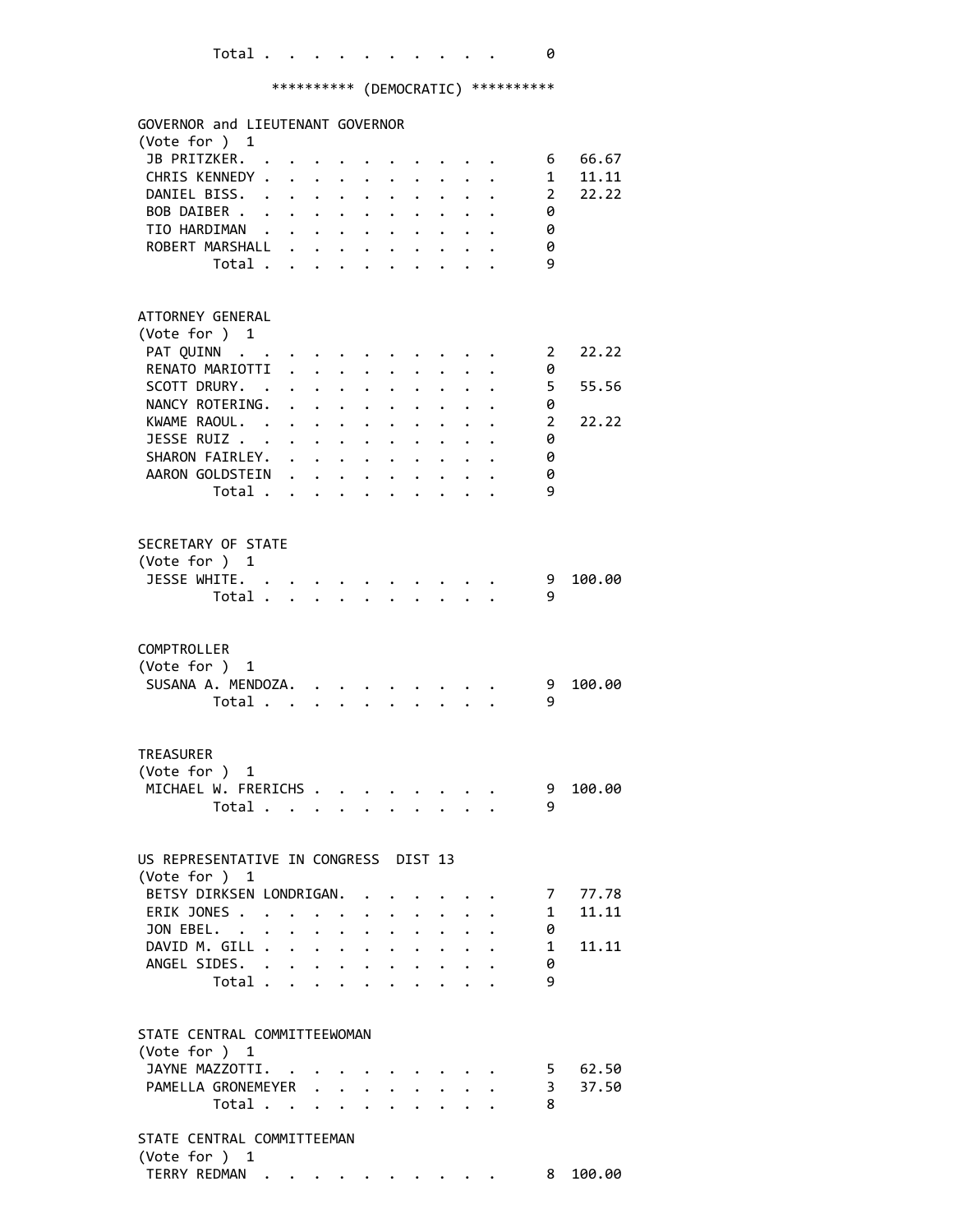| STATE SENATOR IN THE 48TH DISTRICT<br>(Vote for $)$ 1<br>ANDY MANAR                                              | Total $\cdots$ $\cdots$ $\cdots$ $\cdots$               |  |                      |                      | $\cdots$             |  | - 9<br>9                        | 100.00 |
|------------------------------------------------------------------------------------------------------------------|---------------------------------------------------------|--|----------------------|----------------------|----------------------|--|---------------------------------|--------|
| STATE REPRESENTATIVE IN THE GENERAL ASSEMBLY<br>REPRESENTATIVE 95TH DIST<br>(Vote for ) 1<br>DILLON CLARK        | $Total \cdot \cdot \cdot \cdot \cdot \cdot \cdot \cdot$ |  |                      |                      |                      |  | 9<br>9                          | 100.00 |
| COUNTY CLERK MONTGOMERY COUNTY<br>(Vote for $)$ 1<br>NO CANDIDATE FILED                                          | Total                                                   |  |                      |                      |                      |  | 0<br>0                          |        |
| COUNTY TREASURER MONTGOMERY COUNTY<br>(Vote for ) 1<br>NIKKI LOHMAN                                              | Total                                                   |  |                      |                      |                      |  | 9<br>9                          | 100.00 |
| COUNTY SHERIFF MONTGOMERY COUNTY<br>(Vote for ) 1<br>MARK C. BRAZEL.                                             | Total                                                   |  |                      |                      |                      |  | - 9<br>9                        | 100.00 |
| STATE'S ATTORNEY (2 YR TERM) MONTGOMERY COUNTY<br>(Vote for ) 1<br>BRYANT "BUTCH" HITCHINGS                      | Total $\cdots$ $\cdots$ $\cdots$ $\cdots$               |  |                      |                      |                      |  | $\overline{\phantom{1}}$ 8<br>8 | 100.00 |
| REGIONAL SUPERINTENDENT OF SCHOOLS<br>(BOND/CHR/EFF/FAY/MONT)<br>(Vote for ) 1<br>JULIE WOLLERMAN                | Total $\cdots$ $\cdots$ $\cdots$                        |  |                      |                      |                      |  | 9<br>9                          | 100.00 |
| COUNTY BOARD MEMBER 2<br>(Vote for ) 1<br>NO CANDIDATE FILED                                                     | Total                                                   |  | $\ddot{\phantom{1}}$ |                      |                      |  | 0<br>0                          |        |
| JUDGE OF THE APPELLATE COURT<br>APPELLATE JUDICIAL DISTRICT 5 (GOLDENHERSH)<br>(Vote for ) 1<br>KEVIN T. HOERNER | Total $\cdots$ $\cdots$                                 |  |                      |                      |                      |  | 9<br>9                          | 100.00 |
| PRECINCT COMMITTEEMAN ROUNTREE<br>(Vote for ) 1<br>NO CANDIDATE FILED                                            | Total                                                   |  |                      | $\ddot{\phantom{1}}$ | $\ddot{\phantom{0}}$ |  | 0<br>0                          |        |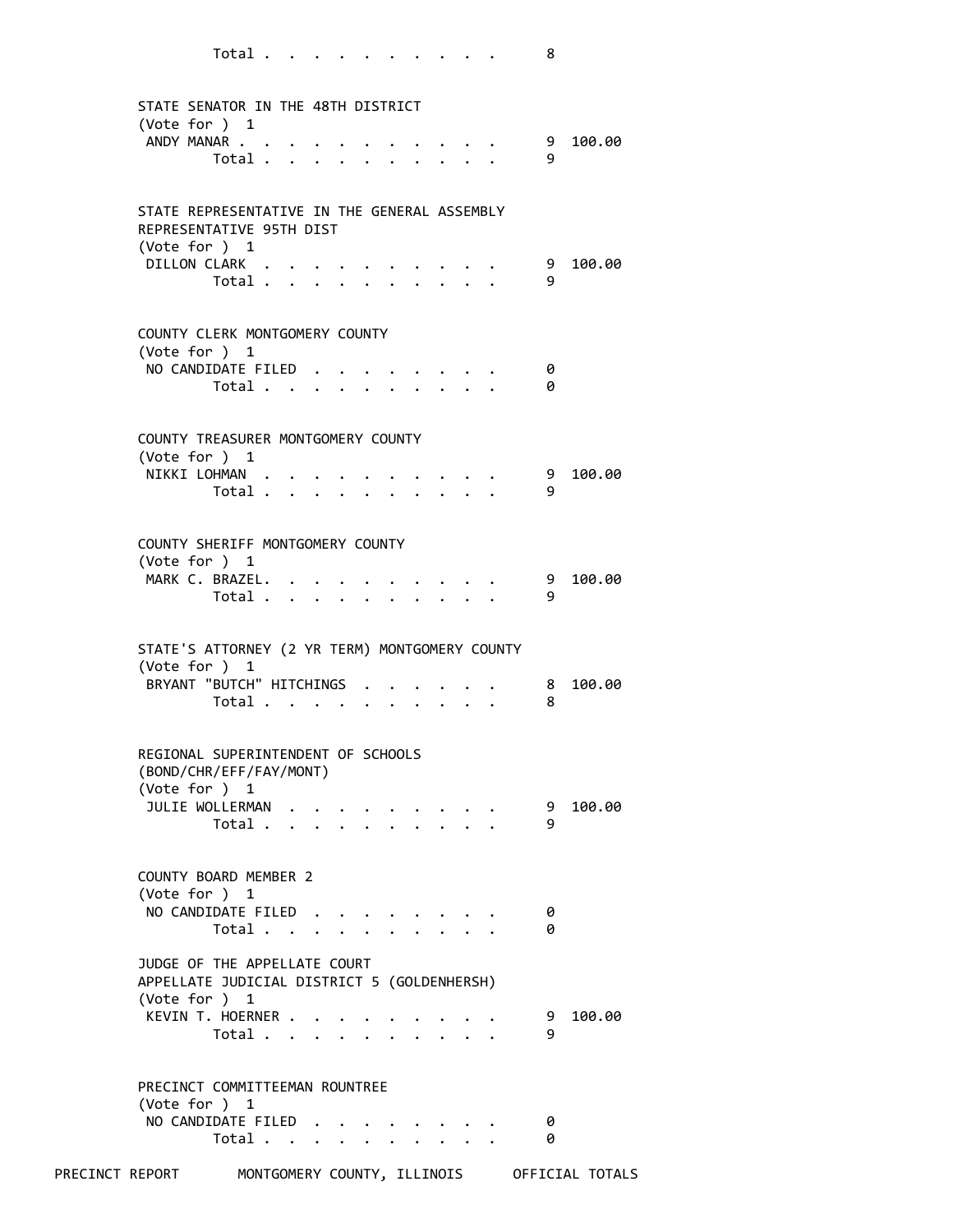RUN DATE:04/04/18 2018 GENERAL PRIMARY ELECTION RUN TIME:08:51 AM MARCH 20, 2018 STATISTICS

1601 SOUTH LITCHFIELD 1 VOTES PERCENT REGISTERED VOTERS - TOTAL . . . . . . 476 REGISTERED VOTERS - REPUBLICAN . . . . 154 32.35 REGISTERED VOTERS - DEMOCRATIC . . . . 128 26.89 REGISTERED VOTERS - NONPARTISAN . . . . 9 1.89 BALLOTS CAST - TOTAL. . . . . . . . 135 BALLOTS CAST - REPUBLICAN . . . . . . 81 60.00 BALLOTS CAST - DEMOCRATIC . . . . . . 54 40.00<br>BALLOTS CAST - NONPARTISAN. . . . . . 0<br>BALLOTS CAST - BLANK. . . . . . . . 0 BALLOTS CAST - NONPARTISAN. . . . . . BALLOTS CAST - BLANK. . . . . . . . . 0<br>VOTER TURNOUT - TOTAL . . . . . . . . 28.36<br>VOTER TURNOUT - REPUBLICAN . . . . . . . . 52.60 VOTER TURNOUT - TOTAL . . . . . . . . 28.36<br>VOTER TURNOUT - REPUBLICAN. . . . . . . 52.60 VOTER TURNOUT - REPUBLICAN. . . . . . 52.60<br>VOTER TURNOUT - DEMOCRATIC. . . . . . 42.19 VOTER TURNOUT - DEMOCRATIC. . . . . . VOTER TURNOUT - NONPARTISAN . . . . . VOTER TURNOUT - BLANK . . . . . . . \*\*\*\*\*\*\*\*\*\* (REPUBLICAN) \*\*\*\*\*\*\*\*\*\* GOVERNOR and LIEUTENANT GOVERNOR (Vote for ) 1 BRUCE RAUNER . . . . . . . . . . 36 47.37 JEANNE IVES. . . . . . . . . . . . 40 52.63 Total . . . . . . . . . . 76 ATTORNEY GENERAL (Vote for ) 1 ERIKA HAROLD . . . . . . . . . . 41 62.12 GARY GRASSO. . . . . . . . . . . 25 37.88 Total . . . . . . . . . . 66 SECRETARY OF STATE (Vote for ) 1 JASON HELLAND . . . . . . . . . . . 60 100.00 Total . . . . . . . . . . 60 COMPTROLLER (Vote for ) 1 DARLENE SENGER. . . . . . . . . . 58 100.00 Total . . . . . . . . . . 58 TREASURER (Vote for ) 1 JIM DODGE . . . . . . . . . . . . 59 100.00 Total . . . . . . . . . . 59 US REPRESENTATIVE IN CONGRESS 13TH DIST (Vote for ) 1 RODNEY DAVIS . . . . . . . . . . . 64 100.00 Total . . . . . . . . . . 64 STATE SENATOR IN THE 48TH DISTRICT (Vote for ) 1

SETH MCMILLAN . . . . . . . . . . . 60 100.00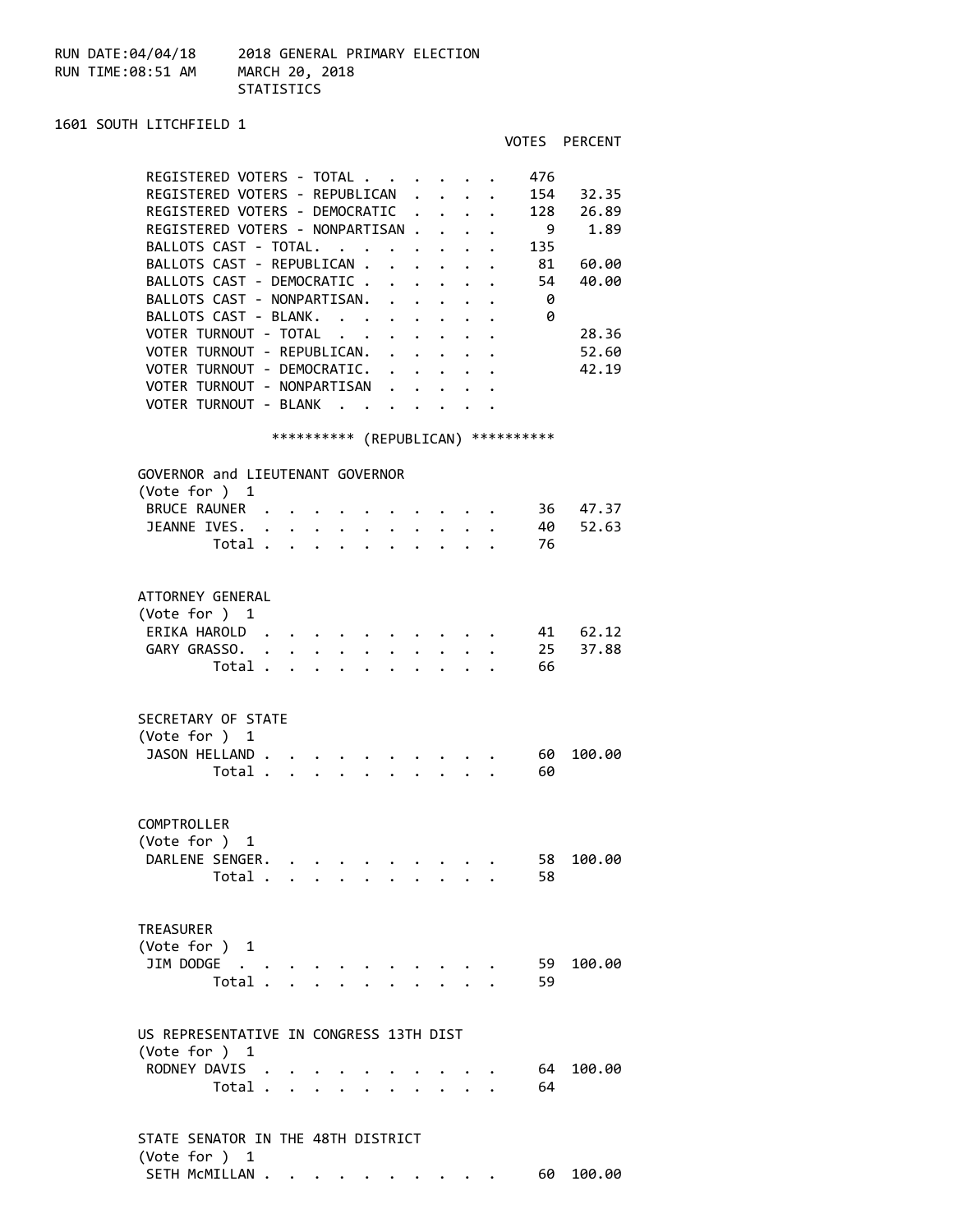| I<br>I<br>۰.<br>۰.<br>× |
|-------------------------|
|-------------------------|

| STATE REPRESENTATIVE IN THE GENERAL ASSEMBLY<br>REPRESENTATIVE 95TH DIST                     |  |                                 |  |                             |                                             |                                                                          |          |                  |
|----------------------------------------------------------------------------------------------|--|---------------------------------|--|-----------------------------|---------------------------------------------|--------------------------------------------------------------------------|----------|------------------|
| (Vote for ) 1                                                                                |  |                                 |  |                             |                                             |                                                                          |          |                  |
| AVERY BOURNE                                                                                 |  |                                 |  |                             |                                             |                                                                          | 66       | 100.00           |
| Total                                                                                        |  |                                 |  |                             | $\mathbf{L} = \mathbf{L}$                   |                                                                          | 66       |                  |
| COUNTY CLERK MONTGOMERY COUNTY                                                               |  |                                 |  |                             |                                             |                                                                          |          |                  |
| (Note for ) 1<br>SANDY LEITHEISER                                                            |  |                                 |  |                             |                                             |                                                                          | 71       | 100.00           |
| Total                                                                                        |  |                                 |  |                             |                                             |                                                                          | 71       |                  |
| COUNTY TREASURER MONTGOMERY COUNTY                                                           |  |                                 |  |                             |                                             |                                                                          |          |                  |
| (Vote for ) 1<br>DANIEL T. ROBBINS.                                                          |  |                                 |  |                             |                                             |                                                                          |          | 37 50.68         |
| JAY L. MARTIN                                                                                |  |                                 |  |                             |                                             |                                                                          |          | $\cdot$ 36 49.32 |
| Total $\cdots$ $\cdots$ $\cdots$                                                             |  |                                 |  |                             |                                             | $\mathbf{r} = \mathbf{r} + \mathbf{r}$ , where $\mathbf{r} = \mathbf{r}$ | 73       |                  |
|                                                                                              |  |                                 |  |                             |                                             |                                                                          |          |                  |
| COUNTY SHERIFF MONTGOMERY COUNTY<br>(Vote for $)$ 1                                          |  |                                 |  |                             |                                             |                                                                          |          |                  |
| RICK ROBBINS                                                                                 |  |                                 |  |                             |                                             |                                                                          |          | 47 62.67         |
| SCOTT WOODS.                                                                                 |  |                                 |  | $\mathbf{r}$ , $\mathbf{r}$ |                                             |                                                                          |          | 28 37.33         |
| Total                                                                                        |  |                                 |  |                             | $\mathbf{L} = \mathbf{L} \times \mathbf{L}$ |                                                                          | 75       |                  |
| STATE'S ATTORNEY (2 YR TERM) MONTGOMERY COUNTY                                               |  |                                 |  |                             |                                             |                                                                          |          |                  |
| (Vote for ) 1                                                                                |  |                                 |  |                             |                                             |                                                                          |          |                  |
| NO CANDIDATE FILED                                                                           |  |                                 |  |                             |                                             |                                                                          | 0        |                  |
| Total                                                                                        |  | $\cdot$ $\cdot$ $\cdot$ $\cdot$ |  |                             | $\mathbf{L} = \mathbf{L}$                   |                                                                          | 0        |                  |
| REGIONAL SUPERINTENDENT OF SCHOOLS<br>(BOND/CHR/EFF/FAY/MONT)<br>(Vote for ) 1               |  |                                 |  |                             |                                             |                                                                          |          |                  |
| NO CANDIDATE FILED                                                                           |  |                                 |  |                             |                                             |                                                                          | 0        |                  |
| Total                                                                                        |  | $\cdot$ $\cdot$ $\cdot$         |  |                             |                                             |                                                                          | 0        |                  |
| REGIONAL SUPERINTENDENT OF SCHOOLS<br>(CALHOUN/GREENE/JERSEY/MACOUPIN)<br>(Vote for ) 1      |  |                                 |  |                             |                                             |                                                                          |          |                  |
| NO CANDIDATE FILED<br>Total                                                                  |  |                                 |  |                             |                                             |                                                                          | 0<br>0   |                  |
|                                                                                              |  |                                 |  |                             |                                             |                                                                          |          |                  |
| <b>COUNTY BOARD MEMBER 5</b>                                                                 |  |                                 |  |                             |                                             |                                                                          |          |                  |
| (Vote for $)$ 1<br>WILLIAM BERGEN.                                                           |  |                                 |  |                             |                                             |                                                                          | 69       | 100.00           |
| Total                                                                                        |  |                                 |  |                             |                                             |                                                                          | 69       |                  |
| JUDGE OF THE APPELLATE COURT<br>APPELLATE JUDICIAL DISTRICT 5 (GOLDENHERSH)<br>(Vote for ) 1 |  |                                 |  |                             |                                             |                                                                          |          |                  |
| DAVID K. OVERSTREET<br>Total                                                                 |  |                                 |  |                             |                                             |                                                                          | 58<br>58 | 100.00           |
|                                                                                              |  |                                 |  |                             |                                             |                                                                          |          |                  |
| PRECINCT COMMITTEEMAN SOUTH LITCHFIELD 1<br>(Vote for ) 1                                    |  |                                 |  |                             |                                             |                                                                          |          |                  |
| WILLIAM BERGEN.                                                                              |  |                                 |  |                             |                                             |                                                                          | 70       | 100.00           |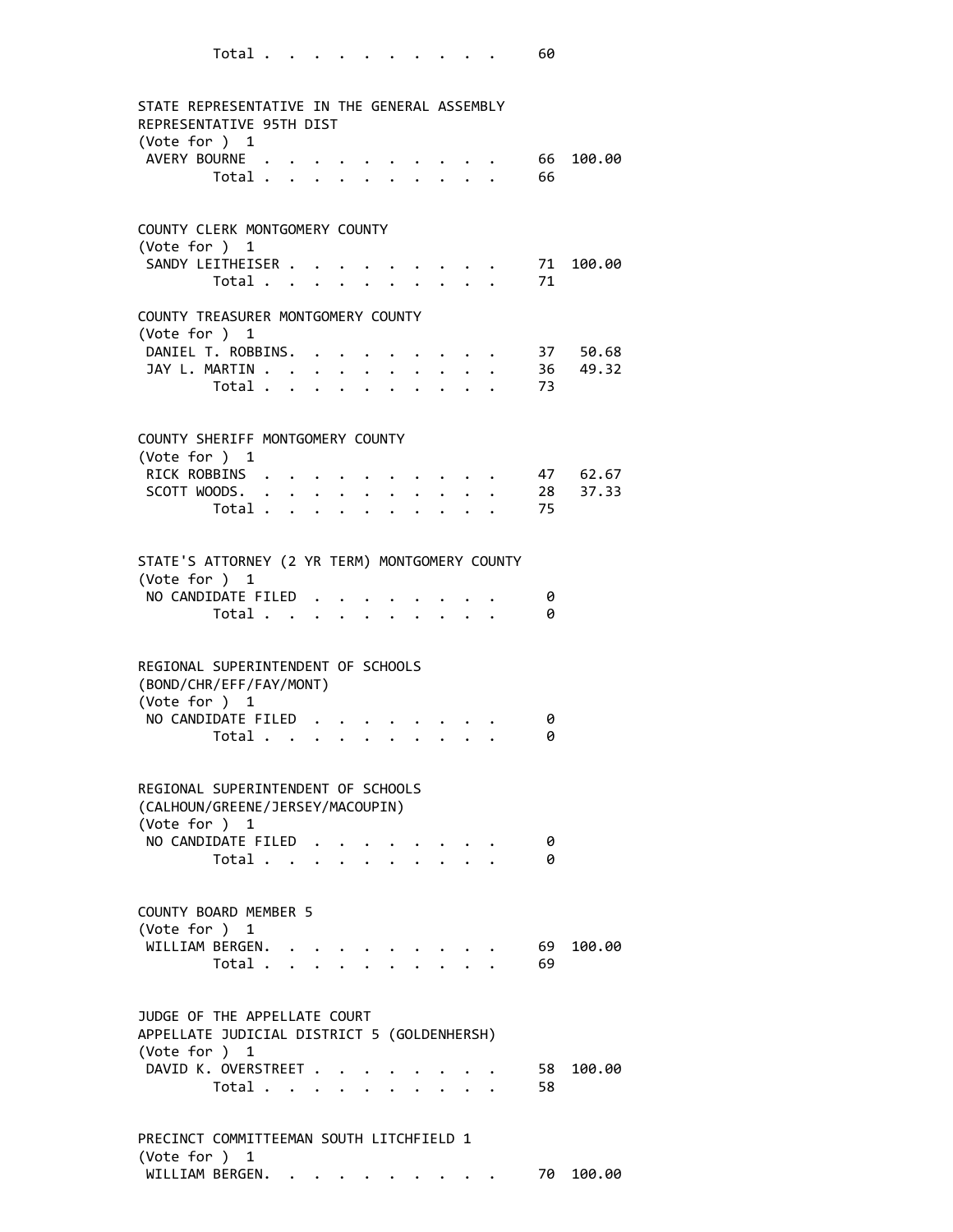| GOVERNOR and LIEUTENANT GOVERNOR<br>(Vote for ) 1 |                                  |                      |        |                           |                                                             |                                                           |                                         |                      |                           |                        |                |
|---------------------------------------------------|----------------------------------|----------------------|--------|---------------------------|-------------------------------------------------------------|-----------------------------------------------------------|-----------------------------------------|----------------------|---------------------------|------------------------|----------------|
| JB PRITZKER.                                      |                                  |                      |        |                           |                                                             |                                                           |                                         |                      |                           | 36                     | 67.92          |
| CHRIS KENNEDY .                                   |                                  | $\mathbf{A}$         |        |                           |                                                             |                                                           |                                         |                      |                           | 11                     | 20.75          |
| DANIEL BISS. .                                    |                                  | $\ddot{\phantom{0}}$ | $\sim$ | $\ddot{\phantom{0}}$      | $\sim$ $-$                                                  | $\ddot{\phantom{0}}$                                      |                                         |                      |                           |                        | 4 7.55         |
| BOB DAIBER                                        |                                  |                      |        |                           |                                                             |                                                           |                                         | $\ddot{\phantom{0}}$ |                           | 1                      | 1.89           |
| TIO HARDIMAN                                      |                                  |                      |        |                           |                                                             |                                                           | $\ddot{\phantom{0}}$                    |                      | $\cdot$ $\cdot$ $\cdot$   | 1                      | 1.89           |
| ROBERT MARSHALL                                   |                                  |                      |        |                           |                                                             |                                                           | $\cdot$ $\cdot$ $\cdot$ $\cdot$ $\cdot$ |                      |                           | - 0                    |                |
|                                                   | Total $\cdots$ $\cdots$ $\cdots$ |                      |        |                           |                                                             |                                                           |                                         |                      | $\cdot$ $\cdot$ $\cdot$   | 53                     |                |
|                                                   |                                  |                      |        |                           |                                                             |                                                           |                                         |                      |                           |                        |                |
| ATTORNEY GENERAL                                  |                                  |                      |        |                           |                                                             |                                                           |                                         |                      |                           |                        |                |
| (Vote for ) 1                                     |                                  |                      |        |                           |                                                             |                                                           |                                         |                      |                           |                        |                |
| PAT QUINN                                         |                                  |                      |        |                           |                                                             |                                                           |                                         |                      |                           | 41                     | 77.36          |
| RENATO MARIOTTI .                                 |                                  |                      |        | $\mathbf{r}$ $\mathbf{r}$ |                                                             |                                                           |                                         |                      |                           | - 0                    |                |
| SCOTT DRURY. .                                    |                                  |                      |        | $\cdot$ $\cdot$ $\cdot$   | $\ddot{\phantom{0}}$                                        |                                                           |                                         |                      |                           | $\overline{4}$         | 7.55           |
| NANCY ROTERING. .                                 |                                  |                      |        |                           | $\mathbf{r} = \mathbf{r} + \mathbf{r}$ , where $\mathbf{r}$ |                                                           |                                         |                      |                           | $4 \quad$              | 7.55           |
| KWAME RAOUL.                                      |                                  |                      |        |                           |                                                             |                                                           |                                         |                      |                           | $2 \overline{ }$       | 3.77           |
| JESSE RUIZ                                        |                                  |                      |        |                           |                                                             |                                                           |                                         |                      |                           | $1 \quad \blacksquare$ | 1.89           |
| SHARON FAIRLEY.                                   |                                  |                      |        |                           |                                                             | $\mathbf{L}^{\text{max}}$ , and $\mathbf{L}^{\text{max}}$ |                                         |                      |                           | $\mathbf{1}$           | 1.89           |
| AARON GOLDSTEIN                                   |                                  |                      |        |                           |                                                             |                                                           |                                         |                      |                           | 0                      |                |
|                                                   | Total                            |                      |        |                           |                                                             |                                                           | $\mathbf{L}$                            |                      |                           | 53                     |                |
| SECRETARY OF STATE                                |                                  |                      |        |                           |                                                             |                                                           |                                         |                      |                           |                        |                |
| (Vote for ) 1                                     |                                  |                      |        |                           |                                                             |                                                           |                                         |                      |                           |                        |                |
| JESSE WHITE. .                                    |                                  |                      |        |                           |                                                             |                                                           |                                         |                      |                           | 47                     | 100.00         |
|                                                   | Total .                          |                      |        |                           |                                                             |                                                           |                                         |                      |                           | 47                     |                |
|                                                   |                                  |                      |        |                           |                                                             |                                                           |                                         |                      |                           |                        |                |
| COMPTROLLER                                       |                                  |                      |        |                           |                                                             |                                                           |                                         |                      |                           |                        |                |
| (Vote for ) 1                                     |                                  |                      |        |                           |                                                             |                                                           |                                         |                      |                           |                        |                |
| SUSANA A. MENDOZA. .                              |                                  |                      |        |                           |                                                             |                                                           |                                         |                      |                           | 48                     | 100.00         |
|                                                   | Total                            |                      |        |                           | $\ddot{\phantom{0}}$                                        |                                                           |                                         |                      |                           | 48                     |                |
|                                                   |                                  |                      |        |                           |                                                             |                                                           |                                         |                      |                           |                        |                |
| <b>TREASURER</b>                                  |                                  |                      |        |                           |                                                             |                                                           |                                         |                      |                           |                        |                |
| (Vote for ) 1                                     |                                  |                      |        |                           |                                                             |                                                           |                                         |                      |                           |                        |                |
| MICHAEL W. FRERICHS                               |                                  |                      |        |                           |                                                             |                                                           |                                         |                      |                           | 48                     | 100.00         |
| Total                                             |                                  | $\cdot$              |        |                           |                                                             |                                                           |                                         |                      |                           | 48                     |                |
| US REPRESENTATIVE IN CONGRESS DIST 13             |                                  |                      |        |                           |                                                             |                                                           |                                         |                      |                           |                        |                |
| (Vote for $)$ 1                                   |                                  |                      |        |                           |                                                             |                                                           |                                         |                      |                           |                        |                |
| BETSY DIRKSEN LONDRIGAN.<br>ERIK JONES            |                                  |                      |        |                           |                                                             |                                                           |                                         |                      |                           | 28<br>8                | 57.14<br>16.33 |
| JON EBEL.                                         |                                  |                      |        |                           |                                                             |                                                           | $\cdot$ $\cdot$ $\cdot$                 |                      | $\cdot$ $\cdot$           | 5 <sup>5</sup>         | 10.20          |
|                                                   |                                  | $\mathbf{L}$         |        | $\mathbf{r}$ $\mathbf{r}$ | $\ddot{\phantom{0}}$                                        |                                                           | $\ddot{\phantom{1}}$                    |                      | $\mathbf{L}$ $\mathbf{L}$ | 5 <sub>1</sub>         | 10.20          |
| DAVID M. GILL<br>ANGEL SIDES. .                   |                                  |                      |        |                           |                                                             |                                                           | $\mathbf{r} = \mathbf{r} + \mathbf{r}$  |                      | $\ddot{\phantom{0}}$      |                        | 3, 6.12        |
|                                                   | Total                            | $\bullet$ .          |        |                           | $\mathbf{L} = \mathbf{L} \times \mathbf{L}$                 | $\ddot{\phantom{0}}$                                      | $\ddot{\phantom{0}}$                    | $\ddot{\phantom{0}}$ |                           | 49                     |                |
|                                                   |                                  |                      |        |                           | $\cdot$ $\cdot$ $\cdot$ $\cdot$                             |                                                           | $\ddot{\phantom{0}}$                    |                      |                           |                        |                |
| STATE CENTRAL COMMITTEEWOMAN                      |                                  |                      |        |                           |                                                             |                                                           |                                         |                      |                           |                        |                |
| (Vote for ) 1                                     |                                  |                      |        |                           |                                                             |                                                           |                                         |                      |                           |                        |                |
| JAYNE MAZZOTTI.                                   |                                  |                      |        |                           |                                                             |                                                           |                                         |                      |                           |                        | 33 75.00       |
| PAMELLA GRONEMEYER                                |                                  |                      |        |                           |                                                             |                                                           | $\cdot$ $\cdot$ $\cdot$ $\cdot$         |                      |                           | 11                     | 25.00          |
|                                                   | Total                            |                      |        |                           |                                                             |                                                           | $\cdot$ $\cdot$ $\cdot$ $\cdot$         |                      |                           | 44                     |                |
| STATE CENTRAL COMMITTEEMAN                        |                                  |                      |        |                           |                                                             |                                                           |                                         |                      |                           |                        |                |
| (Vote for ) 1                                     |                                  |                      |        |                           |                                                             |                                                           |                                         |                      |                           |                        |                |
| TERRY REDMAN .                                    |                                  |                      |        |                           |                                                             |                                                           |                                         |                      |                           | 44                     | 100.00         |
|                                                   |                                  |                      |        |                           |                                                             |                                                           |                                         |                      |                           |                        |                |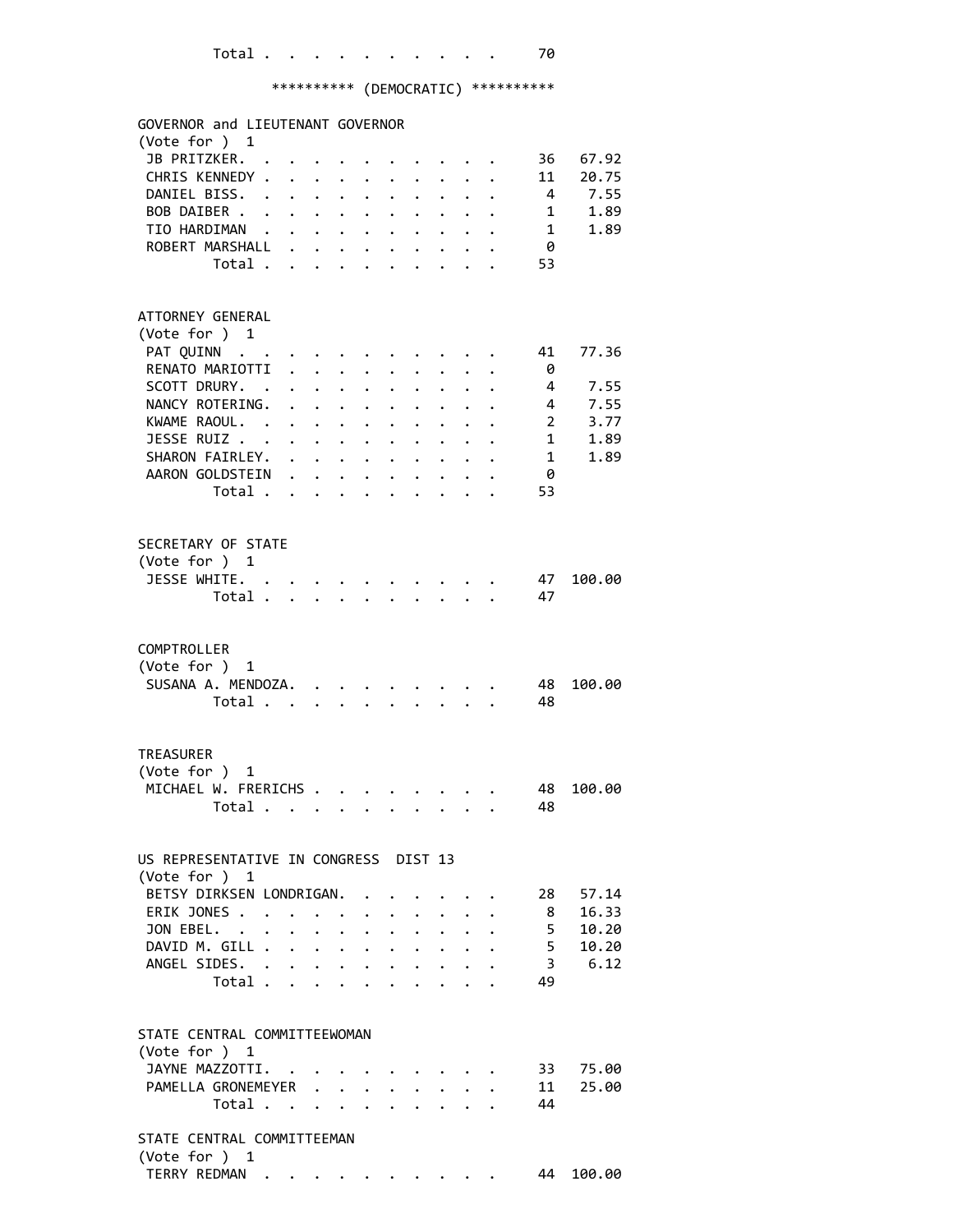| STATE SENATOR IN THE 48TH DISTRICT<br>(Vote for $)$ 1<br>ANDY MANAR                                                | Total 47                                  |  |  |                                                 |  | $\cdot \cdot \cdot \cdot \cdot 47$ |            | 100.00 |
|--------------------------------------------------------------------------------------------------------------------|-------------------------------------------|--|--|-------------------------------------------------|--|------------------------------------|------------|--------|
| STATE REPRESENTATIVE IN THE GENERAL ASSEMBLY<br>REPRESENTATIVE 95TH DIST<br>$(\text{Vote for }) 1$<br>DILLON CLARK | Total 46                                  |  |  |                                                 |  | . 46                               |            | 100.00 |
| COUNTY CLERK MONTGOMERY COUNTY<br>(Vote for $)$ 1<br>NO CANDIDATE FILED                                            | Total                                     |  |  |                                                 |  |                                    | 0<br>0     |        |
| COUNTY TREASURER MONTGOMERY COUNTY<br>(Vote for $)$ 1<br>NIKKI LOHMAN                                              | Total                                     |  |  | $\mathbf{L} = \mathbf{L}$                       |  |                                    | 47<br>- 47 | 100.00 |
| COUNTY SHERIFF MONTGOMERY COUNTY<br>(Vote for $)$ 1<br>MARK C. BRAZEL.                                             | Total                                     |  |  |                                                 |  |                                    | 47<br>47   | 100.00 |
| STATE'S ATTORNEY (2 YR TERM) MONTGOMERY COUNTY<br>(Vote for ) 1<br>BRYANT "BUTCH" HITCHINGS                        | Total $\ldots$ $\ldots$ $\ldots$ $\ldots$ |  |  |                                                 |  | $\cdot$ $\cdot$ $\cdot$ 46         | 46         | 100.00 |
| REGIONAL SUPERINTENDENT OF SCHOOLS<br>(BOND/CHR/EFF/FAY/MONT)<br>(Vote for ) 1<br>JULIE WOLLERMAN                  | Total                                     |  |  | $\cdot$ $\cdot$ $\cdot$ $\cdot$ $\cdot$ $\cdot$ |  |                                    | 42<br>42   | 100.00 |
| REGIONAL SUPERINTENDENT OF SCHOOLS<br>(CALHOUN/GREENE/JERSEY/MACOUPIN)<br>(Vote for ) 1<br>MICHELLE MUELLER        |                                           |  |  |                                                 |  |                                    | 0          |        |
| <b>COUNTY BOARD MEMBER 5</b><br>(Vote for ) 1<br>PERRY A. JACKSON                                                  | Total                                     |  |  |                                                 |  |                                    | 47<br>47   | 100.00 |
| JUDGE OF THE APPELLATE COURT<br>APPELLATE JUDICIAL DISTRICT 5 (GOLDENHERSH)<br>(Vote for ) 1<br>KEVIN T. HOERNER   | Total                                     |  |  |                                                 |  |                                    | 44<br>44   | 100.00 |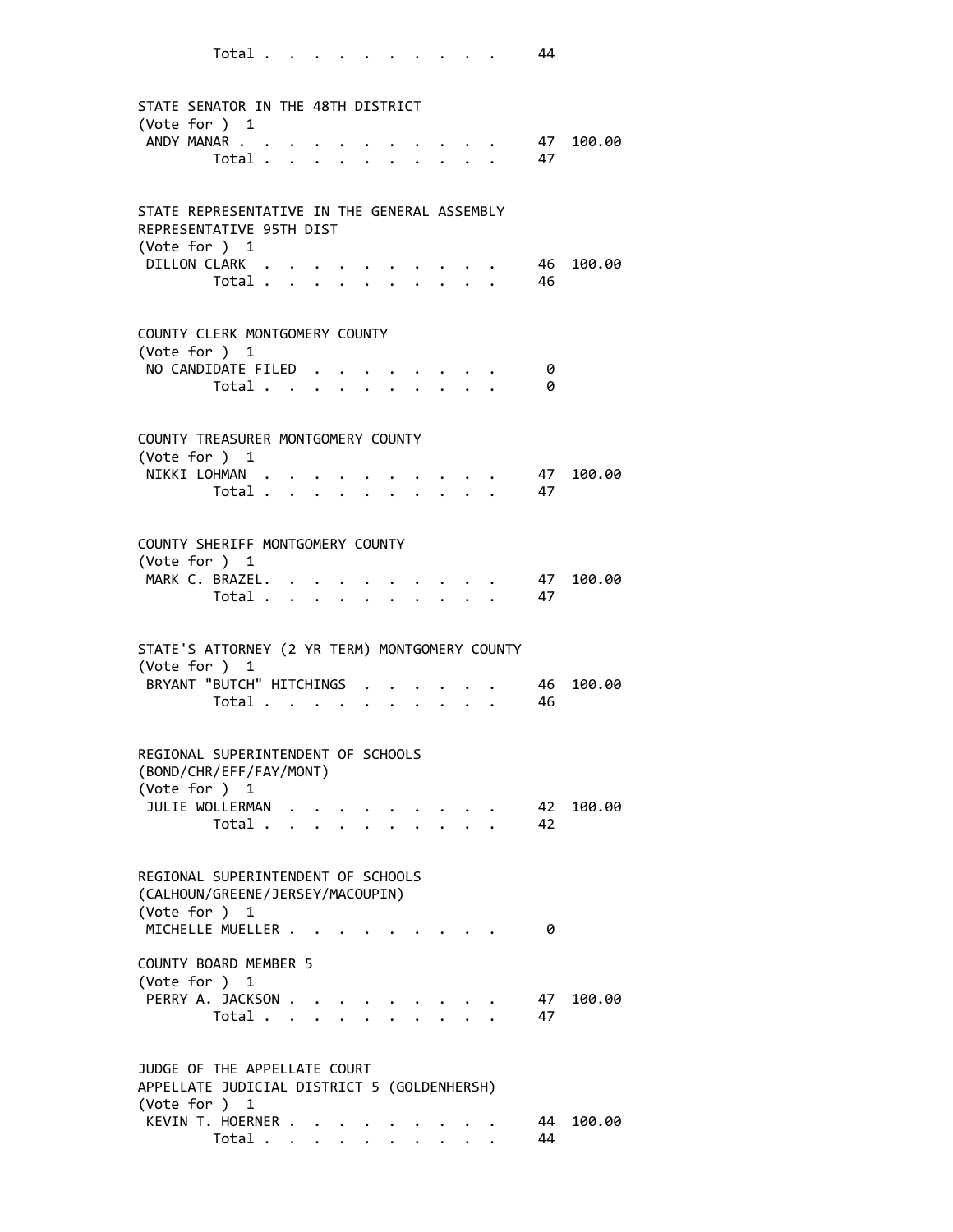| PRECINCT COMMITTEEMAN SOUTH LITCHFIELD 1<br>(Vote for ) 1<br>EVELYN LANTER . |         | Total                                                                |                      |              |                      |                                         |                                                                                               |                                  | - 46                                                            | 46 100.00                                   |  |
|------------------------------------------------------------------------------|---------|----------------------------------------------------------------------|----------------------|--------------|----------------------|-----------------------------------------|-----------------------------------------------------------------------------------------------|----------------------------------|-----------------------------------------------------------------|---------------------------------------------|--|
| PRECINCT REPORT<br>RUN DATE:04/04/18<br>RUN TIME:08:51 AM                    |         | 2018 GENERAL PRIMARY ELECTION<br>MARCH 20, 2018<br><b>STATISTICS</b> |                      |              |                      |                                         |                                                                                               |                                  |                                                                 | MONTGOMERY COUNTY, ILLINOIS OFFICIAL TOTALS |  |
| 1602 SOUTH LITCHFIELD 2                                                      |         |                                                                      |                      |              |                      |                                         |                                                                                               |                                  |                                                                 | VOTES PERCENT                               |  |
| REGISTERED VOTERS - TOTAL                                                    |         |                                                                      |                      |              |                      |                                         |                                                                                               |                                  | 594                                                             |                                             |  |
| REGISTERED VOTERS - REPUBLICAN                                               |         |                                                                      |                      |              |                      |                                         |                                                                                               |                                  |                                                                 | 139 23.40                                   |  |
| REGISTERED VOTERS - DEMOCRATIC .                                             |         |                                                                      |                      |              |                      |                                         | $\ddot{\phantom{0}}$                                                                          |                                  | $\bullet$ .<br><br><br><br><br><br><br><br><br><br><br><br><br> | 189 31.82                                   |  |
| REGISTERED VOTERS - NONPARTISAN                                              |         |                                                                      |                      |              |                      |                                         |                                                                                               |                                  | 11                                                              | 1.85                                        |  |
| BALLOTS CAST - TOTAL.                                                        |         |                                                                      |                      |              |                      | $\cdot$ $\cdot$ $\cdot$                 |                                                                                               |                                  | 154                                                             |                                             |  |
| BALLOTS CAST - REPUBLICAN .                                                  |         |                                                                      |                      |              |                      |                                         |                                                                                               |                                  |                                                                 | 66 42.86                                    |  |
| BALLOTS CAST - DEMOCRATIC                                                    |         |                                                                      |                      |              |                      |                                         |                                                                                               | $\ddot{\phantom{0}}$             |                                                                 | 88 57.14                                    |  |
| BALLOTS CAST - NONPARTISAN.                                                  |         |                                                                      |                      | $\mathbf{r}$ | $\mathbf{A}$         |                                         | $\cdot$ $\cdot$ $\cdot$                                                                       |                                  | - 0                                                             |                                             |  |
| BALLOTS CAST - BLANK.                                                        |         |                                                                      |                      |              |                      | $\cdot$ $\cdot$ $\cdot$ $\cdot$ $\cdot$ |                                                                                               |                                  | 0                                                               |                                             |  |
| VOTER TURNOUT - TOTAL                                                        |         |                                                                      |                      |              | $\ddot{\phantom{0}}$ |                                         |                                                                                               | $\ddot{\phantom{0}}$             |                                                                 | 25.93                                       |  |
| VOTER TURNOUT - REPUBLICAN. .                                                |         |                                                                      |                      |              | $\ddot{\phantom{0}}$ |                                         |                                                                                               | $\bullet$ . The set of $\bullet$ |                                                                 | 47.48                                       |  |
| VOTER TURNOUT - DEMOCRATIC. .                                                |         |                                                                      |                      |              | $\ddot{\phantom{0}}$ |                                         | $\mathbf{a}^{\prime}$ , $\mathbf{a}^{\prime}$ , $\mathbf{a}^{\prime}$ , $\mathbf{a}^{\prime}$ |                                  |                                                                 | 46.56                                       |  |
| VOTER TURNOUT - NONPARTISAN                                                  |         |                                                                      |                      |              |                      |                                         |                                                                                               |                                  |                                                                 |                                             |  |
| VOTER TURNOUT - BLANK                                                        |         |                                                                      |                      |              |                      |                                         |                                                                                               |                                  |                                                                 |                                             |  |
|                                                                              |         |                                                                      |                      |              |                      |                                         |                                                                                               |                                  | *********** (REPUBLICAN) **********                             |                                             |  |
| GOVERNOR and LIEUTENANT GOVERNOR                                             |         |                                                                      |                      |              |                      |                                         |                                                                                               |                                  |                                                                 |                                             |  |
| (Vote for ) 1                                                                |         |                                                                      |                      |              |                      |                                         |                                                                                               |                                  |                                                                 |                                             |  |
| BRUCE RAUNER                                                                 |         |                                                                      |                      |              |                      |                                         |                                                                                               |                                  |                                                                 | $\cdot$ . 27 44.26                          |  |
| JEANNE IVES.                                                                 |         | $\cdot$ $\cdot$ $\cdot$ $\cdot$ $\cdot$ $\cdot$                      |                      |              |                      |                                         |                                                                                               |                                  |                                                                 | 34 55.74                                    |  |
|                                                                              |         | Total                                                                | $\ddot{\phantom{0}}$ |              |                      |                                         |                                                                                               |                                  | 61                                                              |                                             |  |
| ATTORNEY GENERAL                                                             |         |                                                                      |                      |              |                      |                                         |                                                                                               |                                  |                                                                 |                                             |  |
| (Vote for ) 1                                                                |         |                                                                      |                      |              |                      |                                         |                                                                                               |                                  |                                                                 |                                             |  |
| ERIKA HAROLD                                                                 |         |                                                                      |                      |              |                      |                                         |                                                                                               |                                  | 34                                                              | 60.71                                       |  |
| GARY GRASSO. .                                                               |         |                                                                      |                      |              |                      |                                         |                                                                                               |                                  | 22                                                              | 39.29                                       |  |
|                                                                              |         | Total                                                                |                      |              |                      |                                         |                                                                                               |                                  | 56                                                              |                                             |  |
|                                                                              |         |                                                                      |                      |              |                      |                                         |                                                                                               |                                  |                                                                 |                                             |  |
| SECRETARY OF STATE<br>(Vote for ) 1                                          |         |                                                                      |                      |              |                      |                                         |                                                                                               |                                  |                                                                 |                                             |  |
| JASON HELLAND                                                                |         |                                                                      |                      |              |                      |                                         |                                                                                               |                                  | 52                                                              | 100.00                                      |  |
|                                                                              |         | Total                                                                |                      |              |                      |                                         |                                                                                               |                                  | 52                                                              |                                             |  |
| COMPTROLLER                                                                  |         |                                                                      |                      |              |                      |                                         |                                                                                               |                                  |                                                                 |                                             |  |
| (Vote for ) 1                                                                |         |                                                                      |                      |              |                      |                                         |                                                                                               |                                  |                                                                 |                                             |  |
| DARLENE SENGER.                                                              |         |                                                                      |                      |              |                      |                                         |                                                                                               |                                  | 52.                                                             | 100.00                                      |  |
|                                                                              |         | Total                                                                |                      |              |                      |                                         |                                                                                               |                                  | 52                                                              |                                             |  |
|                                                                              |         |                                                                      |                      |              |                      |                                         |                                                                                               |                                  |                                                                 |                                             |  |
| TREASURER                                                                    |         |                                                                      |                      |              |                      |                                         |                                                                                               |                                  |                                                                 |                                             |  |
| (Vote for ) 1                                                                |         |                                                                      |                      |              |                      |                                         |                                                                                               |                                  |                                                                 |                                             |  |
| JIM DODGE                                                                    |         |                                                                      |                      |              |                      |                                         |                                                                                               |                                  | 49 -                                                            | 100.00                                      |  |
|                                                                              | Total . |                                                                      |                      |              |                      |                                         |                                                                                               |                                  | 49                                                              |                                             |  |
|                                                                              |         |                                                                      |                      |              |                      |                                         |                                                                                               |                                  |                                                                 |                                             |  |
| US REPRESENTATIVE IN CONGRESS 13TH DIST<br>(Vote for ) 1                     |         |                                                                      |                      |              |                      |                                         |                                                                                               |                                  |                                                                 |                                             |  |
| RODNEY DAVIS                                                                 |         |                                                                      |                      |              |                      | $\cdots$                                |                                                                                               |                                  | 55                                                              | 100.00                                      |  |
|                                                                              |         |                                                                      |                      |              |                      |                                         |                                                                                               |                                  |                                                                 |                                             |  |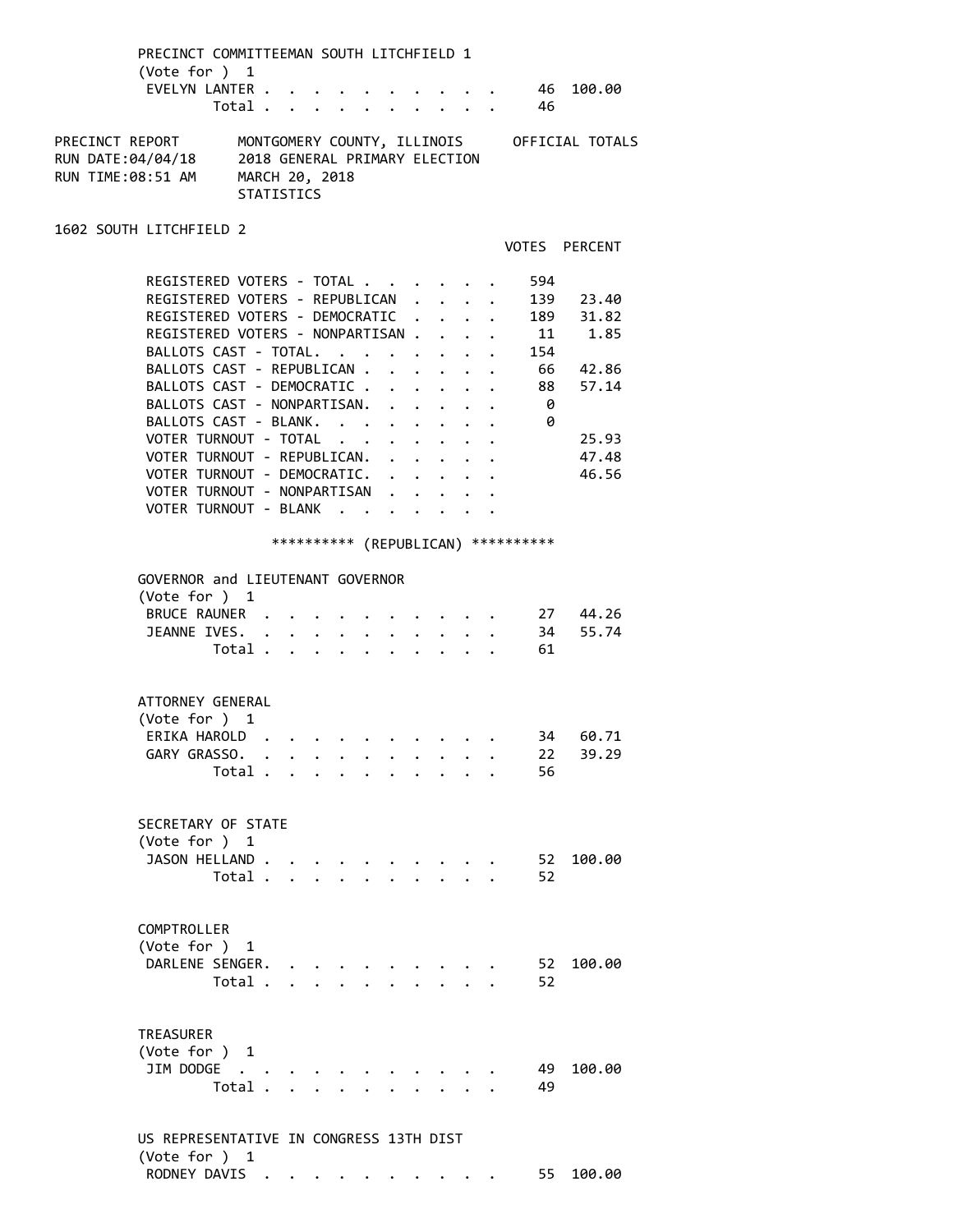| STATE SENATOR IN THE 48TH DISTRICT<br>(Vote for ) 1                                          |              |                                                                 |                         |                           |                      |                                      |              |                           |                            |                 |                                            |
|----------------------------------------------------------------------------------------------|--------------|-----------------------------------------------------------------|-------------------------|---------------------------|----------------------|--------------------------------------|--------------|---------------------------|----------------------------|-----------------|--------------------------------------------|
| SETH MCMILLAN .<br>Total .                                                                   | $\mathbf{A}$ |                                                                 | $\sim$                  |                           |                      | $\sim$                               |              |                           |                            | 50              | 50 100.00                                  |
| STATE REPRESENTATIVE IN THE GENERAL ASSEMBLY<br>REPRESENTATIVE 95TH DIST<br>(Vote for ) 1    |              |                                                                 |                         |                           |                      |                                      |              |                           |                            |                 |                                            |
| AVERY BOURNE<br>Total                                                                        |              |                                                                 | $\ddot{\phantom{1}}$    |                           |                      |                                      |              |                           |                            | $\sim$ 51<br>51 | 100.00                                     |
| COUNTY CLERK MONTGOMERY COUNTY<br>(Vote for ) 1                                              |              |                                                                 |                         |                           |                      |                                      |              |                           |                            |                 |                                            |
| SANDY LEITHEISER<br>Total                                                                    |              |                                                                 |                         |                           |                      |                                      |              |                           | $\cdot$ $\cdot$ $\cdot$ 61 | $\cdot$ 61      | 100.00                                     |
| COUNTY TREASURER MONTGOMERY COUNTY<br>(Vote for ) 1                                          |              |                                                                 |                         |                           |                      |                                      |              |                           |                            |                 |                                            |
| DANIEL T. ROBBINS.<br>JAY L. MARTIN<br>Total $\cdots$ $\cdots$                               |              |                                                                 |                         |                           |                      | $\mathbf{L}$<br>$\ddot{\phantom{0}}$ | $\mathbf{L}$ | $\sim$                    | $\cdot$ $\cdot$ $\cdot$ 63 |                 | $\cdot \cdot \cdot$ 33 52.38<br>. 30 47.62 |
| COUNTY SHERIFF MONTGOMERY COUNTY<br>(Vote for ) 1                                            |              |                                                                 |                         |                           |                      |                                      |              |                           |                            |                 |                                            |
| RICK ROBBINS<br>SCOTT WOODS.<br>Total                                                        |              |                                                                 |                         |                           | $\sim$ $\sim$ $\sim$ |                                      | $\mathbf{L}$ | $\mathbf{r} = \mathbf{r}$ | $\mathbf{L}^{\text{max}}$  | 66              | 36 54.55<br>30 45.45                       |
| STATE'S ATTORNEY (2 YR TERM) MONTGOMERY COUNTY<br>(Vote for ) 1                              |              |                                                                 |                         |                           |                      |                                      |              |                           |                            |                 |                                            |
| NO CANDIDATE FILED<br>Total                                                                  |              |                                                                 |                         | $\mathbf{L} = \mathbf{L}$ |                      |                                      |              |                           |                            | 0<br>0          |                                            |
| REGIONAL SUPERINTENDENT OF SCHOOLS<br>(BOND/CHR/EFF/FAY/MONT)<br>(Vote for ) 1               |              |                                                                 |                         |                           |                      |                                      |              |                           |                            |                 |                                            |
| NO CANDIDATE FILED<br>Total                                                                  |              |                                                                 | $\cdot$ $\cdot$ $\cdot$ |                           |                      |                                      |              |                           |                            | 0<br>0          |                                            |
| COUNTY BOARD MEMBER 5<br>(Vote for ) 1                                                       |              |                                                                 |                         |                           |                      |                                      |              |                           |                            |                 |                                            |
| WILLIAM BERGEN.<br>Total                                                                     |              | $\mathcal{A}=\mathcal{A}=\mathcal{A}=\mathcal{A}=\mathcal{A}$ . |                         |                           |                      |                                      |              |                           |                            | 52<br>52        | 100.00                                     |
| JUDGE OF THE APPELLATE COURT<br>APPELLATE JUDICIAL DISTRICT 5 (GOLDENHERSH)<br>(Vote for ) 1 |              |                                                                 |                         |                           |                      |                                      |              |                           |                            |                 |                                            |
| DAVID K. OVERSTREET<br>Total $\ldots$ $\ldots$ $\ldots$ $\ldots$                             |              |                                                                 |                         |                           |                      |                                      |              |                           |                            | 51<br>51        | 100.00                                     |
| PRECINCT COMMITTEEMAN SOUTH LITCHFIELD 2<br>(Vote for ) 1                                    |              |                                                                 |                         |                           |                      |                                      |              |                           |                            |                 |                                            |
| MARCIA SAILSBURY<br>Total $\cdots$ $\cdots$ $\cdots$                                         |              |                                                                 |                         |                           |                      |                                      |              |                           |                            | 53<br>53        | 100.00                                     |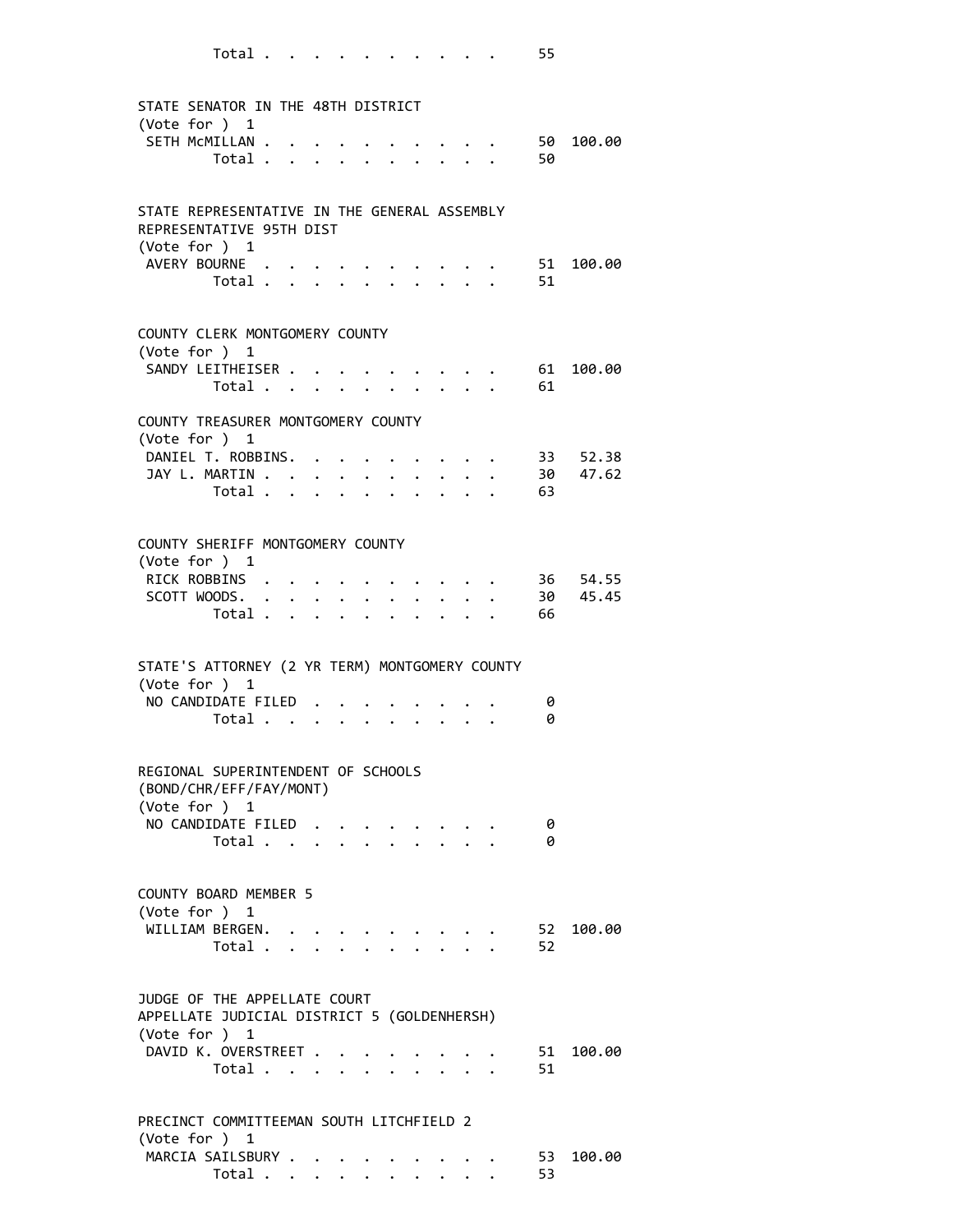| GOVERNOR and LIEUTENANT GOVERNOR      |                      |                                                                                   |                      |                                                           |                      |                      |                                                                                                                                                                                                                                       |                                         |                         |                 |                |        |
|---------------------------------------|----------------------|-----------------------------------------------------------------------------------|----------------------|-----------------------------------------------------------|----------------------|----------------------|---------------------------------------------------------------------------------------------------------------------------------------------------------------------------------------------------------------------------------------|-----------------------------------------|-------------------------|-----------------|----------------|--------|
| (Vote for ) 1                         |                      |                                                                                   |                      |                                                           |                      |                      |                                                                                                                                                                                                                                       |                                         |                         |                 |                |        |
| JB PRITZKER.                          |                      |                                                                                   |                      |                                                           |                      |                      |                                                                                                                                                                                                                                       |                                         |                         |                 | 59             | 74.68  |
| CHRIS KENNEDY .                       |                      | $\ddot{\phantom{a}}$                                                              |                      | $\ddot{\phantom{0}}$                                      | $\ddot{\phantom{0}}$ | $\ddot{\phantom{a}}$ |                                                                                                                                                                                                                                       |                                         | $\ddotsc$               |                 | 10             | 12.66  |
| DANIEL BISS.                          | $\ddot{\phantom{a}}$ | $\ddot{\phantom{0}}$                                                              | $\ddot{\phantom{0}}$ | $\bullet$ .                                               | $\ddot{\phantom{0}}$ | $\ddot{\phantom{0}}$ |                                                                                                                                                                                                                                       | $\ddot{\phantom{0}}$                    |                         |                 | - 6            | 7.59   |
| BOB DAIBER                            |                      |                                                                                   |                      |                                                           | $\ddot{\phantom{0}}$ | $\bullet$            | $\bullet$ . $\bullet$                                                                                                                                                                                                                 |                                         |                         |                 | 3              | 3.80   |
| TIO HARDIMAN                          |                      |                                                                                   |                      |                                                           |                      |                      | $\cdot$ $\cdot$ $\cdot$ $\cdot$ $\cdot$ $\cdot$                                                                                                                                                                                       |                                         |                         |                 | 0              |        |
| ROBERT MARSHALL .                     |                      |                                                                                   |                      | $\ddot{\phantom{a}}$                                      | $\ddot{\phantom{0}}$ |                      |                                                                                                                                                                                                                                       |                                         |                         |                 | 1              | 1.27   |
| Total .                               |                      | $\mathbf{L}$                                                                      | $\ddot{\phantom{a}}$ | $\mathbf{L}$                                              | $\ddot{\phantom{0}}$ |                      |                                                                                                                                                                                                                                       |                                         |                         |                 | 79             |        |
|                                       |                      |                                                                                   |                      |                                                           |                      |                      |                                                                                                                                                                                                                                       |                                         |                         |                 |                |        |
|                                       |                      |                                                                                   |                      |                                                           |                      |                      |                                                                                                                                                                                                                                       |                                         |                         |                 |                |        |
| ATTORNEY GENERAL                      |                      |                                                                                   |                      |                                                           |                      |                      |                                                                                                                                                                                                                                       |                                         |                         |                 |                |        |
| (Vote for ) 1                         |                      |                                                                                   |                      |                                                           |                      |                      |                                                                                                                                                                                                                                       |                                         |                         |                 |                |        |
| PAT QUINN                             |                      |                                                                                   |                      |                                                           |                      |                      |                                                                                                                                                                                                                                       |                                         |                         |                 | 45             | 58.44  |
| RENATO MARIOTTI                       |                      |                                                                                   | $\ddot{\phantom{0}}$ |                                                           |                      |                      |                                                                                                                                                                                                                                       |                                         |                         |                 | 9              | 11.69  |
| SCOTT DRURY. .                        |                      |                                                                                   |                      | $\ddot{\phantom{0}}$                                      |                      |                      |                                                                                                                                                                                                                                       |                                         |                         |                 | 1              | 1.30   |
| NANCY ROTERING.                       |                      | $\mathbf{r}$                                                                      |                      | $\ddot{\phantom{a}}$                                      | $\ddot{\phantom{0}}$ | $\ddot{\phantom{0}}$ |                                                                                                                                                                                                                                       |                                         |                         |                 | 6              | 7.79   |
| KWAME RAOUL. .                        |                      | $\ddot{\phantom{0}}$                                                              |                      | $\ddot{\phantom{a}}$                                      | $\ddot{\phantom{0}}$ | $\ddot{\phantom{0}}$ | $\ddot{\phantom{0}}$                                                                                                                                                                                                                  |                                         |                         |                 | 7              | 9.09   |
| JESSE RUIZ                            |                      |                                                                                   |                      |                                                           |                      | $\ddot{\phantom{a}}$ | $\ddot{\phantom{0}}$                                                                                                                                                                                                                  | $\ddot{\phantom{0}}$                    |                         | $\cdot$ $\cdot$ | 1              | 1.30   |
| SHARON FAIRLEY.                       |                      |                                                                                   |                      |                                                           | $\ddot{\phantom{0}}$ | $\ddot{\phantom{a}}$ | $\ddot{\phantom{0}}$                                                                                                                                                                                                                  |                                         | $\cdot$ $\cdot$ $\cdot$ |                 | 6              | 7.79   |
| AARON GOLDSTEIN                       |                      |                                                                                   |                      |                                                           | $\ddot{\phantom{0}}$ | $\ddot{\phantom{0}}$ | $\bullet$ .                                                                                                                                                                                                                           |                                         | $\ddotsc$ $\ddotsc$     |                 | $\overline{2}$ | 2.60   |
| Total                                 |                      |                                                                                   |                      |                                                           |                      |                      | $\ddot{\bullet}$ . The contract of the contract of the contract of the contract of the contract of the contract of the contract of the contract of the contract of the contract of the contract of the contract of the contract of th |                                         | $\ddotsc$               |                 | 77             |        |
|                                       |                      |                                                                                   |                      |                                                           |                      |                      |                                                                                                                                                                                                                                       |                                         |                         |                 |                |        |
|                                       |                      |                                                                                   |                      |                                                           |                      |                      |                                                                                                                                                                                                                                       |                                         |                         |                 |                |        |
| SECRETARY OF STATE                    |                      |                                                                                   |                      |                                                           |                      |                      |                                                                                                                                                                                                                                       |                                         |                         |                 |                |        |
| (Vote for ) 1                         |                      |                                                                                   |                      |                                                           |                      |                      |                                                                                                                                                                                                                                       |                                         |                         |                 |                |        |
| JESSE WHITE.                          |                      |                                                                                   |                      |                                                           |                      |                      |                                                                                                                                                                                                                                       | $\cdot$ $\cdot$ $\cdot$ $\cdot$ $\cdot$ |                         |                 | 64             | 100.00 |
| Total                                 |                      |                                                                                   |                      |                                                           |                      |                      |                                                                                                                                                                                                                                       |                                         |                         |                 | 64             |        |
|                                       |                      |                                                                                   |                      |                                                           |                      |                      |                                                                                                                                                                                                                                       |                                         |                         |                 |                |        |
|                                       |                      |                                                                                   |                      |                                                           |                      |                      |                                                                                                                                                                                                                                       |                                         |                         |                 |                |        |
| COMPTROLLER                           |                      |                                                                                   |                      |                                                           |                      |                      |                                                                                                                                                                                                                                       |                                         |                         |                 |                |        |
| (Vote for ) 1                         |                      |                                                                                   |                      |                                                           |                      |                      |                                                                                                                                                                                                                                       |                                         |                         |                 |                |        |
| SUSANA A. MENDOZA.                    |                      |                                                                                   |                      |                                                           |                      |                      |                                                                                                                                                                                                                                       |                                         |                         |                 | 73             | 100.00 |
| Total                                 |                      |                                                                                   |                      |                                                           |                      |                      |                                                                                                                                                                                                                                       |                                         |                         |                 | 73             |        |
|                                       |                      |                                                                                   |                      |                                                           |                      |                      |                                                                                                                                                                                                                                       |                                         |                         |                 |                |        |
|                                       |                      |                                                                                   |                      |                                                           |                      |                      |                                                                                                                                                                                                                                       |                                         |                         |                 |                |        |
| <b>TREASURER</b>                      |                      |                                                                                   |                      |                                                           |                      |                      |                                                                                                                                                                                                                                       |                                         |                         |                 |                |        |
| (Vote for ) 1                         |                      |                                                                                   |                      |                                                           |                      |                      |                                                                                                                                                                                                                                       |                                         |                         |                 |                |        |
| MICHAEL W. FRERICHS                   |                      |                                                                                   |                      |                                                           |                      |                      |                                                                                                                                                                                                                                       |                                         |                         |                 | 72             | 100.00 |
| Total .                               |                      |                                                                                   |                      |                                                           |                      |                      |                                                                                                                                                                                                                                       |                                         |                         |                 | 72             |        |
|                                       |                      | $\mathcal{L}(\mathbf{z})$ , $\mathcal{L}(\mathbf{z})$ , $\mathcal{L}(\mathbf{z})$ |                      |                                                           |                      |                      |                                                                                                                                                                                                                                       |                                         |                         |                 |                |        |
|                                       |                      |                                                                                   |                      |                                                           |                      |                      |                                                                                                                                                                                                                                       |                                         |                         |                 |                |        |
| US REPRESENTATIVE IN CONGRESS DIST 13 |                      |                                                                                   |                      |                                                           |                      |                      |                                                                                                                                                                                                                                       |                                         |                         |                 |                |        |
| (Vote for ) $1$                       |                      |                                                                                   |                      |                                                           |                      |                      |                                                                                                                                                                                                                                       |                                         |                         |                 |                |        |
| BETSY DIRKSEN LONDRIGAN.              |                      |                                                                                   |                      |                                                           |                      |                      |                                                                                                                                                                                                                                       |                                         |                         |                 | 38 -           | 51.35  |
| ERIK JONES .                          | $\ddot{\phantom{a}}$ |                                                                                   |                      |                                                           |                      |                      |                                                                                                                                                                                                                                       |                                         |                         |                 | 19             | 25.68  |
| JON EBEL. .                           |                      |                                                                                   |                      |                                                           | $\ddot{\phantom{a}}$ | $\ddot{\phantom{0}}$ |                                                                                                                                                                                                                                       |                                         |                         |                 | 8              | 10.81  |
| DAVID M. GILL .                       | $\ddot{\phantom{0}}$ |                                                                                   | $\ddot{\phantom{0}}$ | $\bullet$ .                                               | $\ddot{\phantom{0}}$ |                      |                                                                                                                                                                                                                                       |                                         |                         |                 |                | 8.11   |
|                                       |                      | $\ddot{\phantom{a}}$                                                              |                      | $\mathbf{L}^{\text{max}}$ , and $\mathbf{L}^{\text{max}}$ | $\ddot{\phantom{0}}$ |                      |                                                                                                                                                                                                                                       |                                         |                         |                 | 6              |        |
| ANGEL SIDES. .                        |                      |                                                                                   |                      | $\ddot{\phantom{0}}$<br>$\mathbf{r}$                      | $\ddot{\phantom{0}}$ | $\ddot{\phantom{0}}$ |                                                                                                                                                                                                                                       |                                         |                         |                 | $\overline{3}$ | 4.05   |
| Total .                               |                      | $\mathbf{r}$                                                                      |                      |                                                           |                      |                      |                                                                                                                                                                                                                                       |                                         |                         |                 | 74             |        |
|                                       |                      |                                                                                   |                      |                                                           |                      |                      |                                                                                                                                                                                                                                       |                                         |                         |                 |                |        |
|                                       |                      |                                                                                   |                      |                                                           |                      |                      |                                                                                                                                                                                                                                       |                                         |                         |                 |                |        |
| STATE CENTRAL COMMITTEEWOMAN          |                      |                                                                                   |                      |                                                           |                      |                      |                                                                                                                                                                                                                                       |                                         |                         |                 |                |        |
| (Vote for ) 1                         |                      |                                                                                   |                      |                                                           |                      |                      |                                                                                                                                                                                                                                       |                                         |                         |                 |                |        |
| JAYNE MAZZOTTI.                       |                      |                                                                                   |                      |                                                           |                      |                      |                                                                                                                                                                                                                                       |                                         |                         |                 | 46 —           | 65.71  |
| PAMELLA GRONEMEYER                    |                      |                                                                                   | $\mathbf{r}$         |                                                           |                      |                      |                                                                                                                                                                                                                                       |                                         |                         |                 | 24             | 34.29  |
| Total                                 |                      |                                                                                   |                      | $\ddot{\phantom{0}}$                                      | $\mathbf{r}$         |                      |                                                                                                                                                                                                                                       |                                         |                         |                 | 70             |        |
|                                       |                      |                                                                                   |                      |                                                           |                      |                      |                                                                                                                                                                                                                                       |                                         |                         |                 |                |        |
| STATE CENTRAL COMMITTEEMAN            |                      |                                                                                   |                      |                                                           |                      |                      |                                                                                                                                                                                                                                       |                                         |                         |                 |                |        |
| (Vote for ) 1                         |                      |                                                                                   |                      |                                                           |                      |                      |                                                                                                                                                                                                                                       |                                         |                         |                 |                |        |
| TERRY REDMAN                          |                      |                                                                                   |                      |                                                           |                      |                      |                                                                                                                                                                                                                                       |                                         |                         |                 | 68             | 100.00 |
| Total                                 |                      |                                                                                   |                      |                                                           |                      |                      |                                                                                                                                                                                                                                       |                                         |                         |                 | 68             |        |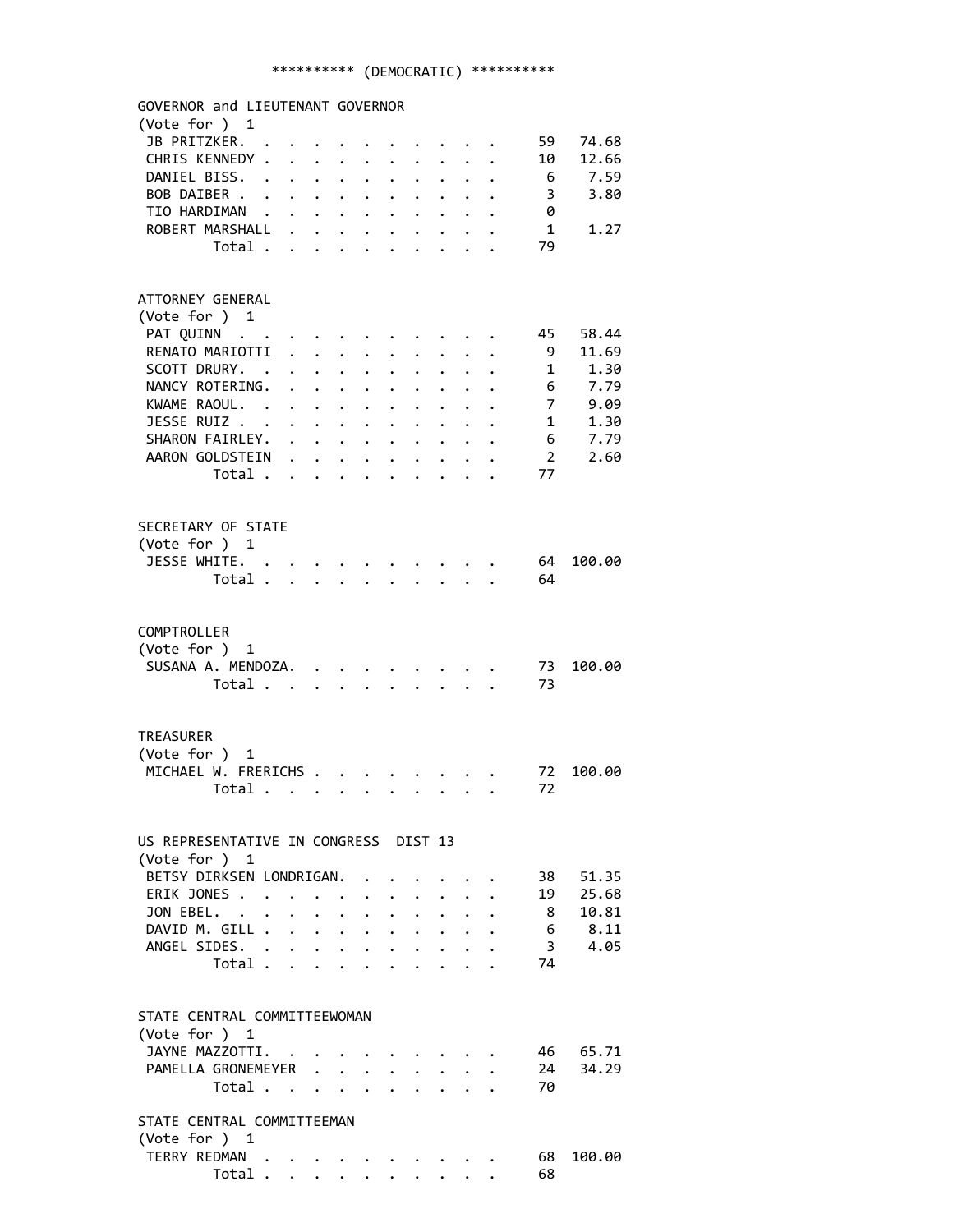|                                                                    | STATE SENATOR IN THE 48TH DISTRICT<br>(Vote for $)$ 1                                        |                                                                       |                                                           |                                     |                      |                                            |                                            |                                                |                                             |
|--------------------------------------------------------------------|----------------------------------------------------------------------------------------------|-----------------------------------------------------------------------|-----------------------------------------------------------|-------------------------------------|----------------------|--------------------------------------------|--------------------------------------------|------------------------------------------------|---------------------------------------------|
|                                                                    |                                                                                              | ANDY MANAR<br>Total $\ldots$ $\ldots$ $\ldots$ $\ldots$               |                                                           |                                     |                      |                                            |                                            | $\cdot \cdot \cdot \cdot \cdot \cdot 71$<br>71 | 100.00                                      |
|                                                                    | STATE REPRESENTATIVE IN THE GENERAL ASSEMBLY<br>REPRESENTATIVE 95TH DIST<br>(Vote for ) 1    |                                                                       |                                                           |                                     |                      |                                            |                                            |                                                |                                             |
|                                                                    |                                                                                              | DILLON CLARK<br>Total $\ldots$ $\ldots$ $\ldots$ $\ldots$             |                                                           |                                     |                      |                                            |                                            | 71<br>71                                       | 100.00                                      |
|                                                                    | COUNTY CLERK MONTGOMERY COUNTY<br>(Vote for ) 1                                              |                                                                       |                                                           |                                     |                      |                                            |                                            |                                                |                                             |
|                                                                    |                                                                                              | NO CANDIDATE FILED<br>Total                                           |                                                           |                                     |                      | $\mathbf{r}$ , $\mathbf{r}$ , $\mathbf{r}$ |                                            | 0<br>0                                         |                                             |
|                                                                    | COUNTY TREASURER MONTGOMERY COUNTY<br>(Vote for ) 1                                          |                                                                       |                                                           |                                     |                      |                                            |                                            |                                                |                                             |
|                                                                    |                                                                                              | NIKKI LOHMAN<br>Total                                                 |                                                           |                                     |                      |                                            |                                            | 72<br>72                                       | 100.00                                      |
|                                                                    | COUNTY SHERIFF MONTGOMERY COUNTY<br>(Vote for ) 1                                            |                                                                       |                                                           |                                     |                      |                                            |                                            |                                                |                                             |
|                                                                    |                                                                                              | MARK C. BRAZEL. .<br>Total $\cdots$ $\cdots$                          |                                                           |                                     |                      |                                            | $\mathbf{r}$ , $\mathbf{r}$ , $\mathbf{r}$ | 71<br>71                                       | 100.00                                      |
|                                                                    | STATE'S ATTORNEY (2 YR TERM) MONTGOMERY COUNTY<br>(Vote for ) 1                              |                                                                       |                                                           |                                     |                      |                                            |                                            |                                                |                                             |
|                                                                    |                                                                                              | BRYANT "BUTCH" HITCHINGS<br>Total $\ldots$ $\ldots$ $\ldots$ $\ldots$ |                                                           |                                     |                      |                                            |                                            | . 65<br>65                                     | 100.00                                      |
|                                                                    | REGIONAL SUPERINTENDENT OF SCHOOLS<br>(BOND/CHR/EFF/FAY/MONT)<br>(Vote for ) 1               |                                                                       |                                                           |                                     |                      |                                            |                                            |                                                |                                             |
|                                                                    |                                                                                              | JULIE WOLLERMAN<br>Total                                              |                                                           |                                     |                      |                                            |                                            | 68<br>68                                       | 100.00                                      |
|                                                                    | COUNTY BOARD MEMBER 5<br>(Vote for ) 1                                                       |                                                                       |                                                           |                                     |                      |                                            |                                            |                                                |                                             |
|                                                                    |                                                                                              | PERRY A. JACKSON<br>Total $\cdots$ $\cdots$ $\cdots$                  |                                                           | $\bullet$ .<br><br><br><br><br><br> | $\ddot{\phantom{0}}$ | $\cdot$ $\cdot$                            | $\mathbf{r}$ and $\mathbf{r}$              | 74<br>74                                       | 100.00                                      |
|                                                                    | JUDGE OF THE APPELLATE COURT<br>APPELLATE JUDICIAL DISTRICT 5 (GOLDENHERSH)<br>(Vote for ) 1 |                                                                       |                                                           |                                     |                      |                                            |                                            |                                                |                                             |
|                                                                    |                                                                                              | KEVIN T. HOERNER<br>Total                                             |                                                           |                                     |                      |                                            |                                            | 68 -<br>68                                     | 100.00                                      |
|                                                                    | PRECINCT COMMITTEEMAN SOUTH LITCHFIELD 2<br>(Vote for ) $1$                                  |                                                                       |                                                           |                                     |                      |                                            |                                            |                                                |                                             |
|                                                                    |                                                                                              | PERRY A. JACKSON .<br>Total $\cdots$ $\cdots$ $\cdots$ $\cdots$       | $\mathcal{L}(\mathbf{z})$ , and $\mathcal{L}(\mathbf{z})$ |                                     |                      |                                            |                                            | 73<br>73                                       | 100.00                                      |
| PRECINCT REPORT<br>RUN DATE:04/04/18 2018 GENERAL PRIMARY ELECTION |                                                                                              |                                                                       |                                                           |                                     |                      |                                            |                                            |                                                | MONTGOMERY COUNTY, ILLINOIS OFFICIAL TOTALS |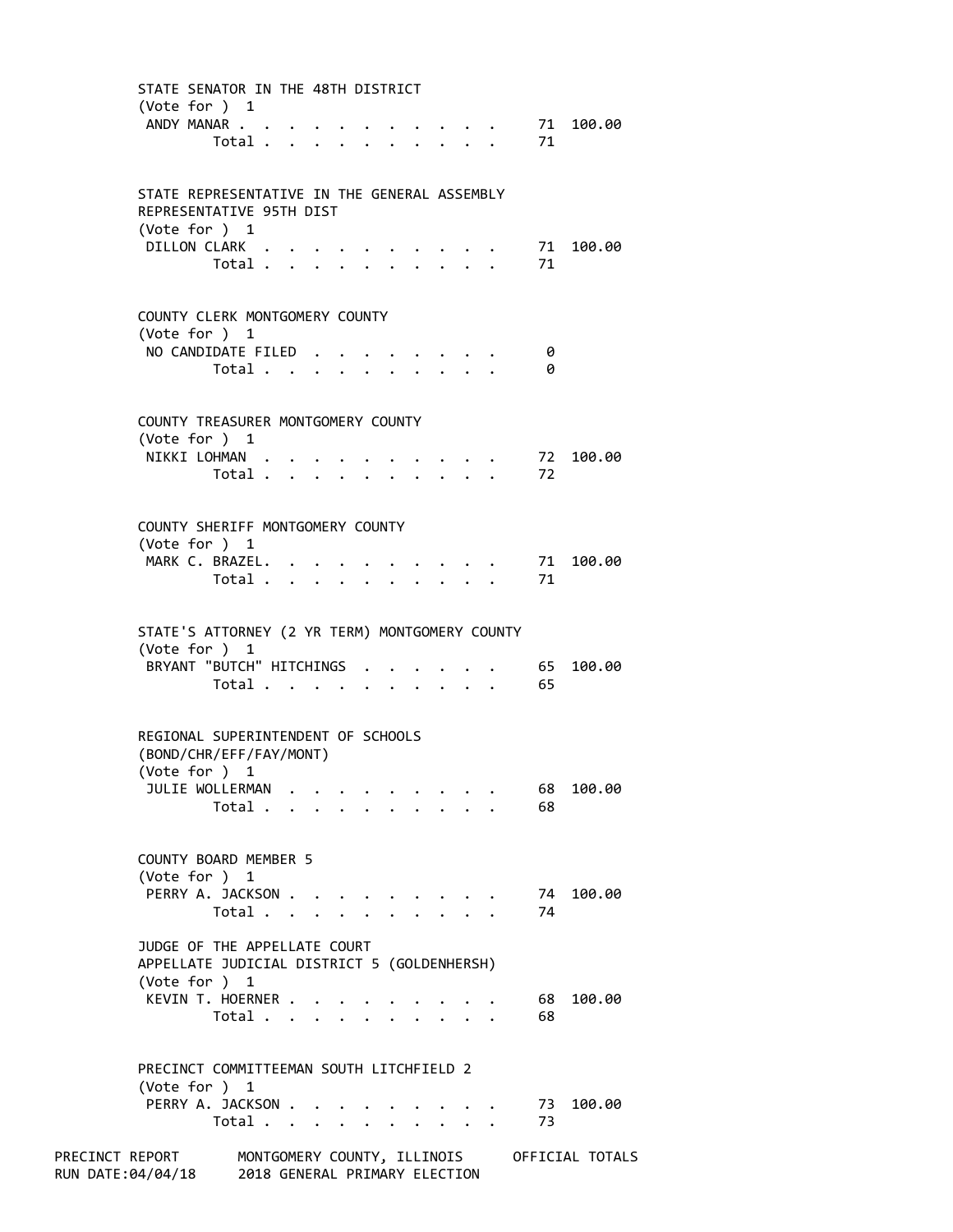# STATISTICS

## 1603 SOUTH LITCHFIELD 3

# VOTES PERCENT

| REGISTERED VOTERS - TOTAL               |         |                   |                      |                      |                           |                      |                                                             |                                                                                                                                                                                                                                       |        | 269                                 |        |
|-----------------------------------------|---------|-------------------|----------------------|----------------------|---------------------------|----------------------|-------------------------------------------------------------|---------------------------------------------------------------------------------------------------------------------------------------------------------------------------------------------------------------------------------------|--------|-------------------------------------|--------|
| REGISTERED VOTERS - REPUBLICAN          |         |                   |                      |                      |                           |                      | $\mathbf{r}$                                                | $\cdot$ $\cdot$ $\cdot$                                                                                                                                                                                                               |        | 74                                  | 27.51  |
| REGISTERED VOTERS - DEMOCRATIC .        |         |                   |                      |                      |                           |                      |                                                             | $\cdot$ $\cdot$ $\cdot$                                                                                                                                                                                                               |        | - 65                                | 24.16  |
| REGISTERED VOTERS - NONPARTISAN         |         |                   |                      |                      |                           |                      |                                                             |                                                                                                                                                                                                                                       |        | -1                                  | . 37   |
| BALLOTS CAST - TOTAL.                   |         |                   |                      |                      |                           | $\ddot{\phantom{0}}$ | $\bullet$ .<br><br><br><br><br><br><br><br><br><br><br><br> |                                                                                                                                                                                                                                       |        | 51                                  |        |
| BALLOTS CAST - REPUBLICAN .             |         |                   |                      |                      |                           |                      |                                                             |                                                                                                                                                                                                                                       |        | 31                                  | 60.78  |
| BALLOTS CAST - DEMOCRATIC.              |         |                   |                      |                      |                           |                      |                                                             |                                                                                                                                                                                                                                       |        | 20                                  | 39.22  |
| BALLOTS CAST - NONPARTISAN.             |         |                   |                      |                      |                           | $\mathbf{r}$         | $\sim$                                                      |                                                                                                                                                                                                                                       |        | - 0                                 |        |
| BALLOTS CAST - BLANK.                   |         |                   |                      |                      |                           | $\ddot{\phantom{a}}$ | $\mathbf{L}$                                                | $\mathbf{L}$                                                                                                                                                                                                                          | $\sim$ | 0                                   |        |
| VOTER TURNOUT - TOTAL                   |         |                   |                      |                      | $\mathbf{L} = \mathbf{L}$ |                      | $\ddot{\phantom{0}}$                                        |                                                                                                                                                                                                                                       |        |                                     | 18.96  |
| VOTER TURNOUT - REPUBLICAN. .           |         |                   |                      |                      |                           |                      | $\ddot{\phantom{0}}$                                        | $\ddot{\phantom{0}}$                                                                                                                                                                                                                  |        |                                     | 41.89  |
| VOTER TURNOUT - DEMOCRATIC.             |         |                   |                      |                      |                           |                      |                                                             | $\ddot{\bullet}$ . The set of the set of the set of the set of the set of the set of the set of the set of the set of the set of the set of the set of the set of the set of the set of the set of the set of the set of the set of t |        |                                     | 30.77  |
| VOTER TURNOUT - NONPARTISAN .           |         |                   |                      |                      |                           |                      |                                                             | $\mathbf{r} = \mathbf{r} + \mathbf{r}$ , where $\mathbf{r} = \mathbf{r}$                                                                                                                                                              |        |                                     |        |
| VOTER TURNOUT - BLANK                   |         |                   |                      |                      |                           |                      |                                                             | $\sim$                                                                                                                                                                                                                                |        |                                     |        |
|                                         |         |                   |                      |                      |                           |                      |                                                             |                                                                                                                                                                                                                                       |        |                                     |        |
|                                         |         |                   |                      |                      |                           |                      |                                                             |                                                                                                                                                                                                                                       |        | *********** (REPUBLICAN) ********** |        |
|                                         |         |                   |                      |                      |                           |                      |                                                             |                                                                                                                                                                                                                                       |        |                                     |        |
| GOVERNOR and LIEUTENANT GOVERNOR        |         |                   |                      |                      |                           |                      |                                                             |                                                                                                                                                                                                                                       |        |                                     |        |
| (Vote for ) 1                           |         |                   |                      |                      |                           |                      |                                                             |                                                                                                                                                                                                                                       |        |                                     |        |
| BRUCE RAUNER .                          |         |                   |                      |                      |                           |                      |                                                             |                                                                                                                                                                                                                                       |        | 15                                  | 50.00  |
| JEANNE IVES. .                          |         | $\bullet$ .       | $\bullet$ .          | $\ddot{\phantom{a}}$ |                           |                      |                                                             |                                                                                                                                                                                                                                       |        | 15                                  | 50.00  |
|                                         | Total . |                   |                      |                      |                           |                      |                                                             |                                                                                                                                                                                                                                       |        | 30                                  |        |
|                                         |         |                   |                      |                      |                           |                      |                                                             |                                                                                                                                                                                                                                       |        |                                     |        |
|                                         |         |                   |                      |                      |                           |                      |                                                             |                                                                                                                                                                                                                                       |        |                                     |        |
| ATTORNEY GENERAL                        |         |                   |                      |                      |                           |                      |                                                             |                                                                                                                                                                                                                                       |        |                                     |        |
| (Vote for ) 1                           |         |                   |                      |                      |                           |                      |                                                             |                                                                                                                                                                                                                                       |        |                                     |        |
| ERIKA HAROLD.                           |         |                   |                      |                      |                           |                      |                                                             |                                                                                                                                                                                                                                       |        | 17                                  | 62.96  |
| GARY GRASSO. .                          |         |                   |                      |                      |                           |                      |                                                             |                                                                                                                                                                                                                                       |        | 10                                  | 37.04  |
|                                         | Total   |                   | $\ddot{\phantom{0}}$ | $\ddot{\phantom{a}}$ |                           |                      | $\ddot{\phantom{a}}$                                        |                                                                                                                                                                                                                                       |        | 27                                  |        |
|                                         |         |                   |                      |                      |                           |                      |                                                             |                                                                                                                                                                                                                                       |        |                                     |        |
| SECRETARY OF STATE                      |         |                   |                      |                      |                           |                      |                                                             |                                                                                                                                                                                                                                       |        |                                     |        |
|                                         |         |                   |                      |                      |                           |                      |                                                             |                                                                                                                                                                                                                                       |        |                                     |        |
| (Vote for ) 1                           |         |                   |                      |                      |                           |                      |                                                             |                                                                                                                                                                                                                                       |        |                                     |        |
| JASON HELLAND.                          |         |                   |                      |                      |                           |                      |                                                             |                                                                                                                                                                                                                                       |        | -23                                 | 100.00 |
|                                         | Total . | $\cdots$ $\cdots$ |                      |                      | $\ddot{\phantom{0}}$      |                      | $\ddot{\phantom{0}}$                                        | $\cdot$ $\cdot$ $\cdot$                                                                                                                                                                                                               |        | 23                                  |        |
|                                         |         |                   |                      |                      |                           |                      |                                                             |                                                                                                                                                                                                                                       |        |                                     |        |
| COMPTROLLER                             |         |                   |                      |                      |                           |                      |                                                             |                                                                                                                                                                                                                                       |        |                                     |        |
| (Vote for ) 1                           |         |                   |                      |                      |                           |                      |                                                             |                                                                                                                                                                                                                                       |        |                                     |        |
|                                         |         |                   |                      |                      |                           |                      |                                                             |                                                                                                                                                                                                                                       |        |                                     |        |
| DARLENE SENGER.                         |         |                   |                      |                      |                           |                      |                                                             | $\mathbf{r}_i$ , $\mathbf{r}_i$ , $\mathbf{r}_i$ , $\mathbf{r}_i$ , $\mathbf{r}_i$ , $\mathbf{r}_i$ , $\mathbf{r}_i$ , $\mathbf{r}_i$                                                                                                 |        | 23                                  | 100.00 |
|                                         | Total   |                   |                      |                      |                           |                      |                                                             |                                                                                                                                                                                                                                       |        | 23                                  |        |
|                                         |         |                   |                      |                      |                           |                      |                                                             |                                                                                                                                                                                                                                       |        |                                     |        |
| <b>TREASURER</b>                        |         |                   |                      |                      |                           |                      |                                                             |                                                                                                                                                                                                                                       |        |                                     |        |
| (Vote for ) 1                           |         |                   |                      |                      |                           |                      |                                                             |                                                                                                                                                                                                                                       |        |                                     |        |
| JIM DODGE                               |         |                   |                      |                      |                           |                      |                                                             |                                                                                                                                                                                                                                       |        |                                     | 100.00 |
|                                         | Total . |                   |                      |                      |                           |                      |                                                             |                                                                                                                                                                                                                                       |        | 23<br>23                            |        |
|                                         |         |                   |                      |                      |                           |                      |                                                             |                                                                                                                                                                                                                                       |        |                                     |        |
|                                         |         |                   |                      |                      |                           |                      |                                                             |                                                                                                                                                                                                                                       |        |                                     |        |
| US REPRESENTATIVE IN CONGRESS 13TH DIST |         |                   |                      |                      |                           |                      |                                                             |                                                                                                                                                                                                                                       |        |                                     |        |
| (Vote for ) 1                           |         |                   |                      |                      |                           |                      |                                                             |                                                                                                                                                                                                                                       |        |                                     |        |
| RODNEY DAVIS .                          |         |                   |                      |                      |                           |                      |                                                             |                                                                                                                                                                                                                                       |        | 24                                  | 100.00 |
|                                         | Total   |                   |                      |                      |                           |                      |                                                             |                                                                                                                                                                                                                                       |        | 24                                  |        |
|                                         |         |                   |                      |                      |                           |                      |                                                             |                                                                                                                                                                                                                                       |        |                                     |        |
|                                         |         |                   |                      |                      |                           |                      |                                                             |                                                                                                                                                                                                                                       |        |                                     |        |
| STATE SENATOR IN THE 48TH DISTRICT      |         |                   |                      |                      |                           |                      |                                                             |                                                                                                                                                                                                                                       |        |                                     |        |
| (Vote for ) 1                           |         |                   |                      |                      |                           |                      |                                                             |                                                                                                                                                                                                                                       |        |                                     |        |
| SETH MCMILLAN                           |         |                   |                      |                      |                           |                      |                                                             |                                                                                                                                                                                                                                       |        | 23                                  | 100.00 |
|                                         | Total   |                   |                      |                      |                           |                      |                                                             |                                                                                                                                                                                                                                       |        | 23                                  |        |
|                                         |         |                   |                      |                      |                           |                      |                                                             |                                                                                                                                                                                                                                       |        |                                     |        |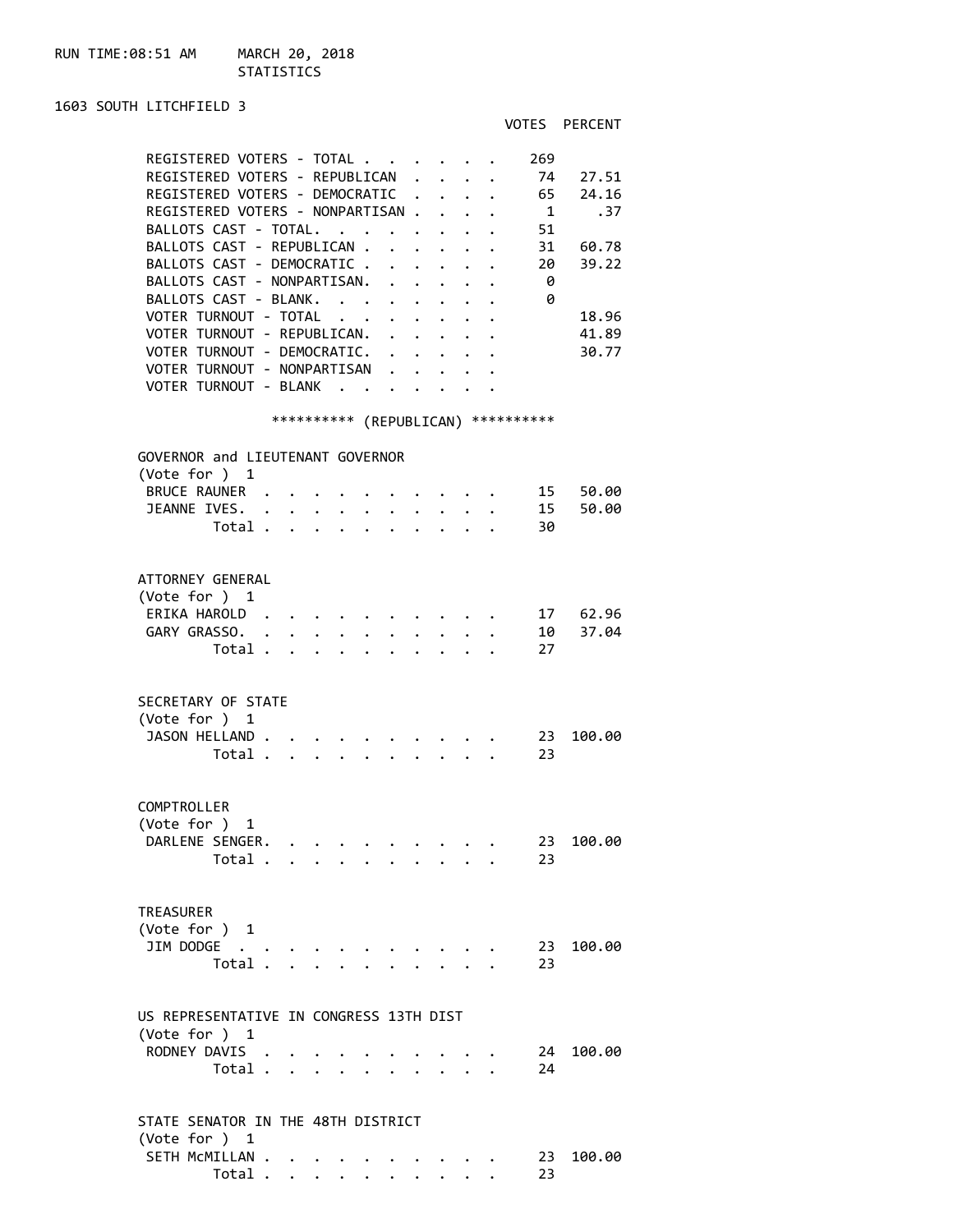| STATE REPRESENTATIVE IN THE GENERAL ASSEMBLY<br>REPRESENTATIVE 95TH DIST<br>(Vote for ) 1            |                                  |                                         |                      |  |                                     |           |
|------------------------------------------------------------------------------------------------------|----------------------------------|-----------------------------------------|----------------------|--|-------------------------------------|-----------|
| AVERY BOURNE                                                                                         | Total                            |                                         |                      |  | 24                                  | 24 100.00 |
| COUNTY CLERK MONTGOMERY COUNTY<br>(Vote for $)$ 1                                                    |                                  |                                         |                      |  |                                     |           |
| SANDY LEITHEISER                                                                                     | Total                            |                                         | $\ddot{\phantom{a}}$ |  | 26                                  | 26 100.00 |
| COUNTY TREASURER MONTGOMERY COUNTY<br>(Vote for ) 1                                                  |                                  |                                         |                      |  |                                     |           |
| DANIEL T. ROBBINS.                                                                                   |                                  |                                         |                      |  |                                     | 14 48.28  |
| JAY L. MARTIN                                                                                        |                                  |                                         |                      |  |                                     | 15 51.72  |
|                                                                                                      | Total                            | $\cdot$ $\cdot$ $\cdot$ $\cdot$ $\cdot$ |                      |  | 29                                  |           |
| COUNTY SHERIFF MONTGOMERY COUNTY<br>(Vote for ) 1                                                    |                                  |                                         |                      |  |                                     |           |
| RICK ROBBINS                                                                                         |                                  |                                         |                      |  |                                     | 18 64.29  |
| SCOTT WOODS.                                                                                         |                                  |                                         |                      |  |                                     | 10 35.71  |
|                                                                                                      | Total $\cdots$ $\cdots$ $\cdots$ |                                         |                      |  | 28                                  |           |
|                                                                                                      |                                  |                                         |                      |  |                                     |           |
| STATE'S ATTORNEY (2 YR TERM) MONTGOMERY COUNTY<br>(Vote for ) 1                                      |                                  |                                         |                      |  |                                     |           |
| NO CANDIDATE FILED                                                                                   |                                  |                                         |                      |  | 0                                   |           |
|                                                                                                      | Total                            |                                         |                      |  | 0                                   |           |
| REGIONAL SUPERINTENDENT OF SCHOOLS<br>(BOND/CHR/EFF/FAY/MONT)<br>(Vote for ) 1<br>NO CANDIDATE FILED | Total                            |                                         |                      |  | 0<br>0                              |           |
| COUNTY BOARD MEMBER 5                                                                                |                                  |                                         |                      |  |                                     |           |
| (Vote for ) 1                                                                                        |                                  |                                         |                      |  |                                     |           |
| WILLIAM BERGEN.                                                                                      |                                  |                                         |                      |  |                                     | 23 100.00 |
|                                                                                                      | Total                            |                                         |                      |  | 23                                  |           |
|                                                                                                      |                                  |                                         |                      |  |                                     |           |
| JUDGE OF THE APPELLATE COURT<br>APPELLATE JUDICIAL DISTRICT 5 (GOLDENHERSH)                          |                                  |                                         |                      |  |                                     |           |
| (Vote for ) 1                                                                                        |                                  |                                         |                      |  |                                     |           |
| DAVID K. OVERSTREET .                                                                                | Total                            |                                         |                      |  | 22<br>22                            | 100.00    |
|                                                                                                      |                                  |                                         |                      |  |                                     |           |
| PRECINCT COMMITTEEMAN SOUTH LITCHFIELD 3<br>(Vote for ) $1$                                          |                                  |                                         |                      |  |                                     |           |
| NO CANDIDATE FILED                                                                                   |                                  |                                         |                      |  | 0                                   |           |
|                                                                                                      | Total $\cdots$ $\cdots$          |                                         |                      |  | 0                                   |           |
|                                                                                                      |                                  |                                         |                      |  | *********** (DEMOCRATIC) ********** |           |
| GOVERNOR and LIEUTENANT GOVERNOR<br>(Vote for ) $1$                                                  |                                  |                                         |                      |  |                                     |           |
|                                                                                                      |                                  |                                         |                      |  |                                     |           |
| JB PRITZKER.                                                                                         |                                  |                                         |                      |  | 9                                   | 45.00     |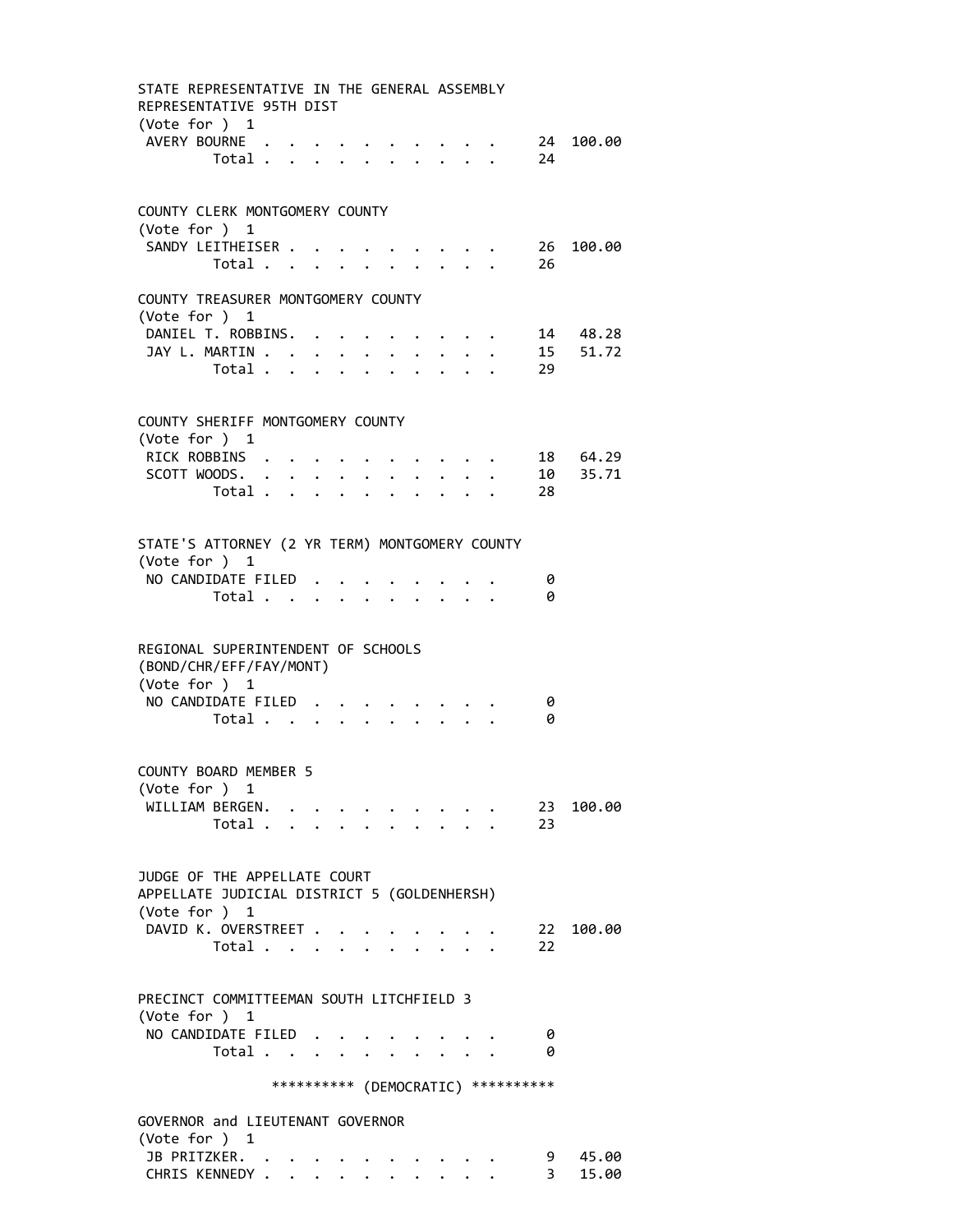| DANIEL BISS.                          |         |                           |                                                                          |                               |                      |                           |                                                           |                               |                                          | 3              | 15.00  |
|---------------------------------------|---------|---------------------------|--------------------------------------------------------------------------|-------------------------------|----------------------|---------------------------|-----------------------------------------------------------|-------------------------------|------------------------------------------|----------------|--------|
| BOB DAIBER                            |         |                           | $\mathbf{r} = \mathbf{r} + \mathbf{r}$ , where $\mathbf{r} = \mathbf{r}$ |                               |                      |                           |                                                           |                               |                                          | 4              | 20.00  |
| TIO HARDIMAN                          |         |                           |                                                                          |                               |                      |                           |                                                           |                               |                                          | 0              |        |
| ROBERT MARSHALL                       |         | $\mathbf{A}^{\text{max}}$ |                                                                          |                               |                      |                           |                                                           |                               |                                          | $\mathbf{1}$   |        |
|                                       |         |                           |                                                                          |                               |                      |                           |                                                           |                               |                                          |                | 5.00   |
|                                       | Total . |                           |                                                                          |                               |                      |                           |                                                           |                               |                                          | 20             |        |
|                                       |         |                           |                                                                          |                               |                      |                           |                                                           |                               |                                          |                |        |
| ATTORNEY GENERAL                      |         |                           |                                                                          |                               |                      |                           |                                                           |                               |                                          |                |        |
| (Vote for ) 1                         |         |                           |                                                                          |                               |                      |                           |                                                           |                               |                                          |                |        |
| PAT QUINN                             |         |                           |                                                                          |                               |                      |                           |                                                           |                               |                                          | 13             | 65.00  |
| RENATO MARIOTTI .                     |         |                           | $\ddot{\phantom{0}}$                                                     |                               |                      |                           |                                                           |                               |                                          | 2              | 10.00  |
| SCOTT DRURY. .                        |         |                           |                                                                          | $\ddot{\phantom{0}}$          |                      |                           |                                                           |                               |                                          | $\overline{2}$ | 10.00  |
| NANCY ROTERING.                       |         | $\mathbf{r}$              | $\mathbf{z} = \mathbf{z} + \mathbf{z}$                                   |                               | $\ddot{\phantom{0}}$ |                           |                                                           |                               |                                          | 0              |        |
| KWAME RAOUL. .                        |         |                           |                                                                          |                               |                      |                           |                                                           |                               |                                          | $\overline{2}$ | 10.00  |
|                                       |         |                           | $\cdot$ $\cdot$ $\cdot$ $\cdot$                                          |                               | $\ddot{\phantom{0}}$ | $\ddot{\phantom{0}}$      | $\ddot{\phantom{0}}$                                      |                               |                                          |                |        |
| JESSE RUIZ                            |         |                           |                                                                          |                               |                      | $\ddot{\phantom{0}}$      | $\ddot{\phantom{0}}$                                      | $\ddot{\phantom{0}}$          |                                          | 0              |        |
| SHARON FAIRLEY.                       |         |                           |                                                                          |                               |                      |                           | $\ddot{\phantom{a}}$                                      |                               | $\cdot$ $\cdot$ $\cdot$                  | $\mathbf{1}$   | 5.00   |
| AARON GOLDSTEIN                       |         |                           |                                                                          |                               |                      |                           |                                                           |                               | $\ddotsc$ $\ddotsc$                      | 0              |        |
|                                       | Total   |                           |                                                                          |                               |                      |                           |                                                           |                               |                                          | 20             |        |
|                                       |         |                           |                                                                          |                               |                      |                           |                                                           |                               |                                          |                |        |
| SECRETARY OF STATE                    |         |                           |                                                                          |                               |                      |                           |                                                           |                               |                                          |                |        |
| (Vote for ) 1                         |         |                           |                                                                          |                               |                      |                           |                                                           |                               |                                          |                |        |
| JESSE WHITE.                          |         |                           |                                                                          |                               |                      |                           | $\cdots$                                                  |                               |                                          | 18             | 100.00 |
|                                       | Total   |                           |                                                                          |                               |                      |                           | $\ddot{\phantom{0}}$                                      | $\mathbf{L}$ and $\mathbf{L}$ |                                          | 18             |        |
|                                       |         |                           |                                                                          |                               |                      |                           |                                                           |                               |                                          |                |        |
|                                       |         |                           |                                                                          |                               |                      |                           |                                                           |                               |                                          |                |        |
| COMPTROLLER                           |         |                           |                                                                          |                               |                      |                           |                                                           |                               |                                          |                |        |
| (Vote for ) 1                         |         |                           |                                                                          |                               |                      |                           |                                                           |                               |                                          |                |        |
| SUSANA A. MENDOZA.                    |         |                           |                                                                          |                               |                      |                           |                                                           |                               |                                          | 18             | 100.00 |
|                                       | Total   |                           |                                                                          | $\mathbf{L} = \mathbf{L}$     |                      | $\mathbf{L} = \mathbf{L}$ | $\mathcal{L}^{\text{max}}$                                | $\mathbf{L}^{\text{max}}$     |                                          | 18             |        |
|                                       |         |                           |                                                                          |                               |                      |                           |                                                           |                               |                                          |                |        |
|                                       |         |                           |                                                                          |                               |                      |                           |                                                           |                               |                                          |                |        |
| <b>TREASURER</b>                      |         |                           |                                                                          |                               |                      |                           |                                                           |                               |                                          |                |        |
| (Vote for ) 1                         |         |                           |                                                                          |                               |                      |                           |                                                           |                               |                                          |                |        |
| MICHAEL W. FRERICHS                   |         |                           |                                                                          |                               |                      |                           |                                                           |                               |                                          | 16             | 100.00 |
|                                       | Total   |                           |                                                                          | $\ddot{\phantom{a}}$          |                      |                           |                                                           |                               |                                          | 16             |        |
|                                       |         |                           |                                                                          |                               |                      |                           |                                                           |                               |                                          |                |        |
| US REPRESENTATIVE IN CONGRESS DIST 13 |         |                           |                                                                          |                               |                      |                           |                                                           |                               |                                          |                |        |
| (Vote for ) 1                         |         |                           |                                                                          |                               |                      |                           |                                                           |                               |                                          |                |        |
| BETSY DIRKSEN LONDRIGAN.              |         |                           |                                                                          |                               |                      |                           |                                                           |                               |                                          | 11             | 61.11  |
|                                       |         |                           |                                                                          |                               |                      |                           |                                                           |                               |                                          |                |        |
| ERIK JONES.                           |         |                           | $\cdot$ $\cdot$ $\cdot$ $\cdot$ $\cdot$                                  |                               |                      |                           |                                                           |                               |                                          | 4              | 22.22  |
| JON EBEL.                             |         | $\bullet$ .               |                                                                          | $\bullet$ $\bullet$ $\bullet$ |                      |                           | $\bullet$ , $\bullet$ , $\bullet$ , $\bullet$ , $\bullet$ |                               |                                          | 3              | 16.67  |
| DAVID M. GILL                         |         |                           |                                                                          |                               |                      |                           |                                                           |                               |                                          | 0              |        |
| ANGEL SIDES. .                        |         | $\ddot{\phantom{0}}$      | $\mathbf{z} = \mathbf{z} + \mathbf{z}$ , where $\mathbf{z}$              |                               |                      |                           |                                                           |                               |                                          | 0              |        |
|                                       | Total   |                           |                                                                          | $\ddot{\phantom{0}}$          | $\mathbf{A}$         | $\ddot{\phantom{a}}$      |                                                           |                               |                                          | 18             |        |
|                                       |         |                           |                                                                          |                               |                      |                           |                                                           |                               |                                          |                |        |
| STATE CENTRAL COMMITTEEWOMAN          |         |                           |                                                                          |                               |                      |                           |                                                           |                               |                                          |                |        |
| (Vote for ) 1                         |         |                           |                                                                          |                               |                      |                           |                                                           |                               |                                          |                |        |
| JAYNE MAZZOTTI. .                     |         |                           |                                                                          |                               |                      |                           |                                                           |                               |                                          | 10             | 58.82  |
|                                       |         |                           |                                                                          |                               |                      |                           |                                                           |                               |                                          |                |        |
| PAMELLA GRONEMEYER                    |         |                           |                                                                          |                               |                      | $\bullet$ .               |                                                           |                               |                                          | <sup>7</sup>   | 41.18  |
|                                       | Total   |                           | $\ddot{\phantom{a}}$                                                     | $\sim$ $\sim$                 | $\mathbf{L}$         | $\sim$                    |                                                           | $\mathbf{L}^{\text{max}}$     |                                          | 17             |        |
| STATE CENTRAL COMMITTEEMAN            |         |                           |                                                                          |                               |                      |                           |                                                           |                               |                                          |                |        |
| (Vote for ) 1                         |         |                           |                                                                          |                               |                      |                           |                                                           |                               |                                          |                |        |
| TERRY REDMAN                          |         |                           |                                                                          |                               |                      |                           |                                                           |                               |                                          | 16             | 100.00 |
|                                       |         |                           |                                                                          |                               |                      |                           |                                                           |                               |                                          | 16             |        |
|                                       | Total   |                           |                                                                          |                               |                      |                           | $\sim$ $\sim$ $\sim$ $\sim$ $\sim$                        |                               |                                          |                |        |
|                                       |         |                           |                                                                          |                               |                      |                           |                                                           |                               |                                          |                |        |
| STATE SENATOR IN THE 48TH DISTRICT    |         |                           |                                                                          |                               |                      |                           |                                                           |                               |                                          |                |        |
| (Vote for ) 1                         |         |                           |                                                                          |                               |                      |                           |                                                           |                               |                                          |                |        |
| ANDY MANAR                            |         |                           |                                                                          |                               |                      |                           | $\cdot$ $\cdot$ $\cdot$ $\cdot$ $\cdot$                   |                               |                                          | 18             | 100.00 |
|                                       |         |                           |                                                                          |                               |                      |                           |                                                           |                               |                                          | 18             |        |
|                                       | Total   |                           |                                                                          |                               |                      |                           |                                                           |                               | $\mathbf{r} = \mathbf{r} + \mathbf{r}$ . |                |        |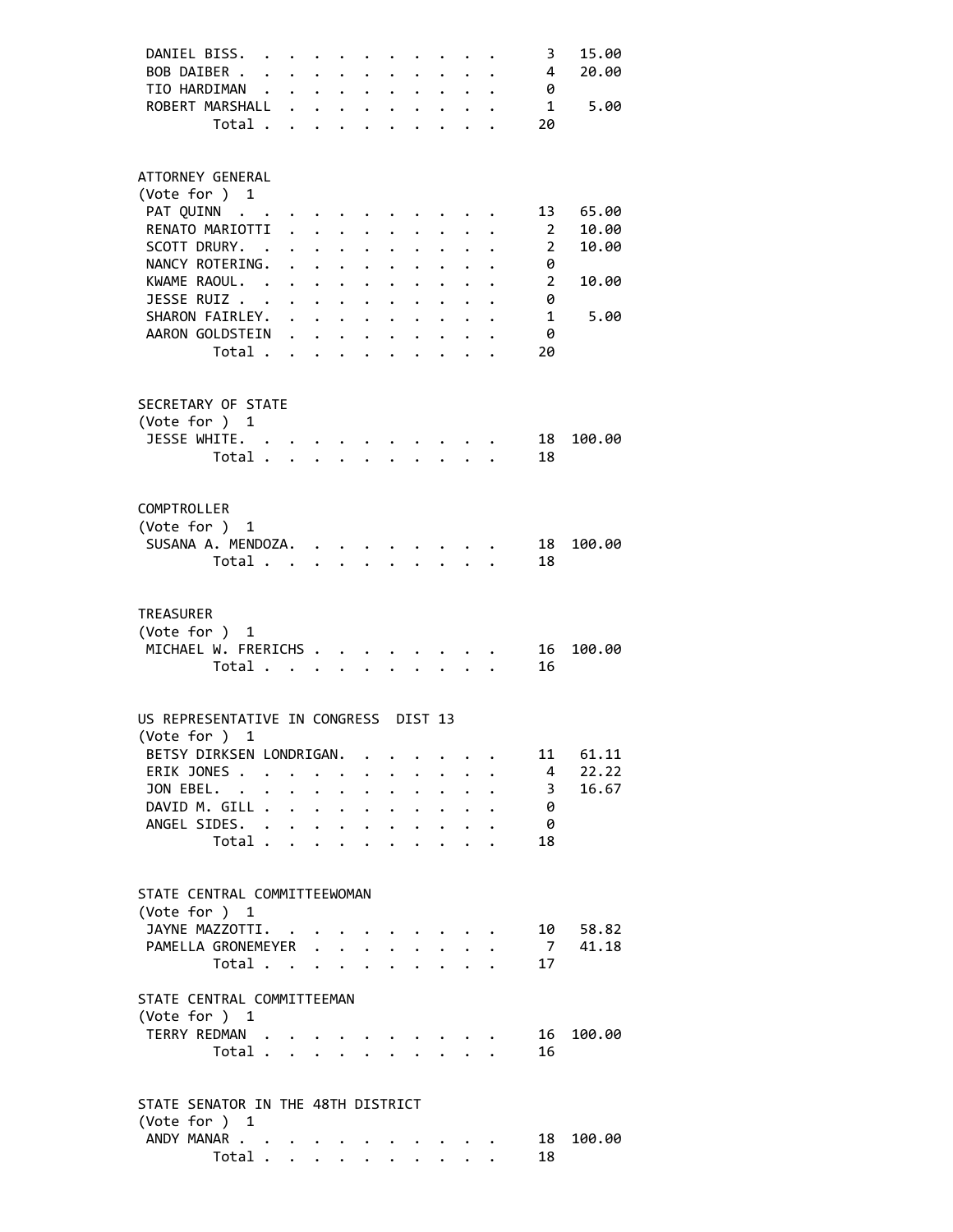| STATE REPRESENTATIVE IN THE GENERAL ASSEMBLY<br>REPRESENTATIVE 95TH DIST<br>(Vote for $)$ 1  |                                                               |                                                                                                                                                                                                                                                                                                                                                                                                                              |  |                                                                  |  |                                                                                                                     |          |                                             |
|----------------------------------------------------------------------------------------------|---------------------------------------------------------------|------------------------------------------------------------------------------------------------------------------------------------------------------------------------------------------------------------------------------------------------------------------------------------------------------------------------------------------------------------------------------------------------------------------------------|--|------------------------------------------------------------------|--|---------------------------------------------------------------------------------------------------------------------|----------|---------------------------------------------|
| DILLON CLARK                                                                                 | Total                                                         |                                                                                                                                                                                                                                                                                                                                                                                                                              |  |                                                                  |  |                                                                                                                     | 18       | 18 100.00                                   |
| COUNTY CLERK MONTGOMERY COUNTY<br>(Vote for $)$ 1                                            |                                                               |                                                                                                                                                                                                                                                                                                                                                                                                                              |  |                                                                  |  |                                                                                                                     |          |                                             |
| NO CANDIDATE FILED                                                                           | Total $\cdots$ $\cdots$                                       |                                                                                                                                                                                                                                                                                                                                                                                                                              |  | $\cdot$ $\cdot$ $\cdot$ $\cdot$                                  |  |                                                                                                                     | 0<br>0   |                                             |
| COUNTY TREASURER MONTGOMERY COUNTY<br>(Vote for ) 1                                          |                                                               |                                                                                                                                                                                                                                                                                                                                                                                                                              |  |                                                                  |  |                                                                                                                     |          |                                             |
| NIKKI LOHMAN                                                                                 | Total                                                         |                                                                                                                                                                                                                                                                                                                                                                                                                              |  |                                                                  |  | $\cdot$ $\cdot$ $\cdot$ $\cdot$ $\cdot$<br>$\mathbf{r}$ , $\mathbf{r}$ , $\mathbf{r}$ , $\mathbf{r}$ , $\mathbf{r}$ | 18       | 18 100.00                                   |
| COUNTY SHERIFF MONTGOMERY COUNTY<br>(Vote for $)$ 1                                          |                                                               |                                                                                                                                                                                                                                                                                                                                                                                                                              |  |                                                                  |  |                                                                                                                     |          |                                             |
| MARK C. BRAZEL.                                                                              | Total                                                         |                                                                                                                                                                                                                                                                                                                                                                                                                              |  | $\mathbf{r} = \mathbf{r} + \mathbf{r} + \mathbf{r} + \mathbf{r}$ |  |                                                                                                                     | -17      | 17 100.00                                   |
| STATE'S ATTORNEY (2 YR TERM) MONTGOMERY COUNTY<br>(Vote for ) 1                              |                                                               |                                                                                                                                                                                                                                                                                                                                                                                                                              |  |                                                                  |  |                                                                                                                     |          |                                             |
| BRYANT "BUTCH" HITCHINGS .                                                                   | Total                                                         |                                                                                                                                                                                                                                                                                                                                                                                                                              |  |                                                                  |  | $\mathbf{r} = \mathbf{r} + \mathbf{r}$                                                                              | 17<br>17 | 100.00                                      |
| REGIONAL SUPERINTENDENT OF SCHOOLS<br>(BOND/CHR/EFF/FAY/MONT)<br>(Vote for ) 1               |                                                               |                                                                                                                                                                                                                                                                                                                                                                                                                              |  |                                                                  |  |                                                                                                                     |          |                                             |
| JULIE WOLLERMAN                                                                              | Total $\cdots$ $\cdots$ $\cdots$                              | $\mathbf{a} = \mathbf{a} + \mathbf{a} + \mathbf{a} + \mathbf{a} + \mathbf{a} + \mathbf{a} + \mathbf{a} + \mathbf{a} + \mathbf{a} + \mathbf{a} + \mathbf{a} + \mathbf{a} + \mathbf{a} + \mathbf{a} + \mathbf{a} + \mathbf{a} + \mathbf{a} + \mathbf{a} + \mathbf{a} + \mathbf{a} + \mathbf{a} + \mathbf{a} + \mathbf{a} + \mathbf{a} + \mathbf{a} + \mathbf{a} + \mathbf{a} + \mathbf{a} + \mathbf{a} + \mathbf{a} + \mathbf$ |  |                                                                  |  |                                                                                                                     | 17<br>17 | 100.00                                      |
| <b>COUNTY BOARD MEMBER 5</b><br>(Vote for ) 1                                                |                                                               |                                                                                                                                                                                                                                                                                                                                                                                                                              |  |                                                                  |  |                                                                                                                     |          |                                             |
| PERRY A. JACKSON                                                                             | Total $\cdot$                                                 |                                                                                                                                                                                                                                                                                                                                                                                                                              |  |                                                                  |  |                                                                                                                     | 17<br>17 | 100.00                                      |
| JUDGE OF THE APPELLATE COURT<br>APPELLATE JUDICIAL DISTRICT 5 (GOLDENHERSH)<br>(Vote for ) 1 |                                                               |                                                                                                                                                                                                                                                                                                                                                                                                                              |  |                                                                  |  |                                                                                                                     |          |                                             |
| KEVIN T. HOERNER                                                                             | Total                                                         |                                                                                                                                                                                                                                                                                                                                                                                                                              |  | $\ddot{\phantom{1}}$                                             |  |                                                                                                                     | 16<br>16 | 100.00                                      |
| PRECINCT COMMITTEEMAN SOUTH LITCHFIELD 3<br>(Vote for ) 1                                    |                                                               |                                                                                                                                                                                                                                                                                                                                                                                                                              |  |                                                                  |  |                                                                                                                     |          |                                             |
| NO CANDIDATE FILED                                                                           | Total $\cdots$ $\cdots$                                       |                                                                                                                                                                                                                                                                                                                                                                                                                              |  |                                                                  |  |                                                                                                                     | 0<br>0   |                                             |
| PRECINCT REPORT<br>RUN DATE:04/04/18<br>RUN TIME:08:51 AM                                    | 2018 GENERAL PRIMARY ELECTION<br>MARCH 20, 2018<br>STATISTICS |                                                                                                                                                                                                                                                                                                                                                                                                                              |  |                                                                  |  |                                                                                                                     |          | MONTGOMERY COUNTY, ILLINOIS OFFICIAL TOTALS |
| 1604 SOUTH LITCHFIELD 4                                                                      |                                                               |                                                                                                                                                                                                                                                                                                                                                                                                                              |  |                                                                  |  |                                                                                                                     |          |                                             |

VOTES PERCENT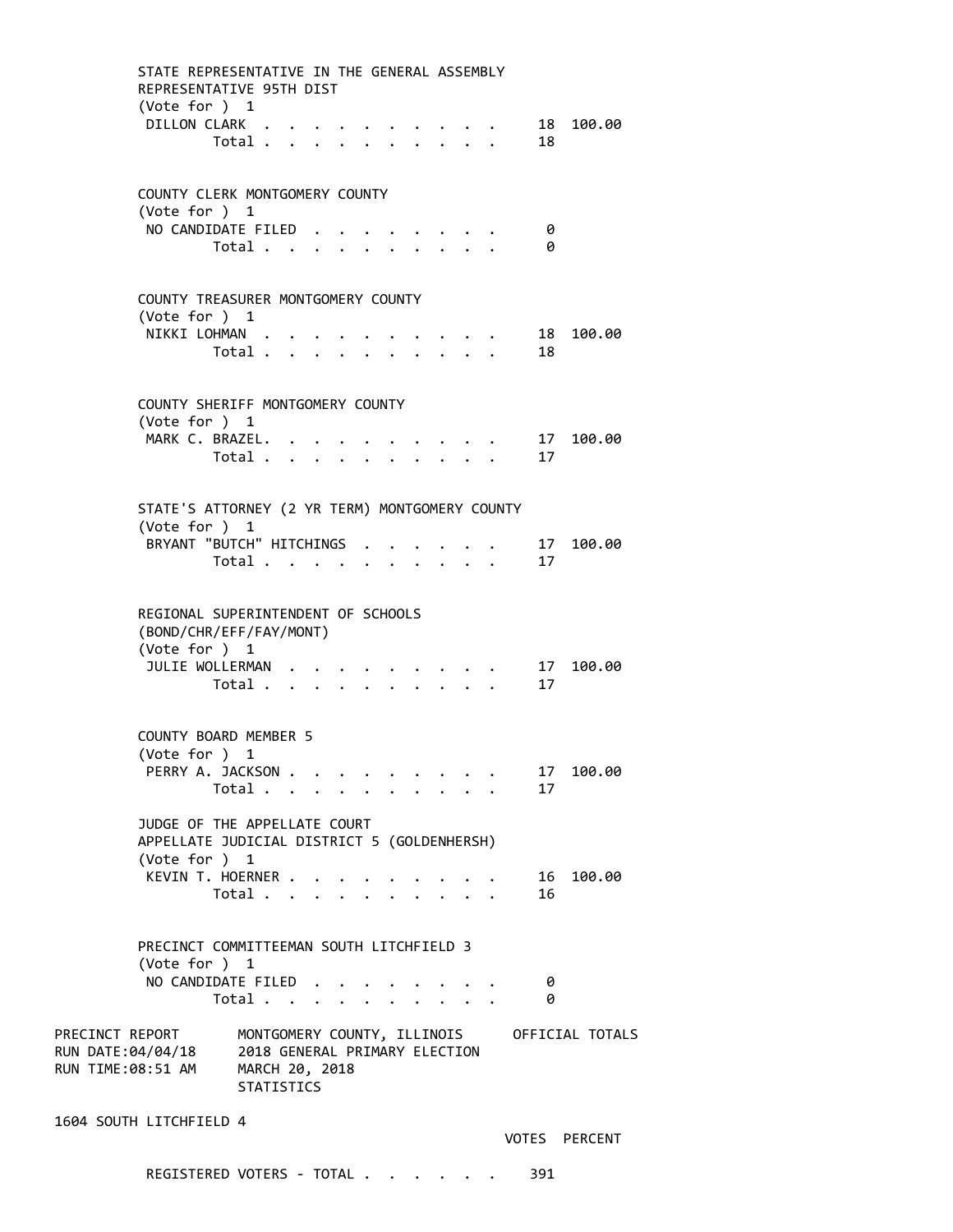| REGISTERED VOTERS - REPUBLICAN<br>REGISTERED VOTERS - DEMOCRATIC<br>REGISTERED VOTERS - NONPARTISAN .<br>BALLOTS CAST - TOTAL.<br>BALLOTS CAST - REPUBLICAN .<br>$\mathbf{r}$ $\mathbf{r}$<br>BALLOTS CAST - DEMOCRATIC<br>BALLOTS CAST - NONPARTISAN. .<br>$\sim$ $\sim$<br>BALLOTS CAST - BLANK.<br>$\ddot{\phantom{a}}$<br>$\sim 10^{-10}$ km s $^{-1}$<br>VOTER TURNOUT - TOTAL<br><b>Contract Contract Contract</b><br>$\ddot{\phantom{0}}$<br>VOTER TURNOUT - REPUBLICAN.<br>VOTER TURNOUT - DEMOCRATIC.<br>VOTER TURNOUT - NONPARTISAN<br>VOTER TURNOUT - BLANK | 132<br>$\overline{\phantom{0}}$<br>$\ddot{\phantom{a}}$<br>135<br>$\sim$<br>81<br>$\mathbf{r}$<br>$\sim$<br>$\mathbf{A}$<br>54<br>$\overline{\mathbf{0}}$<br>$\ddot{\phantom{a}}$<br>$\ddot{\phantom{a}}$<br>$\overline{\phantom{a}}$ 1<br>$\ddot{\phantom{0}}$ | 33.76<br>123<br>31.46<br>.51<br>60.00<br>40.00<br>.74<br>34.53<br>61.36<br>43.90<br>.26 |
|------------------------------------------------------------------------------------------------------------------------------------------------------------------------------------------------------------------------------------------------------------------------------------------------------------------------------------------------------------------------------------------------------------------------------------------------------------------------------------------------------------------------------------------------------------------------|-----------------------------------------------------------------------------------------------------------------------------------------------------------------------------------------------------------------------------------------------------------------|-----------------------------------------------------------------------------------------|
| *********** (REPUBLICAN) ***********                                                                                                                                                                                                                                                                                                                                                                                                                                                                                                                                   |                                                                                                                                                                                                                                                                 |                                                                                         |
| GOVERNOR and LIEUTENANT GOVERNOR<br>(Vote for ) 1<br>BRUCE RAUNER .<br>JEANNE IVES.<br>$\sim$ $\sim$<br>Total<br>$\mathbf{r}$ and $\mathbf{r}$                                                                                                                                                                                                                                                                                                                                                                                                                         | $\mathbf{r} = \mathbf{r} \cdot \mathbf{r}$<br>75                                                                                                                                                                                                                | 49.33<br>37<br>38<br>50.67                                                              |
|                                                                                                                                                                                                                                                                                                                                                                                                                                                                                                                                                                        |                                                                                                                                                                                                                                                                 |                                                                                         |
| ATTORNEY GENERAL<br>(Vote for ) 1<br>ERIKA HAROLD.<br>$\mathbf{L}^{\text{max}}$ , and $\mathbf{L}^{\text{max}}$<br>GARY GRASSO.<br>$\ddot{\phantom{0}}$<br>$\ddot{\phantom{a}}$<br>Total .<br>$\Delta$ and $\Delta$<br>$\mathbf{L}$<br>$\ddot{\phantom{a}}$                                                                                                                                                                                                                                                                                                            | 23<br>68                                                                                                                                                                                                                                                        | 45<br>66.18<br>33.82                                                                    |
| SECRETARY OF STATE<br>(Vote for ) 1<br>JASON HELLAND<br>Total<br>$\ddot{\phantom{1}}$                                                                                                                                                                                                                                                                                                                                                                                                                                                                                  | 64<br>64                                                                                                                                                                                                                                                        | 100.00                                                                                  |
| COMPTROLLER<br>(Vote for )<br>1<br>DARLENE SENGER.<br>Total<br>$\mathbf{r}$ , and the set of the set of the set of the set of the set of the set of the set of the set of the set of the set of the set of the set of the set of the set of the set of the set of the set of the set of the set                                                                                                                                                                                                                                                                        | 64<br>64                                                                                                                                                                                                                                                        | 100.00                                                                                  |
| TREASURER<br>(Vote for ) 1<br>JIM DODGE $\cdot \cdot \cdot \cdot \cdot \cdot \cdot \cdot \cdot \cdot$<br>Total                                                                                                                                                                                                                                                                                                                                                                                                                                                         | 63                                                                                                                                                                                                                                                              | 63 100.00                                                                               |
| US REPRESENTATIVE IN CONGRESS 13TH DIST<br>(Vote for ) 1<br>RODNEY DAVIS<br>Total<br>$\sim$                                                                                                                                                                                                                                                                                                                                                                                                                                                                            | 68                                                                                                                                                                                                                                                              | 100.00<br>68                                                                            |
| STATE SENATOR IN THE 48TH DISTRICT<br>(Vote for ) 1<br>SETH McMILLAN<br>Total $\cdots$ $\cdots$ $\cdots$                                                                                                                                                                                                                                                                                                                                                                                                                                                               | 62                                                                                                                                                                                                                                                              | 100.00<br>62                                                                            |
| STATE REPRESENTATIVE IN THE GENERAL ASSEMBLY<br>REPRESENTATIVE 95TH DIST<br>(Vote for ) 1<br>AVERY BOURNE<br>Total .<br>$\bullet$ , $\bullet$ , $\bullet$ , $\bullet$ , $\bullet$ , $\bullet$<br>$\bullet$ .<br><br><br><br><br><br><br><br><br><br><br><br><br>                                                                                                                                                                                                                                                                                                       | 64                                                                                                                                                                                                                                                              | 100.00<br>64 -                                                                          |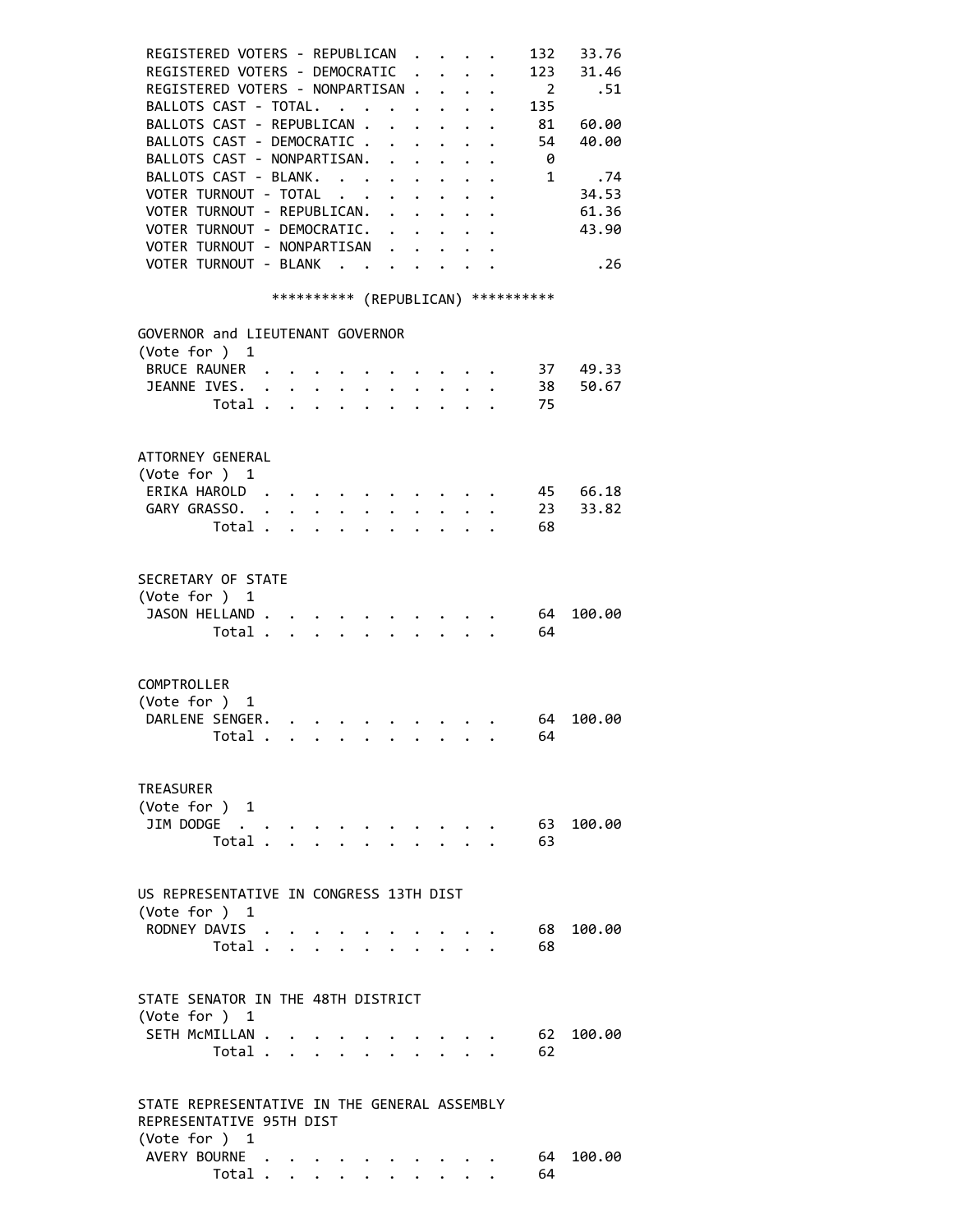| COUNTY CLERK MONTGOMERY COUNTY                 |                      |                      |                      |              |              |                      |                                         |  |                                     |              |
|------------------------------------------------|----------------------|----------------------|----------------------|--------------|--------------|----------------------|-----------------------------------------|--|-------------------------------------|--------------|
| (Vote for $)$ 1                                |                      |                      |                      |              |              |                      |                                         |  |                                     |              |
| SANDY LEITHEISER                               |                      |                      |                      |              |              |                      | $\ddotsc$                               |  |                                     | 75 100.00    |
| Total                                          |                      |                      |                      |              |              |                      | $1 - 1 - 1$                             |  | 75                                  |              |
| COUNTY TREASURER MONTGOMERY COUNTY             |                      |                      |                      |              |              |                      |                                         |  |                                     |              |
| (Vote for ) 1                                  |                      |                      |                      |              |              |                      |                                         |  |                                     |              |
| DANIEL T. ROBBINS. .                           |                      |                      | $\ddot{\phantom{0}}$ |              |              |                      |                                         |  |                                     | 32 44.44     |
| JAY L. MARTIN                                  |                      |                      |                      |              |              |                      |                                         |  |                                     | 40 55.56     |
| Total .                                        | $\sim$               | $\mathbf{L}$         |                      |              |              |                      |                                         |  | 72                                  |              |
|                                                |                      |                      |                      |              |              |                      |                                         |  |                                     |              |
|                                                |                      |                      |                      |              |              |                      |                                         |  |                                     |              |
| COUNTY SHERIFF MONTGOMERY COUNTY               |                      |                      |                      |              |              |                      |                                         |  |                                     |              |
| (Vote for ) 1                                  |                      |                      |                      |              |              |                      |                                         |  |                                     |              |
| RICK ROBBINS                                   |                      |                      |                      |              |              |                      |                                         |  |                                     | 43 54.43     |
| SCOTT WOODS.<br>Total                          |                      |                      |                      |              |              |                      |                                         |  | 79                                  | 36 45.57     |
|                                                |                      |                      |                      |              |              |                      |                                         |  |                                     |              |
|                                                |                      |                      |                      |              |              |                      |                                         |  |                                     |              |
| STATE'S ATTORNEY (2 YR TERM) MONTGOMERY COUNTY |                      |                      |                      |              |              |                      |                                         |  |                                     |              |
| (Vote for ) 1                                  |                      |                      |                      |              |              |                      |                                         |  |                                     |              |
| NO CANDIDATE FILED                             |                      |                      |                      |              |              |                      |                                         |  | 0                                   |              |
| Total $\cdots$ $\cdots$                        |                      |                      |                      |              |              |                      | $\cdot$ $\cdot$ $\cdot$ $\cdot$ $\cdot$ |  | 0                                   |              |
|                                                |                      |                      |                      |              |              |                      |                                         |  |                                     |              |
|                                                |                      |                      |                      |              |              |                      |                                         |  |                                     |              |
| REGIONAL SUPERINTENDENT OF SCHOOLS             |                      |                      |                      |              |              |                      |                                         |  |                                     |              |
| (BOND/CHR/EFF/FAY/MONT)                        |                      |                      |                      |              |              |                      |                                         |  |                                     |              |
| (Vote for ) 1                                  |                      |                      |                      |              |              |                      |                                         |  |                                     |              |
| NO CANDIDATE FILED                             |                      |                      |                      |              |              |                      |                                         |  | 0                                   |              |
| Total                                          |                      |                      |                      |              |              |                      |                                         |  | 0                                   |              |
|                                                |                      |                      |                      |              |              |                      |                                         |  |                                     |              |
| COUNTY BOARD MEMBER 5                          |                      |                      |                      |              |              |                      |                                         |  |                                     |              |
| (Vote for ) 1                                  |                      |                      |                      |              |              |                      |                                         |  |                                     |              |
| WILLIAM BERGEN.                                |                      |                      |                      |              |              |                      |                                         |  | 63                                  | 100.00       |
| Total                                          |                      |                      |                      | $\sim$       |              |                      |                                         |  | 63                                  |              |
|                                                |                      |                      |                      |              |              |                      |                                         |  |                                     |              |
|                                                |                      |                      |                      |              |              |                      |                                         |  |                                     |              |
| JUDGE OF THE APPELLATE COURT                   |                      |                      |                      |              |              |                      |                                         |  |                                     |              |
| APPELLATE JUDICIAL DISTRICT 5 (GOLDENHERSH)    |                      |                      |                      |              |              |                      |                                         |  |                                     |              |
| (Vote for ) 1                                  |                      |                      |                      |              |              |                      |                                         |  |                                     |              |
| DAVID K. OVERSTREET                            |                      |                      |                      |              |              |                      | $\mathbf{L} = \mathbf{L} \mathbf{L}$ .  |  | 57                                  | 100.00       |
| Total                                          |                      |                      |                      |              |              |                      |                                         |  | 57                                  |              |
|                                                |                      |                      |                      |              |              |                      |                                         |  |                                     |              |
| PRECINCT COMMITTEEMAN SOUTH LITCHFIELD 4       |                      |                      |                      |              |              |                      |                                         |  |                                     |              |
| (Vote for ) 1                                  |                      |                      |                      |              |              |                      |                                         |  |                                     |              |
| KENNETH GAFFNEY .                              |                      |                      |                      |              |              |                      |                                         |  | 69                                  | 100.00       |
| Total .                                        |                      | $\sim$ $\sim$        | $\bullet$ .          |              |              |                      |                                         |  | 69                                  |              |
|                                                |                      |                      |                      |              |              |                      |                                         |  |                                     |              |
|                                                |                      |                      |                      |              |              |                      |                                         |  | *********** (DEMOCRATIC) ********** |              |
|                                                |                      |                      |                      |              |              |                      |                                         |  |                                     |              |
| GOVERNOR and LIEUTENANT GOVERNOR               |                      |                      |                      |              |              |                      |                                         |  |                                     |              |
| (Vote for ) 1                                  |                      |                      |                      |              |              |                      |                                         |  |                                     |              |
| JB PRITZKER.                                   |                      |                      |                      |              |              |                      |                                         |  | 35                                  | 70.00        |
| CHRIS KENNEDY .                                | $\ddot{\phantom{a}}$ |                      |                      |              |              |                      |                                         |  | 11                                  | 22.00        |
| DANIEL BISS.                                   |                      |                      | $\ddot{\phantom{0}}$ |              |              |                      |                                         |  | 0                                   |              |
| BOB DAIBER .<br>TIO HARDIMAN                   |                      | $\ddot{\phantom{0}}$ |                      |              |              |                      |                                         |  | $\mathbf{1}$<br>$\mathbf{1}$        | 2.00<br>2.00 |
| ROBERT MARSHALL                                | $\ddot{\phantom{a}}$ |                      | $\mathbf{L}$         | $\mathbf{r}$ | $\mathbf{r}$ | $\ddot{\phantom{a}}$ |                                         |  | $\overline{2}$                      | 4.00         |
| Total $\cdots$                                 |                      |                      |                      |              |              |                      |                                         |  | 50                                  |              |
|                                                |                      |                      |                      |              |              |                      |                                         |  |                                     |              |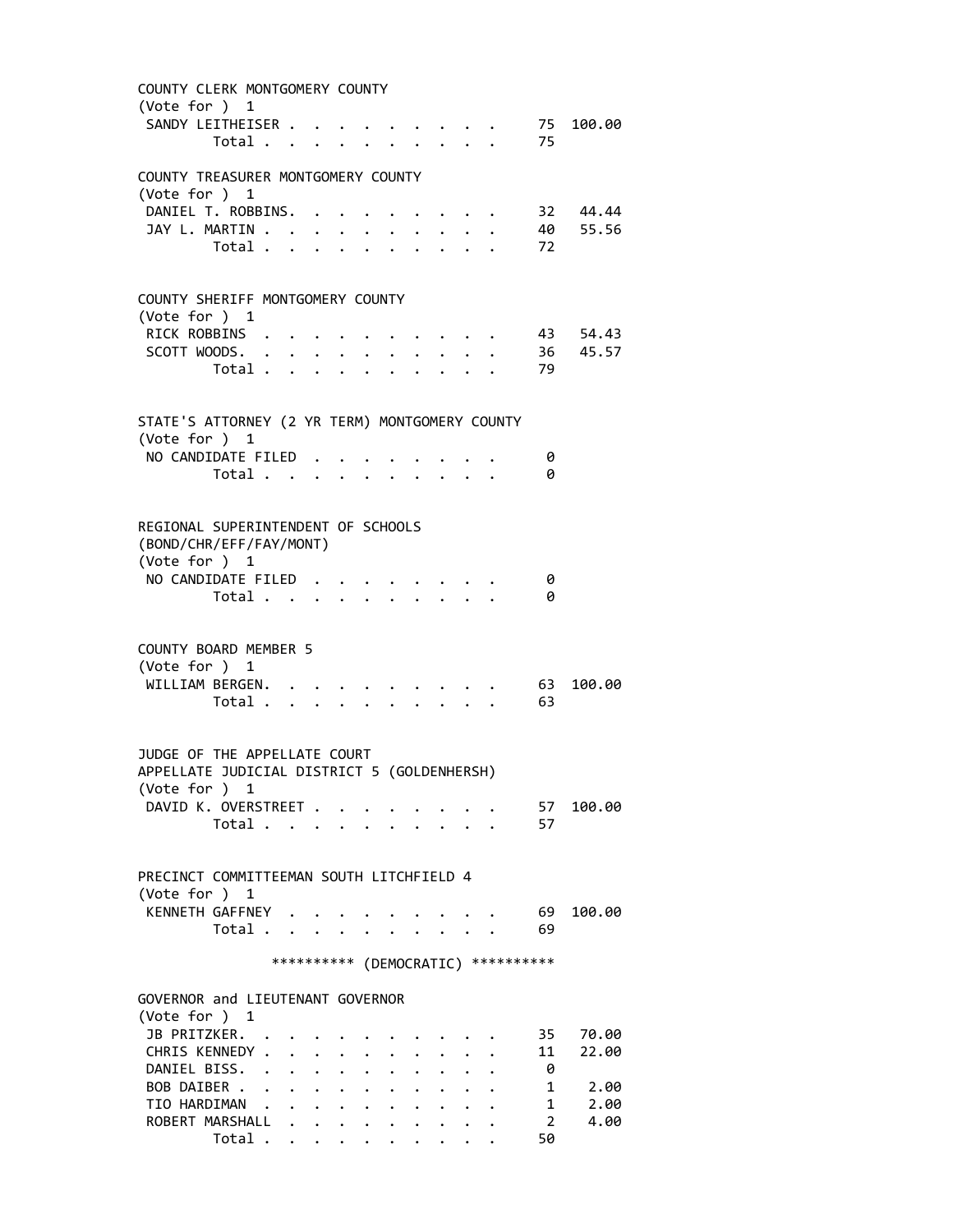| ATTORNEY GENERAL                             |                         |                      |                      |                                                                          |                      |                      |                                                 |                           |                         |                |                |  |
|----------------------------------------------|-------------------------|----------------------|----------------------|--------------------------------------------------------------------------|----------------------|----------------------|-------------------------------------------------|---------------------------|-------------------------|----------------|----------------|--|
| (Vote for $)$ 1                              |                         |                      |                      |                                                                          |                      |                      |                                                 |                           |                         |                |                |  |
| PAT QUINN<br>RENATO MARIOTTI                 |                         |                      |                      | $\mathbf{1}$ , $\mathbf{1}$ , $\mathbf{1}$ , $\mathbf{1}$                | $\ddot{\phantom{0}}$ |                      | $\sim$                                          |                           |                         | 37<br>1        | 75.51<br>2.04  |  |
| SCOTT DRURY. .                               |                         |                      |                      | $\mathbf{r}$ , $\mathbf{r}$ , $\mathbf{r}$ , $\mathbf{r}$ , $\mathbf{r}$ |                      | $\ddot{\phantom{0}}$ |                                                 |                           | $\cdot$ $\cdot$ $\cdot$ |                | 3, 6.12        |  |
| NANCY ROTERING.                              |                         |                      |                      | $\cdot$ $\cdot$ $\cdot$ $\cdot$ $\cdot$                                  | $\ddot{\phantom{0}}$ | $\ddot{\phantom{0}}$ |                                                 |                           |                         | $\cdots$ $2$   | 4.08           |  |
| KWAME RAOUL.                                 |                         |                      |                      | $\ddot{\phantom{0}}$                                                     | $\ddot{\phantom{0}}$ | $\bullet$            | $\ddot{\phantom{0}}$                            |                           |                         | $\overline{4}$ | 8.16           |  |
| JESSE RUIZ                                   |                         |                      |                      |                                                                          |                      |                      |                                                 |                           |                         | 0              |                |  |
| SHARON FAIRLEY.                              |                         |                      |                      |                                                                          |                      |                      |                                                 |                           |                         | 1              | 2.04           |  |
| AARON GOLDSTEIN                              | Total                   |                      | $\ddot{\phantom{0}}$ |                                                                          |                      |                      |                                                 |                           |                         | 1<br>49        | 2.04           |  |
|                                              |                         | $\mathbf{L}^{(1)}$ . |                      | $\mathbf{L}$                                                             | $\mathbf{L}$         |                      |                                                 |                           |                         |                |                |  |
|                                              |                         |                      |                      |                                                                          |                      |                      |                                                 |                           |                         |                |                |  |
| SECRETARY OF STATE                           |                         |                      |                      |                                                                          |                      |                      |                                                 |                           |                         |                |                |  |
| (Vote for ) 1                                |                         |                      |                      |                                                                          |                      |                      |                                                 |                           |                         |                |                |  |
| JESSE WHITE.                                 |                         |                      |                      |                                                                          |                      |                      |                                                 |                           |                         | 47             | 100.00         |  |
|                                              | Total                   |                      |                      |                                                                          |                      |                      | $\ddot{\phantom{a}}$                            |                           |                         | 47             |                |  |
|                                              |                         |                      |                      |                                                                          |                      |                      |                                                 |                           |                         |                |                |  |
| COMPTROLLER                                  |                         |                      |                      |                                                                          |                      |                      |                                                 |                           |                         |                |                |  |
| (Vote for ) 1                                |                         |                      |                      |                                                                          |                      |                      |                                                 |                           |                         |                |                |  |
| SUSANA A. MENDOZA.                           |                         |                      |                      |                                                                          |                      |                      |                                                 |                           |                         | 49             | 100.00         |  |
|                                              | Total                   |                      |                      |                                                                          |                      |                      |                                                 |                           |                         | 49             |                |  |
|                                              |                         |                      |                      |                                                                          |                      |                      |                                                 |                           |                         |                |                |  |
| TREASURER                                    |                         |                      |                      |                                                                          |                      |                      |                                                 |                           |                         |                |                |  |
| (Vote for $)$ 1                              |                         |                      |                      |                                                                          |                      |                      |                                                 |                           |                         |                |                |  |
| MICHAEL W. FRERICHS                          |                         |                      |                      |                                                                          |                      |                      |                                                 |                           |                         | 47             | 100.00         |  |
|                                              | Total                   |                      |                      |                                                                          |                      |                      |                                                 |                           |                         | 47             |                |  |
|                                              |                         |                      |                      |                                                                          |                      |                      |                                                 |                           |                         |                |                |  |
| US REPRESENTATIVE IN CONGRESS DIST 13        |                         |                      |                      |                                                                          |                      |                      |                                                 |                           |                         |                |                |  |
| (Vote for ) 1                                |                         |                      |                      |                                                                          |                      |                      |                                                 |                           |                         |                |                |  |
| BETSY DIRKSEN LONDRIGAN.                     |                         |                      |                      | $\ddot{\phantom{a}}$                                                     |                      |                      |                                                 |                           |                         | 25             | 52.08          |  |
| ERIK JONES                                   |                         |                      |                      |                                                                          |                      |                      |                                                 |                           |                         | 16             | 33.33          |  |
| JON EBEL.                                    |                         |                      |                      |                                                                          | $\ddot{\phantom{0}}$ | $\ddot{\phantom{0}}$ | $\ddot{\phantom{0}}$                            |                           |                         | $\overline{2}$ | 4.17           |  |
| DAVID M. GILL<br>ANGEL SIDES.                |                         |                      |                      |                                                                          |                      | $\ddot{\phantom{0}}$ |                                                 | $\ddotsc$                 | $\cdot$ $\cdot$ $\cdot$ | $\overline{2}$ | 3 6.25<br>4.17 |  |
|                                              | Total                   |                      |                      |                                                                          |                      | $\ddot{\bullet}$     |                                                 | $\ddot{\phantom{a}}$      |                         | 48             |                |  |
|                                              |                         |                      |                      |                                                                          |                      |                      |                                                 |                           |                         |                |                |  |
|                                              |                         |                      |                      |                                                                          |                      |                      |                                                 |                           |                         |                |                |  |
| STATE CENTRAL COMMITTEEWOMAN                 |                         |                      |                      |                                                                          |                      |                      |                                                 |                           |                         |                |                |  |
| (Vote for ) 1<br>JAYNE MAZZOTTI.             |                         |                      |                      |                                                                          |                      |                      |                                                 |                           |                         |                | 28 65.12       |  |
| PAMELLA GRONEMEYER                           |                         |                      |                      |                                                                          |                      |                      | $\cdot$ $\cdot$ $\cdot$ $\cdot$ $\cdot$ $\cdot$ |                           |                         |                | 15 34.88       |  |
|                                              | Total $\cdots$          |                      |                      |                                                                          |                      |                      |                                                 | $\mathbf{r} = \mathbf{r}$ |                         | 43             |                |  |
|                                              |                         |                      |                      |                                                                          |                      |                      |                                                 |                           |                         |                |                |  |
| STATE CENTRAL COMMITTEEMAN                   |                         |                      |                      |                                                                          |                      |                      |                                                 |                           |                         |                |                |  |
| (Vote for ) 1                                |                         |                      |                      |                                                                          |                      |                      |                                                 |                           |                         |                |                |  |
| TERRY REDMAN                                 | Total                   |                      |                      |                                                                          |                      |                      |                                                 |                           |                         | 44<br>44       | 100.00         |  |
|                                              |                         |                      |                      |                                                                          |                      |                      |                                                 |                           |                         |                |                |  |
|                                              |                         |                      |                      |                                                                          |                      |                      |                                                 |                           |                         |                |                |  |
| STATE SENATOR IN THE 48TH DISTRICT           |                         |                      |                      |                                                                          |                      |                      |                                                 |                           |                         |                |                |  |
| (Vote for ) 1                                |                         |                      |                      |                                                                          |                      |                      |                                                 |                           |                         |                |                |  |
| ANDY MANAR                                   |                         |                      |                      |                                                                          |                      |                      |                                                 |                           |                         | 49<br>49       | 100.00         |  |
|                                              | Total $\cdots$ $\cdots$ |                      |                      |                                                                          |                      |                      |                                                 |                           |                         |                |                |  |
|                                              |                         |                      |                      |                                                                          |                      |                      |                                                 |                           |                         |                |                |  |
| STATE REPRESENTATIVE IN THE GENERAL ASSEMBLY |                         |                      |                      |                                                                          |                      |                      |                                                 |                           |                         |                |                |  |
| REPRESENTATIVE 95TH DIST                     |                         |                      |                      |                                                                          |                      |                      |                                                 |                           |                         |                |                |  |
| (Vote for $)$ 1                              |                         |                      |                      |                                                                          |                      |                      |                                                 |                           |                         |                |                |  |
| DILLON CLARK                                 |                         |                      |                      |                                                                          |                      |                      |                                                 |                           |                         | 48.<br>48      | 100.00         |  |
|                                              | Total                   |                      |                      |                                                                          |                      |                      |                                                 |                           |                         |                |                |  |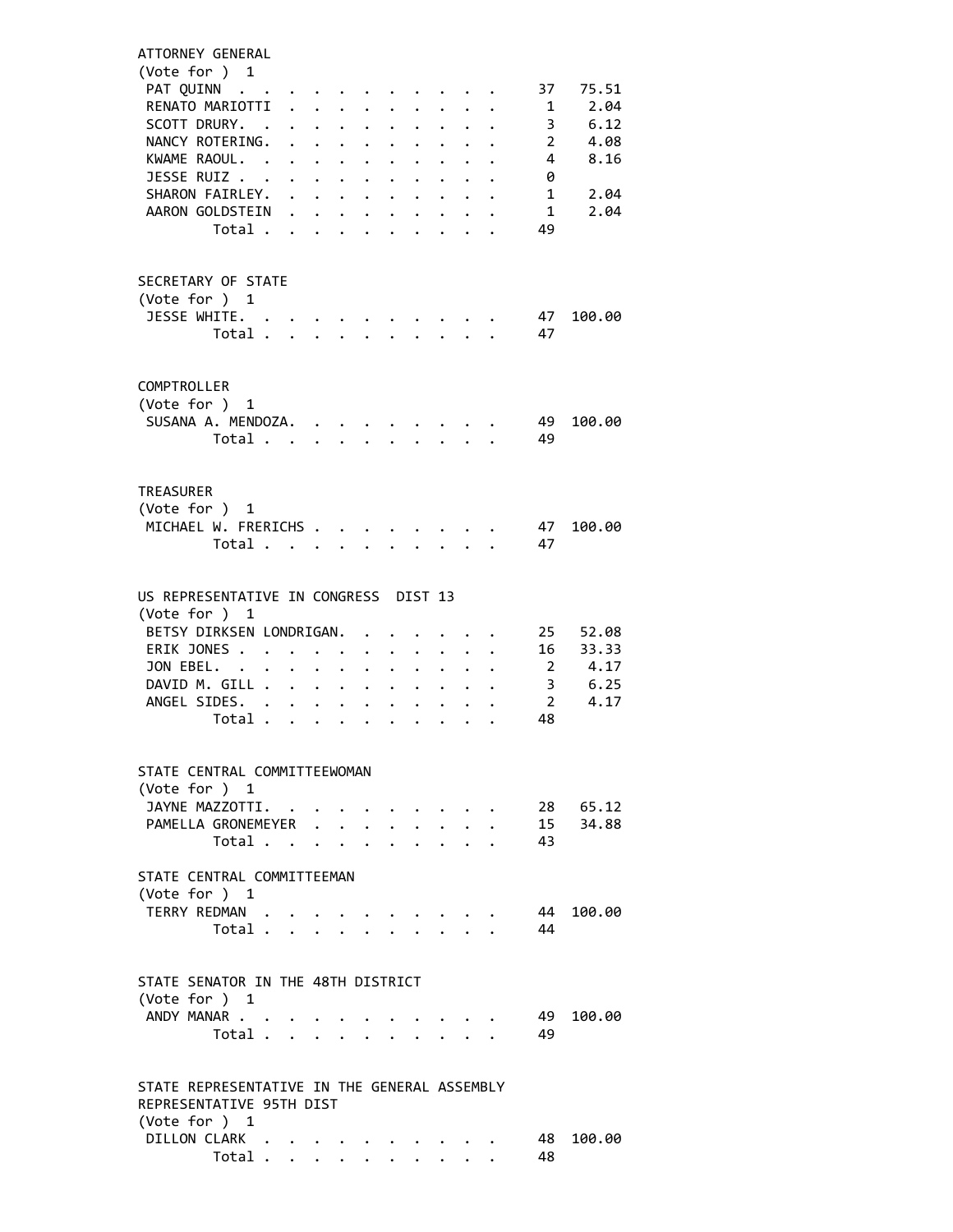|                                                           | (Vote for ) 1   | COUNTY CLERK MONTGOMERY COUNTY                                       |  |  |              |                                                                    |                                          |                                             |
|-----------------------------------------------------------|-----------------|----------------------------------------------------------------------|--|--|--------------|--------------------------------------------------------------------|------------------------------------------|---------------------------------------------|
|                                                           |                 | NO CANDIDATE FILED.<br>Total                                         |  |  |              |                                                                    | 0<br>0                                   |                                             |
|                                                           |                 |                                                                      |  |  |              |                                                                    |                                          |                                             |
|                                                           | (Vote for ) $1$ | COUNTY TREASURER MONTGOMERY COUNTY                                   |  |  |              |                                                                    |                                          |                                             |
|                                                           |                 | NIKKI LOHMAN<br>Total $\cdots$ $\cdots$                              |  |  |              |                                                                    | 47<br>47                                 | 100.00                                      |
|                                                           |                 |                                                                      |  |  |              |                                                                    |                                          |                                             |
|                                                           | (Vote for ) 1   | COUNTY SHERIFF MONTGOMERY COUNTY                                     |  |  |              |                                                                    |                                          |                                             |
|                                                           |                 | MARK C. BRAZEL.                                                      |  |  |              |                                                                    | 50                                       | 100.00                                      |
|                                                           |                 | Total                                                                |  |  |              | $\cdot$ $\cdot$ $\cdot$                                            | 50                                       |                                             |
|                                                           | (Vote for ) 1   | STATE'S ATTORNEY (2 YR TERM) MONTGOMERY COUNTY                       |  |  |              |                                                                    |                                          |                                             |
|                                                           |                 | BRYANT "BUTCH" HITCHINGS                                             |  |  |              |                                                                    | - 49                                     | 100.00                                      |
|                                                           |                 | Total                                                                |  |  |              |                                                                    | 49                                       |                                             |
|                                                           |                 | REGIONAL SUPERINTENDENT OF SCHOOLS<br>(BOND/CHR/EFF/FAY/MONT)        |  |  |              |                                                                    |                                          |                                             |
|                                                           | (Vote for ) 1   | JULIE WOLLERMAN .                                                    |  |  |              |                                                                    | 48                                       | 100.00                                      |
|                                                           |                 | Total                                                                |  |  | $\mathbf{L}$ |                                                                    | 48                                       |                                             |
|                                                           |                 |                                                                      |  |  |              |                                                                    |                                          |                                             |
|                                                           | (Vote for ) 1   | COUNTY BOARD MEMBER 5                                                |  |  |              |                                                                    |                                          |                                             |
|                                                           |                 | PERRY A. JACKSON<br>Total                                            |  |  |              |                                                                    | 47<br>47                                 | 100.00                                      |
|                                                           |                 | JUDGE OF THE APPELLATE COURT                                         |  |  |              |                                                                    |                                          |                                             |
|                                                           | (Vote for ) 1   | APPELLATE JUDICIAL DISTRICT 5 (GOLDENHERSH)                          |  |  |              |                                                                    |                                          |                                             |
|                                                           |                 | KEVIN T. HOERNER                                                     |  |  |              |                                                                    | 45                                       | 100.00                                      |
|                                                           |                 | Total                                                                |  |  |              |                                                                    | 45                                       |                                             |
|                                                           |                 | PRECINCT COMMITTEEMAN SOUTH LITCHFIELD 4                             |  |  |              |                                                                    |                                          |                                             |
|                                                           | (Vote for ) 1   |                                                                      |  |  |              |                                                                    |                                          |                                             |
|                                                           |                 | RICHARD WENDEL.<br>Total                                             |  |  |              | $\mathbf{1}$ $\mathbf{1}$ $\mathbf{1}$ $\mathbf{1}$ $\mathbf{1}$   | $\cdot$ $\cdot$ $\cdot$ $\cdot$ 47<br>47 | 100.00                                      |
| PRECINCT REPORT<br>RUN DATE:04/04/18<br>RUN TIME:08:51 AM |                 | 2018 GENERAL PRIMARY ELECTION<br>MARCH 20, 2018<br><b>STATISTICS</b> |  |  |              |                                                                    |                                          | MONTGOMERY COUNTY, ILLINOIS OFFICIAL TOTALS |
|                                                           |                 |                                                                      |  |  |              |                                                                    |                                          |                                             |
| 1701 WALSHVILLE                                           |                 |                                                                      |  |  |              |                                                                    | VOTES PERCENT                            |                                             |
|                                                           |                 | REGISTERED VOTERS - TOTAL                                            |  |  |              |                                                                    | 205                                      |                                             |
|                                                           |                 | REGISTERED VOTERS - REPUBLICAN<br>REGISTERED VOTERS - DEMOCRATIC     |  |  |              |                                                                    | 73<br>50                                 | 35.61<br>24.39                              |
|                                                           |                 | REGISTERED VOTERS - NONPARTISAN<br>BALLOTS CAST - TOTAL.             |  |  |              | $\ddot{\phantom{0}}$                                               | $\overline{\mathbf{3}}$<br>48            | 1.46                                        |
|                                                           |                 | BALLOTS CAST - REPUBLICAN                                            |  |  |              |                                                                    | 30                                       | 62.50                                       |
|                                                           |                 | BALLOTS CAST - DEMOCRATIC<br>BALLOTS CAST - NONPARTISAN.             |  |  |              | $\mathbf{r} = \mathbf{r} + \mathbf{r} + \mathbf{r} + \mathbf{r}$ . | 18<br>0                                  | 37.50                                       |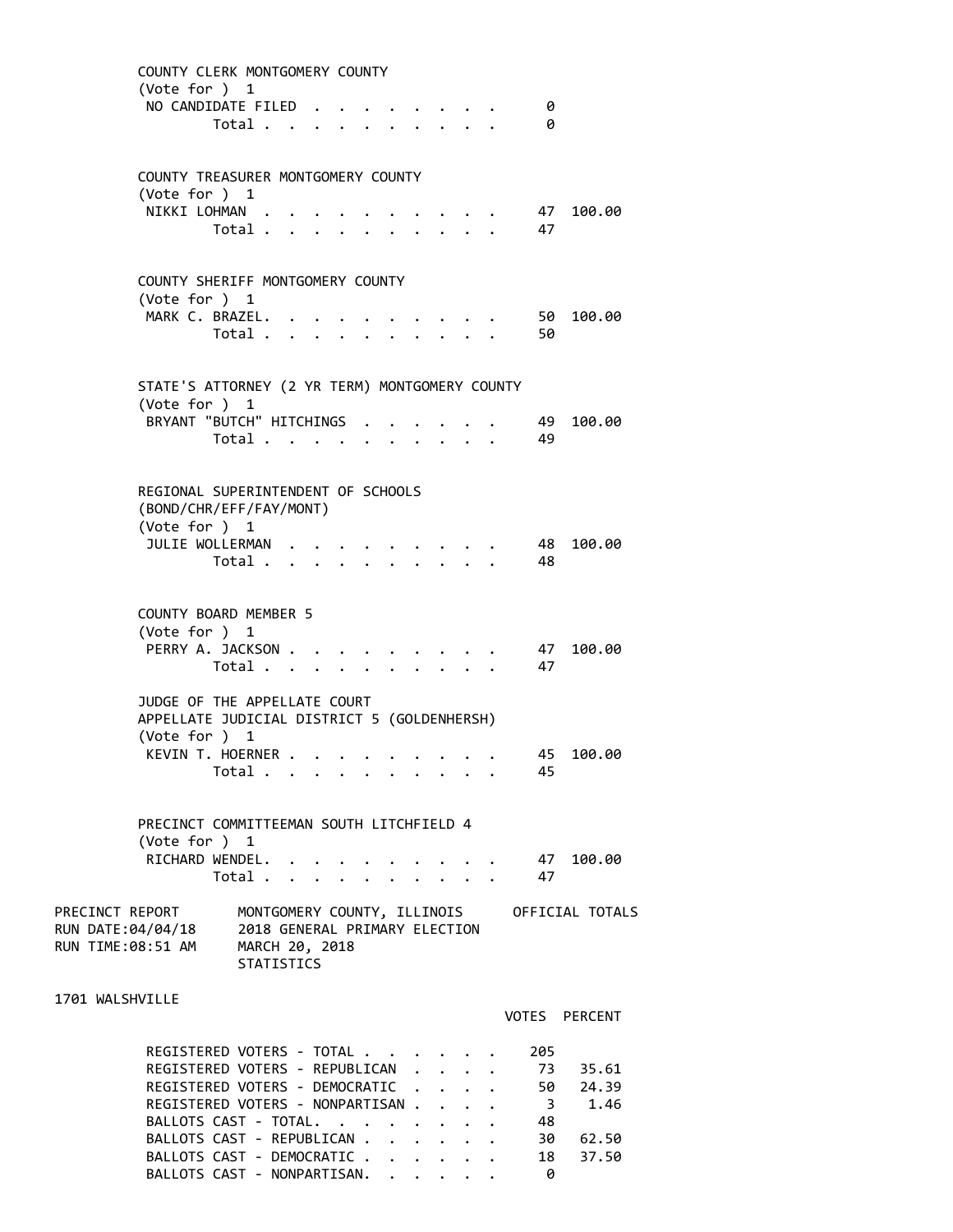| BALLOTS CAST - BLANK.                        |                                  |                      |                           | $\sim$ $\sim$ $\sim$                        |                           |                      |              |                                                           |                           | 0                                    |        |
|----------------------------------------------|----------------------------------|----------------------|---------------------------|---------------------------------------------|---------------------------|----------------------|--------------|-----------------------------------------------------------|---------------------------|--------------------------------------|--------|
| VOTER TURNOUT - TOTAL                        |                                  |                      |                           |                                             | $\mathbf{L} = \mathbf{L}$ |                      |              |                                                           |                           |                                      | 23.41  |
| VOTER TURNOUT - REPUBLICAN.                  |                                  |                      |                           |                                             |                           |                      |              |                                                           |                           |                                      | 41.10  |
| VOTER TURNOUT - DEMOCRATIC. .                |                                  |                      |                           |                                             |                           |                      |              | $\ddot{\phantom{0}}$                                      |                           |                                      | 36.00  |
| VOTER TURNOUT - NONPARTISAN                  |                                  |                      |                           |                                             |                           |                      |              |                                                           |                           |                                      |        |
| VOTER TURNOUT - BLANK                        |                                  |                      |                           | $\overline{\phantom{a}}$                    |                           |                      |              |                                                           |                           |                                      |        |
|                                              |                                  |                      |                           |                                             |                           |                      |              |                                                           |                           |                                      |        |
|                                              |                                  |                      |                           |                                             |                           |                      |              |                                                           |                           | *********** (REPUBLICAN) *********** |        |
|                                              |                                  |                      |                           |                                             |                           |                      |              |                                                           |                           |                                      |        |
| GOVERNOR and LIEUTENANT GOVERNOR             |                                  |                      |                           |                                             |                           |                      |              |                                                           |                           |                                      |        |
| (Vote for ) 1                                |                                  |                      |                           |                                             |                           |                      |              |                                                           |                           |                                      |        |
| BRUCE RAUNER .                               |                                  |                      |                           |                                             |                           |                      |              |                                                           |                           | 19                                   | 63.33  |
| JEANNE IVES.                                 |                                  |                      |                           |                                             |                           |                      |              |                                                           |                           | 11                                   | 36.67  |
|                                              | Total                            |                      |                           | $\mathbf{L} = \mathbf{L} \times \mathbf{L}$ |                           | $\ddot{\phantom{a}}$ |              |                                                           |                           | 30                                   |        |
|                                              |                                  |                      |                           |                                             |                           |                      |              |                                                           |                           |                                      |        |
|                                              |                                  |                      |                           |                                             |                           |                      |              |                                                           |                           |                                      |        |
| ATTORNEY GENERAL                             |                                  |                      |                           |                                             |                           |                      |              |                                                           |                           |                                      |        |
| (Vote for ) $1$                              |                                  |                      |                           |                                             |                           |                      |              |                                                           |                           |                                      |        |
| ERIKA HAROLD.                                |                                  |                      |                           |                                             |                           |                      |              |                                                           |                           | 17                                   | 60.71  |
| GARY GRASSO. .                               |                                  | $\ddot{\phantom{0}}$ | $\ddot{\phantom{0}}$      | $\ddot{\phantom{0}}$                        |                           |                      |              |                                                           |                           | 11                                   | 39.29  |
|                                              | Total                            |                      |                           | $\cdot$ $\cdot$ $\cdot$ $\cdot$             |                           |                      |              |                                                           |                           | 28                                   |        |
|                                              |                                  |                      |                           |                                             |                           |                      |              |                                                           |                           |                                      |        |
|                                              |                                  |                      |                           |                                             |                           |                      |              |                                                           |                           |                                      |        |
| SECRETARY OF STATE                           |                                  |                      |                           |                                             |                           |                      |              |                                                           |                           |                                      |        |
| (Vote for ) 1                                |                                  |                      |                           |                                             |                           |                      |              |                                                           |                           |                                      |        |
| JASON HELLAND                                |                                  |                      |                           |                                             |                           |                      |              |                                                           |                           | 24                                   | 100.00 |
|                                              | Total                            |                      |                           |                                             | $\mathbf{A}$              |                      | $\mathbf{A}$ |                                                           | $\mathbf{r} = \mathbf{r}$ | 24                                   |        |
|                                              |                                  |                      |                           |                                             |                           |                      |              |                                                           |                           |                                      |        |
|                                              |                                  |                      |                           |                                             |                           |                      |              |                                                           |                           |                                      |        |
| COMPTROLLER                                  |                                  |                      |                           |                                             |                           |                      |              |                                                           |                           |                                      |        |
| (Vote for ) 1                                |                                  |                      |                           |                                             |                           |                      |              |                                                           |                           |                                      |        |
| DARLENE SENGER.                              |                                  |                      |                           |                                             |                           |                      |              |                                                           |                           | 24                                   | 100.00 |
|                                              | Total .                          |                      | $\mathbf{r} = \mathbf{r}$ |                                             |                           |                      |              |                                                           |                           | 24                                   |        |
|                                              |                                  |                      |                           |                                             |                           |                      |              |                                                           |                           |                                      |        |
|                                              |                                  |                      |                           |                                             |                           |                      |              |                                                           |                           |                                      |        |
| <b>TREASURER</b>                             |                                  |                      |                           |                                             |                           |                      |              |                                                           |                           |                                      |        |
| (Vote for )                                  | 1                                |                      |                           |                                             |                           |                      |              |                                                           |                           |                                      |        |
| JIM DODGE                                    |                                  |                      |                           |                                             |                           |                      |              |                                                           |                           | 22                                   | 100.00 |
| Total .                                      |                                  |                      |                           |                                             |                           |                      |              |                                                           |                           | 22                                   |        |
|                                              |                                  |                      |                           |                                             |                           |                      |              |                                                           |                           |                                      |        |
|                                              |                                  |                      |                           |                                             |                           |                      |              |                                                           |                           |                                      |        |
| US REPRESENTATIVE IN CONGRESS 13TH DIST      |                                  |                      |                           |                                             |                           |                      |              |                                                           |                           |                                      |        |
| (Vote for ) $1$                              |                                  |                      |                           |                                             |                           |                      |              |                                                           |                           |                                      |        |
| RODNEY DAVIS                                 |                                  |                      |                           |                                             |                           |                      |              |                                                           |                           | 23                                   | 100.00 |
|                                              | Total $\cdots$ $\cdots$ $\cdots$ |                      |                           |                                             |                           |                      |              |                                                           |                           | 23                                   |        |
|                                              |                                  |                      |                           |                                             |                           |                      |              |                                                           |                           |                                      |        |
|                                              |                                  |                      |                           |                                             |                           |                      |              |                                                           |                           |                                      |        |
| STATE SENATOR IN THE 48TH DISTRICT           |                                  |                      |                           |                                             |                           |                      |              |                                                           |                           |                                      |        |
| (Vote for ) 1                                |                                  |                      |                           |                                             |                           |                      |              |                                                           |                           |                                      |        |
| SETH MCMILLAN                                |                                  |                      |                           |                                             |                           |                      |              | $\sim$ $\sim$ $\sim$ $\sim$                               |                           | 24                                   | 100.00 |
|                                              | Total                            |                      |                           |                                             |                           |                      |              | $\mathbf{r}$ , $\mathbf{r}$ , $\mathbf{r}$ , $\mathbf{r}$ |                           | 24                                   |        |
|                                              |                                  |                      |                           |                                             |                           |                      |              |                                                           |                           |                                      |        |
|                                              |                                  |                      |                           |                                             |                           |                      |              |                                                           |                           |                                      |        |
| STATE REPRESENTATIVE IN THE GENERAL ASSEMBLY |                                  |                      |                           |                                             |                           |                      |              |                                                           |                           |                                      |        |
| REPRESENTATIVE 95TH DIST                     |                                  |                      |                           |                                             |                           |                      |              |                                                           |                           |                                      |        |
| (Vote for ) 1                                |                                  |                      |                           |                                             |                           |                      |              |                                                           |                           |                                      |        |
| AVERY BOURNE                                 |                                  |                      |                           |                                             |                           |                      |              |                                                           |                           | 25                                   | 100.00 |
|                                              | Total                            |                      |                           |                                             |                           |                      |              |                                                           |                           | 25                                   |        |
|                                              |                                  |                      |                           |                                             |                           |                      |              |                                                           |                           |                                      |        |
|                                              |                                  |                      |                           |                                             |                           |                      |              |                                                           |                           |                                      |        |
| COUNTY CLERK MONTGOMERY COUNTY               |                                  |                      |                           |                                             |                           |                      |              |                                                           |                           |                                      |        |
| (Vote for ) 1                                |                                  |                      |                           |                                             |                           |                      |              |                                                           |                           |                                      |        |
| SANDY LEITHEISER                             |                                  |                      |                           |                                             |                           |                      |              |                                                           |                           | 26                                   | 100.00 |
|                                              | Total                            |                      | $\mathbf{L}$              | $\mathbf{r}$                                |                           |                      |              |                                                           |                           | 26                                   |        |
|                                              |                                  |                      |                           |                                             |                           |                      |              |                                                           |                           |                                      |        |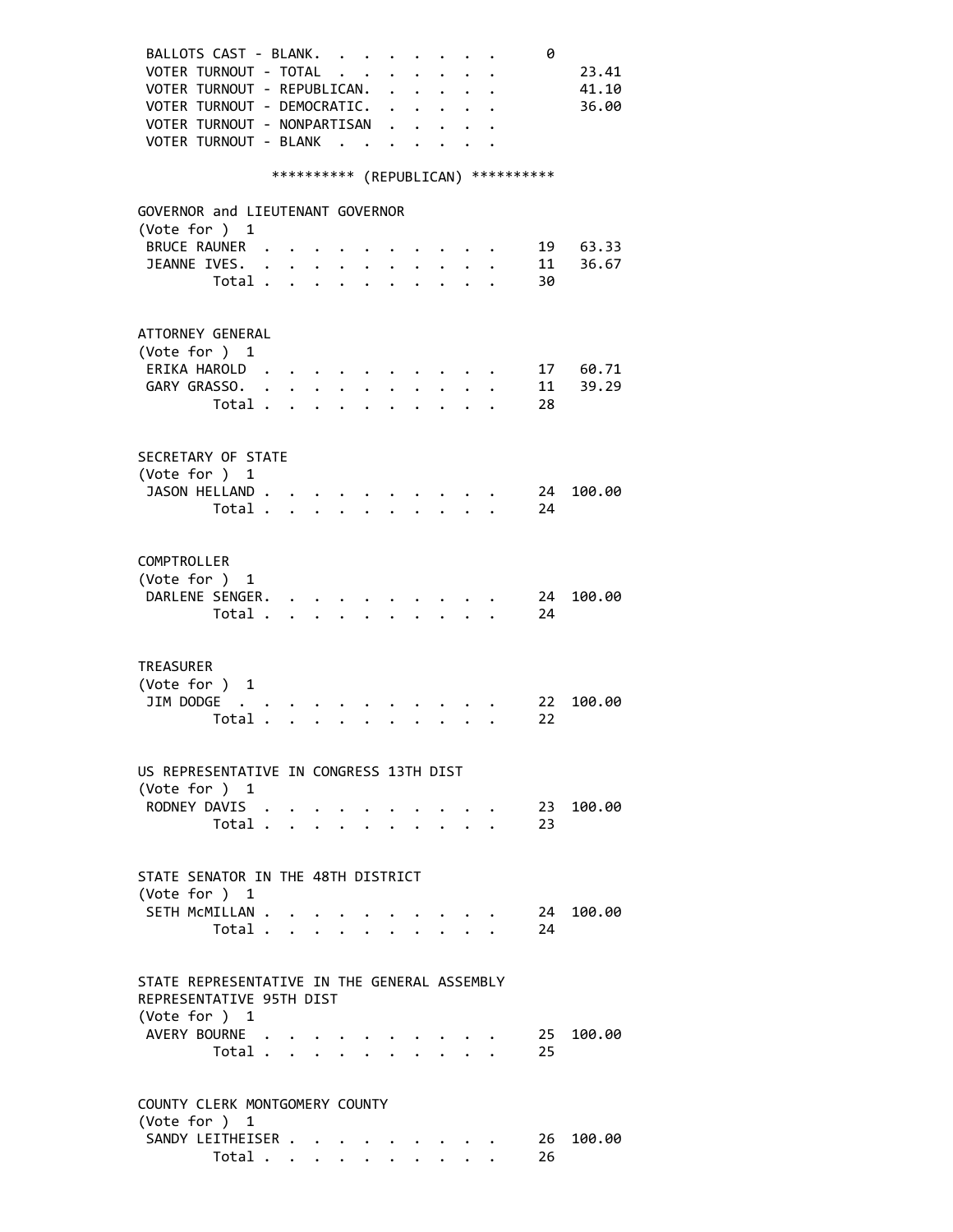| COUNTY TREASURER MONTGOMERY COUNTY                                                      |              |                                                             |             |                           |                             |  |                                     |                                    |
|-----------------------------------------------------------------------------------------|--------------|-------------------------------------------------------------|-------------|---------------------------|-----------------------------|--|-------------------------------------|------------------------------------|
| (Vote for $)$ 1                                                                         |              |                                                             |             |                           |                             |  |                                     |                                    |
| DANIEL T. ROBBINS.<br>JAY L. MARTIN                                                     |              |                                                             |             |                           | $\cdot$ $\cdot$ $\cdot$     |  |                                     | 16 69.57<br>09.57<br>7 30.43<br>23 |
| Total                                                                                   |              | $\bullet$ .<br><br><br><br><br><br><br><br><br><br><br><br> | $\sim$      | $\mathbf{r} = \mathbf{r}$ | $\mathbf{z} = \mathbf{z}$ . |  |                                     |                                    |
|                                                                                         |              |                                                             |             |                           |                             |  |                                     |                                    |
| COUNTY SHERIFF MONTGOMERY COUNTY                                                        |              |                                                             |             |                           |                             |  |                                     |                                    |
| (Vote for ) 1                                                                           |              |                                                             |             |                           |                             |  |                                     |                                    |
| RICK ROBBINS                                                                            |              |                                                             |             |                           |                             |  |                                     | 21 77.78                           |
| SCOTT WOODS.<br>Total                                                                   |              | $\bullet$ .                                                 |             |                           |                             |  | - 27                                | $6\quad 22.22$                     |
|                                                                                         |              |                                                             |             |                           |                             |  |                                     |                                    |
| STATE'S ATTORNEY (2 YR TERM) MONTGOMERY COUNTY                                          |              |                                                             |             |                           |                             |  |                                     |                                    |
| (Vote for $)$ 1<br>NO CANDIDATE FILED                                                   |              |                                                             |             |                           |                             |  |                                     |                                    |
| Total $\ldots$ $\ldots$ $\ldots$ $\ldots$                                               |              |                                                             |             |                           |                             |  | 0<br>0                              |                                    |
|                                                                                         |              |                                                             |             |                           |                             |  |                                     |                                    |
| REGIONAL SUPERINTENDENT OF SCHOOLS                                                      |              |                                                             |             |                           |                             |  |                                     |                                    |
| (BOND/CHR/EFF/FAY/MONT)                                                                 |              |                                                             |             |                           |                             |  |                                     |                                    |
| (Vote for ) 1<br>NO CANDIDATE FILED                                                     |              |                                                             |             |                           |                             |  | 0                                   |                                    |
| Total                                                                                   |              |                                                             |             |                           |                             |  | 0                                   |                                    |
|                                                                                         |              |                                                             |             |                           |                             |  |                                     |                                    |
| REGIONAL SUPERINTENDENT OF SCHOOLS<br>(CALHOUN/GREENE/JERSEY/MACOUPIN)<br>(Vote for ) 1 |              |                                                             |             |                           |                             |  |                                     |                                    |
| NO CANDIDATE FILED                                                                      |              |                                                             |             |                           |                             |  | 0                                   |                                    |
| Total                                                                                   |              |                                                             |             |                           |                             |  | 0                                   |                                    |
| REGIONAL SUPERINTENDENT OF SCHOOLS (MADISON)<br>(Vote for ) 1                           |              |                                                             |             |                           |                             |  |                                     |                                    |
| ROBERT W. WERDEN                                                                        |              |                                                             |             |                           |                             |  | 0                                   |                                    |
| COUNTY BOARD MEMBER 4                                                                   |              |                                                             |             |                           |                             |  |                                     |                                    |
| (Vote for ) 2                                                                           |              |                                                             |             |                           |                             |  |                                     |                                    |
| EARLENE BLACKBURN-ROBINSON.                                                             |              |                                                             |             |                           | $\sim$ $\sim$ $\sim$ $\sim$ |  |                                     | 13 38.24                           |
| ROBERTA MEYER                                                                           | $\mathbf{L}$ |                                                             |             |                           |                             |  |                                     | 21 61.76                           |
| Total .                                                                                 |              |                                                             |             |                           |                             |  | 34                                  |                                    |
| JUDGE OF THE APPELLATE COURT<br>APPELLATE JUDICIAL DISTRICT 5 (GOLDENHERSH)             |              |                                                             |             |                           |                             |  |                                     |                                    |
| (Vote for ) 1<br>DAVID K. OVERSTREET                                                    |              |                                                             |             |                           |                             |  | 22                                  | 100.00                             |
| Total                                                                                   |              |                                                             |             |                           |                             |  | 22                                  |                                    |
|                                                                                         |              |                                                             |             |                           |                             |  |                                     |                                    |
| PRECINCT COMMITTEEMAN WALSHVILLE                                                        |              |                                                             |             |                           |                             |  |                                     |                                    |
| (Vote for ) 1                                                                           |              |                                                             |             |                           |                             |  |                                     |                                    |
| NO CANDIDATE FILED                                                                      |              |                                                             |             |                           |                             |  | - 0<br>ø                            |                                    |
| Total                                                                                   |              |                                                             |             |                           |                             |  |                                     |                                    |
|                                                                                         |              |                                                             |             |                           |                             |  | *********** (DEMOCRATIC) ********** |                                    |
| GOVERNOR and LIEUTENANT GOVERNOR<br>(Vote for ) $1$                                     |              |                                                             |             |                           |                             |  |                                     |                                    |
| JB PRITZKER. .                                                                          |              |                                                             |             |                           |                             |  |                                     | 11 68.75                           |
| CHRIS KENNEDY                                                                           |              |                                                             | $\bullet$ . |                           |                             |  | $\overline{\mathbf{2}}$             | 12.50                              |
| DANIEL BISS.                                                                            |              |                                                             |             |                           |                             |  | $2^{\circ}$                         | 12.50                              |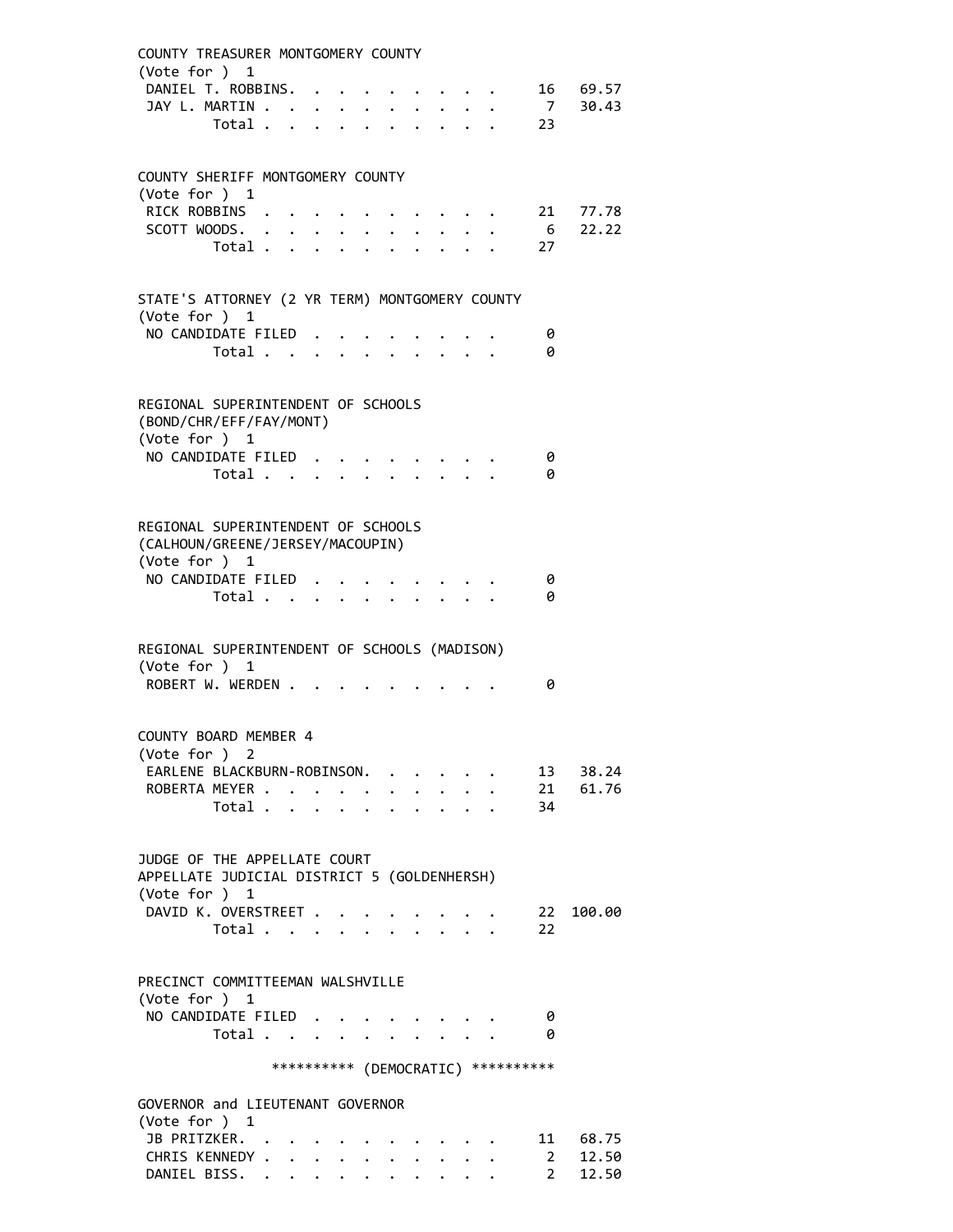| BOB DAIBER                            |                      |                                                           |                                                   |                                                         |                      |                      |                      |                                        | 1                 | 6.25   |
|---------------------------------------|----------------------|-----------------------------------------------------------|---------------------------------------------------|---------------------------------------------------------|----------------------|----------------------|----------------------|----------------------------------------|-------------------|--------|
| TIO HARDIMAN                          |                      | $\mathbf{r} = \mathbf{r} + \mathbf{r} + \mathbf{r}$       |                                                   |                                                         |                      |                      |                      |                                        | 0                 |        |
| ROBERT MARSHALL                       | $\ddot{\phantom{0}}$ |                                                           |                                                   | $\mathbf{r} = \mathbf{r} + \mathbf{r}$ .                |                      |                      |                      |                                        | - 0               |        |
| Total .                               |                      |                                                           |                                                   |                                                         |                      |                      |                      |                                        | 16                |        |
|                                       |                      |                                                           |                                                   |                                                         |                      |                      |                      |                                        |                   |        |
| ATTORNEY GENERAL<br>(Vote for ) 1     |                      |                                                           |                                                   |                                                         |                      |                      |                      |                                        |                   |        |
| PAT QUINN                             |                      |                                                           |                                                   |                                                         |                      |                      |                      |                                        | 10                | 66.67  |
| RENATO MARIOTTI                       | $\ddot{\phantom{0}}$ | $\ddot{\phantom{a}}$                                      |                                                   |                                                         |                      |                      |                      |                                        | 0                 |        |
| SCOTT DRURY. .                        |                      |                                                           | $\bullet$ .                                       |                                                         |                      |                      |                      |                                        | 0                 |        |
| NANCY ROTERING.                       |                      | $\mathbf{L} = \mathbf{L}$                                 | $\sim$                                            | $\ddot{\phantom{0}}$                                    |                      |                      |                      |                                        | 0                 |        |
| KWAME RAOUL. .                        |                      | $\mathbf{L}$                                              |                                                   | $\cdot$ $\cdot$ $\cdot$                                 | $\mathbf{L}$         | $\mathbf{L}$         | $\mathbf{L}$         |                                        | 1                 | 6.67   |
| JESSE RUIZ                            |                      | $\mathbf{1}$ , $\mathbf{1}$ , $\mathbf{1}$ , $\mathbf{1}$ |                                                   |                                                         | $\ddot{\phantom{a}}$ | $\ddot{\phantom{0}}$ | $\mathbf{L}$         |                                        | 1                 | 6.67   |
| SHARON FAIRLEY.                       |                      | $\ddot{\phantom{0}}$                                      |                                                   | $\cdot$ $\cdot$ $\cdot$ $\cdot$                         | $\ddot{\phantom{a}}$ | $\bullet$ .          | $\ddot{\phantom{0}}$ | $\ddot{\phantom{0}}$                   | 3                 | 20.00  |
| AARON GOLDSTEIN                       |                      |                                                           |                                                   |                                                         |                      |                      |                      |                                        | 0                 |        |
| Total                                 |                      |                                                           |                                                   |                                                         |                      |                      |                      |                                        | 15                |        |
| SECRETARY OF STATE                    |                      |                                                           |                                                   |                                                         |                      |                      |                      |                                        |                   |        |
| (Vote for ) 1                         |                      |                                                           |                                                   |                                                         |                      |                      |                      |                                        |                   |        |
| JESSE WHITE. .                        |                      | $\cdots$                                                  |                                                   |                                                         |                      |                      |                      |                                        | 14                | 100.00 |
| Total                                 |                      |                                                           |                                                   |                                                         |                      | $\ddot{\phantom{1}}$ |                      | $\mathbf{1}$ $\mathbf{1}$ $\mathbf{1}$ | 14                |        |
|                                       |                      |                                                           |                                                   |                                                         |                      |                      |                      |                                        |                   |        |
| <b>COMPTROLLER</b>                    |                      |                                                           |                                                   |                                                         |                      |                      |                      |                                        |                   |        |
| (Vote for ) 1                         |                      |                                                           |                                                   |                                                         |                      |                      |                      |                                        |                   |        |
| SUSANA A. MENDOZA.                    |                      |                                                           |                                                   |                                                         |                      |                      |                      |                                        | 13                | 100.00 |
| Total                                 |                      |                                                           |                                                   | $\cdot$ $\cdot$ $\cdot$ $\cdot$ $\cdot$ $\cdot$ $\cdot$ |                      |                      |                      |                                        | 13                |        |
|                                       |                      |                                                           |                                                   |                                                         |                      |                      |                      |                                        |                   |        |
| <b>TREASURER</b>                      |                      |                                                           |                                                   |                                                         |                      |                      |                      |                                        |                   |        |
| (Vote for ) 1<br>MICHAEL W. FRERICHS  |                      |                                                           |                                                   |                                                         |                      |                      |                      |                                        |                   |        |
| Total                                 |                      |                                                           |                                                   |                                                         |                      |                      |                      |                                        | 13<br>13          | 100.00 |
|                                       |                      |                                                           |                                                   |                                                         |                      |                      |                      |                                        |                   |        |
| US REPRESENTATIVE IN CONGRESS DIST 13 |                      |                                                           |                                                   |                                                         |                      |                      |                      |                                        |                   |        |
| (Vote for ) 1                         |                      |                                                           |                                                   |                                                         |                      |                      |                      |                                        |                   |        |
| BETSY DIRKSEN LONDRIGAN.              |                      |                                                           |                                                   |                                                         |                      |                      |                      |                                        | 5                 | 38.46  |
| ERIK JONES                            |                      |                                                           |                                                   |                                                         |                      |                      |                      |                                        | 6                 | 46.15  |
| JON EBEL. .                           |                      |                                                           |                                                   |                                                         |                      |                      |                      |                                        | 0                 |        |
| DAVID M. GILL .<br>ANGEL SIDES. .     |                      | $\mathbf{A}$<br>$\ddot{\phantom{0}}$                      | $\ddot{\phantom{0}}$                              | $\ddot{\phantom{a}}$                                    | $\ddot{\phantom{0}}$ |                      |                      |                                        | 1<br>$\mathbf{1}$ | 7.69   |
| Total                                 |                      | $\mathbf{L}$                                              | $\ddot{\phantom{0}}$<br>$\mathbf{r} = \mathbf{r}$ | $\ddot{\phantom{0}}$<br>$\mathbf{L}^{\text{max}}$       | $\ddot{\phantom{0}}$ | $\ddot{\phantom{0}}$ | $\mathbf{r}$         |                                        | 13                | 7.69   |
|                                       |                      |                                                           |                                                   |                                                         |                      |                      |                      |                                        |                   |        |
| STATE CENTRAL COMMITTEEWOMAN          |                      |                                                           |                                                   |                                                         |                      |                      |                      |                                        |                   |        |
| (Vote for ) 1                         |                      |                                                           |                                                   |                                                         |                      |                      |                      |                                        |                   |        |
| JAYNE MAZZOTTI. .                     |                      |                                                           |                                                   |                                                         |                      |                      |                      |                                        | 9                 | 69.23  |
| PAMELLA GRONEMEYER                    |                      | $\mathbf{r}$                                              | $\mathcal{L}^{\text{max}}$                        | $\ddot{\phantom{a}}$                                    |                      |                      |                      |                                        | $\overline{4}$    | 30.77  |
| Total                                 |                      |                                                           | $\mathbf{L}$                                      | $\mathbf{A}$                                            |                      |                      |                      |                                        | 13                |        |
|                                       |                      |                                                           |                                                   |                                                         |                      |                      |                      |                                        |                   |        |
| STATE CENTRAL COMMITTEEMAN            |                      |                                                           |                                                   |                                                         |                      |                      |                      |                                        |                   |        |
| (Vote for ) 1<br>TERRY REDMAN         |                      |                                                           |                                                   |                                                         |                      |                      |                      |                                        | 12                | 100.00 |
| Total                                 |                      |                                                           |                                                   |                                                         |                      |                      |                      |                                        | 12                |        |
|                                       |                      |                                                           |                                                   |                                                         |                      |                      |                      |                                        |                   |        |
| STATE SENATOR IN THE 48TH DISTRICT    |                      |                                                           |                                                   |                                                         |                      |                      |                      |                                        |                   |        |
| (Vote for ) 1                         |                      |                                                           |                                                   |                                                         |                      |                      |                      |                                        |                   |        |
| ANDY MANAR                            |                      |                                                           |                                                   |                                                         |                      | $\cdots$             |                      |                                        | 13                | 100.00 |
| Total $\cdots$ $\cdots$ $\cdots$      |                      |                                                           |                                                   |                                                         |                      |                      |                      | $\ddot{\phantom{a}}$                   | 13                |        |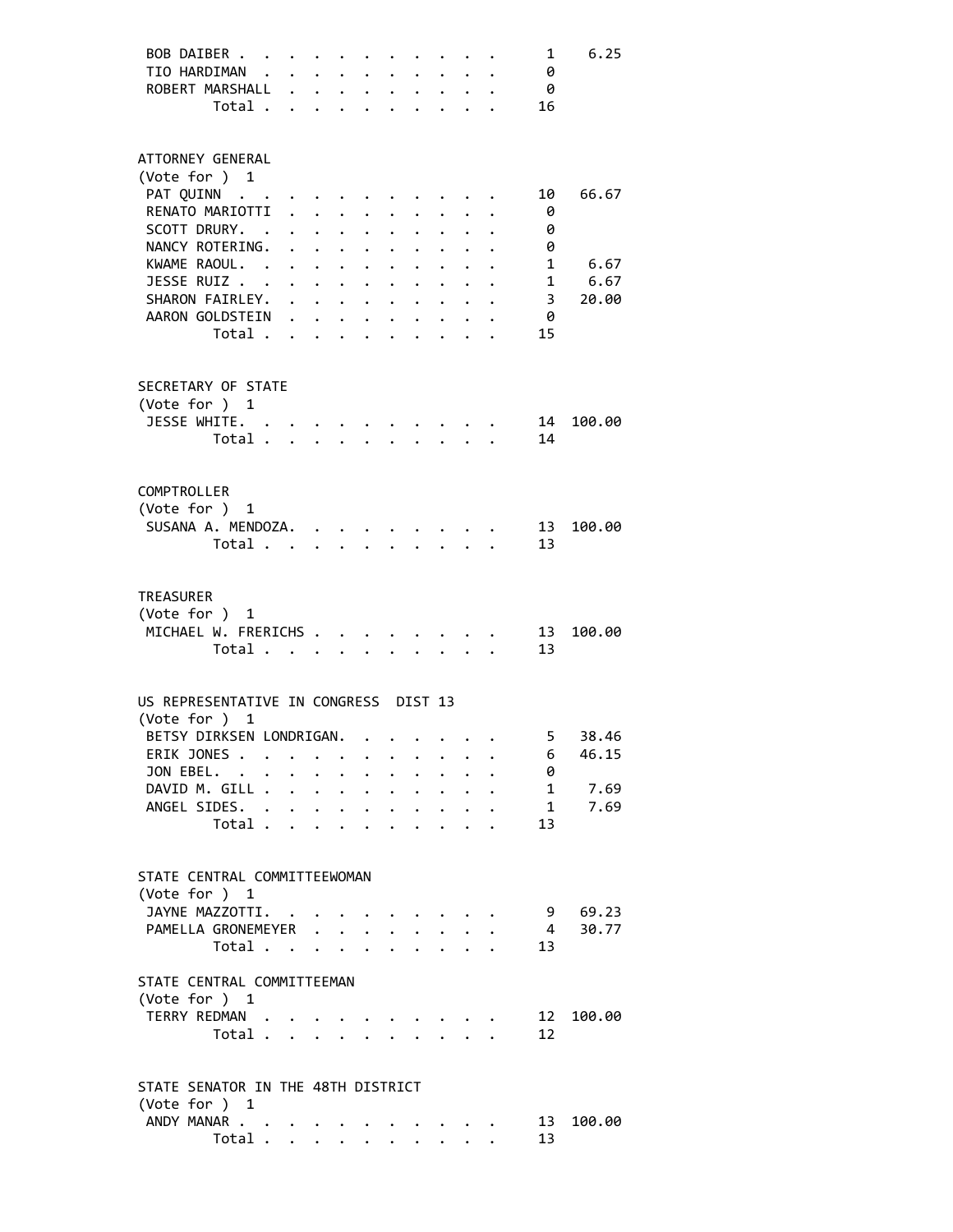| STATE REPRESENTATIVE IN THE GENERAL ASSEMBLY<br>REPRESENTATIVE 95TH DIST                       |  |                           |                                                                  |                                                                          |                     |           |
|------------------------------------------------------------------------------------------------|--|---------------------------|------------------------------------------------------------------|--------------------------------------------------------------------------|---------------------|-----------|
| (Vote for $)$ 1<br>DILLON CLARK<br>Total                                                       |  |                           |                                                                  |                                                                          | 13                  | 13 100.00 |
| COUNTY CLERK MONTGOMERY COUNTY                                                                 |  |                           |                                                                  |                                                                          |                     |           |
| (Vote for ) 1                                                                                  |  |                           |                                                                  |                                                                          |                     |           |
| NO CANDIDATE FILED.<br>Total                                                                   |  |                           |                                                                  |                                                                          | 0<br>0              |           |
| COUNTY TREASURER MONTGOMERY COUNTY                                                             |  |                           |                                                                  |                                                                          |                     |           |
| (Vote for ) $1$<br>NIKKI LOHMAN                                                                |  |                           |                                                                  |                                                                          |                     | 15 100.00 |
| Total $\cdots$ $\cdots$ $\cdots$                                                               |  |                           | $\mathbf{r} = \mathbf{r} + \mathbf{r} + \mathbf{r} + \mathbf{r}$ |                                                                          | 15                  |           |
| COUNTY SHERIFF MONTGOMERY COUNTY                                                               |  |                           |                                                                  |                                                                          |                     |           |
| (Vote for ) 1<br>MARK C. BRAZEL.                                                               |  |                           |                                                                  |                                                                          |                     | 16 100.00 |
| Total $\ldots$ $\ldots$ $\ldots$ $\ldots$                                                      |  |                           |                                                                  | $\mathbf{r}$ , $\mathbf{r}$ , $\mathbf{r}$ , $\mathbf{r}$ , $\mathbf{r}$ | 16                  |           |
| STATE'S ATTORNEY (2 YR TERM) MONTGOMERY COUNTY                                                 |  |                           |                                                                  |                                                                          |                     |           |
| (Vote for ) 1<br>BRYANT "BUTCH" HITCHINGS .                                                    |  |                           |                                                                  |                                                                          |                     | 12 100.00 |
| Total                                                                                          |  |                           |                                                                  |                                                                          | 12                  |           |
| REGIONAL SUPERINTENDENT OF SCHOOLS<br>(BOND/CHR/EFF/FAY/MONT)<br>(Vote for ) 1                 |  |                           |                                                                  |                                                                          |                     |           |
| JULIE WOLLERMAN                                                                                |  |                           |                                                                  |                                                                          | 8                   | 100.00    |
| Total                                                                                          |  | $\mathbf{r} = \mathbf{r}$ |                                                                  |                                                                          | 8                   |           |
| REGIONAL SUPERINTENDENT OF SCHOOLS<br>(CALHOUN/GREENE/JERSEY/MACOUPIN)                         |  |                           |                                                                  |                                                                          |                     |           |
| (Vote for ) 1<br>MICHELLE MUELLER                                                              |  |                           |                                                                  |                                                                          |                     | 100.00    |
| Total                                                                                          |  |                           |                                                                  |                                                                          | 5 <sup>5</sup><br>5 |           |
| REGIONAL SUPERINTENDENT OF SCHOOLS (MADISON)                                                   |  |                           |                                                                  |                                                                          |                     |           |
| (Vote for ) 1<br>ANDREW PAUL REINKING.                                                         |  |                           |                                                                  |                                                                          | 0                   |           |
| COUNTY BOARD MEMBER 4<br>(Vote for ) 2                                                         |  |                           |                                                                  |                                                                          |                     |           |
| NO CANDIDATE FILED<br>Total                                                                    |  |                           |                                                                  |                                                                          | 0<br>0              |           |
| JUDGE OF THE APPELLATE COURT<br>APPELLATE JUDICIAL DISTRICT 5 (GOLDENHERSH)<br>(Vote for $)$ 1 |  |                           |                                                                  |                                                                          |                     |           |
| KEVIN T. HOERNER<br>Total                                                                      |  |                           |                                                                  |                                                                          | 11<br>11            | 100.00    |
| PRECINCT COMMITTEEMAN WALSHVILLE                                                               |  |                           |                                                                  |                                                                          |                     |           |
| (Vote for ) 1<br>NO CANDIDATE FILED                                                            |  |                           |                                                                  |                                                                          | 0                   |           |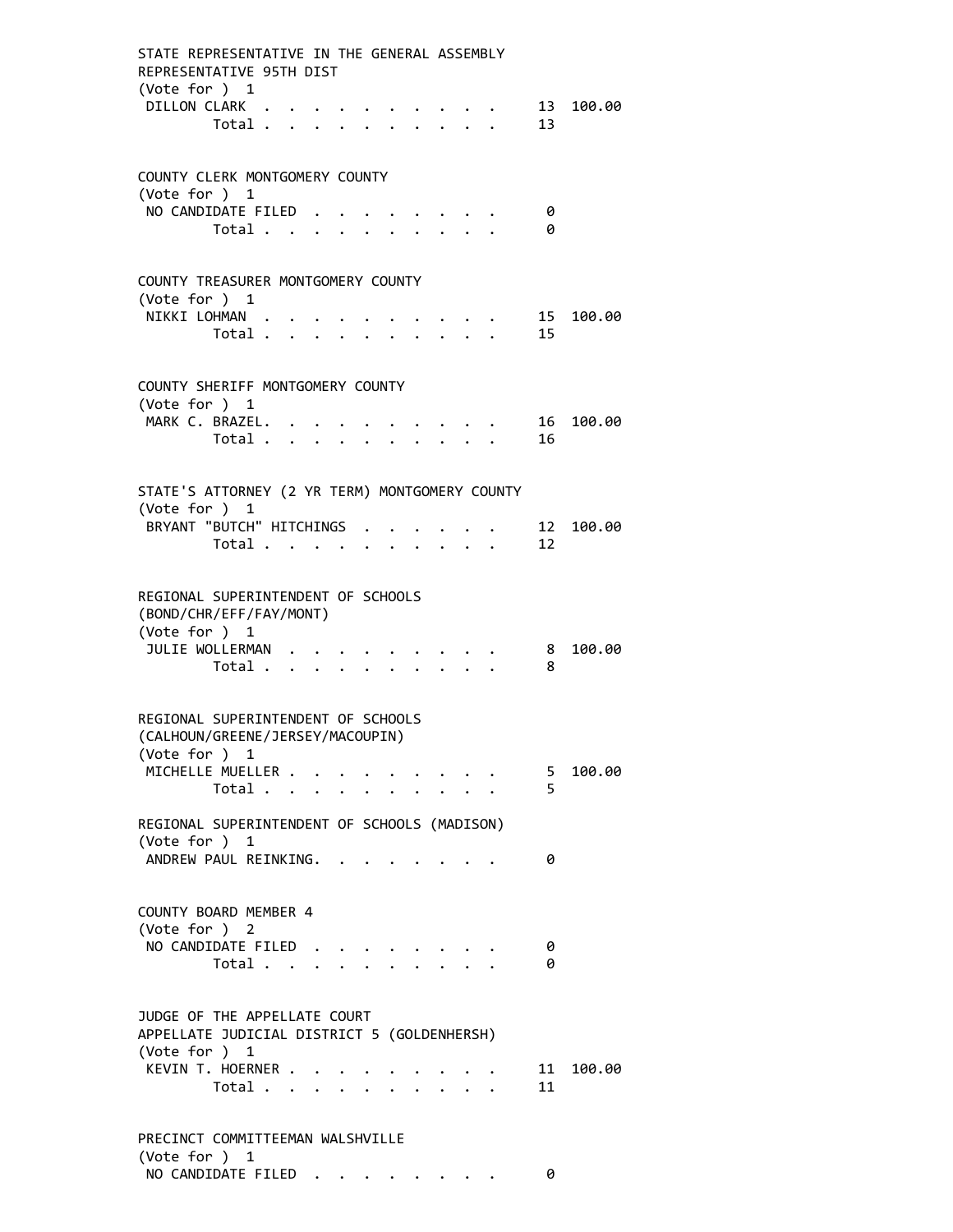| PRECINCT REPORT   | MONTGOMERY COUNTY, ILLINOIS   | OFFICIAL TOTALS |
|-------------------|-------------------------------|-----------------|
| RUN DATE:04/04/18 | 2018 GENERAL PRIMARY ELECTION |                 |
| RUN TIME:08:51 AM | MARCH 20, 2018                |                 |
|                   | STATISTICS                    |                 |

## 1801 WITT 1

|                                                                              |                                    |                                                                          |                                                                  |      | VOTES PERCENT |
|------------------------------------------------------------------------------|------------------------------------|--------------------------------------------------------------------------|------------------------------------------------------------------|------|---------------|
| REGISTERED VOTERS - TOTAL                                                    |                                    |                                                                          |                                                                  | 357  |               |
| REGISTERED VOTERS - REPUBLICAN                                               |                                    | $\mathbf{r}$ , $\mathbf{r}$ , $\mathbf{r}$                               |                                                                  | 144  | 40.34         |
| REGISTERED VOTERS - DEMOCRATIC                                               | $\ddot{\phantom{0}}$               |                                                                          | $\ddot{\phantom{0}}$                                             | 71   | 19.89         |
| REGISTERED VOTERS - NONPARTISAN.                                             |                                    | $\mathbf{r}$ , $\mathbf{r}$                                              |                                                                  |      | 24 6.72       |
| BALLOTS CAST - TOTAL.                                                        |                                    |                                                                          |                                                                  | 167  |               |
|                                                                              |                                    | $\mathbf{r}$ , and $\mathbf{r}$ , and $\mathbf{r}$                       |                                                                  |      |               |
| BALLOTS CAST - REPUBLICAN .<br>$\ddot{\phantom{0}}$                          |                                    | $\mathbf{r} = \mathbf{r} + \mathbf{r}$ , where $\mathbf{r} = \mathbf{r}$ |                                                                  | 150  | 89.82         |
| BALLOTS CAST - DEMOCRATIC .                                                  |                                    |                                                                          |                                                                  | 17   | 10.18         |
| BALLOTS CAST - NONPARTISAN. .                                                | $\mathbb{Z}^{\mathbb{Z}^{\times}}$ |                                                                          |                                                                  | - 0  |               |
| BALLOTS CAST - BLANK.<br>$\mathbf{L}^{\text{max}}$                           | $\ddot{\phantom{0}}$               | $\mathbf{L}$                                                             | $\ddot{\phantom{0}}$                                             | - 0  |               |
| VOTER TURNOUT - TOTAL                                                        |                                    | $\cdot$ $\cdot$ $\cdot$                                                  | $\ddot{\phantom{0}}$                                             |      | 46.78         |
| VOTER TURNOUT - REPUBLICAN. .                                                |                                    | $\ddot{\phantom{0}}$                                                     | $\ddot{\phantom{0}}$                                             |      | 104.17        |
| VOTER TURNOUT - DEMOCRATIC.                                                  |                                    | $\mathbf{r} = \mathbf{r} + \mathbf{r}$                                   |                                                                  |      | 23.94         |
| VOTER TURNOUT - NONPARTISAN                                                  |                                    |                                                                          |                                                                  |      |               |
| VOTER TURNOUT - BLANK                                                        |                                    |                                                                          |                                                                  |      |               |
|                                                                              |                                    |                                                                          |                                                                  |      |               |
| *********** (REPUBLICAN) **********                                          |                                    |                                                                          |                                                                  |      |               |
|                                                                              |                                    |                                                                          |                                                                  |      |               |
| GOVERNOR and LIEUTENANT GOVERNOR<br>(Vote for $)$ 1                          |                                    |                                                                          |                                                                  |      |               |
| BRUCE RAUNER .                                                               |                                    |                                                                          |                                                                  | - 48 | 34.78         |
| JEANNE IVES.                                                                 |                                    |                                                                          |                                                                  | - 90 | 65.22         |
|                                                                              |                                    |                                                                          |                                                                  |      |               |
| Total .                                                                      |                                    |                                                                          |                                                                  | 138  |               |
|                                                                              |                                    |                                                                          |                                                                  |      |               |
| ATTORNEY GENERAL                                                             |                                    |                                                                          |                                                                  |      |               |
| (Vote for $)$ 1                                                              |                                    |                                                                          |                                                                  |      |               |
| ERIKA HAROLD.                                                                |                                    |                                                                          |                                                                  |      | 82 66.13      |
| GARY GRASSO. .                                                               |                                    |                                                                          |                                                                  | 42   | 33.87         |
| Total                                                                        |                                    |                                                                          |                                                                  | 124  |               |
|                                                                              |                                    |                                                                          |                                                                  |      |               |
|                                                                              |                                    |                                                                          |                                                                  |      |               |
| SECRETARY OF STATE                                                           |                                    |                                                                          |                                                                  |      |               |
| (Vote for ) 1                                                                |                                    |                                                                          |                                                                  |      |               |
| JASON HELLAND                                                                |                                    |                                                                          |                                                                  | 106  | 100.00        |
| Total                                                                        |                                    |                                                                          | $\mathbf{1}$ $\mathbf{1}$ $\mathbf{1}$ $\mathbf{1}$ $\mathbf{1}$ | 106  |               |
|                                                                              |                                    |                                                                          |                                                                  |      |               |
|                                                                              |                                    |                                                                          |                                                                  |      |               |
| COMPTROLLER                                                                  |                                    |                                                                          |                                                                  |      |               |
| (Vote for ) 1                                                                |                                    |                                                                          |                                                                  |      |               |
| DARLENE SENGER.<br>$\bullet$ , $\bullet$ , $\bullet$ , $\bullet$ , $\bullet$ |                                    |                                                                          |                                                                  | 103  | 100.00        |
| Total .<br>$\mathbf{L} = \mathbf{L}$                                         |                                    |                                                                          |                                                                  | 103  |               |
|                                                                              |                                    |                                                                          |                                                                  |      |               |
|                                                                              |                                    |                                                                          |                                                                  |      |               |
| <b>TREASURER</b>                                                             |                                    |                                                                          |                                                                  |      |               |
| (Vote for ) 1                                                                |                                    |                                                                          |                                                                  |      |               |
| JIM DODGE .                                                                  |                                    |                                                                          |                                                                  | 102  | 100.00        |
| Total.                                                                       |                                    |                                                                          |                                                                  | 102  |               |
|                                                                              |                                    |                                                                          |                                                                  |      |               |
|                                                                              |                                    |                                                                          |                                                                  |      |               |
| US REPRESENTATIVE IN CONGRESS 13TH DIST                                      |                                    |                                                                          |                                                                  |      |               |
| (Vote for $)$ 1                                                              |                                    |                                                                          |                                                                  |      |               |
| RODNEY DAVIS                                                                 |                                    |                                                                          |                                                                  | 120  | 100.00        |

Total . . . . . . . . . . 120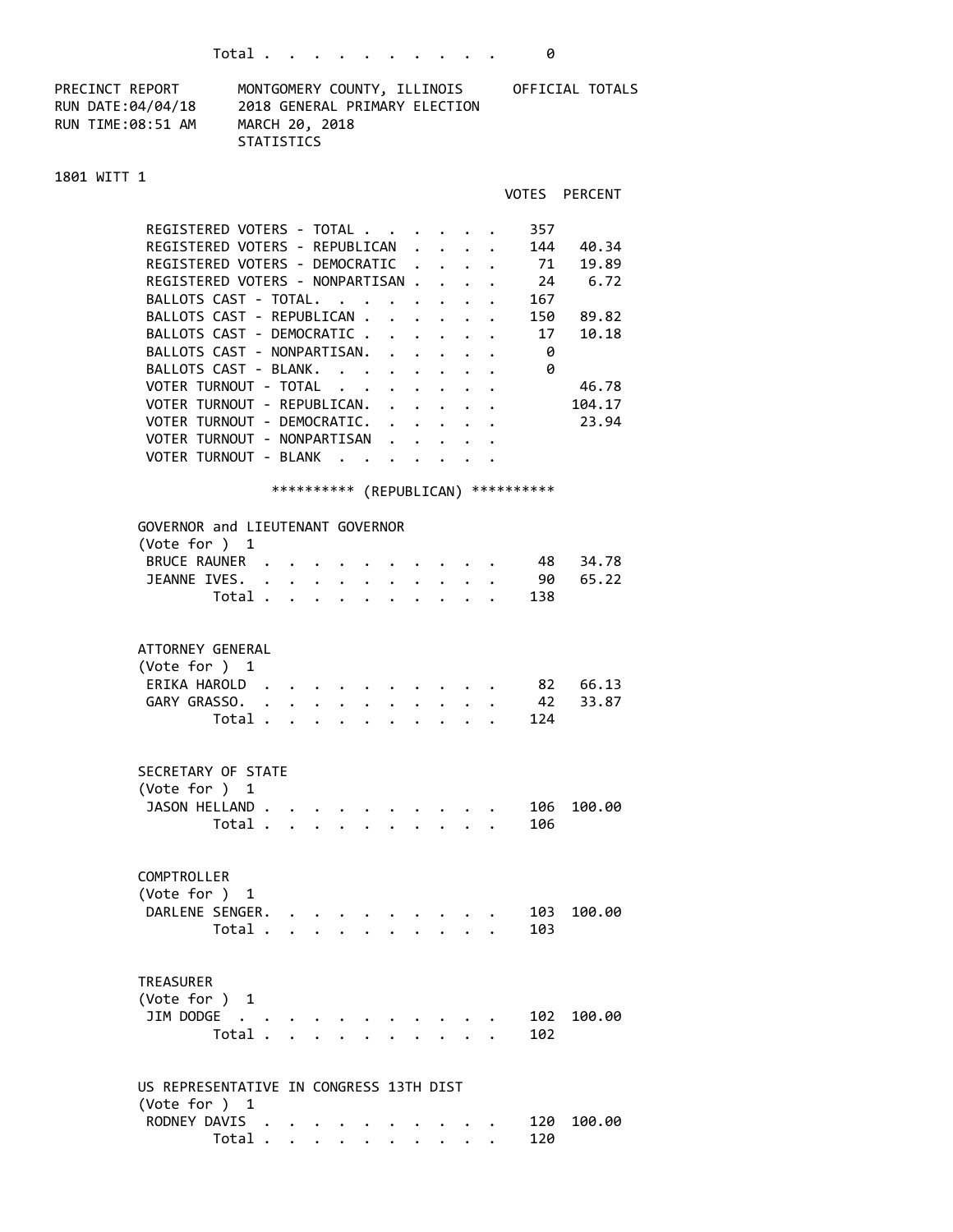| STATE SENATOR IN THE 48TH DISTRICT<br>(Vote for $)$ 1                          |                         |  |                                                                          |             |                                                                                                                                                                                                                                 |                      |                                                           |  |            |             |
|--------------------------------------------------------------------------------|-------------------------|--|--------------------------------------------------------------------------|-------------|---------------------------------------------------------------------------------------------------------------------------------------------------------------------------------------------------------------------------------|----------------------|-----------------------------------------------------------|--|------------|-------------|
| SETH MCMILLAN                                                                  | Total                   |  |                                                                          |             |                                                                                                                                                                                                                                 |                      | $\bullet$ , $\bullet$ , $\bullet$ , $\bullet$             |  | 104        | 104 100.00  |
|                                                                                |                         |  |                                                                          |             |                                                                                                                                                                                                                                 |                      |                                                           |  |            |             |
| STATE REPRESENTATIVE IN THE GENERAL ASSEMBLY<br>REPRESENTATIVE 95TH DIST       |                         |  |                                                                          |             |                                                                                                                                                                                                                                 |                      |                                                           |  |            |             |
| (Vote for ) 1<br>AVERY BOURNE                                                  |                         |  |                                                                          |             |                                                                                                                                                                                                                                 |                      |                                                           |  |            |             |
|                                                                                | Total                   |  |                                                                          |             |                                                                                                                                                                                                                                 |                      | $\cdot$ $\cdot$ $\cdot$ $\cdot$                           |  | 115        | 115 100.00  |
|                                                                                |                         |  |                                                                          |             |                                                                                                                                                                                                                                 |                      |                                                           |  |            |             |
| COUNTY CLERK MONTGOMERY COUNTY                                                 |                         |  |                                                                          |             |                                                                                                                                                                                                                                 |                      |                                                           |  |            |             |
| (Vote for ) 1<br>SANDY LEITHEISER                                              |                         |  |                                                                          |             |                                                                                                                                                                                                                                 |                      |                                                           |  |            | 129 100.00  |
|                                                                                | Total 129               |  |                                                                          |             |                                                                                                                                                                                                                                 |                      |                                                           |  |            |             |
| COUNTY TREASURER MONTGOMERY COUNTY                                             |                         |  |                                                                          |             |                                                                                                                                                                                                                                 |                      |                                                           |  |            |             |
| (Vote for ) 1                                                                  |                         |  |                                                                          |             |                                                                                                                                                                                                                                 |                      |                                                           |  |            |             |
| DANIEL T. ROBBINS.                                                             |                         |  |                                                                          |             |                                                                                                                                                                                                                                 |                      | $\mathbf{z} = \mathbf{z} + \mathbf{z}$ .                  |  |            | 22 15.38    |
| JAY L. MARTIN                                                                  |                         |  |                                                                          |             |                                                                                                                                                                                                                                 |                      | $\mathbf{L} = \mathbf{L} \times \mathbf{L}$               |  |            | . 121 84.62 |
|                                                                                | Total                   |  |                                                                          |             |                                                                                                                                                                                                                                 |                      |                                                           |  | 143        |             |
| COUNTY SHERIFF MONTGOMERY COUNTY                                               |                         |  |                                                                          |             |                                                                                                                                                                                                                                 |                      |                                                           |  |            |             |
| (Vote for ) 1                                                                  |                         |  |                                                                          |             |                                                                                                                                                                                                                                 |                      |                                                           |  |            |             |
| RICK ROBBINS                                                                   |                         |  |                                                                          |             |                                                                                                                                                                                                                                 |                      |                                                           |  |            | 42 28.00    |
| SCOTT WOODS.                                                                   |                         |  | $\mathbf{z} = \mathbf{z} + \mathbf{z}$                                   | $\bullet$ . | $\bullet$                                                                                                                                                                                                                       |                      |                                                           |  |            | 108 72.00   |
|                                                                                | Total                   |  |                                                                          |             | $\mathbf{r}$                                                                                                                                                                                                                    |                      | $\mathbf{r} = \mathbf{r} + \mathbf{r} + \mathbf{r}$       |  | 150        |             |
| STATE'S ATTORNEY (2 YR TERM) MONTGOMERY COUNTY                                 |                         |  |                                                                          |             |                                                                                                                                                                                                                                 |                      |                                                           |  |            |             |
| (Vote for ) 1                                                                  |                         |  |                                                                          |             |                                                                                                                                                                                                                                 |                      |                                                           |  |            |             |
| NO CANDIDATE FILED                                                             |                         |  |                                                                          |             |                                                                                                                                                                                                                                 |                      |                                                           |  | 0          |             |
|                                                                                | Total                   |  | $\mathbf{r} = \mathbf{r} + \mathbf{r}$ , where $\mathbf{r} = \mathbf{r}$ |             |                                                                                                                                                                                                                                 |                      |                                                           |  | 0          |             |
|                                                                                |                         |  |                                                                          |             |                                                                                                                                                                                                                                 |                      |                                                           |  |            |             |
| REGIONAL SUPERINTENDENT OF SCHOOLS<br>(BOND/CHR/EFF/FAY/MONT)<br>(Vote for ) 1 |                         |  |                                                                          |             |                                                                                                                                                                                                                                 |                      |                                                           |  |            |             |
| NO CANDIDATE FILED                                                             |                         |  |                                                                          |             |                                                                                                                                                                                                                                 |                      |                                                           |  | 0          |             |
|                                                                                | Total $\cdots$ $\cdots$ |  |                                                                          |             |                                                                                                                                                                                                                                 |                      |                                                           |  | 0          |             |
|                                                                                |                         |  |                                                                          |             |                                                                                                                                                                                                                                 |                      |                                                           |  |            |             |
| COUNTY BOARD MEMBER 3                                                          |                         |  |                                                                          |             |                                                                                                                                                                                                                                 |                      |                                                           |  |            |             |
| (Vote for ) 2<br>EVAN YOUNG                                                    |                         |  |                                                                          |             |                                                                                                                                                                                                                                 |                      |                                                           |  |            | 85 48.85    |
| DONNA YESKE.                                                                   |                         |  |                                                                          |             | $\ddotsc$ . The contract of the contract of the contract of the contract of the contract of the contract of the contract of the contract of the contract of the contract of the contract of the contract of the contract of the | $\ddot{\phantom{0}}$ |                                                           |  | 89         | 51.15       |
|                                                                                | Total $\cdots$ $\cdots$ |  |                                                                          |             |                                                                                                                                                                                                                                 |                      | $\cdot$ $\cdot$ $\cdot$ $\cdot$                           |  | 174        |             |
|                                                                                |                         |  |                                                                          |             |                                                                                                                                                                                                                                 |                      |                                                           |  |            |             |
| JUDGE OF THE APPELLATE COURT<br>APPELLATE JUDICIAL DISTRICT 5 (GOLDENHERSH)    |                         |  |                                                                          |             |                                                                                                                                                                                                                                 |                      |                                                           |  |            |             |
| (Vote for $)$ 1                                                                |                         |  |                                                                          |             |                                                                                                                                                                                                                                 |                      |                                                           |  |            |             |
| DAVID K. OVERSTREET                                                            | Total                   |  |                                                                          |             |                                                                                                                                                                                                                                 |                      |                                                           |  | 99<br>99   | 100.00      |
|                                                                                |                         |  |                                                                          |             |                                                                                                                                                                                                                                 |                      |                                                           |  |            |             |
| PRECINCT COMMITTEEMAN WITT 1                                                   |                         |  |                                                                          |             |                                                                                                                                                                                                                                 |                      |                                                           |  |            |             |
| (Vote for ) 1                                                                  |                         |  |                                                                          |             |                                                                                                                                                                                                                                 |                      |                                                           |  |            |             |
| DONNA YESKE.                                                                   | Total                   |  |                                                                          |             |                                                                                                                                                                                                                                 | $\ddot{\phantom{0}}$ | $\cdot$ $\cdot$ $\cdot$ $\cdot$ $\cdot$ $\cdot$<br>$\sim$ |  | 117<br>117 | 100.00      |
|                                                                                |                         |  |                                                                          |             |                                                                                                                                                                                                                                 |                      |                                                           |  |            |             |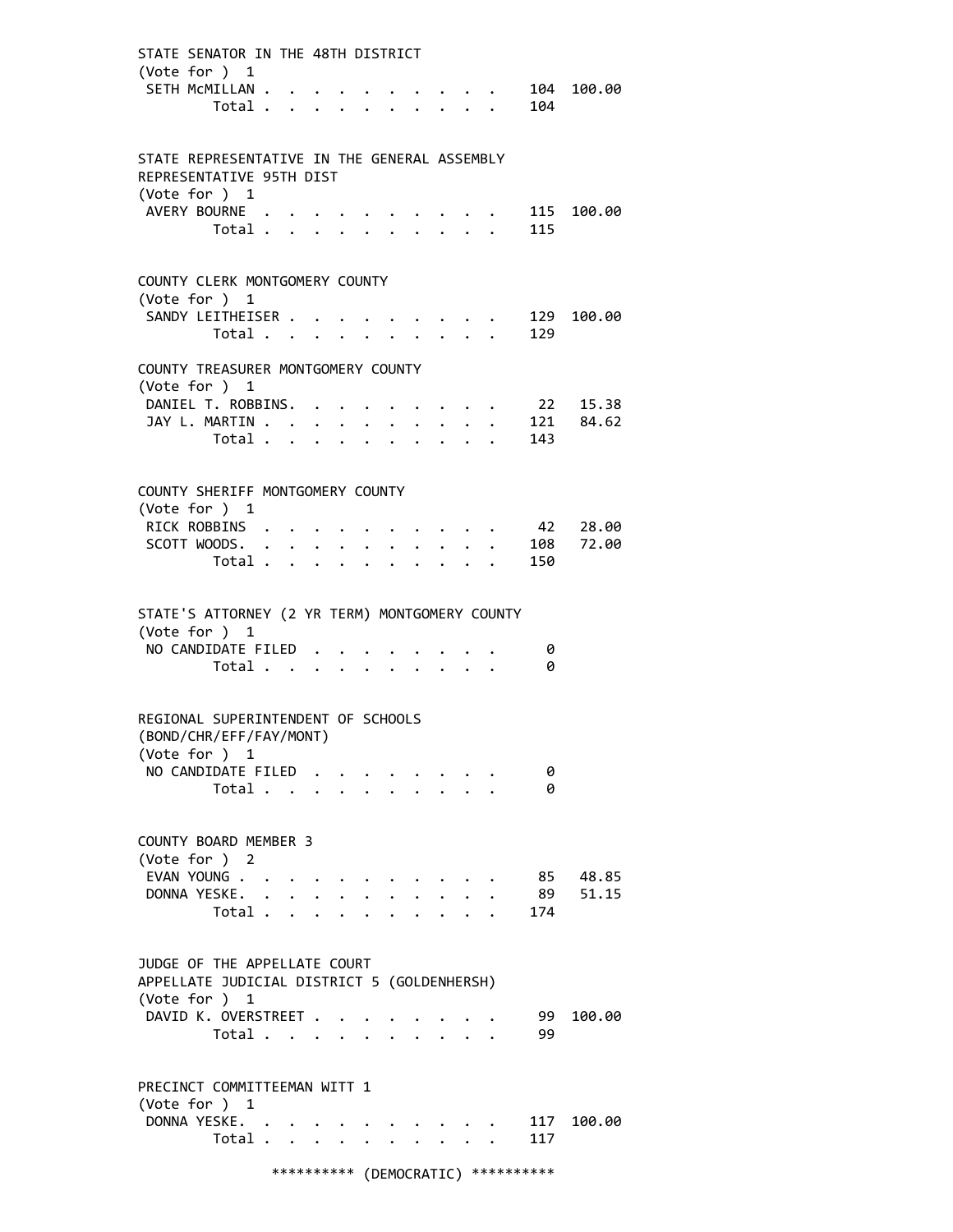| GOVERNOR and LIEUTENANT GOVERNOR      |                |                      |                      |                                             |                                                                                                                                                                                                                                 |                      |                           |                                                                  |                      |                                        |              |                 |        |
|---------------------------------------|----------------|----------------------|----------------------|---------------------------------------------|---------------------------------------------------------------------------------------------------------------------------------------------------------------------------------------------------------------------------------|----------------------|---------------------------|------------------------------------------------------------------|----------------------|----------------------------------------|--------------|-----------------|--------|
| (Vote for ) 1                         |                |                      |                      |                                             |                                                                                                                                                                                                                                 |                      |                           |                                                                  |                      |                                        |              |                 |        |
| JB PRITZKER.                          |                |                      |                      |                                             |                                                                                                                                                                                                                                 |                      |                           |                                                                  |                      |                                        |              | 5.              | 31.25  |
| CHRIS KENNEDY .                       |                |                      | $\ddot{\phantom{a}}$ |                                             | $\ddotsc$ . The contract of the contract of the contract of the contract of the contract of the contract of the contract of the contract of the contract of the contract of the contract of the contract of the contract of the | $\ddot{\phantom{0}}$ |                           | $\ddotsc$ $\ddotsc$                                              |                      |                                        |              | $\overline{7}$  | 43.75  |
| DANIEL BISS. .                        |                |                      | $\ddot{\phantom{0}}$ | $\bullet$ .                                 | $\ddot{\phantom{0}}$                                                                                                                                                                                                            | $\ddot{\phantom{0}}$ |                           | $\ddot{\bullet}$ $\ddot{\bullet}$                                |                      |                                        |              | 3               | 18.75  |
| BOB DAIBER                            |                |                      |                      |                                             |                                                                                                                                                                                                                                 | $\ddot{\phantom{0}}$ |                           | $\mathbf{z} = \mathbf{z}$ . The set of $\mathbf{z}$              |                      |                                        |              | 0               |        |
| TIO HARDIMAN .                        |                |                      |                      |                                             | $\mathbf{z} = \mathbf{z} + \mathbf{z}$                                                                                                                                                                                          |                      |                           | $\bullet$ , $\bullet$ , $\bullet$ , $\bullet$ , $\bullet$        |                      |                                        |              | 0               |        |
| ROBERT MARSHALL                       |                |                      | $\mathbf{r}$         |                                             | $\ddot{\phantom{0}}$                                                                                                                                                                                                            | $\ddot{\phantom{0}}$ |                           | $\mathbf{r} = \mathbf{r} \cdot \mathbf{r}$                       |                      |                                        |              | $\mathbf{1}$    | 6.25   |
|                                       | Total          |                      |                      |                                             | $\mathbf{L} = \mathbf{L}$                                                                                                                                                                                                       | $\mathbf{L}$         | $\sim$                    | $\mathbb{R}^{\mathbb{Z}^{\times}}$                               |                      |                                        |              | 16              |        |
|                                       |                |                      |                      |                                             |                                                                                                                                                                                                                                 |                      |                           |                                                                  |                      |                                        |              |                 |        |
|                                       |                |                      |                      |                                             |                                                                                                                                                                                                                                 |                      |                           |                                                                  |                      |                                        |              |                 |        |
| ATTORNEY GENERAL                      |                |                      |                      |                                             |                                                                                                                                                                                                                                 |                      |                           |                                                                  |                      |                                        |              |                 |        |
| (Vote for ) 1                         |                |                      |                      |                                             |                                                                                                                                                                                                                                 |                      |                           |                                                                  |                      |                                        |              |                 |        |
| PAT QUINN                             |                |                      |                      |                                             |                                                                                                                                                                                                                                 |                      |                           |                                                                  |                      |                                        |              | 7               | 41.18  |
| RENATO MARIOTTI                       |                |                      |                      |                                             |                                                                                                                                                                                                                                 |                      |                           |                                                                  |                      |                                        |              | 1               | 5.88   |
| SCOTT DRURY. .                        |                |                      |                      | $\ddot{\phantom{0}}$                        | $\sim$                                                                                                                                                                                                                          | $\ddot{\phantom{0}}$ |                           |                                                                  |                      |                                        |              | $\overline{4}$  | 23.53  |
| NANCY ROTERING.                       |                |                      |                      | $\mathbf{L} = \mathbf{L} \times \mathbf{L}$ |                                                                                                                                                                                                                                 | $\ddot{\phantom{0}}$ | $\ddot{\phantom{0}}$      | $\ddot{\phantom{0}}$                                             | $\mathbf{L}$         |                                        |              | $\overline{2}$  | 11.76  |
| KWAME RAOUL. .                        |                |                      |                      |                                             |                                                                                                                                                                                                                                 | $\ddot{\phantom{0}}$ | $\ddot{\phantom{0}}$      | $\ddot{\phantom{0}}$                                             | $\ddot{\phantom{0}}$ |                                        |              | $\mathbf{1}$    | 5.88   |
| JESSE RUIZ                            |                |                      |                      | $\mathbf{L} = \mathbf{L} \times \mathbf{L}$ |                                                                                                                                                                                                                                 | $\ddot{\phantom{0}}$ | $\ddot{\phantom{a}}$      | $\ddot{\phantom{0}}$                                             | $\ddot{\phantom{0}}$ |                                        | $\mathbf{L}$ | 0               |        |
| SHARON FAIRLEY.                       |                |                      |                      |                                             |                                                                                                                                                                                                                                 |                      |                           | $\cdot$ $\cdot$ $\cdot$ $\cdot$ $\cdot$                          |                      | $\ddotsc$                              |              | 2               | 11.76  |
| AARON GOLDSTEIN                       |                |                      |                      |                                             |                                                                                                                                                                                                                                 |                      |                           | $\cdot$ $\cdot$ $\cdot$ $\cdot$                                  |                      |                                        |              | 0               |        |
|                                       | Total          |                      |                      |                                             |                                                                                                                                                                                                                                 |                      |                           |                                                                  |                      |                                        |              | 17              |        |
|                                       |                |                      |                      |                                             | $\cdot$ $\cdot$ $\cdot$                                                                                                                                                                                                         | $\ddot{\phantom{0}}$ | $\ddot{\phantom{a}}$      | $\sim$                                                           |                      |                                        |              |                 |        |
|                                       |                |                      |                      |                                             |                                                                                                                                                                                                                                 |                      |                           |                                                                  |                      |                                        |              |                 |        |
| SECRETARY OF STATE                    |                |                      |                      |                                             |                                                                                                                                                                                                                                 |                      |                           |                                                                  |                      |                                        |              |                 |        |
|                                       |                |                      |                      |                                             |                                                                                                                                                                                                                                 |                      |                           |                                                                  |                      |                                        |              |                 |        |
| (Vote for ) 1                         |                |                      |                      |                                             |                                                                                                                                                                                                                                 |                      |                           |                                                                  |                      |                                        |              |                 |        |
| JESSE WHITE.                          |                |                      |                      |                                             |                                                                                                                                                                                                                                 |                      |                           |                                                                  |                      |                                        |              | 15              | 100.00 |
|                                       | Total          |                      |                      |                                             |                                                                                                                                                                                                                                 |                      |                           |                                                                  |                      |                                        |              | 15              |        |
|                                       |                |                      |                      |                                             |                                                                                                                                                                                                                                 |                      |                           |                                                                  |                      |                                        |              |                 |        |
|                                       |                |                      |                      |                                             |                                                                                                                                                                                                                                 |                      |                           |                                                                  |                      |                                        |              |                 |        |
| COMPTROLLER                           |                |                      |                      |                                             |                                                                                                                                                                                                                                 |                      |                           |                                                                  |                      |                                        |              |                 |        |
| (Vote for ) 1                         |                |                      |                      |                                             |                                                                                                                                                                                                                                 |                      |                           |                                                                  |                      |                                        |              |                 |        |
| SUSANA A. MENDOZA.                    |                |                      |                      |                                             |                                                                                                                                                                                                                                 |                      |                           |                                                                  |                      |                                        |              | 15 <sub>1</sub> | 100.00 |
|                                       | Total          |                      |                      |                                             |                                                                                                                                                                                                                                 |                      |                           |                                                                  |                      | $\mathbf{r} = \mathbf{r} - \mathbf{r}$ |              | 15              |        |
|                                       |                |                      |                      |                                             |                                                                                                                                                                                                                                 |                      |                           |                                                                  |                      |                                        |              |                 |        |
|                                       |                |                      |                      |                                             |                                                                                                                                                                                                                                 |                      |                           |                                                                  |                      |                                        |              |                 |        |
| <b>TREASURER</b>                      |                |                      |                      |                                             |                                                                                                                                                                                                                                 |                      |                           |                                                                  |                      |                                        |              |                 |        |
| (Vote for ) 1                         |                |                      |                      |                                             |                                                                                                                                                                                                                                 |                      |                           |                                                                  |                      |                                        |              |                 |        |
| MICHAEL W. FRERICHS                   |                |                      |                      |                                             |                                                                                                                                                                                                                                 |                      |                           |                                                                  |                      |                                        |              | 13              | 100.00 |
|                                       | Total $\cdots$ |                      |                      |                                             |                                                                                                                                                                                                                                 |                      |                           |                                                                  |                      |                                        |              | 13              |        |
|                                       |                |                      |                      |                                             |                                                                                                                                                                                                                                 |                      |                           |                                                                  |                      |                                        |              |                 |        |
|                                       |                |                      |                      |                                             |                                                                                                                                                                                                                                 |                      |                           |                                                                  |                      |                                        |              |                 |        |
| US REPRESENTATIVE IN CONGRESS DIST 13 |                |                      |                      |                                             |                                                                                                                                                                                                                                 |                      |                           |                                                                  |                      |                                        |              |                 |        |
| (Vote for ) 1                         |                |                      |                      |                                             |                                                                                                                                                                                                                                 |                      |                           |                                                                  |                      |                                        |              |                 |        |
| BETSY DIRKSEN LONDRIGAN.              |                |                      |                      |                                             |                                                                                                                                                                                                                                 |                      |                           |                                                                  |                      |                                        |              | 7               | 41.18  |
| ERIK JONES.                           |                | $\ddot{\phantom{a}}$ |                      |                                             |                                                                                                                                                                                                                                 |                      |                           |                                                                  |                      |                                        |              | 4               | 23.53  |
| JON EBEL.                             |                |                      |                      | $\ddot{\phantom{a}}$                        | $\ddot{\phantom{0}}$                                                                                                                                                                                                            |                      |                           |                                                                  |                      |                                        |              | $2^{\circ}$     | 11.76  |
| DAVID M. GILL .                       |                |                      | $\ddot{\phantom{0}}$ |                                             |                                                                                                                                                                                                                                 |                      |                           | $\mathbf{z} = \mathbf{z} + \mathbf{z}$ . The $\mathbf{z}$        |                      |                                        |              | $\overline{3}$  | 17.65  |
| ANGEL SIDES. .                        |                |                      |                      | $\bullet$ .                                 | $\sim$ $-$<br>$\ddot{\phantom{a}}$                                                                                                                                                                                              | $\ddot{\phantom{0}}$ |                           | $\mathbf{1}$ $\mathbf{1}$ $\mathbf{1}$ $\mathbf{1}$ $\mathbf{1}$ | $\ddot{\phantom{0}}$ |                                        |              | 1               | 5.88   |
|                                       | Total .        |                      | $\ddot{\phantom{0}}$ |                                             | $\mathbf{r} = \mathbf{r}$                                                                                                                                                                                                       |                      | $\mathbf{r} = \mathbf{r}$ |                                                                  |                      |                                        |              | 17              |        |
|                                       |                |                      | $\ddot{\phantom{a}}$ |                                             |                                                                                                                                                                                                                                 |                      |                           |                                                                  |                      |                                        |              |                 |        |
|                                       |                |                      |                      |                                             |                                                                                                                                                                                                                                 |                      |                           |                                                                  |                      |                                        |              |                 |        |
|                                       |                |                      |                      |                                             |                                                                                                                                                                                                                                 |                      |                           |                                                                  |                      |                                        |              |                 |        |
| STATE CENTRAL COMMITTEEWOMAN          |                |                      |                      |                                             |                                                                                                                                                                                                                                 |                      |                           |                                                                  |                      |                                        |              |                 |        |
| (Vote for ) 1                         |                |                      |                      |                                             |                                                                                                                                                                                                                                 |                      |                           |                                                                  |                      |                                        |              |                 |        |
| JAYNE MAZZOTTI.                       |                |                      |                      |                                             |                                                                                                                                                                                                                                 |                      |                           |                                                                  |                      |                                        |              | 11              | 68.75  |
| PAMELLA GRONEMEYER                    |                |                      |                      |                                             |                                                                                                                                                                                                                                 | $\mathbf{L}$         |                           | $\cdot$ $\cdot$                                                  |                      |                                        |              | 5 <sup>7</sup>  | 31.25  |
|                                       | Total          |                      |                      |                                             | $\mathbf{L}^{\text{max}}$                                                                                                                                                                                                       |                      | $\mathbf{L}^{\text{max}}$ |                                                                  |                      |                                        |              | 16              |        |
|                                       |                |                      |                      |                                             |                                                                                                                                                                                                                                 |                      |                           |                                                                  |                      |                                        |              |                 |        |
| STATE CENTRAL COMMITTEEMAN            |                |                      |                      |                                             |                                                                                                                                                                                                                                 |                      |                           |                                                                  |                      |                                        |              |                 |        |
| (Vote for ) 1                         |                |                      |                      |                                             |                                                                                                                                                                                                                                 |                      |                           |                                                                  |                      |                                        |              |                 |        |
| TERRY REDMAN .                        |                |                      |                      |                                             |                                                                                                                                                                                                                                 |                      |                           |                                                                  |                      |                                        |              | 13              | 100.00 |
|                                       | Total          |                      |                      |                                             |                                                                                                                                                                                                                                 |                      |                           |                                                                  |                      |                                        |              | 13              |        |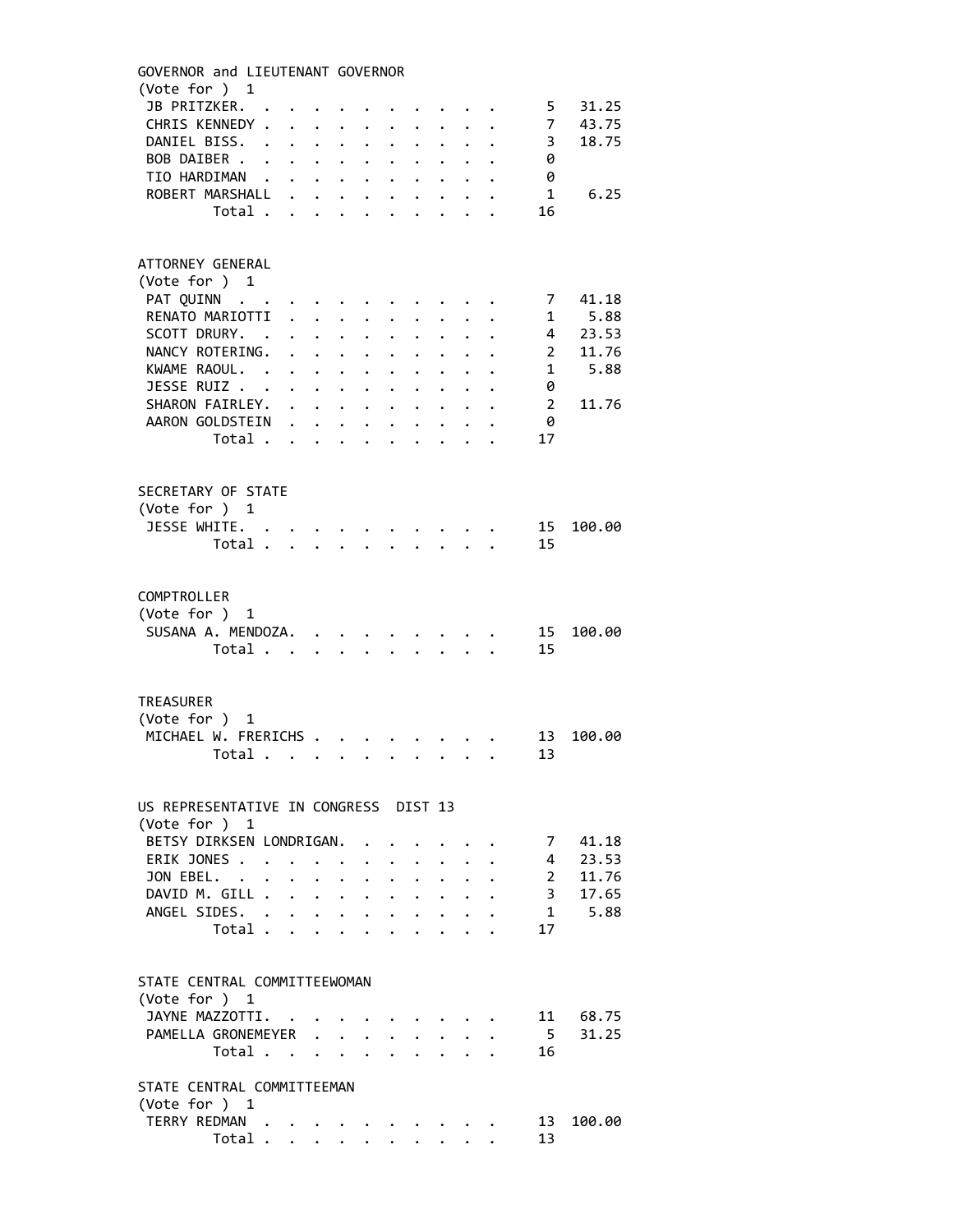|                   | STATE SENATOR IN THE 48TH DISTRICT                                       |  |                                           |  |  |                      |  |          |  |                                 |                           |  |                                                                          |          |    |                                             |
|-------------------|--------------------------------------------------------------------------|--|-------------------------------------------|--|--|----------------------|--|----------|--|---------------------------------|---------------------------|--|--------------------------------------------------------------------------|----------|----|---------------------------------------------|
|                   | (Vote for ) 1                                                            |  |                                           |  |  |                      |  |          |  |                                 |                           |  |                                                                          |          |    |                                             |
|                   | ANDY MANAR                                                               |  |                                           |  |  |                      |  |          |  |                                 |                           |  |                                                                          |          |    | 17 100.00                                   |
|                   |                                                                          |  |                                           |  |  |                      |  |          |  |                                 |                           |  |                                                                          | Total 17 |    |                                             |
|                   |                                                                          |  |                                           |  |  |                      |  |          |  |                                 |                           |  |                                                                          |          |    |                                             |
|                   |                                                                          |  |                                           |  |  |                      |  |          |  |                                 |                           |  |                                                                          |          |    |                                             |
|                   | STATE REPRESENTATIVE IN THE GENERAL ASSEMBLY<br>REPRESENTATIVE 95TH DIST |  |                                           |  |  |                      |  |          |  |                                 |                           |  |                                                                          |          |    |                                             |
|                   | (Vote for $)$ 1                                                          |  |                                           |  |  |                      |  |          |  |                                 |                           |  |                                                                          |          |    |                                             |
|                   | DILLON CLARK                                                             |  |                                           |  |  |                      |  |          |  |                                 |                           |  |                                                                          |          |    | 15 100.00                                   |
|                   |                                                                          |  | $Total \cdot \cdot \cdot \cdot \cdot$     |  |  |                      |  |          |  |                                 | $\mathbf{L} = \mathbf{L}$ |  |                                                                          | 15       |    |                                             |
|                   |                                                                          |  |                                           |  |  |                      |  |          |  |                                 |                           |  |                                                                          |          |    |                                             |
|                   |                                                                          |  |                                           |  |  |                      |  |          |  |                                 |                           |  |                                                                          |          |    |                                             |
|                   | COUNTY CLERK MONTGOMERY COUNTY                                           |  |                                           |  |  |                      |  |          |  |                                 |                           |  |                                                                          |          |    |                                             |
|                   | (Vote for ) 1<br>NO CANDIDATE FILED                                      |  |                                           |  |  |                      |  |          |  |                                 |                           |  |                                                                          |          | 0  |                                             |
|                   |                                                                          |  | Total $\cdots$ $\cdots$                   |  |  |                      |  |          |  |                                 |                           |  |                                                                          |          | 0  |                                             |
|                   |                                                                          |  |                                           |  |  |                      |  |          |  |                                 |                           |  |                                                                          |          |    |                                             |
|                   |                                                                          |  |                                           |  |  |                      |  |          |  |                                 |                           |  |                                                                          |          |    |                                             |
|                   | COUNTY TREASURER MONTGOMERY COUNTY                                       |  |                                           |  |  |                      |  |          |  |                                 |                           |  |                                                                          |          |    |                                             |
|                   | (Vote for $)$ 1                                                          |  |                                           |  |  |                      |  |          |  |                                 |                           |  |                                                                          |          |    |                                             |
|                   | NIKKI LOHMAN                                                             |  |                                           |  |  |                      |  |          |  |                                 |                           |  |                                                                          |          |    | . 15 100.00                                 |
|                   |                                                                          |  |                                           |  |  |                      |  |          |  |                                 |                           |  |                                                                          | Total 15 |    |                                             |
|                   |                                                                          |  |                                           |  |  |                      |  |          |  |                                 |                           |  |                                                                          |          |    |                                             |
|                   | COUNTY SHERIFF MONTGOMERY COUNTY                                         |  |                                           |  |  |                      |  |          |  |                                 |                           |  |                                                                          |          |    |                                             |
|                   | (Vote for ) 1                                                            |  |                                           |  |  |                      |  |          |  |                                 |                           |  |                                                                          |          |    |                                             |
|                   | MARK C. BRAZEL.                                                          |  |                                           |  |  |                      |  |          |  |                                 |                           |  |                                                                          |          |    |                                             |
|                   |                                                                          |  |                                           |  |  |                      |  |          |  |                                 |                           |  |                                                                          | Total 15 |    |                                             |
|                   |                                                                          |  |                                           |  |  |                      |  |          |  |                                 |                           |  |                                                                          |          |    |                                             |
|                   |                                                                          |  |                                           |  |  |                      |  |          |  |                                 |                           |  |                                                                          |          |    |                                             |
|                   | STATE'S ATTORNEY (2 YR TERM) MONTGOMERY COUNTY                           |  |                                           |  |  |                      |  |          |  |                                 |                           |  |                                                                          |          |    |                                             |
|                   | (Vote for $)$ 1<br>BRYANT "BUTCH" HITCHINGS                              |  |                                           |  |  |                      |  |          |  |                                 |                           |  |                                                                          |          |    | 14 100.00                                   |
|                   |                                                                          |  | Total                                     |  |  |                      |  | $\cdots$ |  |                                 |                           |  | $\mathbf{r}$ , $\mathbf{r}$ , $\mathbf{r}$ , $\mathbf{r}$ , $\mathbf{r}$ | 14       |    |                                             |
|                   |                                                                          |  |                                           |  |  |                      |  |          |  |                                 |                           |  |                                                                          |          |    |                                             |
|                   |                                                                          |  |                                           |  |  |                      |  |          |  |                                 |                           |  |                                                                          |          |    |                                             |
|                   | REGIONAL SUPERINTENDENT OF SCHOOLS                                       |  |                                           |  |  |                      |  |          |  |                                 |                           |  |                                                                          |          |    |                                             |
|                   | (BOND/CHR/EFF/FAY/MONT)                                                  |  |                                           |  |  |                      |  |          |  |                                 |                           |  |                                                                          |          |    |                                             |
|                   | (Vote for ) 1                                                            |  |                                           |  |  |                      |  |          |  |                                 |                           |  |                                                                          |          |    |                                             |
|                   | JULIE WOLLERMAN                                                          |  |                                           |  |  |                      |  |          |  |                                 |                           |  |                                                                          |          | 14 | 100.00                                      |
|                   |                                                                          |  | Total                                     |  |  | $\ddot{\phantom{0}}$ |  |          |  |                                 |                           |  |                                                                          | 14       |    |                                             |
|                   |                                                                          |  |                                           |  |  |                      |  |          |  |                                 |                           |  |                                                                          |          |    |                                             |
|                   | <b>COUNTY BOARD MEMBER 3</b>                                             |  |                                           |  |  |                      |  |          |  |                                 |                           |  |                                                                          |          |    |                                             |
|                   | (Vote for ) 2                                                            |  |                                           |  |  |                      |  |          |  |                                 |                           |  |                                                                          |          |    |                                             |
|                   | STEVEN L. TRAYLOR.                                                       |  |                                           |  |  |                      |  |          |  |                                 |                           |  |                                                                          |          | 13 | 100.00                                      |
|                   |                                                                          |  | Total                                     |  |  |                      |  |          |  |                                 |                           |  |                                                                          | 13       |    |                                             |
|                   |                                                                          |  |                                           |  |  |                      |  |          |  |                                 |                           |  |                                                                          |          |    |                                             |
|                   | JUDGE OF THE APPELLATE COURT                                             |  |                                           |  |  |                      |  |          |  |                                 |                           |  |                                                                          |          |    |                                             |
|                   | APPELLATE JUDICIAL DISTRICT 5 (GOLDENHERSH)<br>(Vote for ) 1             |  |                                           |  |  |                      |  |          |  |                                 |                           |  |                                                                          |          |    |                                             |
|                   | KEVIN T. HOERNER                                                         |  |                                           |  |  |                      |  |          |  |                                 |                           |  |                                                                          |          | 12 | 100.00                                      |
|                   |                                                                          |  | Total $\ldots$ $\ldots$ $\ldots$ $\ldots$ |  |  |                      |  |          |  |                                 |                           |  |                                                                          | 12       |    |                                             |
|                   |                                                                          |  |                                           |  |  |                      |  |          |  |                                 |                           |  |                                                                          |          |    |                                             |
|                   |                                                                          |  |                                           |  |  |                      |  |          |  |                                 |                           |  |                                                                          |          |    |                                             |
|                   | PRECINCT COMMITTEEMAN WITT 1                                             |  |                                           |  |  |                      |  |          |  |                                 |                           |  |                                                                          |          |    |                                             |
|                   | (Vote for $)$ 1                                                          |  |                                           |  |  |                      |  |          |  |                                 |                           |  |                                                                          |          |    |                                             |
|                   | NO CANDIDATE FILED                                                       |  |                                           |  |  |                      |  |          |  | $\cdot$ $\cdot$ $\cdot$ $\cdot$ |                           |  |                                                                          |          | 0  |                                             |
|                   |                                                                          |  | Total                                     |  |  |                      |  |          |  |                                 |                           |  |                                                                          |          | 0  |                                             |
| PRECINCT REPORT   |                                                                          |  |                                           |  |  |                      |  |          |  |                                 |                           |  |                                                                          |          |    | MONTGOMERY COUNTY, ILLINOIS OFFICIAL TOTALS |
| RUN DATE:04/04/18 |                                                                          |  | 2018 GENERAL PRIMARY ELECTION             |  |  |                      |  |          |  |                                 |                           |  |                                                                          |          |    |                                             |
| RUN TIME:08:51 AM |                                                                          |  | MARCH 20, 2018                            |  |  |                      |  |          |  |                                 |                           |  |                                                                          |          |    |                                             |
|                   |                                                                          |  |                                           |  |  |                      |  |          |  |                                 |                           |  |                                                                          |          |    |                                             |

**STATISTICS**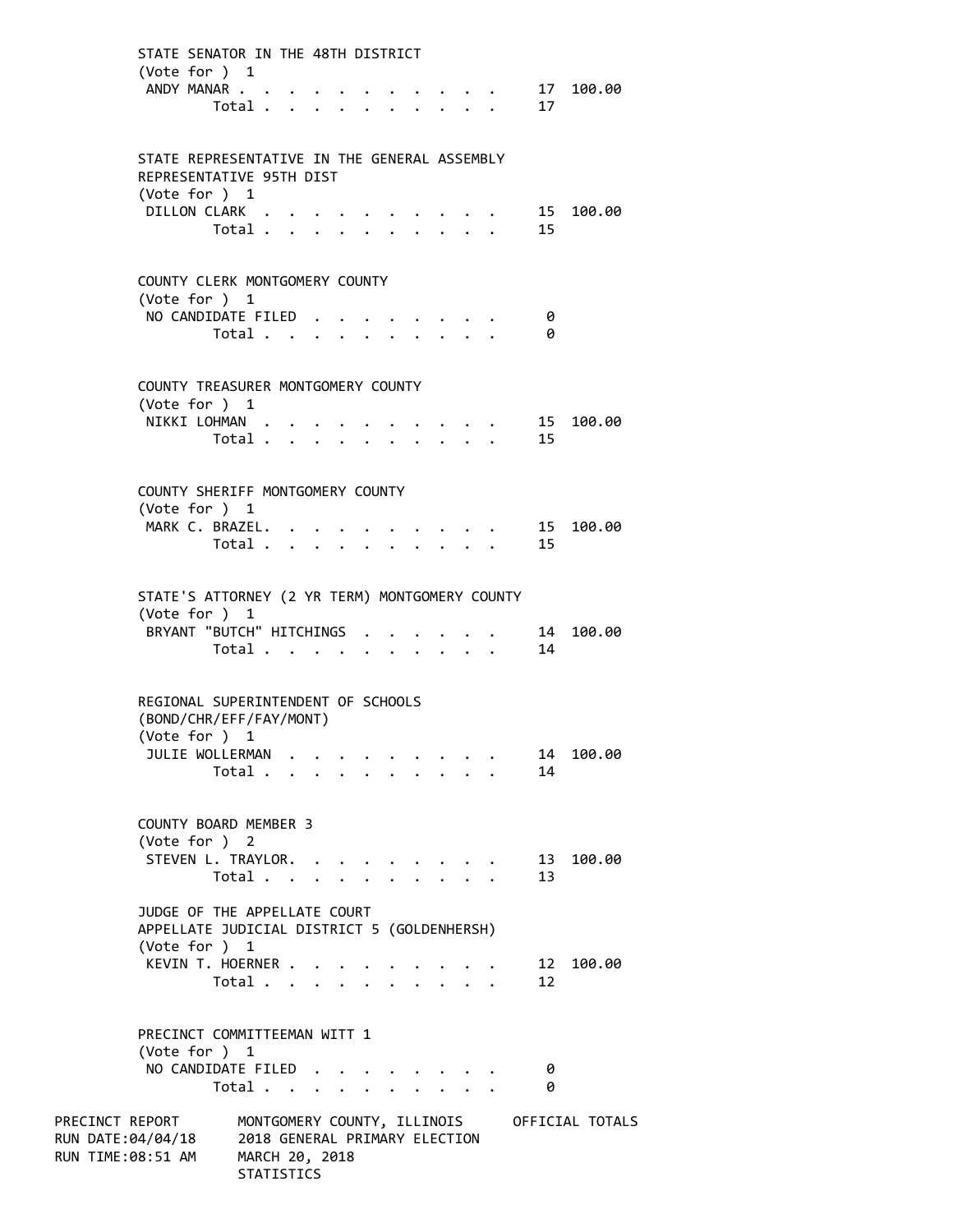VOTES PERCENT

| REGISTERED VOTERS - TOTAL<br>REGISTERED VOTERS - REPUBLICAN<br>REGISTERED VOTERS - DEMOCRATIC<br>REGISTERED VOTERS - NONPARTISAN .<br>BALLOTS CAST - TOTAL.<br>BALLOTS CAST - REPUBLICAN .<br>BALLOTS CAST - DEMOCRATIC .<br>$\ddot{\phantom{0}}$<br>BALLOTS CAST - NONPARTISAN.<br>$\ddot{\phantom{0}}$<br>BALLOTS CAST - BLANK.<br>VOTER TURNOUT - TOTAL<br>VOTER TURNOUT - REPUBLICAN.<br>$\mathbf{A}$<br>VOTER TURNOUT - DEMOCRATIC.<br>VOTER TURNOUT - NONPARTISAN<br>VOTER TURNOUT - BLANK | $\mathbf{r}$<br>$\sim$<br>$\mathbf{L}$<br>$\mathbf{L}$<br>$\ddot{\phantom{0}}$<br>$\sim$<br>$\ddot{\phantom{0}}$<br>$\mathbf{L}$<br>$\ddot{\phantom{0}}$<br>$\mathbb{Z}^{\mathbb{Z}^{\times}}$<br>$\ddot{\phantom{a}}$<br>$\mathbf{1}$ $\mathbf{1}$ $\mathbf{1}$ $\mathbf{1}$ | $\mathbf{L}^{\text{max}}$<br>$\mathbf{A}$<br>$\mathbf{r}$<br>$\sim$<br>$\mathbf{L} = \mathbf{L}$ | 262<br>77<br>29.39<br>82 31.30<br>$\overline{\mathbf{8}}$<br>3.05<br>128<br>94<br>73.44<br>34<br>26.56<br>- 0<br>1<br>.78<br>48.85<br>122.08<br>41.46<br>.38 |
|--------------------------------------------------------------------------------------------------------------------------------------------------------------------------------------------------------------------------------------------------------------------------------------------------------------------------------------------------------------------------------------------------------------------------------------------------------------------------------------------------|-------------------------------------------------------------------------------------------------------------------------------------------------------------------------------------------------------------------------------------------------------------------------------|--------------------------------------------------------------------------------------------------|--------------------------------------------------------------------------------------------------------------------------------------------------------------|
| *********** (REPUBLICAN) ***********                                                                                                                                                                                                                                                                                                                                                                                                                                                             |                                                                                                                                                                                                                                                                               |                                                                                                  |                                                                                                                                                              |
| GOVERNOR and LIEUTENANT GOVERNOR                                                                                                                                                                                                                                                                                                                                                                                                                                                                 |                                                                                                                                                                                                                                                                               |                                                                                                  |                                                                                                                                                              |
| (Vote for ) 1                                                                                                                                                                                                                                                                                                                                                                                                                                                                                    |                                                                                                                                                                                                                                                                               |                                                                                                  |                                                                                                                                                              |
| BRUCE RAUNER                                                                                                                                                                                                                                                                                                                                                                                                                                                                                     |                                                                                                                                                                                                                                                                               |                                                                                                  | 24 30.00                                                                                                                                                     |
| JEANNE IVES.                                                                                                                                                                                                                                                                                                                                                                                                                                                                                     | $\cdot$ $\cdot$ $\cdot$ $\cdot$ $\cdot$                                                                                                                                                                                                                                       |                                                                                                  | 56 70.00                                                                                                                                                     |
| Total                                                                                                                                                                                                                                                                                                                                                                                                                                                                                            | $\cdot$ $\cdot$ $\cdot$ $\cdot$ $\cdot$ $\cdot$ $\cdot$                                                                                                                                                                                                                       |                                                                                                  | 80                                                                                                                                                           |
|                                                                                                                                                                                                                                                                                                                                                                                                                                                                                                  |                                                                                                                                                                                                                                                                               |                                                                                                  |                                                                                                                                                              |
| ATTORNEY GENERAL<br>(Vote for $)$ 1<br>ERIKA HAROLD.<br>GARY GRASSO.<br>$\sim$<br>$\ddot{\phantom{a}}$<br>Total<br>$\ddot{\phantom{0}}$<br>$\mathbf{r}$                                                                                                                                                                                                                                                                                                                                          | $\mathbf{L} = \mathbf{L} \mathbf{L}$                                                                                                                                                                                                                                          | $\mathbf{r} = \mathbf{r}$ , $\mathbf{r} = \mathbf{r}$                                            | 46 68.66<br>21 31.34<br>67                                                                                                                                   |
|                                                                                                                                                                                                                                                                                                                                                                                                                                                                                                  |                                                                                                                                                                                                                                                                               |                                                                                                  |                                                                                                                                                              |
| SECRETARY OF STATE<br>(Vote for ) 1<br>JASON HELLAND.<br>Total .<br>$\mathbf{r} = \mathbf{r} \cdot \mathbf{r}$ and $\mathbf{r} = \mathbf{r} \cdot \mathbf{r}$<br>$\mathbf{L}^{\text{max}}$                                                                                                                                                                                                                                                                                                       | $\mathbf{L} = \mathbf{L}$                                                                                                                                                                                                                                                     |                                                                                                  | 61<br>100.00<br>61                                                                                                                                           |
| COMPTROLLER<br>(Vote for ) 1<br>DARLENE SENGER.<br>Total .                                                                                                                                                                                                                                                                                                                                                                                                                                       |                                                                                                                                                                                                                                                                               |                                                                                                  | 60<br>100.00<br>60                                                                                                                                           |
| <b>TREASURER</b><br>(Vote for ) 1<br>JIM DODGE<br>Total .                                                                                                                                                                                                                                                                                                                                                                                                                                        | $\bullet$ . The set of $\bullet$                                                                                                                                                                                                                                              |                                                                                                  | 60<br>100.00<br>60                                                                                                                                           |
|                                                                                                                                                                                                                                                                                                                                                                                                                                                                                                  |                                                                                                                                                                                                                                                                               |                                                                                                  |                                                                                                                                                              |
| US REPRESENTATIVE IN CONGRESS 13TH DIST<br>(Vote for ) 1<br>RODNEY DAVIS .<br>Total                                                                                                                                                                                                                                                                                                                                                                                                              | $1 - 1 - 1 = 1$                                                                                                                                                                                                                                                               |                                                                                                  | 69<br>100.00<br>69                                                                                                                                           |
| STATE SENATOR IN THE 48TH DISTRICT<br>(Vote for ) 1                                                                                                                                                                                                                                                                                                                                                                                                                                              |                                                                                                                                                                                                                                                                               |                                                                                                  |                                                                                                                                                              |
| SETH MCMILLAN .                                                                                                                                                                                                                                                                                                                                                                                                                                                                                  |                                                                                                                                                                                                                                                                               |                                                                                                  | 61<br>100.00                                                                                                                                                 |
| Total                                                                                                                                                                                                                                                                                                                                                                                                                                                                                            |                                                                                                                                                                                                                                                                               |                                                                                                  | 61                                                                                                                                                           |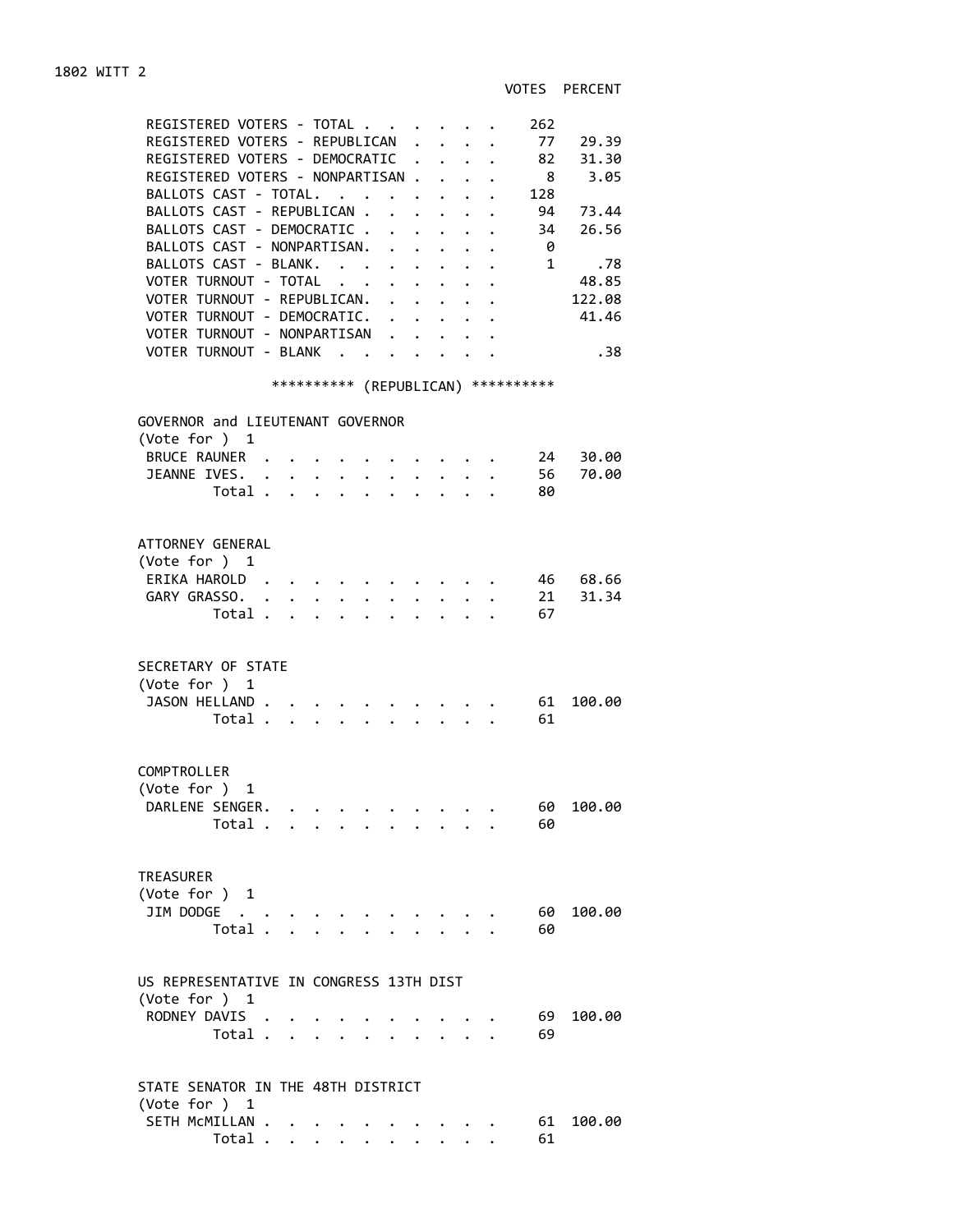| STATE REPRESENTATIVE IN THE GENERAL ASSEMBLY<br>REPRESENTATIVE 95TH DIST<br>(Vote for ) 1    |                                                                          |        |                           |        |                                             |              |                                                |                                                                                                                                 |                                     |           |
|----------------------------------------------------------------------------------------------|--------------------------------------------------------------------------|--------|---------------------------|--------|---------------------------------------------|--------------|------------------------------------------------|---------------------------------------------------------------------------------------------------------------------------------|-------------------------------------|-----------|
| AVERY BOURNE<br>Total 68                                                                     |                                                                          |        |                           |        |                                             |              |                                                |                                                                                                                                 | . 68                                | 100.00    |
| COUNTY CLERK MONTGOMERY COUNTY<br>(Vote for ) 1                                              |                                                                          |        |                           |        |                                             |              |                                                |                                                                                                                                 |                                     |           |
| SANDY LEITHEISER<br>Total                                                                    |                                                                          |        | $\ddot{\phantom{0}}$      | $\sim$ |                                             |              |                                                | $\mathbf{r}$ , $\mathbf{r}$ , $\mathbf{r}$ , $\mathbf{r}$ , $\mathbf{r}$<br>$\mathbf{r} = \mathbf{r} + \mathbf{r} + \mathbf{r}$ | 82                                  | 82 100.00 |
| COUNTY TREASURER MONTGOMERY COUNTY                                                           |                                                                          |        |                           |        |                                             |              |                                                |                                                                                                                                 |                                     |           |
| (Vote for ) 1<br>DANIEL T. ROBBINS.                                                          |                                                                          |        |                           |        |                                             |              |                                                |                                                                                                                                 | 20                                  | 23.53     |
| JAY L. MARTIN                                                                                |                                                                          | $\sim$ |                           |        | $\bullet$ .                                 |              |                                                |                                                                                                                                 |                                     | 65 76.47  |
| Total                                                                                        |                                                                          |        |                           |        | $\mathbf{r} = \mathbf{r} \times \mathbf{r}$ | $\mathbf{L}$ |                                                |                                                                                                                                 | 85                                  |           |
| COUNTY SHERIFF MONTGOMERY COUNTY<br>(Vote for ) 1                                            |                                                                          |        |                           |        |                                             |              |                                                |                                                                                                                                 |                                     |           |
| RICK ROBBINS                                                                                 |                                                                          |        |                           |        |                                             |              |                                                |                                                                                                                                 |                                     | 9 9.89    |
| SCOTT WOODS. .                                                                               | $\mathbf{r} = \mathbf{r} + \mathbf{r}$ , where $\mathbf{r} = \mathbf{r}$ |        |                           |        |                                             |              |                                                |                                                                                                                                 |                                     | 82 90.11  |
| Total                                                                                        |                                                                          |        | $\mathbf{r}$              |        |                                             |              |                                                |                                                                                                                                 | 91                                  |           |
| STATE'S ATTORNEY (2 YR TERM) MONTGOMERY COUNTY                                               |                                                                          |        |                           |        |                                             |              |                                                |                                                                                                                                 |                                     |           |
| (Vote for ) 1                                                                                |                                                                          |        |                           |        |                                             |              |                                                |                                                                                                                                 |                                     |           |
| NO CANDIDATE FILED<br>Total                                                                  |                                                                          |        |                           |        |                                             |              |                                                |                                                                                                                                 | 0<br>0                              |           |
|                                                                                              |                                                                          |        |                           |        |                                             |              |                                                |                                                                                                                                 |                                     |           |
| REGIONAL SUPERINTENDENT OF SCHOOLS<br>(BOND/CHR/EFF/FAY/MONT)<br>(Vote for ) 1               |                                                                          |        |                           |        |                                             |              |                                                |                                                                                                                                 |                                     |           |
| NO CANDIDATE FILED                                                                           |                                                                          |        |                           |        |                                             |              |                                                |                                                                                                                                 | 0                                   |           |
| Total                                                                                        |                                                                          |        |                           |        |                                             |              |                                                |                                                                                                                                 | 0                                   |           |
| COUNTY BOARD MEMBER 3<br>(Vote for ) 2                                                       |                                                                          |        |                           |        |                                             |              |                                                |                                                                                                                                 |                                     |           |
| EVAN YOUNG                                                                                   |                                                                          |        |                           |        |                                             |              |                                                |                                                                                                                                 | 42                                  | 42.00     |
| DONNA YESKE.                                                                                 |                                                                          |        |                           |        |                                             |              |                                                |                                                                                                                                 | 58                                  | 58.00     |
| Total $\ldots$ $\ldots$ $\ldots$ $\ldots$                                                    |                                                                          |        |                           |        |                                             |              |                                                |                                                                                                                                 | 100                                 |           |
| JUDGE OF THE APPELLATE COURT<br>APPELLATE JUDICIAL DISTRICT 5 (GOLDENHERSH)<br>(Vote for ) 1 |                                                                          |        |                           |        |                                             |              |                                                |                                                                                                                                 |                                     |           |
| DAVID K. OVERSTREET                                                                          |                                                                          |        |                           |        |                                             |              |                                                |                                                                                                                                 | 60                                  | 100.00    |
| Total                                                                                        |                                                                          |        |                           |        |                                             |              |                                                |                                                                                                                                 | 60                                  |           |
| PRECINCT COMMITTEEMAN WITT 2<br>(Vote for ) 1                                                |                                                                          |        |                           |        |                                             |              |                                                |                                                                                                                                 |                                     |           |
| JAY L. MARTIN<br>Total                                                                       |                                                                          |        | $\mathbf{L}^{\text{max}}$ |        |                                             |              | $\mathbf{r}$ and $\mathbf{r}$ and $\mathbf{r}$ |                                                                                                                                 | 74<br>74                            | 100.00    |
|                                                                                              |                                                                          |        |                           |        |                                             |              |                                                |                                                                                                                                 | *********** (DEMOCRATIC) ********** |           |
| GOVERNOR and LIEUTENANT GOVERNOR                                                             |                                                                          |        |                           |        |                                             |              |                                                |                                                                                                                                 |                                     |           |
| (Vote for ) 1<br>JB PRITZKER.                                                                |                                                                          |        |                           |        |                                             |              |                                                |                                                                                                                                 | 21                                  | 70.00     |
| CHRIS KENNEDY .                                                                              | $\sim$ $\sim$ $\sim$                                                     |        |                           |        |                                             |              |                                                |                                                                                                                                 | 3                                   | 10.00     |
| DANIEL BISS.                                                                                 |                                                                          |        |                           |        |                                             |              |                                                |                                                                                                                                 | 3                                   | 10.00     |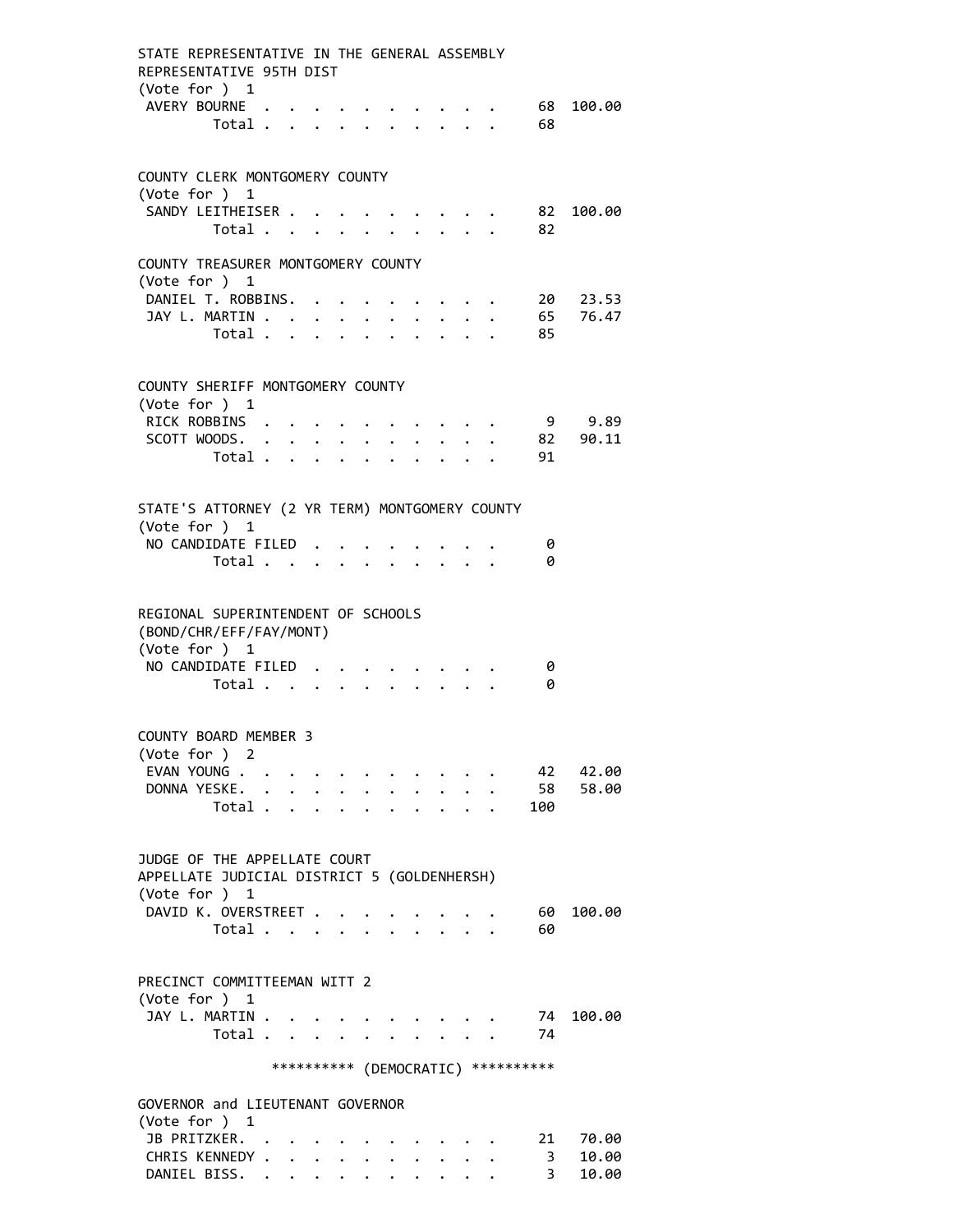| BOB DAIBER                            |                      |                      |                                                                                                                                                                                                                                 |                                                             |                      |                                                                          |                      |                                        | 1               | 3.33   |
|---------------------------------------|----------------------|----------------------|---------------------------------------------------------------------------------------------------------------------------------------------------------------------------------------------------------------------------------|-------------------------------------------------------------|----------------------|--------------------------------------------------------------------------|----------------------|----------------------------------------|-----------------|--------|
| TIO HARDIMAN .                        |                      |                      | $\mathbf{1}$ , $\mathbf{1}$ , $\mathbf{1}$ , $\mathbf{1}$                                                                                                                                                                       |                                                             |                      |                                                                          |                      |                                        | 0               |        |
| ROBERT MARSHALL                       | $\mathbf{L}$         |                      |                                                                                                                                                                                                                                 | $\mathbf{r} = \mathbf{r} + \mathbf{r}$ , where $\mathbf{r}$ |                      |                                                                          |                      |                                        | $\overline{2}$  | 6.67   |
| Total .                               |                      |                      |                                                                                                                                                                                                                                 |                                                             |                      |                                                                          |                      |                                        | 30              |        |
|                                       |                      |                      |                                                                                                                                                                                                                                 |                                                             |                      |                                                                          |                      |                                        |                 |        |
|                                       |                      |                      |                                                                                                                                                                                                                                 |                                                             |                      |                                                                          |                      |                                        |                 |        |
| ATTORNEY GENERAL                      |                      |                      |                                                                                                                                                                                                                                 |                                                             |                      |                                                                          |                      |                                        |                 |        |
| (Vote for ) 1                         |                      |                      |                                                                                                                                                                                                                                 |                                                             |                      |                                                                          |                      |                                        |                 |        |
| PAT QUINN                             |                      |                      |                                                                                                                                                                                                                                 |                                                             |                      |                                                                          |                      |                                        | 13              | 43.33  |
| RENATO MARIOTTI                       | $\ddot{\phantom{0}}$ |                      |                                                                                                                                                                                                                                 |                                                             |                      |                                                                          |                      |                                        | -2              | 6.67   |
| SCOTT DRURY. .                        |                      |                      | $\ddotsc$ . The contract of the contract of the contract of the contract of the contract of the contract of the contract of the contract of the contract of the contract of the contract of the contract of the contract of the |                                                             |                      |                                                                          |                      |                                        | $\mathbf{3}$    | 10.00  |
| NANCY ROTERING.                       |                      |                      | $\mathbf{L} = \mathbf{L} \times \mathbf{L}$                                                                                                                                                                                     | $\ddot{\phantom{0}}$                                        |                      |                                                                          |                      |                                        | 1               | 3.33   |
| KWAME RAOUL. .                        |                      |                      |                                                                                                                                                                                                                                 | $\ddot{\phantom{0}}$                                        |                      | $\cdot$ $\cdot$                                                          | $\mathbf{L}$         |                                        | $\overline{2}$  | 6.67   |
| JESSE RUIZ                            |                      |                      | $\mathbf{L} = \mathbf{L} \times \mathbf{L}$                                                                                                                                                                                     | $\ddot{\phantom{0}}$                                        |                      | $\sim$ $\sim$                                                            | $\ddot{\phantom{0}}$ |                                        | $\mathbf{1}$    | 3.33   |
| SHARON FAIRLEY.                       |                      |                      | $\mathbf{L} = \mathbf{L} \times \mathbf{L}$                                                                                                                                                                                     |                                                             |                      | $\cdot$ $\cdot$ $\cdot$ $\cdot$ $\cdot$ $\cdot$ $\cdot$                  |                      |                                        | 4               | 13.33  |
| AARON GOLDSTEIN                       |                      |                      |                                                                                                                                                                                                                                 |                                                             |                      |                                                                          |                      |                                        | $\overline{4}$  | 13.33  |
| Total                                 |                      |                      |                                                                                                                                                                                                                                 |                                                             |                      |                                                                          |                      |                                        | 30              |        |
|                                       |                      |                      |                                                                                                                                                                                                                                 |                                                             |                      |                                                                          |                      |                                        |                 |        |
|                                       |                      |                      |                                                                                                                                                                                                                                 |                                                             |                      |                                                                          |                      |                                        |                 |        |
| SECRETARY OF STATE                    |                      |                      |                                                                                                                                                                                                                                 |                                                             |                      |                                                                          |                      |                                        |                 |        |
| (Vote for ) 1                         |                      |                      |                                                                                                                                                                                                                                 |                                                             |                      |                                                                          |                      |                                        |                 |        |
| JESSE WHITE. .                        |                      |                      |                                                                                                                                                                                                                                 |                                                             |                      | $\cdots$                                                                 |                      |                                        | -29             | 100.00 |
| Total                                 |                      |                      |                                                                                                                                                                                                                                 |                                                             |                      | $\ddot{\phantom{1}}$                                                     |                      | $\mathbf{r}$ . The set of $\mathbf{r}$ | 29              |        |
|                                       |                      |                      |                                                                                                                                                                                                                                 |                                                             |                      |                                                                          |                      |                                        |                 |        |
| COMPTROLLER                           |                      |                      |                                                                                                                                                                                                                                 |                                                             |                      |                                                                          |                      |                                        |                 |        |
| (Vote for ) 1                         |                      |                      |                                                                                                                                                                                                                                 |                                                             |                      |                                                                          |                      |                                        |                 |        |
|                                       |                      |                      |                                                                                                                                                                                                                                 |                                                             |                      |                                                                          |                      |                                        |                 |        |
| SUSANA A. MENDOZA.                    |                      |                      |                                                                                                                                                                                                                                 |                                                             |                      |                                                                          |                      |                                        | 29              | 100.00 |
| Total                                 |                      |                      |                                                                                                                                                                                                                                 |                                                             |                      | $\mathbf{r}$ , $\mathbf{r}$ , $\mathbf{r}$ , $\mathbf{r}$ , $\mathbf{r}$ |                      |                                        | 29              |        |
|                                       |                      |                      |                                                                                                                                                                                                                                 |                                                             |                      |                                                                          |                      |                                        |                 |        |
| <b>TREASURER</b>                      |                      |                      |                                                                                                                                                                                                                                 |                                                             |                      |                                                                          |                      |                                        |                 |        |
| (Vote for ) 1                         |                      |                      |                                                                                                                                                                                                                                 |                                                             |                      |                                                                          |                      |                                        |                 |        |
| MICHAEL W. FRERICHS                   |                      |                      |                                                                                                                                                                                                                                 |                                                             |                      |                                                                          |                      |                                        | 26              | 100.00 |
| Total                                 |                      |                      |                                                                                                                                                                                                                                 |                                                             |                      |                                                                          |                      |                                        | 26              |        |
|                                       |                      |                      |                                                                                                                                                                                                                                 |                                                             |                      |                                                                          |                      |                                        |                 |        |
|                                       |                      |                      |                                                                                                                                                                                                                                 |                                                             |                      |                                                                          |                      |                                        |                 |        |
| US REPRESENTATIVE IN CONGRESS DIST 13 |                      |                      |                                                                                                                                                                                                                                 |                                                             |                      |                                                                          |                      |                                        |                 |        |
| (Vote for ) 1                         |                      |                      |                                                                                                                                                                                                                                 |                                                             |                      |                                                                          |                      |                                        |                 |        |
| BETSY DIRKSEN LONDRIGAN.              |                      |                      |                                                                                                                                                                                                                                 |                                                             |                      |                                                                          |                      |                                        | 5               | 18.52  |
| ERIK JONES                            |                      |                      |                                                                                                                                                                                                                                 |                                                             |                      |                                                                          |                      |                                        | 10              | 37.04  |
| JON EBEL. .                           |                      |                      |                                                                                                                                                                                                                                 |                                                             |                      |                                                                          |                      |                                        | 3               | 11.11  |
| DAVID M. GILL .                       | $\mathbf{A}$         | $\ddot{\phantom{0}}$ | $\ddot{\phantom{0}}$                                                                                                                                                                                                            | $\ddot{\phantom{a}}$                                        | $\ddot{\phantom{a}}$ | $\ddot{\phantom{0}}$                                                     |                      |                                        | $2^{\circ}$     | 7.41   |
| ANGEL SIDES. .                        |                      | $\ddot{\phantom{0}}$ | $\ddot{\phantom{0}}$                                                                                                                                                                                                            | $\ddot{\phantom{0}}$                                        | $\ddot{\phantom{a}}$ | $\mathbf{L}$                                                             | $\sim$               |                                        | 7 <sup>7</sup>  | 25.93  |
| Total                                 |                      |                      | $\mathbf{r}$ $\mathbf{r}$                                                                                                                                                                                                       | $\mathbf{A}$                                                |                      |                                                                          |                      |                                        | 27              |        |
|                                       |                      |                      |                                                                                                                                                                                                                                 |                                                             |                      |                                                                          |                      |                                        |                 |        |
|                                       |                      |                      |                                                                                                                                                                                                                                 |                                                             |                      |                                                                          |                      |                                        |                 |        |
| STATE CENTRAL COMMITTEEWOMAN          |                      |                      |                                                                                                                                                                                                                                 |                                                             |                      |                                                                          |                      |                                        |                 |        |
| (Vote for ) 1                         |                      |                      |                                                                                                                                                                                                                                 |                                                             |                      |                                                                          |                      |                                        |                 |        |
| JAYNE MAZZOTTI. .                     |                      |                      |                                                                                                                                                                                                                                 |                                                             |                      |                                                                          |                      |                                        | 12              | 48.00  |
| PAMELLA GRONEMEYER .                  |                      |                      | $\mathcal{L}^{\text{max}}$                                                                                                                                                                                                      |                                                             |                      | $\ddot{\phantom{a}}$                                                     |                      |                                        | 13              | 52.00  |
| Total                                 |                      |                      | $\mathbf{r}$                                                                                                                                                                                                                    | $\mathbf{r}$                                                |                      |                                                                          |                      |                                        | 25              |        |
|                                       |                      |                      |                                                                                                                                                                                                                                 |                                                             |                      |                                                                          |                      |                                        |                 |        |
| STATE CENTRAL COMMITTEEMAN            |                      |                      |                                                                                                                                                                                                                                 |                                                             |                      |                                                                          |                      |                                        |                 |        |
| (Vote for ) 1                         |                      |                      |                                                                                                                                                                                                                                 |                                                             |                      |                                                                          |                      |                                        |                 |        |
| TERRY REDMAN                          |                      |                      |                                                                                                                                                                                                                                 |                                                             |                      |                                                                          |                      |                                        | 22 <sub>2</sub> | 100.00 |
| Total                                 |                      |                      |                                                                                                                                                                                                                                 |                                                             |                      |                                                                          |                      |                                        | 22              |        |
|                                       |                      |                      |                                                                                                                                                                                                                                 |                                                             |                      |                                                                          |                      |                                        |                 |        |
|                                       |                      |                      |                                                                                                                                                                                                                                 |                                                             |                      |                                                                          |                      |                                        |                 |        |
| STATE SENATOR IN THE 48TH DISTRICT    |                      |                      |                                                                                                                                                                                                                                 |                                                             |                      |                                                                          |                      |                                        |                 |        |
| (Vote for ) 1                         |                      |                      |                                                                                                                                                                                                                                 |                                                             |                      |                                                                          |                      |                                        |                 |        |
| ANDY MANAR                            |                      |                      |                                                                                                                                                                                                                                 |                                                             |                      | $\cdots$                                                                 |                      |                                        | 25              | 100.00 |
| Total $\cdots$ $\cdots$ $\cdots$      |                      |                      |                                                                                                                                                                                                                                 |                                                             |                      |                                                                          |                      | $\cdot$ $\cdot$ $\cdot$                | 25              |        |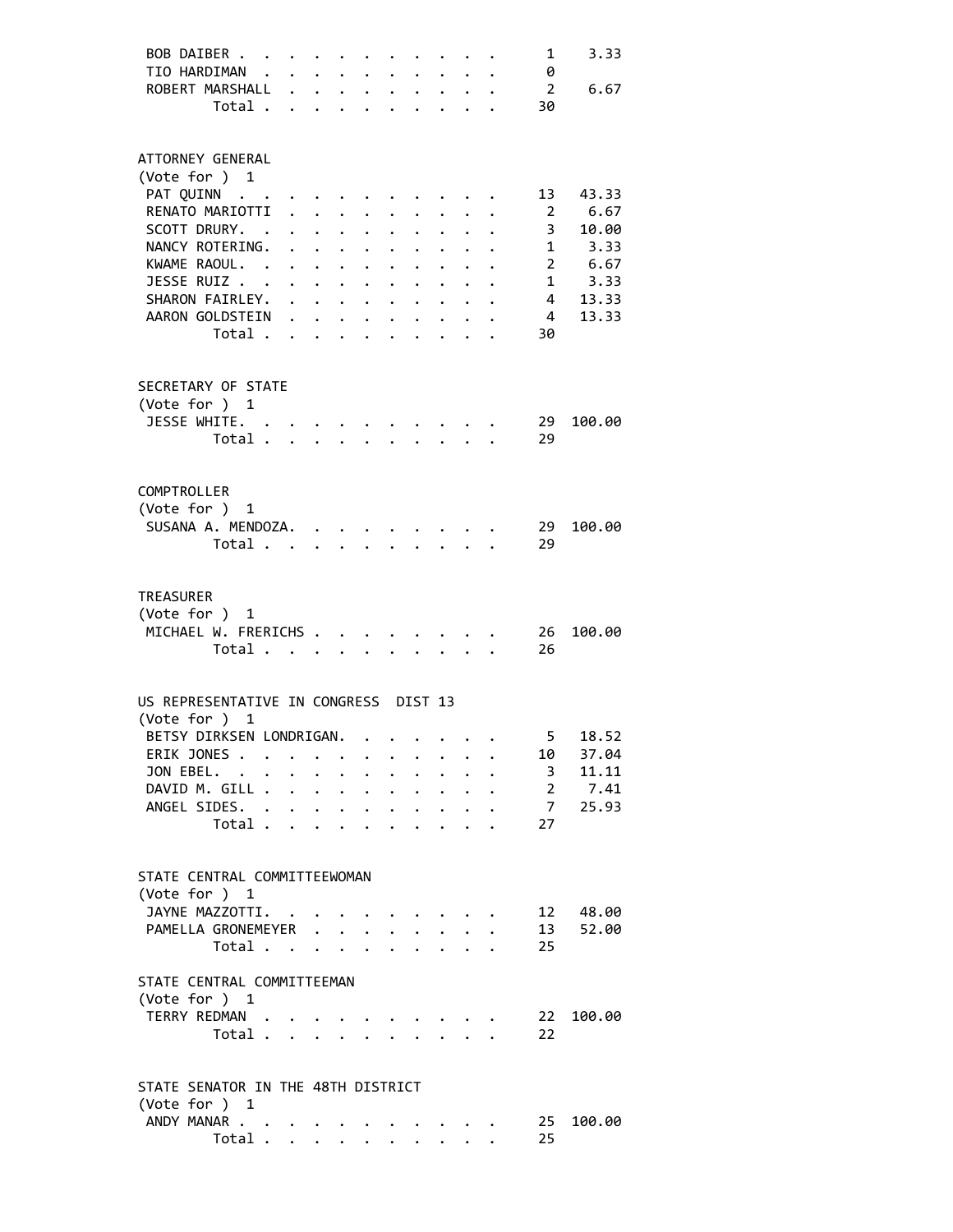| STATE REPRESENTATIVE IN THE GENERAL ASSEMBLY<br>REPRESENTATIVE 95TH DIST<br>(Vote for ) 1              |                                           |  |                           |  |                                             |                           |                                                                 |                                             |
|--------------------------------------------------------------------------------------------------------|-------------------------------------------|--|---------------------------|--|---------------------------------------------|---------------------------|-----------------------------------------------------------------|---------------------------------------------|
| DILLON CLARK                                                                                           | Total                                     |  | $\mathbf{L}^{\text{max}}$ |  | <b>Contract Contract</b>                    |                           | 23                                                              | 23 100.00                                   |
| COUNTY CLERK MONTGOMERY COUNTY<br>(Vote for ) 1                                                        |                                           |  |                           |  |                                             |                           |                                                                 |                                             |
| NO CANDIDATE FILED.                                                                                    | Total                                     |  |                           |  |                                             |                           | 0<br>0                                                          |                                             |
| COUNTY TREASURER MONTGOMERY COUNTY                                                                     |                                           |  |                           |  |                                             |                           |                                                                 |                                             |
| (Vote for $)$ 1                                                                                        |                                           |  |                           |  |                                             |                           |                                                                 |                                             |
| NIKKI LOHMAN                                                                                           |                                           |  |                           |  | $\sim$ $\sim$ $\sim$ $\sim$                 |                           | $\cdot$ 26                                                      | 100.00                                      |
|                                                                                                        | Total                                     |  |                           |  |                                             |                           | 26<br>$\mathbf{r}$ , $\mathbf{r}$ , $\mathbf{r}$ , $\mathbf{r}$ |                                             |
| COUNTY SHERIFF MONTGOMERY COUNTY<br>(Vote for ) 1                                                      |                                           |  |                           |  |                                             |                           |                                                                 |                                             |
| MARK C. BRAZEL.                                                                                        |                                           |  |                           |  |                                             |                           | . 20                                                            | 100.00                                      |
|                                                                                                        | Total                                     |  | $\ddot{\phantom{0}}$      |  |                                             |                           | 20<br>$\cdot$ $\cdot$ $\cdot$ $\cdot$ $\cdot$ $\cdot$           |                                             |
| STATE'S ATTORNEY (2 YR TERM) MONTGOMERY COUNTY                                                         |                                           |  |                           |  |                                             |                           |                                                                 |                                             |
| (Vote for ) 1                                                                                          |                                           |  |                           |  |                                             |                           |                                                                 |                                             |
| BRYANT "BUTCH" HITCHINGS                                                                               | Total                                     |  | $\sim$                    |  | $\mathbf{r} = \mathbf{r} \times \mathbf{r}$ | $\mathbf{r} = \mathbf{r}$ | $\sim 22$<br>22                                                 | 100.00                                      |
|                                                                                                        |                                           |  |                           |  |                                             |                           |                                                                 |                                             |
| REGIONAL SUPERINTENDENT OF SCHOOLS<br>(BOND/CHR/EFF/FAY/MONT)<br>(Vote for ) 1                         |                                           |  |                           |  |                                             |                           |                                                                 |                                             |
| JULIE WOLLERMAN                                                                                        |                                           |  |                           |  |                                             |                           |                                                                 | 100.00                                      |
|                                                                                                        | Total                                     |  |                           |  |                                             |                           | $\frac{22}{22}$                                                 |                                             |
| <b>COUNTY BOARD MEMBER 3</b>                                                                           |                                           |  |                           |  |                                             |                           |                                                                 |                                             |
| (Vote for ) 2<br>STEVEN L. TRAYLOR.                                                                    |                                           |  |                           |  |                                             |                           |                                                                 | 27 100.00                                   |
|                                                                                                        | Total $\cdot$                             |  |                           |  | <b>Contract Contract Contract</b>           |                           | 27                                                              |                                             |
| JUDGE OF THE APPELLATE COURT                                                                           |                                           |  |                           |  |                                             |                           |                                                                 |                                             |
| APPELLATE JUDICIAL DISTRICT 5 (GOLDENHERSH)<br>(Vote for ) 1                                           |                                           |  |                           |  |                                             |                           |                                                                 |                                             |
| KEVIN T. HOERNER                                                                                       |                                           |  |                           |  |                                             |                           | . 23                                                            | 100.00                                      |
|                                                                                                        | Total $\ldots$ $\ldots$ $\ldots$ $\ldots$ |  |                           |  |                                             |                           | 23                                                              |                                             |
| PRECINCT COMMITTEEMAN WITT 2<br>(Vote for ) 1                                                          |                                           |  |                           |  |                                             |                           |                                                                 |                                             |
| NO CANDIDATE FILED                                                                                     | Total                                     |  |                           |  |                                             |                           | 0<br>-0                                                         |                                             |
| PRECINCT REPORT<br>RUN DATE:04/04/18 2018 GENERAL PRIMARY ELECTION<br>RUN TIME:08:51 AM MARCH 20, 2018 | <b>STATISTICS</b>                         |  |                           |  |                                             |                           |                                                                 | MONTGOMERY COUNTY, ILLINOIS OFFICIAL TOTALS |
| 1901 ZANESVILLE                                                                                        |                                           |  |                           |  |                                             |                           |                                                                 | VOTES PERCENT                               |

REGISTERED VOTERS - TOTAL . . . . . . 286 REGISTERED VOTERS - REPUBLICAN . . . . 120 41.96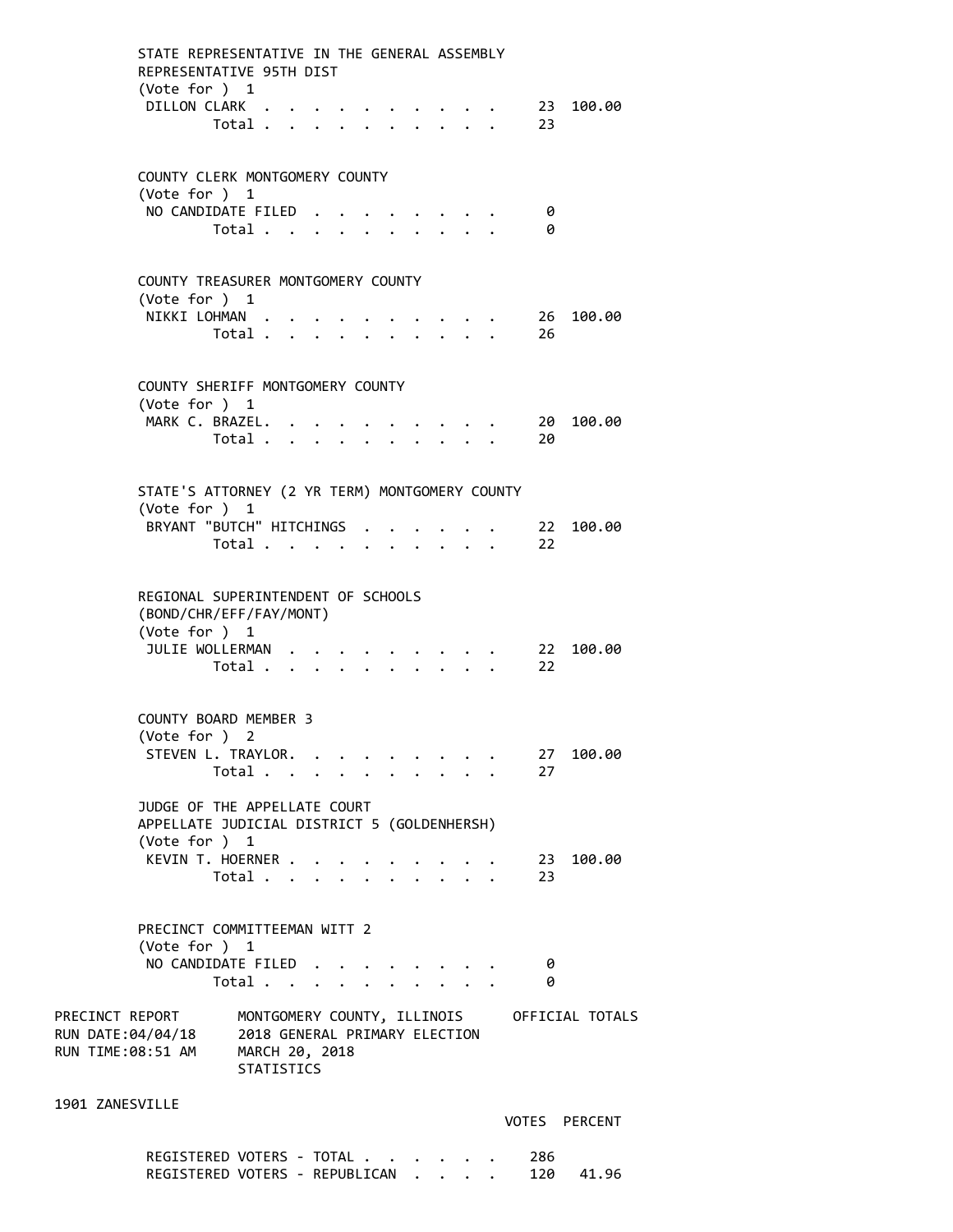| REGISTERED VOTERS - DEMOCRATIC .<br>REGISTERED VOTERS - NONPARTISAN .<br>BALLOTS CAST - TOTAL. |  |  |                              |                                      |                                                                                                                                                                                                                                        |                                     | 50<br>16<br>97  | 17.48<br>5.59  |
|------------------------------------------------------------------------------------------------|--|--|------------------------------|--------------------------------------|----------------------------------------------------------------------------------------------------------------------------------------------------------------------------------------------------------------------------------------|-------------------------------------|-----------------|----------------|
| BALLOTS CAST - REPUBLICAN .<br>BALLOTS CAST - DEMOCRATIC .<br>BALLOTS CAST - NONPARTISAN.      |  |  | $\mathbf{L}$<br>$\mathbf{A}$ | $\sim$                               |                                                                                                                                                                                                                                        |                                     | 79<br>18<br>- 0 | 81.44<br>18.56 |
| BALLOTS CAST - BLANK.<br>VOTER TURNOUT - TOTAL<br>VOTER TURNOUT - REPUBLICAN. .                |  |  | $\ddot{\phantom{0}}$         | $\ddot{\phantom{0}}$<br>$\mathbf{L}$ | $\mathbf{L}$                                                                                                                                                                                                                           | $\cdot$                             | - 0             | 33.92<br>65.83 |
| VOTER TURNOUT - DEMOCRATIC. .<br>VOTER TURNOUT - NONPARTISAN .                                 |  |  |                              |                                      | $\ddot{\phantom{a}}$ . The contract of the contract of the contract of the contract of the contract of the contract of the contract of the contract of the contract of the contract of the contract of the contract of the contract of |                                     |                 | 36.00          |
| VOTER TURNOUT - BLANK                                                                          |  |  |                              | $\ddot{\phantom{a}}$                 |                                                                                                                                                                                                                                        | *********** (REPUBLICAN) ********** |                 |                |
| GOVERNOR and LIEUTENANT GOVERNOR                                                               |  |  |                              |                                      |                                                                                                                                                                                                                                        |                                     |                 |                |
| (Vote for ) 1<br>BRUCE RAUNER .                                                                |  |  |                              |                                      |                                                                                                                                                                                                                                        |                                     | 49              | 62.82          |
| JEANNE IVES. .                                                                                 |  |  |                              |                                      |                                                                                                                                                                                                                                        |                                     | 29              | 37.18          |
| Total                                                                                          |  |  |                              |                                      |                                                                                                                                                                                                                                        |                                     | 78              |                |
| ATTORNEY GENERAL<br>(Vote for ) 1                                                              |  |  |                              |                                      |                                                                                                                                                                                                                                        |                                     |                 |                |
| ERIKA HAROLD.                                                                                  |  |  |                              |                                      |                                                                                                                                                                                                                                        |                                     | 56              | 74.67          |
| GARY GRASSO. .<br>Total                                                                        |  |  |                              |                                      |                                                                                                                                                                                                                                        |                                     | 19<br>75        | 25.33          |
|                                                                                                |  |  |                              |                                      |                                                                                                                                                                                                                                        |                                     |                 |                |
| SECRETARY OF STATE<br>(Vote for ) 1                                                            |  |  |                              |                                      |                                                                                                                                                                                                                                        |                                     |                 |                |
| JASON HELLAND                                                                                  |  |  |                              |                                      |                                                                                                                                                                                                                                        |                                     | 69              | 100.00         |
| Total                                                                                          |  |  |                              |                                      | $\cdot$ $\cdot$ $\cdot$                                                                                                                                                                                                                |                                     | - 69            |                |
| COMPTROLLER<br>(Vote for ) 1                                                                   |  |  |                              |                                      |                                                                                                                                                                                                                                        |                                     |                 |                |
| DARLENE SENGER.<br>Total                                                                       |  |  |                              | $\mathbf{r}$                         |                                                                                                                                                                                                                                        |                                     | 69<br>69        | 100.00         |
|                                                                                                |  |  |                              |                                      |                                                                                                                                                                                                                                        |                                     |                 |                |
| TREASURER<br>(Vote for ) 1                                                                     |  |  |                              |                                      |                                                                                                                                                                                                                                        |                                     |                 |                |
| JIM DODGE                                                                                      |  |  |                              |                                      |                                                                                                                                                                                                                                        |                                     | 68              | 100.00         |
| Total .                                                                                        |  |  |                              |                                      |                                                                                                                                                                                                                                        |                                     | 68              |                |
| US REPRESENTATIVE IN CONGRESS 13TH DIST                                                        |  |  |                              |                                      |                                                                                                                                                                                                                                        |                                     |                 |                |
| (Vote for ) 1                                                                                  |  |  |                              |                                      |                                                                                                                                                                                                                                        |                                     |                 |                |
| RODNEY DAVIS<br>Total $\cdots$ $\cdots$ $\cdots$                                               |  |  |                              |                                      |                                                                                                                                                                                                                                        |                                     | 70<br>70        | 100.00         |
|                                                                                                |  |  |                              |                                      |                                                                                                                                                                                                                                        |                                     |                 |                |
| STATE SENATOR IN THE 48TH DISTRICT<br>(Vote for ) 1                                            |  |  |                              |                                      |                                                                                                                                                                                                                                        |                                     |                 |                |
| SETH MCMILLAN                                                                                  |  |  |                              |                                      |                                                                                                                                                                                                                                        |                                     | 67              | 100.00         |
| Total                                                                                          |  |  |                              |                                      |                                                                                                                                                                                                                                        |                                     | 67              |                |
| STATE REPRESENTATIVE IN THE GENERAL ASSEMBLY<br>REPRESENTATIVE 95TH DIST                       |  |  |                              |                                      |                                                                                                                                                                                                                                        |                                     |                 |                |
| (Vote for ) 1                                                                                  |  |  |                              |                                      |                                                                                                                                                                                                                                        |                                     |                 |                |
| AVERY BOURNE<br>Total                                                                          |  |  |                              |                                      |                                                                                                                                                                                                                                        |                                     | 74<br>74        | 100.00         |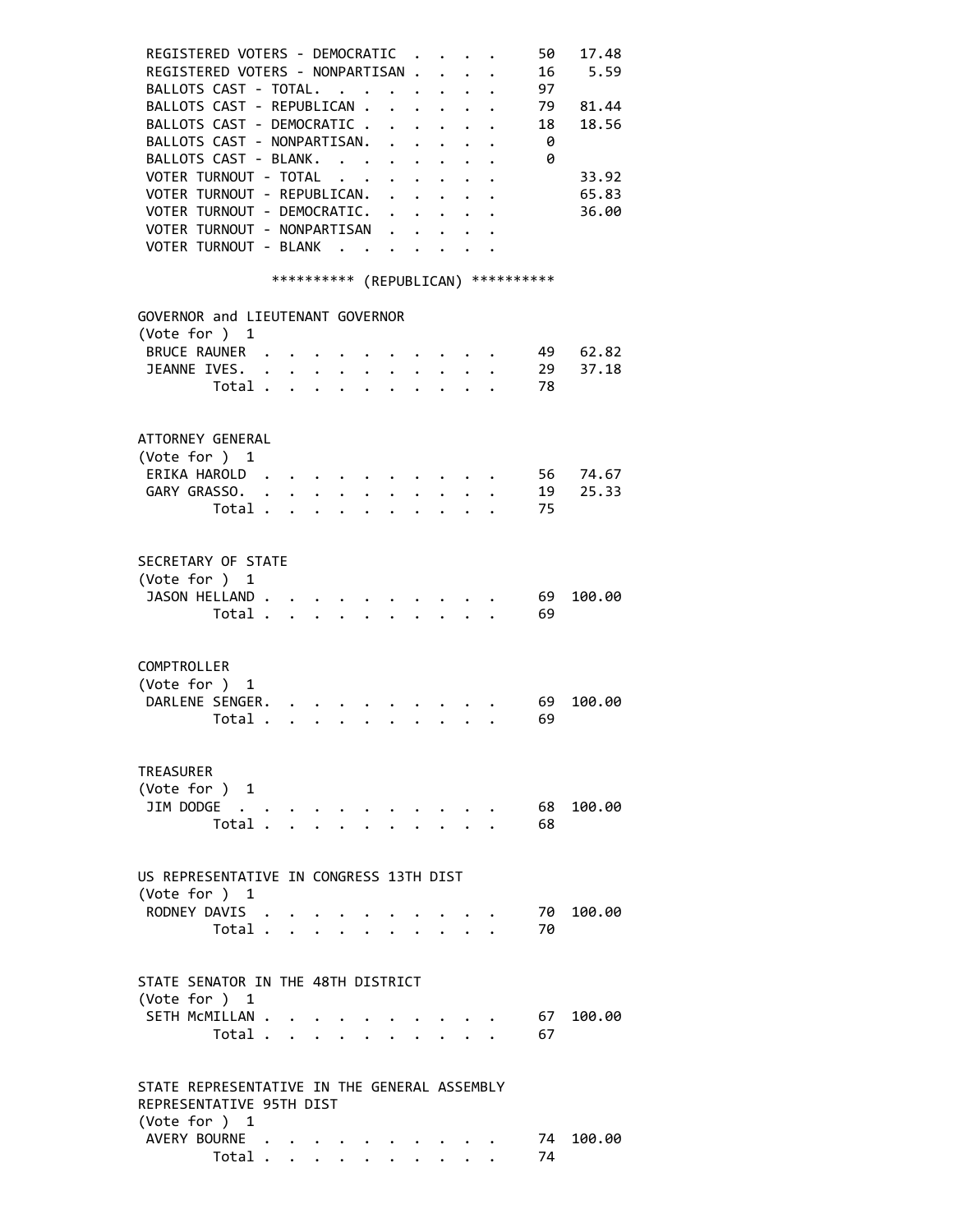| COUNTY CLERK MONTGOMERY COUNTY                      |                                              |                         |                           |              |                      |                            |  |                                     |                      |
|-----------------------------------------------------|----------------------------------------------|-------------------------|---------------------------|--------------|----------------------|----------------------------|--|-------------------------------------|----------------------|
| (Vote for ) 1                                       |                                              |                         |                           |              |                      |                            |  |                                     |                      |
| SANDY LEITHEISER<br>Total                           |                                              |                         | $\mathbf{r} = \mathbf{r}$ |              |                      |                            |  | - 74                                | 74 100.00            |
|                                                     |                                              |                         |                           |              |                      |                            |  |                                     |                      |
| COUNTY TREASURER MONTGOMERY COUNTY                  |                                              |                         |                           |              |                      |                            |  |                                     |                      |
| (Vote for ) 1                                       |                                              |                         |                           |              |                      |                            |  |                                     |                      |
| DANIEL T. ROBBINS. .<br>JAY L. MARTIN               |                                              |                         |                           |              |                      |                            |  |                                     | 32 43.84<br>41 56.16 |
| Total .<br>$\mathbf{r}$                             |                                              | $\bullet$ .             | $\bullet$ .               |              |                      |                            |  | 73                                  |                      |
|                                                     |                                              |                         |                           |              |                      |                            |  |                                     |                      |
|                                                     |                                              |                         |                           |              |                      |                            |  |                                     |                      |
| COUNTY SHERIFF MONTGOMERY COUNTY<br>(Vote for $)$ 1 |                                              |                         |                           |              |                      |                            |  |                                     |                      |
| RICK ROBBINS                                        |                                              |                         |                           |              |                      |                            |  |                                     | 42 55.26             |
| SCOTT WOODS.                                        |                                              |                         |                           |              |                      |                            |  |                                     | 34 44.74             |
| Total                                               |                                              | $\cdot$ $\cdot$ $\cdot$ |                           |              |                      |                            |  | 76                                  |                      |
|                                                     |                                              |                         |                           |              |                      |                            |  |                                     |                      |
| STATE'S ATTORNEY (2 YR TERM) MONTGOMERY COUNTY      |                                              |                         |                           |              |                      |                            |  |                                     |                      |
| (Vote for ) 1                                       |                                              |                         |                           |              |                      |                            |  |                                     |                      |
| NO CANDIDATE FILED.                                 |                                              |                         |                           |              |                      |                            |  | 0                                   |                      |
| Total                                               |                                              |                         |                           |              |                      |                            |  | 0                                   |                      |
|                                                     |                                              |                         |                           |              |                      |                            |  |                                     |                      |
| REGIONAL SUPERINTENDENT OF SCHOOLS                  |                                              |                         |                           |              |                      |                            |  |                                     |                      |
| (BOND/CHR/EFF/FAY/MONT)                             |                                              |                         |                           |              |                      |                            |  |                                     |                      |
| (Vote for ) 1                                       |                                              |                         |                           |              |                      |                            |  |                                     |                      |
| NO CANDIDATE FILED                                  |                                              |                         |                           |              |                      |                            |  | 0                                   |                      |
| Total                                               |                                              |                         |                           |              |                      |                            |  | 0                                   |                      |
|                                                     |                                              |                         |                           |              |                      |                            |  |                                     |                      |
| COUNTY BOARD MEMBER 1                               |                                              |                         |                           |              |                      |                            |  |                                     |                      |
| (Vote for ) 1                                       |                                              |                         |                           |              |                      |                            |  |                                     |                      |
| JIM ALLEN                                           |                                              |                         |                           |              |                      |                            |  |                                     | 14 18.42             |
| MEGAN BEELER                                        |                                              |                         | $\mathbf{r}$ $\mathbf{r}$ | $\mathbf{A}$ | $\mathbf{L}$         | $\mathbf{L}$               |  | 62                                  | 81.58                |
| Total                                               |                                              |                         |                           |              |                      | $\mathbf{L}$               |  | 76                                  |                      |
|                                                     |                                              |                         |                           |              |                      |                            |  |                                     |                      |
| JUDGE OF THE APPELLATE COURT                        |                                              |                         |                           |              |                      |                            |  |                                     |                      |
| APPELLATE JUDICIAL DISTRICT 5 (GOLDENHERSH)         |                                              |                         |                           |              |                      |                            |  |                                     |                      |
| (Vote for ) 1                                       |                                              |                         |                           |              |                      |                            |  |                                     |                      |
| DAVID K. OVERSTREET<br>Total                        |                                              |                         |                           |              |                      | $\mathcal{L}^{\text{max}}$ |  | 61<br>61                            | 100.00               |
|                                                     |                                              |                         |                           |              |                      |                            |  |                                     |                      |
|                                                     |                                              |                         |                           |              |                      |                            |  |                                     |                      |
| PRECINCT COMMITTEEMAN ZANESVILLE                    |                                              |                         |                           |              |                      |                            |  |                                     |                      |
| (Vote for ) 1                                       |                                              |                         |                           |              |                      |                            |  |                                     |                      |
| NO CANDIDATE FILED.                                 |                                              |                         |                           |              |                      |                            |  | 0                                   |                      |
| Total                                               | $\ddot{\phantom{a}}$                         |                         |                           |              |                      |                            |  | 0                                   |                      |
|                                                     |                                              |                         |                           |              |                      |                            |  | *********** (DEMOCRATIC) ********** |                      |
|                                                     |                                              |                         |                           |              |                      |                            |  |                                     |                      |
| GOVERNOR and LIEUTENANT GOVERNOR                    |                                              |                         |                           |              |                      |                            |  |                                     |                      |
| (Vote for ) 1<br>JB PRITZKER.                       |                                              |                         |                           |              |                      |                            |  |                                     |                      |
| CHRIS KENNEDY .<br>$\ddot{\phantom{a}}$             |                                              |                         |                           |              |                      |                            |  | 7<br>4                              | 43.75<br>25.00       |
| DANIEL BISS.<br>$\ddot{\phantom{0}}$                | $\ddot{\phantom{0}}$<br>$\mathbf{L}$         | $\ddot{\phantom{0}}$    |                           |              |                      |                            |  | $\overline{\mathbf{3}}$             | 18.75                |
| BOB DAIBER .                                        | $\ddot{\phantom{0}}$<br>$\ddot{\phantom{0}}$ | $\ddot{\phantom{0}}$    |                           |              |                      |                            |  | 0                                   |                      |
| TIO HARDIMAN                                        |                                              |                         |                           | $\mathbf{L}$ | $\ddot{\phantom{0}}$ |                            |  | 1                                   | 6.25                 |
| ROBERT MARSHALL                                     |                                              |                         |                           |              |                      | $\sim$                     |  | 1                                   | 6.25                 |
| Total                                               |                                              |                         |                           |              |                      |                            |  | 16                                  |                      |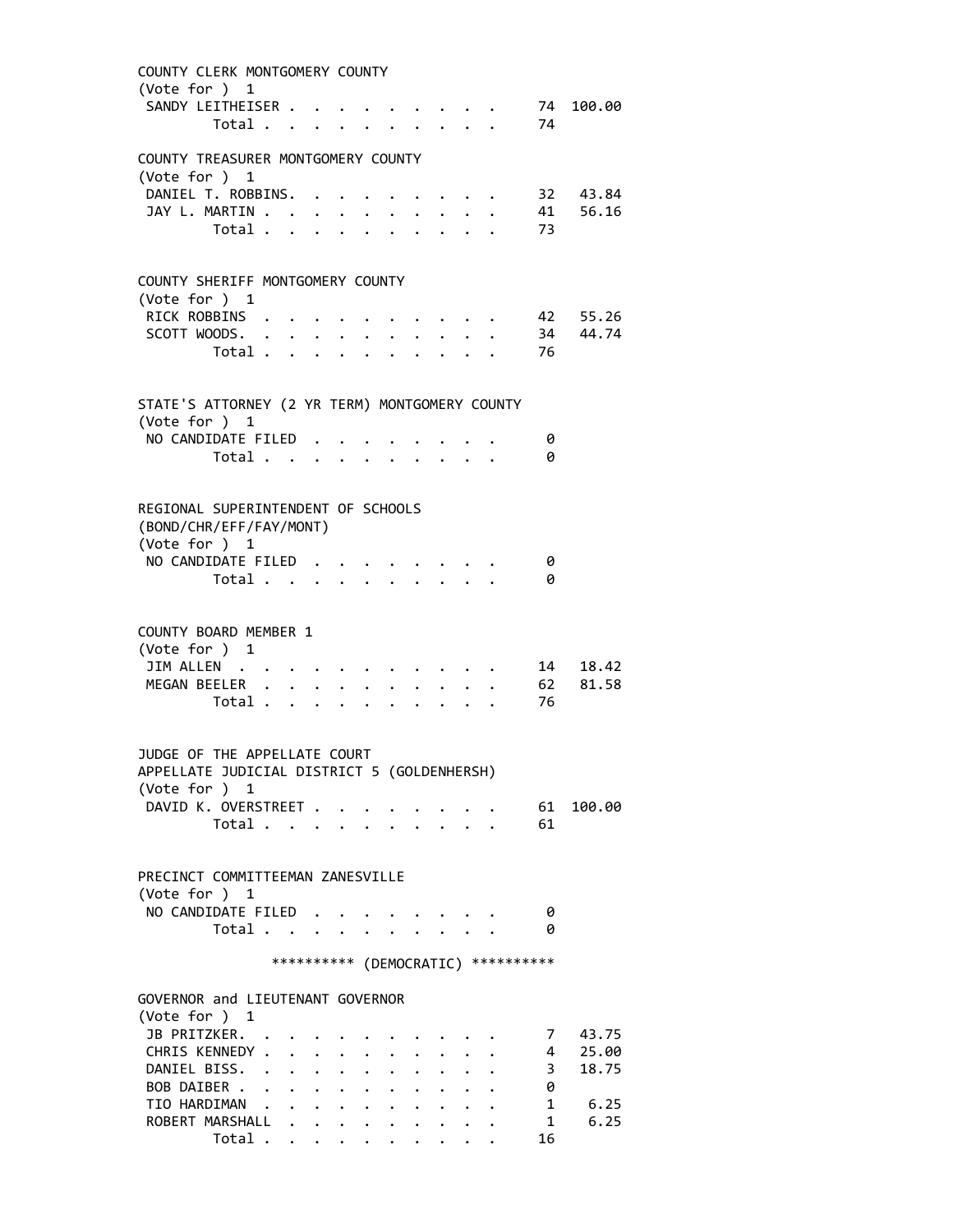| ATTORNEY GENERAL                                                         |                                  |  |                                                 |                                                           |                      |                                                                               |                                      |                           |                         |                            |                    |  |
|--------------------------------------------------------------------------|----------------------------------|--|-------------------------------------------------|-----------------------------------------------------------|----------------------|-------------------------------------------------------------------------------|--------------------------------------|---------------------------|-------------------------|----------------------------|--------------------|--|
| (Vote for ) 1<br>PAT QUINN                                               |                                  |  |                                                 |                                                           |                      |                                                                               |                                      |                           |                         | 4                          | 26.67              |  |
| RENATO MARIOTTI                                                          |                                  |  |                                                 |                                                           |                      |                                                                               |                                      |                           |                         |                            | 1 6.67             |  |
| SCOTT DRURY. .                                                           |                                  |  | $\cdot$ $\cdot$ $\cdot$ $\cdot$ $\cdot$ $\cdot$ |                                                           |                      | $\mathbf{r}$                                                                  |                                      |                           | $\cdot$ $\cdot$ $\cdot$ | $\overline{\phantom{a}}$ 2 | 13.33              |  |
| NANCY ROTERING.                                                          |                                  |  |                                                 |                                                           | $\ddot{\phantom{0}}$ | $\ddot{\phantom{0}}$                                                          |                                      | $\ddot{\phantom{a}}$      |                         | 0                          |                    |  |
| KWAME RAOUL.                                                             |                                  |  |                                                 | $\ddot{\phantom{0}}$                                      | $\ddot{\phantom{0}}$ | $\ddotsc$                                                                     | $\ddot{\phantom{0}}$                 |                           |                         | 4                          | 26.67              |  |
| JESSE RUIZ                                                               |                                  |  |                                                 |                                                           |                      | $\cdot$ $\cdot$ $\cdot$ $\cdot$                                               |                                      |                           |                         | 0<br>3                     | 20.00              |  |
| SHARON FAIRLEY.<br>AARON GOLDSTEIN                                       |                                  |  |                                                 | $\mathbf{L}^{\text{max}}$ , and $\mathbf{L}^{\text{max}}$ | $\bullet$ .          |                                                                               | $\mathbf{L} = \mathbf{L} \mathbf{L}$ |                           |                         | $\mathbf{1}$               | 6.67               |  |
|                                                                          | Total                            |  |                                                 |                                                           | $\mathbf{L}$         | $\sim$                                                                        | $\mathbf{A}$                         |                           |                         | 15                         |                    |  |
|                                                                          |                                  |  |                                                 |                                                           |                      |                                                                               |                                      |                           |                         |                            |                    |  |
| SECRETARY OF STATE                                                       |                                  |  |                                                 |                                                           |                      |                                                                               |                                      |                           |                         |                            |                    |  |
| (Vote for ) 1                                                            |                                  |  |                                                 |                                                           |                      |                                                                               |                                      |                           |                         |                            |                    |  |
| JESSE WHITE.                                                             |                                  |  |                                                 |                                                           |                      |                                                                               |                                      |                           |                         | 13                         | 100.00             |  |
|                                                                          | Total                            |  |                                                 |                                                           |                      | $\mathbf{1}$ $\mathbf{1}$ $\mathbf{1}$ $\mathbf{1}$ $\mathbf{1}$ $\mathbf{1}$ |                                      |                           |                         | 13                         |                    |  |
|                                                                          |                                  |  |                                                 |                                                           |                      |                                                                               |                                      |                           |                         |                            |                    |  |
| COMPTROLLER                                                              |                                  |  |                                                 |                                                           |                      |                                                                               |                                      |                           |                         |                            |                    |  |
| (Vote for ) 1                                                            |                                  |  |                                                 |                                                           |                      |                                                                               |                                      |                           |                         |                            |                    |  |
| SUSANA A. MENDOZA.                                                       |                                  |  |                                                 |                                                           |                      |                                                                               |                                      |                           |                         | 15                         | 100.00             |  |
|                                                                          | Total                            |  |                                                 |                                                           |                      |                                                                               |                                      |                           |                         | 15                         |                    |  |
|                                                                          |                                  |  |                                                 |                                                           |                      |                                                                               |                                      |                           |                         |                            |                    |  |
| TREASURER                                                                |                                  |  |                                                 |                                                           |                      |                                                                               |                                      |                           |                         |                            |                    |  |
| (Vote for ) 1                                                            |                                  |  |                                                 |                                                           |                      |                                                                               |                                      |                           |                         |                            |                    |  |
| MICHAEL W. FRERICHS                                                      |                                  |  |                                                 |                                                           |                      |                                                                               |                                      |                           |                         | 16                         | 100.00             |  |
|                                                                          | Total                            |  |                                                 |                                                           |                      |                                                                               |                                      |                           |                         | 16                         |                    |  |
|                                                                          |                                  |  |                                                 |                                                           |                      |                                                                               |                                      |                           |                         |                            |                    |  |
| US REPRESENTATIVE IN CONGRESS DIST 13                                    |                                  |  |                                                 |                                                           |                      |                                                                               |                                      |                           |                         |                            |                    |  |
| (Vote for ) 1                                                            |                                  |  |                                                 |                                                           |                      |                                                                               |                                      |                           |                         |                            |                    |  |
| BETSY DIRKSEN LONDRIGAN.<br>ERIK JONES                                   |                                  |  |                                                 |                                                           | $\ddot{\phantom{0}}$ |                                                                               | $\cdot$ $\cdot$ $\cdot$ $\cdot$      |                           |                         | 9<br>1                     | 56.25<br>6.25      |  |
| JON EBEL.                                                                |                                  |  |                                                 | $\ddot{\phantom{0}}$                                      |                      | $\mathbf{r} = \mathbf{r} + \mathbf{r} + \mathbf{r}$ .                         |                                      |                           |                         | $\overline{\mathbf{3}}$    | 18.75              |  |
| DAVID M. GILL                                                            |                                  |  |                                                 |                                                           |                      |                                                                               |                                      |                           |                         | 0                          |                    |  |
| ANGEL SIDES.                                                             |                                  |  |                                                 |                                                           |                      |                                                                               |                                      |                           |                         | 3                          | 18.75              |  |
|                                                                          | Total                            |  |                                                 |                                                           |                      |                                                                               |                                      |                           |                         | 16                         |                    |  |
|                                                                          |                                  |  |                                                 |                                                           |                      |                                                                               |                                      |                           |                         |                            |                    |  |
| STATE CENTRAL COMMITTEEWOMAN                                             |                                  |  |                                                 |                                                           |                      |                                                                               |                                      |                           |                         |                            |                    |  |
| (Vote for ) 1                                                            |                                  |  |                                                 |                                                           |                      |                                                                               |                                      |                           |                         |                            |                    |  |
| JAYNE MAZZOTTI.<br>PAMELLA GRONEMEYER                                    |                                  |  |                                                 |                                                           |                      |                                                                               |                                      |                           |                         |                            | 9 64.29<br>5 35.71 |  |
|                                                                          | Total $\cdots$ $\cdots$ $\cdots$ |  |                                                 |                                                           |                      |                                                                               |                                      | $\mathbf{r} = \mathbf{r}$ |                         | 14                         |                    |  |
|                                                                          |                                  |  |                                                 |                                                           |                      |                                                                               |                                      |                           |                         |                            |                    |  |
| STATE CENTRAL COMMITTEEMAN                                               |                                  |  |                                                 |                                                           |                      |                                                                               |                                      |                           |                         |                            |                    |  |
| (Vote for ) 1                                                            |                                  |  |                                                 |                                                           |                      |                                                                               |                                      |                           |                         |                            |                    |  |
| TERRY REDMAN .                                                           | Total                            |  |                                                 |                                                           |                      |                                                                               |                                      |                           |                         | 12<br>12                   | 100.00             |  |
|                                                                          |                                  |  |                                                 |                                                           |                      |                                                                               |                                      |                           |                         |                            |                    |  |
|                                                                          |                                  |  |                                                 |                                                           |                      |                                                                               |                                      |                           |                         |                            |                    |  |
| STATE SENATOR IN THE 48TH DISTRICT                                       |                                  |  |                                                 |                                                           |                      |                                                                               |                                      |                           |                         |                            |                    |  |
| (Vote for ) 1<br>ANDY MANAR                                              |                                  |  |                                                 |                                                           |                      |                                                                               |                                      |                           |                         | 14                         | 100.00             |  |
|                                                                          | Total                            |  |                                                 |                                                           |                      |                                                                               |                                      |                           |                         | 14                         |                    |  |
|                                                                          |                                  |  |                                                 |                                                           |                      |                                                                               |                                      |                           |                         |                            |                    |  |
|                                                                          |                                  |  |                                                 |                                                           |                      |                                                                               |                                      |                           |                         |                            |                    |  |
| STATE REPRESENTATIVE IN THE GENERAL ASSEMBLY<br>REPRESENTATIVE 95TH DIST |                                  |  |                                                 |                                                           |                      |                                                                               |                                      |                           |                         |                            |                    |  |
| (Vote for ) 1                                                            |                                  |  |                                                 |                                                           |                      |                                                                               |                                      |                           |                         |                            |                    |  |
| DILLON CLARK                                                             |                                  |  |                                                 |                                                           |                      |                                                                               |                                      |                           |                         |                            | 15 100.00          |  |
|                                                                          | Total                            |  |                                                 |                                                           |                      |                                                                               |                                      |                           |                         | 15                         |                    |  |